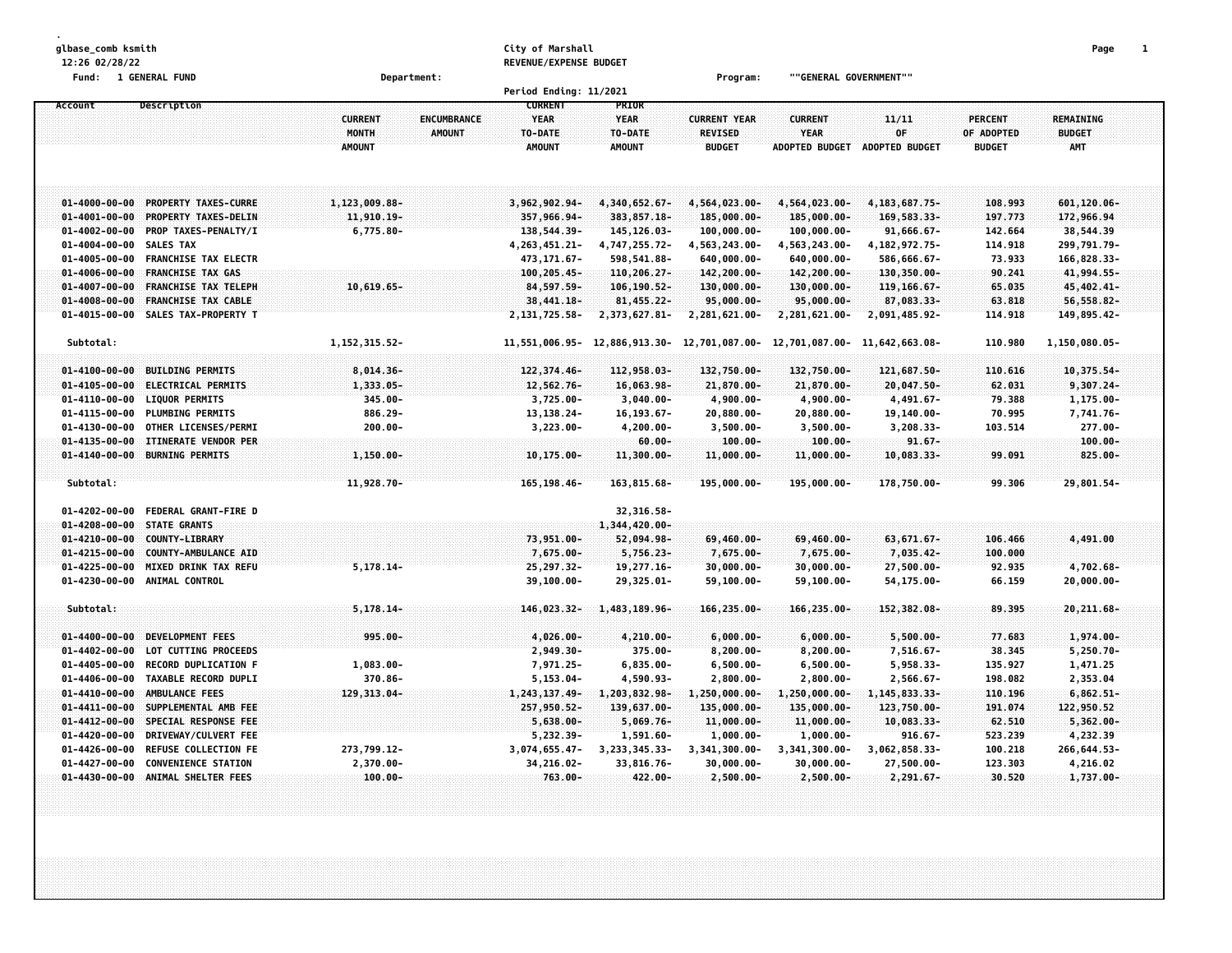| glbase_comb ksmith                                       |                                      | City of Marshall       |                 |                     |                        |                |                | Page          | 2 |
|----------------------------------------------------------|--------------------------------------|------------------------|-----------------|---------------------|------------------------|----------------|----------------|---------------|---|
| 12:26 02/28/22                                           |                                      | REVENUE/EXPENSE BUDGET |                 |                     |                        |                |                |               |   |
| Fund: 1 GENERAL FUND                                     | Department:                          |                        |                 | Program:            | ""GENERAL GOVERNMENT"" |                |                |               |   |
|                                                          |                                      | Period Ending: 11/2021 |                 |                     |                        |                |                |               |   |
| Description<br>Account                                   |                                      | <b>CURRENT</b>         | PRIOR           |                     |                        |                |                |               |   |
|                                                          | <b>CURRENT</b><br><b>ENCUMBRANCE</b> | <b>YEAR</b>            | <b>YEAR</b>     | <b>CURRENT YEAR</b> | <b>CURRENT</b>         | 11/11          | <b>PERCENT</b> | REMAINING     |   |
|                                                          | MONTH<br><b>AMOUNT</b>               | TO-DATE                | TO-DATE         | REVISED             | <b>YEAR</b>            | OF             | OF ADOPTED     | <b>BUDGET</b> |   |
|                                                          | <b>AMOUNT</b>                        | <b>AMOUNT</b>          | <b>AMOUNT</b>   | <b>BUDGET</b>       | <b>ADOPTED BUDGET</b>  | ADOPTED BUDGET | <b>BUDGET</b>  | <b>AMT</b>    |   |
|                                                          |                                      |                        |                 |                     |                        |                |                |               |   |
|                                                          |                                      |                        |                 |                     |                        |                |                |               |   |
| $01 - 4431 - 00 - 00$<br>ANIMAL ADOPTION                 | 507.63                               | 1,472,44-              | 372.87          | $2,500.00 -$        | $2,500.00 -$           | 2,291.67-      | 103.698        | 1,027.56-     |   |
| $01 - 4432 - 00 - 00$<br><b>BURGLAR ALARM FEE</b>        | 845.00-                              | $10,560.00 -$          | 10,135.00-      | 11,000.00-          | $11,000.00 -$          | 10,083.33-     | 99.591         | 440.00-       |   |
| $01 - 4434 - 00 - 00$<br><b>WRECKER LICENSE &amp; IN</b> |                                      | $8,180.00 -$           | $7,310.00 -$    | $8,080.00 -$        | $8,080.00 -$           | $7,406.67 -$   | 101.238        | 100.00        |   |
| $01 - 4435 - 00 - 00$<br><b>FOOD HANDLERS FEES</b>       | $16,300.00 -$                        | 44,836.32-             | 65,489.50-      | $86,000.00 -$       | $86,000.00 -$          | 78,833.33-     | 89.234         | 41, 163.68-   |   |
| $01 - 4440 - 00 - 00$<br><b>MAIN STREET PROJECTS</b>     |                                      | $350.00 -$             | 661.88-         | $5,500.00 -$        | $5,500.00 -$           | $5,041.67 -$   | 6.364          | $5, 150.00 -$ |   |
| $01 - 4444 - 00 - 00$<br><b>LIBRARY ACCESSORIES</b>      |                                      | 50.00                  |                 |                     |                        |                |                | $50.00 -$     |   |
| $01 - 4445 - 00 - 00$<br><b>COMMUNITY CENTER FEE</b>     | 740.00-                              | 14,280.00-             | 1,690.00        | 17,500.00-          | 17,500.00-             | $16,041.67 -$  | 87.971         | 3,220.00-     |   |
| $01 - 4454 - 00 - 00$<br><b>ATHLETIC FIELD FEES</b>      |                                      | 2,985.00-              | $1,860.00 -$    | $10,000.00 -$       | $10,000.00 -$          | $9,166.67 -$   | 29.850         | $7,015.00 -$  |   |
| <b>RENTALS</b><br>$01 - 4462 - 00 - 00$                  | $4,600.00 -$                         | $30, 914.10 -$         | 27,701.68-      | 31,475.00-          | 31,475.00-             | 28,852.08-     | 105.525        | $560.90 -$    |   |
| <b>CONVENTION CENTER FE</b><br>$01 - 4465 - 00 - 00$     | 2,731.00-                            | 39,279.50-             | 13,582.25       | 95,000.00-          | 95,000.00-             | 87,083.33-     | 46.981         | 55,720.50-    |   |
| $01 - 4468 - 00 - 00$<br>MEMORIAL CITY HALL              | 1,360.56-                            | 23, 314. 11-           | 72,629.26-      | 68,300.00-          | 68,300.00-             | 62,608.33-     | 14.767         | 44,985.89-    |   |
| <b>CONCESSION FEES</b><br>$01 - 4470 - 00 - 00$          |                                      | $3,056.63-$            | 2,631.45-       | $1,000.00 -$        | $1,000.00 -$           | $916.67 -$     | 358.163        | 2,056.63      |   |
| $01 - 4475 - 00 - 00$<br><b>LIBRARY ROOM RENTAL</b>      | 325.00-                              | $620.00 -$             | $215.00 -$      | $650.00 -$          | $650.00 -$             | $595.83 -$     | 100.000        | $30.00 -$     |   |
| <b>WEISMAN BLDG TENANT</b><br>$01 - 4476 - 00 - 00$      | 1,165.00-                            | 12,815.00-             | 17,781.60-      | 17,782.00-          | 17,782.00-             | $16,300.17-$   | 78.619         | 4,967.00-     |   |
| <b>CHAMBER RENT OF BDC</b><br>$01 - 4487 - 00 - 00$      | $300.00 -$                           | $3,300.00 -$           | $3,600.00 -$    | $3,600.00 -$        | $3,600.00 -$           | $3,300.00 -$   | 100.000        | $300.00 -$    |   |
| $01 - 4490 - 00 - 00$<br>VISUAL ART CENTER FE            |                                      |                        | $940.00 -$      |                     |                        |                |                |               |   |
| $01 - 4495 - 00 - 00$<br><b>COVERED ARENA FEES</b>       | 11,030.00-                           | 54,825.00-             | 27,905.00-      | 85,000.00-          | 85,000.00-             | 77,916.67-     | 65.441         | 30,175.00-    |   |
| $01 - 4496 - 00 - 00$<br><b>GOLF COURSE FEES</b>         | $8,706.40 -$                         | 121, 167.98-           | $108,451.53-$   | $150,000.00 -$      | $150,000.00 -$         | 137,500.00-    | 87.129         | 28,832.02-    |   |
| $01 - 4497 - 00 - 00$<br><b>LIBRARY FINES</b>            | $315.42 -$                           | 1,963.73-              | 1,921.98-       | $6,000.00-$         | $6,000.00-$            | $5,500.00 -$   | 36.407         | 4,036.27-     |   |
| Subtotal:                                                | 455,941.77-                          |                        |                 |                     |                        |                |                |               |   |
|                                                          |                                      | 5,015,562.29-          | 4, 967, 315.12- | 5,393,687.00-       | 5,393,687.00-          | 4,944,213.08-  | 101.442        | 378, 124. 71- |   |
| $01 - 5000 - 00 - 00$<br>COURT FINES-TRAFFIC             | 7,361.90-                            | 113, 472. 14-          | 128,434.51-     | $500,000.00 -$      | $500,000.00$ -         | 458, 333. 33-  | 25.711         | 386, 527.86-  |   |
| $01 - 5002 - 00 - 00$<br>COURT FINES-NON-TRAF            | $6,477.53-$                          | 90,488.88-             | 81,735.72-      |                     |                        |                |                | 90,488.88     |   |
| $01 - 5006 - 00 - 00$<br>TRAFFIC FUND                    | $19.02 -$                            | 470.55-                | 688.60-         |                     |                        |                |                | 470.55        |   |
| $01 - 5007 - 00 - 00$<br>TRAFFIC FUND 2020               | 144.79-                              | 1,850.90-              | 2,498.20-       |                     |                        |                |                | 1,850.90      |   |
| $01 - 5035 - 00 - 00$<br><b>DISMISSAL FEE - DDC</b>      | $298.80 -$                           | $1,592.40 -$           | 2,886.40-       |                     |                        |                |                | 1,592.40      |   |
| $01 - 5037 - 00 - 00$<br><b>LAW ENFORCEMENT STAN</b>     |                                      | $15.20 -$              | $8.00 -$        |                     |                        |                |                | 15.20         |   |
| DEFERRED ADJUDICATIO<br>$01 - 5040 - 00 - 00$            | 586.80-                              | 11,256.90-             | 13,346.30-      |                     |                        |                |                | 11,256.90     |   |
| CITY ARREST FEE/CAF<br>$01 - 5041 - 00 - 00$             | $1,087.90 -$                         | 33,098.94-             | 28,218.95-      |                     |                        |                |                | 33,098.94     |   |
| TIME PAYMENT<br>$01 - 5047 - 00 - 00$                    |                                      | 1,122.99-              | $2,460.48-$     |                     |                        |                |                | 1,122.99      |   |
| $01 - 5052 - 00 - 00$<br>STATE TRAFFIC FEE               |                                      | 1,282.93-              | $2,066.67 -$    |                     |                        |                |                | 1,282.93      |   |
| $01 - 5053 - 00 - 00$<br><b>NEW CONSOLIDATED COU</b>     |                                      | $6,491.91-$            | $9,745.15-$     |                     |                        |                |                | 6,491.91      |   |
| $01 - 5054 - 00 - 00$<br>JURY REIMBURSEMENT F            |                                      | 122.36-                | $222.10 -$      |                     |                        |                |                | 122.36        |   |
| $01 - 5055 - 00 - 00$<br>JUDICIAL SUPPORT FEE            |                                      | 181.46-                | 332.31-         |                     |                        |                |                | 181.46        |   |
| INDIGENT DEFENSE FEE<br>$01 - 5056 - 00 - 00$            |                                      | $59.91 -$              | $110.65 -$      |                     |                        |                |                | 59.91         |   |
| 01-5057-00-00<br><b>COURT COST-TPDF</b>                  |                                      | $168,00 -$             | $31.13 -$       |                     |                        |                |                | 168.00        |   |
| $01 - 5058 - 00 - 00$<br>PASS SCH BUS 2020               |                                      | 583.00-                | $25.00 -$       |                     |                        |                |                | 583.00        |   |
| $01 - 5059 - 00 - 00$<br>STATE MOVING VIOLATI            |                                      | $1.56 -$               | $3.11 -$        |                     |                        |                |                | 1.56          |   |
| TRAFFIC LIGHT REVENU<br>$01 - 5075 - 00 - 00$            |                                      |                        | 4,058.83-       |                     |                        |                |                |               |   |
| $01 - 5076 - 00 - 00$<br>TRAFFIC LIGHT EXPENS            |                                      |                        | 1,684.82        |                     |                        |                |                |               |   |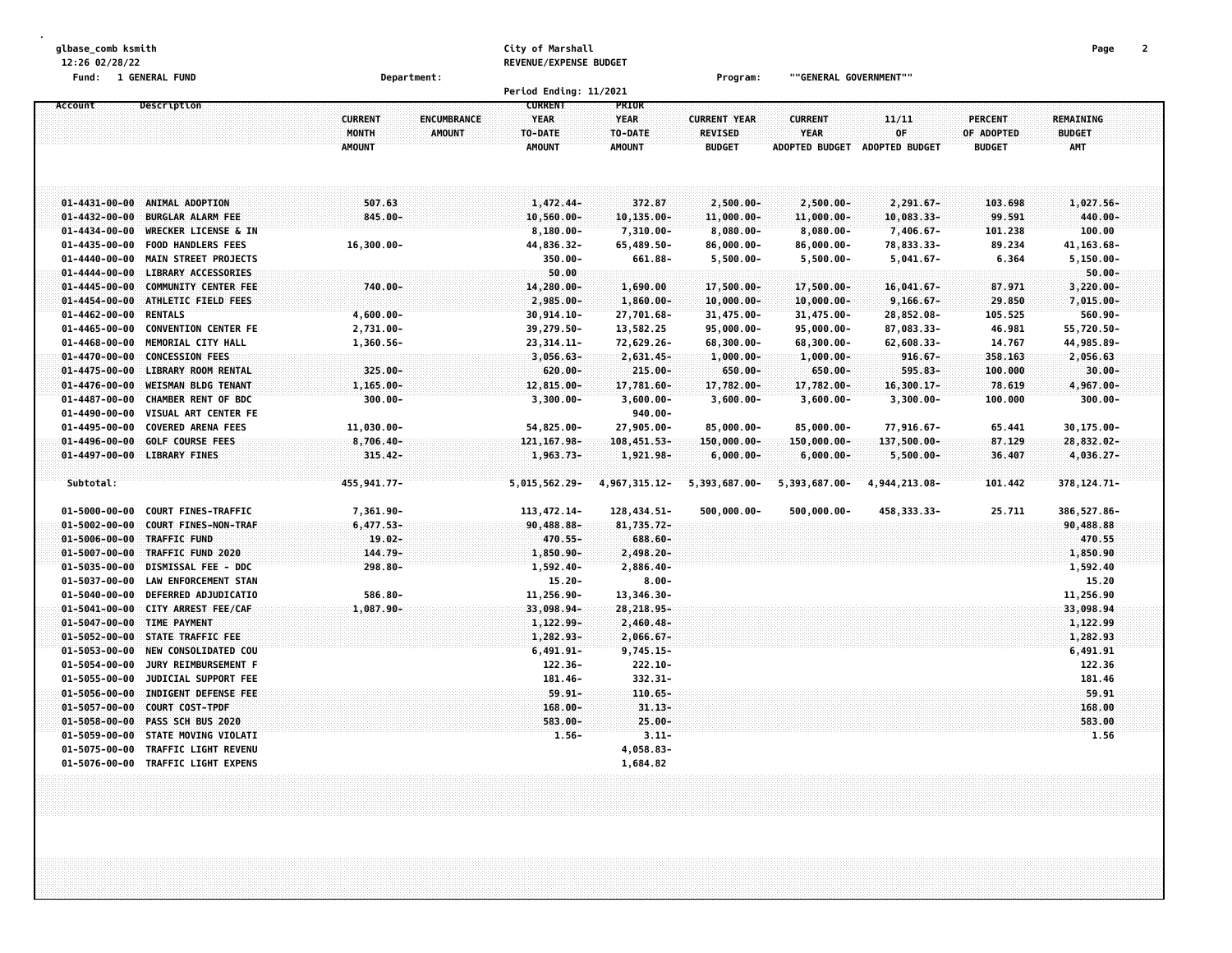| glbase_comb ksmith<br>12:26 02/28/22          |                                      | City of Marshall<br>REVENUE/EXPENSE BUDGET |                                                                        |                                 |                        |                       |                | Page             |  |
|-----------------------------------------------|--------------------------------------|--------------------------------------------|------------------------------------------------------------------------|---------------------------------|------------------------|-----------------------|----------------|------------------|--|
| Fund: 1 GENERAL FUND                          | Department:                          |                                            |                                                                        | Program:                        | ""GENERAL GOVERNMENT"" |                       |                |                  |  |
|                                               |                                      | Period Ending: 11/2021<br><b>CURRENT</b>   | PRIOR                                                                  |                                 |                        |                       |                |                  |  |
| Account<br>Description                        | <b>CURRENT</b><br><b>ENCUMBRANCE</b> | <b>YEAR</b>                                | <b>YEAR</b>                                                            | <b>CURRENT YEAR</b>             | <b>CURRENT</b>         | 11/11                 | <b>PERCENT</b> | <b>REMAINING</b> |  |
|                                               | MONTH<br><b>AMOUNT</b>               | TO-DATE                                    | TO-DATE                                                                | <b>REVISED</b>                  | YEAR                   | 0F                    | OF ADOPTED     | <b>BUDGET</b>    |  |
|                                               | <b>AMOUNT</b>                        | <b>AMOUNT</b>                              | <b>AMOUNT</b>                                                          | <b>BUDGET</b>                   | <b>ADOPTED BUDGET</b>  | <b>ADOPTED BUDGET</b> | <b>BUDGET</b>  | <b>AMT</b>       |  |
|                                               |                                      |                                            |                                                                        |                                 |                        |                       |                |                  |  |
| Subtotal:                                     | 15,976.74-                           | 262,260.03-                                | 275, 187, 29-                                                          | $500,000.00 -$                  | $500,000.00 -$         | 458, 333. 33-         | 58.819         | 237,739.97-      |  |
| 01-5100-00-00 INTEREST EARNED                 |                                      | $16, 155.18 -$                             | 68,877.27-                                                             | $70,000.00 -$                   | 70,000.00-             | 64, 166.67-           | 23.197         | 53,844.82-       |  |
| 01-5105-00-00 INDUSTRIAL DISTRICT             |                                      |                                            | 223,671.12-                                                            | 204, 224.00-                    | 204,224.00-            | 187, 205.33-          |                | 204, 224.00-     |  |
| 01-5109-00-00 MEDCO SVS AGREEMENT             | $400.00 -$                           | $4,400.00 -$                               | $4,800.00 -$                                                           | $4,800.00 -$                    | $4,800.00 -$           | $4,400.00 -$          | 100.000        | 400.00-          |  |
| 01-5110-00-00 INTERFUND TRANSFER              |                                      | 1,613,530.00-                              | 1,585,000.00-                                                          | 1,613,530.00-                   | $1,613,530.00 -$       | 1,479,069.17-         | 100.000        |                  |  |
| 01-5111-00-00 HOTEL/MOTEL TAX TRAN            |                                      |                                            | 298,908.00-                                                            | 299, 217.00-                    | 299,217.00-            | 274, 282. 25-         |                | 299,217.00-      |  |
| 01-5112-00-00 INTERFUND TRSF-POLIC            |                                      |                                            | 150,000.00-                                                            | $60,000.00 -$                   | $60,000,00 -$          | 55,000.00-            |                | $60,000.00 -$    |  |
| 01-5115-00-00 SALE OF ASSETS                  |                                      | 4,360.00-                                  | 156,538.00-                                                            | $10,000.00 -$                   | $10,000.00 -$          | $9,166.67 -$          | 43.600         | $5,640.00 -$     |  |
| 01-5118-00-00 SALE OF PROPERTY                |                                      | 2,746.97-                                  |                                                                        |                                 |                        |                       |                | 2,746.97         |  |
| 01-5125-00-00 MISCELLANEOUS                   | $561.00 -$                           | 29,876.93-                                 | 78,545.37-                                                             | 55,000.00-                      | $55,000.00 -$          | $50,416.67 -$         | 54.440         | 25,123.07-       |  |
| 01-5126-00-00 DONATIONS/CONT - GEN            | 1,424.70                             | $3,486,30-$                                |                                                                        |                                 |                        |                       |                | 3,486.30         |  |
| 01-5127-00-00 DONATIONS - WEST END            |                                      | $33,015.59 -$                              |                                                                        |                                 |                        |                       |                | 33,015.59        |  |
| DONTATIONS/CONT - SP<br>$01 - 5128 - 00 - 00$ |                                      | $11,500.00 -$                              |                                                                        |                                 |                        |                       |                | 11,500.00        |  |
| 01-5128-00-00 DONTATIONS/CONT - SP            | $2,500.00 -$                         | 31,700.00-                                 |                                                                        |                                 |                        |                       |                | 31,700.00        |  |
| 01-5130-00-00 OIL & GAS ROYALTIES             |                                      | 1,127.00-                                  | 781.15-                                                                | $1,392.00 -$                    | 1,392.00-              | 1,276.00-             | 97.506         | $265.00 -$       |  |
| 01-5135-00-00 DONATIONS MCH EVENT             | $5,000.00 -$                         | $6,090.00 -$                               |                                                                        |                                 |                        |                       |                | 6,090.00         |  |
| Subtotal:                                     | 7,036.30-                            | 1,757,987.97-                              |                                                                        | $2,567,120.91 - 2,318,163.00 -$ | 2,318,163.00-          | 2,124,982,75-         | 75.871         | 560,175.03-      |  |
| 01-5200-00-00 SEASONAL REVENUE                | 1,250.00-                            | $1,250.00 -$                               |                                                                        |                                 |                        |                       |                | 1,250.00         |  |
| 01-5250-00-00 SALE OF MCH BENCHES             |                                      | $350.00 -$                                 |                                                                        |                                 |                        |                       |                | 350.00           |  |
| Subtotal:                                     | $1,250.00 -$                         | $1,600.00 -$                               |                                                                        |                                 |                        |                       |                | 1,600.00         |  |
| Program number:<br>""GENERAL GOVERNMENT""     | 1,649,627.17-                        |                                            | 18,899,639,02-22,343,542,26-21,274,172,00-21,274,172,00-19,501,324,33- |                                 |                        |                       | 103.242        | 2,374,532.98-    |  |
| Department number:                            | 1,649,627.17-                        |                                            | 18,899,639.02-22,343,542.26-21,274,172.00-21,274,172.00-19,501,324.33- |                                 |                        |                       | 103.242        | 2,374,532.98-    |  |
| Revenues                                      | Subtotal ----- 1,649,627.17-         |                                            | 18,899,639.02-22,343,542.26-21,274,172.00-21,274,172.00-19,501,324.33- |                                 |                        |                       | 103.242        | 2,374,532.98-    |  |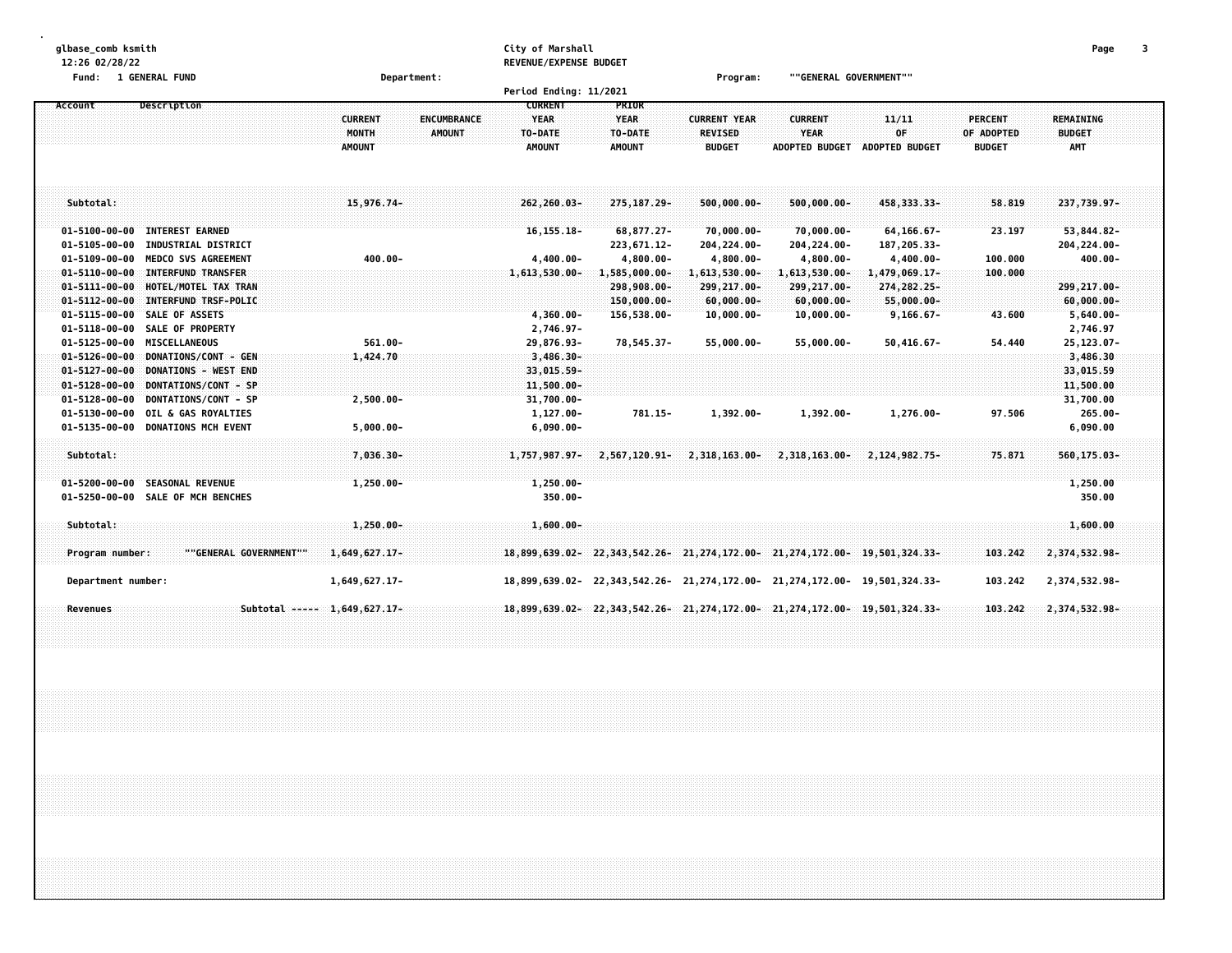|         |           | glbase_comb ksmith<br>12:26 02/28/22<br>Fund: 1 GENERAL FUND |             |                                                                          |  |  |  |  |               |                         | Department: |                                     |  |                                                           | City of Marshall | REVENUE/EXPENSE BUDGET |                                                  |                        |  |                                                        | Program: |  | ""GENERAL GOVERNMENT""                                         |  |              |  |                                                                                                                                                                      |  |                                          | Page | 4 |
|---------|-----------|--------------------------------------------------------------|-------------|--------------------------------------------------------------------------|--|--|--|--|---------------|-------------------------|-------------|-------------------------------------|--|-----------------------------------------------------------|------------------|------------------------|--------------------------------------------------|------------------------|--|--------------------------------------------------------|----------|--|----------------------------------------------------------------|--|--------------|--|----------------------------------------------------------------------------------------------------------------------------------------------------------------------|--|------------------------------------------|------|---|
|         |           |                                                              |             |                                                                          |  |  |  |  |               |                         |             |                                     |  |                                                           |                  | Period Ending: 11/2021 |                                                  |                        |  |                                                        |          |  |                                                                |  |              |  |                                                                                                                                                                      |  |                                          |      |   |
| Account |           |                                                              | Description |                                                                          |  |  |  |  | <b>AMOUNT</b> | <b>CURRENT</b><br>MONTH |             | <b>ENCUMBRANCE</b><br><b>AMOUNT</b> |  | <b>CURRENT</b><br><b>YEAR</b><br>TO-DATE<br><b>AMOUNT</b> |                  |                        | PRIOR<br><b>YEAR</b><br>TO-DATE<br><b>AMOUNT</b> |                        |  | <b>CURRENT YEAR</b><br><b>REVISED</b><br><b>BUDGET</b> |          |  | <b>CURRENT</b><br><b>YEAR</b><br>ADOPTED BUDGET ADOPTED BUDGET |  | 11/11<br>0F. |  | PERCENT<br>OF ADOPTED<br><b>BUDGET</b>                                                                                                                               |  | REMAINING<br><b>BUDGET</b><br><b>AMT</b> |      |   |
|         |           |                                                              |             | 01-0323-00-00 SERVICE AGREEMENT-TE<br>01-0388-00-00 PRIOR YR/AUDIT ADJUS |  |  |  |  |               |                         |             |                                     |  |                                                           |                  |                        |                                                  | 2,720.49<br>26,429.88  |  |                                                        |          |  |                                                                |  |              |  |                                                                                                                                                                      |  |                                          |      |   |
|         | Subtotal: |                                                              |             |                                                                          |  |  |  |  |               |                         |             |                                     |  |                                                           |                  |                        |                                                  | 29,150.37              |  |                                                        |          |  |                                                                |  |              |  |                                                                                                                                                                      |  |                                          |      |   |
|         |           | Program number:<br>Department number:                        |             | ""GENERAL GOVERNMENT""                                                   |  |  |  |  |               |                         |             |                                     |  |                                                           |                  |                        |                                                  | 29,150.37<br>29,150.37 |  |                                                        |          |  |                                                                |  |              |  |                                                                                                                                                                      |  |                                          |      |   |
|         |           |                                                              |             |                                                                          |  |  |  |  |               |                         |             |                                     |  |                                                           |                  |                        |                                                  |                        |  |                                                        |          |  |                                                                |  |              |  |                                                                                                                                                                      |  |                                          |      |   |
|         |           |                                                              |             |                                                                          |  |  |  |  |               |                         |             |                                     |  |                                                           |                  |                        |                                                  |                        |  |                                                        |          |  |                                                                |  |              |  |                                                                                                                                                                      |  |                                          |      |   |
|         |           |                                                              |             |                                                                          |  |  |  |  |               |                         |             |                                     |  |                                                           |                  |                        |                                                  |                        |  |                                                        |          |  |                                                                |  |              |  |                                                                                                                                                                      |  |                                          |      |   |
|         |           |                                                              |             |                                                                          |  |  |  |  |               |                         |             |                                     |  |                                                           |                  |                        |                                                  |                        |  |                                                        |          |  |                                                                |  |              |  |                                                                                                                                                                      |  |                                          |      |   |
|         |           |                                                              |             |                                                                          |  |  |  |  |               |                         |             |                                     |  |                                                           |                  |                        |                                                  |                        |  |                                                        |          |  |                                                                |  |              |  |                                                                                                                                                                      |  |                                          |      |   |
|         |           |                                                              |             |                                                                          |  |  |  |  |               |                         |             |                                     |  |                                                           |                  |                        |                                                  |                        |  |                                                        |          |  |                                                                |  |              |  | ,我们就会在这里,我们就会在这里,我们就会在这里,我们就会在这里,我们就会在这里,我们就会在这里,我们就会在这里,我们就会在这里,我们就会在这里,我们就会在这里<br>第一章 一个人的话,我们就会在这里,我们就会在这里,我们就会在这里,我们就会在这里,我们就会在这里,我们就会在这里,我们就会在这里,我们就会在这里,我们就会在这 |  |                                          |      |   |
|         |           |                                                              |             |                                                                          |  |  |  |  |               |                         |             |                                     |  |                                                           |                  |                        |                                                  |                        |  |                                                        |          |  |                                                                |  |              |  |                                                                                                                                                                      |  |                                          |      |   |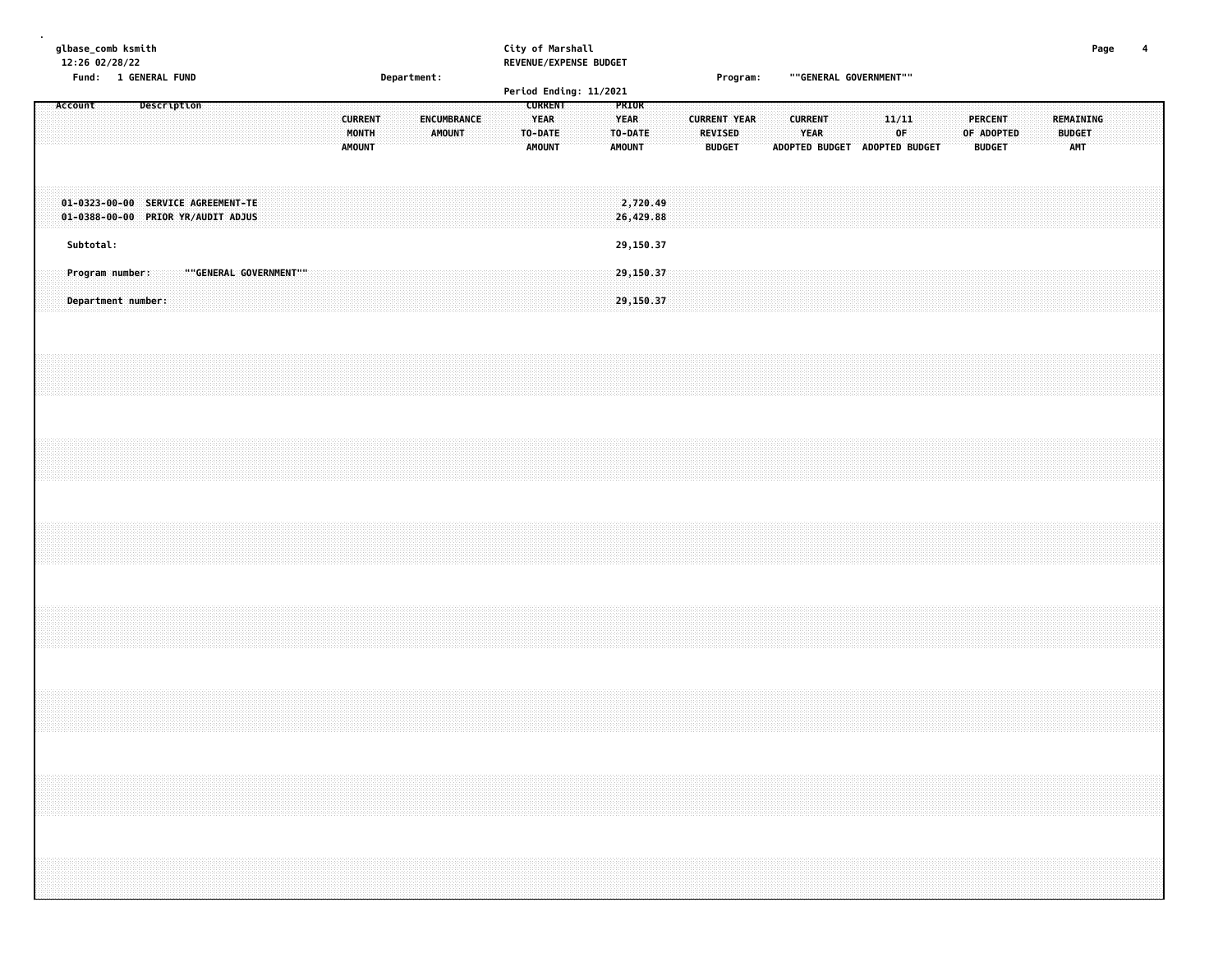#### **glbase\_comb ksmith City of Marshall Page 5 12:26 02/28/22 REVENUE/EXPENSE BUDGET Fund: 1 GENERAL FUND Department: 1 GENERAL GOVERNMENT Program: 1 LEGISLATIVE**

|                                                                                                  |                                                                                                                                 |                                                 |                              | Period Ending: 11/2021                             |                                                  |                                                        |                                                        |                                             |                                        |                                          |  |
|--------------------------------------------------------------------------------------------------|---------------------------------------------------------------------------------------------------------------------------------|-------------------------------------------------|------------------------------|----------------------------------------------------|--------------------------------------------------|--------------------------------------------------------|--------------------------------------------------------|---------------------------------------------|----------------------------------------|------------------------------------------|--|
| Account                                                                                          | Description                                                                                                                     | <b>CURRENT</b><br><b>MONTH</b><br><b>AMOUNT</b> | ENCUMBRANCE<br><b>AMOUNT</b> | <b>CURRENT</b><br>YEAR<br>TO-DATE<br><b>AMOUNT</b> | <b>PRIOR</b><br>YEAR<br>TO-DATE<br><b>AMOUNT</b> | <b>CURRENT YEAR</b><br><b>REVISED</b><br><b>BUDGET</b> | <b>CURRENT</b><br><b>YEAR</b><br><b>ADOPTED BUDGET</b> | 11/11<br>0F.<br>ADOPTED BUDGET              | PERCENT<br>OF ADOPTED<br><b>BUDGET</b> | REMAINING<br><b>BUDGET</b><br><b>AMT</b> |  |
| $01 - 0303 - 01 - 01$<br>$01 - 0305 - 01 - 01$<br>$01 - 0307 - 01 - 01$                          | 01-0302-01-01 CODIFICATION<br>CODIFICATION<br><b>PROFESSIONAL SERVICE</b><br>TELEPHONE-INTERNET S                               |                                                 | 1,798.36                     | 2,489.93<br>10,000.00<br>2,063.28                  | 1,682.30<br>4,606.08                             | 4,808.00<br>10,000.00<br>4,700.00                      | 4,808.00<br>4,700.00                                   | 4,407.33<br>4,308.33                        | 50.366                                 | 519.71<br>2,636.72                       |  |
| $01 - 0312 - 01 - 01$<br>$01 - 0315 - 01 - 01$<br>$01 - 0324 - 01 - 01$<br>$01 - 0345 - 01 - 01$ | <b>GENERAL ADVERTISING</b><br><b>ELECTION CONTRACT FE</b><br><b>PRINTING &amp; REPRODUCT</b><br><b>CONFERENCE &amp; TRAININ</b> |                                                 | 17.95                        | 92.00                                              | 14,428.45<br>11,991.43<br>212.00                 | 4,000.00<br>150.00<br>12, 171, 23                      | 4,000.00<br>10, 300.00<br>150.00<br>12,500.00          | 3,666.67<br>9,441.67<br>137.50<br>11,458.33 | 61.333                                 | 4,000.00<br>58.00<br>12, 171, 23         |  |
| $01 - 0346 - 01 - 01$<br>$01 - 0347 - 01 - 01$<br>$01 - 0391 - 01 - 01$                          | <b>DUES &amp; SUBSCRIPTION</b><br><b>MISCELLANEOUS</b><br><b>CHARTER COMMISSION</b>                                             |                                                 |                              | 490.00<br>1,128.77                                 | 545.00<br>340.75<br>48,088.92                    | 700.00<br>1,128.77                                     | 700.00<br>500.00                                       | 641.67<br>458.33                            | 70.000<br>225.754                      | 210.00                                   |  |
| Subtotal:<br>Subtotal:                                                                           | 01-0490-01-01 NON DEPRECIABLE CAPI                                                                                              |                                                 | 17.95<br>1,798.36            | 16,263.98                                          | 81,894.93<br>639.84<br>639.84                    | 37,658.00                                              | 37,658.00                                              | 34,519.83                                   | 97.898                                 | 19,595.66                                |  |
| Program number:                                                                                  | <b>1 LEGISLATIVE</b>                                                                                                            |                                                 | 17.95<br>1,798.36            | 16,263.98                                          | 82,534.77                                        | 37,658.00                                              | 37,658.00                                              | 34,519.83                                   | 97.898                                 | 19,595.66                                |  |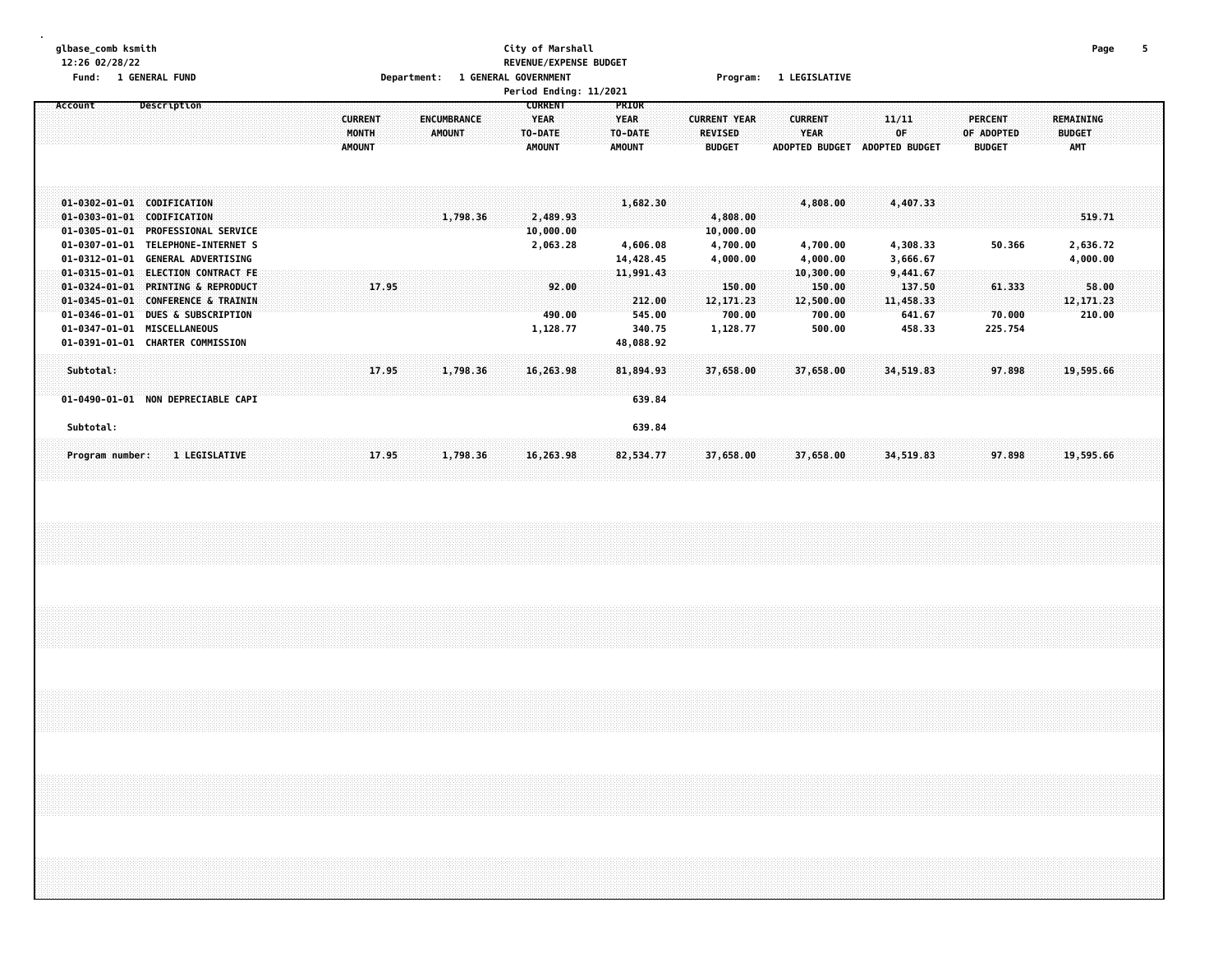#### **glbase\_comb ksmith City of Marshall Page 6 12:26 02/28/22 REVENUE/EXPENSE BUDGET** Fund: 1 GENERAL FUND CONTENT DEPARTMENT: 1 GENERAL GOVERNMENT COMPROMISE THE PROGRAM PROGRAM STATTORNEY

|                                                                         |           |                 | Description |                        |  |  |                         |        |                       |                    |        |  | <b>CURRENT</b>         |                       | Period Ending: 11/2021 |                                 |  |                                       |  |                |                        |                               |                        |  |                              |                  |  |                            |        |  |
|-------------------------------------------------------------------------|-----------|-----------------|-------------|------------------------|--|--|-------------------------|--------|-----------------------|--------------------|--------|--|------------------------|-----------------------|------------------------|---------------------------------|--|---------------------------------------|--|----------------|------------------------|-------------------------------|------------------------|--|------------------------------|------------------|--|----------------------------|--------|--|
| Account                                                                 |           |                 |             |                        |  |  | <b>CURRENT</b><br>MONTH |        | ENCUMBRANCE<br>AMOUNT |                    |        |  | <b>YEAR</b><br>TO-DATE |                       |                        | PRIOR<br><b>YEAR</b><br>TO-DATE |  | <b>CURRENT YEAR</b><br><b>REVISED</b> |  | <b>CURRENT</b> | <b>YEAR</b>            |                               | 11/11<br>OF            |  | <b>PERCENT</b><br>OF ADOPTED |                  |  | REMAINING<br><b>BUDGET</b> |        |  |
|                                                                         |           |                 |             |                        |  |  | <b>AMOUNT</b>           |        |                       |                    |        |  | <b>AMOUNT</b>          |                       |                        | <b>AMOUNT</b>                   |  | <b>BUDGET</b>                         |  |                |                        | ADOPTED BUDGET ADOPTED BUDGET |                        |  | <b>BUDGET</b>                |                  |  | <b>AMT</b>                 |        |  |
| 01-0305-01-03 PROFESSIONAL SERVICE<br>01-0316-01-03 CONTRACTED SERVICES |           |                 |             |                        |  |  | 11,238.00               |        |                       | 4,762.00           | 357.50 |  |                        | 550.00<br>88,229.91   |                        | 27,206.22<br>72,959.87          |  | 17,000.00<br>87,000.00                |  |                | 20,000.00<br>84,000.00 |                               | 18,333.33<br>77,000.00 |  |                              | 8.525<br>118.558 |  | 16,092.50<br>$5,991.91 -$  |        |  |
| 01-0346-01-03 DUES AND SUBSCRIPTIO                                      | Subtotal: |                 |             |                        |  |  | 11,664.02               | 426.02 |                       | 426.02<br>5,545.52 |        |  |                        | 4,160.92<br>92,940.83 |                        | 4,895.08<br>105,061.17          |  | 4,861.00<br>108,861.00                |  |                | 4,861.00<br>108,861.00 |                               | 4,455.92<br>99,789.25  |  |                              | 94.362<br>97.262 |  | 10,374.65                  | 274.06 |  |
|                                                                         |           | Program number: |             | <b>3 CITY ATTORNEY</b> |  |  | 11,664.02               |        |                       | 5,545.52           |        |  |                        | 92,940.83             |                        | 105,061.17                      |  | 108,861.00                            |  |                | 108,861.00             |                               | 99,789.25              |  |                              | 97.262           |  | 10,374.65                  |        |  |
|                                                                         |           |                 |             |                        |  |  |                         |        |                       |                    |        |  |                        |                       |                        |                                 |  |                                       |  |                |                        |                               |                        |  |                              |                  |  |                            |        |  |
|                                                                         |           |                 |             |                        |  |  |                         |        |                       |                    |        |  |                        |                       |                        |                                 |  |                                       |  |                |                        |                               |                        |  |                              |                  |  |                            |        |  |
|                                                                         |           |                 |             |                        |  |  |                         |        |                       |                    |        |  |                        |                       |                        |                                 |  |                                       |  |                |                        |                               |                        |  |                              |                  |  |                            |        |  |
|                                                                         |           |                 |             |                        |  |  |                         |        |                       |                    |        |  |                        |                       |                        |                                 |  |                                       |  |                |                        |                               |                        |  |                              |                  |  |                            |        |  |
|                                                                         |           |                 |             |                        |  |  |                         |        |                       |                    |        |  |                        |                       |                        |                                 |  |                                       |  |                |                        |                               |                        |  |                              |                  |  |                            |        |  |
|                                                                         |           |                 |             |                        |  |  |                         |        |                       |                    |        |  |                        |                       |                        |                                 |  |                                       |  |                |                        |                               |                        |  |                              |                  |  |                            |        |  |
|                                                                         |           |                 |             |                        |  |  |                         |        |                       |                    |        |  |                        |                       |                        |                                 |  |                                       |  |                |                        |                               |                        |  |                              |                  |  |                            |        |  |
|                                                                         |           |                 |             |                        |  |  |                         |        |                       |                    |        |  |                        |                       |                        |                                 |  |                                       |  |                |                        |                               |                        |  |                              |                  |  |                            |        |  |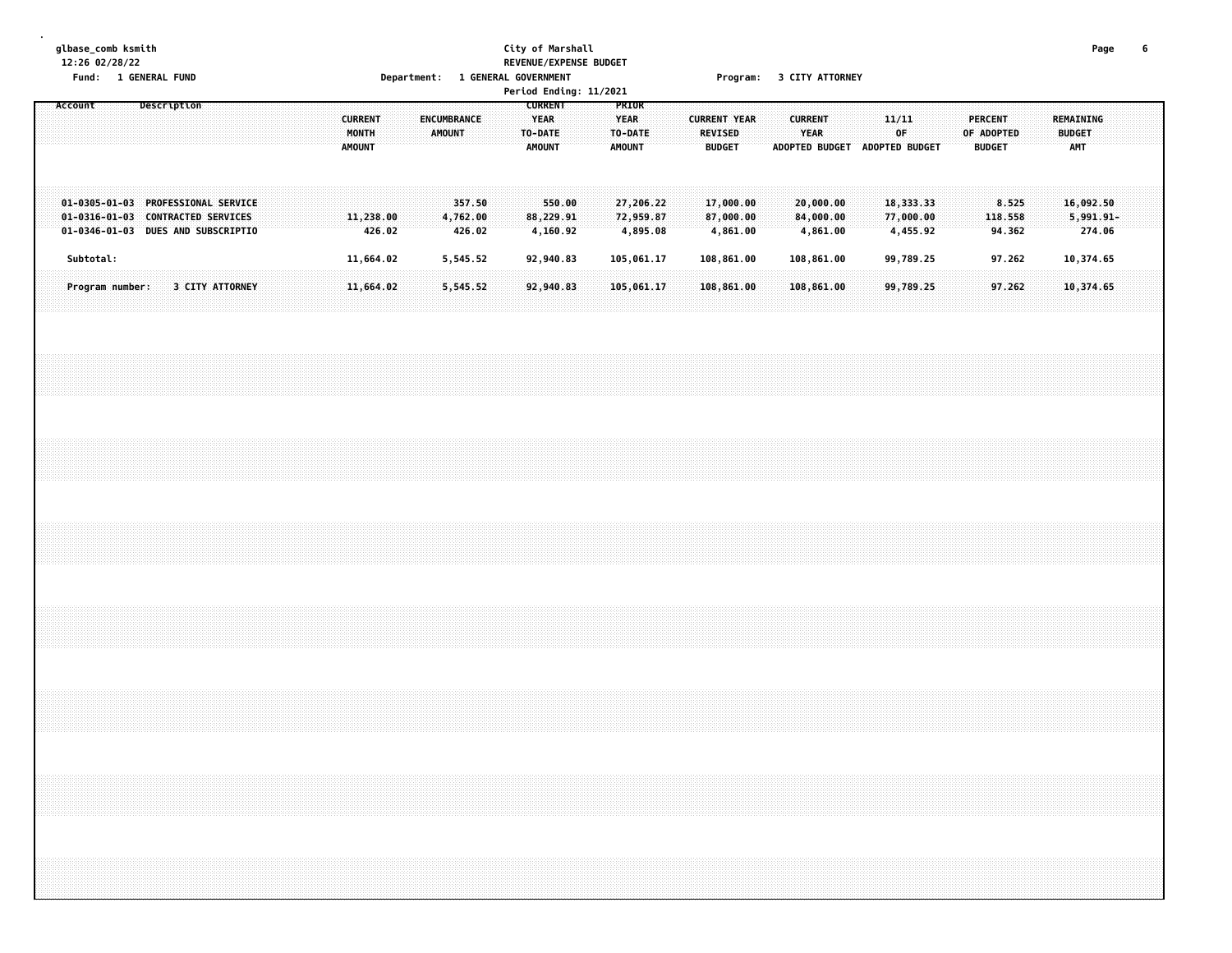#### **glbase\_comb ksmith City of Marshall Page 7 12:26 02/28/22 REVENUE/EXPENSE BUDGET Fund: 1 GENERAL FUND Department: 1 GENERAL GOVERNMENT Program: 4 ADMINISTRATION**

|                                                          |                                      | Period Ending: 11/2021 |              |                     |                       |                       |                |                  |  |
|----------------------------------------------------------|--------------------------------------|------------------------|--------------|---------------------|-----------------------|-----------------------|----------------|------------------|--|
| Description<br>Account                                   |                                      | <b>CURRENT</b>         | PRIOR        |                     |                       |                       |                |                  |  |
|                                                          | <b>CURRENT</b><br><b>ENCUMBRANCE</b> | <b>YEAR</b>            | <b>YEAR</b>  | <b>CURRENT YEAR</b> | <b>CURRENT</b>        | 11/11                 | <b>PERCENT</b> | <b>REMAINING</b> |  |
|                                                          | MONTH<br>AMOUNT                      | TO-DATE                | TO-DATE      | <b>REVISED</b>      | <b>YEAR</b>           | 0F                    | OF ADOPTED     | <b>BUDGET</b>    |  |
|                                                          | <b>AMOUNT</b>                        | <b>AMOUNT</b>          | AMOUNT       | <b>BUDGET</b>       | <b>ADOPTED BUDGET</b> | <b>ADOPTED BUDGET</b> | <b>BUDGET</b>  | <b>AMT</b>       |  |
|                                                          |                                      |                        |              |                     |                       |                       |                |                  |  |
|                                                          |                                      |                        |              |                     |                       |                       |                |                  |  |
|                                                          |                                      |                        |              |                     |                       |                       |                |                  |  |
| 01-0101-01-04 SALARIES-OFFICIAL &                        | 7,844.90                             | 80,379,31              | 86,037.65    | 86,487.00           | 86,487.00             | 79,279.75             | 129.053        | 6,107.69         |  |
| 01-0106-01-04 SALARIES-OFFICE & CL                       | 6,005.39                             | 64,791.51              | 87,237.45    | 89,550.00           | 100,380.00            | 92,015.00             | 70.610         | 24,758.49        |  |
| 01-0110-01-04 SALARIES-PART TIME &                       |                                      |                        | 7,530.00     |                     |                       |                       |                |                  |  |
| 01-0111-01-04 SALARIES-LONGEVITY                         | 192.00                               | 208.00                 | 844.00       | 1,344.00            | 1,344.00              | 1,232.00              | 15.476         | 1,136.00         |  |
| 01-0122-01-04 TMRS                                       | 2,407.18                             | 25,228.52              | 29,353.22    | 32,159.00           | 32,159.00             | 29,479.08             | 98.188         | 6,930.48         |  |
| 01-0133-01-04 FICA-SALARY                                | 728.98                               | 10,791.53              | 12,805.15    | 13,659.00           | 13,659.00             | 12,520.75             | 85.972         | 2,867.47         |  |
| $01 - 0134 - 01 - 04$<br>WORKER'S COMPENSATIO            |                                      | 412.42                 | 407.71       | 426.00              | 426.00                | 390.50                | 96.812         | 13.58            |  |
| 01-0162-01-04 HSA                                        | 38.97                                | 136.37                 |              | 155.84              |                       |                       |                | 19.47            |  |
|                                                          |                                      |                        |              |                     |                       |                       |                |                  |  |
| Subtotal:                                                | 17,217.42                            | 181,947.66             | 224, 215. 18 | 223,780.84          | 234,455.00            | 214,917.08            | 96.644         | 41,833.18        |  |
|                                                          |                                      |                        |              |                     |                       |                       |                |                  |  |
| 01-0201-01-04 OFFICE SUPPLIES                            | 55.10                                | 840,48                 | 788.81       | 1,000.00            | 1,000.00              | 916.67                | 87.530         | 104.42           |  |
|                                                          |                                      |                        |              |                     |                       |                       |                |                  |  |
| Subtotal:                                                | 55.10                                | 840.48                 | 788.81       | 1,000.00            | 1,000.00              | 916.67                | 87.530         | 104.42           |  |
|                                                          |                                      |                        |              |                     |                       |                       |                |                  |  |
| 01-0304-01-04 TELEPHONE-CELLULAR                         |                                      | 227.94                 | 455.88       | 500.00              | 500.00                | 458.33                | 53.186         | 272.06           |  |
| 01-0311-01-04<br>TRANSPORTATION                          | 450.00                               | 4,500.00               | 5,843.50     | 5,400.00            | 5,400.00              | 4,950.00              | 100.000        | 900.00           |  |
| $01 - 0323 - 01 - 04$<br>SERVICE AGREEMENT-TE            | 232.29<br>415.73                     | 232.29                 |              | 1,162.00            |                       |                       |                | 513.98           |  |
| $01 - 0324 - 01 - 04$<br><b>PRINTING &amp; REPRODUCT</b> |                                      | 3,340.08               | 3,626.02     | 3,340.08            | 4.000.00              | 3,666.67              | 86.789         |                  |  |
| $01 - 0345 - 01 - 04$<br><b>CONFERENCE AND TRAIN</b>     |                                      | 233.97                 | 970.00       |                     |                       |                       |                | 326.78           |  |
|                                                          |                                      |                        |              | 560.75              | 1,500.00              | 1,375.00              | 15.598         |                  |  |
| <b>DUES &amp; SUBSCRIPTION</b><br>$01 - 0346 - 01 - 04$  |                                      | 197.60                 | 276.10       | 197.60              |                       |                       |                |                  |  |
| 01-0347-01-04 MISCELLANEOUS                              |                                      | 183.73                 | 961.33       | 183.73              | 100.00                | 91.67                 | 183.730        |                  |  |
|                                                          |                                      |                        |              |                     |                       |                       |                |                  |  |
| Subtotal:                                                | 682.29<br>415.73                     | 8,915.61               | 12, 132.83   | 11,344.16           | 11,500.00             | 10,541.67             | 90.372         | 2,012.82         |  |
|                                                          |                                      |                        |              |                     |                       |                       |                |                  |  |
| <b>4 ADMINISTRATION</b><br>Program number:               | 17,899.71<br>470.83                  | 191,703.75             | 237,136.82   | 236,125.00          | 246,955.00            | 226, 375.42           | 96.315         | 43,950.42        |  |
|                                                          |                                      |                        |              |                     |                       |                       |                |                  |  |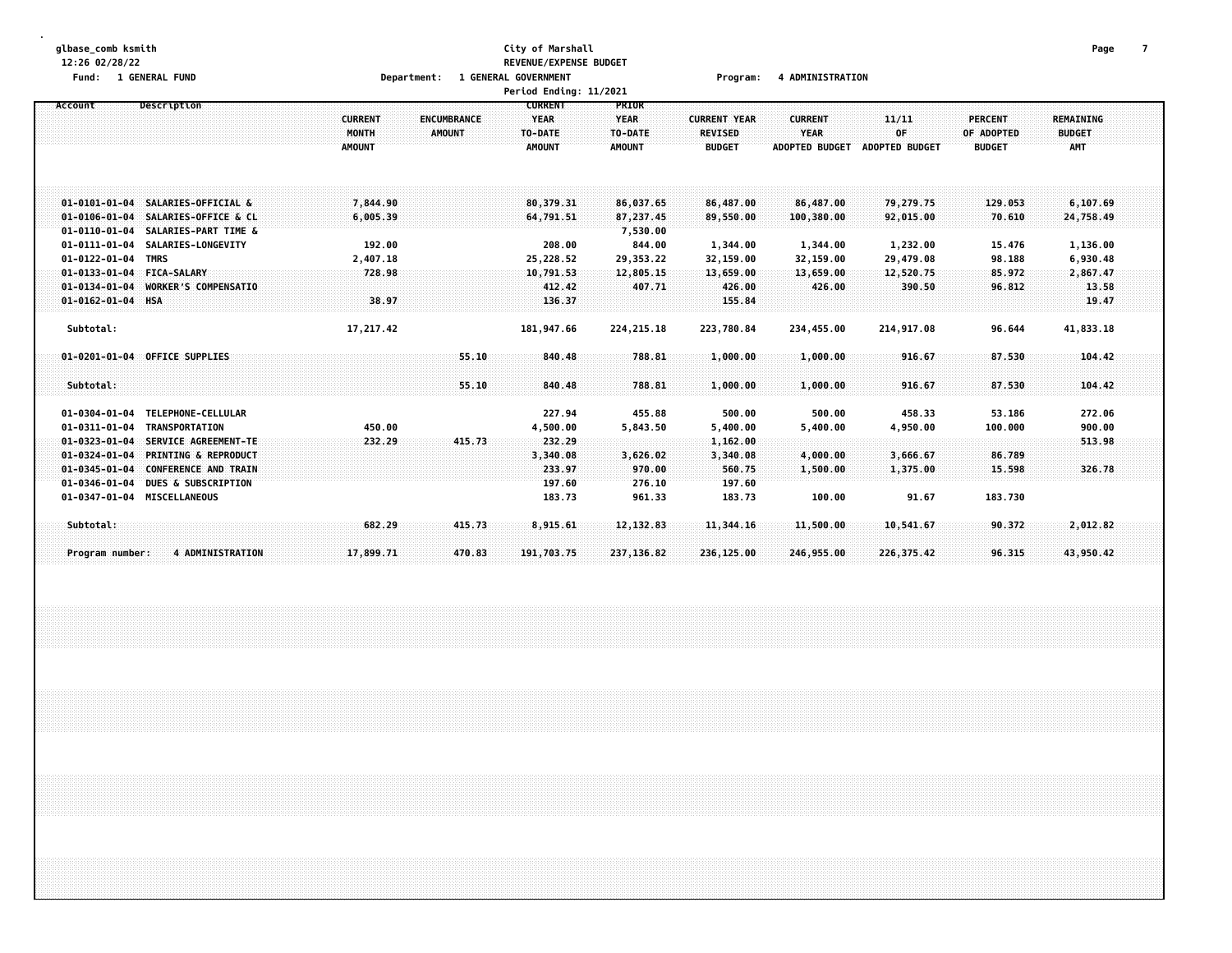#### **glbase\_comb ksmith City of Marshall Page 8 12:26 02/28/22 REVENUE/EXPENSE BUDGET Fund: 1 GENERAL FUND Department: 1 GENERAL GOVERNMENT Program: 8 HUMAN RESOURCES**

|                                                          |                |                    | Period Ending: 11/2021 |               |                     |                       |                |                |               |  |
|----------------------------------------------------------|----------------|--------------------|------------------------|---------------|---------------------|-----------------------|----------------|----------------|---------------|--|
| Description<br>Account                                   |                |                    | <b>CURRENT</b>         | PRIOR         |                     |                       |                |                |               |  |
|                                                          | <b>CURRENT</b> | <b>ENCUMBRANCE</b> | <b>YEAR</b>            | <b>YEAR</b>   | <b>CURRENT YEAR</b> | <b>CURRENT</b>        | 11/11          | <b>PERCENT</b> | REMAINING     |  |
|                                                          | MONTH          | <b>AMOUNT</b>      | TO-DATE                | TO-DATE       | <b>REVISED</b>      | <b>YEAR</b>           | 0F             | OF ADOPTED     | <b>BUDGET</b> |  |
|                                                          | <b>AMOUNT</b>  |                    | <b>AMOUNT</b>          | <b>AMOUNT</b> | <b>BUDGET</b>       | <b>ADOPTED BUDGET</b> | ADOPTED BUDGET | <b>BUDGET</b>  | <b>AMT</b>    |  |
|                                                          |                |                    |                        |               |                     |                       |                |                |               |  |
|                                                          |                |                    |                        |               |                     |                       |                |                |               |  |
|                                                          |                |                    |                        |               |                     |                       |                |                |               |  |
| 01-0101-01-08 SALARIES OFFICIALS &                       | 5,144.00       |                    | 59,935.55              | 64,457.54     | 68,042.00           | 68,042.00             | 62,371.83      | 95.646         | 8,106.45      |  |
| 01-0106-01-08 SALARIES-OFFICE & CL                       | 2,706.96       |                    | 20,990.16              | 6,200.40      | 23,078.00           | 31,598.00             | 28,964.83      | 78.823         | 2,087.84      |  |
| 01-0109-01-08 SALARIES-OVERTIME                          |                |                    |                        |               | 100.00              | 100.00                | 91.67          |                | 100.00        |  |
| $01 - 0110 - 01 - 08$<br>SALARIES-PART/TIME &            |                |                    | 4,904.84               | 19,474.85     | 4,905.00            |                       |                |                | .16           |  |
| $01 - 0111 - 01 - 08$<br><b>SALARIES-LONGEVITY</b>       |                |                    |                        | 1,008.00      | 16.00               | 2,016.00              | 1,848.00       |                | 16.00         |  |
| $01 - 0122 - 01 - 08$ TMRS                               | 1,320.65       |                    | 11,444.99              | 10,870.30     | 13,084.00           | 17,084.00             | 15,660.33      | 75.993         | 1,639.01      |  |
| 01-0133-01-08 FICA-SALARY RESERVE                        | 603.58         |                    | 6,425.69               | 7,029.96      | 7,876.00            | 7,876.00              | 7,219.67       | 90.551         | 1,450.31      |  |
| 01-0134-01-08 WORKMEN'S COMPENSATI                       |                |                    | 226.02                 | 240.83        | 226.00              | 226.00                | 207.17         | 100.009        | $.02 -$       |  |
|                                                          |                |                    |                        |               |                     |                       |                |                |               |  |
| Subtotal:                                                | 9,775.19       |                    | 103,927.25             | 109,281.88    | 117,327.00          | 126,942.00            | 116,363.50     | 90.775         | 13,399.75     |  |
|                                                          |                |                    |                        |               |                     |                       |                |                |               |  |
| $01 - 0201 - 01 - 08$<br><b>OFFICE SUPPLIES</b>          |                |                    | 1,338,62               | 556.43        | 1,375.00            | 500.00                | 458.33         | 267.724        | 36.38         |  |
| $01 - 0205 - 01 - 08$<br>FUEL, OIL, & LUBE               |                |                    |                        | 483.75        |                     | 1,000.00              | 916.67         |                |               |  |
| 01-0213-01-08 MOTOR VEHICLE SUPPLI                       |                |                    |                        | 399.10        |                     | 1,500.00              | 1,375.00       |                |               |  |
|                                                          |                |                    |                        |               |                     |                       |                |                |               |  |
| Subtotal:                                                |                |                    | 1,338.62               | 1,439.28      | 1,375.00            | 3,000.00              | 2,750.00       | 44.621         | 36.38         |  |
|                                                          |                |                    |                        |               |                     |                       |                |                |               |  |
| TELEPHONE-CELLULAR<br>$01 - 0304 - 01 - 08$              |                |                    | 289.80                 | 1,028.83      | 1,310.00            | 1,310.00              | 1,200.83       | 25.806         | 1,020.20      |  |
| $01 - 0311 - 01 - 08$<br><b>TRANSPORTATION</b>           | 100.00         |                    | 777.52                 | 1,119.98      | 1,200.00            | 1,200.00              | 1,100.00       | 81.460         | 422,48        |  |
| $01 - 0323 - 01 - 08$<br>SERVICE AGREEMENT-TE            | 2,500.00       | 5,000.00           | 4,728.31               | 944.11        | 11,903.83           | 3,750.00              | 3,437.50       | 126.088        | 2,175.52      |  |
| $01 - 0324 - 01 - 08$<br><b>PRINTING &amp; REPRODUCT</b> | 217.50         |                    | 315.50                 | 24.08         | 650.00              | 650.00                | 595.83         | 48.538         | 334.50        |  |
| <b>CONFERENCE AND TRAIN</b><br>$01 - 0345 - 01 - 08$     |                |                    |                        | 20.00         | 1,200.00            | 1,200.00              | 1,100.00       | 39.583         | 1,200.00      |  |
| $01 - 0346 - 01 - 08$<br><b>DUES &amp; SUBSCRIPTIONS</b> |                |                    | 125.00                 | 425.74        | 1,000.00            | 1,000.00              | 916.67         | 12.500         | 875.00        |  |
| $01 - 0347 - 01 - 08$<br>MISCELLANEOUS                   |                |                    | 571.17                 | 184.83        | 571.17              | 100.00                | 91.67          | 571.170        |               |  |
| 01-0355-01-08 H/R-CIVIL SERVICE                          | 615.00         |                    | 10,287.78              | 2,954.73      | 14,500.00           | 14,500.00             | 13,291.67      | 71.192         | 4,212.22      |  |
|                                                          |                |                    |                        |               |                     |                       |                |                |               |  |
| Subtotal:                                                | 3,432.50       | 5,000.00           | 17,095.08              | 6,702.30      | 32,335.00           | 23,710.00             | 21,734.17      | 75.299         | 10,239.92     |  |
|                                                          |                |                    |                        |               |                     |                       |                |                |               |  |
| <b>8 HUMAN RESOURCES</b><br>Program number:              | 13,207.69      | 5,000.00           | 122,360.95             | 117,423.46    | 151,037.00          | 153,652.00            | 140,847.67     | 87.486         | 23,676.05     |  |
|                                                          |                |                    |                        |               |                     |                       |                |                |               |  |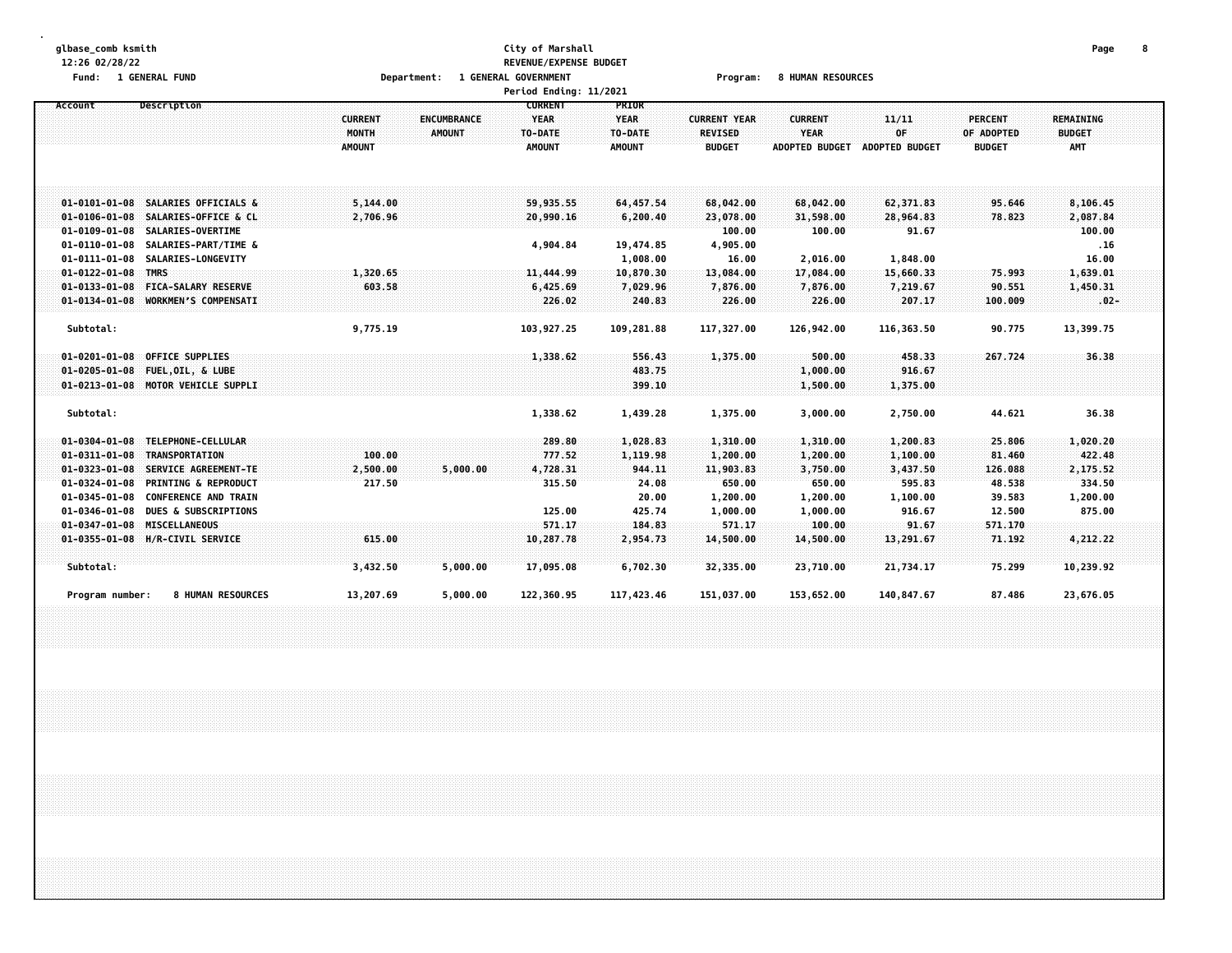# **glbase\_comb ksmith City of Marshall Page 9 12:26 02/28/22 REVENUE/EXPENSE BUDGET Fund: 1 GENERAL FUND Department: 1 GENERAL GOVERNMENT Program: 13 PURCHASING**

|                                                                                                                |                                       |  |             |  |  |  |                                          |           |  |                       |  |                                                           |                 | Period Ending: 11/2021 |                                                  |                    |                     |                          |                  |  |                        |                               |  |             |                  |  |                                               |  |                      |                           |  |  |
|----------------------------------------------------------------------------------------------------------------|---------------------------------------|--|-------------|--|--|--|------------------------------------------|-----------|--|-----------------------|--|-----------------------------------------------------------|-----------------|------------------------|--------------------------------------------------|--------------------|---------------------|--------------------------|------------------|--|------------------------|-------------------------------|--|-------------|------------------|--|-----------------------------------------------|--|----------------------|---------------------------|--|--|
| Account                                                                                                        |                                       |  | Description |  |  |  | <b>CURRENT</b><br>MONTH<br><b>AMOUNT</b> |           |  | ENCUMBRANCE<br>AMOUNT |  | <b>CURRENT</b><br><b>YEAR</b><br>TO-DATE<br><b>AMOUNT</b> |                 |                        | PRIOR<br><b>YEAR</b><br>TO-DATE<br><b>AMOUNT</b> |                    | <b>CURRENT YEAR</b> | REVISED<br><b>BUDGET</b> |                  |  | <b>CURRENT</b><br>YEAR | ADOPTED BUDGET ADOPTED BUDGET |  | 11/11<br>OF |                  |  | <b>PERCENT</b><br>OF ADOPTED<br><b>BUDGET</b> |  | <b>BUDGET</b><br>AMT | REMAINING                 |  |  |
| 01-0323-01-13 SERVICE AGREEMENT-TE<br>01-0345-01-13 CONFERENCE AND TRAIN<br>01-0346-01-13 DUES & SUBSCRIPTIONS |                                       |  |             |  |  |  |                                          |           |  |                       |  | 1, 115, 25                                                | 75.00<br>100.00 |                        |                                                  | 1,789.75<br>125.00 |                     | 2,000.00                 | 500.00<br>140.00 |  |                        | 2,000.00<br>500.00<br>140.00  |  | 1,833.33    | 458.33<br>128.33 |  | 55.763<br>15.000<br>71.429                    |  |                      | 884.75<br>425.00<br>40.00 |  |  |
|                                                                                                                | Subtotal:                             |  |             |  |  |  |                                          |           |  |                       |  | 1,290.25                                                  |                 |                        |                                                  | 1,914.75           |                     | 2,640.00                 |                  |  |                        | 2,640.00                      |  | 2,420.00    |                  |  | 48.873                                        |  |                      | 1,349.75                  |  |  |
| Program number: 13 PURCHASING                                                                                  |                                       |  |             |  |  |  |                                          |           |  |                       |  | 1,290.25                                                  |                 |                        |                                                  | 1,914.75           |                     | 2,640.00                 |                  |  |                        | 2,640.00                      |  | 2,420.00    |                  |  | 48.873                                        |  |                      | 1,349.75                  |  |  |
|                                                                                                                | Department number: GENERAL GOVERNMENT |  |             |  |  |  |                                          | 42,789.37 |  | 12,814.71             |  | 424,559.76                                                |                 |                        |                                                  | 544,070.97         |                     | 536,321.00               |                  |  |                        | 549,766.00                    |  | 503,952.17  |                  |  | 93.916                                        |  |                      | 98,946.53                 |  |  |
|                                                                                                                |                                       |  |             |  |  |  |                                          |           |  |                       |  |                                                           |                 |                        |                                                  |                    |                     |                          |                  |  |                        |                               |  |             |                  |  |                                               |  |                      |                           |  |  |
|                                                                                                                |                                       |  |             |  |  |  |                                          |           |  |                       |  |                                                           |                 |                        |                                                  |                    |                     |                          |                  |  |                        |                               |  |             |                  |  |                                               |  |                      |                           |  |  |
|                                                                                                                |                                       |  |             |  |  |  |                                          |           |  |                       |  |                                                           |                 |                        |                                                  |                    |                     |                          |                  |  |                        |                               |  |             |                  |  |                                               |  |                      |                           |  |  |
|                                                                                                                |                                       |  |             |  |  |  |                                          |           |  |                       |  |                                                           |                 |                        |                                                  |                    |                     |                          |                  |  |                        |                               |  |             |                  |  |                                               |  |                      |                           |  |  |
|                                                                                                                |                                       |  |             |  |  |  |                                          |           |  |                       |  |                                                           |                 |                        |                                                  |                    |                     |                          |                  |  |                        |                               |  |             |                  |  |                                               |  |                      |                           |  |  |
|                                                                                                                |                                       |  |             |  |  |  |                                          |           |  |                       |  |                                                           |                 |                        |                                                  |                    |                     |                          |                  |  |                        |                               |  |             |                  |  |                                               |  |                      |                           |  |  |
|                                                                                                                |                                       |  |             |  |  |  |                                          |           |  |                       |  |                                                           |                 |                        |                                                  |                    |                     |                          |                  |  |                        |                               |  |             |                  |  |                                               |  |                      |                           |  |  |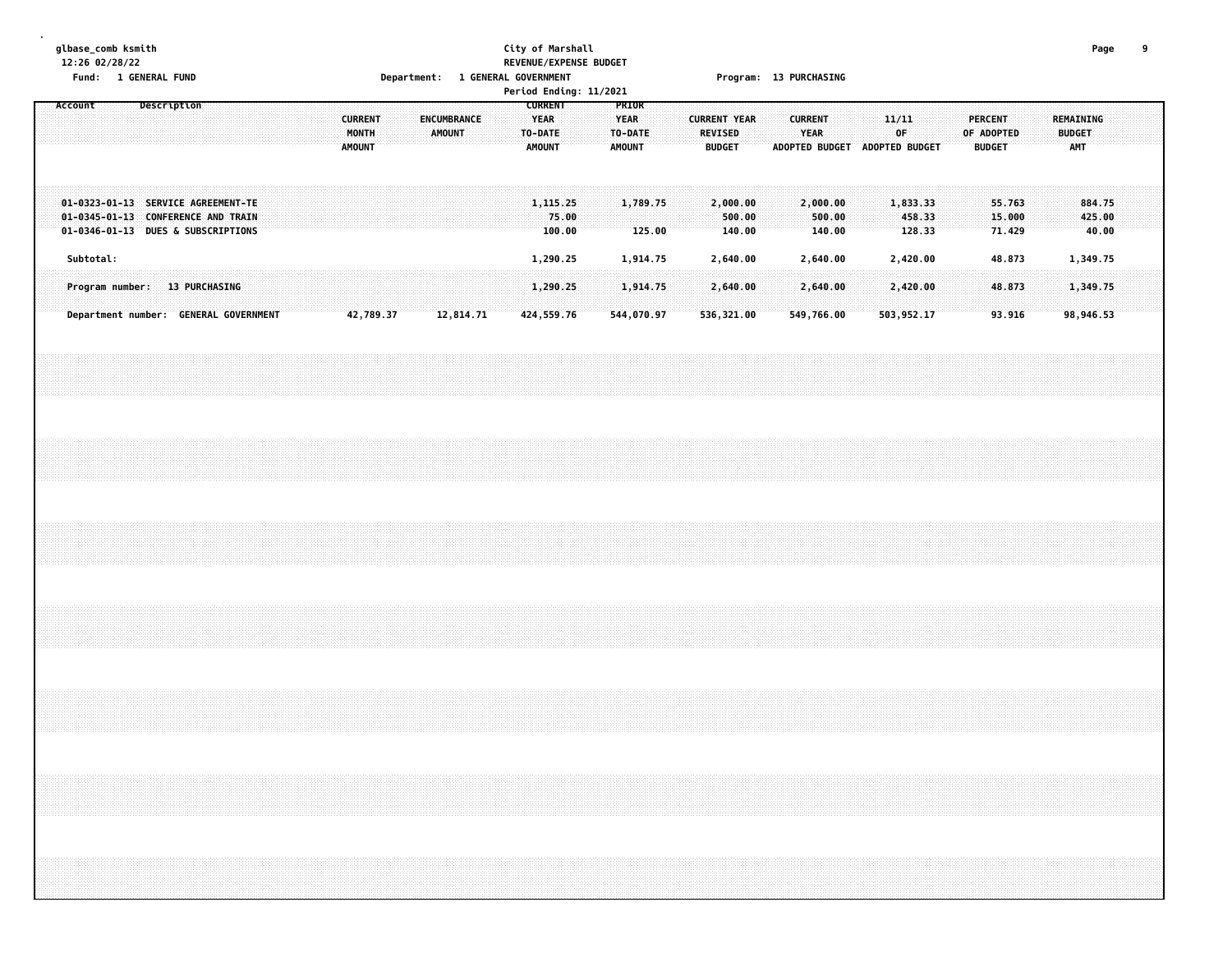#### **glbase\_comb ksmith City of Marshall Page 10 12:26 02/28/22 REVENUE/EXPENSE BUDGET Fund: 1 GENERAL FUND Department: 2 FINANCE Program: 2 FINANCE**

|                                                                                                                                                                                                                                                                                                                                                                                                                                     |                                                                 |                                     | Period Ending: 11/2021                                                           |                                                                        |                                                                                            |                                                                                         |                                                                                       |                                                                               |                                                                            |  |
|-------------------------------------------------------------------------------------------------------------------------------------------------------------------------------------------------------------------------------------------------------------------------------------------------------------------------------------------------------------------------------------------------------------------------------------|-----------------------------------------------------------------|-------------------------------------|----------------------------------------------------------------------------------|------------------------------------------------------------------------|--------------------------------------------------------------------------------------------|-----------------------------------------------------------------------------------------|---------------------------------------------------------------------------------------|-------------------------------------------------------------------------------|----------------------------------------------------------------------------|--|
| Description<br>Account                                                                                                                                                                                                                                                                                                                                                                                                              | <b>CURRENT</b><br>MONTH<br><b>AMOUNT</b>                        | <b>ENCUMBRANCE</b><br><b>AMOUNT</b> | <b>CURRENT</b><br>YEAR<br>TO-DATE<br><b>AMOUNT</b>                               | <b>PRIOR</b><br><b>YEAR</b><br>TO-DATE<br><b>AMOUNT</b>                | <b>CURRENT YEAR</b><br><b>REVISED</b><br><b>BUDGET</b>                                     | <b>CURRENT</b><br>YEAR<br><b>ADOPTED BUDGET</b>                                         | 11/11<br>OF<br>ADOPTED BUDGET                                                         | <b>PERCENT</b><br>OF ADOPTED<br><b>BUDGET</b>                                 | <b>REMAINING</b><br><b>BUDGET</b><br><b>AMT</b>                            |  |
| 01-0101-02-02 SALARIES-OFFICIAL &<br>$01 - 0106 - 02 - 02$<br>SALARIES-OFFICE & CL<br>01-0109-02-02 SALARIES-OVERTIME<br>$01 - 0111 - 02 - 02$<br>SALARIES-LONGEVITY<br>01-0122-02-02 TMRS<br>$01 - 0133 - 02 - 02$ FICA<br>$01 - 0134 - 02 - 02$<br><b>WORKER'S COMPENSATIO</b><br>01-0162-02-02 HSA                                                                                                                               | 6,900.40<br>7,334.40<br>672.00<br>2,500.95<br>1,147.87<br>77.92 |                                     | 76,342.36<br>72,612.80<br>704.00<br>22,244.89<br>11,503.36<br>379.39<br>272.72   | 47,332.59<br>90,249.56<br>1,008.00<br>23,072.05<br>10,281.12<br>366.63 | 90,296.00<br>82,171.00<br>500.00<br>1,128.00<br>27,786.00<br>12,797.00<br>379.39<br>311.68 | 42,571.00<br>120,083.00<br>500.00<br>1,128.00<br>27,786.00<br>12,797.00<br>368.00       | 39,023.42<br>110,076.08<br>458.33<br>1,034.00<br>25,470.50<br>11,730.58<br>337.33     | 195.539<br>66.577<br>62.411<br>88.744<br>98.565<br>103.095                    | 13,953.64<br>9,558.20<br>500.00<br>424.00<br>4,941.11<br>1,293.64<br>38.96 |  |
| Subtotal:                                                                                                                                                                                                                                                                                                                                                                                                                           | 18,633.54                                                       |                                     | 184,059.52                                                                       | 172,309.95                                                             | 215,369.07                                                                                 | 205,233.00                                                                              | 188,130.25                                                                            | 98.355                                                                        | 30,709.55                                                                  |  |
| 01-0201-02-02 OFFICE SUPPLIES<br>01-0218-02-02 SMALL TOOL & MINOR E<br>Subtotal:                                                                                                                                                                                                                                                                                                                                                    | 291.74<br>291.74                                                | 25.32<br>25.32                      | 6,370.47<br>2,581.97<br>8,952.44                                                 | 4,946,18<br>4,946.18                                                   | 6,798.77<br>2,581.97<br>9,380.74                                                           | 4,500.00<br>4,500.00                                                                    | 4,125.00<br>4,125.00                                                                  | 152.014<br>220.258                                                            | 402.98<br>600.00<br>1,002.98                                               |  |
| TELEPHONE-CELLULAR<br>$01 - 0304 - 02 - 02$<br>$01 - 0305 - 02 - 02$<br>OTHER PROFESSIONAL S<br>$01 - 0311 - 02 - 02$<br><b>TRANSPORTATION</b><br>$01 - 0323 - 02 - 02$<br>SERVICE AGREEMENT-TE<br>$01 - 0324 - 02 - 02$<br><b>PRINTING &amp; REPRODUCT</b><br>$01 - 0342 - 02 - 02$<br><b>REPAIR &amp; MAINTENANCE</b><br>$01 - 0345 - 02 - 02$<br><b>CONFERENCE &amp; TRAININ</b><br>$01 - 0346 - 02 - 02$<br>DUES & SUBSCRIPTION | 92.50<br>150.00<br>315.00                                       | 82.22                               | 80.50<br>740.00<br>1,169.84<br>6,870.96<br>397.11<br>88.59<br>2,999.39<br>785.00 | 861.40<br>566.50<br>2,411.27<br>10,957.50<br>667.65<br>277.05<br>75.00 | 678.00<br>1,000.00<br>1,604.62<br>13,900.00<br>397.11<br>758.73<br>2,999.39<br>785.00      | 993.00<br>1,500.00<br>3,000.00<br>17,500.00<br>500.00<br>1,000.00<br>2,500.00<br>707.00 | 910.25<br>1,375.00<br>2,750.00<br>16,041.67<br>458.33<br>916.67<br>2,291.67<br>648.08 | 8.107<br>49.333<br>48.995<br>39.263<br>122.970<br>8.859<br>119.976<br>111.033 | 597.50<br>260.00<br>434,78<br>7,029.04<br>587.92                           |  |
| 01-0347-02-02 MISCELLANEOUS<br>Subtotal:<br>2 FINANCE<br>Program number:                                                                                                                                                                                                                                                                                                                                                            | 557.50<br>19,482.78                                             | 82.22<br>107.54                     | 373.34<br>13,504.73<br>206,516.69                                                | 345.00<br>16, 161.37<br>193,417.50                                     | 373.34<br>22,496.19<br>247,246.00                                                          | 27,700.00<br>237,433.00                                                                 | 25,391.67<br>217,646.92                                                               | 50.623<br>95.097                                                              | 8,909.24<br>40,621.77                                                      |  |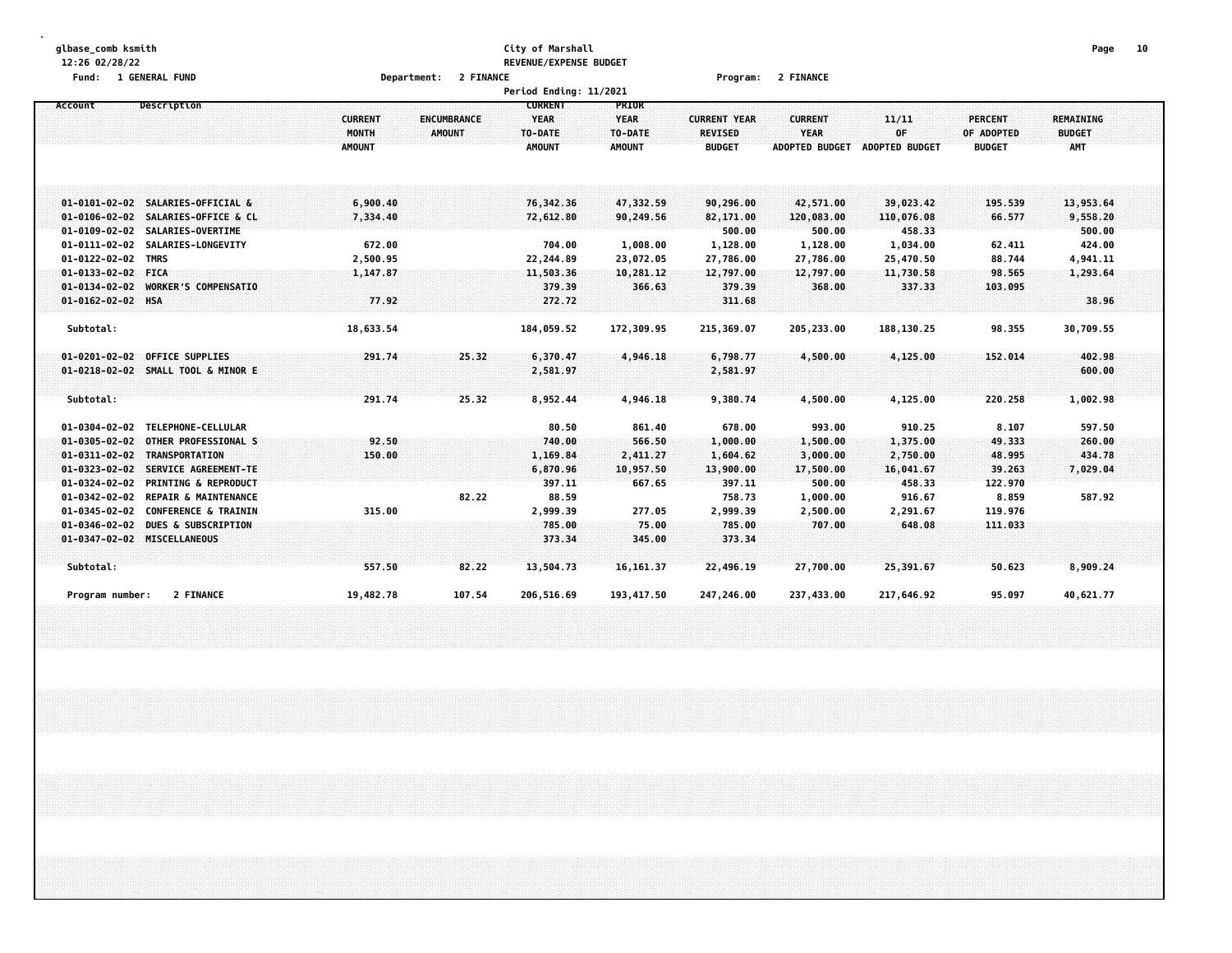# **glbase\_comb ksmith City of Marshall Page 11 12:26 02/28/22 REVENUE/EXPENSE BUDGET**

**Fund: 1 GENERAL FUND Department: 2 FINANCE Program: 3 CITY SECRETARY**

|                                                                                                                            |                                                                                 | Period Ending: 11/2021                                                                                         |                                                                                                            |                                                                                    |                                                 |
|----------------------------------------------------------------------------------------------------------------------------|---------------------------------------------------------------------------------|----------------------------------------------------------------------------------------------------------------|------------------------------------------------------------------------------------------------------------|------------------------------------------------------------------------------------|-------------------------------------------------|
| Account<br>Description                                                                                                     | <b>CURRENT</b><br><b>ENCUMBRANCE</b><br>MONTH<br><b>AMOUNT</b><br><b>AMOUNT</b> | <b>CURRENT</b><br>PRIOR<br><b>YEAR</b><br><b>YEAR</b><br>TO-DATE<br>TO-DATE:<br><b>AMOUNT</b><br><b>AMOUNT</b> | <b>CURRENT</b><br><b>CURRENT YEAR</b><br>REVISED<br>YEAR<br><b>BUDGET</b><br>ADOPTED BUDGET ADOPTED BUDGET | 11/11<br><b>PERCENT</b><br>OF<br>OF ADOPTED<br><b>BUDGET</b>                       | <b>REMAINING</b><br><b>BUDGET</b><br><b>AMT</b> |
| 01-0101-02-03 SALARIES OFFICIALS &<br>01-0103-02-03 SALARIES-TECHNICIAN<br>01-0109-02-03 SALARIES-OVERTIME                 | 3,646.40                                                                        | 45,057.85<br>47,332.54<br>1,355.52<br>21,495.90                                                                | 54,821.00<br>42,571.00<br>1,695.00<br>21,143.00<br>200.00<br>200.00                                        | 39,023.42<br>114.407<br>19,381.08<br>6.411<br>183.33                               | 9,763.15<br>339.48<br>200.00                    |
| 01-0111-02-03 SALARIES-LONGEVITY<br>01-0122-02-03 TMRS<br>$01 - 0133 - 02 - 03$ FICA<br>01-0134-02-03 WORKMEN'S COMPENSATI | 288.00<br>653.50<br>300.98                                                      | 288.00<br>7,791.90<br>11,657.43<br>5,378.43<br>3,586.92<br>137.91<br>146.99                                    | 264.00<br>264.00<br>11,158.00<br>11,158.00<br>5,139.00<br>5,139.00<br>148.00<br>148.00                     | 242.00<br>109.091<br>10,228.17<br>75.260<br>4,710.75<br>75.226<br>135.67<br>93.182 | $24.00 -$<br>3,366.10<br>1,552.08<br>10.09      |
| Subtotal:<br>01-0201-02-03 OFFICE SUPPLIES                                                                                 | 4,888.88<br>498.00                                                              | 58,218.10<br>86,011.29<br>740.75<br>823.74                                                                     | 73,425.00<br>80,623.00<br>1,740.00<br>1,740.00                                                             | 73,904.42<br>77.830<br>1,595.00<br>71.172                                          | 15,206.90<br>501.25                             |
| Subtotal:<br>$01 - 0311 - 02 - 03$<br>TRANSPORTATION<br>$01 - 0345 - 02 - 03$<br><b>CONFERENCE AND TRAIN</b>               | 498.00<br>310.00                                                                | 740.75<br>823.74<br>209.83<br>2,411.27<br>85.00                                                                | 1,740.00<br>1,740.00<br>3,000.00<br>3,000.00<br>3,000.00                                                   | 1,595.00<br>71.172<br>2,750.00<br>6.994                                            | 501.25<br>2,240.17<br>893.62                    |
| $01 - 0346 - 02 - 03$<br><b>DUES &amp; SUBSCRIPTIONS</b><br>Subtotal:                                                      | 350.00<br>310.00<br>350.00                                                      | 2,106.38<br>250.00<br>2,170.83<br>2,566.21<br>4,667.10                                                         | 3,000.00<br>1,000.00<br>1,000.00<br>7,000.00<br>7,000.00                                                   | 2,750.00<br>70.213<br>916.67<br>67.917<br>42.791<br>6,416.67                       | 950.00<br>4,083.79                              |
| Program number:<br><b>3 CITY SECRETARY</b>                                                                                 | 5,198.88<br>848.00                                                              | 61,525.06<br>91,502.13                                                                                         | 82,165.00<br>89,363.00                                                                                     | 74.956<br>81,916.08                                                                | 19,791.94                                       |
|                                                                                                                            |                                                                                 |                                                                                                                |                                                                                                            |                                                                                    |                                                 |
|                                                                                                                            |                                                                                 |                                                                                                                |                                                                                                            |                                                                                    |                                                 |
|                                                                                                                            |                                                                                 |                                                                                                                |                                                                                                            |                                                                                    |                                                 |
|                                                                                                                            |                                                                                 |                                                                                                                |                                                                                                            |                                                                                    |                                                 |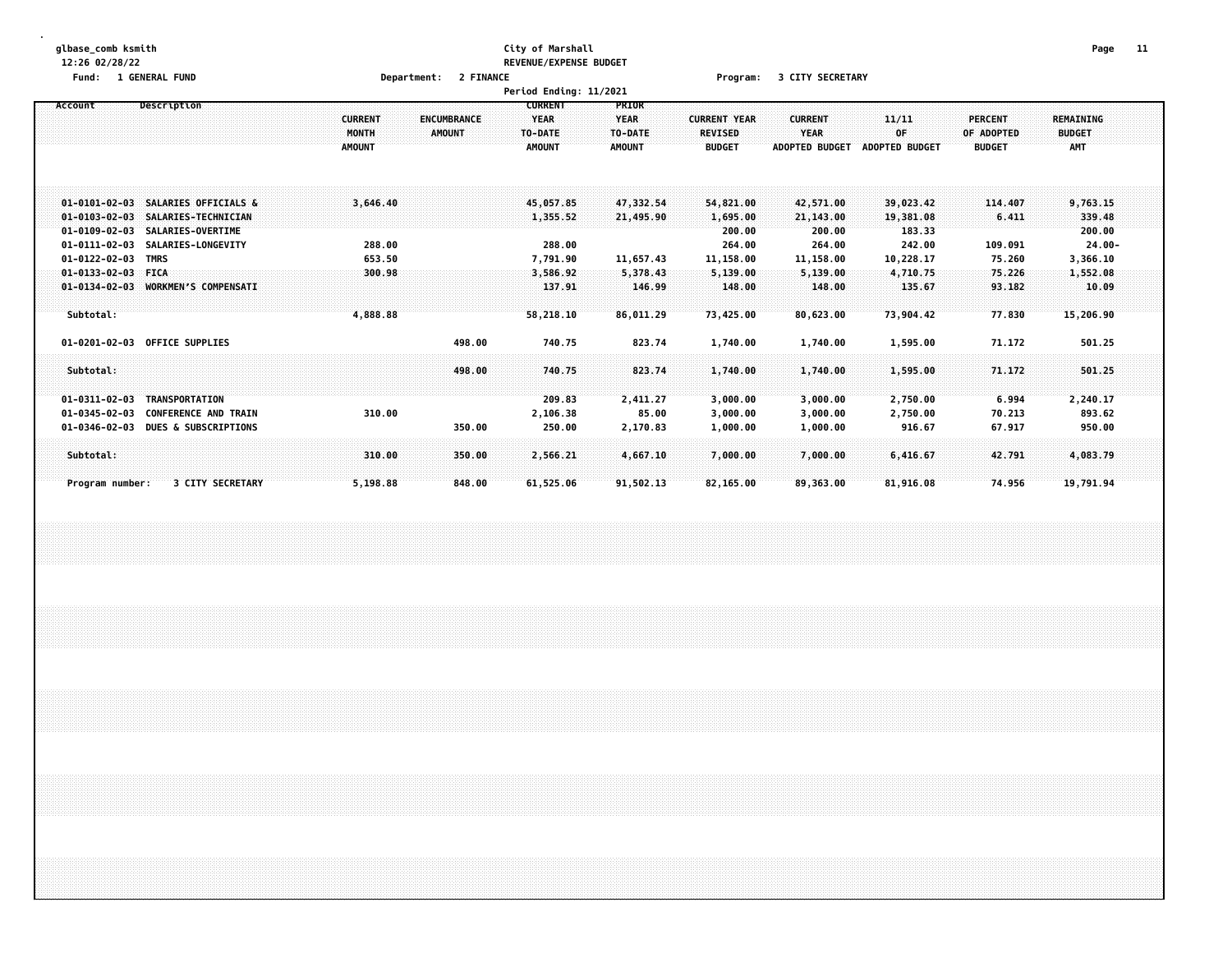# **glbase\_comb ksmith City of Marshall Page 12 12:26 02/28/22 REVENUE/EXPENSE BUDGET**

**Fund: 1 GENERAL FUND Department: 2 FINANCE Program: 5 MUNICIPAL COURT**

|                                                                         |                               | Period Ending: 11/2021 |                     |                     |                       |                       |                  |                  |  |
|-------------------------------------------------------------------------|-------------------------------|------------------------|---------------------|---------------------|-----------------------|-----------------------|------------------|------------------|--|
| Description<br>Account                                                  |                               | <b>CURRENT</b>         | PRIOR               |                     |                       |                       |                  |                  |  |
|                                                                         | <b>CURRENT</b><br>ENCUMBRANCE | <b>YEAR</b>            | <b>YEAR</b>         | <b>CURRENT YEAR</b> | <b>CURRENT</b>        | 11/11                 | <b>PERCENT</b>   | <b>REMAINING</b> |  |
|                                                                         | MONTH<br>AMOUNT               | TO-DATE                | TO-DATE             | <b>REVISED</b>      | <b>YEAR</b>           | OF                    | OF ADOPTED       | <b>BUDGET</b>    |  |
|                                                                         | <b>AMOUNT</b>                 | <b>AMOUNT</b>          | <b>AMOUNT</b>       | <b>BUDGET</b>       | <b>ADOPTED BUDGET</b> | <b>ADOPTED BUDGET</b> | <b>BUDGET</b>    | <b>AMT</b>       |  |
|                                                                         |                               |                        |                     |                     |                       |                       |                  |                  |  |
|                                                                         |                               |                        |                     |                     |                       |                       |                  |                  |  |
|                                                                         |                               |                        |                     |                     |                       |                       |                  |                  |  |
| 01-0101-02-05 SALARIES OFFICIALS &                                      | 3,664.00                      | 40,077.44              | 50,890.88           | 47,284.00           | 51,386.00             | 47,103.83             | 85.123           | 7,206.56         |  |
| 01-0102-02-05 SALARIES-PROFESSIONA                                      | 3,075.36                      | 36,289.25              | 40,287.21           | 39,980.00           | 39,980.00             | 36,648.33             | 98.461           | 3,690.75         |  |
| 01-0106-02-05 SALARIES-OFFICE & CL                                      | 5,422.40                      | 62,972.27              | 68,873.98           | 69,671.00           | 69,671.00             | 63,865.08             | 98.168           | 6,698.73         |  |
| $01 - 0109 - 02 - 05$<br><b>SALARIES-OVERTIME</b>                       |                               |                        |                     | 200.00              | 200.00                | 183.33                |                  | 200.00           |  |
| $01 - 0111 - 02 - 05$<br><b>SALARIES-LONGEVITY</b>                      | 1,872.00                      | 1,920.00               | 1,872.00            | 1,968.00            | 1,968.00              | 1,804.00              | 97.561           | 48.00            |  |
| $01 - 0122 - 02 - 05$ TMRS                                              | 1,820.20                      | 17,435.57              | 19,904.06           | 20,468.00           | 20,468.00             | 18,762.33             | 92.558<br>93.727 | 3,032.43         |  |
| 01-0133-02-05 FICA-SALARY RESERVE<br>01-0134-02-05 WORKMEN'S COMPENSATI | 1,071.60                      | 10,772.43<br>358.37    | 12,342.00<br>367.15 | 12,485.00<br>358.37 | 12,485.00<br>358.00   | 11,444.58<br>328.17   | 100.103          | 1,712.57         |  |
|                                                                         |                               |                        |                     |                     |                       |                       |                  |                  |  |
| Subtotal:                                                               | 16,925.56                     | 169.825.33             | 194.537.28          | 192, 414, 37        | 196.516.00            | 180, 139.67           | 93.848           | 22,589.04        |  |
|                                                                         |                               |                        |                     |                     |                       |                       |                  |                  |  |
| 01-0201-02-05 OFFICE SUPPLIES                                           |                               | 1,629.93               | 1,032.89            | 1,750.03            | 1,250.00              | 1,145.83              | 130,394          | 120.10           |  |
|                                                                         |                               |                        |                     |                     |                       |                       |                  |                  |  |
| Subtotal:                                                               |                               | 1,629.93               | 1,032.89            | 1,750.03            | 1,250.00              | 1,145.83              | 130.394          | 120.10           |  |
|                                                                         |                               |                        |                     |                     |                       |                       |                  |                  |  |
| $01 - 0304 - 02 - 05$<br>TELEPHONE-CELLULAR                             |                               | 80.50                  | 441.40              | 470.00              | 820.00                | 751.67                | 14.722           | 389.50           |  |
| $01 - 0305 - 02 - 05$<br><b>PROFESSIONAL SERVICE</b>                    |                               |                        | 300.00              |                     | 1,200.00              | 1,100.00              |                  |                  |  |
| 01-0323-02-05 SERVICE AGREEMENT-TE                                      | 3,483.15                      | 10,393.02              |                     | 7,320.00            |                       |                       |                  | $3,073.02 -$     |  |
| 01-0324-02-05 PRINTING & REPRODUCT                                      |                               | 150.00                 | 798.84              | 1,578.00            | 800.00                | 733.33                | 215.995          | 1,428,00         |  |
| 01-0345-02-05 CONFERENCE AND TRAIN                                      |                               | 200.00                 | 580.85              | 199.63              | 3,000.00              | 2,750.00              | 6.667            | $.37 -$          |  |
| $01 - 0346 - 02 - 05$<br><b>DUES &amp; SUBSCRIPTIONS</b>                |                               |                        |                     |                     | 180.00                | 165.00                |                  |                  |  |
| 01-0347-02-05 MISCELLANEOUS                                             |                               | 533.97                 | $69.15 -$           | 533.97              | 500.00                | 458.33                | 106.794          |                  |  |
|                                                                         |                               |                        |                     |                     |                       |                       |                  |                  |  |
| Subtotal:                                                               | 3.483.15                      | 11,357.49              | 2,051.94            | 10, 101.60          | 6,500.00              | 5,958.33              | 215.804          | $1,255.89 -$     |  |
|                                                                         |                               |                        |                     |                     |                       |                       |                  |                  |  |
| 5 MUNICIPAL COURT<br>Program number:                                    | 20,408.71                     | 182, 812, 75           | 197,622.11          | 204,266.00          | 204,266.00            | 187, 243.83           | 97.952           | 21,453.25        |  |
|                                                                         |                               |                        |                     |                     |                       |                       |                  |                  |  |
| Department number: FINANCE                                              | 955.54<br>45,090.37           | 450,854.50             | 482,541.74          | 533,677.00          | 531,062.00            | 486,806.83            | 92.806           | 81,866.96        |  |
|                                                                         |                               |                        |                     |                     |                       |                       |                  |                  |  |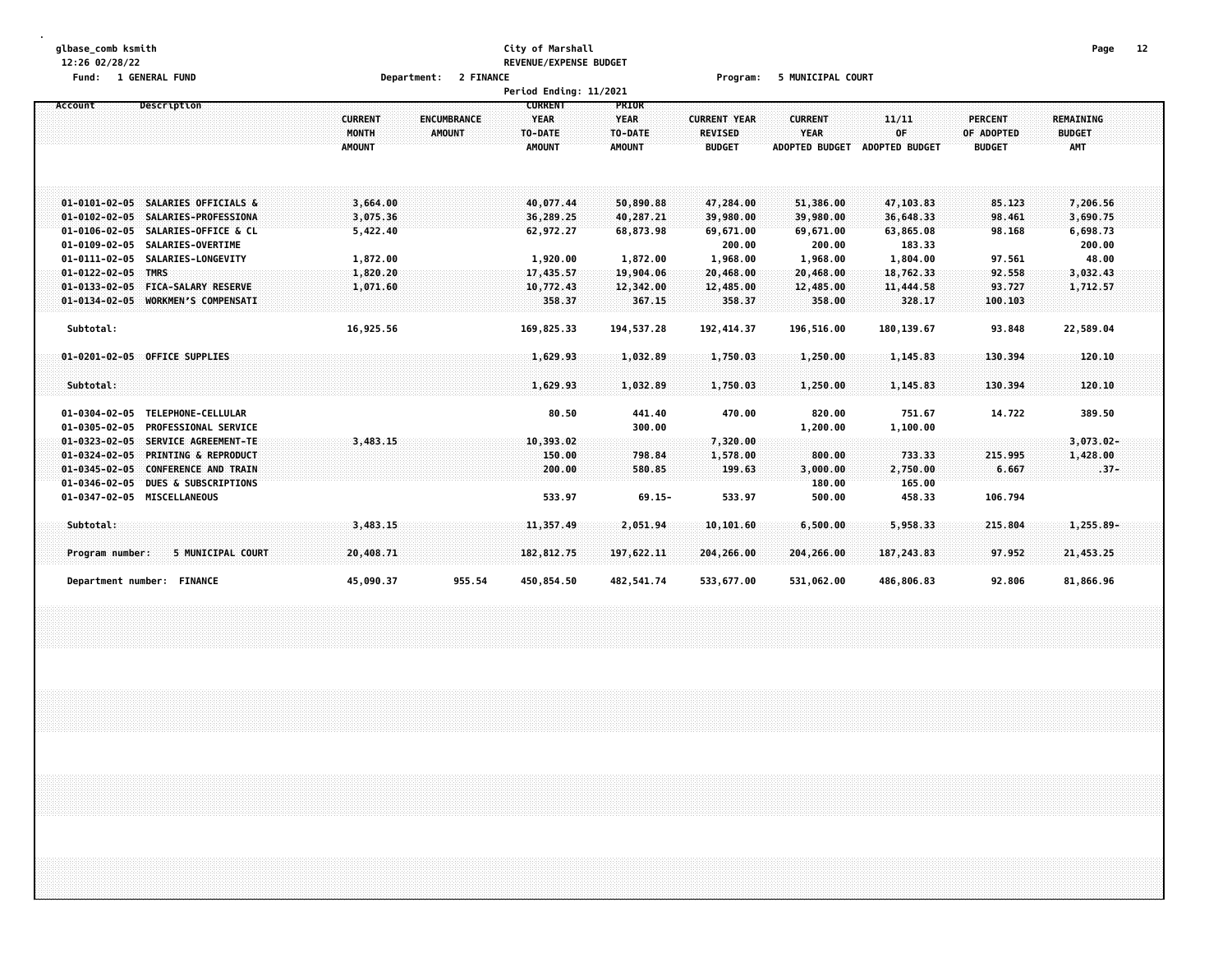# **glbase\_comb ksmith City of Marshall Page 13 12:26 02/28/22 REVENUE/EXPENSE BUDGET**

**Fund: 1 GENERAL FUND Department: 3 POLICE Program: 2 SPECIAL SERVICES**

|                        |                                    |                |                    | Period Ending: 11/2021 |               |                     |                       |                       |                |                  |  |
|------------------------|------------------------------------|----------------|--------------------|------------------------|---------------|---------------------|-----------------------|-----------------------|----------------|------------------|--|
| Account                | Description                        |                |                    | <b>CURRENT</b>         | PRIOR         |                     |                       |                       |                |                  |  |
|                        |                                    | <b>CURRENT</b> | <b>ENCUMBRANCE</b> | <b>YEAR</b>            | <b>YEAR</b>   | <b>CURRENT YEAR</b> | <b>CURRENT</b>        | 11/11                 | <b>PERCENT</b> | <b>REMAINING</b> |  |
|                        |                                    | MONTH          | <b>AMOUNT</b>      | TO-DATE                | TO-DATE       | <b>REVISED</b>      | <b>YEAR</b>           | OF                    | OF ADOPTED     | <b>BUDGET</b>    |  |
|                        |                                    | <b>AMOUNT</b>  |                    | <b>AMOUNT</b>          | <b>AMOUNT</b> | <b>BUDGET</b>       | <b>ADOPTED BUDGET</b> | <b>ADOPTED BUDGET</b> | <b>BUDGET</b>  | <b>AMT</b>       |  |
|                        |                                    |                |                    |                        |               |                     |                       |                       |                |                  |  |
|                        |                                    |                |                    |                        |               |                     |                       |                       |                |                  |  |
|                        |                                    |                |                    |                        |               |                     |                       |                       |                |                  |  |
|                        | 01-0101-03-02 SALARIES-OFFICIAL &  | 7,640.00       |                    | 88,396.64              | 95,745.28     | 96,676.00           | 96,676.00             | 88,619.67             | 99.339         | 8,279.36         |  |
|                        | 01-0102-03-02 SALARIES PROFESSIONA | 10,400.00      |                    | 125,164.00             | 135,690.47    | 135,200.00          | 135,200.00            | 123,933.33            | 100.269        | 10,036.00        |  |
| $01 - 0104 - 03 - 02$  | SALARIES PROTECTIVE                |                |                    | 11,906.73              |               |                     |                       |                       |                | 11,906.73-       |  |
| $01 - 0106 - 03 - 02$  | SALARIES-OFFICE & CL               | 27,578.44      |                    | 324,005.76             | 372,520.94    | 438,006.00          | 438,006.00            | 401,505.50            | 81.234         | 114,000.24       |  |
|                        | 01-0109-03-02 SALARIES-OVERTIME    |                |                    |                        |               |                     |                       |                       |                |                  |  |
|                        |                                    | 3,906.86       |                    | 37,347.20              | 29,382.77     | 10,903.00           | 10,903.00             | 9,994.42              | 392.463        | 26,444.20-       |  |
| $01 - 0111 - 03 - 02$  | <b>SALARIES-LONGEVITY</b>          | 6,372.00       |                    | 7,084.00               | 7,384.00      | 8,484.00            | 8,484.00              | 7,777.00              | 83.498         | 1,400.00         |  |
| $01 - 0112 - 03 - 02$  | SALARIES-INCENTIVE                 | 479.98         |                    | 5,663.76               | 6,287.74      | 6,240.00            | 6,240.00              | 5,720.00              | 98.457         | 576.24           |  |
| $01 - 0113 - 03 - 02$  | UNIFORM ALLOWANCES                 | 180.00         |                    | 1,980.00               | 2,124.00      | 1,440.00            | 1,440.00              | 1,320.00              | 150.000        | 540.00-          |  |
|                        | 01-0115-03-02 SPECIAL ASSIGNMENT P | 292.30         |                    | 2,819.14               | 2,519.13      | 5,834.00            | 5,834.00              | 5,347.83              | 53.333         | 3,014.86         |  |
| $01 - 0122 - 03 - 02$  | <b>TMRS</b>                        | 9,695.12       |                    | 101,460.95             | 107,919.60    | 117,953.00          | 117,953.00            | 108,123.58            | 93.865         | 16,492.05        |  |
| $01 - 0130 - 03 - 02$  | <b>RELIEF FUND PAYMENT</b>         | 5.00           |                    | 75.06                  | 101.20        | 84.00               | 84.00                 | 77.00                 | 96.500         | 8.94             |  |
| 01-0133-03-02 FICA     |                                    | 3,014.83       |                    | 31,618.55              | 34,009.69     | 38,714.00           | 38,714.00             | 35,487.83             | 89.419         | 7,095.45         |  |
| $01 - 0134 - 03 - 02$  | <b>WORKER'S COMPENSATIO</b>        |                |                    | 4,739.68               | 5,759.33      | 4,684.00            | 4,684.00              | 4,293.67              | 101.189        | $55.68 -$        |  |
| 01-0162-03-02 HSA      |                                    | 77.92          |                    | 272.72                 |               |                     |                       |                       |                | $272.72 -$       |  |
| $01 - 0163 - 03 - 02$  | <b>WEAPON REPLACEMENT A</b>        | 1,550.00       |                    | 1,550.00               | 1,350.00      | 1,350.00            | 1,350.00              | 1,237.50              | 114.815        | $200.00 -$       |  |
|                        |                                    |                |                    |                        |               |                     |                       |                       |                |                  |  |
| Subtotal:              |                                    | 71,192.45      |                    | 744,084.19             | 800,794.15    | 865,568.00          | 865,568.00            | 793, 437.33           | 93.883         | 121,483.81       |  |
|                        |                                    |                |                    |                        |               |                     |                       |                       |                |                  |  |
|                        | 01-0201-03-02 OFFICE SUPPLIES      | 860.97         | 191.37             | 5,936.15               | 7,348.07      | 9,950.27            | 10,000.00             | 9,166.67              | 86.492         | 3,822,75         |  |
| $01 - 0205 - 03 - 02$  | FUEL, OIL, & LUBE                  |                | 376.37             | 2,726.76               | 906.50        | 800.00              | 800.00                | 733.33                | 387.891        | 2,303.13-        |  |
| $01 - 0206 - 03 - 02$  | <b>CLOTHING</b>                    |                |                    |                        | 781.94        |                     |                       |                       |                |                  |  |
| $01 - 0208 - 03 - 02$  | <b>FOOD SUPPLIES</b>               |                |                    |                        | 135.11        |                     |                       |                       |                |                  |  |
| 01-0213-03-02          | <b>MOTOR VEHICLE</b>               |                |                    | 1,101.92               | 1,480.02      | 1,101.92            |                       |                       |                |                  |  |
|                        |                                    |                |                    |                        |               |                     |                       |                       |                |                  |  |
| $01 - 0217 - 03 - 02$  | OTHER SUPPLIES                     |                |                    | 420.64                 | 3,625.78      | 1,266.00            | 1,266.00              | 1,160.50              | 33.226         | 845.36           |  |
| $01 - 0218 - 03 - 02$  | SMALL TOOLS & MINOR                |                |                    | 1,104.98               | 125.94        | 1,104.98            | 174.00                | 159.50                | 635.046        |                  |  |
| $01 - 0223 - 03 - 02$  | <b>WELFARE &amp; MORALE</b>        |                |                    | 157.02                 | 160.32        |                     | 750.00                | 687.50                | 20.936         | $157.02 -$       |  |
| 01-0225-03-02 TACTICAL |                                    | 12.74          |                    | 1,433.90               | 3,739.79      | 8,000.00            | 8,000.00              | 7,333.33              | 17.924         | 6,566.10         |  |
|                        | 01-0239-03-02 WELFARE & MORAL      | 8.00           |                    | 54.93                  |               | 750.00              |                       |                       |                | 695.07           |  |
|                        |                                    |                |                    |                        |               |                     |                       |                       |                |                  |  |
| Subtotal:              |                                    | 881.71         | 567.74             | 12,936.30              | 18,303.47     | 22,973.17           | 20,990.00             | 19,240.83             | 76.349         | 9,469.13         |  |
|                        |                                    |                |                    |                        |               |                     |                       |                       |                |                  |  |
| $01 - 0304 - 03 - 02$  | TELEPHONE-CELLULAR                 |                |                    | 8,250.16               | 19,098.87     | 17,900.00           | 17,900.00             | 16,408.33             | 54.956         | 9,649.84         |  |
| $01 - 0305 - 03 - 02$  | OTHER PROFESSIONAL S               |                |                    | 7,336.07               | 9,960.00      | 7,336.07            | 1,800.00              | 1,650.00              | 407.559        |                  |  |
| $01 - 0306 - 03 - 02$  | <b>DRUG TESTING</b>                |                | 153.20             |                        | 100.00        | 750.00              | 750.00                | 687.50                | 50.981         | 596.80           |  |
|                        | 01-0309-03-02 RADIO REPAIRS        |                |                    |                        | 734.79        | 4,100.00            | 4,100.00              | 3,758.33              |                | 4,100.00         |  |
| $01 - 0311 - 03 - 02$  | TRANSPORTATION                     | 650.00         |                    | 5,900.00               | 6,500.00      | 6,000.00            | 6,000.00              | 5,500.00              | 120.000        | 100.00           |  |
| $01 - 0315 - 03 - 02$  | PRE-EMPL TESTING-NON               |                |                    |                        | 190.00        | 500.00              | 500.00                | 458.33                |                | 500.00           |  |
| $01 - 0317 - 03 - 02$  | ACCREDITATION/RECOGN               |                |                    |                        | 3,200.00      | 1,600.00            | 1,600.00              | 1,466.67              |                | 1,600.00         |  |
| 01-0323-03-02          | <b>SERVICE AGREEMENT-TE</b>        | 2,299.31       | 1,839.05           | 76,551.57              | 61,186.01     | 85,306.45           | 92,452.00             | 84,747.67             | 93.754         | 6,915.83         |  |
| 01-0324-03-02          | <b>PRINTING &amp; REPRODUCT</b>    |                |                    | 1,316.08               | 3,024.16      | 1,500.00            | 1,500.00              | 1,375.00              | 87.739         | 183.92           |  |
| 01-0340-03-02          | <b>REPAIR &amp; MAINTENANCE</b>    |                |                    |                        | 38.00         |                     |                       |                       |                |                  |  |
|                        | 01-0342-03-02 REPAIR & MAINTENANCE | 77.00          | 1.00               | 591.08                 | 19.94         | 1,300.00            | 1,300.00              | 1,191.67              | 45.468         | 707.92           |  |
|                        |                                    |                |                    |                        |               |                     |                       |                       |                |                  |  |
|                        |                                    |                |                    |                        |               |                     |                       |                       |                |                  |  |
|                        |                                    |                |                    |                        |               |                     |                       |                       |                |                  |  |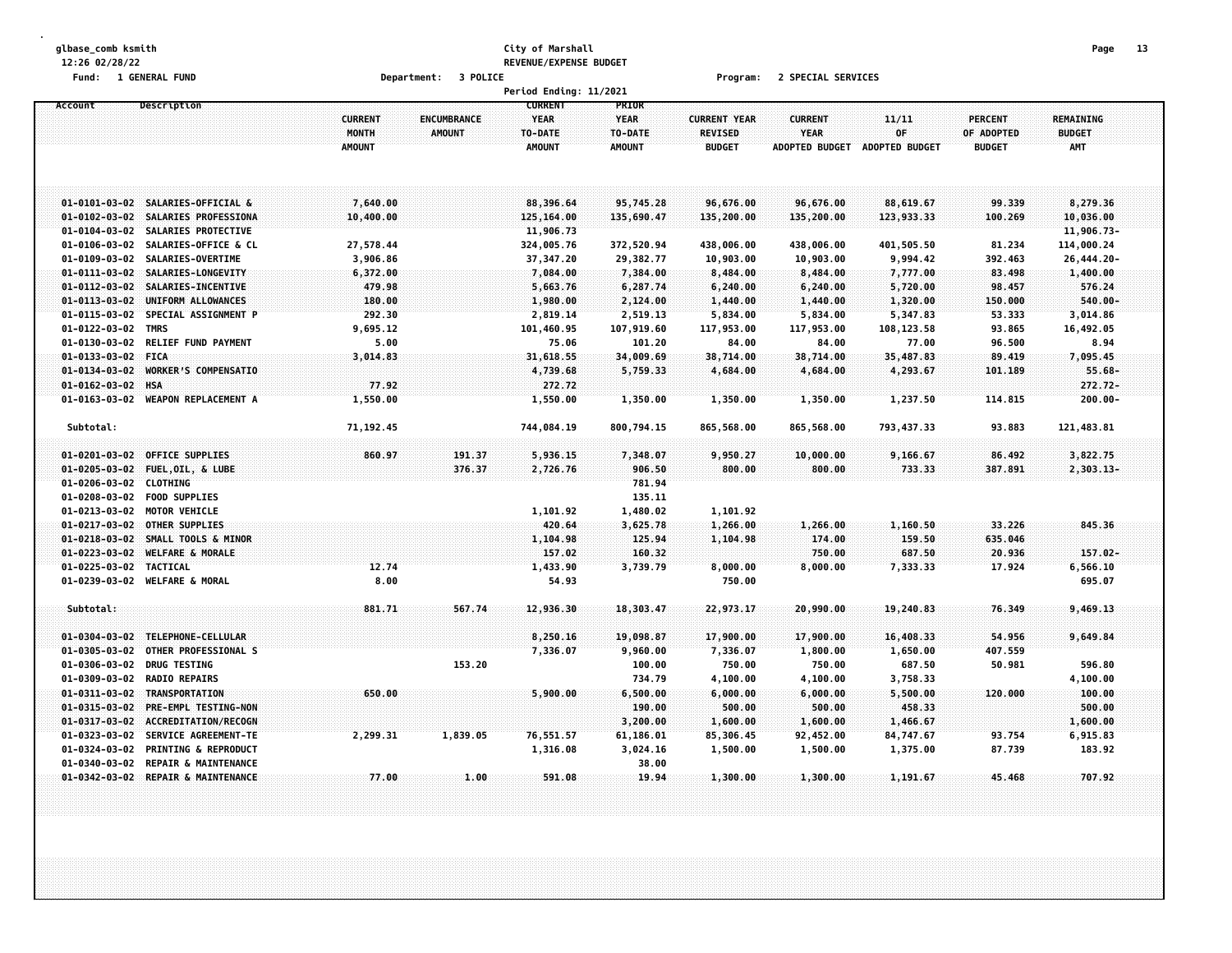#### **glbase\_comb ksmith City of Marshall Page 14 12:26 02/28/22 REVENUE/EXPENSE BUDGET Fund: 1 GENERAL FUND Department: 3 POLICE Program: 2 SPECIAL SERVICES**

| . u.u.                       | <b>T AFTERNE LAB</b>                                                                                                                   | pepar circult.                           | -------                      | Period Ending: 11/2021                                    |                                                  |                                                         | $11091$ and $211011$ and $311011013$                    |                                                     |                                                   |                                                 |
|------------------------------|----------------------------------------------------------------------------------------------------------------------------------------|------------------------------------------|------------------------------|-----------------------------------------------------------|--------------------------------------------------|---------------------------------------------------------|---------------------------------------------------------|-----------------------------------------------------|---------------------------------------------------|-------------------------------------------------|
| Account                      | Description                                                                                                                            | <b>CURRENT</b><br>MONTH<br><b>AMOUNT</b> | ENCUMBRANCE<br><b>AMOUNT</b> | <b>CURRENT</b><br><b>YEAR</b><br>TO-DATE<br><b>AMOUNT</b> | PRIOR<br><b>YEAR</b><br>TO-DATE<br><b>AMOUNT</b> | <b>CURRENT YEAR</b><br>REVISED<br><b>BUDGET</b>         | <b>CURRENT</b><br>YEAR<br>ADOPTED BUDGET ADOPTED BUDGET | 11/11<br>0F                                         | <b>PERCENT</b><br>OF ADOPTED<br><b>BUDGET</b>     | <b>REMAINING</b><br><b>BUDGET</b><br><b>AMT</b> |
| 01-0344-03-02 RENTALS        | 01-0345-03-02 CONFERENCE & TRAININ<br>01-0346-03-02 DUES & SUBSCRIPTIONS<br>01-0347-03-02 MISCELLANEOUS<br>01-0359-03-02 JAIL CONTRACT | 2,936.00                                 | 4,064.00                     | 98.46<br>2,635.85<br>1,136.40<br>2,388.08<br>18,552.00    | 3,325.04<br>1,105.44<br>71.91<br>24,260.00       | 348.00<br>2,635.85<br>1,136.40<br>2,388.08<br>40,020.00 | 348.00<br>2,200.00<br>915.00<br>1,000.00<br>40,020.00   | 319.00<br>2,016.67<br>838.75<br>916.67<br>36,685.00 | 28.293<br>119.811<br>124.197<br>238.808<br>58.771 | 249.54<br>17,404.00                             |
| Subtotal:                    | 01-0382-03-02 PRE-EMPLOYMENT TESTI                                                                                                     | 5,962.31                                 | 6,057.25                     | 25.53<br>124,781.28                                       | 132,814.16                                       | 172,820.85                                              | 172,385.00                                              | 158,019.58                                          | 83.038                                            | $25.53-$<br>41,982.32                           |
|                              | 01-0440-03-02 OTHER MACHIN & EQUIP                                                                                                     |                                          |                              |                                                           | 2,659.10                                         |                                                         |                                                         |                                                     |                                                   |                                                 |
| Subtotal:<br>Program number: | 2 SPECIAL SERVICES                                                                                                                     | 78,036.47                                | 6,624.99                     | 881,801.77                                                | 2,659.10<br>954,570.88                           | 1,061,362.02                                            | 1,058,943.00                                            | 970,697.75                                          | 91.770                                            | 172,935.26                                      |
|                              |                                                                                                                                        |                                          |                              |                                                           |                                                  |                                                         |                                                         |                                                     |                                                   |                                                 |
|                              |                                                                                                                                        |                                          |                              |                                                           |                                                  |                                                         |                                                         |                                                     |                                                   |                                                 |
|                              |                                                                                                                                        |                                          |                              |                                                           |                                                  |                                                         |                                                         |                                                     |                                                   |                                                 |
|                              |                                                                                                                                        |                                          |                              |                                                           |                                                  |                                                         |                                                         |                                                     |                                                   |                                                 |
|                              |                                                                                                                                        |                                          |                              |                                                           |                                                  |                                                         |                                                         |                                                     |                                                   |                                                 |
|                              |                                                                                                                                        |                                          |                              |                                                           |                                                  |                                                         |                                                         |                                                     |                                                   |                                                 |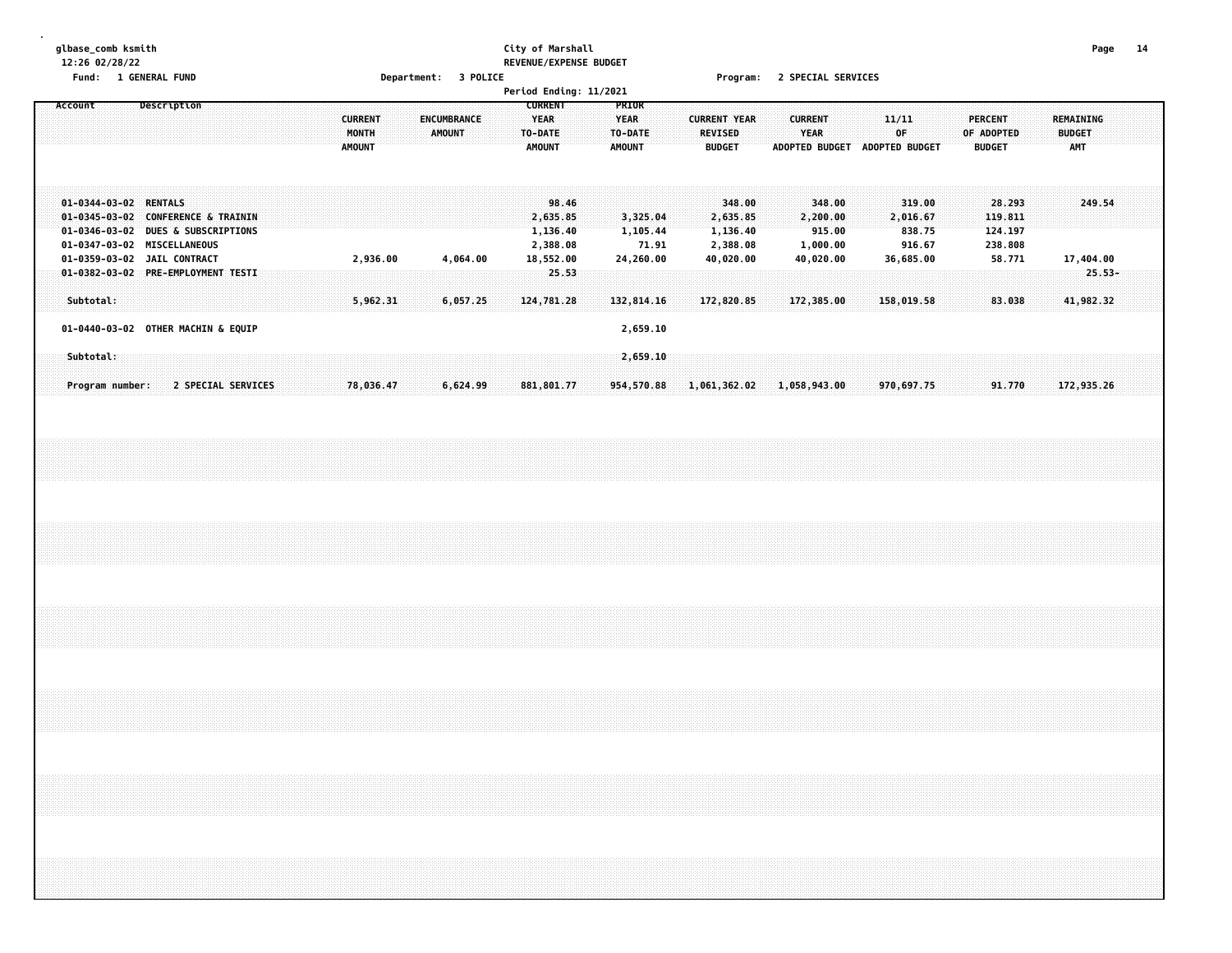#### **glbase\_comb ksmith City of Marshall Page 15 12:26 02/28/22 REVENUE/EXPENSE BUDGET Fund: 1 GENERAL FUND Department: 3 POLICE Program: 3 PATROL**

|                       |                                 |                |                    | Period Ending: 11/2021 |               |                     |                       |                |                |               |  |
|-----------------------|---------------------------------|----------------|--------------------|------------------------|---------------|---------------------|-----------------------|----------------|----------------|---------------|--|
| Account               | Description                     |                |                    | <b>CURRENT</b>         | PRIOR         |                     |                       |                |                |               |  |
|                       |                                 | <b>CURRENT</b> | <b>ENCUMBRANCE</b> | <b>YEAR</b>            | <b>YEAR</b>   | <b>CURRENT YEAR</b> | <b>CURRENT</b>        | 11/11          | <b>PERCENT</b> | REMAINING     |  |
|                       |                                 | MONTH          | <b>AMOUNT</b>      | TO-DATE                | TO-DATE       | <b>REVISED</b>      | YEAR                  | OF             | OF ADOPTED     | <b>BUDGET</b> |  |
|                       |                                 | <b>AMOUNT</b>  |                    | <b>AMOUNT</b>          | <b>AMOUNT</b> | <b>BUDGET</b>       | <b>ADOPTED BUDGET</b> | ADOPTED BUDGET | <b>BUDGET</b>  | <b>AMT</b>    |  |
|                       |                                 |                |                    |                        |               |                     |                       |                |                |               |  |
|                       |                                 |                |                    |                        |               |                     |                       |                |                |               |  |
|                       |                                 |                |                    |                        |               |                     |                       |                |                |               |  |
| $01 - 0102 - 03 - 03$ | SALARIES-PROFESSIONA            | 26,456.00      |                    | 317,665.31             | 344, 151.42   | 345,413.00          | 345,413.00            | 316,628.58     | 99.626         | 27,747.69     |  |
| $01 - 0103 - 03 - 03$ | SALARIES-TECHNICIAN             | 9,879.12       |                    | 117,270.82             | 124,837.76    | 202,062.00          | 244,192.00            | 223,842.67     | 52.095         | 84,791.18     |  |
| $01 - 0104 - 03 - 03$ | SALARIES-PROTECTIVE             | 90,833.46      |                    | 1,058,878.17           | 1,329,406.62  | 1,337,537.00        | 1,337,537.00          | 1,226,075.58   | 86.064         | 278,658.83    |  |
| $01 - 0109 - 03 - 03$ | SALARIES-OVERTIME               | 6,458.10       |                    | 99,301.44              | 91,756.52     | 40,653.00           | 40,653.00             | 37,265.25      | 266.242        | 58,648.44-    |  |
| $01 - 0111 - 03 - 03$ | SALARIES-LONGEVITY              | 13,896.00      |                    | 14,221.67              | 14,364.67     | 16,812.00           | 16,812.00             | 15,411.00      | 84.592         | 2,590.33      |  |
| $01 - 0112 - 03 - 03$ | SALARIES-INCENTIVE              | 2,835.66       |                    | 37,201.58              | 29,935.66     | 30,120.00           | 30,120.00             | 27,610.00      | 132.926        | 7,081.58-     |  |
| $01 - 0113 - 03 - 03$ | UNIFORM ALLOWANCE               |                |                    | 180.00                 |               |                     |                       |                |                | $180.00 -$    |  |
| $01 - 0115 - 03 - 03$ | SPECIAL ASSIGNMENT P            |                |                    | 3,260.00               | 11,750.00     | 1,550.00            | 1,550.00              | 1,420.83       | 210.323        | 1,710.00-     |  |
| $01 - 0122 - 03 - 03$ | <b>TMRS</b>                     | 27,764.99      |                    | 276, 271.03            | 321, 131.20   | 338,217.00          | 338,217.00            | 310,032.25     | 88.581         | 61,945.97     |  |
| $01 - 0130 - 03 - 03$ | <b>RELIEF FUND PAYMENTS</b>     | 25.00          |                    | 288.94                 | 341.40        | 253.00              | 253.00                | 231.92         | 124.087        | $35.94 -$     |  |
| $01 - 0133 - 03 - 03$ | <b>FICA</b>                     | 2,402.64       |                    | 25,634.39              | 32,701.81     | 29,525.00           | 29,525.00             | 27,064.58      | 93.684         | 3,890.61      |  |
| $01 - 0134 - 03 - 03$ | WORKER'S COMPENSATIO            |                |                    | 30,611.35              | 40,172.09     | 30,840.00           | 30,840.00             | 28,270.00      | 99.259         | 228.65        |  |
| $01 - 0163 - 03 - 03$ | <b>WEAPON REPLACEMENT A</b>     | 16,800.00      |                    | 16,800.00              | 16,275.00     | 19,950.00           | 19,950.00             | 18,287.50      | 84.211         | 3,150.00      |  |
| $01 - 0165 - 03 - 03$ | <b>OVERTIME REIMBURSEME</b>     | 1,033.43-      |                    | $3,875.31 -$           | 18,576.33-    |                     |                       |                |                | 3,875.31      |  |
|                       |                                 |                |                    |                        |               |                     |                       |                |                |               |  |
| Subtotal:             |                                 | 196, 317.54    |                    | 1,993,709.39           | 2,338,247.82  | 2,392,932.00        | 2,435,062.00          | 2,232,140.17   | 88.675         | 399,222.61    |  |
|                       |                                 |                |                    |                        |               |                     |                       |                |                |               |  |
| $01 - 0201 - 03 - 03$ | OFFICE SUPPLIES                 |                |                    | 49.73                  |               | 49.73               |                       |                |                |               |  |
| $01 - 0203 - 03 - 03$ | MEDICAL & CHEMICAL              |                |                    | 104.65                 |               |                     |                       |                |                | $104.65 -$    |  |
| $01 - 0205 - 03 - 03$ | FUEL, OIL & LUBE                | 60.69          | 15,523.40          | 83,984.85              | 65,118.98     | 86,668.00           | 86,668.00             | 79,445.67      | 111.754        | 12,840.25-    |  |
| $01 - 0206 - 03 - 03$ | <b>CLOTHING</b>                 |                | 179.40             | 6,462.55               | 21, 155.61    | 9,750.00            | 9,750.00              | 8,937.50       | 74.661         | 3,108.05      |  |
| 01-0213-03-03         | <b>MOTOR VEHICLE</b>            | 5,789.51       | 8,849.00           | 28,916.33              | 50,652.07     | 47,794.10           | 58,527.00             | 53,649.75      | 83.974         | 10,028.77     |  |
| $01 - 0214 - 03 - 03$ | POLICE CAR GRAPHIC S            |                |                    | 1,035.00               | 360.00        |                     |                       |                |                | $1,035.00 -$  |  |
| $01 - 0216 - 03 - 03$ | <b>IN-CAR MEDIA</b>             |                |                    |                        |               |                     | 8,000.00              | 7,333.33       |                |               |  |
| $01 - 0217 - 03 - 03$ | OTHER SUPPLIES                  |                |                    | 3,858.78               | 331.42        | 15,800.00           | 15,800.00             | 14,483.33      | 25.245         | 11,941.22     |  |
| $01 - 0218 - 03 - 03$ | SMALL TOOLS & MINOR             |                |                    | 904,39                 | 1,227.55      | 1,500.00            | 1,500.00              | 1,375.00       | 60.293         | 595.61        |  |
| $01 - 0224 - 03 - 03$ | AMMUNITION                      |                |                    | 4,369.32               | 6,013.07      | 6,660.00            | 6,660.00              | 6,105.00       | 65.605         | 2,290.68      |  |
| 01-0228-03-03         | PERSONNEL PROTECTVE             | 673.98         | 3,038.82           | 3,696.78               |               | 4,000.00            | 4,000.00              | 3,666.67       | 93.199         | 2,735.60-     |  |
| $01 - 0238 - 03 - 03$ | IN CARE MEDIA                   |                |                    |                        |               | 8,000.00            |                       |                |                | 8,000.00      |  |
|                       |                                 |                |                    |                        |               |                     |                       |                |                |               |  |
| Subtotal:             |                                 | 6,524.18       | 27,590.62          | 133,382.38             | 144,858.70    | 180, 221.83         | 190,905.00            | 174,996.25     | 92.314         | 19,248.83     |  |
|                       |                                 |                |                    |                        |               |                     |                       |                |                |               |  |
| $01 - 0306 - 03 - 03$ | <b>DRUG TESTING</b>             |                |                    | 30.00                  | 530.00        | 750.00              | 750.00                | 687.50         | 4.000          | 720.00        |  |
| 01-0309-03-03         | <b>RADIO REPAIRS</b>            |                | 1,000.00           | 3,555.41               | 1,588.75      | 4,000.00            | 4,000.00              | 3,666.67       | 91.612         | $555.41 -$    |  |
| 01-0332-03-03         | <b>LIABILITY INSURANCE</b>      |                |                    | 26,790.78              | 26,383.75     | 41,425.00           | 41,425.00             | 37,972.92      | 64.673         | 14,634.22     |  |
| $01 - 0342 - 03 - 03$ | REPAIR & MAINTENANCE            |                |                    | 12,520.38              | 9,904.76      | 11,700.00           | 3,000.00              | 2,750.00       | 417.346        | 820.38-       |  |
| $01 - 0345 - 03 - 03$ | <b>CONFERENCE &amp; TRAININ</b> | 1,697.66       |                    | 19,915.39              | 7,092.22      | 16,700.00           | 10,000.00             | 9,166.67       | 199,154        | 3,215.39-     |  |
| $01 - 0346 - 03 - 03$ | DUES & SUBSCRIPTIONS            |                | 120.00             | 335.00                 |               | 1,190.00            | 1,190.00              | 1,090.83       | 33.193         | 735.00        |  |
| $01 - 0347 - 03 - 03$ | <b>MISCELLANEOUS</b>            | 449.95         |                    | 968.77                 | 2,202.78      | 2,000.00            | 2,000.00              | 1,833.33       | 65.939         | 1,031.23      |  |
| 01-0351-03-03         | <b>LAUNDRY SERVICE</b>          |                |                    | 238.52                 | 721.85        | 1,740.00            | 1,740.00              | 1,595.00       | 14.739         | 1,501.48      |  |
|                       |                                 |                |                    |                        |               |                     |                       |                |                |               |  |
| Subtotal:             |                                 | 2,147.61       | 1,120.00           | 64,354.25              | 48, 424.11    | 79,505.00           | 64,105.00             | 58,762.92      | 101.227        | 14,030.75     |  |
|                       |                                 |                |                    |                        |               |                     |                       |                |                |               |  |
|                       |                                 |                |                    |                        |               |                     |                       |                |                |               |  |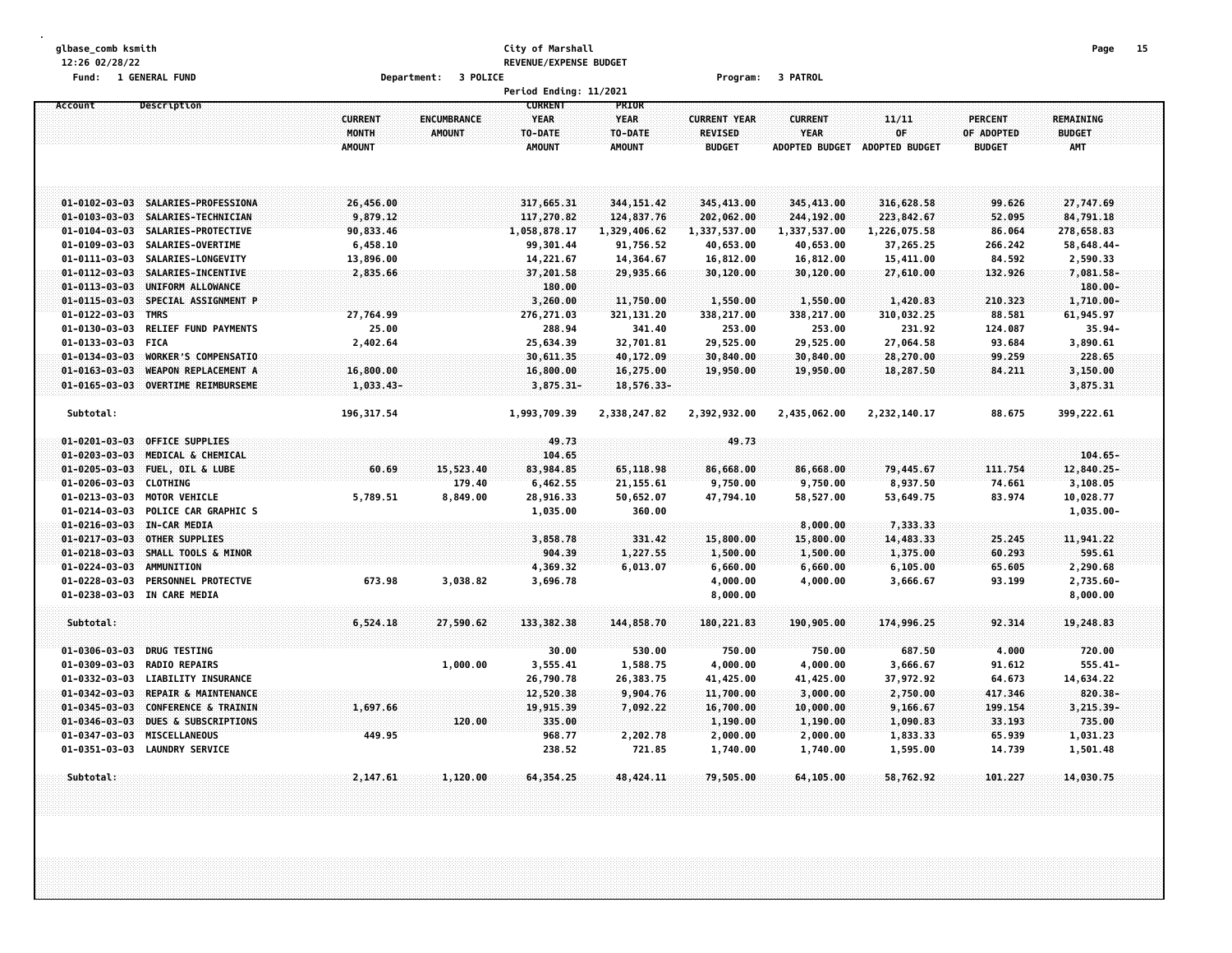#### **glbase\_comb ksmith City of Marshall Page 16 12:26 02/28/22 REVENUE/EXPENSE BUDGET Fund: 1 GENERAL FUND Department: 3 POLICE Program: 3 PATROL**

| $\cdots$                                                          | <b>THE ALL AND LAND</b> |             |          |  |  |  |                                          |  |                              | pepartments a reference |  |                                                           | Period Ending: 11/2021 |                                                  |  |                                                        | i i ogi ulli video u nimo u |                |              |  |                         |                               |  |                                 |            |  |                                   |                          |  |
|-------------------------------------------------------------------|-------------------------|-------------|----------|--|--|--|------------------------------------------|--|------------------------------|-------------------------|--|-----------------------------------------------------------|------------------------|--------------------------------------------------|--|--------------------------------------------------------|-----------------------------|----------------|--------------|--|-------------------------|-------------------------------|--|---------------------------------|------------|--|-----------------------------------|--------------------------|--|
| Account                                                           |                         | Description |          |  |  |  | <b>CURRENT</b><br>MONTH<br><b>AMOUNT</b> |  | <b>ENCUMBRANCE</b><br>AMOUNT |                         |  | <b>CURRENT</b><br><b>YEAR</b><br>TO-DATE<br><b>AMOUNT</b> |                        | PRIOR<br><b>YEAR</b><br>TO-DATE<br><b>AMOUNT</b> |  | <b>CURRENT YEAR</b><br><b>REVISED</b><br><b>BUDGET</b> |                             | <b>CURRENT</b> | YEAR         |  | 11/11<br>0 <sup>F</sup> | ADOPTED BUDGET ADOPTED BUDGET |  | <b>PERCENT</b><br><b>BUDGET</b> | OF ADOPTED |  | REMAINING<br><b>BUDGET</b><br>AMT |                          |  |
| 01-0425-03-03 CARS & TRUCKS<br>01-0460-03-03 LEASE/PURCHASE PAYME |                         |             |          |  |  |  |                                          |  |                              |                         |  | 6,340.34<br>122,459.32                                    |                        | 384,047.78<br>216,402.53                         |  | 216,404.00                                             |                             |                | 216,404.00   |  |                         | 198,370.33                    |  |                                 | 56.588     |  |                                   | $6,340.34-$<br>93,944.68 |  |
| Subtotal:                                                         |                         |             |          |  |  |  |                                          |  |                              |                         |  | 128,799.66                                                |                        | 600,450.31                                       |  | 216,404.00                                             |                             |                | 216,404.00   |  |                         | 198,370.33                    |  |                                 | 59.518     |  |                                   | 87,604.34                |  |
| Program number:                                                   |                         |             | 3 PATROL |  |  |  | 204,989.33                               |  | 28,710.62                    |                         |  | 2,320,245.68                                              |                        | 3,131,980.94                                     |  | 2,869,062.83                                           |                             |                | 2,906,476.00 |  |                         | 2,664,269.67                  |  |                                 | 87.020     |  |                                   | 520,106.53               |  |
|                                                                   |                         |             |          |  |  |  |                                          |  |                              |                         |  |                                                           |                        |                                                  |  |                                                        |                             |                |              |  |                         |                               |  |                                 |            |  |                                   |                          |  |
|                                                                   |                         |             |          |  |  |  |                                          |  |                              |                         |  |                                                           |                        |                                                  |  |                                                        |                             |                |              |  |                         |                               |  |                                 |            |  |                                   |                          |  |
|                                                                   |                         |             |          |  |  |  |                                          |  |                              |                         |  |                                                           |                        |                                                  |  |                                                        |                             |                |              |  |                         |                               |  |                                 |            |  |                                   |                          |  |
|                                                                   |                         |             |          |  |  |  |                                          |  |                              |                         |  |                                                           |                        |                                                  |  |                                                        |                             |                |              |  |                         |                               |  |                                 |            |  |                                   |                          |  |
|                                                                   |                         |             |          |  |  |  |                                          |  |                              |                         |  |                                                           |                        |                                                  |  |                                                        |                             |                |              |  |                         |                               |  |                                 |            |  |                                   |                          |  |
|                                                                   |                         |             |          |  |  |  |                                          |  |                              |                         |  |                                                           |                        |                                                  |  |                                                        |                             |                |              |  |                         |                               |  |                                 |            |  |                                   |                          |  |
|                                                                   |                         |             |          |  |  |  |                                          |  |                              |                         |  |                                                           |                        |                                                  |  |                                                        |                             |                |              |  |                         |                               |  |                                 |            |  |                                   |                          |  |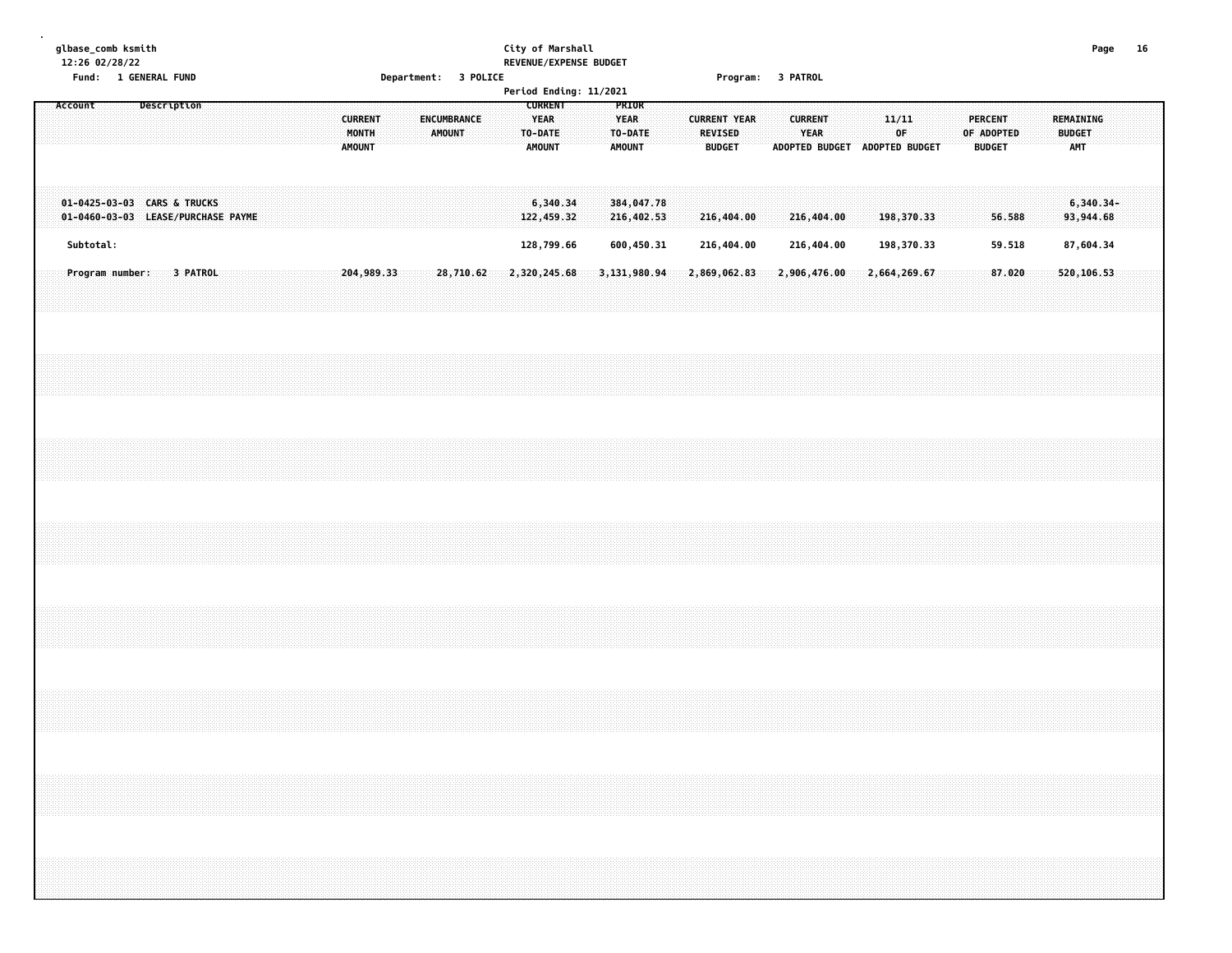#### **glbase\_comb ksmith City of Marshall Page 17 12:26 02/28/22 REVENUE/EXPENSE BUDGET Fund: 1 GENERAL FUND Department: 3 POLICE Program: 4 CID DIVISION**

|                                                                         |                                          |                              | Period Ending: 11/2021                             |                                                  |                                                        |                                                        |                               |                                               |                                   |  |
|-------------------------------------------------------------------------|------------------------------------------|------------------------------|----------------------------------------------------|--------------------------------------------------|--------------------------------------------------------|--------------------------------------------------------|-------------------------------|-----------------------------------------------|-----------------------------------|--|
| Account<br>Description                                                  | <b>CURRENT</b><br>MONTH<br><b>AMOUNT</b> | ENCUMBRANCE<br><b>AMOUNT</b> | <b>CURRENT</b><br>YEAR<br>TO-DATE<br><b>AMOUNT</b> | PRIOR<br><b>YEAR</b><br>TO-DATE<br><b>AMOUNT</b> | <b>CURRENT YEAR</b><br><b>REVISED</b><br><b>BUDGET</b> | <b>CURRENT</b><br><b>YEAR</b><br><b>ADOPTED BUDGET</b> | 11/11<br>0F<br>ADOPTED BUDGET | <b>PERCENT</b><br>OF ADOPTED<br><b>BUDGET</b> | REMAINING<br><b>BUDGET</b><br>AMT |  |
| SALARIES-PROFESSIONA<br>$01 - 0102 - 03 - 04$                           | 11,001.60                                |                              | 131,566.60                                         | 146,091.20                                       | 147,876.00                                             | 147,876.00                                             | 135,553.00                    | 96.411                                        | 16,309.40                         |  |
| SALARIES-TECHNICIAN<br>$01 - 0103 - 03 - 04$                            | 19,059.20                                |                              | 230,338.64                                         | 248,083.86                                       | 252,725.00                                             | 252,725.00                                             | 231,664.58                    | 98.683                                        | 22,386.36                         |  |
| $01 - 0104 - 03 - 04$<br>SALARIES-PROTECTIVE                            | 30,007.30                                |                              | 344,954.50                                         | 343,043.42                                       | 356,755.00                                             | 356,755.00                                             | 327,025.42                    | 105.074                                       | 11,800.50                         |  |
| $01 - 0106 - 03 - 04$<br>SALARIES-OFFICE & CL                           | 2,284.80                                 |                              | 21,019.68                                          | 28,107.37                                        | 28,381.00                                              | 28,381.00                                              | 26,015.92                     | 82.113                                        | 7,361.32                          |  |
| SALARIES-OVERTIME<br>$01 - 0109 - 03 - 04$                              | 3,281.57                                 |                              | 26,304.38                                          | 19,985.81                                        | 11,913.00                                              | 11,913.00                                              | 10,920.25                     | 248.270                                       | 14,391.38-                        |  |
| $01 - 0111 - 03 - 04$<br>SALARIES-LONGEVITY                             | 9,476.00                                 |                              | 9,476.00                                           | 9,512.00                                         | 9,772.00                                               | 9,772.00                                               | 8,957.67                      | 96.971                                        | 296.00                            |  |
| $01 - 0112 - 03 - 04$<br>SALARIES-INCENTIVE                             | 1,823.08                                 |                              | 19,234.52                                          | 21,591.38                                        | 20,880.00                                              | 20,880.00                                              | 19,140.00                     | 100.851                                       | 1,645.48                          |  |
| $01 - 0113 - 03 - 04$<br>UNIFORM ALLOWANCE                              | 840.00                                   |                              | 8,160.00                                           | 8,088.00                                         | 7,920.00                                               | 7,920.00                                               | 7,260.00                      | 113.636                                       | 240.00-                           |  |
| $01 - 0115 - 03 - 04$<br>SPECIAL ASSIGNMENT P                           |                                          |                              | 200.00                                             |                                                  |                                                        |                                                        |                               |                                               | $200.00 -$                        |  |
| 01-0122-03-04<br><b>TMRS</b>                                            | 14,139.01                                |                              | 132,648.15                                         | 136, 121.44                                      | 140,030.00                                             | 140,030.00                                             | 128,360.83                    | 102.816                                       | 7,381.85                          |  |
| 01-0130-03-04<br><b>RELIEF FUND PAYMENTS</b>                            | 12.00                                    |                              | 124.00                                             | 104.40                                           | 96.00                                                  | 96.00                                                  | 88.00                         | 141.667                                       | $28.00 -$                         |  |
| 01-0133-03-04 FICA                                                      | 1,378.32                                 |                              | 12,860.61                                          | 13,495.72                                        | 14,022.00                                              | 14,022.00                                              | 12,853.50                     | 99.649                                        | 1,161.39                          |  |
| $01 - 0134 - 03 - 04$<br>WORKER'S COMPENSATIO                           |                                          |                              | 12, 194. 28                                        | 16,838.63                                        | 11,947.00                                              | 11,947.00                                              | 10,951.42                     | 102.070                                       | $247.28 -$                        |  |
| $01 - 0162 - 03 - 04$<br><b>HSA</b>                                     | 77.92                                    |                              | 272.72                                             |                                                  |                                                        |                                                        |                               |                                               | $272.72 -$                        |  |
| $01 - 0163 - 03 - 04$<br><b>WEAPON REPLACEMENT A</b>                    | 7,350.00                                 |                              | 7,350.00                                           | 7,350.00                                         | 6,825.00                                               | 6,825.00                                               | 6,256.25                      | 107.692                                       | $525.00 -$                        |  |
| 01-0165-03-04<br><b>OVERTIME REIMBURSEME</b>                            | 572.70-                                  |                              | $10, 165.47 -$                                     | $1,604.21-$                                      |                                                        |                                                        |                               |                                               | 10, 165.47                        |  |
| Subtotal:                                                               | 100,158.10                               |                              | 946,538.61                                         | 996,809.02                                       | 1,009,142.00                                           | 1,009,142.00                                           | 925,046.83                    | 101.790                                       | 62,603.39                         |  |
|                                                                         |                                          |                              |                                                    |                                                  |                                                        |                                                        |                               |                                               |                                   |  |
| <b>FUEL, OIL &amp; LUBE</b><br>$01 - 0205 - 03 - 04$<br><b>CLOTHING</b> | 178.30                                   | 5,102.55                     | 19,374.60<br>153.23                                | 14,957.25                                        | 19,810.00                                              | 19,810.00                                              | 18, 159. 17                   | 114.116                                       | $4,667.15-$<br>$153.23 -$         |  |
| $01 - 0206 - 03 - 04$<br>$01 - 0213 - 03 - 04$<br><b>MOTOR VEHICLE</b>  |                                          |                              | 5,884.95                                           |                                                  |                                                        |                                                        |                               | 118.159                                       | 3,919.95-                         |  |
| 01-0217-03-04<br><b>OTHER SUPPLIES</b>                                  |                                          | 3,035.00<br>547.84           | 2,123.60                                           | 4,407.74<br>1,347.53                             | 5,000.00<br>261.00                                     | 5,000.00<br>261.00                                     | 4,583.33<br>239.25            | 1,381.360                                     | $2,410.44-$                       |  |
| $01 - 0218 - 03 - 04$<br>SMALL TOOLS & MINOR                            |                                          |                              | 2,487.63                                           | 977.00                                           | 2,000.00                                               | 2,000.00                                               | 1,833.33                      | 340.659                                       | $487.63 -$                        |  |
|                                                                         |                                          |                              |                                                    |                                                  |                                                        |                                                        |                               |                                               |                                   |  |
| Subtotal:                                                               | 178.30                                   | 8,685.39                     | 30,024.01                                          | 21,689.52                                        | 27,071.00                                              | 27,071.00                                              | 24,815.08                     | 144,384                                       | 11,638.40-                        |  |
| <b>REPAIR &amp; MAINTENANCE</b><br>01-0342-03-04                        |                                          |                              | 331.52                                             | 745.00                                           | 830.00                                                 | 830.00                                                 | 760.83                        | 39.942                                        | 498.48                            |  |
| 01-0345-03-04<br><b>CONFERENCE &amp; TRAININ</b>                        | 2,299.57                                 | 75.00                        | 12,095.01                                          | 3,420.05                                         | 2,864.15                                               | 10,000.00                                              | 9,166.67                      | 126.650                                       | $9,305.86 -$                      |  |
| $01 - 0346 - 03 - 04$<br>DUES & SUBSCRIPTIONS                           | 300.00                                   |                              | 774.20                                             | 3,184.90                                         | 3,000,00                                               | 3,000.00                                               | 2,750.00                      | 25.807                                        | 2,225.80                          |  |
| $01 - 0347 - 03 - 04$<br><b>MISCELLANEOUS</b>                           |                                          |                              | 1,347.82                                           | 192.62                                           | 1,000.00                                               | 1,000.00                                               | 916.67                        | 134.782                                       | $347.82 -$                        |  |
| $01 - 0368 - 03 - 04$<br><b>PRISONER TRANSFER</b>                       |                                          |                              | 337.58                                             | 49.03                                            |                                                        |                                                        |                               |                                               | 337.58-                           |  |
| Subtotal:                                                               | 2,599.57                                 | 75.00                        | 14,886.13                                          | 7,591.60                                         | 7,694.15                                               | 14,830.00                                              | 13,594.17                     | 104.222                                       | 7,266.98-                         |  |
| <b>4 CID DIVISION</b><br>Program number:                                | 102,935.97                               | 8,760.39                     | 991,448.75                                         | 1,026,090.14                                     | 1,043,907.15                                           | 1,051,043.00                                           | 963,456.08                    | 102.922                                       | 43,698.01                         |  |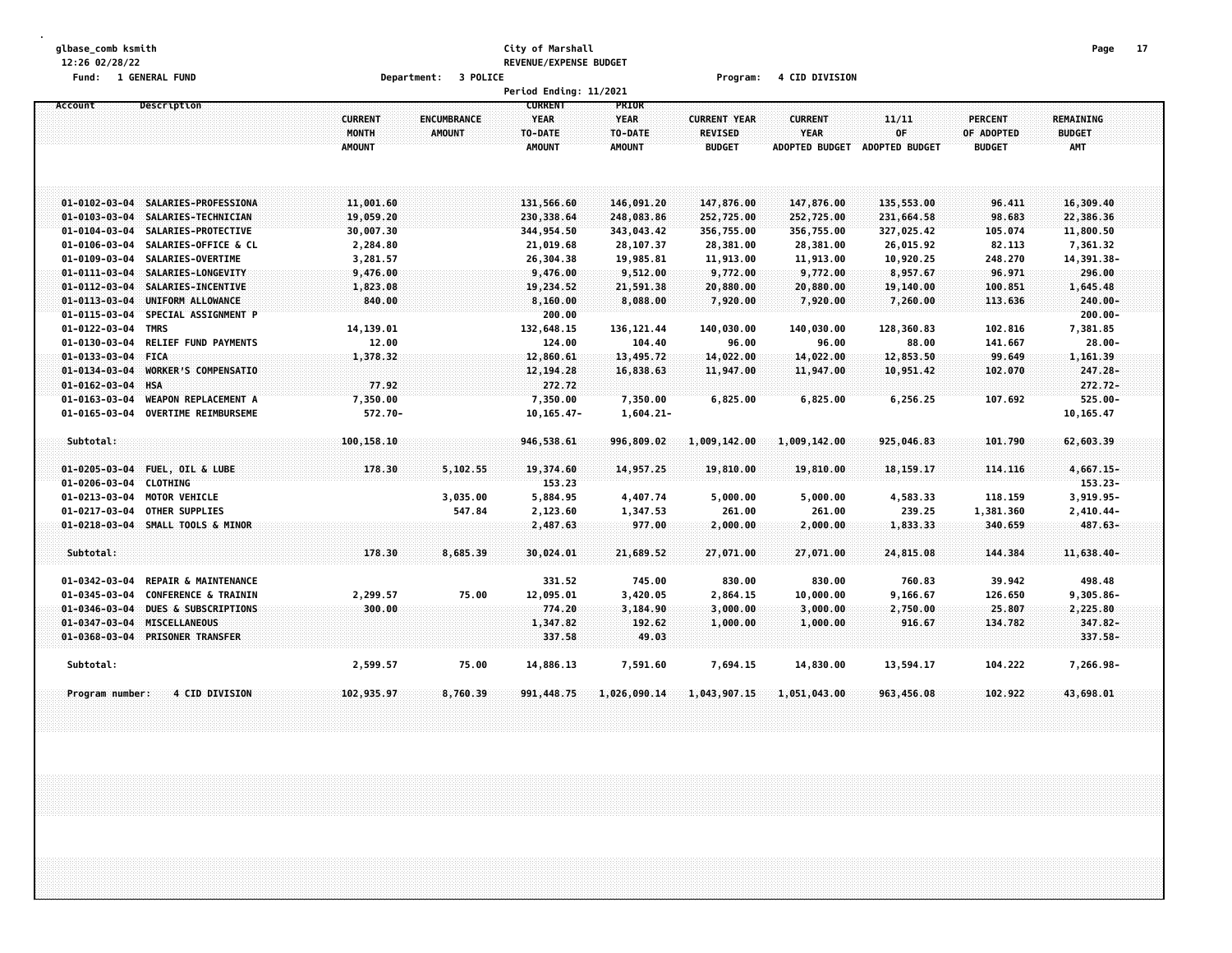#### **glbase\_comb ksmith City of Marshall Page 18 12:26 02/28/22 REVENUE/EXPENSE BUDGET Fund: 1 GENERAL FUND Department: 3 POLICE Program: 5 ANIMAL CONTROL**

|                                                          |                         |                              | Period Ending: 11/2021                                    |                                 |                                       |                               |                       |                              |                                          |  |
|----------------------------------------------------------|-------------------------|------------------------------|-----------------------------------------------------------|---------------------------------|---------------------------------------|-------------------------------|-----------------------|------------------------------|------------------------------------------|--|
| <b>Description</b><br>Account                            | <b>CURRENT</b><br>MONTH | ENCUMBRANCE<br><b>AMOUNT</b> | <b>CURRENT</b><br><b>YEAR</b><br>TO-DATE<br><b>AMOUNT</b> | PRIOR<br><b>YEAR</b><br>TO-DATE | <b>CURRENT YEAR</b><br><b>REVISED</b> | <b>CURRENT</b><br><b>YEAR</b> | 11/11<br>0F           | <b>PERCENT</b><br>OF ADOPTED | REMAINING<br><b>BUDGET</b><br><b>AMT</b> |  |
|                                                          | <b>AMOUNT</b>           |                              |                                                           | <b>AMOUNT</b>                   | <b>BUDGET</b>                         | <b>ADOPTED BUDGET</b>         | <b>ADOPTED BUDGET</b> | <b>BUDGET</b>                |                                          |  |
| 01-0103-03-05 SALARIES-TECHNICIAN                        | 7,507.20                |                              | 87,820,80                                                 | 96,416.00                       | 97,353.00                             | 97,353.00                     | 89,240.25             | 97.981                       | 9,532.20                                 |  |
| 01-0109-03-05 SALARIES-OVERTIME                          |                         |                              | 3,706.25                                                  | 1,545.91                        | 3,889.00                              | 3,889.00                      | 3,564.92              | 104.805                      | 182.75                                   |  |
| 01-0111-03-05 SALARIES-LONGEVITY                         | 816.00                  |                              | 816.00                                                    | 672.00                          | 816.00                                | 816.00                        | 748.00                | 100.000                      |                                          |  |
| 01-0122-03-05 TMRS                                       | 1,382.48                |                              | 15,338.20                                                 | 16,140.19                       | 16,952.00                             | 16,952.00                     | 15,539.33             | 98.256                       | 1,613.80                                 |  |
| $01 - 0130 - 03 - 05$<br><b>RELIEF FUND PAYMENTS</b>     | 3.00                    |                              | 33.00                                                     | 35.40                           |                                       |                               |                       |                              | $33.00 -$                                |  |
| <b>FICA</b><br>$01 - 0133 - 03 - 05$                     | 636.71                  |                              | 7,064.25                                                  | 7,545.49                        | 7,807.00                              | 7,807.00                      | 7,156.42              | 98.263                       | 742.75                                   |  |
| 01-0134-03-05 WORKER'S COMPENSATIO                       |                         |                              | 2,291.19                                                  | 2,726.78                        | 2,142.00                              | 2,142.00                      | 1,963.50              | 106.965                      | $149.19 -$                               |  |
|                                                          |                         |                              |                                                           |                                 |                                       |                               |                       |                              |                                          |  |
| Subtotal:                                                | 10,345.39               |                              | 117,069.69                                                | 125,081.77                      | 128,959.00                            | 128,959.00                    | 118,212.42            | 98.430                       | 11,889.31                                |  |
| <b>OFFICE SUPPLIES</b><br>01-0201-03-05                  |                         |                              | 152.54                                                    | 83.93                           | 500.00                                | 500.00                        | 458.33                | 30.508                       | 347.46                                   |  |
| $01 - 0203 - 03 - 05$<br>MEDICAL & CHEMICAL              |                         | 4,250.00                     | 1,766.52                                                  | 2,114.08                        | 5,000.00                              | 5,000.00                      | 4,583.33              | 35.330                       | 1,016.52-                                |  |
| $01 - 0205 - 03 - 05$<br>FUEL, OIL & LUBE                |                         | 830.94                       | 3,766.31                                                  | 1,912.89                        | 2,450.00                              | 2,450.00                      | 2,245.83              | 162.500                      | 2,147.25-                                |  |
| $01 - 0206 - 03 - 05$<br><b>CLOTHING</b>                 |                         |                              |                                                           |                                 | 348.00                                | 348.00                        | 319.00                |                              | 348.00                                   |  |
| 01-0207-03-05 ANIMAL FOOD                                |                         | 500.00                       | 2,019.93                                                  | 1,523.19                        | 1,740.00                              | 1,740.00                      | 1,595.00              | 116.088                      | 779.93-                                  |  |
| $01 - 0213 - 03 - 05$<br><b>MOTOR VEHICLE</b>            |                         |                              | 1,649.24                                                  | 667.99                          | 2,500.00                              | 2,500.00                      | 2,291.67              | 65.970                       | 850.76                                   |  |
| 01-0217-03-05<br><b>OTHER SUPPLIES</b>                   |                         | 500.00                       | 338.18                                                    | 846.05                          | 348.00                                | 348.00                        | 319.00                | 136.580                      | 490.18-                                  |  |
| 01-0218-03-05 SMALL TOOLS & MINOR                        |                         |                              | 128.54                                                    | 239.94                          | 500.00                                | 500.00                        | 458.33                | 25.708                       | 371.46                                   |  |
| Subtotal:                                                |                         | 6,080.94                     | 9,821.26                                                  | 7,388.07                        | 13,386.00                             | 13,386.00                     | 12,270.50             | 76.000                       | 2,516.20-                                |  |
| <b>REPAIR &amp; MAINTENANCE</b><br>01-0340-03-05         |                         |                              | 250.00                                                    | 683.37                          |                                       |                               |                       |                              | $250.00 -$                               |  |
| REPAIR & MAINTENANCE<br>$01 - 0342 - 03 - 05$            |                         |                              | 119.44                                                    | 75.16                           | 348.00                                | 348.00                        | 319.00                | 34.322                       | 228.56                                   |  |
| <b>CONFERENCE &amp; TRAININ</b><br>$01 - 0345 - 03 - 05$ |                         |                              | 75.00                                                     | 336.91                          | 1,000.00                              | 1,000.00                      | 916.67                | 7.500                        | 925.00                                   |  |
| 01-0347-03-05 MISCELLANEOUS                              |                         |                              | 449.97                                                    | 262.63                          | 348.00                                | 348.00                        | 319.00                | 129.302                      | $101.97 -$                               |  |
| Subtotal:                                                |                         |                              | 894.41                                                    | 1,358.07                        | 1,696.00                              | 1,696.00                      | 1,554.67              | 52.736                       | 801.59                                   |  |
|                                                          |                         |                              |                                                           |                                 |                                       |                               |                       |                              |                                          |  |
| 5 ANIMAL CONTROL<br>Program number:                      | 10,345.39               | 6,080.94                     | 127,785.36                                                | 133,827.91                      | 144,041.00                            | 144,041.00                    | 132,037.58            | 95.807                       | 10,174.70                                |  |
| Department number: POLICE                                | 396,307.16              | 50,176.94                    | 4,321,281.56                                              | 5,246,469.87                    | 5,118,373.00                          | 5,160,503.00                  | 4,730,461.08          | 91.478                       | 746,914.50                               |  |
|                                                          |                         |                              |                                                           |                                 |                                       |                               |                       |                              |                                          |  |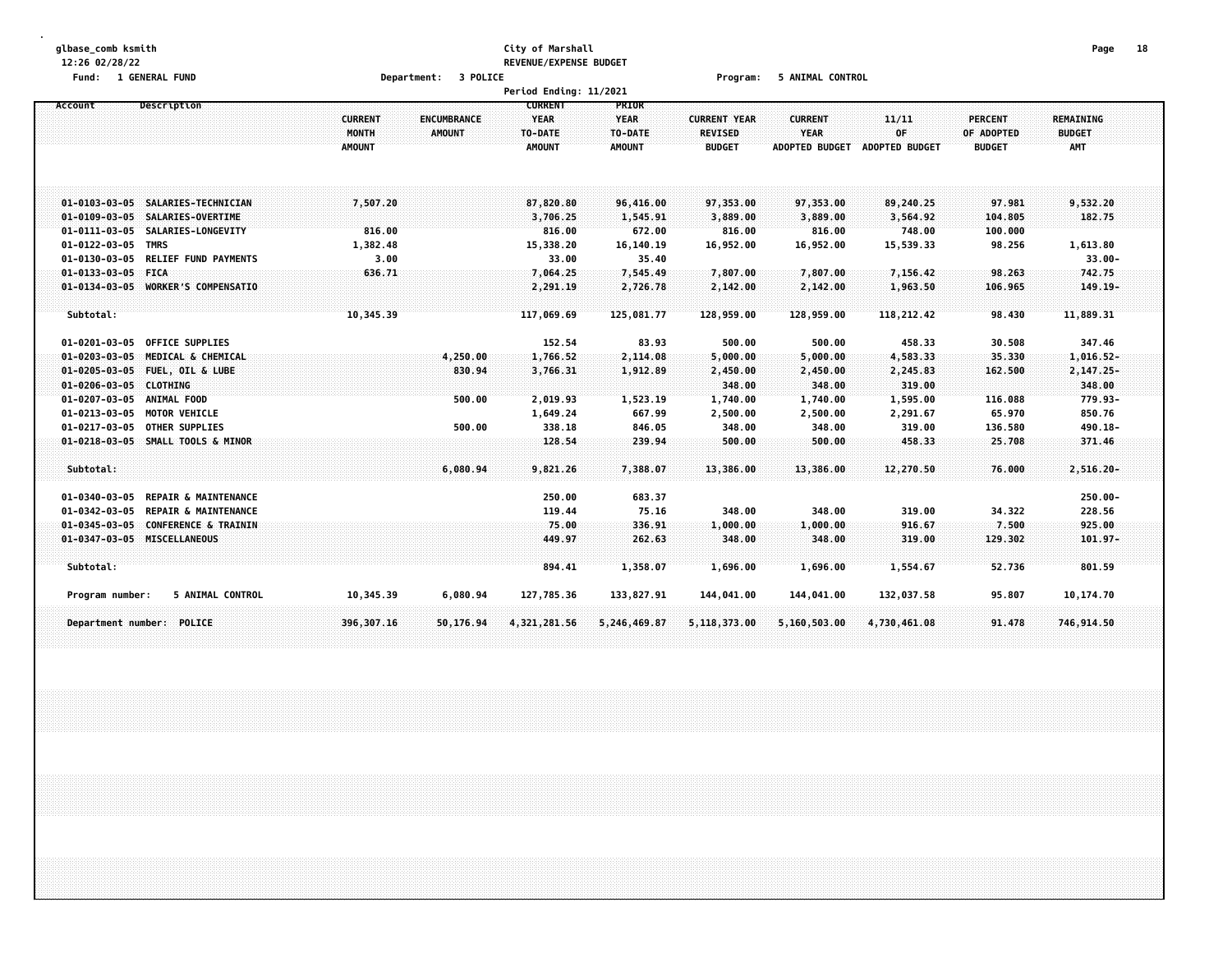#### **glbase\_comb ksmith City of Marshall Page 19 12:26 02/28/22 REVENUE/EXPENSE BUDGET**

**Fund: 1 GENERAL FUND Department: 4 FIRE Program: 1 FIRE PREVENTION**

|                                                          |                |               | Period Ending: 11/2021 |               |                     |                       |                |                |                  |  |
|----------------------------------------------------------|----------------|---------------|------------------------|---------------|---------------------|-----------------------|----------------|----------------|------------------|--|
| Description<br>Account                                   |                |               | <b>CURRENT</b>         | PRIOR         |                     |                       |                |                |                  |  |
|                                                          | <b>CURRENT</b> | ENCUMBRANCE   | <b>YEAR</b>            | <b>YEAR</b>   | <b>CURRENT YEAR</b> | <b>CURRENT</b>        | 11/11          | <b>PERCENT</b> | <b>REMAINING</b> |  |
|                                                          | MONTH          | <b>AMOUNT</b> | TO-DATE                | TO-DATE       | <b>REVISED</b>      | <b>YEAR</b>           | OF             | OF ADOPTED     | <b>BUDGET</b>    |  |
|                                                          | <b>AMOUNT</b>  |               | <b>AMOUNT</b>          | <b>AMOUNT</b> | <b>BUDGET</b>       | <b>ADOPTED BUDGET</b> | ADOPTED BUDGET | <b>BUDGET</b>  | AMT              |  |
|                                                          |                |               |                        |               |                     |                       |                |                |                  |  |
|                                                          |                |               |                        |               |                     |                       |                |                |                  |  |
|                                                          |                |               |                        |               |                     |                       |                |                |                  |  |
| 01-0102-04-01 SALARIES-PROFESSIONA                       | 8,191.67       |               | 72,696.89              | 113,749.92    | 115,139.00          | 115,139.00            | 105,544.08     | 70.410         | 42, 442.11       |  |
| 01-0109-04-01 SALARIES-OVERTIME                          | 2,506.92       |               | 6,666.44               | 1,159.13      | 2,000.00            | 2,000.00              | 1,833.33       | 413.238        | 4,666.44-        |  |
| 01-0111-04-01 SALARIES-LONGEVITY                         | 1,092.00       |               | 1,092.00               | 1,744.00      | 1,840.00            | 1,840.00              | 1,686.67       | 59.348         | 748.00           |  |
| SALARIES-INCENTIVE<br>$01 - 0112 - 04 - 01$              | 1,158.46       |               | 8,413.76               | 9,673.57      | 9,600.00            | 9,600.00              | 8,800.00       | 99.711         | 1,186.24         |  |
| $01 - 0115 - 04 - 01$<br>SPECIAL ASSIGNMENT P            | 769.24         |               | 9,215.49               | 16,123.22     | 12,000.00           | 12,000.00             | 11,000.00      | 83.206         | 2,784.51         |  |
| $01 - 0129 - 04 - 01$<br><b>RELIEF FUND PAYMENTS</b>     | 4.10           |               | 35.38                  | 53.71         | 52.00               | 52.00                 | 47.67          | 75.923         | 16.62            |  |
| 01-0132-04-01 FIREMEN RELIEF & RET                       | 2,962.61       |               | 20,510.79              | 28,434.22     | 30,909.00           | 29,459.00             | 27,004.08      | 78.026         | 10,398.21        |  |
| 01-0133-04-01 FICA                                       | 205.97         |               | 1,423.60               | 2,071.81      | 2,054.00            | 2,054.00              | 1,882.83       | 77.695         | 630,40           |  |
| $01 - 0134 - 04 - 01$<br><b>WORKER'S COMPENSATIO</b>     |                |               | 2,325.31               | 2,887.37      | 2,338.00            | 2,338.00              | 2,143.17       | 99.457         | 12.69            |  |
| <b>WEAPON REPLACEMENT A</b><br>$01 - 0163 - 04 - 01$     | 525.00         |               | 525.00                 | 1,050.00      | 1,050.00            | 1,050.00              | 962.50         | 50.000         | 525.00           |  |
|                                                          |                |               |                        |               |                     |                       |                |                |                  |  |
| Subtotal:                                                | 17,415.97      |               | 122,904.66             | 176,946.95    | 176,982.00          | 175,532.00            | 160,904.33     | 78.307         | 54,077.34        |  |
|                                                          |                |               |                        |               |                     |                       |                |                |                  |  |
| $01 - 0201 - 04 - 01$<br><b>OFFICE SUPPLIES</b>          |                |               | 24.76                  | 84.87         | 148.66              | 100.00                | 91.67          | 150.660        | 123.90           |  |
| $01 - 0205 - 04 - 01$<br><b>FUEL, OIL &amp; LUBE</b>     |                | 77.69         | 1,230.00               | 564.10        | 665.00              | 665.00                | 609.58         | 196.645        | $642.69 -$       |  |
| 01-0206-04-01 CLOTHING                                   | 57.50          |               | 57.50                  |               | 100.00              | 100.00                | 91.67          | 57.500         | 42.50            |  |
| $01 - 0213 - 04 - 01$<br><b>MOTOR VEHICLE</b>            | 507.70         |               | 2,274.67               | 600.46        | 2,500.00            | 2,500.00              | 2,291.67       | 93.545         | 225.33           |  |
| <b>OTHER SUPPLIES</b><br>$01 - 0217 - 04 - 01$           |                |               | 83.36                  | 101.27        | 200.00              | 200.00                | 183.33         | 41.680         | 116.64           |  |
| 01-0218-04-01 SMALL TOOLS & MINOR                        | 81.80          |               | 81.80                  | 30.98         | 151.34              | 200.00                | 183.33         | 40.900         | 69.54            |  |
|                                                          |                |               |                        |               |                     |                       |                |                |                  |  |
| Subtotal:                                                | 647.00         | 77.69         | 3,752.09               | 1,381.68      | 3,765.00            | 3,765.00              | 3,451.25       | 106.763        | $64.78 -$        |  |
|                                                          |                |               |                        |               |                     |                       |                |                |                  |  |
| $01 - 0309 - 04 - 01$<br><b>RADIO REPAIRS</b>            |                |               |                        |               | 100.00              | 100.00                | 91.67          |                | 100.00           |  |
| $01 - 0324 - 04 - 01$<br><b>PRINTING &amp; REPRODUCT</b> | 115.50         |               | 291.95                 | 412.50        | 750.00              | 750.00                | 687.50         | 38.927         | 458.05           |  |
| $01 - 0342 - 04 - 01$<br><b>REPAIR &amp; MAINTENANCE</b> |                |               |                        |               | 100.00              | 100.00                | 91.67          |                | 100.00           |  |
| 01-0345-04-01 CONFERENCE & TRAININ                       | 500.00         |               | 558,61                 | 759.33        | 850.00              | 850.00                | 779.17         | 65.719         | 291.39           |  |
| 01-0346-04-01 DUES & SUBSCRIPTION                        |                |               | 1,345.50               | 1,345.50      | 1,400.00            | 1,400.00              | 1,283.33       | 96.107         | 54.50            |  |
| 01-0347-04-01 MISCELLANEOUS                              |                |               |                        |               | 50.00               | 50.00                 | 45.83          |                | 50.00            |  |
|                                                          |                |               |                        |               |                     |                       |                |                |                  |  |
| Subtotal:                                                | 615.50         |               | 2,196.06               | 2,517.33      | 3,250.00            | 3,250.00              | 2,979.17       | 67.571         | 1,053.94         |  |
|                                                          |                |               |                        |               |                     |                       |                |                |                  |  |
| <b>1 FIRE PREVENTION</b><br>Program number:              | 18,678.47      | 77.69         | 128,852.81             | 180,845.96    | 183,997.00          | 182,547.00            | 167, 334, 75   | 78.703         | 55,066.50        |  |
|                                                          |                |               |                        |               |                     |                       |                |                |                  |  |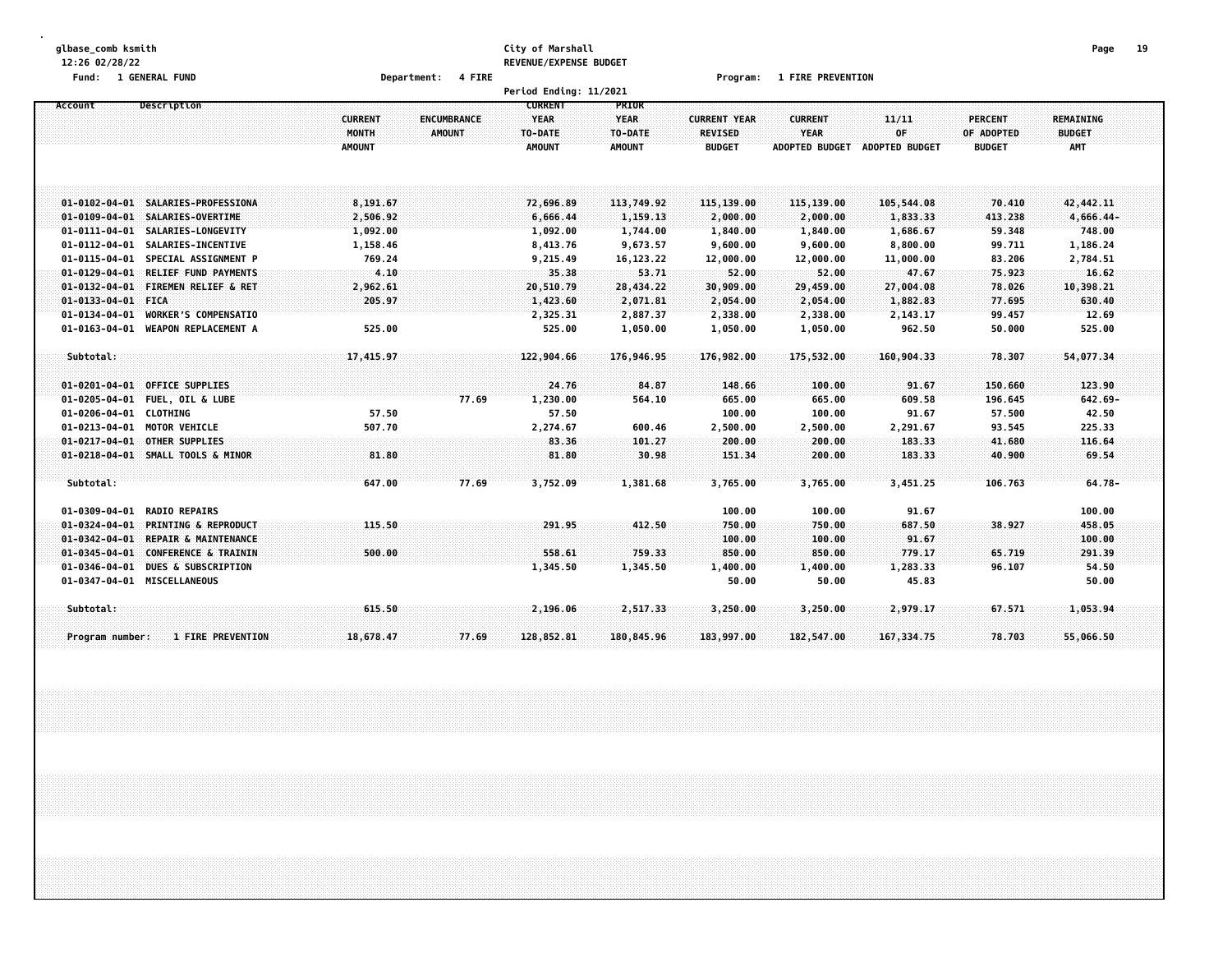# **glbase\_comb ksmith City of Marshall Page 20 12:26 02/28/22 REVENUE/EXPENSE BUDGET**

**Fund: 1 GENERAL FUND Department: 4 FIRE Program: 2 FIRE SUPPRESSION**

|                                                |                                            |                       |                    | Period Ending: 11/2021  |                         |                        |                        |                        |                   |                          |  |
|------------------------------------------------|--------------------------------------------|-----------------------|--------------------|-------------------------|-------------------------|------------------------|------------------------|------------------------|-------------------|--------------------------|--|
| Account                                        | Description                                |                       |                    | <b>CURRENT</b>          | PRIOR                   |                        |                        |                        |                   |                          |  |
|                                                |                                            | <b>CURRENT</b>        | <b>ENCUMBRANCE</b> | <b>YEAR</b>             | YEAR                    | <b>CURRENT YEAR</b>    | <b>CURRENT</b>         | 11/11                  | <b>PERCENT</b>    | <b>REMAINING</b>         |  |
|                                                |                                            | MONTH                 | <b>AMOUNT</b>      | TO-DATE                 | TO-DATE                 | <b>REVISED</b>         | <b>YEAR</b>            | OF                     | OF ADOPTED        | <b>BUDGET</b>            |  |
|                                                |                                            | <b>AMOUNT</b>         |                    | <b>AMOUNT</b>           | <b>AMOUNT</b>           | <b>BUDGET</b>          | <b>ADOPTED BUDGET</b>  | ADOPTED BUDGET         | <b>BUDGET</b>     | <b>AMT</b>               |  |
|                                                |                                            |                       |                    |                         |                         |                        |                        |                        |                   |                          |  |
|                                                |                                            |                       |                    |                         |                         |                        |                        |                        |                   |                          |  |
|                                                |                                            |                       |                    |                         |                         |                        |                        |                        |                   |                          |  |
|                                                | 01-0101-04-02 SALARIES-OFFICIAL &          | 13,696.00             |                    | 162, 169, 47            | 97,050.18               | 177,056.00             | 177,056.00             | 162,301.33             | 99.328            | 14,886.53                |  |
|                                                | 01-0102-04-02 SALARIES-PROFESSIONA         | 26,293.12             |                    | 333,076.71              | 398,286.11              | 405,123.00             | 405,123.00             | 371, 362.75            | 88.706            | 72,046.29                |  |
| $01 - 0103 - 04 - 02$<br>$01 - 0104 - 04 - 02$ | SALARIES-TECHNICIAN<br>SALARIES-PROTECTIVE | 12,119.20             |                    | 134, 319.45             | 236,106.46              | 107,998.00             | 107,998.00             | 98,998.17              | 135.551           | 26,321.45-               |  |
| $01 - 0109 - 04 - 02$                          | SALARIES-OVERTIME                          | 62,986.56<br>4,741.16 |                    | 693,959.06<br>54,687.42 | 825,048.46<br>21,440.10 | 835,424.00<br>6,000.00 | 835,424.00<br>6,000.00 | 765,805.33<br>5,500.00 | 91.683<br>921.397 | 141,464.94<br>48,687.42- |  |
| $01 - 0111 - 04 - 02$                          | SALARIES-LONGEVITY                         | 14,896.00             |                    | 14,896.00               | 13,745.00               | 12,576.00              | 12,576.00              | 11,528.00              | 118.448           | $2,320.00 -$             |  |
| $01 - 0112 - 04 - 02$                          | SALARIES-INCENTIVE                         | 9,980.32              |                    | 115,547.43              | 125,027.81              | 93,096.00              | 93,096.00              | 85,338.00              | 135.164           | 22,451.43-               |  |
| $01 - 0113 - 04 - 02$                          | UNIFORM ALLOWANCE                          | 120.00                |                    | 1,320.00                | 1,416.00                | 1,440.00               | 1,440.00               | 1,320.00               | 100.000           | 120.00                   |  |
| $01 - 0118 - 04 - 02$                          | <b>PREMIUM PAY</b>                         | 3,530.40              |                    | 38,895.74               | 43,639.85               | 38,581.00              | 38,581.00              | 35,365.92              | 110.977           | 314.74-                  |  |
| 01-0119-04-02 STEP PAY                         |                                            | 685.16                |                    | 5,312.94                | 6,509.35                | 7,000.00               | 7,000.00               | 6,416.67               | 96.053            | 1,687.06                 |  |
| $01 - 0129 - 04 - 02$                          | <b>RELIEF FUND PAYMENTS</b>                | 62.18                 |                    | 677.53                  | 799.52                  | 870.00                 | 870.00                 | 797.50                 | 85.599            | 192.47                   |  |
| $01 - 0132 - 04 - 02$                          | <b>FIREMEN RELIEF &amp; RET</b>            | 31,287.97             |                    | 324,953.53              | 367,679.10              | 368,941.00             | 352,121.00             | 322,777.58             | 100.679           | 43,987.47                |  |
| 01-0133-04-02 FICA                             |                                            | 2,149.33              |                    | 22,300.35               | 25,388.20               | 24,547.00              | 24,547.00              | 22,501.42              | 99.175            | 2,246.65                 |  |
| $01 - 0134 - 04 - 02$                          | <b>WORKER'S COMPENSATIO</b>                |                       |                    | 28,828.98               | 34,756.17               | 27,952.00              | 27,952.00              | 25,622.67              | 103.137           | 876.98-                  |  |
| 01-0162-04-02 HSA                              |                                            | 720.56                |                    | 2,171.40                |                         |                        |                        |                        |                   | $2, 171.40 -$            |  |
| $01 - 0163 - 04 - 02$                          | <b>WEAPON REPLACEMENT A</b>                | 525.00                |                    | 525.00                  | 525.00                  | 525.00                 | 525.00                 | 481.25                 | 100.000           |                          |  |
| $01 - 0165 - 04 - 02$                          | <b>OVERTIME REIMBURSEME</b>                |                       |                    | $540.00 -$              | $6,925.00 -$            |                        |                        |                        |                   | 540.00                   |  |
|                                                |                                            |                       |                    |                         |                         |                        |                        |                        |                   |                          |  |
| Subtotal:                                      |                                            | 183,792.96            |                    | 1,933,101.01            | 2,190,492.31            | 2,107,129.00           | 2,090,309.00           | 1,916,116.58           | 100.588           | 174,027.99               |  |
|                                                |                                            |                       |                    |                         |                         |                        |                        |                        |                   |                          |  |
| $01 - 0201 - 04 - 02$                          | <b>OFFICE SUPPLIES</b>                     |                       |                    | 785.18                  | 841.86                  | 800.00                 | 800.00                 | 733.33                 | 98.148            | 14.82                    |  |
| $01 - 0202 - 04 - 02$                          | <b>AGRICULTURE</b>                         |                       |                    | 267.33                  | 44.97                   | 150.00                 | 150.00                 | 137.50                 | 178.220           | 117.33-                  |  |
| $01 - 0205 - 04 - 02$                          | <b>FUEL, OIL &amp; LUBE</b>                | 47.00                 | 2,202.78           | 16,778.51               | 12,197.02               | 17,592.00              | 17,592.00              | 16,126.00              | 108.368           | 1,389.29-                |  |
| 01-0206-04-02 CLOTHING                         |                                            |                       | 805.50             | 19,853.96               | 16,993.61               | 20,660.00              | 18,600.00              | 17,050.00              | 109.559           | .54                      |  |
|                                                | 01-0208-04-02 FOOD SUPPLIES                |                       |                    | 253.71                  | 188.79-                 | 150.00                 | 150.00                 | 137.50                 | 169.140           | $103.71 -$               |  |
| $01 - 0212 - 04 - 02$                          | <b>ELECTRICAL SUPPLIES</b>                 |                       |                    |                         |                         | 50.00                  | 50.00                  | 45.83                  |                   | 50.00                    |  |
| $01 - 0213 - 04 - 02$                          | MOTOR VEHICLE                              | 359.07                | 13,355.64          | 88,117.23               | 110,525.81              | 92,987.00              | 55,000.00              | 50,416.67              | 168.526           | $8,485.87-$              |  |
| $01 - 0217 - 04 - 02$                          | OTHER SUPPLIES                             |                       | 470.20             | 1,340.67                | 1,808.84                | 1,500.00               | 1,500.00               | 1,375.00               | 115.518           | $310.87 -$               |  |
| $01 - 0218 - 04 - 02$                          | SMALL TOOLS & MINOR                        | 52.19                 |                    | 1,911.53                | 930.73                  | 2,000.00               | 2,000.00               | 1,833.33               | 95.577            | 88.47                    |  |
| $01 - 0223 - 04 - 02$                          | FIRE HOSE/ACCESS SUP                       | 243.00                |                    | 751.16                  | 4,155.77                | 1,500.00               | 3,000.00               | 2,750.00               | 25.039            | 748,84                   |  |
| $01 - 0226 - 04 - 02$                          | HAZARD MATERIAL SUPP                       | 202.34                |                    | 1,503.38                | 1,252.74                | 1,500.00               | 1,500.00               | 1,375.00               | 106.159           | $3.38 -$                 |  |
|                                                | 01-0228-04-02 PERSONNEL PROTECTVE          |                       |                    | 6,433.17                | 3,898.50                | 9,000.00               | 14,000.00              | 12,833.33              | 45.951            | 2,566.83                 |  |
|                                                |                                            |                       |                    |                         |                         |                        |                        |                        |                   |                          |  |
| Subtotal:                                      |                                            | 903.60                | 16,834.12          | 137,995.83              | 152,461.06              | 147,889.00             | 114,342.00             | 104,813.50             | 127.564           | $6,940.95 -$             |  |
|                                                |                                            |                       |                    |                         |                         |                        |                        |                        |                   |                          |  |
| $01 - 0301 - 04 - 02$                          | <b>AUDIT SERVICES</b>                      |                       |                    |                         | 8,975.00                | 11,000.00              | 11,000.00              | 10,083.33              | 83.182            | 11,000.00                |  |
| $01 - 0304 - 04 - 02$                          | TELEPHONE-CELLULAR                         | 37.00                 |                    | 2,878.30                | 4,461.24                | 6,360.00               | 6,360.00               | 5,830.00               | 50.897            | 3,481.70                 |  |
| $01 - 0306 - 04 - 02$                          | <b>DRUG TESTING</b>                        |                       |                    |                         | 175.00                  |                        | 200.00                 | 183.33                 |                   |                          |  |
| $01 - 0307 - 04 - 02$                          | <b>CHRONIC DISEASE PREV</b>                |                       |                    |                         |                         |                        | 750.00                 | 687.50                 |                   |                          |  |
| 01-0309-04-02                                  | <b>RADIO REPAIRS</b>                       |                       |                    |                         | 148.30                  |                        | 400.00                 | 366.67                 |                   |                          |  |
| $01 - 0311 - 04 - 02$                          | TRANSPORTATION                             | 850.00                |                    | 7,082.00                | 8,745.75                | 8,073.00<br>400.00     | 8,073.00               | 7,400.25               | 108.782           | 991.00                   |  |
|                                                | 01-0318-04-02 RADIO REPAIRS                |                       |                    | 198.71                  |                         |                        |                        |                        |                   | 201.29                   |  |
|                                                |                                            |                       |                    |                         |                         |                        |                        |                        |                   |                          |  |
|                                                |                                            |                       |                    |                         |                         |                        |                        |                        |                   |                          |  |
|                                                |                                            |                       |                    |                         |                         |                        |                        |                        |                   |                          |  |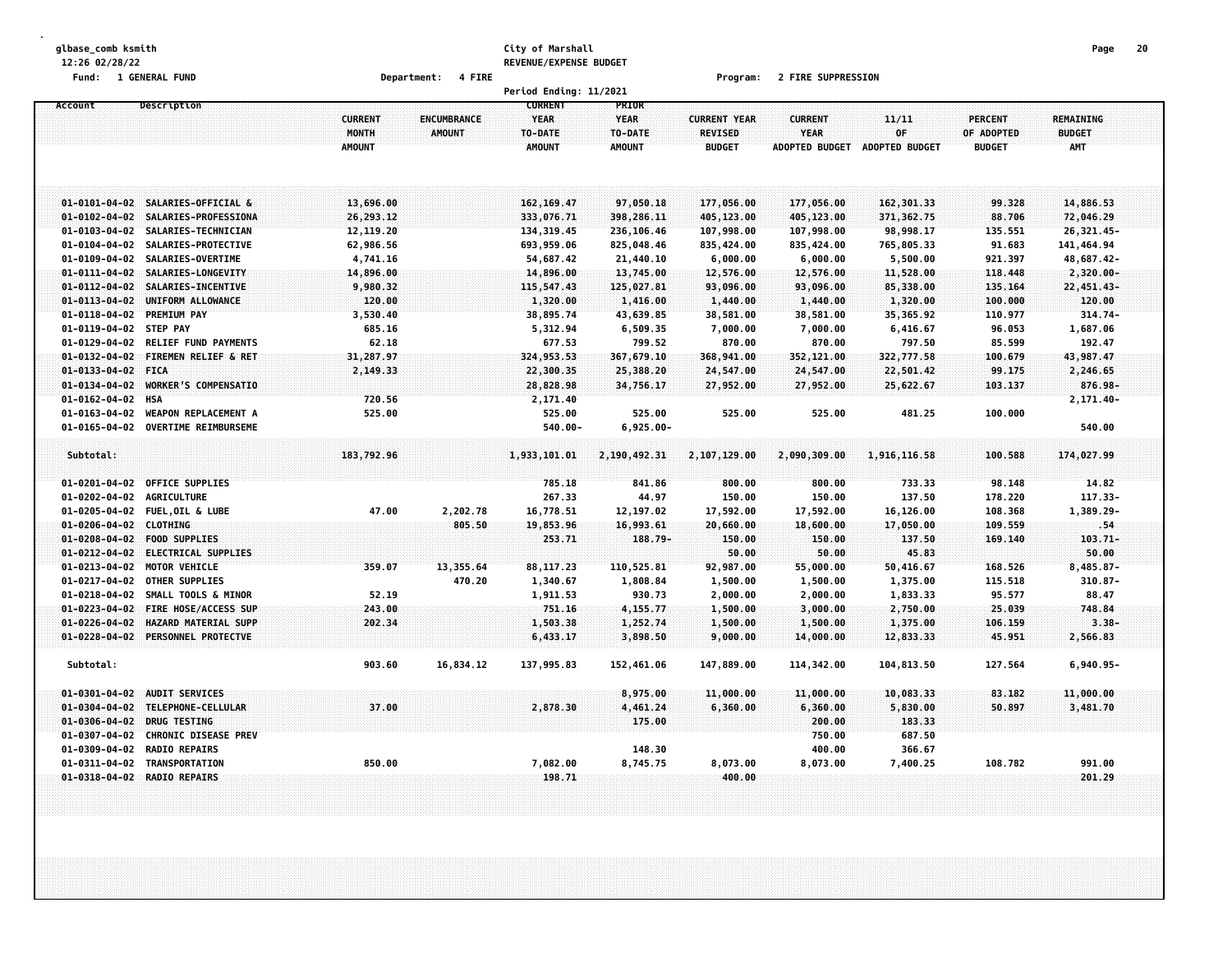#### **glbase\_comb ksmith City of Marshall Page 21 12:26 02/28/22 REVENUE/EXPENSE BUDGET**

**Fund: 1 GENERAL FUND Department: 4 FIRE Program: 2 FIRE SUPPRESSION**

|                       |                                    |                | Period Ending: 11/2021            |               |                     |                       |                       |                |               |  |
|-----------------------|------------------------------------|----------------|-----------------------------------|---------------|---------------------|-----------------------|-----------------------|----------------|---------------|--|
| Account               | Description                        |                | <b>CURRENT</b>                    | PRIOR         |                     |                       |                       |                |               |  |
|                       |                                    | <b>CURRENT</b> | <b>YEAR</b><br><b>ENCUMBRANCE</b> | <b>YEAR</b>   | <b>CURRENT YEAR</b> | <b>CURRENT</b>        | 11/11                 | <b>PERCENT</b> | REMAINING     |  |
|                       |                                    | MONTH          | AMOUNT<br>TO-DATE                 | TO-DATE       | <b>REVISED</b>      | YEAR                  | 0F                    | OF ADOPTED     | <b>BUDGET</b> |  |
|                       |                                    | <b>AMOUNT</b>  | <b>AMOUNT</b>                     | <b>AMOUNT</b> | <b>BUDGET</b>       | <b>ADOPTED BUDGET</b> | <b>ADOPTED BUDGET</b> | <b>BUDGET</b>  | <b>AMT</b>    |  |
|                       |                                    |                |                                   |               |                     |                       |                       |                |               |  |
|                       |                                    |                |                                   |               |                     |                       |                       |                |               |  |
|                       | 01-0322-04-02 SERVICE AGREEMENT-OT | 217.04         | 217.04<br>2,387.44                | 2,604.18      | 2,604.48            | 2,520.00              | 2,310.00              | 103, 352       |               |  |
|                       | 01-0323-04-02 SERVICE AGREEMENT-TE | 328.09         | 3,609.00<br>3,832.03              | 4,029.58      | 7,837.09            | 3,900.00              | 3,575.00              | 98.257         | 396.06        |  |
|                       | 01-0324-04-02 PRINTING & REPRODUCT | $10.15 -$      | 230.97                            | 212.55        | 244.13              | 300.00                | 275.00                | 73.607         | 13.16         |  |
|                       | 01-0342-04-02 REPAIR & MAINTENANCE | 141.80         | 159.56<br>8,753.83                | 12,852.50     | 10,000.00           | 10,000.00             | 9,166.67              | 107.234        | 1,086.61      |  |
| 01-0344-04-02 RENTALS |                                    | 55.87          | 828.81                            | 1,015.25      | 828.81              | 3,350.00              | 3,070.83              | 28.659         |               |  |
|                       | 01-0345-04-02 CONFERENCE & TRAININ | 643.00         | 7,369.79                          | 8,654.99      | 5,275.00            | 13,500.00             | 12,375.00             | 54.591         | 2,094.79-     |  |
| $01 - 0346 - 04 - 02$ | <b>DUES &amp; SUBSCRIPTION</b>     | 85.00          | 4,515.00                          | 1,375.60      | 4,770.00            | 1,382.00              | 1,266.83              | 345.152        | 255.00        |  |
| $01 - 0347 - 04 - 02$ | MISCELLANEOUS                      |                | 2,059.80                          | 3,174.16      | 275.00              | 275.00                | 252.08                | 749.018        | 1,784.80-     |  |
| $01 - 0383 - 04 - 02$ | <b>DRUG TESTING</b>                |                |                                   |               | 200.00              |                       |                       |                | 200.00        |  |
|                       | 01-0395-04-02 CHRONIC DISEASE PREV |                |                                   |               | 665.52              |                       |                       |                | 665.52        |  |
|                       |                                    |                |                                   |               |                     |                       |                       |                |               |  |
| Subtotal:             |                                    | 2,347.65       | 3,985.60<br>40,136.68             | 56,424,10     | 58,533.03           | 62,010.00             | 56,842.50             | 86.935         | 14,410.75     |  |
|                       |                                    |                |                                   |               |                     |                       |                       |                |               |  |
|                       | 01-0458-04-02 REPLACEMENT FUND     |                | 48,265.00                         |               | 48,265.00           | 48,265.00             | 44,242.92             | 100.000        |               |  |
|                       | 01-0460-04-02 LEASE/PURCHASE PAYME |                | 121,752.08                        | 123,933.14    | 119,485.00          | 119,485.00            | 109,527.92            | 101.897        | 2,267.08-     |  |
|                       |                                    |                |                                   |               |                     |                       |                       |                |               |  |
| Subtotal:             |                                    |                | 170,017.08                        | 123,933.14    | 167,750.00          | 167,750.00            | 153,770.83            | 101.351        | 2,267.08-     |  |
| Program number:       | 2 FIRE SUPPRESSION                 | 187,044.21     | 20,819.72<br>2,281,250.60         | 2,523,310.61  | 2,481,301.03        | 2,434,411.00          | 2, 231, 543.42        | 101.560        | 179,230.71    |  |
|                       |                                    |                |                                   |               |                     |                       |                       |                |               |  |
|                       |                                    |                |                                   |               |                     |                       |                       |                |               |  |
|                       |                                    |                |                                   |               |                     |                       |                       |                |               |  |
|                       |                                    |                |                                   |               |                     |                       |                       |                |               |  |
|                       |                                    |                |                                   |               |                     |                       |                       |                |               |  |
|                       |                                    |                |                                   |               |                     |                       |                       |                |               |  |
|                       |                                    |                |                                   |               |                     |                       |                       |                |               |  |
|                       |                                    |                |                                   |               |                     |                       |                       |                |               |  |
|                       |                                    |                |                                   |               |                     |                       |                       |                |               |  |
|                       |                                    |                |                                   |               |                     |                       |                       |                |               |  |
|                       |                                    |                |                                   |               |                     |                       |                       |                |               |  |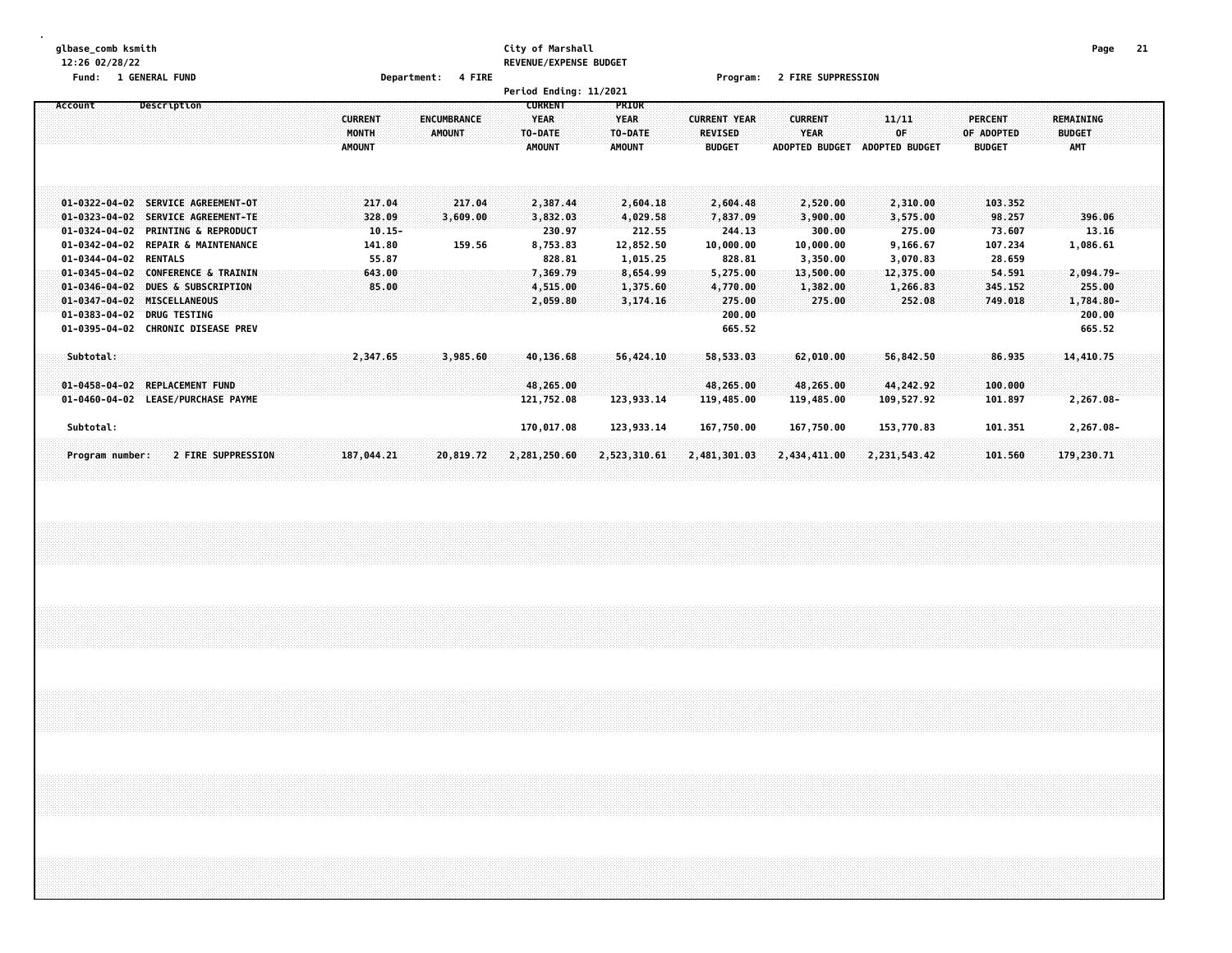#### **glbase\_comb ksmith City of Marshall Page 22 12:26 02/28/22 REVENUE/EXPENSE BUDGET**

**Fund: 1 GENERAL FUND Department: 4 FIRE Program: 3 EMERGENCY MEDICAL SERVICES**

|                        |                                    |                |             | Period Ending: 11/2021        |                      |                     |                       |                |                |               |  |
|------------------------|------------------------------------|----------------|-------------|-------------------------------|----------------------|---------------------|-----------------------|----------------|----------------|---------------|--|
| Account                | Description                        | <b>CURRENT</b> | ENCUMBRANCE | <b>CURRENT</b><br><b>YEAR</b> | PRIOR<br><b>YEAR</b> | <b>CURRENT YEAR</b> | <b>CURRENT</b>        | 11/11          | <b>PERCENT</b> | REMAINING     |  |
|                        |                                    | MONTH          | AMOUNT      | TO-DATE                       | TO-DATE              | REVISED             | <b>YEAR</b>           | OF             | OF ADOPTED     | <b>BUDGET</b> |  |
|                        |                                    | <b>AMOUNT</b>  |             | <b>AMOUNT</b>                 | <b>AMOUNT</b>        | <b>BUDGET</b>       | <b>ADOPTED BUDGET</b> | ADOPTED BUDGET | <b>BUDGET</b>  | <b>AMT</b>    |  |
|                        |                                    |                |             |                               |                      |                     |                       |                |                |               |  |
|                        | 01-0102-04-03 SALARIES-PROFESSIONA | 19,060.16      |             | 230,904.56                    | 250,206.59           | 253,537.00          | 253,537.00            | 232,408.92     | 98.591         | 22,632.44     |  |
|                        | 01-0103-04-03 SALARIES-TECHNICIAN  | 12,410.30      |             | 147,423.82                    | 159,878.40           | 186,468.37          | 214,452.00            | 196,581.00     | 74.519         | 39,044.55     |  |
| $01 - 0104 - 04 - 03$  | SALARIES-PROTECTIVE                | 29,672.76      |             | 366,283.92                    | 382,016.15           | 445,921.00          | 457,961.00            | 419,797.58     | 86.138         | 79,637.08     |  |
| $01 - 0106 - 04 - 03$  | SALARIES-OFFICE & CL               | 2,723.20       |             | 31,930.24                     | 35,190.88            | 35,513.00           | 35,513.00             | 32,553.58      | 97.580         | 3,582.76      |  |
| $01 - 0109 - 04 - 03$  | SALARIES-OVERTIME                  | 3,807.11       |             | 33,854.37                     | 8,067.06             | 30,659.05           | 4,500.00              | 4,125.00       | 779.129        | $3, 195.32 -$ |  |
|                        | 01-0111-04-03 SALARIES-LONGEVITY   | 5,712.00       |             | 6, 292.67                     | 7,828.00             | 11,268.00           | 11,268.00             | 10,329.00      | 55.845         | 4,975.33      |  |
| $01 - 0112 - 04 - 03$  | <b>INCENTIVE PAY</b>               | 3,882.46       |             | 47,467.11                     | 61,869.48            | 84,756.00           | 84,756.00             | 77,693.00      | 60.422         | 37,288.89     |  |
| $01 - 0115 - 04 - 03$  | SPECIAL ASSIGNMENT P               |                |             |                               |                      |                     | 26,487.00             | 24, 279.75     |                |               |  |
| $01 - 0118 - 04 - 03$  | <b>PREMIUM PAY</b>                 | 889.35         |             | 11,959.21                     | 16,371.72            | 25,224.00           | 25,224.00             | 23,122.00      | 50.743         | 13,264.79     |  |
| 01-0119-04-03 STEP PAY |                                    | 955.19         |             | 8,722.76                      | 11,002.68            | 2,400.00            | 2,400.00              | 2,200.00       | 381.795        | 6,322.76-     |  |
| 01-0122-04-03 TMRS     |                                    | 595.83         |             | 5,447.07                      | 5,892.08             | 6,042.00            | 6,042.00              | 5,538.50       | 97.640         | 594.93        |  |
| $01 - 0129 - 04 - 03$  | RELIEF FUND PAYMENTS               | 29.72          |             | 353.09                        | 392.77               | 369.35              | 335.00                | 307.08         | 113.973        | 16.26         |  |
| $01 - 0132 - 04 - 03$  | FIREMEN RELIEF & RET               | 15,709.26      |             | 175, 337.25                   | 181, 122. 13         | 235,312.00          | 224,582.00            | 205,866.83     | 84.173         | 59,974.75     |  |
| 01-0133-04-03 FICA     |                                    | 1,343.95       |             | 14,577.01                     | 15,326.31            | 18,439.00           | 18,439.00             | 16,902.42      | 85.295         | 3,861.99      |  |
| $01 - 0134 - 04 - 03$  | <b>WORKER'S COMPENSATIO</b>        |                |             | 18,326.25                     | 21,949.52            | 17,909.00           | 17,909.00             | 16,416.58      | 102.330        | 417.25-       |  |
| $01 - 0162 - 04 - 03$  | <b>HSA</b>                         | 448.24         |             | 1,568.76                      |                      | 1,790.23            |                       |                |                | 221.47        |  |
| $01 - 0166 - 04 - 03$  | SALARY SVGS-NON EMER               |                |             |                               |                      | 46,961.00-          | 46,961.00-            | 43,047.58-     |                | 46,961.00-    |  |
| $01 - 0167 - 04 - 03$  | OT SVGS-NON EMERGENC               |                |             |                               |                      | $2,434.00 -$        | $2,434.00 -$          | 2,231.17-      |                | 2,434.00-     |  |
| Subtotal:              |                                    | 97,239.53      |             | 1,100,448.09                  | 1, 157, 113.77       | 1,306,213.00        | 1,334,010.00          | 1,222,842.50   | 88.800         | 205,764.91    |  |
|                        |                                    |                |             |                               |                      |                     |                       |                |                |               |  |
| $01 - 0201 - 04 - 03$  | <b>OFFICE SUPPLIES</b>             | 167.22         |             | 983.74                        | 1,387.23             | 1,000.00            | 1,000.00              | 916.67         | 98.374         | 16.26         |  |
| $01 - 0203 - 04 - 03$  | MEDICAL & CHEMICAL                 | 3,573.10       |             | 76,245.61                     | 68,558.96            | 70,522.06           | 70,000.00             | 64,166.67      | 125.093        | 5,723.55-     |  |
| $01 - 0205 - 04 - 03$  | FUEL, OIL & LUBE                   |                | 5,181.94    | 37,551.16                     | 24,478.76            | 27,000.00           | 27,000.00             | 24,750.00      | 158.271        | $15,733.10 -$ |  |
| $01 - 0208 - 04 - 03$  | <b>FOOD SUPPLIES</b>               |                |             |                               |                      | 100.00              | 100.00                | 91.67          |                | 100.00        |  |
| $01 - 0213 - 04 - 03$  | MOTOR VEHICLE                      | 1,785.91       | 2,533.43    | 55,604.93                     | 21,393.33            | 35,044.99           | 35,000.00             | 32,083.33      | 169,369        | 23,093.37-    |  |
| $01 - 0217 - 04 - 03$  | <b>OTHER SUPPLIES</b>              | 130.12         |             | 872.20                        | 7.85                 | 1,495.00            | 1,500.00              | 1,375.00       | 82.198         | 622.80        |  |
|                        | 01-0218-04-03 SMALL TOOLS & MINOR  |                | 279.56      | 1,399.59                      | 5,167.82             | 1,000.00            | 1,000.00              | 916.67         | 139.959        | 679.15-       |  |
| Subtotal:              |                                    | 5,656.35       | 7,994.93    | 172,657.23                    | 120,993.95           | 136, 162, 05        | 135,600.00            | 124,300.00     | 142,473        | 44,490.11-    |  |
| $01 - 0305 - 04 - 03$  | <b>EMERGENCY DOCTOR CON</b>        | 1,500.00       | 1,500.00    |                               | 18,000.00            | 18,600.00           | 18,600.00             | 17,050.00      | 96.774         | 600.00        |  |
| $01 - 0306 - 04 - 03$  | <b>DRUG TESTING</b>                |                | 70.00       | 16,500.00                     |                      | 100.00              | 100.00                | 91.67          | 105.000        | 30.00         |  |
| $01 - 0307 - 04 - 03$  | <b>CHRONIC DISEASE PREV</b>        |                |             |                               |                      | 550.00              | 550.00                | 504.17         |                | 550.00        |  |
| $01 - 0309 - 04 - 03$  | <b>RADIO REPAIRS</b>               |                |             |                               | 225.00               | 200.00              | 200.00                | 183.33         |                | 200.00        |  |
| $01 - 0316 - 04 - 03$  | <b>CONTRACTED SERVICES</b>         | 11, 112.61     |             | 112,922.47                    | 115,444.72           | 112,000.00          | 112,000.00            | 102,666.67     | 113.457        | $922.47 -$    |  |
| $01 - 0322 - 04 - 03$  | SERVICE AGREEMENT-OT               |                |             | 5,955.94                      | 12,536.58            | 7,062.91            | 11,000.00             | 10,083.33      | 55,181         | 1,106.97      |  |
| $01 - 0342 - 04 - 03$  | REPAIR & MAINTENANCE               |                |             | 517.47                        | 5,200.15             | 500.00              | 500.00                | 458.33         | 103.494        | $17.47 -$     |  |
| $01 - 0345 - 04 - 03$  | <b>CONFERENCE &amp; TRAININ</b>    | 213.33         |             | 1,048.91                      | 4,682.50             | 7,000.00            | 7,000.00              | 6,416.67       | 21.857         | 5,951.09      |  |
| $01 - 0346 - 04 - 03$  | <b>DUES &amp; SUBSCRIPTIONS</b>    |                |             | 525.00                        | 705.00               | 769.00              | 932.00                | 854.33         | 56.330         | 244.00        |  |
|                        | 01-0347-04-03 MISCELLANEOUS        |                |             | 332.00                        |                      | 455.01              | 500.00                | 458.33         | 66.400         | 123.01        |  |
|                        |                                    |                |             |                               |                      |                     |                       |                |                |               |  |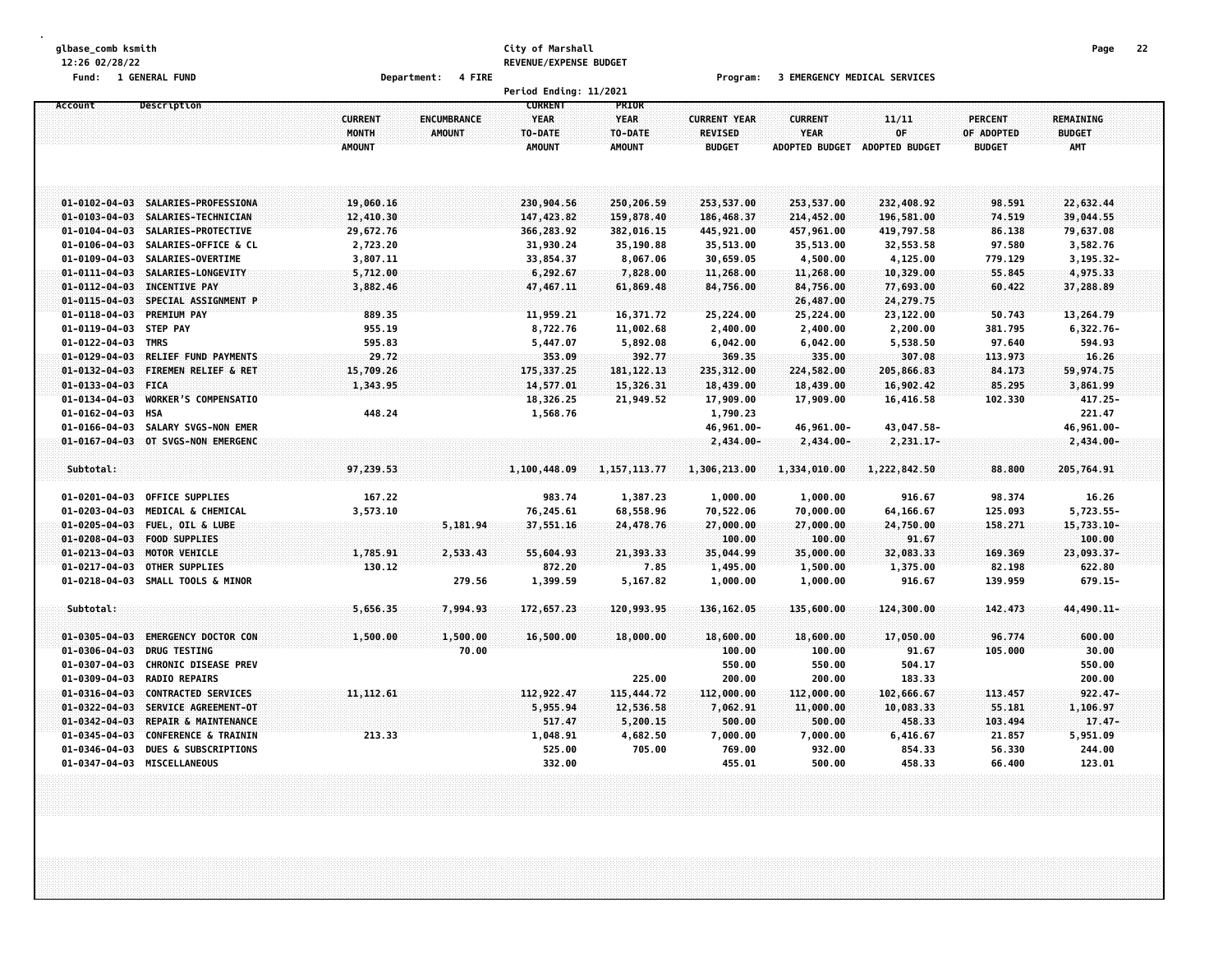#### **glbase\_comb ksmith City of Marshall Page 23 12:26 02/28/22 REVENUE/EXPENSE BUDGET**

**Fund: 1 GENERAL FUND Department: 4 FIRE Program: 3 EMERGENCY MEDICAL SERVICES**

|         |           |                 |             |                                    |                            |  |                                          |           | ------------- |        |             |  |                                                           |  | Period Ending: 11/2021 |                                                  |  |                                 | .                   |  |                                                         |  |             |  |                                               |  |                            |             |  |  |
|---------|-----------|-----------------|-------------|------------------------------------|----------------------------|--|------------------------------------------|-----------|---------------|--------|-------------|--|-----------------------------------------------------------|--|------------------------|--------------------------------------------------|--|---------------------------------|---------------------|--|---------------------------------------------------------|--|-------------|--|-----------------------------------------------|--|----------------------------|-------------|--|--|
| Account |           |                 | Description |                                    |                            |  | <b>CURRENT</b><br>MONTH<br><b>AMOUNT</b> |           |               | AMOUNT | ENCUMBRANCE |  | <b>CURRENT</b><br><b>YEAR</b><br>TO-DATE<br><b>AMOUNT</b> |  |                        | PRIOR<br><b>YEAR</b><br>TO-DATE<br><b>AMOUNT</b> |  | <b>REVISED</b><br><b>BUDGET</b> | <b>CURRENT YEAR</b> |  | <b>CURRENT</b><br>YEAR<br>ADOPTED BUDGET ADOPTED BUDGET |  | 11/11<br>0F |  | <b>PERCENT</b><br>OF ADOPTED<br><b>BUDGET</b> |  | REMAINING<br><b>BUDGET</b> | <b>AMT</b>  |  |  |
|         | Subtotal: |                 |             | 01-0440-04-03 OTHER MACHINERY & EQ |                            |  |                                          | 12,825.94 |               |        | 1,570.00    |  | 137,801.79                                                |  |                        | 156,793.95<br>51,206.77                          |  |                                 | 147,236.92          |  | 151,382.00                                              |  | 138,766.83  |  | 101.829                                       |  |                            | 7,865.13    |  |  |
|         | Subtotal: |                 |             | 01-0490-04-03 NON DEPRECIABLE CAPI |                            |  |                                          |           |               |        |             |  |                                                           |  |                        | 2,593.98<br>53,800.75                            |  |                                 |                     |  |                                                         |  |             |  |                                               |  |                            |             |  |  |
|         |           | Program number: |             |                                    | 3 EMERGENCY MEDICAL SERVIC |  | 115,721.82                               |           |               |        |             |  | $9,564.93$ 1,410,907.11                                   |  | 1,488,702.42           |                                                  |  |                                 |                     |  | 1,589,611.97 1,620,992.00 1,485,909.33                  |  |             |  | 94.507                                        |  |                            | 169, 139.93 |  |  |
|         |           |                 |             |                                    |                            |  |                                          |           |               |        |             |  |                                                           |  |                        |                                                  |  |                                 |                     |  |                                                         |  |             |  |                                               |  |                            |             |  |  |
|         |           |                 |             |                                    |                            |  |                                          |           |               |        |             |  |                                                           |  |                        |                                                  |  |                                 |                     |  |                                                         |  |             |  |                                               |  |                            |             |  |  |
|         |           |                 |             |                                    |                            |  |                                          |           |               |        |             |  |                                                           |  |                        |                                                  |  |                                 |                     |  |                                                         |  |             |  |                                               |  |                            |             |  |  |
|         |           |                 |             |                                    |                            |  |                                          |           |               |        |             |  |                                                           |  |                        |                                                  |  |                                 |                     |  |                                                         |  |             |  |                                               |  |                            |             |  |  |
|         |           |                 |             |                                    |                            |  |                                          |           |               |        |             |  |                                                           |  |                        |                                                  |  |                                 |                     |  |                                                         |  |             |  |                                               |  |                            |             |  |  |
|         |           |                 |             |                                    |                            |  |                                          |           |               |        |             |  |                                                           |  |                        |                                                  |  |                                 |                     |  |                                                         |  |             |  |                                               |  |                            |             |  |  |
|         |           |                 |             |                                    |                            |  |                                          |           |               |        |             |  |                                                           |  |                        |                                                  |  |                                 |                     |  |                                                         |  |             |  |                                               |  |                            |             |  |  |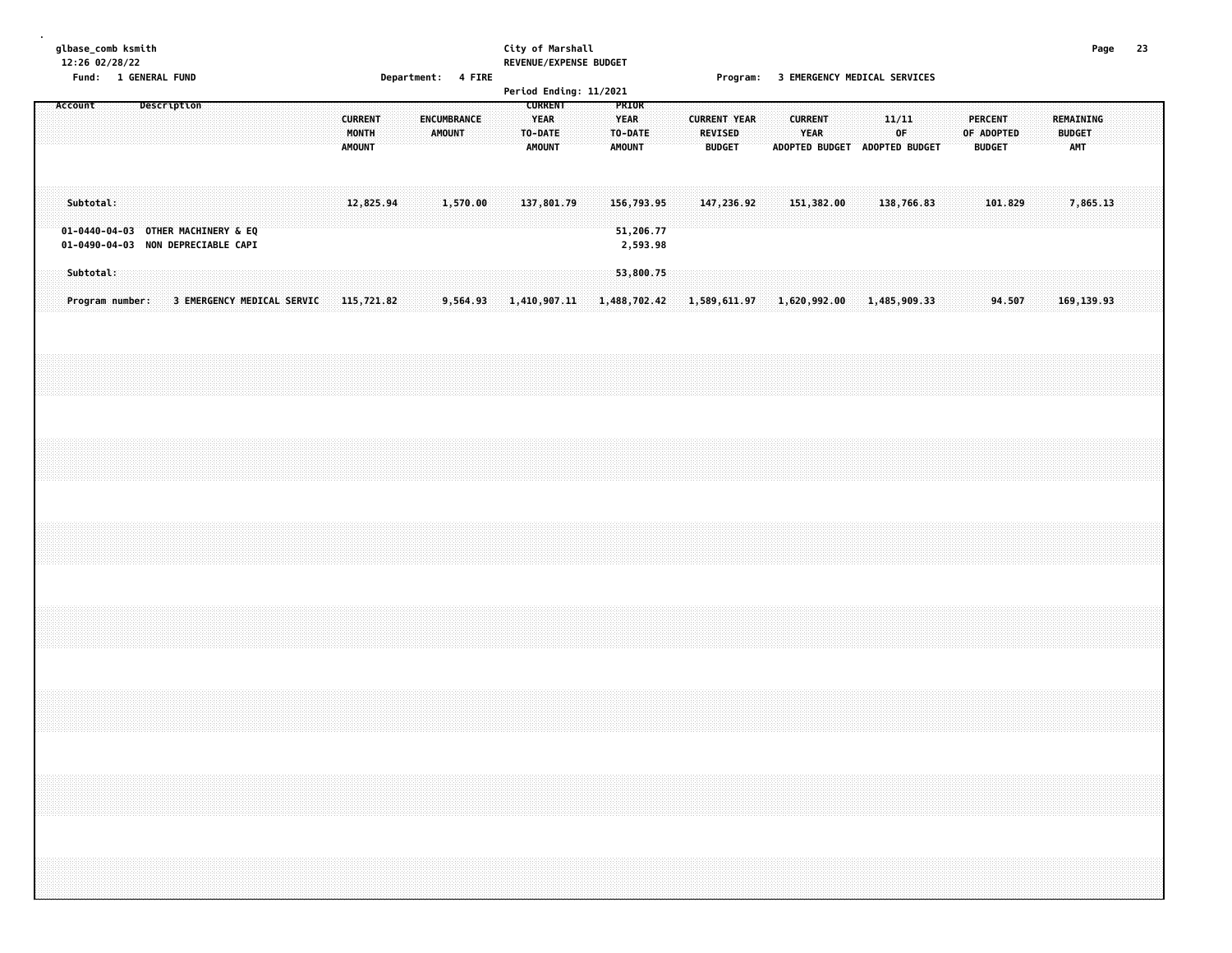# **glbase\_comb ksmith City of Marshall Page 24 12:26 02/28/22 REVENUE/EXPENSE BUDGET**

**Fund: 1 GENERAL FUND Department: 4 FIRE Program: 4 EMERGENCY MANAGEMENT**

|                                                                         |                                                                                              |                                          | Period Ending: 11/2021                                                                    |                                                  |                                                        |                                                        |                                      |                                        |                                                 |  |
|-------------------------------------------------------------------------|----------------------------------------------------------------------------------------------|------------------------------------------|-------------------------------------------------------------------------------------------|--------------------------------------------------|--------------------------------------------------------|--------------------------------------------------------|--------------------------------------|----------------------------------------|-------------------------------------------------|--|
| Account                                                                 | Description                                                                                  | <b>CURRENT</b><br>MONTH<br><b>AMOUNT</b> | <b>CURRENT</b><br><b>ENCUMBRANCE</b><br>YEAR<br><b>AMOUNT</b><br>TO-DATE<br><b>AMOUNT</b> | <b>PRIOR</b><br>YEAR<br>TO-DATE<br><b>AMOUNT</b> | <b>CURRENT YEAR</b><br><b>REVISED</b><br><b>BUDGET</b> | <b>CURRENT</b><br><b>YEAR</b><br><b>ADOPTED BUDGET</b> | 11/11<br>0F<br><b>ADOPTED BUDGET</b> | PERCENT<br>OF ADOPTED<br><b>BUDGET</b> | <b>REMAINING</b><br><b>BUDGET</b><br><b>AMT</b> |  |
| $01 - 0132 - 04 - 04$<br>$01 - 0133 - 04 - 04$<br>$01 - 0134 - 04 - 04$ | <b>FIREMEN RELIEF &amp; RET</b><br><b>FICA-SALARY RESERVE</b><br><b>WORKMEN'S COMPENSATI</b> |                                          | 294.96<br>20.56<br>35.15                                                                  | 458.07<br>33.41<br>43.63                         | 442.00<br>31.00<br>35.00                               | 442.00<br>31.00<br>35.00                               | 405.17<br>28.42<br>32.08             | 66.733<br>66.323<br>100.429            | 147.04<br>10.44<br>$.15 -$                      |  |
| Subtotal:                                                               |                                                                                              |                                          | 350.67                                                                                    | 535.11                                           | 508.00                                                 | 508.00                                                 | 465.67                               | 69.030                                 | 157.33                                          |  |
| $01 - 0304 - 04 - 04$<br>$01 - 0311 - 04 - 04$<br>$01 - 0323 - 04 - 04$ | TELEPHONE-CELLULAR<br>TRANSPORTATION<br>SERVICE AGREEMENT-TE                                 |                                          | 455.88<br>1,418.00<br>1,200.00                                                            | 911.76<br>2,304.25<br>1,200.00                   | 2,127.00<br>1,200.00                                   | 2,127.00<br>1,200.00                                   | 1,949.75<br>1,100.00                 | 66.667<br>100.000                      | 455.88-<br>709.00                               |  |
| $01 - 0334 - 04 - 04$<br>$01 - 0342 - 04 - 04$                          | INTERNET-SATELLITE S<br><b>REPAIR &amp; MAINTENANCE</b>                                      | 276.86                                   | 2,617.37<br>7,610.00                                                                      | 3,646.78<br>7,594.51                             | 4,015.00<br>5,000.00                                   | 4,015.00<br>5,000.00                                   | 3,680.42<br>4,583.33                 | 79.346<br>207.335                      | 1,397.63<br>$2,610.00 -$                        |  |
| $01 - 0345 - 04 - 04$                                                   | <b>CONFERENCE AND TRAIN</b>                                                                  |                                          |                                                                                           |                                                  | 300.00                                                 | 300.00                                                 | 275.00                               |                                        | 300.00                                          |  |
| Subtotal:                                                               |                                                                                              | 276.86                                   | 13,301.25                                                                                 | 15,657.30                                        | 12,642.00                                              | 12,642.00                                              | 11,588.50                            | 132.118                                | $659.25 -$                                      |  |
| Program number:                                                         | 4 EMERGENCY MANAGEMENT                                                                       | 276.86                                   | 13,651.92                                                                                 | 16, 192.41                                       | 13,150.00                                              | 13,150.00                                              | 12,054.17                            | 129.681                                | $501.92 -$                                      |  |
| Department number: FIRE                                                 |                                                                                              | 321,721.36                               | 30,462.34<br>3,834,662.44                                                                 | 4,209,051.40                                     | 4,268,060.00                                           | 4,251,100.00                                           | 3,896,841.67                         | 97.976                                 | 402,935.22                                      |  |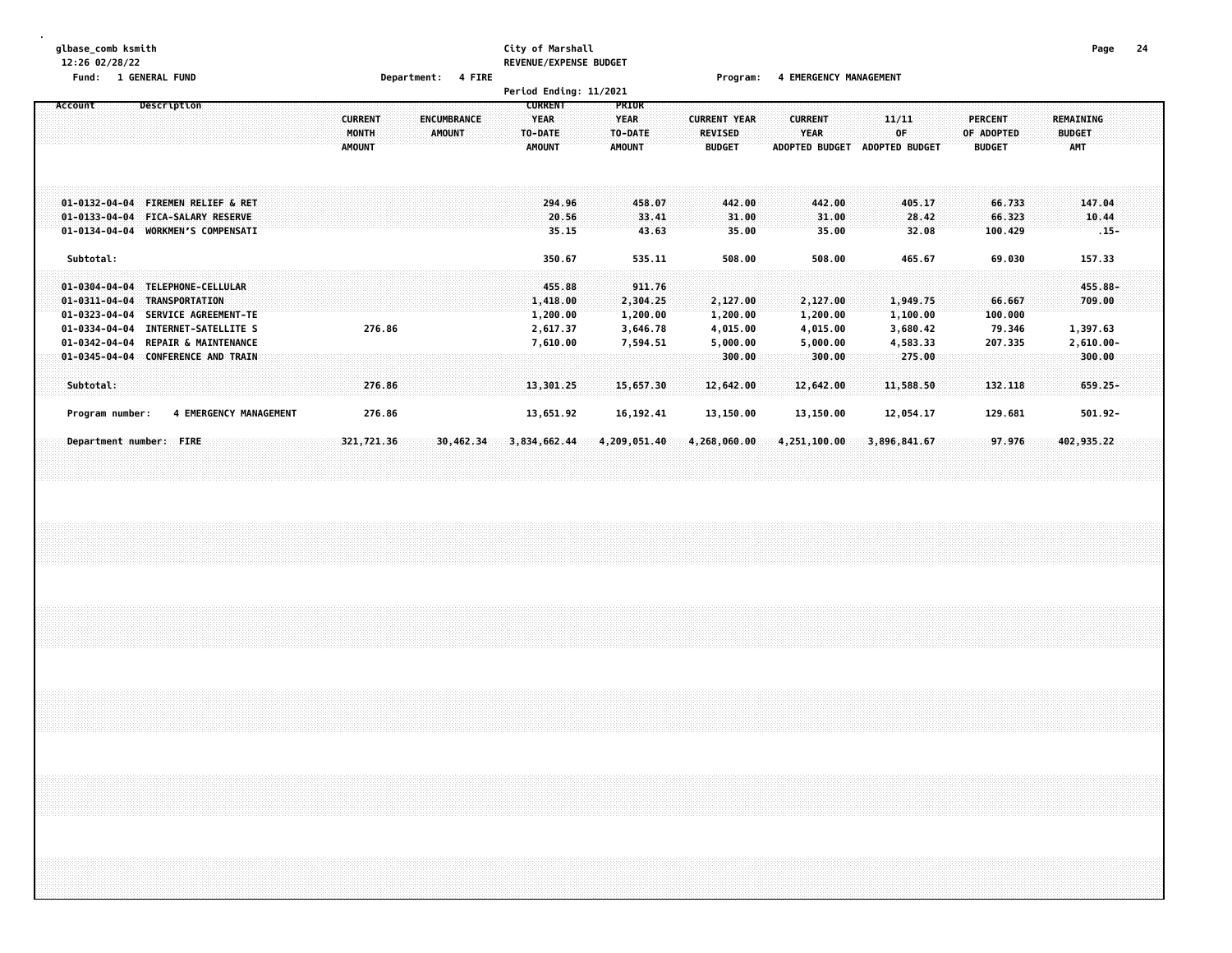|         | glbase_comb ksmith<br>12:26 02/28/22                                             |                               |  |  |  |                                          |  |                            |  | REVENUE/EXPENSE BUDGET                                    | City of Marshall |  |                                                  |  |                |                                      |                                 |                        |                               |             |  |                                               |  |                                          |                        | Page 25 |  |
|---------|----------------------------------------------------------------------------------|-------------------------------|--|--|--|------------------------------------------|--|----------------------------|--|-----------------------------------------------------------|------------------|--|--------------------------------------------------|--|----------------|--------------------------------------|---------------------------------|------------------------|-------------------------------|-------------|--|-----------------------------------------------|--|------------------------------------------|------------------------|---------|--|
|         | Fund: 1 GENERAL FUND                                                             |                               |  |  |  |                                          |  | Department: 5 PUBLIC WORKS |  | Period Ending: 11/2021                                    |                  |  |                                                  |  |                |                                      | Program: 1 PUBLIC WORKS - ADMIN |                        |                               |             |  |                                               |  |                                          |                        |         |  |
| Account |                                                                                  | Description                   |  |  |  | <b>CURRENT</b><br>MONTH<br><b>AMOUNT</b> |  | ENCUMBRANCE<br>AMOUNT      |  | <b>CURRENT</b><br><b>YEAR</b><br>TO-DATE<br><b>AMOUNT</b> |                  |  | PRIOR<br><b>YEAR</b><br>TO-DATE<br><b>AMOUNT</b> |  | <b>REVISED</b> | <b>CURRENT YEAR</b><br><b>BUDGET</b> |                                 | <b>CURRENT</b><br>YEAR | ADOPTED BUDGET ADOPTED BUDGET | 11/11<br>0F |  | <b>PERCENT</b><br>OF ADOPTED<br><b>BUDGET</b> |  | REMAINING<br><b>BUDGET</b><br><b>AMT</b> |                        |         |  |
|         | 01-0134-05-01 WORKMEN'S COMPENSATI<br>Subtotal:                                  |                               |  |  |  |                                          |  |                            |  |                                                           | 33.75<br>33.75   |  |                                                  |  |                |                                      |                                 |                        |                               |             |  |                                               |  |                                          | $33.75 -$<br>$33.75 -$ |         |  |
|         | Program number:                                                                  | <b>1 PUBLIC WORKS - ADMIN</b> |  |  |  |                                          |  |                            |  |                                                           | 33.75            |  |                                                  |  |                |                                      |                                 |                        |                               |             |  |                                               |  |                                          | $33.75 -$              |         |  |
|         |                                                                                  |                               |  |  |  |                                          |  |                            |  |                                                           |                  |  |                                                  |  |                |                                      |                                 |                        |                               |             |  |                                               |  |                                          |                        |         |  |
|         |                                                                                  |                               |  |  |  |                                          |  |                            |  |                                                           |                  |  |                                                  |  |                |                                      |                                 |                        |                               |             |  |                                               |  |                                          |                        |         |  |
|         |                                                                                  |                               |  |  |  |                                          |  |                            |  |                                                           |                  |  |                                                  |  |                |                                      |                                 |                        |                               |             |  |                                               |  |                                          |                        |         |  |
|         |                                                                                  |                               |  |  |  |                                          |  |                            |  |                                                           |                  |  |                                                  |  |                |                                      |                                 |                        |                               |             |  |                                               |  |                                          |                        |         |  |
|         |                                                                                  |                               |  |  |  |                                          |  |                            |  |                                                           |                  |  |                                                  |  |                |                                      |                                 |                        |                               |             |  |                                               |  |                                          |                        |         |  |
|         |                                                                                  |                               |  |  |  |                                          |  |                            |  |                                                           |                  |  |                                                  |  |                |                                      |                                 |                        |                               |             |  |                                               |  |                                          |                        |         |  |
|         | ,我们就会在这里的时候,我们就会在这里的时候,我们就会在这里的时候,我们就会在这里的时候,我们就会在这里的时候,我们就会在这里的时候,我们就会在这里的时候,我们 |                               |  |  |  |                                          |  |                            |  |                                                           |                  |  |                                                  |  |                |                                      |                                 |                        |                               |             |  |                                               |  |                                          |                        |         |  |
|         |                                                                                  |                               |  |  |  |                                          |  |                            |  |                                                           |                  |  |                                                  |  |                |                                      |                                 |                        |                               |             |  |                                               |  |                                          |                        |         |  |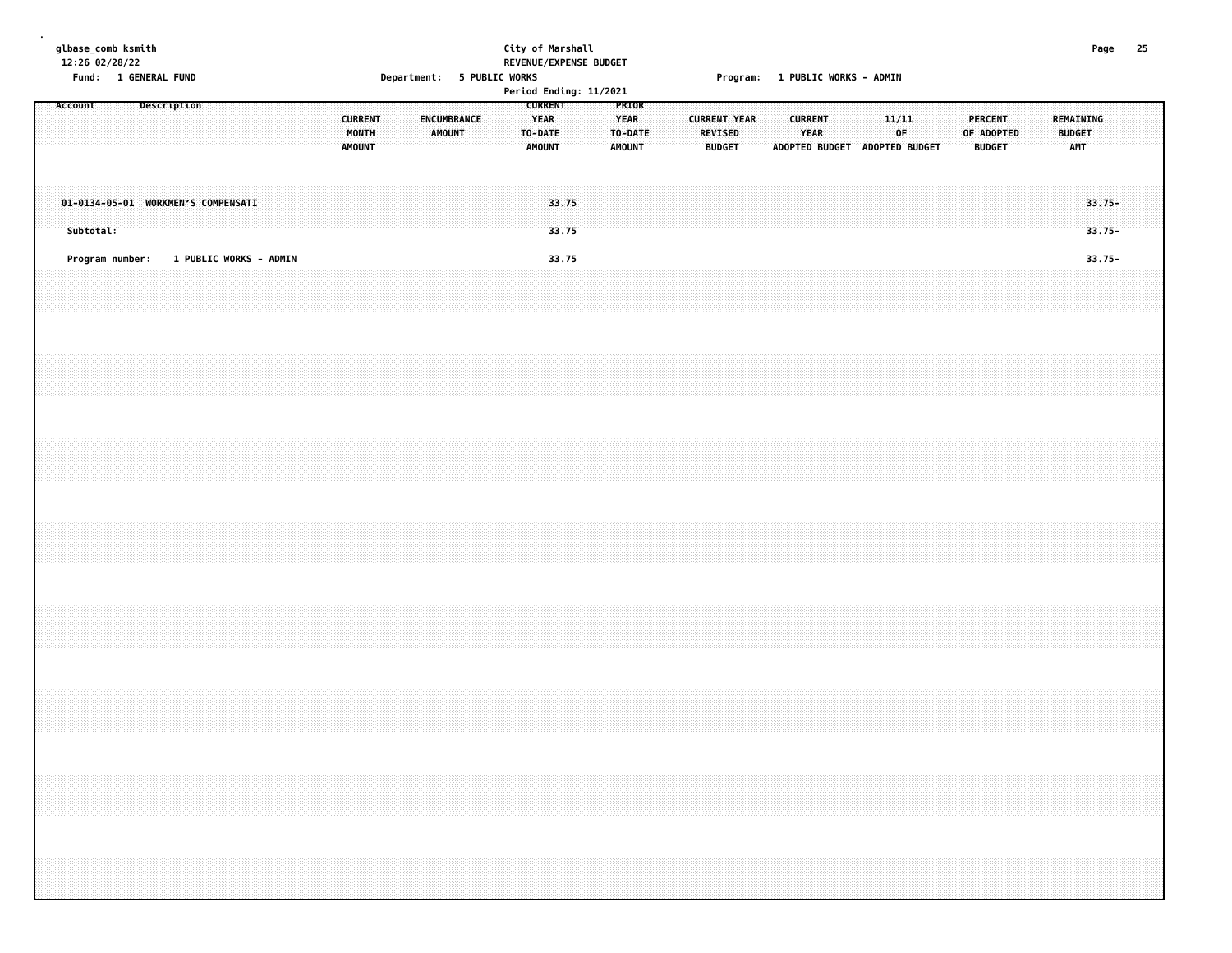#### **glbase\_comb ksmith City of Marshall Page 26 12:26 02/28/22 REVENUE/EXPENSE BUDGET Fund: 1 GENERAL FUND Department: 5 PUBLIC WORKS Program: 2 STREET MAINTENANCE**

|                       |                                    |                |                    | Period Ending: 11/2021 |               |                     |                       |                       |                |               |  |
|-----------------------|------------------------------------|----------------|--------------------|------------------------|---------------|---------------------|-----------------------|-----------------------|----------------|---------------|--|
| Account               | Description                        |                |                    | <b>CURRENT</b>         | PRIOR         |                     |                       |                       |                |               |  |
|                       |                                    | <b>CURRENT</b> | <b>ENCUMBRANCE</b> | <b>YEAR</b>            | <b>YEAR</b>   | <b>CURRENT YEAR</b> | <b>CURRENT</b>        | 11/11                 | <b>PERCENT</b> | REMAINING     |  |
|                       |                                    | MONTH          | <b>AMOUNT</b>      | TO-DATE                | TO-DATE       | <b>REVISED</b>      | <b>YEAR</b>           | OF                    | OF ADOPTED     | <b>BUDGET</b> |  |
|                       |                                    | <b>AMOUNT</b>  |                    | <b>AMOUNT</b>          | <b>AMOUNT</b> | <b>BUDGET</b>       | <b>ADOPTED BUDGET</b> | <b>ADOPTED BUDGET</b> | <b>BUDGET</b>  | <b>AMT</b>    |  |
|                       |                                    |                |                    |                        |               |                     |                       |                       |                |               |  |
|                       |                                    |                |                    |                        |               |                     |                       |                       |                |               |  |
|                       | 01-0107-05-02 SALARIES-SKILLED CRA | 14,217.60      |                    | 167,600.79             | 183,344.00    | 185,352.00          | 185,352.00            | 169,906.00            | 98.086         | 17,751.21     |  |
| $01 - 0108 - 05 - 02$ | SALARIES-SERVICE MAI               | 9,809.60       |                    | 112,751.38             | 77,069.67     | 142,750.00          | 142,750.00            | 130,854.17            | 86.559         | 29,998.62     |  |
| $01 - 0109 - 05 - 02$ | SALARIES-OVERTIME                  | 132.04         |                    | 6,496.33               | 7,820.28      | 11,080.00           | 11,080.00             | 10,156.67             | 83.681         | 4,583.67      |  |
| $01 - 0111 - 05 - 02$ | SALARIES-LONGEVITY                 | 3,600.00       |                    | 3,600.00               | 3,024.00      | 3,648.00            | 3,648.00              | 3,344.00              | 98.684         | 48.00         |  |
| $01 - 0122 - 05 - 02$ | <b>TMRS</b>                        | 4,610.80       |                    | 48,243.49              | 44,388.03     | 56,944.00           | 56,944.00             | 52,198.67             | 92.827         | 8,700.51      |  |
| $01 - 0133 - 05 - 02$ | <b>FICA</b>                        | 2,121.63       |                    | 22,196.96              | 20,728.24     | 26,227.00           | 26,227.00             | 24,041.42             | 92.736         | 4,030.04      |  |
| $01 - 0134 - 05 - 02$ | WORKER'S COMPENSATIO               |                |                    | 8,259.63               | 11,740.32     | 8,097.00            | 8,097.00              | 7,422.25              | 102.009        | $162.63 -$    |  |
| 01-0162-05-02 HSA     |                                    |                |                    | 77.92                  |               |                     |                       |                       |                | $77.92 -$     |  |
|                       |                                    |                |                    |                        |               |                     |                       |                       |                |               |  |
| Subtotal:             |                                    | 34,491.67      |                    | 369,226.50             | 348, 114.54   | 434,098.00          | 434,098.00            | 397, 923.17           | 93.011         | 64,871.50     |  |
|                       |                                    |                |                    |                        |               |                     |                       |                       |                |               |  |
| $01 - 0201 - 05 - 02$ | <b>OFFICE SUPPLIES</b>             |                |                    | 47.80                  | 39.98         | 440.00              | 500.00                | 458.33                | 9.560          | 392.20        |  |
| $01 - 0203 - 05 - 02$ | MEDICAL & CHEMICAL                 |                | 417.90             | 3,882.94               | 355.09        | 4,500.00            | 3,500.00              | 3,208.33              | 110.941        | 199.16        |  |
| $01 - 0205 - 05 - 02$ | FUEL, OIL & LUBE                   | 23.44          |                    | 30,282.96              | 30, 121.41    | 37,000.00           | 30,000.00             | 27,500.00             | 122.723        | 6,717.04      |  |
| $01 - 0206 - 05 - 02$ | <b>CLOTHING</b>                    | 272.34         | 502.66             | 1,939.06               | 2,854.69      | 4,300.00            | 4,300.00              | 3,941.67              | 65.724         | 1,858.28      |  |
|                       | 01-0210-05-02 SIGN SUPPLIES        |                |                    | 12,706.98              | 17,366.72     | 15,000.00           | 15,000.00             | 13,750.00             | 84.713         | 2,293.02      |  |
| $01 - 0213 - 05 - 02$ | <b>MOTOR VEHICLE</b>               | 275.00         | 2,888.51           | 13,407.44              | 33,480.30     | 20,000.00           | 35,000.00             | 32,083.33             | 48.088         | 3,704.05      |  |
|                       | 01-0216-05-02 STREET MAINTENANCE   |                |                    | 72,721.56              | 54,324.62     | 66,500.00           | 55,000.00             | 50,416.67             | 132.221        | $6,221.56-$   |  |
| $01 - 0217 - 05 - 02$ | <b>OTHER SUPPLIES</b>              | 547.14         |                    | 639.72                 | 40.45         | 1,000.00            | 1,000.00              | 916.67                | 63.972         | 360.28        |  |
| $01 - 0218 - 05 - 02$ | SMALL TOOLS & MINOR                | 547.13         |                    | 1,811.91               | 1,511.67      | 2,000.00            | 2,000.00              | 1,833.33              | 90.596         | 188.09        |  |
|                       | 01-0219-05-02 REPAIR & MAINTENANCE |                |                    | 3,297.22               | 7,379.38      | 1,500.00            | 3,000.00              | 2,750.00              | 109.907        | 1,797.22-     |  |
| Subtotal:             |                                    | 1,665.05       | 3,809.07           | 140,737.59             | 147, 474.31   | 152,240.00          | 149,300.00            | 136,858.33            | 101.528        | 7,693.34      |  |
|                       |                                    |                |                    |                        |               |                     |                       |                       |                |               |  |
|                       | 01-0304-05-02 TELEPHONE-CELLULAR   |                |                    | 922.36                 | 1,694.73      | 1,300.00            | 1,300.00              | 1,191.67              | 82.105         | 377.64        |  |
| $01 - 0306 - 05 - 02$ | <b>SPRAY CONTRACT</b>              |                |                    | 750.00                 | 750.00        | 750.00              | 750.00                | 687.50                | 100,000        |               |  |
| $01 - 0308 - 05 - 02$ | TELEPHONE-LAND                     |                |                    |                        |               | 100.00              | 100.00                | 91.67                 |                | 100.00        |  |
| $01 - 0309 - 05 - 02$ | <b>RADIO REPAIRS</b>               |                |                    | 39.51                  | 52.68         | 500.00              | 500.00                | 458.33                | 10.536         | 460.49        |  |
| $01 - 0316 - 05 - 02$ | <b>CONTRACTED SERVICES</b>         |                | 650.00             | 14,736.94              | 43,661.38     | 16,500.00           | 22,500.00             | 20,625.00             | 69.393         | 1,113.06      |  |
| $01 - 0317 - 05 - 02$ | CONTRACT SVG-MOSQUIT               |                |                    |                        | 10,579.50     |                     | 18,000.00             | 16,500.00             |                |               |  |
| $01 - 0324 - 05 - 02$ | PRINTING & REPRODUCT               |                |                    |                        | 42.00         |                     |                       |                       |                |               |  |
| $01 - 0342 - 05 - 02$ | REPAIR & MAINTENANCE               |                |                    | 24, 134.83             | 3,145.80      | 21,500.00           | 1,500.00              | 1,375.00              | 1,608.989      | 2,634.83-     |  |
| $01 - 0344 - 05 - 02$ | <b>RENTALS</b>                     |                |                    | 175.15                 |               | 350.00              | 350.00                | 320.83                | 50.043         | 174.85        |  |
| $01 - 0345 - 05 - 02$ | <b>CONFERENCE &amp; TRAININ</b>    |                |                    |                        |               | 300.00              | 300.00                | 275.00                |                | 300.00        |  |
| $01 - 0346 - 05 - 02$ | <b>DUES &amp; SUBSCRIPTIONS</b>    |                |                    | 210.00                 | 205.00        | 200.00              | 200.00                | 183.33                | 105.000        | $10.00 -$     |  |
| $01 - 0347 - 05 - 02$ | <b>MISCELLANEOUS</b>               |                |                    | 356.37                 | 928.37        | 360.00              | 300.00                | 275.00                | 118.790        | 3.63          |  |
| $01 - 0356 - 05 - 02$ | <b>ELECTRIC SERVICE-STR</b>        | 2,204.49       |                    | 260, 137.76            | 328,756.56    | 350,000.00          | 350,000.00            | 320,833.33            | 88.352         | 89,862.24     |  |
| $01 - 0365 - 05 - 02$ | REPAIR & MAINT OF TR               |                |                    |                        |               | 2,000.00            | 2,000.00              | 1,833.33              |                | 2,000.00      |  |
| 01-0366-05-02         | <b>REPAIR &amp; MAINT -STRE</b>    |                |                    | 12,621.06              | 19,585.96     | 19,250.00           | 20,000.00             | 18,333.33             | 63.105         | 6,628.94      |  |
| $01 - 0367 - 05 - 02$ | <b>SPRAY CONTRACT</b>              |                |                    | 658.42                 |               | 750.00              |                       |                       |                | 91.58         |  |
| 01-0371-05-02         | <b>MOSQUITO SPRAY</b>              |                | 432.00             | 7,390.50               |               | 9,000.00            |                       |                       |                | 1,177.50      |  |
|                       |                                    |                |                    |                        |               |                     |                       |                       |                |               |  |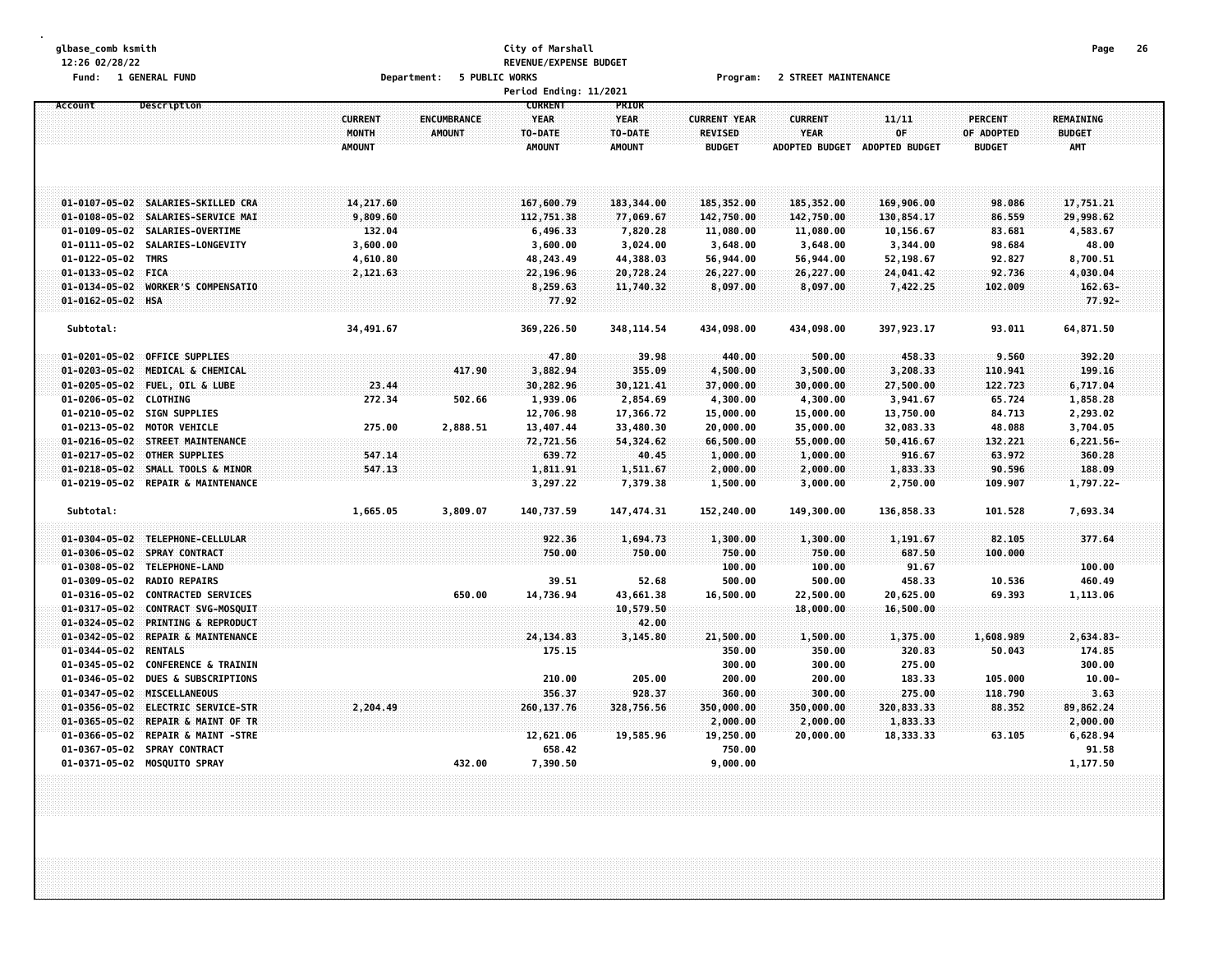#### **glbase\_comb ksmith City of Marshall Page 27 12:26 02/28/22 REVENUE/EXPENSE BUDGET Fund: 1 GENERAL FUND Department: 5 PUBLIC WORKS Program: 2 STREET MAINTENANCE**

|         | .         |                 | <b>T AFIATINIE I AIAN</b>                                                                                  |                      |  |  |                                          |                      | pepar calcules |               |                      | , LANFIC MANAG |  |                                                           |                              | Period Ending: 11/2021 |                                                  |  |                                 | Trogram. <i>E</i> STREET TIMENTERANCE              |  |                               |                                      |                               |              |                                      |  |            |                                 |  |                                          |                                                 |  |
|---------|-----------|-----------------|------------------------------------------------------------------------------------------------------------|----------------------|--|--|------------------------------------------|----------------------|----------------|---------------|----------------------|----------------|--|-----------------------------------------------------------|------------------------------|------------------------|--------------------------------------------------|--|---------------------------------|----------------------------------------------------|--|-------------------------------|--------------------------------------|-------------------------------|--------------|--------------------------------------|--|------------|---------------------------------|--|------------------------------------------|-------------------------------------------------|--|
| Account |           |                 | Description                                                                                                |                      |  |  | <b>CURRENT</b><br>MONTH<br><b>AMOUNT</b> |                      |                | <b>AMOUNT</b> | <b>ENCUMBRANCE</b>   |                |  | <b>CURRENT</b><br><b>YEAR</b><br>TO-DATE<br><b>AMOUNT</b> |                              |                        | PRIOR<br><b>YEAR</b><br>TO-DATE<br><b>AMOUNT</b> |  | <b>REVISED</b><br><b>BUDGET</b> | <b>CURRENT YEAR</b>                                |  | <b>CURRENT</b><br><b>YEAR</b> |                                      | ADOPTED BUDGET ADOPTED BUDGET |              | 11/11<br>OF                          |  | OF ADOPTED | <b>PERCENT</b><br><b>BUDGET</b> |  | REMAINING<br><b>BUDGET</b><br><b>AMT</b> |                                                 |  |
|         | Subtotal: |                 | 01-0408-05-02 IMPROVEMENTS-STREETS<br>01-0458-05-02 REPLACEMENT FUND<br>01-0460-05-02 SIDEWALK IMPROVEMENT |                      |  |  |                                          | 2,204.49<br>2,493.86 |                |               | 1,082.00<br>1,146.77 |                |  |                                                           | 322,132.90<br>1,327,726.03   |                        | 409,401.98<br>628,651.26                         |  |                                 | 422,860.00<br>1,239,295.00<br>6,402.00<br>8,000.00 |  |                               | 417,800.00<br>989,295.00<br>6,402.00 |                               |              | 382,983.33<br>906,853.75<br>5,868.50 |  |            | 89.204<br>182.376               |  |                                          | 99,645.10<br>89,577.80-<br>6,402.00<br>8,000.00 |  |
|         | Subtotal: | Program number: |                                                                                                            | 2 STREET MAINTENANCE |  |  | 40,855.07                                | 2,493.86             |                |               | 1,146.77<br>6,037.84 |                |  |                                                           | 1,327,726.03<br>2,159,823.02 |                        | 628,651.26<br>1,533,642.09                       |  |                                 | 1,253,697.00<br>2,262,895.00                       |  |                               | 995,697.00<br>1,996,895.00           |                               | 1,830,487.08 | 912,722.25                           |  |            | 181.203<br>136.826              |  |                                          | 75,175.80-<br>97,034.14                         |  |
|         |           |                 |                                                                                                            |                      |  |  |                                          |                      |                |               |                      |                |  |                                                           |                              |                        |                                                  |  |                                 |                                                    |  |                               |                                      |                               |              |                                      |  |            |                                 |  |                                          |                                                 |  |
|         |           |                 |                                                                                                            |                      |  |  |                                          |                      |                |               |                      |                |  |                                                           |                              |                        |                                                  |  |                                 |                                                    |  |                               |                                      |                               |              |                                      |  |            |                                 |  |                                          |                                                 |  |
|         |           |                 |                                                                                                            |                      |  |  |                                          |                      |                |               |                      |                |  |                                                           |                              |                        |                                                  |  |                                 |                                                    |  |                               |                                      |                               |              |                                      |  |            |                                 |  |                                          |                                                 |  |
|         |           |                 |                                                                                                            |                      |  |  |                                          |                      |                |               |                      |                |  |                                                           |                              |                        |                                                  |  |                                 |                                                    |  |                               |                                      |                               |              |                                      |  |            |                                 |  |                                          |                                                 |  |
|         |           |                 |                                                                                                            |                      |  |  |                                          |                      |                |               |                      |                |  |                                                           |                              |                        |                                                  |  |                                 |                                                    |  |                               |                                      |                               |              |                                      |  |            |                                 |  |                                          |                                                 |  |
|         |           |                 |                                                                                                            |                      |  |  |                                          |                      |                |               |                      |                |  |                                                           |                              |                        |                                                  |  |                                 |                                                    |  |                               |                                      |                               |              |                                      |  |            |                                 |  |                                          |                                                 |  |
|         |           |                 |                                                                                                            |                      |  |  |                                          |                      |                |               |                      |                |  |                                                           |                              |                        |                                                  |  |                                 |                                                    |  |                               |                                      |                               |              |                                      |  |            |                                 |  |                                          |                                                 |  |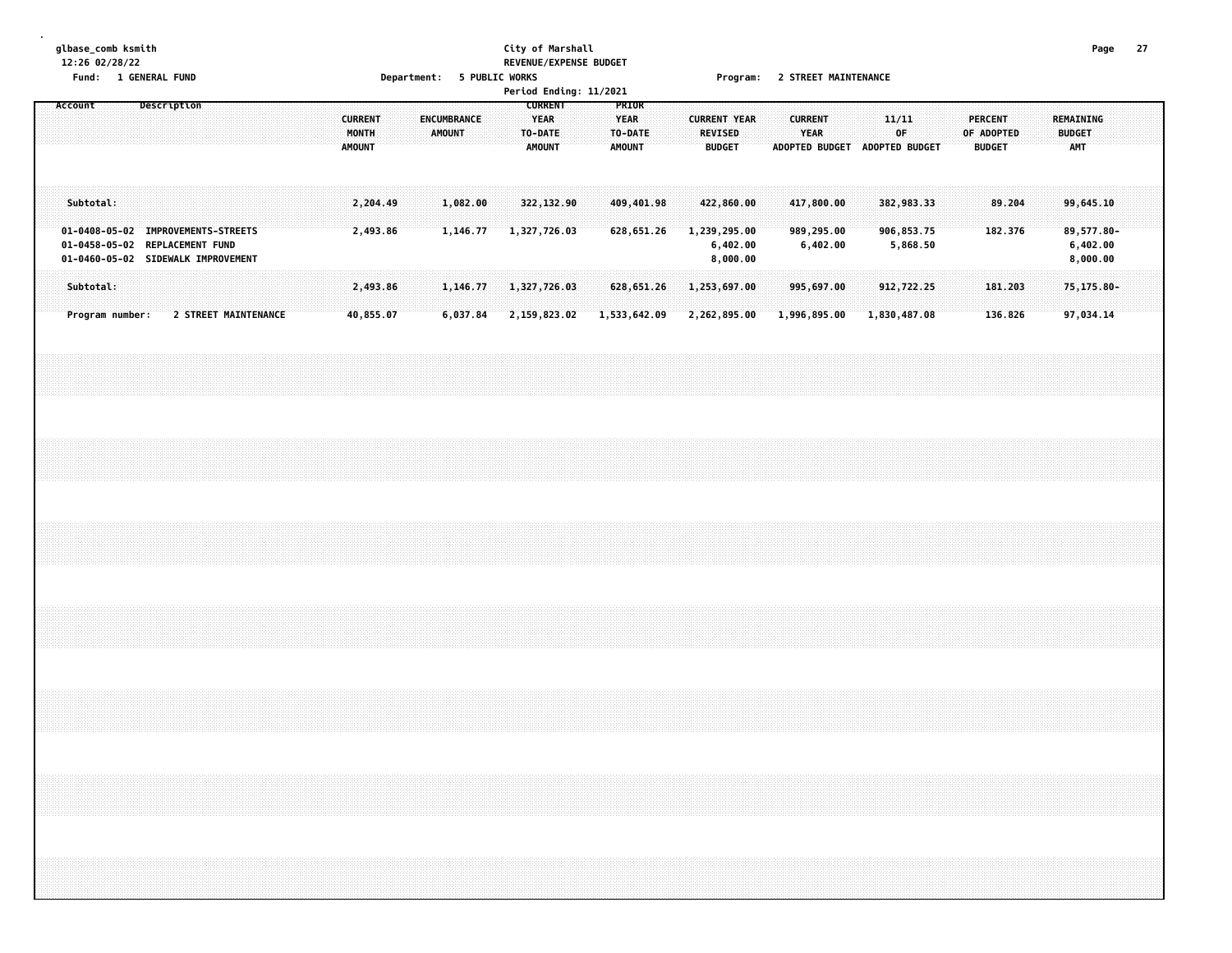#### **glbase\_comb ksmith City of Marshall Page 28 12:26 02/28/22 REVENUE/EXPENSE BUDGET Fund: 1 GENERAL FUND Department: 5 PUBLIC WORKS Program: 3 SANITATION/COLLECTION**

|                                                                                                                                    |                                                                                                                                                                 |                                                                          | Period Ending: 11/2021                                                                                        |                                                                                                           |                                                                                       |                                                 |
|------------------------------------------------------------------------------------------------------------------------------------|-----------------------------------------------------------------------------------------------------------------------------------------------------------------|--------------------------------------------------------------------------|---------------------------------------------------------------------------------------------------------------|-----------------------------------------------------------------------------------------------------------|---------------------------------------------------------------------------------------|-------------------------------------------------|
| Account                                                                                                                            | Description                                                                                                                                                     | <b>CURRENT</b><br><b>ENCUMBRANCE</b><br>MONTH<br>AMOUNT<br><b>AMOUNT</b> | <b>CURRENT</b><br><b>PRIOR</b><br><b>YEAR</b><br><b>YEAR</b><br>TO-DATE<br>TO-DATE<br><b>AMOUNT</b><br>AMOUNT | <b>CURRENT YEAR</b><br><b>CURRENT</b><br>YEAR<br><b>REVISED</b><br><b>ADOPTED BUDGET</b><br><b>BUDGET</b> | 11/11<br><b>PERCENT</b><br>OF<br>OF ADOPTED<br><b>ADOPTED BUDGET</b><br><b>BUDGET</b> | REMAINING<br><b>BUDGET</b><br><b>AMT</b>        |
| $01 - 0305 - 05 - 03$<br>$01 - 0316 - 05 - 03$<br>$01 - 0317 - 05 - 03$<br>01-0319-05-03<br>01-0342-05-03                          | OTHER-SANITATION CON<br><b>CONTRACTED SERVICES</b><br><b>BRUSH &amp; TREE DISPOSA</b><br><b>TIRE DISPOSAL</b><br><b>CART REPAIR &amp; REPLAC</b>                |                                                                          | 2,645,493.29<br>26,429.88<br>1,040.00                                                                         | 2,760,576.00<br>6,000.00<br>2,000.00<br>2,000.00<br>2,000.00                                              | 2,530,528.00<br>5,500.00<br>1,833.33<br>1,833.33                                      | 2,000.00                                        |
| $01 - 0347 - 05 - 03$<br>$01 - 0362 - 05 - 03$<br>$01 - 0392 - 05 - 03$<br>$01 - 0393 - 05 - 03$<br>01-0394-05-03<br>01-0399-05-03 | <b>MISCELLANEOUS</b><br><b>CONVENIENCE STATION</b><br>SANITATION CONTRACT<br><b>BRUSH &amp; TREE DISPOSA</b><br><b>TIRE DISPOSAL</b><br><b>BAD DEBT EXPENSE</b> | 7,380.46<br>32.00                                                        | 32.00<br>82,865.96<br>70,946.80<br>2,064,297.90<br>3,358.52                                                   | 96,000.00<br>96,000.00<br>2,760,576.00<br>6,000.00<br>2,000.00                                            | 88,000.00<br>91.322                                                                   | 25,053.20<br>696,246.10<br>6,000.00<br>2,000.00 |
| Subtotal:<br>Program number:                                                                                                       | 3 SANITATION/COLLECTION                                                                                                                                         | 7,380.46<br>32.00<br>7,380.46<br>32.00                                   | 2,135,244.70<br>2,759,219.65<br>2,135,244.70<br>2,759,219.65                                                  | 2,866,576.00<br>2,866,576.00<br>2,866,576.00<br>2,866,576.00                                              | 2,627,694.67<br>99.237<br>2,627,694.67<br>99.237                                      | 731,299.30<br>731,299.30                        |
|                                                                                                                                    |                                                                                                                                                                 |                                                                          |                                                                                                               |                                                                                                           |                                                                                       |                                                 |
|                                                                                                                                    |                                                                                                                                                                 |                                                                          |                                                                                                               |                                                                                                           |                                                                                       |                                                 |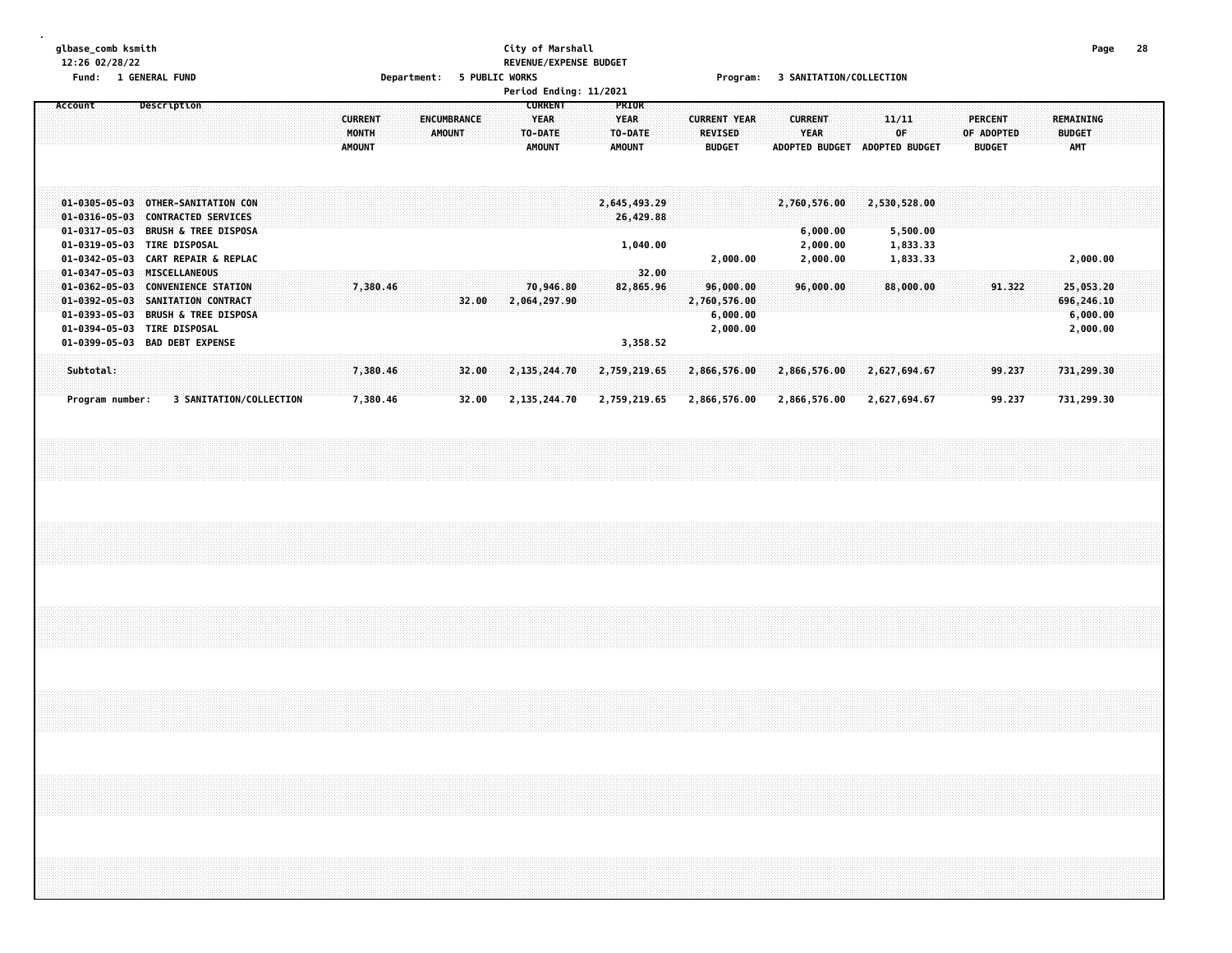# **glbase\_comb ksmith City of Marshall Page 29 12:26 02/28/22 REVENUE/EXPENSE BUDGET**

Fund: 1 GENERAL FUND CONDUCTION OPERATOR DEPARTMENT: 5 PUBLIC WORKS COMPOSITY APPEARANCE/ROW MAINT

|                                                                                                                                       |                                          |                                     | Period Ending: 11/2021                                    |                                                  |                                                        |                                                        |                                 |                                               |                                                 |  |
|---------------------------------------------------------------------------------------------------------------------------------------|------------------------------------------|-------------------------------------|-----------------------------------------------------------|--------------------------------------------------|--------------------------------------------------------|--------------------------------------------------------|---------------------------------|-----------------------------------------------|-------------------------------------------------|--|
| Description<br>Account                                                                                                                | <b>CURRENT</b><br>MONTH<br><b>AMOUNT</b> | <b>ENCUMBRANCE</b><br><b>AMOUNT</b> | <b>CURRENT</b><br><b>YEAR</b><br>TO-DATE<br><b>AMOUNT</b> | PRIOR<br><b>YEAR</b><br>TO-DATE<br><b>AMOUNT</b> | <b>CURRENT YEAR</b><br><b>REVISED</b><br><b>BUDGET</b> | <b>CURRENT</b><br><b>YEAR</b><br><b>ADOPTED BUDGET</b> | 11/11<br>0F<br>ADOPTED BUDGET   | <b>PERCENT</b><br>OF ADOPTED<br><b>BUDGET</b> | <b>REMAINING</b><br><b>BUDGET</b><br><b>AMT</b> |  |
| 01-0107-05-06 SALARIES-SKILLED CRA<br>01-0108-05-06 SALARIES-SERVICE MAI                                                              | 2,572.24<br>6,413.39                     |                                     | 48,306.51<br>62,339.92                                    | 68,863.13<br>39,886.99                           | 113,867.00<br>28,381.00                                | 113,867.00<br>28,381.00                                | 104,378.08<br>26,015.92         | 44.575<br>242.351                             | 65,560.49<br>33,958.92-                         |  |
| 01-0109-05-06 SALARIES-OVERTIME<br>01-0110-05-06<br>SALARIES-PART/TIME &<br>SALARIES-LONGEVITY<br>01-0111-05-06<br>01-0122-05-06 TMRS | 624.00<br>1,596.16                       |                                     | 664.52<br>720.00<br>18,608.34                             | 2,591.43<br>2,653.15<br>576.00<br>19, 112, 53    | 816.00<br>23,763.00                                    | 816.00<br>23,763.00                                    | 748.00<br>21,782.75             | 88.235<br>84.638                              | 664.52-<br>96.00<br>5,154.66                    |  |
| 01-0133-05-06 FICA<br>01-0134-05-06 WORKER'S COMPENSATIO<br>01-0162-05-06 HSA                                                         | 733.16<br>77.92                          |                                     | 8,508.58<br>3,853.53<br>350.64                            | 8,763.73<br>4,105.17                             | 10,944.00<br>3,658.00                                  | 10,944.00<br>3,658.00                                  | 10,032.00<br>3,353.17           | 84.068<br>105.345                             | 2,435.42<br>195.53-<br>$350.64 -$               |  |
| Subtotal:                                                                                                                             | 12,016.87                                |                                     | 143,352.04                                                | 146,552.13                                       | 181,429.00                                             | 181,429.00                                             | 166,309.92                      | 85.236                                        | 38,076.96                                       |  |
| 01-0202-05-06 AGRICULTURAL<br>01-0203-05-06 MEDICAL & CHEMICAL<br>01-0205-05-06 FUEL, OIL & LUBE<br>01-0206-05-06 CLOTHING            | 99.80<br>49.08                           | 275.92                              | 484.97<br>321.75<br>4,052.72<br>380.86                    | 49.99<br>1,727.70<br>654.63                      | 650.00<br>350.00<br>8,800.00<br>850.00                 | 1,000.00<br>13,000.00                                  | 916.67<br>11,916.67             | 48.497<br>38.730                              | 165.03<br>28.25<br>4,747.28<br>193.22           |  |
| 01-0211-05-06 GARBAGE BAGS<br>01-0213-05-06 MOTOR VEHICLE<br>01-0217-05-06 OTHER SUPPLIES                                             |                                          | 566.31                              | 1,080.78<br>608.26                                        | 2,878.53<br>1,185.03                             | $3,000.00 -$<br>5,800.00<br>618.97                     | 500.00<br>10,000.00<br>1,000.00                        | 458.33<br>9,166.67<br>916.67    | 34.334<br>60.826                              | $3,000.00 -$<br>4,152.91<br>10.71               |  |
| 01-0218-05-06 SMALL TOOLS & MINOR<br>01-0219-05-06 REPAIR & MAINTENANCE                                                               |                                          | 1,000.00                            | 10,388.11<br>284.29                                       | 3,061.32<br>1,876.23                             | 12,200.00<br>1,000.00                                  | 5,000.00<br>1,000.00                                   | 4,583.33<br>916.67              | 208.822<br>28.429                             | 811.89<br>715.71                                |  |
| Subtotal:<br>01-0304-05-06 TELEPHONE-CELLULAR<br>$01 - 0342 - 05 - 06$<br><b>REPAIR &amp; MAINTENANCE</b>                             | 148.88<br>135.00                         | 1,842.23<br>625.99                  | 17,601.74<br>7,251.38                                     | 11,433.43<br>$2,014.70-$                         | 27,268.97<br>1,000.00<br>10,500.00                     | 31,500.00<br>1,000.00<br>2,000.00                      | 28,875.00<br>916.67<br>1,833.33 | 67.183<br>393.869                             | 7,825.00<br>1,000.00<br>2,622.63                |  |
| 01-0344-05-06 RENTALS<br>01-0346-05-06<br><b>DUES &amp; SUBSCRIPTIONS</b><br>01-0347-05-06 MISCELLANEOUS                              |                                          | 174.18                              | 184.85                                                    | 104.00<br>156.77                                 | 175.00<br>356.03                                       | 500.00<br>500.00                                       | 458.33<br>458.33                | 71.806                                        | 175.00<br>$3.00 -$                              |  |
| Subtotal:<br>6 COMMUNITY APPEARANCE/ROW<br>Program number:                                                                            | 135.00<br>12,300.75                      | 800.17<br>2,642.40                  | 7,436.23<br>168,390.01                                    | 1,753.93-<br>156,231.63                          | 12,031.03<br>220,729.00                                | 4,000.00<br>216,929.00                                 | 3,666.67<br>198,851.58          | 205.910<br>84.840                             | 3,794.63<br>49,696.59                           |  |
| <b>PUBLIC WORKS</b><br><b>Department number:</b>                                                                                      | 60,536.28                                | 8,712.24                            | 4,463,491.48                                              | 4,449,093.37                                     | 5,350,200.00                                           | 5,080,400.00                                           | 4,657,033.33                    | 113.398                                       | 877,996.28                                      |  |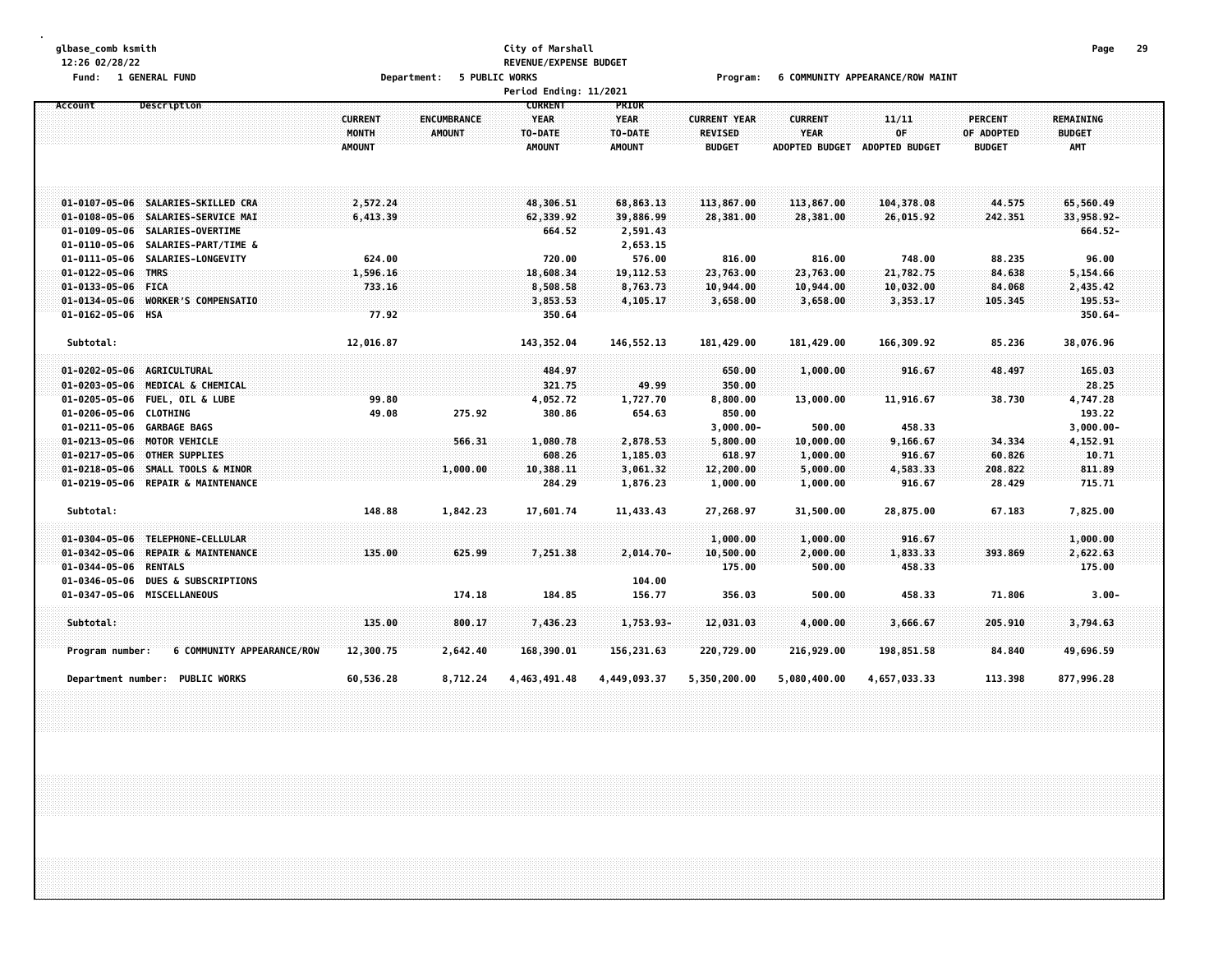#### **glbase\_comb ksmith City of Marshall Page 30 12:26 02/28/22 REVENUE/EXPENSE BUDGET Fund: 1 GENERAL FUND Department: 12 NONDEPARTMENTAL Program: NONDEPARTMENTAL**

|                                                |                                                     |                                          |                                     | Period Ending: 11/2021                                    |                                                  |                                                        |                                                 |                                      |                                               |                                   |  |
|------------------------------------------------|-----------------------------------------------------|------------------------------------------|-------------------------------------|-----------------------------------------------------------|--------------------------------------------------|--------------------------------------------------------|-------------------------------------------------|--------------------------------------|-----------------------------------------------|-----------------------------------|--|
| Account                                        | Description                                         | <b>CURRENT</b><br>MONTH<br><b>AMOUNT</b> | <b>ENCUMBRANCE</b><br><b>AMOUNT</b> | <b>CURRENT</b><br><b>YEAR</b><br>TO-DATE<br><b>AMOUNT</b> | PRIOR<br><b>YEAR</b><br>TO-DATE<br><b>AMOUNT</b> | <b>CURRENT YEAR</b><br><b>REVISED</b><br><b>BUDGET</b> | <b>CURRENT</b><br><b>YEAR</b><br>ADOPTED BUDGET | 11/11<br>OF<br><b>ADOPTED BUDGET</b> | <b>PERCENT</b><br>OF ADOPTED<br><b>BUDGET</b> | REMAINING<br><b>BUDGET</b><br>AMT |  |
| $01 - 0112 - 12 - 00$                          | <b>EDUCATIONAL &amp; INCENT</b>                     |                                          |                                     | 1,987,00                                                  | 2,880.00                                         | 4,000.00                                               | 4,000.00                                        | 3,666.67                             | 49.675                                        | 2,013.00                          |  |
| $01 - 0120 - 12 - 00$                          | <b>EMPLOYEE ASSISTANCE</b>                          |                                          |                                     |                                                           |                                                  | 11,904.00                                              | 11,904.00                                       | 10,912.00                            |                                               | 11,904.00                         |  |
| $01 - 0122 - 12 - 00$                          | TMRS for DRAG-UP                                    |                                          |                                     | 18,855.09                                                 | 33,047.95                                        | 16,206.00                                              | 16,206.00                                       | 14,855.50                            | 116.346                                       | 2,649.09-                         |  |
| $01 - 0123 - 12 - 00$                          | <b>LIFE INSURANCE</b>                               |                                          |                                     | 2,862.14                                                  | 2,968.42                                         | 7,855.00                                               | 7,855.00                                        | 7,200.42                             | 43.889                                        | 4,992.86                          |  |
| $01 - 0124 - 12 - 00$                          | HEALTH INSURANCE                                    | 111, 185.80                              |                                     | 1,207,882.14                                              | 1,307,092.21                                     | 1,446,062.00                                           | 1,446,062.00                                    | 1,325,556.83                         | 90.336                                        | 238,179.86                        |  |
| $01 - 0125 - 12 - 00$                          | <b>DENTAL INSURANCE</b>                             | 4,177.81                                 | 5,390.10                            | 39,961.10                                                 | 41,463.04                                        | 56,876.00                                              | 56,876.00                                       | 52,136.33                            | 75.407                                        | 11,524.80                         |  |
| $01 - 0127 - 12 - 00$                          | SICK LEAVE-ACCRUED P                                |                                          |                                     | 107,303.63                                                | 214, 311.48                                      | 93,366.00                                              | 93,366.00                                       | 85,585.50                            | 114.928                                       | 13,937.63-                        |  |
| $01 - 0128 - 12 - 00$                          | VACATION-ACCRUED PAY                                |                                          |                                     | 67,621.84                                                 | 104,514.82                                       | 71,000.00                                              | 71,000.00                                       | 65,083.33                            | 95.242                                        | 3,378.16                          |  |
| $01 - 0133 - 12 - 00$                          | <b>FICA for DRAG-UP</b>                             |                                          |                                     | 7,410.43                                                  | 10,002.63                                        | 5,000.00                                               | 5,000.00                                        | 4,583.33                             | 148.209                                       | $2,410.43-$                       |  |
| $01 - 0162 - 12 - 00$                          | HSA                                                 |                                          |                                     | 6,234.09                                                  |                                                  |                                                        |                                                 |                                      |                                               | $6,234.09-$                       |  |
| Subtotal:                                      |                                                     | 115,363.61                               | 5,390.10                            | 1,460,117.46                                              | 1,716,280.55                                     | 1,712,269.00                                           | 1,712,269.00                                    | 1,569,579.92                         | 91.227                                        | 246,761.44                        |  |
|                                                |                                                     |                                          |                                     |                                                           |                                                  |                                                        |                                                 |                                      |                                               |                                   |  |
| $01 - 0301 - 12 - 00$                          | <b>AUDIT SERVICES</b>                               |                                          |                                     |                                                           | 30,750.00                                        | 34,000.00                                              | 34,000.00                                       | 31,166.67                            | 91.000                                        | 34,000.00                         |  |
| $01 - 0302 - 12 - 00$<br>$01 - 0305 - 12 - 00$ | HEALTH CONSULTANT SE<br><b>PROFESSIONAL SERVICE</b> | 825.00                                   | 3,396.00                            | 19,480.00                                                 | 20,376.00                                        | 20,526.00                                              | 20,526.00                                       | 18,815.50                            | 111.449                                       | 2,350.00-                         |  |
| $01 - 0307 - 12 - 00$                          | TELEPHONE - INTERNET                                | 2,107.85                                 |                                     | 12,435.00<br>49,957.10                                    | 75,975.00<br>50,329.17                           | 42,850.00                                              | 42,850.00<br>45,000.00                          | 39,279.17                            | 43.930                                        | 30,415.00<br>7,883.69-            |  |
| $01 - 0308 - 12 - 00$                          | TELEPHONE - LAND                                    |                                          | 2,926.59<br>2,137.06                | 19,436.02                                                 | 28,988.29                                        | 45,000.00<br>14,000.00                                 | 14,000.00                                       | 41,250.00<br>12,833.33               | 138.817<br>187.402                            | 7,573.08-                         |  |
| $01 - 0309 - 12 - 00$                          | WORKER'S COMP AUDIT                                 |                                          |                                     |                                                           | 110.00                                           | 20,000.00                                              | 20,000.00                                       | 18,333.33                            |                                               | 20,000.00                         |  |
| $01 - 0310 - 12 - 00$                          | POSTAGE & FREIGHT                                   | 107.12                                   | 2,018.99                            | 11,915.52                                                 | 18,376.14                                        | 48,000.00                                              | 48,000.00                                       | 44,000.00                            | 28.926                                        | 34,065.49                         |  |
| $01 - 0312 - 12 - 00$                          | <b>GENERAL ADVERTISING</b>                          | 741.01-                                  | 143.91                              | 7,802.02                                                  | 4,928.44                                         | 5,000.00                                               | 5,000.00                                        | 4,583.33                             | 181.247                                       | $2,945.93-$                       |  |
| $01 - 0316 - 12 - 00$                          | MARSHALL/HARRISON HE                                | 5,475.00                                 | 6,015.00                            | 62,925.00                                                 | 68,940.00                                        | 68,940.00                                              | 68,940.00                                       | 63,195.00                            | 100.000                                       |                                   |  |
| $01 - 0317 - 12 - 00$                          | STAR BOOT CAMP                                      |                                          |                                     |                                                           | 21.36                                            |                                                        |                                                 |                                      |                                               |                                   |  |
| $01 - 0323 - 12 - 00$                          | SERVICE AGREEMENT-TE                                |                                          |                                     | 5,326.65                                                  | 10,906.15                                        | 7,625.00                                               | 7,625.00                                        | 6,989.58                             | 69.858                                        | 2,298.35                          |  |
| $01 - 0324 - 12 - 00$                          | <b>PRINTING &amp; REPRODUCT</b>                     |                                          |                                     | 817.12                                                    | 812.00                                           | 700.00                                                 | 700.00                                          | 641.67                               | 116.731                                       | 117.12-                           |  |
| $01 - 0326 - 12 - 00$                          | PROPERTY INSURANCE                                  |                                          |                                     | 112,203.26                                                | 114,433.08                                       | 110,850.00                                             | 110,850.00                                      | 101,612.50                           | 101.221                                       | 1,353.26-                         |  |
| $01 - 0331 - 12 - 00$                          | UNEMPLOYMENT INSURAN                                |                                          |                                     | 49,217.00                                                 | 29,531.96                                        | 31,152.00                                              | 31,152.00                                       | 28,556.00                            | 167.686                                       | $18,065.00 -$                     |  |
| $01 - 0332 - 12 - 00$                          | <b>LIABILITY INSURANCE</b>                          |                                          |                                     | 52,483.80                                                 | 48,108.64                                        | 55,828.00                                              | 55,828.00                                       | 51, 175.67                           | 94.010                                        | 3,344.20                          |  |
| $01 - 0334 - 12 - 00$                          | <b>HSA FEE</b>                                      |                                          | 342.72                              | 979.02                                                    |                                                  |                                                        |                                                 |                                      |                                               | 1,321.74-                         |  |
| $01 - 0343 - 12 - 00$                          | DUES/ETCOG                                          |                                          |                                     |                                                           | 3,528.00                                         |                                                        | 3,590.00                                        | 3,290.83                             |                                               |                                   |  |
| $01 - 0344 - 12 - 00$                          | <b>RENTALS</b>                                      |                                          |                                     | 932.91                                                    | 1,243.87                                         | 1,244.00                                               | 1,244.00                                        | 1,140.33                             | 99.990                                        | 311.09                            |  |
| $01 - 0346 - 12 - 00$                          | <b>DUES &amp; SUBSCRIPTIONS</b>                     |                                          |                                     | 175.00                                                    |                                                  | 200.00                                                 | 200.00                                          | 183.33                               | 87.500                                        | 25.00                             |  |
| $01 - 0347 - 12 - 00$                          | <b>MISCELLANEOUS</b>                                | 824.53                                   | 1.49                                | 10,831.80                                                 | 12,566.19                                        | 15,000.00                                              | 15,000.00                                       | 13,750.00                            | 121.981                                       | 5,866.71                          |  |
| $01 - 0348 - 12 - 00$                          | I-69 ALLIANCE DUES                                  |                                          |                                     |                                                           | 5,750.00                                         |                                                        | 5,750.00                                        | 5,270.83                             |                                               |                                   |  |
| 01-0349-12-00                                  | DUES/TML & NLC                                      |                                          |                                     | 2,008.50                                                  | 2,237.40                                         | 1,747.00                                               | 1,747.00                                        | 1,601.42                             | 114.969                                       | $261.50 -$                        |  |
| $01 - 0350 - 12 - 00$                          | LOT CLEARING EXPENSE                                |                                          |                                     |                                                           |                                                  | 2,850.00                                               | 2,850.00                                        | 2,612.50                             |                                               | 1,150.00                          |  |
| $01 - 0351 - 12 - 00$                          | <b>ETCOG TRANSIT</b>                                |                                          |                                     | 35,000.00                                                 | 35,000.00                                        | 35,000.00                                              | 35,000.00                                       | 32,083.33                            | 100,000                                       |                                   |  |
| $01 - 0374 - 12 - 00$                          | DISASTER-WINTER WEAT                                |                                          |                                     | 55,823.74                                                 |                                                  |                                                        |                                                 |                                      |                                               | 55,823.74-                        |  |
| $01 - 0376 - 12 - 00$                          | <b>DUES ETCOG</b>                                   |                                          |                                     | 3,528.00                                                  |                                                  | 3,590.00                                               |                                                 |                                      |                                               | 62.00                             |  |
| $01 - 0379 - 12 - 00$                          | <b>DISASTER RELIEF</b>                              |                                          |                                     | 40,242.89                                                 | 48,580.84                                        |                                                        |                                                 |                                      |                                               | 40,242.89-                        |  |
| $01 - 0381 - 12 - 00$                          | <b>SEVERE WEATHER</b>                               |                                          |                                     |                                                           |                                                  | 5,000.00                                               |                                                 |                                      |                                               | 5,000.00                          |  |
|                                                | 01-0389-12-00 I69 ALLUANCE DUES                     |                                          |                                     | 5,750.00                                                  |                                                  | 5,750.00                                               |                                                 |                                      |                                               |                                   |  |
|                                                |                                                     |                                          |                                     |                                                           |                                                  |                                                        |                                                 |                                      |                                               |                                   |  |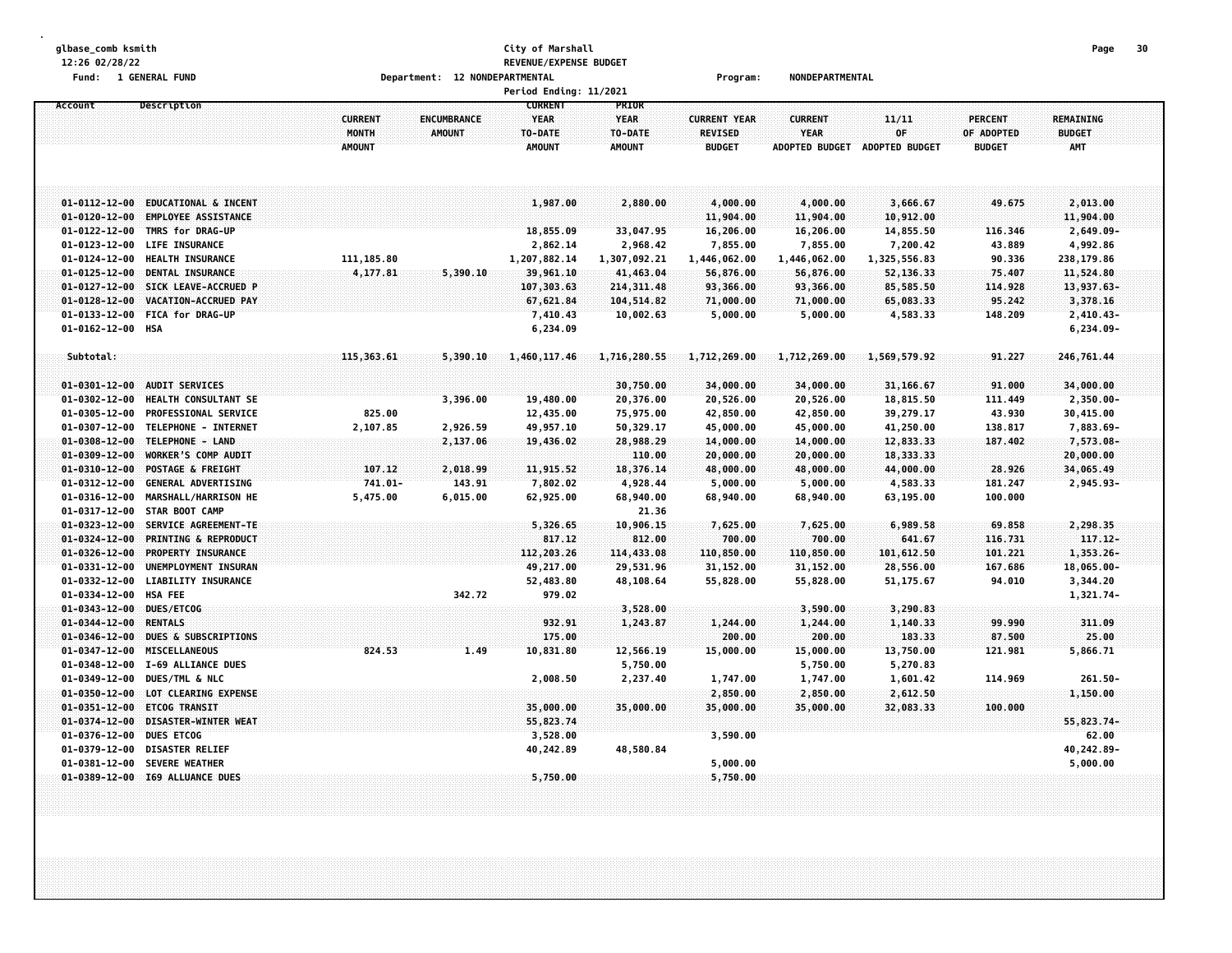#### **glbase\_comb ksmith City of Marshall Page 31 12:26 02/28/22 REVENUE/EXPENSE BUDGET Fund: 1 GENERAL FUND Department: 12 NONDEPARTMENTAL Program: NONDEPARTMENTAL**

|         | , unu .   |                 | <b>T ALMENYE LAMP</b>             |                 |  |  |        |                         |  |                       | Department. IZ NONDEFANTMENTAL |  |                                  |                      | Period Ending: 11/2021 |                                                  |  |                          | r ı vyı alır.       |                               |                        | <b>NUMBER ANTIFICATION</b> |              |  |            |                                 |  |                                          |                      |  |
|---------|-----------|-----------------|-----------------------------------|-----------------|--|--|--------|-------------------------|--|-----------------------|--------------------------------|--|----------------------------------|----------------------|------------------------|--------------------------------------------------|--|--------------------------|---------------------|-------------------------------|------------------------|----------------------------|--------------|--|------------|---------------------------------|--|------------------------------------------|----------------------|--|
| Account |           |                 | Description                       |                 |  |  | AMOUNT | <b>CURRENT</b><br>MONTH |  | ENCUMBRANCE<br>AMOUNT |                                |  | <b>YEAR</b><br>TO-DATE<br>AMOUNT | <b>CURRENT</b>       |                        | PRIOR<br><b>YEAR</b><br>TO-DATE<br><b>AMOUNT</b> |  | REVISED<br><b>BUDGET</b> | <b>CURRENT YEAR</b> | ADOPTED BUDGET ADOPTED BUDGET | <b>CURRENT</b><br>YEAR |                            | 11/11<br>0F  |  | OF ADOPTED | <b>PERCENT</b><br><b>BUDGET</b> |  | REMAINING<br><b>BUDGET</b><br><b>AMT</b> |                      |  |
|         | Subtotal: |                 | 01-0397-12-00 PROPERTY TAX - HCAD |                 |  |  |        | 8,598.49                |  |                       | 16,981.76                      |  |                                  | 756.36<br>560,026.71 |                        | 611,492.53                                       |  |                          | 574,852.00          |                               | 569,852.00             |                            | 522,364.33   |  |            | 112.374                         |  |                                          | 756.36-<br>2,156.47- |  |
|         |           | Program number: |                                   | NONDEPARTMENTAL |  |  |        | 123,962.10              |  |                       | 22,371.86                      |  |                                  | 2,020,144.17         |                        | 2,327,773.08                                     |  |                          | 2,287,121.00        | 2,282,121.00                  |                        |                            | 2,091,944.25 |  |            | 96.508                          |  | 244,604.97                               |                      |  |
|         |           |                 |                                   |                 |  |  |        |                         |  |                       |                                |  |                                  |                      |                        |                                                  |  |                          |                     |                               |                        |                            |              |  |            |                                 |  |                                          |                      |  |
|         |           |                 |                                   |                 |  |  |        |                         |  |                       |                                |  |                                  |                      |                        |                                                  |  |                          |                     |                               |                        |                            |              |  |            |                                 |  |                                          |                      |  |
|         |           |                 |                                   |                 |  |  |        |                         |  |                       |                                |  |                                  |                      |                        |                                                  |  |                          |                     |                               |                        |                            |              |  |            |                                 |  |                                          |                      |  |
|         |           |                 |                                   |                 |  |  |        |                         |  |                       |                                |  |                                  |                      |                        |                                                  |  |                          |                     |                               |                        |                            |              |  |            |                                 |  |                                          |                      |  |
|         |           |                 |                                   |                 |  |  |        |                         |  |                       |                                |  |                                  |                      |                        |                                                  |  |                          |                     |                               |                        |                            |              |  |            |                                 |  |                                          |                      |  |
|         |           |                 |                                   |                 |  |  |        |                         |  |                       |                                |  |                                  |                      |                        |                                                  |  |                          |                     |                               |                        |                            |              |  |            |                                 |  |                                          |                      |  |
|         |           |                 |                                   |                 |  |  |        |                         |  |                       |                                |  |                                  |                      |                        |                                                  |  |                          |                     |                               |                        |                            |              |  |            |                                 |  |                                          |                      |  |
|         |           |                 |                                   |                 |  |  |        |                         |  |                       |                                |  |                                  |                      |                        |                                                  |  |                          |                     |                               |                        |                            |              |  |            |                                 |  |                                          |                      |  |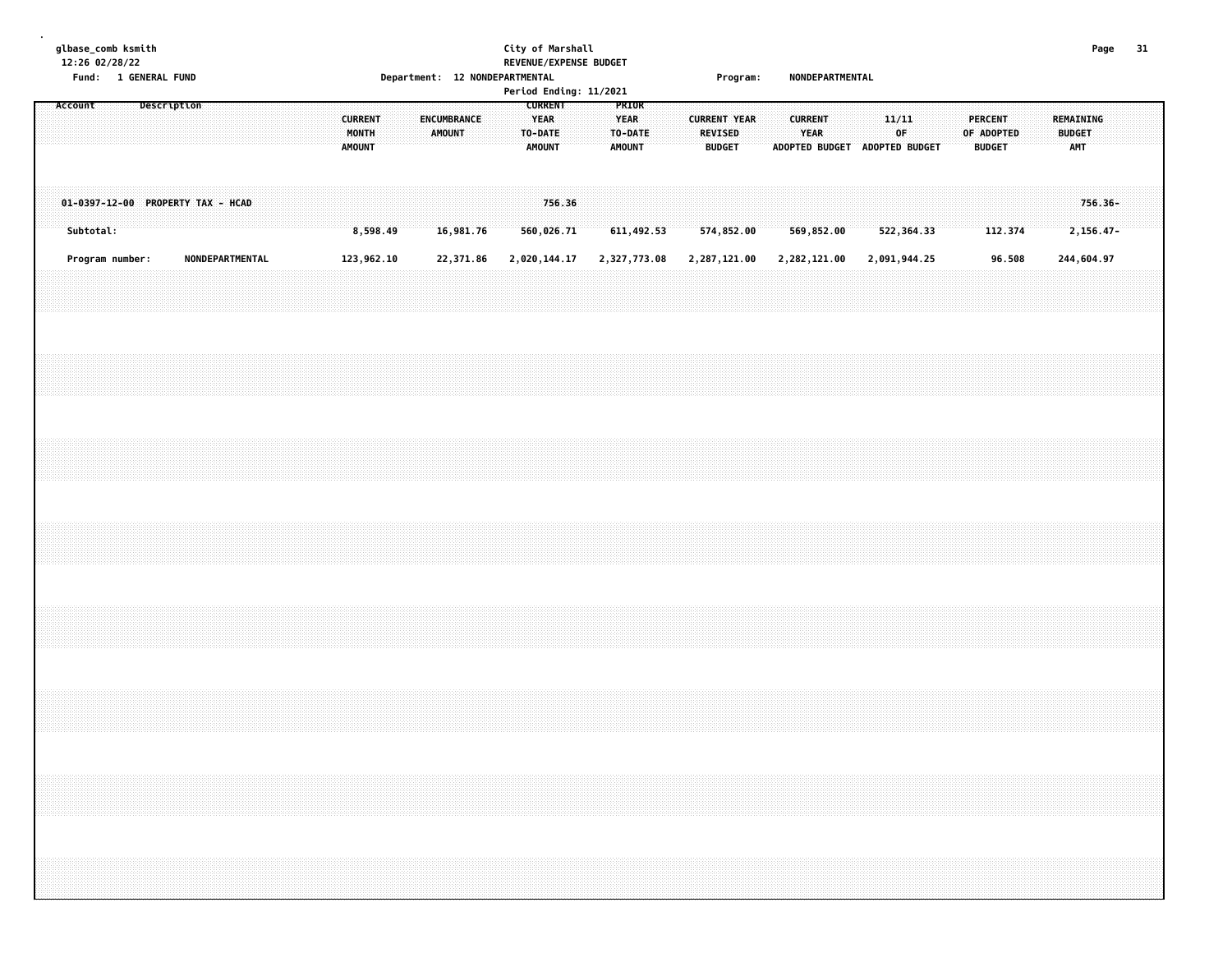#### **glbase\_comb ksmith City of Marshall Page 32 12:26 02/28/22 REVENUE/EXPENSE BUDGET Fund: 1 GENERAL FUND Department: 12 NONDEPARTMENTAL Program: 30 FIRE DEPARTMENT**

|         | Period Ending: 11/2021<br><b>CURRENT</b><br>PRIOR<br>Description<br><b>CURRENT</b><br>YEAR<br>YEAR<br>ENCUMBRANCE<br><b>CURRENT YEAR</b> |                                    |  |  |  |  |  |  |  |  |  |                        |  |                      |  |         |               |  |                          |  |                                 |  |                                                 |      |                                                                                      |       |    |  |                                               |  |  |                                          |  |            |  |  |
|---------|------------------------------------------------------------------------------------------------------------------------------------------|------------------------------------|--|--|--|--|--|--|--|--|--|------------------------|--|----------------------|--|---------|---------------|--|--------------------------|--|---------------------------------|--|-------------------------------------------------|------|--------------------------------------------------------------------------------------|-------|----|--|-----------------------------------------------|--|--|------------------------------------------|--|------------|--|--|
| Account |                                                                                                                                          |                                    |  |  |  |  |  |  |  |  |  | MONTH<br><b>AMOUNT</b> |  | AMOUNT               |  | TO-DATE | <b>AMOUNT</b> |  | TO-DATE<br><b>AMOUNT</b> |  | <b>REVISED</b><br><b>BUDGET</b> |  | <b>CURRENT</b><br>ADOPTED BUDGET ADOPTED BUDGET | YEAR |                                                                                      | 11/11 | 0F |  | <b>PERCENT</b><br>OF ADOPTED<br><b>BUDGET</b> |  |  | REMAINING<br><b>BUDGET</b><br><b>AMT</b> |  |            |  |  |
|         | Subtotal:                                                                                                                                | 01-0380-12-30 INSURANCE CLAIMS REP |  |  |  |  |  |  |  |  |  |                        |  | 6,423.16<br>6,423.16 |  |         |               |  |                          |  |                                 |  |                                                 |      |                                                                                      |       |    |  |                                               |  |  |                                          |  |            |  |  |
|         |                                                                                                                                          | Program number: 30 FIRE DEPARTMENT |  |  |  |  |  |  |  |  |  |                        |  | 6,423.16             |  |         |               |  |                          |  |                                 |  |                                                 |      |                                                                                      |       |    |  |                                               |  |  |                                          |  |            |  |  |
|         |                                                                                                                                          | Department number: NONDEPARTMENTAL |  |  |  |  |  |  |  |  |  |                        |  | 130,385.26           |  |         |               |  |                          |  |                                 |  |                                                 |      | 2, 371.86 2, 020, 144.17 2, 327, 773.08 2, 287, 121.00 2, 282, 121.00 2, 091, 944.25 |       |    |  |                                               |  |  | 96.508                                   |  | 244,604.97 |  |  |
|         |                                                                                                                                          |                                    |  |  |  |  |  |  |  |  |  |                        |  |                      |  |         |               |  |                          |  |                                 |  |                                                 |      |                                                                                      |       |    |  |                                               |  |  |                                          |  |            |  |  |
|         |                                                                                                                                          |                                    |  |  |  |  |  |  |  |  |  |                        |  |                      |  |         |               |  |                          |  |                                 |  |                                                 |      |                                                                                      |       |    |  |                                               |  |  |                                          |  |            |  |  |
|         |                                                                                                                                          |                                    |  |  |  |  |  |  |  |  |  |                        |  |                      |  |         |               |  |                          |  |                                 |  |                                                 |      |                                                                                      |       |    |  |                                               |  |  |                                          |  |            |  |  |
|         |                                                                                                                                          |                                    |  |  |  |  |  |  |  |  |  |                        |  |                      |  |         |               |  |                          |  |                                 |  |                                                 |      |                                                                                      |       |    |  |                                               |  |  |                                          |  |            |  |  |
|         |                                                                                                                                          |                                    |  |  |  |  |  |  |  |  |  |                        |  |                      |  |         |               |  |                          |  |                                 |  |                                                 |      |                                                                                      |       |    |  |                                               |  |  |                                          |  |            |  |  |
|         |                                                                                                                                          |                                    |  |  |  |  |  |  |  |  |  |                        |  |                      |  |         |               |  |                          |  |                                 |  |                                                 |      |                                                                                      |       |    |  |                                               |  |  |                                          |  |            |  |  |
|         |                                                                                                                                          |                                    |  |  |  |  |  |  |  |  |  |                        |  |                      |  |         |               |  |                          |  |                                 |  |                                                 |      |                                                                                      |       |    |  |                                               |  |  |                                          |  |            |  |  |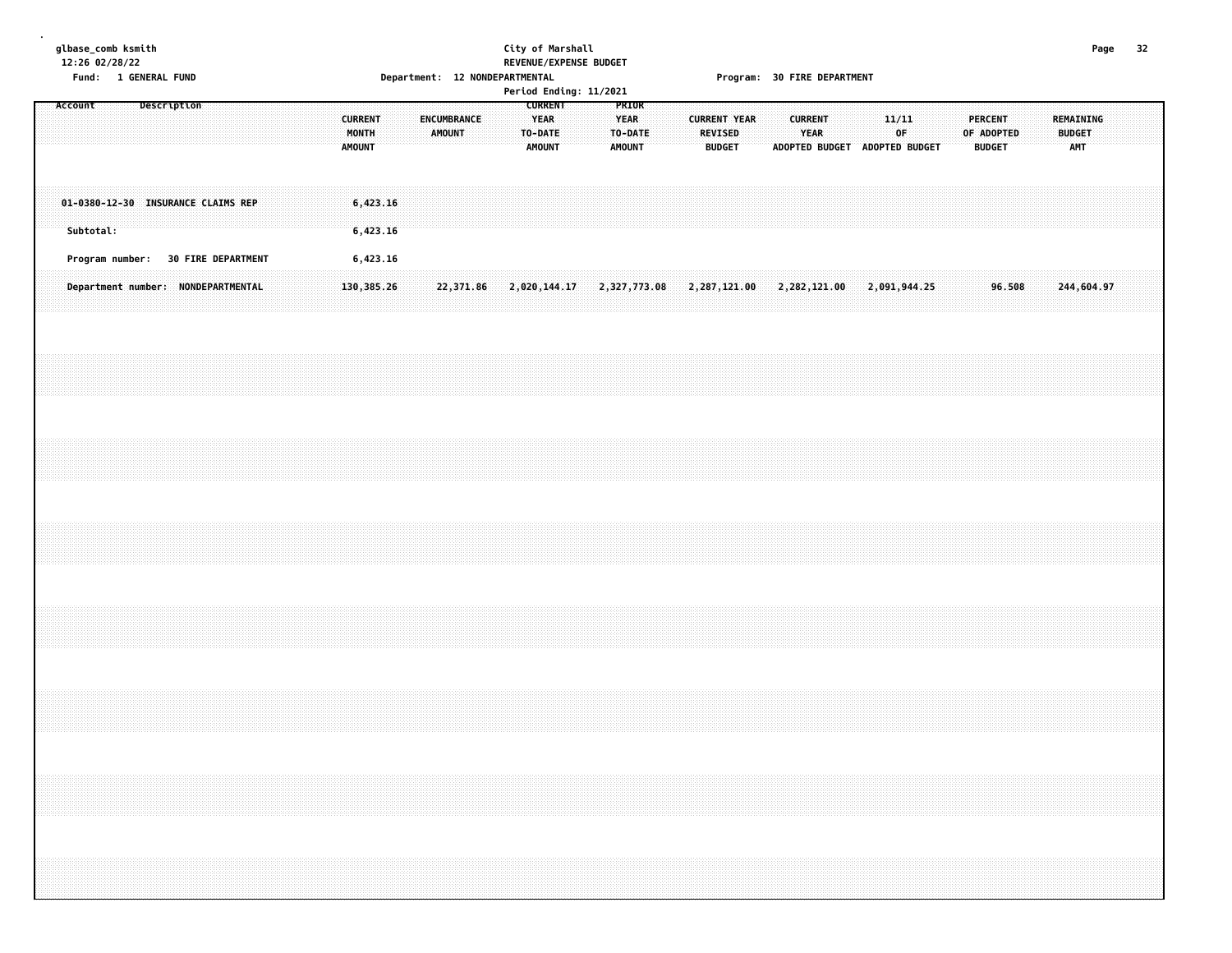**glbase\_comb ksmith City of Marshall Page 33 12:26 02/28/22 REVENUE/EXPENSE BUDGET**

**.**

# **Fund: 1 GENERAL FUND Department: 13 APPRAISAL DISTRICT Program: APPRAISAL DISTRICT**

|  |                        |  |                 |  |  |  |  |                                       |                                          |  |  |                       |  |                                                    |  | Period Ending: 11/2021                           |  |                        |                                                 |  |                          |             |  |                                              |  |                                 |            |  |                                   |  |  |  |  |
|--|------------------------|--|-----------------|--|--|--|--|---------------------------------------|------------------------------------------|--|--|-----------------------|--|----------------------------------------------------|--|--------------------------------------------------|--|------------------------|-------------------------------------------------|--|--------------------------|-------------|--|----------------------------------------------|--|---------------------------------|------------|--|-----------------------------------|--|--|--|--|
|  | Account<br>Description |  |                 |  |  |  |  |                                       | <b>CURRENT</b><br>MONTH<br><b>AMOUNT</b> |  |  | ENCUMBRANCE<br>AMOUNT |  | <b>CURRENT</b><br>YEAR<br>TO-DATE<br><b>AMOUNT</b> |  | PRIOR<br><b>YEAR</b><br>TO-DATE<br><b>AMOUNT</b> |  |                        | <b>CURRENT YEAR</b><br>REVISED<br><b>BUDGET</b> |  | <b>CURRENT</b>           | <b>YEAR</b> |  | 11/11<br>0F<br>ADOPTED BUDGET ADOPTED BUDGET |  | <b>PERCENT</b><br><b>BUDGET</b> | OF ADOPTED |  | REMAINING<br><b>BUDGET</b><br>AMT |  |  |  |  |
|  | Subtotal:              |  |                 |  |  |  |  | 01-0306-13-00 APPRAISAL DISTRICT C    |                                          |  |  |                       |  |                                                    |  | 101,513.00<br>101,513.00                         |  | 93,308.00<br>93,308.00 |                                                 |  | 101,513.00<br>101,513.00 |             |  | 101,513.00<br>101,513.00                     |  | 93,053.58<br>93,053.58          |            |  | 100,000<br>100.000                |  |  |  |  |
|  |                        |  | Program number: |  |  |  |  | APPRAISAL DISTRICT                    |                                          |  |  |                       |  |                                                    |  | 101,513.00                                       |  | 93,308.00              |                                                 |  | 101,513.00               |             |  | 101,513.00                                   |  | 93,053.58                       |            |  | 100.000                           |  |  |  |  |
|  |                        |  |                 |  |  |  |  | Department number: APPRAISAL DISTRICT |                                          |  |  |                       |  |                                                    |  | 101,513.00                                       |  | 93,308.00              |                                                 |  | 101,513.00               |             |  | 101,513.00                                   |  | 93,053.58                       |            |  | 100.000                           |  |  |  |  |
|  |                        |  |                 |  |  |  |  |                                       |                                          |  |  |                       |  |                                                    |  |                                                  |  |                        |                                                 |  |                          |             |  |                                              |  |                                 |            |  |                                   |  |  |  |  |
|  |                        |  |                 |  |  |  |  |                                       |                                          |  |  |                       |  |                                                    |  |                                                  |  |                        |                                                 |  |                          |             |  |                                              |  |                                 |            |  |                                   |  |  |  |  |
|  |                        |  |                 |  |  |  |  |                                       |                                          |  |  |                       |  |                                                    |  |                                                  |  |                        |                                                 |  |                          |             |  |                                              |  |                                 |            |  |                                   |  |  |  |  |
|  |                        |  |                 |  |  |  |  |                                       |                                          |  |  |                       |  |                                                    |  |                                                  |  |                        |                                                 |  |                          |             |  |                                              |  |                                 |            |  |                                   |  |  |  |  |
|  |                        |  |                 |  |  |  |  |                                       |                                          |  |  |                       |  |                                                    |  |                                                  |  |                        |                                                 |  |                          |             |  |                                              |  |                                 |            |  |                                   |  |  |  |  |
|  |                        |  |                 |  |  |  |  |                                       |                                          |  |  |                       |  |                                                    |  |                                                  |  |                        |                                                 |  |                          |             |  |                                              |  |                                 |            |  |                                   |  |  |  |  |
|  |                        |  |                 |  |  |  |  |                                       |                                          |  |  |                       |  |                                                    |  |                                                  |  |                        |                                                 |  |                          |             |  |                                              |  |                                 |            |  |                                   |  |  |  |  |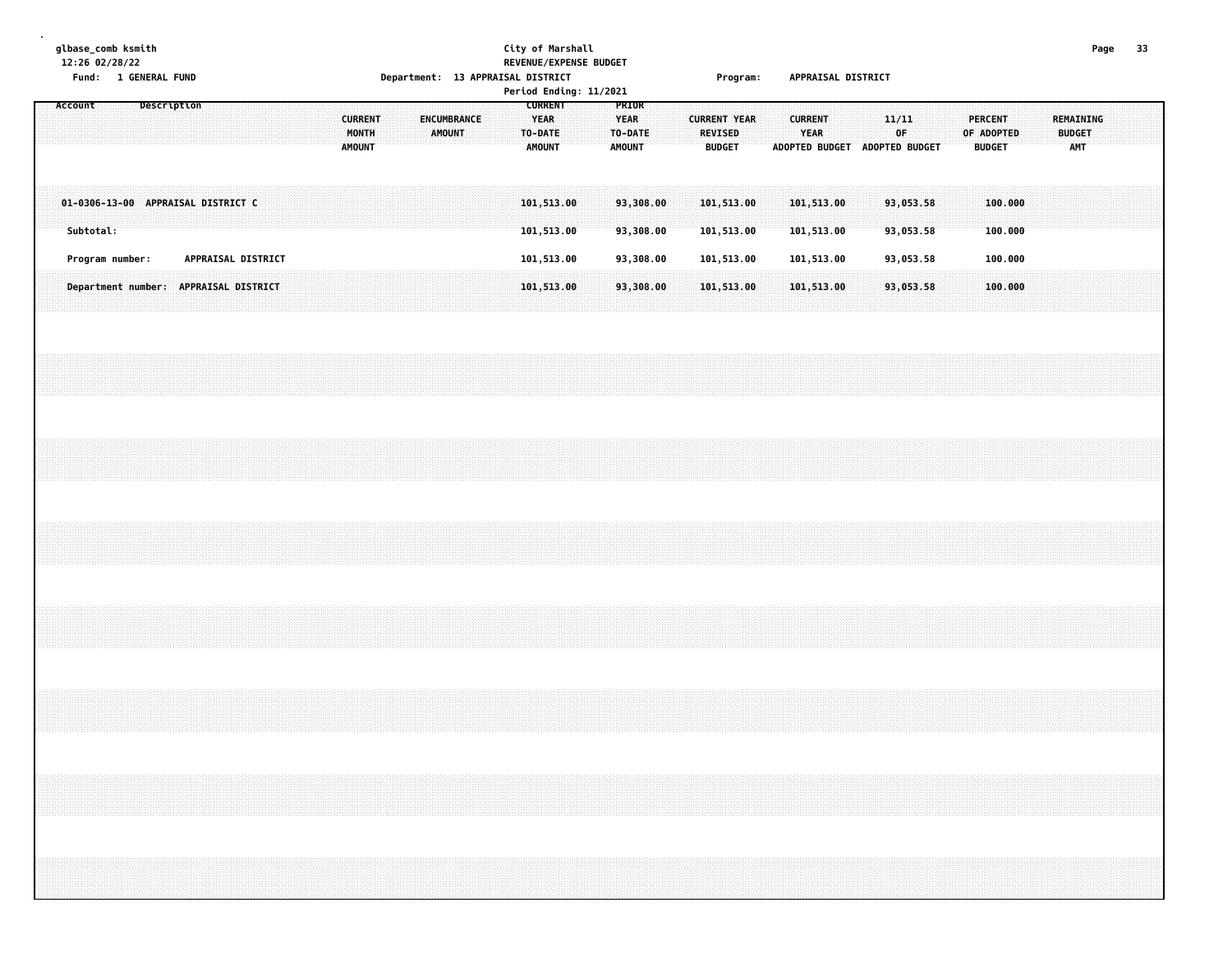| glbase_comb ksmith<br>12:26 02/28/22                                                                                                                                                                          | Fund: 1 GENERAL FUND |                         |  |  |                                          | Department: 14 PARKS & RECREATION |                       |  |                                                           | City of Marshall                  | REVENUE/EXPENSE BUDGET |                                                  |                                                                  |  |                                                        | Program: 1 ADMINISTRATION |                        |  |                               |             |  |                                               |  |                                          | Page                     | -34 |  |
|---------------------------------------------------------------------------------------------------------------------------------------------------------------------------------------------------------------|----------------------|-------------------------|--|--|------------------------------------------|-----------------------------------|-----------------------|--|-----------------------------------------------------------|-----------------------------------|------------------------|--------------------------------------------------|------------------------------------------------------------------|--|--------------------------------------------------------|---------------------------|------------------------|--|-------------------------------|-------------|--|-----------------------------------------------|--|------------------------------------------|--------------------------|-----|--|
| Account                                                                                                                                                                                                       |                      | Description             |  |  | <b>CURRENT</b><br>MONTH<br><b>AMOUNT</b> |                                   | ENCUMBRANCE<br>AMOUNT |  | <b>CURRENT</b><br><b>YEAR</b><br>TO-DATE<br><b>AMOUNT</b> |                                   | Period Ending: 11/2021 | PRIOR<br><b>YEAR</b><br>TO-DATE<br><b>AMOUNT</b> |                                                                  |  | <b>CURRENT YEAR</b><br><b>REVISED</b><br><b>BUDGET</b> |                           | <b>CURRENT</b><br>YEAR |  | ADOPTED BUDGET ADOPTED BUDGET | 11/11<br>OF |  | <b>PERCENT</b><br>OF ADOPTED<br><b>BUDGET</b> |  | <b>REMAINING</b><br><b>BUDGET</b><br>AMT |                          |     |  |
| 01-0101-14-01 SALARIES OFFICIALS &<br>01-0106-14-01 SALARIES-OFFICE & CL<br>01-0111-14-01 SALARIES-LONGEVITY<br>01-0122-14-01 TMRS<br>01-0133-14-01 FICA-SALARY RESERVE<br>01-0134-14-01 WORKMEN'S COMPENSATI |                      |                         |  |  |                                          |                                   |                       |  |                                                           | 358.32-<br>$59.52 -$<br>$27.41 -$ |                        |                                                  | 3,940.66<br>23,470.03<br>88.00<br>4,597.83<br>2,138.14<br>121.89 |  |                                                        |                           |                        |  |                               |             |  |                                               |  |                                          | 358.32<br>59.52<br>27.41 |     |  |
| Subtotal:<br>01-0201-14-01 OFFICE SUPPLIES                                                                                                                                                                    |                      |                         |  |  |                                          |                                   |                       |  |                                                           | 445.25-                           |                        |                                                  | 34,356.55<br>40.00                                               |  |                                                        |                           |                        |  |                               |             |  |                                               |  |                                          | 445.25                   |     |  |
| Subtotal:<br>01-0304-14-01 TELEPHONE-CELLULAR<br>01-0311-14-01 TRANSPORTATION<br>01-0324-14-01 PRINTING & REPRODUCT                                                                                           |                      |                         |  |  |                                          |                                   |                       |  |                                                           |                                   |                        |                                                  | 40.00<br>127.44<br>600.00<br>99.88                               |  |                                                        |                           |                        |  |                               |             |  |                                               |  |                                          |                          |     |  |
| 01-0344-14-01 RENTALS<br>01-0347-14-01 MISCELLANEOUS<br>Subtotal:                                                                                                                                             |                      |                         |  |  |                                          |                                   |                       |  |                                                           |                                   |                        |                                                  | 2,020.56<br>61.99<br>2,909.87                                    |  |                                                        |                           |                        |  |                               |             |  |                                               |  |                                          |                          |     |  |
| Program number:                                                                                                                                                                                               |                      | <b>1 ADMINISTRATION</b> |  |  |                                          |                                   |                       |  |                                                           | 445.25-                           |                        |                                                  | 37,306.42                                                        |  |                                                        |                           |                        |  |                               |             |  |                                               |  |                                          | 445.25                   |     |  |
|                                                                                                                                                                                                               |                      |                         |  |  |                                          |                                   |                       |  |                                                           |                                   |                        |                                                  |                                                                  |  |                                                        |                           |                        |  |                               |             |  |                                               |  |                                          |                          |     |  |
|                                                                                                                                                                                                               |                      |                         |  |  |                                          |                                   |                       |  |                                                           |                                   |                        |                                                  |                                                                  |  |                                                        |                           |                        |  |                               |             |  |                                               |  |                                          |                          |     |  |
|                                                                                                                                                                                                               |                      |                         |  |  |                                          |                                   |                       |  |                                                           |                                   |                        |                                                  |                                                                  |  |                                                        |                           |                        |  |                               |             |  |                                               |  |                                          |                          |     |  |
|                                                                                                                                                                                                               |                      |                         |  |  |                                          |                                   |                       |  |                                                           |                                   |                        |                                                  |                                                                  |  |                                                        |                           |                        |  |                               |             |  |                                               |  |                                          |                          |     |  |
|                                                                                                                                                                                                               |                      |                         |  |  |                                          |                                   |                       |  |                                                           |                                   |                        |                                                  |                                                                  |  |                                                        |                           |                        |  |                               |             |  |                                               |  |                                          |                          |     |  |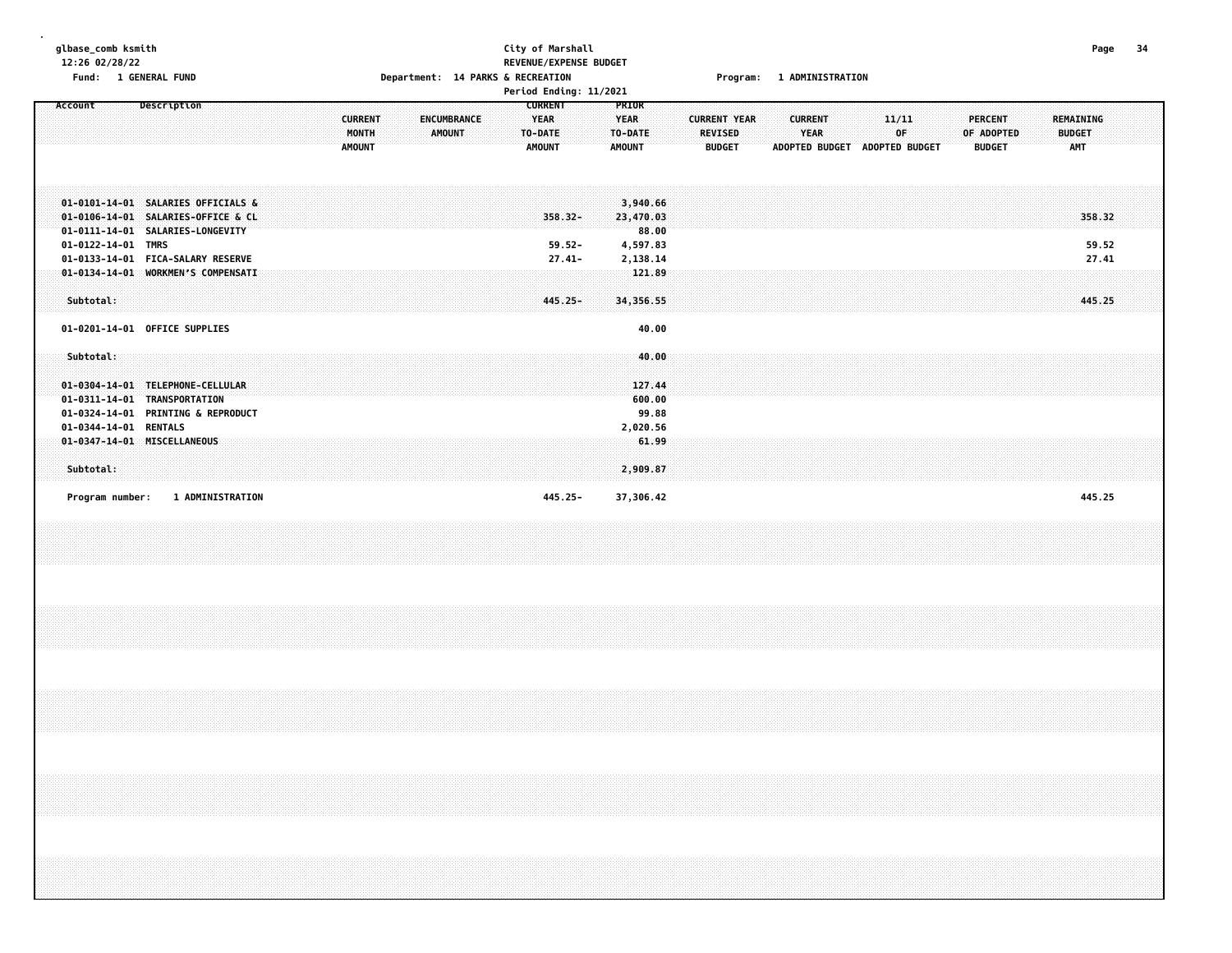#### **glbase\_comb ksmith City of Marshall Page 35 12:26 02/28/22 REVENUE/EXPENSE BUDGET** Fund: 1 GENERAL FUND CONTEXANT DEPARTMENT: 14 PARKS & RECREATION CONTEXANT PROGRAM: 4 PARKS

|                       |                                        |                                          |                                     | Period Ending: 11/2021                             |                                                  |                                                        |                                                        |                                      |                                               |                                                 |  |
|-----------------------|----------------------------------------|------------------------------------------|-------------------------------------|----------------------------------------------------|--------------------------------------------------|--------------------------------------------------------|--------------------------------------------------------|--------------------------------------|-----------------------------------------------|-------------------------------------------------|--|
| Account               | Description                            | <b>CURRENT</b><br>MONTH<br><b>AMOUNT</b> | <b>ENCUMBRANCE</b><br><b>AMOUNT</b> | <b>CURRENT</b><br>YEAR<br>TO-DATE<br><b>AMOUNT</b> | PRIOR<br><b>YEAR</b><br>TO-DATE<br><b>AMOUNT</b> | <b>CURRENT YEAR</b><br><b>REVISED</b><br><b>BUDGET</b> | <b>CURRENT</b><br><b>YEAR</b><br><b>ADOPTED BUDGET</b> | 11/11<br>OF<br><b>ADOPTED BUDGET</b> | <b>PERCENT</b><br>OF ADOPTED<br><b>BUDGET</b> | <b>REMAINING</b><br><b>BUDGET</b><br><b>AMT</b> |  |
|                       |                                        |                                          |                                     |                                                    |                                                  |                                                        |                                                        |                                      |                                               |                                                 |  |
|                       | 01-0103-14-04 SALARIES-TECHNICIAN      | 3,211.20                                 |                                     | 39, 375, 94                                        | 44,015.34                                        | 41,862.00                                              | 41,862.00                                              | 38,373.50                            | 102,319                                       | 2,486.06                                        |  |
| $01 - 0106 - 14 - 04$ | SALARIES-OFFICE & CL                   |                                          |                                     | 1,401.56                                           | 7,823.30                                         |                                                        |                                                        |                                      |                                               | 1,401.56-                                       |  |
| $01 - 0107 - 14 - 04$ | SALARIES-SKILLED CRA                   | 2,846.70                                 |                                     | 31,770.05                                          | 34,424.20                                        | 34,455.00                                              | 34,455.00                                              | 31,583.75                            | 99.879                                        | 2,684.95                                        |  |
| $01 - 0108 - 14 - 04$ | SALARIES-SERVICE MAI                   | 5,720.19                                 |                                     | 75,442.48                                          | 82, 153.49                                       | 85,142.00                                              | 85,142.00                                              | 78,046.83                            | 93.911                                        | 9,699.52                                        |  |
| $01 - 0109 - 14 - 04$ | SALARIES-OVERTIME                      | 1,815.92                                 |                                     | 2,583.20                                           | 4,985.56                                         | 10,000.00                                              | 10,000.00                                              | 9,166.67                             | 26.677                                        | 7,416.80                                        |  |
| $01 - 0111 - 14 - 04$ | SALARIES-LONGEVITY                     | 3,216.00                                 |                                     | 3,332.00                                           | 3,936.00                                         | 3,264.00                                               | 3,264.00                                               | 2,992.00                             | 102.083                                       | $68.00 -$                                       |  |
| $01 - 0122 - 14 - 04$ | <b>TMRS</b>                            | 2,792.16                                 |                                     | 25,563.76                                          | 29,019.07                                        | 29,021.00                                              | 29,021.00                                              | 26,602.58                            | 94.211                                        | 3,457.24                                        |  |
| $01 - 0133 - 14 - 04$ | <b>FICA-SALARY RESERVE</b>             | 1,236.23                                 |                                     | 11,154.60                                          | 12,947.01                                        | 13,366.00                                              | 13,366.00                                              | 12,252.17                            | 89.376                                        | 2,211.40                                        |  |
| $01 - 0134 - 14 - 04$ | WORKMEN'S COMPENSATI                   |                                          |                                     | 2,086.29                                           | 2,952.92                                         | 2,111.00                                               | 2,111.00                                               | 1,935.08                             | 98.829                                        | 24.71                                           |  |
| Subtotal:             |                                        | 20,838.40                                |                                     | 192,709.88                                         | 222,256.89                                       | 219,221.00                                             | 219,221.00                                             | 200,952.58                           | 93.959                                        | 26,511.12                                       |  |
| $01 - 0201 - 14 - 04$ | <b>OFFICE SUPPLIES</b>                 |                                          |                                     |                                                    |                                                  | 350.00                                                 | 350.00                                                 | 320.83                               |                                               | 350.00                                          |  |
| $01 - 0202 - 14 - 04$ | AGRICULTURAL                           |                                          |                                     | 2,586.91                                           | 1,307.89                                         | 3,000.00                                               | 3,000.00                                               | 2,750.00                             | 86.230                                        | 413.09                                          |  |
| $01 - 0203 - 14 - 04$ | MEDICAL & CHEMICAL                     |                                          |                                     | 2,181.53                                           | 908.09                                           | 3,000.00                                               | 3,000.00                                               | 2,750.00                             | 72.718                                        | 818.47                                          |  |
| $01 - 0205 - 14 - 04$ | <b>FUEL, OIL, &amp; LUBE</b>           |                                          |                                     |                                                    |                                                  |                                                        |                                                        |                                      | 103.034                                       |                                                 |  |
|                       |                                        |                                          |                                     | 12,096.35                                          | 12,336.97                                        | 14,100.00                                              | 12,600.00                                              | 11,550.00                            |                                               | 2,003.65                                        |  |
| $01 - 0206 - 14 - 04$ | <b>CLOTHING</b><br><b>GARBAGE BAGS</b> | 99.11                                    | 300.89                              | 1,681.30                                           | 1,302.53                                         | 2,200.00                                               | 1,400.00                                               | 1,283.33                             | 138.394                                       | 217.81                                          |  |
| $01 - 0211 - 14 - 04$ | <b>ELECTRICAL SUPPLIES</b>             |                                          |                                     | 4,818.75                                           | 4,160.00                                         | 6,500.00                                               | 8,000.00                                               | 7,333.33                             | 60.234                                        | 1,681.25<br>500,00                              |  |
| $01 - 0212 - 14 - 04$ |                                        |                                          |                                     |                                                    |                                                  | 500.00                                                 | 500.00                                                 | 458.33                               |                                               |                                                 |  |
| $01 - 0213 - 14 - 04$ | MOTOR VEHICLE-POOL V                   | 54.36                                    |                                     | 4,604.76                                           | 10,111.34                                        | 12,000.00                                              | 12,000.00                                              | 11,000.00                            | 39.306                                        | 7,395.24                                        |  |
| $01 - 0214 - 14 - 04$ | PLUMBING SUPPLIES                      |                                          |                                     |                                                    | 26.46                                            | 500.00                                                 | 500.00                                                 | 458.33                               |                                               | 500.00                                          |  |
| $01 - 0215 - 14 - 04$ | <b>BUILDING SUPPLIES</b>               |                                          |                                     |                                                    |                                                  | 500.00                                                 | 500.00                                                 | 458.33                               |                                               | 500.00                                          |  |
| $01 - 0217 - 14 - 04$ | <b>OTHER SUPPLIES</b>                  |                                          |                                     | 2,833.10                                           | 2,093.93                                         | 4,700.00                                               | 7,000.00                                               | 6,416.67                             | 40.473                                        | 1,866.90                                        |  |
| $01 - 0218 - 14 - 04$ | SMALL TOOL & MINOR E                   |                                          |                                     | 5,443.62                                           | 1,183.10                                         | 6,000.00                                               | 7,000.00                                               | 6,416.67                             | 77.766                                        | 556.38                                          |  |
| $01 - 0219 - 14 - 04$ | REPAIR & MAINTENANCE                   |                                          |                                     | 4,333.09                                           | 1,065.93                                         | 4,500.00                                               | 4,500.00                                               | 4,125.00                             | 96.291                                        | 166.91                                          |  |
| Subtotal:             |                                        | 153.47                                   | 300.89                              | 40,579.41                                          | 34,496.24                                        | 57,850.00                                              | 60,350.00                                              | 55,320.83                            | 69.318                                        | 16,969.70                                       |  |
| 01-0304-14-04         | TELEPHONE-CELLULAR                     |                                          |                                     | 695.67                                             | 1,438.32                                         | 1,500.00                                               | 1,500.00                                               | 1,375.00                             | 54.062                                        | 804.33                                          |  |
| $01 - 0323 - 14 - 04$ | SERVICE AGREEMENT-TE                   |                                          | 130.00                              |                                                    |                                                  | 2,500.00                                               | 2,500.00                                               | 2,291.67                             | 7.600                                         | 2,370.00                                        |  |
| $01 - 0337 - 14 - 04$ | <b>ELECTRIC SERVICE</b>                | 1,783.43                                 |                                     | 17,272.65                                          | 18,298.66                                        | 20,000.00                                              | 20,000.00                                              | 18,333.33                            | 95.207                                        | 2,727.35                                        |  |
| $01 - 0340 - 14 - 04$ | REPAIR & MAINTENANCE                   |                                          |                                     | 338.72                                             | 552.97                                           | 3,400.00                                               | 4,400.00                                               | 4,033.33                             | 25.052                                        | 2,761.28                                        |  |
| $01 - 0341 - 14 - 04$ | <b>REPAIR &amp; MAINTENANCE</b>        | 290.00                                   |                                     | 18,225.62                                          | 12,126.88                                        | 16,500.00                                              | 15,000.00                                              | 13,750.00                            | 121.504                                       | $1,725.62 -$                                    |  |
| $01 - 0342 - 14 - 04$ | REPAIR & MAINTENANCE                   | 376.76                                   |                                     | 3,803.98                                           | 4,190.11                                         | 10,000.00                                              | 10,000.00                                              | 9,166.67                             | 38.040                                        | 6,196.02                                        |  |
| $01 - 0343 - 14 - 04$ | <b>REPAIR &amp; MAINTENANCE</b>        | 84.78                                    | 802.08                              | 8,636.46                                           | 7,529.18                                         | 23,500.00                                              | 25,000.00                                              | 22,916.67                            | 38.402                                        | 14,061.46                                       |  |
| $01 - 0344 - 14 - 04$ | <b>RENTALS</b>                         |                                          | 230.00                              | 2,770.00                                           | 3,120.00                                         | 3,000.00                                               | 2,000.00                                               | 1,833.33                             | 165.000                                       | 300.00                                          |  |
| $01 - 0347 - 14 - 04$ | MISCELLANEOUS                          |                                          |                                     | 32,54                                              | 129.02                                           | 200.00                                                 | 200.00                                                 | 183.33                               | 16,270                                        | 167.46                                          |  |
| $01 - 0363 - 14 - 04$ | REPAIR & MAINT-TELEG                   |                                          |                                     |                                                    |                                                  | 3,000.00                                               |                                                        |                                      |                                               | 3,000.00                                        |  |
| 01-0364-14-04         | <b>REP &amp; MAINT GROUNDS-</b>        | 1,000.00                                 |                                     | 3,133.84                                           | 3,909.45                                         | 20,000.00                                              | 20,000.00                                              | 18,333.33                            | 21.669                                        | 16,866.16                                       |  |
| 01-0365-14-04         | REP & MAINT GROUNDS-                   |                                          |                                     |                                                    |                                                  |                                                        | 3,000.00                                               | 2,750.00                             |                                               |                                                 |  |
| Subtotal:             |                                        | 3,534.97                                 | 1,162.08                            | 54,909.48                                          | 51,294.59                                        | 103,600.00                                             | 103,600.00                                             | 94,966.67                            | 58.623                                        | 47,528.44                                       |  |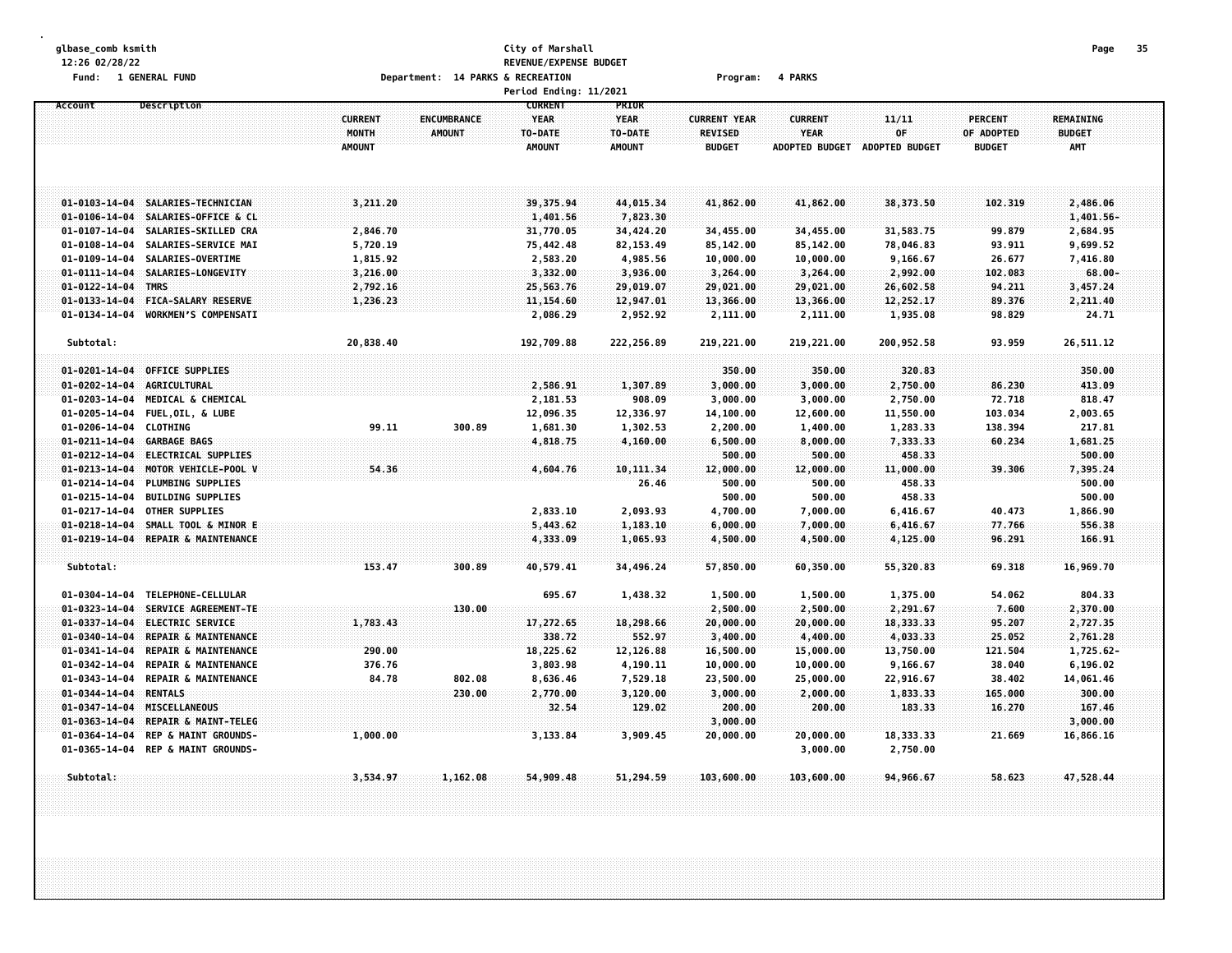|         | glbase_comb ksmith<br>12:26 02/28/22 |  | Fund: 1 GENERAL FUND |         |                                    |  |  |                                 |       |           |  |               | Department: 14 PARKS & RECREATION |  |                                                           | City of Marshall<br>REVENUE/EXPENSE BUDGET<br>Period Ending: 11/2021 |                                       |            |  |                          | Program: 4 PARKS       |  |                        |                        |                               |            |             |                        |  |                                 |                    |  |                                   | Page                                                                              | - 36 |
|---------|--------------------------------------|--|----------------------|---------|------------------------------------|--|--|---------------------------------|-------|-----------|--|---------------|-----------------------------------|--|-----------------------------------------------------------|----------------------------------------------------------------------|---------------------------------------|------------|--|--------------------------|------------------------|--|------------------------|------------------------|-------------------------------|------------|-------------|------------------------|--|---------------------------------|--------------------|--|-----------------------------------|-----------------------------------------------------------------------------------|------|
| Account |                                      |  | Description          |         |                                    |  |  | <b>CURRENT</b><br><b>AMOUNT</b> | MONTH |           |  | <b>AMOUNT</b> | ENCUMBRANCE                       |  | <b>CURRENT</b><br><b>YEAR</b><br>TO-DATE<br><b>AMOUNT</b> |                                                                      | PRIOR<br><b>YEAR</b><br><b>AMOUNT</b> | TO-DATE    |  | REVISED<br><b>BUDGET</b> | <b>CURRENT YEAR</b>    |  | <b>CURRENT</b><br>YEAR |                        | ADOPTED BUDGET ADOPTED BUDGET |            | 11/11<br>0F |                        |  | <b>PERCENT</b><br><b>BUDGET</b> | OF ADOPTED         |  | REMAINING<br><b>BUDGET</b><br>AMT |                                                                                   |      |
|         | Subtotal:                            |  |                      |         | 01-0458-14-04 EQUIPMENT REPLACEMEN |  |  |                                 |       |           |  |               |                                   |  | 12,761.00<br>12,761.00                                    |                                                                      |                                       |            |  |                          | 12,761.00<br>12,761.00 |  |                        | 12,761.00<br>12,761.00 |                               |            |             | 11,697.58<br>11,697.58 |  |                                 | 100.000<br>100.000 |  |                                   |                                                                                   |      |
|         | Program number:                      |  |                      | 4 PARKS |                                    |  |  |                                 |       | 24,526.84 |  |               | 1,462.97                          |  | 300,959.77                                                |                                                                      |                                       | 308,047.72 |  |                          | 393,432.00             |  |                        | 395,932.00             |                               | 362,937.67 |             |                        |  |                                 | 81.152             |  |                                   | 91,009.26                                                                         |      |
|         |                                      |  |                      |         |                                    |  |  |                                 |       |           |  |               |                                   |  |                                                           |                                                                      |                                       |            |  |                          |                        |  |                        |                        |                               |            |             |                        |  |                                 |                    |  |                                   |                                                                                   |      |
|         |                                      |  |                      |         |                                    |  |  |                                 |       |           |  |               |                                   |  |                                                           |                                                                      |                                       |            |  |                          |                        |  |                        |                        |                               |            |             |                        |  |                                 |                    |  |                                   |                                                                                   |      |
|         |                                      |  |                      |         |                                    |  |  |                                 |       |           |  |               |                                   |  |                                                           |                                                                      |                                       |            |  |                          |                        |  |                        |                        |                               |            |             |                        |  |                                 |                    |  |                                   |                                                                                   |      |
|         |                                      |  |                      |         |                                    |  |  |                                 |       |           |  |               |                                   |  |                                                           |                                                                      |                                       |            |  |                          |                        |  |                        |                        |                               |            |             |                        |  |                                 |                    |  |                                   |                                                                                   |      |
|         |                                      |  |                      |         |                                    |  |  |                                 |       |           |  |               |                                   |  |                                                           |                                                                      |                                       |            |  |                          |                        |  |                        |                        |                               |            |             |                        |  |                                 |                    |  |                                   |                                                                                   |      |
|         |                                      |  |                      |         |                                    |  |  |                                 |       |           |  |               |                                   |  |                                                           |                                                                      |                                       |            |  |                          |                        |  |                        |                        |                               |            |             |                        |  |                                 |                    |  |                                   |                                                                                   |      |
|         |                                      |  |                      |         |                                    |  |  |                                 |       |           |  |               |                                   |  |                                                           |                                                                      |                                       |            |  |                          |                        |  |                        |                        |                               |            |             |                        |  |                                 |                    |  |                                   | ,我们的时候,我们就会在这里的时候,我们就会在这里,我们就会在这里,我们就会在这里,我们就会在这里,我们就会在这里,我们就会在这里,我们就会在这里,我们就会在这里 |      |
|         |                                      |  |                      |         |                                    |  |  |                                 |       |           |  |               |                                   |  |                                                           |                                                                      |                                       |            |  |                          |                        |  |                        |                        |                               |            |             |                        |  |                                 |                    |  |                                   |                                                                                   |      |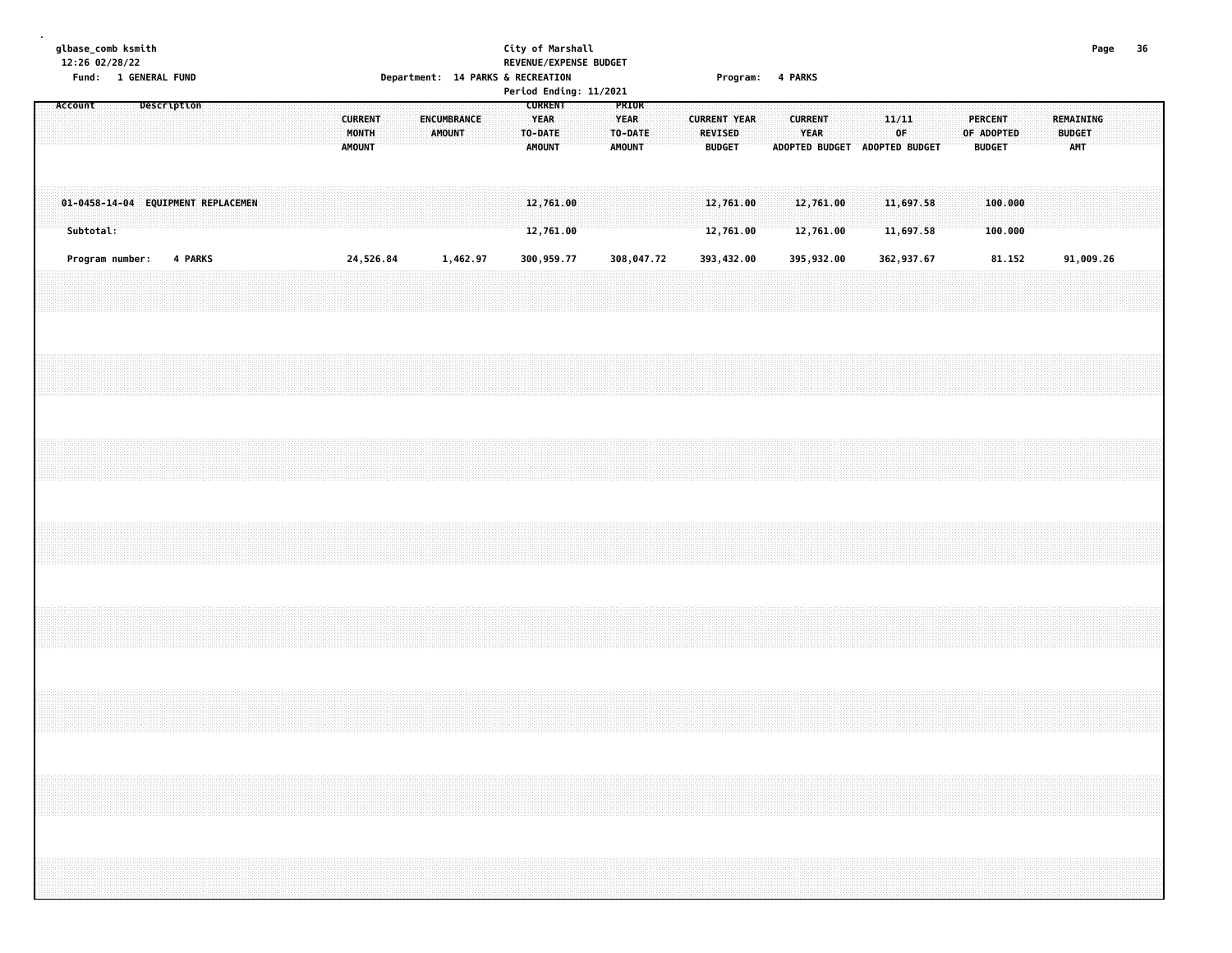# **glbase\_comb ksmith City of Marshall Page 37 12:26 02/28/22 REVENUE/EXPENSE BUDGET** Fund: 1 GENERAL FUND CONTENTS OPERATOR CONTENTS OPERATOR DEPRITS ON THE RECREATION CONTENTS OF PROGRAMS OF RECREATION

|                                                                                                                                                                                                              |                                          | Period Ending: 11/2021                                                                           |                                                  |                                                                |                                                                                                            |                                                                                           |  |
|--------------------------------------------------------------------------------------------------------------------------------------------------------------------------------------------------------------|------------------------------------------|--------------------------------------------------------------------------------------------------|--------------------------------------------------|----------------------------------------------------------------|------------------------------------------------------------------------------------------------------------|-------------------------------------------------------------------------------------------|--|
| Description<br>Account                                                                                                                                                                                       | <b>CURRENT</b><br>MONTH<br><b>AMOUNT</b> | <b>CURRENT</b><br><b>YEAR</b><br><b>ENCUMBRANCE</b><br><b>AMOUNT</b><br>TO-DATE<br><b>AMOUNT</b> | PRIOR<br><b>YEAR</b><br>TO-DATE<br><b>AMOUNT</b> | <b>CURRENT YEAR</b><br><b>REVISED</b><br><b>BUDGET</b>         | <b>CURRENT</b><br>11/11<br><b>YEAR</b><br>0F<br><b>ADOPTED BUDGET</b><br><b>ADOPTED BUDGET</b>             | <b>PERCENT</b><br><b>REMAINING</b><br>OF ADOPTED<br><b>BUDGET</b><br><b>BUDGET</b><br>AMT |  |
| 01-0109-14-05 SALARIES-OVERTIME<br>01-0110-14-05 SALARIES-PART/TIME &<br>01-0133-14-05 FICA-SALARY RESERVE<br>01-0134-14-05 WORKMEN'S COMPENSATI                                                             |                                          | 19.62                                                                                            | 37.59                                            | 500.00<br>1,705.00<br>169.00<br>26.00                          | 500.00<br>458.33<br>1,705.00<br>1,562.92<br>169.00<br>154.92<br>26.00<br>23.83                             | 500.00<br>1,705.00<br>169.00<br>75.462<br>6.38                                            |  |
| Subtotal:<br>01-0201-14-05 OFFICE SUPPLIES<br>01-0203-14-05 MEDICAL & CHEMICAL<br>01-0217-14-05 OTHER SUPPLIES<br>01-0218-14-05 SMALL TOOL & MINOR E                                                         |                                          | 19.62                                                                                            | 37.59                                            | 2,400.00<br>100.00<br>400.00                                   | 2,400.00<br>2,200.00<br>91.67<br>100.00<br>6,000.00<br>5,500.00<br>500.00<br>458.33<br>500.00<br>458.33    | .818<br>2,380.38<br>100.00<br>400.00                                                      |  |
| 01-0219-14-05 REPAIR & MAINTENANCE<br>Subtotal:                                                                                                                                                              |                                          |                                                                                                  | 99.10<br>99.10                                   | 700.00<br>1,200.00                                             | 1,375.00<br>1,500.00<br>8,600.00<br>7,883.33                                                               | 700.00<br>1,200.00                                                                        |  |
| 01-0305-14-05 PROFESSIONAL SERVICE<br>01-0337-14-05 ELECTRIC SERVICE<br>01-0338-14-05 GAS SERVICE<br>01-0342-14-05 REPAIR & MAINTENANCE<br>01-0345-14-05 CONFERENCE AND TRAIN<br>01-0347-14-05 MISCELLANEOUS | 1,515.88<br>40.99                        | 20,000.00<br>13,547.48<br>425.83                                                                 | 15,724.94<br>458.47                              | 20,000.00<br>14,100.00<br>400.00<br>250.00<br>500.00<br>150.00 | 12,925.00<br>14,100.00<br>150.00<br>137.50<br>4,000.00<br>3,666.67<br>500.00<br>458.33<br>150.00<br>137.50 | 108.255<br>552.52<br>311,213<br>$25.83 -$<br>250.00<br>500.00<br>150.00                   |  |
| Subtotal:<br><b>5 RECREATION</b><br>Program number:                                                                                                                                                          | 1,556.87<br>1,556.87                     | 33,973.31<br>33,992.93                                                                           | 16, 183.41<br>16,320.10                          | 35,400.00<br>39,000.00                                         | 18,900.00<br>17,325.00<br>29,900.00<br>27,408.33                                                           | 189.052<br>1,426.69<br>5,007.07<br>119.566                                                |  |
| Department number: PARKS & RECREATION                                                                                                                                                                        | 26,083.71                                | 1,462.97<br>334,507.45                                                                           | 361,674.24                                       | 432,432.00                                                     | 425,832.00<br>390,346.00                                                                                   | 83.744<br>96,461.58                                                                       |  |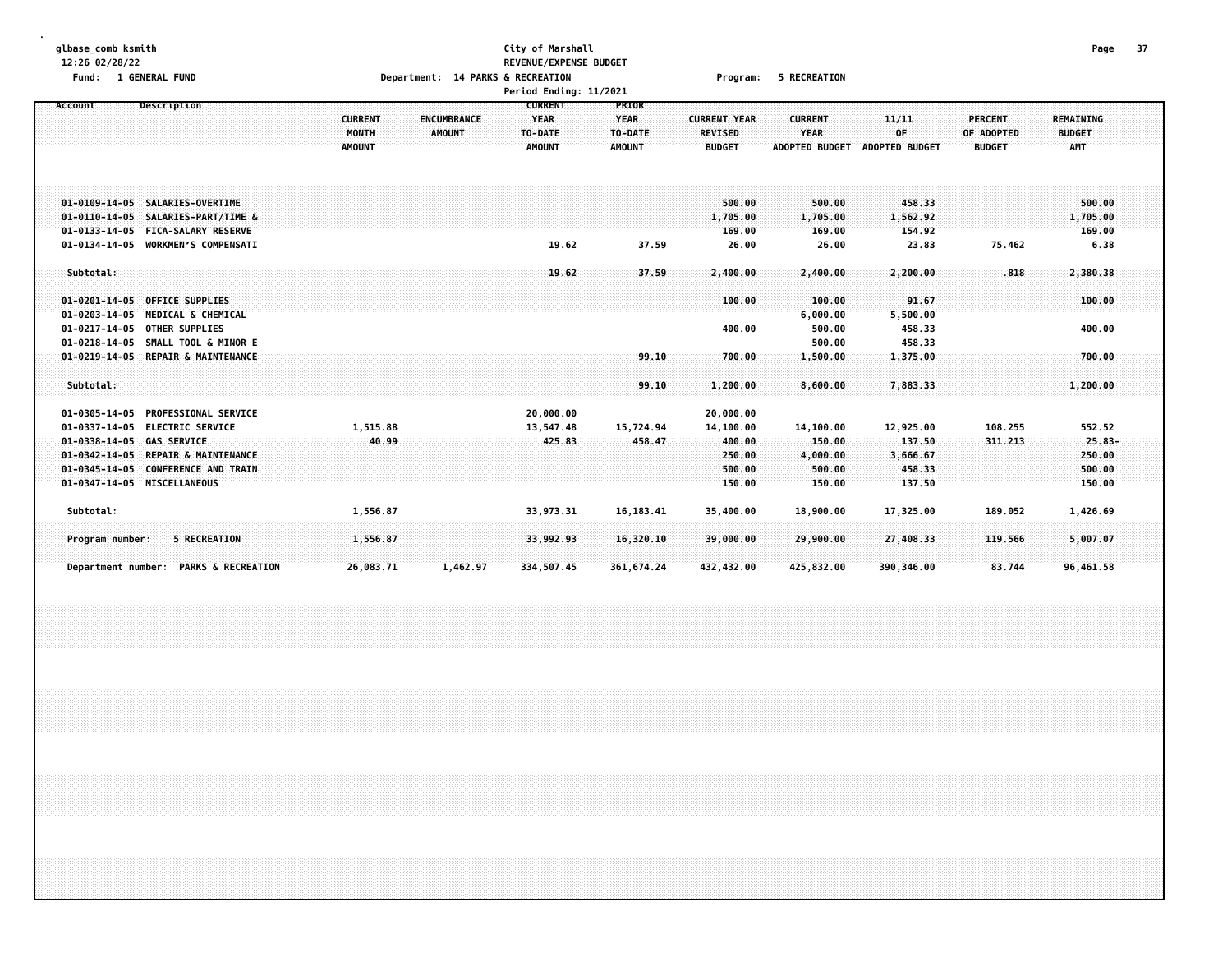| Department: 15 COMMUNITY & ECONOMIC DEV<br>Fund: 1 GENERAL FUND<br><b>1 PLANNING</b><br>Program:<br>Period Ending: 11/2021<br><b>CURRENT</b><br>Account<br>Description<br>PRIOR<br><b>CURRENT</b><br>11/11<br><b>CURRENT</b><br><b>ENCUMBRANCE</b><br><b>YEAR</b><br><b>YEAR</b><br><b>CURRENT YEAR</b><br>0F<br>MONTH<br><b>AMOUNT</b><br>TO-DATE<br>TO-DATE<br><b>REVISED</b><br><b>YEAR</b><br><b>AMOUNT</b><br><b>AMOUNT</b><br><b>AMOUNT</b><br><b>BUDGET</b><br>ADOPTED BUDGET ADOPTED BUDGET<br>01-0101-15-01 SALARIES OFFICIALS &<br>9,777.68<br>99,344.08<br>76,597.84<br>98,268.56<br>70,706.00<br>64,813.83<br>01-0102-15-01 SALARIES-PROFESSIONA<br>22,788.72<br>14,292.92<br>64,825.00<br>59,422.92<br>$01 - 0103 - 15 - 01$<br>22,524.48<br>20,757.92<br>SALARIES-TECHNICIAN<br>1,815.21<br>20,949.21<br>22,767.20<br>22,645.00<br>01-0106-15-01 SALARIES-OFFICE & CL<br>3,014.40<br>44,745.92<br>64,556.80<br>55,050.00<br>28,656.00<br>26,268.00<br>01-0111-15-01 SALARIES-LONGEVITY<br>1,153.00<br>1,056.92<br>576.00<br>576.00<br>888.00<br>1,153.00<br>01-0122-15-01 TMRS<br>32,767.00<br>30,036.42<br>2,626.69<br>28,399.15<br>31,999.12<br>32,767.00<br>$01 - 0133 - 15 - 01$<br><b>FICA-SALARY RESERVE</b><br>12,370.29<br>14,275.42<br>15,091.00<br>15,091.00<br>13,833.42<br>1,146.99<br>WORKMEN'S COMPENSATI<br>411.58<br>$01 - 0134 - 15 - 01$<br>660.55<br>711.64<br>654.82<br>449.00<br>01-0162-15-01 HSA<br>77.92<br>272.72<br>315.00<br>$01 - 0168 - 15 - 01$<br>WAGE REIMB FROM CDBG<br>31,826.55-<br>4,067.50-<br>57,859.36-<br>Subtotal:<br>19,034.89<br>175,491.37<br>236,292.00<br>236,292.00<br>216,601.00<br>176,482.66<br>01-0201-15-01 OFFICE SUPPLIES<br>545.61<br>302.46<br>3,220.44<br>2,109.27<br>600.00<br>550.00<br>3,644.00<br>Subtotal:<br>545.61<br>302.46<br>3,220.44<br>2,109.27<br>3,644.00<br>600.00<br>550.00<br>01-0304-15-01 TELEPHONE-CELLULAR<br>555.00<br>01-0305-15-01 PROFESSIONAL SERVICE<br>403.32<br>2,833.22<br>3,454.56<br>3,674.84<br>12,500.00<br>11,458.33<br>01-0311-15-01 TRANSPORTATION<br>630.65<br>5,361.30<br>8,191.89<br>5,630.65<br>9,288.00<br>8,514.00<br>$01 - 0312 - 15 - 01$<br>916.67<br><b>GENERAL ADVERTISING</b><br>2,938.59<br>971.31<br>2,000.00<br>1,000.00<br>$01 - 0319 - 15 - 01$<br><b>PLATT FEES</b><br>51.18<br>300.00<br>300.00<br>275.00<br>01-0324-15-01 PRINTING & REPRODUCT<br>149.99<br>49.52<br>150.00<br>01-0345-15-01 CONFERENCE AND TRAIN<br>150.00<br>205.08<br>250.00<br>1,250.00<br>1,145.83<br>01-0346-15-01 DUES & SUBSCRIPTIONS<br>1,000.00<br>916.67<br>1,954.00<br>420.00<br>1,954.00<br>155.75<br>01-0347-15-01 MISCELLANEOUS<br>60.45<br>156.00<br>01-0348-15-01 FACADE GRANT PROGRAM<br>22,916.67<br>25,000.00<br>01-0390-15-01 CENSUS PROGRAM<br>9,849.85<br>Subtotal:<br>1,033.97<br>13,594.03<br>14, 115.49<br>50,338.00<br>46, 143. 17<br>23,757.66<br>01-0420-15-01 IMPROVEMENTS - DATA<br>16,000.00<br>16,000.00<br>10,000.00<br>9,166.67<br>Subtotal:<br>16,000.00<br>10,000.00<br>9,166.67<br>16,000.00<br>01-0701-15-01 CRADLE ENTREPRENEURS<br>50,000.00<br>01-0702-15-01 FACADE DOWNTOWN<br>50,000.00<br>Subtotal:<br>100,000.00 | glbase_comb ksmith<br>12:26 02/28/22 | City of Marshall<br>REVENUE/EXPENSE BUDGET |  |                              | Page                              | -38 |
|----------------------------------------------------------------------------------------------------------------------------------------------------------------------------------------------------------------------------------------------------------------------------------------------------------------------------------------------------------------------------------------------------------------------------------------------------------------------------------------------------------------------------------------------------------------------------------------------------------------------------------------------------------------------------------------------------------------------------------------------------------------------------------------------------------------------------------------------------------------------------------------------------------------------------------------------------------------------------------------------------------------------------------------------------------------------------------------------------------------------------------------------------------------------------------------------------------------------------------------------------------------------------------------------------------------------------------------------------------------------------------------------------------------------------------------------------------------------------------------------------------------------------------------------------------------------------------------------------------------------------------------------------------------------------------------------------------------------------------------------------------------------------------------------------------------------------------------------------------------------------------------------------------------------------------------------------------------------------------------------------------------------------------------------------------------------------------------------------------------------------------------------------------------------------------------------------------------------------------------------------------------------------------------------------------------------------------------------------------------------------------------------------------------------------------------------------------------------------------------------------------------------------------------------------------------------------------------------------------------------------------------------------------------------------------------------------------------------------------------------------------------------------------------------------------------------------------------------------------------------------------------------------------------------------------------------------------------------------------------------------------------------------------------------------------------------------------------------------------------------------------------------------------------|--------------------------------------|--------------------------------------------|--|------------------------------|-----------------------------------|-----|
|                                                                                                                                                                                                                                                                                                                                                                                                                                                                                                                                                                                                                                                                                                                                                                                                                                                                                                                                                                                                                                                                                                                                                                                                                                                                                                                                                                                                                                                                                                                                                                                                                                                                                                                                                                                                                                                                                                                                                                                                                                                                                                                                                                                                                                                                                                                                                                                                                                                                                                                                                                                                                                                                                                                                                                                                                                                                                                                                                                                                                                                                                                                                                                |                                      |                                            |  |                              |                                   |     |
|                                                                                                                                                                                                                                                                                                                                                                                                                                                                                                                                                                                                                                                                                                                                                                                                                                                                                                                                                                                                                                                                                                                                                                                                                                                                                                                                                                                                                                                                                                                                                                                                                                                                                                                                                                                                                                                                                                                                                                                                                                                                                                                                                                                                                                                                                                                                                                                                                                                                                                                                                                                                                                                                                                                                                                                                                                                                                                                                                                                                                                                                                                                                                                |                                      |                                            |  |                              |                                   |     |
|                                                                                                                                                                                                                                                                                                                                                                                                                                                                                                                                                                                                                                                                                                                                                                                                                                                                                                                                                                                                                                                                                                                                                                                                                                                                                                                                                                                                                                                                                                                                                                                                                                                                                                                                                                                                                                                                                                                                                                                                                                                                                                                                                                                                                                                                                                                                                                                                                                                                                                                                                                                                                                                                                                                                                                                                                                                                                                                                                                                                                                                                                                                                                                |                                      |                                            |  | <b>PERCENT</b><br>OF ADOPTED | <b>REMAINING</b><br><b>BUDGET</b> |     |
|                                                                                                                                                                                                                                                                                                                                                                                                                                                                                                                                                                                                                                                                                                                                                                                                                                                                                                                                                                                                                                                                                                                                                                                                                                                                                                                                                                                                                                                                                                                                                                                                                                                                                                                                                                                                                                                                                                                                                                                                                                                                                                                                                                                                                                                                                                                                                                                                                                                                                                                                                                                                                                                                                                                                                                                                                                                                                                                                                                                                                                                                                                                                                                |                                      |                                            |  | <b>BUDGET</b>                | <b>AMT</b>                        |     |
|                                                                                                                                                                                                                                                                                                                                                                                                                                                                                                                                                                                                                                                                                                                                                                                                                                                                                                                                                                                                                                                                                                                                                                                                                                                                                                                                                                                                                                                                                                                                                                                                                                                                                                                                                                                                                                                                                                                                                                                                                                                                                                                                                                                                                                                                                                                                                                                                                                                                                                                                                                                                                                                                                                                                                                                                                                                                                                                                                                                                                                                                                                                                                                |                                      |                                            |  | 158.561                      | 1,075.52-                         |     |
|                                                                                                                                                                                                                                                                                                                                                                                                                                                                                                                                                                                                                                                                                                                                                                                                                                                                                                                                                                                                                                                                                                                                                                                                                                                                                                                                                                                                                                                                                                                                                                                                                                                                                                                                                                                                                                                                                                                                                                                                                                                                                                                                                                                                                                                                                                                                                                                                                                                                                                                                                                                                                                                                                                                                                                                                                                                                                                                                                                                                                                                                                                                                                                |                                      |                                            |  |                              | 14,292.92                         |     |
|                                                                                                                                                                                                                                                                                                                                                                                                                                                                                                                                                                                                                                                                                                                                                                                                                                                                                                                                                                                                                                                                                                                                                                                                                                                                                                                                                                                                                                                                                                                                                                                                                                                                                                                                                                                                                                                                                                                                                                                                                                                                                                                                                                                                                                                                                                                                                                                                                                                                                                                                                                                                                                                                                                                                                                                                                                                                                                                                                                                                                                                                                                                                                                |                                      |                                            |  | 100.527                      | 1,817.99                          |     |
|                                                                                                                                                                                                                                                                                                                                                                                                                                                                                                                                                                                                                                                                                                                                                                                                                                                                                                                                                                                                                                                                                                                                                                                                                                                                                                                                                                                                                                                                                                                                                                                                                                                                                                                                                                                                                                                                                                                                                                                                                                                                                                                                                                                                                                                                                                                                                                                                                                                                                                                                                                                                                                                                                                                                                                                                                                                                                                                                                                                                                                                                                                                                                                |                                      |                                            |  | 166.668<br>49.957            | 10,304.08<br>577.00               |     |
|                                                                                                                                                                                                                                                                                                                                                                                                                                                                                                                                                                                                                                                                                                                                                                                                                                                                                                                                                                                                                                                                                                                                                                                                                                                                                                                                                                                                                                                                                                                                                                                                                                                                                                                                                                                                                                                                                                                                                                                                                                                                                                                                                                                                                                                                                                                                                                                                                                                                                                                                                                                                                                                                                                                                                                                                                                                                                                                                                                                                                                                                                                                                                                |                                      |                                            |  | 96.241                       | 4,367.85                          |     |
|                                                                                                                                                                                                                                                                                                                                                                                                                                                                                                                                                                                                                                                                                                                                                                                                                                                                                                                                                                                                                                                                                                                                                                                                                                                                                                                                                                                                                                                                                                                                                                                                                                                                                                                                                                                                                                                                                                                                                                                                                                                                                                                                                                                                                                                                                                                                                                                                                                                                                                                                                                                                                                                                                                                                                                                                                                                                                                                                                                                                                                                                                                                                                                |                                      |                                            |  | 91.343                       | 2,720.71                          |     |
|                                                                                                                                                                                                                                                                                                                                                                                                                                                                                                                                                                                                                                                                                                                                                                                                                                                                                                                                                                                                                                                                                                                                                                                                                                                                                                                                                                                                                                                                                                                                                                                                                                                                                                                                                                                                                                                                                                                                                                                                                                                                                                                                                                                                                                                                                                                                                                                                                                                                                                                                                                                                                                                                                                                                                                                                                                                                                                                                                                                                                                                                                                                                                                |                                      |                                            |  | 147.116                      | $5.73-$                           |     |
|                                                                                                                                                                                                                                                                                                                                                                                                                                                                                                                                                                                                                                                                                                                                                                                                                                                                                                                                                                                                                                                                                                                                                                                                                                                                                                                                                                                                                                                                                                                                                                                                                                                                                                                                                                                                                                                                                                                                                                                                                                                                                                                                                                                                                                                                                                                                                                                                                                                                                                                                                                                                                                                                                                                                                                                                                                                                                                                                                                                                                                                                                                                                                                |                                      |                                            |  |                              | 42.28                             |     |
|                                                                                                                                                                                                                                                                                                                                                                                                                                                                                                                                                                                                                                                                                                                                                                                                                                                                                                                                                                                                                                                                                                                                                                                                                                                                                                                                                                                                                                                                                                                                                                                                                                                                                                                                                                                                                                                                                                                                                                                                                                                                                                                                                                                                                                                                                                                                                                                                                                                                                                                                                                                                                                                                                                                                                                                                                                                                                                                                                                                                                                                                                                                                                                |                                      |                                            |  |                              | 27,759.05                         |     |
|                                                                                                                                                                                                                                                                                                                                                                                                                                                                                                                                                                                                                                                                                                                                                                                                                                                                                                                                                                                                                                                                                                                                                                                                                                                                                                                                                                                                                                                                                                                                                                                                                                                                                                                                                                                                                                                                                                                                                                                                                                                                                                                                                                                                                                                                                                                                                                                                                                                                                                                                                                                                                                                                                                                                                                                                                                                                                                                                                                                                                                                                                                                                                                |                                      |                                            |  | 70.507                       | 60,800.63                         |     |
|                                                                                                                                                                                                                                                                                                                                                                                                                                                                                                                                                                                                                                                                                                                                                                                                                                                                                                                                                                                                                                                                                                                                                                                                                                                                                                                                                                                                                                                                                                                                                                                                                                                                                                                                                                                                                                                                                                                                                                                                                                                                                                                                                                                                                                                                                                                                                                                                                                                                                                                                                                                                                                                                                                                                                                                                                                                                                                                                                                                                                                                                                                                                                                |                                      |                                            |  | 547.073                      | 121.10                            |     |
|                                                                                                                                                                                                                                                                                                                                                                                                                                                                                                                                                                                                                                                                                                                                                                                                                                                                                                                                                                                                                                                                                                                                                                                                                                                                                                                                                                                                                                                                                                                                                                                                                                                                                                                                                                                                                                                                                                                                                                                                                                                                                                                                                                                                                                                                                                                                                                                                                                                                                                                                                                                                                                                                                                                                                                                                                                                                                                                                                                                                                                                                                                                                                                |                                      |                                            |  |                              |                                   |     |
|                                                                                                                                                                                                                                                                                                                                                                                                                                                                                                                                                                                                                                                                                                                                                                                                                                                                                                                                                                                                                                                                                                                                                                                                                                                                                                                                                                                                                                                                                                                                                                                                                                                                                                                                                                                                                                                                                                                                                                                                                                                                                                                                                                                                                                                                                                                                                                                                                                                                                                                                                                                                                                                                                                                                                                                                                                                                                                                                                                                                                                                                                                                                                                |                                      |                                            |  | 547.073                      | 121.10                            |     |
|                                                                                                                                                                                                                                                                                                                                                                                                                                                                                                                                                                                                                                                                                                                                                                                                                                                                                                                                                                                                                                                                                                                                                                                                                                                                                                                                                                                                                                                                                                                                                                                                                                                                                                                                                                                                                                                                                                                                                                                                                                                                                                                                                                                                                                                                                                                                                                                                                                                                                                                                                                                                                                                                                                                                                                                                                                                                                                                                                                                                                                                                                                                                                                |                                      |                                            |  |                              |                                   |     |
|                                                                                                                                                                                                                                                                                                                                                                                                                                                                                                                                                                                                                                                                                                                                                                                                                                                                                                                                                                                                                                                                                                                                                                                                                                                                                                                                                                                                                                                                                                                                                                                                                                                                                                                                                                                                                                                                                                                                                                                                                                                                                                                                                                                                                                                                                                                                                                                                                                                                                                                                                                                                                                                                                                                                                                                                                                                                                                                                                                                                                                                                                                                                                                |                                      |                                            |  | 22.666<br>71.719             | 841.62<br>269.35                  |     |
|                                                                                                                                                                                                                                                                                                                                                                                                                                                                                                                                                                                                                                                                                                                                                                                                                                                                                                                                                                                                                                                                                                                                                                                                                                                                                                                                                                                                                                                                                                                                                                                                                                                                                                                                                                                                                                                                                                                                                                                                                                                                                                                                                                                                                                                                                                                                                                                                                                                                                                                                                                                                                                                                                                                                                                                                                                                                                                                                                                                                                                                                                                                                                                |                                      |                                            |  | 293.859                      | 938.59-                           |     |
|                                                                                                                                                                                                                                                                                                                                                                                                                                                                                                                                                                                                                                                                                                                                                                                                                                                                                                                                                                                                                                                                                                                                                                                                                                                                                                                                                                                                                                                                                                                                                                                                                                                                                                                                                                                                                                                                                                                                                                                                                                                                                                                                                                                                                                                                                                                                                                                                                                                                                                                                                                                                                                                                                                                                                                                                                                                                                                                                                                                                                                                                                                                                                                |                                      |                                            |  | 17.060                       | 248.82                            |     |
|                                                                                                                                                                                                                                                                                                                                                                                                                                                                                                                                                                                                                                                                                                                                                                                                                                                                                                                                                                                                                                                                                                                                                                                                                                                                                                                                                                                                                                                                                                                                                                                                                                                                                                                                                                                                                                                                                                                                                                                                                                                                                                                                                                                                                                                                                                                                                                                                                                                                                                                                                                                                                                                                                                                                                                                                                                                                                                                                                                                                                                                                                                                                                                |                                      |                                            |  |                              | 46.01                             |     |
|                                                                                                                                                                                                                                                                                                                                                                                                                                                                                                                                                                                                                                                                                                                                                                                                                                                                                                                                                                                                                                                                                                                                                                                                                                                                                                                                                                                                                                                                                                                                                                                                                                                                                                                                                                                                                                                                                                                                                                                                                                                                                                                                                                                                                                                                                                                                                                                                                                                                                                                                                                                                                                                                                                                                                                                                                                                                                                                                                                                                                                                                                                                                                                |                                      |                                            |  | 12.000                       | 54.00                             |     |
|                                                                                                                                                                                                                                                                                                                                                                                                                                                                                                                                                                                                                                                                                                                                                                                                                                                                                                                                                                                                                                                                                                                                                                                                                                                                                                                                                                                                                                                                                                                                                                                                                                                                                                                                                                                                                                                                                                                                                                                                                                                                                                                                                                                                                                                                                                                                                                                                                                                                                                                                                                                                                                                                                                                                                                                                                                                                                                                                                                                                                                                                                                                                                                |                                      |                                            |  | 195.400                      |                                   |     |
|                                                                                                                                                                                                                                                                                                                                                                                                                                                                                                                                                                                                                                                                                                                                                                                                                                                                                                                                                                                                                                                                                                                                                                                                                                                                                                                                                                                                                                                                                                                                                                                                                                                                                                                                                                                                                                                                                                                                                                                                                                                                                                                                                                                                                                                                                                                                                                                                                                                                                                                                                                                                                                                                                                                                                                                                                                                                                                                                                                                                                                                                                                                                                                |                                      |                                            |  |                              | .25                               |     |
|                                                                                                                                                                                                                                                                                                                                                                                                                                                                                                                                                                                                                                                                                                                                                                                                                                                                                                                                                                                                                                                                                                                                                                                                                                                                                                                                                                                                                                                                                                                                                                                                                                                                                                                                                                                                                                                                                                                                                                                                                                                                                                                                                                                                                                                                                                                                                                                                                                                                                                                                                                                                                                                                                                                                                                                                                                                                                                                                                                                                                                                                                                                                                                |                                      |                                            |  |                              |                                   |     |
|                                                                                                                                                                                                                                                                                                                                                                                                                                                                                                                                                                                                                                                                                                                                                                                                                                                                                                                                                                                                                                                                                                                                                                                                                                                                                                                                                                                                                                                                                                                                                                                                                                                                                                                                                                                                                                                                                                                                                                                                                                                                                                                                                                                                                                                                                                                                                                                                                                                                                                                                                                                                                                                                                                                                                                                                                                                                                                                                                                                                                                                                                                                                                                |                                      |                                            |  | 29.588                       | 521,46                            |     |
|                                                                                                                                                                                                                                                                                                                                                                                                                                                                                                                                                                                                                                                                                                                                                                                                                                                                                                                                                                                                                                                                                                                                                                                                                                                                                                                                                                                                                                                                                                                                                                                                                                                                                                                                                                                                                                                                                                                                                                                                                                                                                                                                                                                                                                                                                                                                                                                                                                                                                                                                                                                                                                                                                                                                                                                                                                                                                                                                                                                                                                                                                                                                                                |                                      |                                            |  | 160.000                      |                                   |     |
|                                                                                                                                                                                                                                                                                                                                                                                                                                                                                                                                                                                                                                                                                                                                                                                                                                                                                                                                                                                                                                                                                                                                                                                                                                                                                                                                                                                                                                                                                                                                                                                                                                                                                                                                                                                                                                                                                                                                                                                                                                                                                                                                                                                                                                                                                                                                                                                                                                                                                                                                                                                                                                                                                                                                                                                                                                                                                                                                                                                                                                                                                                                                                                |                                      |                                            |  |                              |                                   |     |
|                                                                                                                                                                                                                                                                                                                                                                                                                                                                                                                                                                                                                                                                                                                                                                                                                                                                                                                                                                                                                                                                                                                                                                                                                                                                                                                                                                                                                                                                                                                                                                                                                                                                                                                                                                                                                                                                                                                                                                                                                                                                                                                                                                                                                                                                                                                                                                                                                                                                                                                                                                                                                                                                                                                                                                                                                                                                                                                                                                                                                                                                                                                                                                |                                      |                                            |  | 160.000                      |                                   |     |
|                                                                                                                                                                                                                                                                                                                                                                                                                                                                                                                                                                                                                                                                                                                                                                                                                                                                                                                                                                                                                                                                                                                                                                                                                                                                                                                                                                                                                                                                                                                                                                                                                                                                                                                                                                                                                                                                                                                                                                                                                                                                                                                                                                                                                                                                                                                                                                                                                                                                                                                                                                                                                                                                                                                                                                                                                                                                                                                                                                                                                                                                                                                                                                |                                      |                                            |  |                              | 50,000.00                         |     |
|                                                                                                                                                                                                                                                                                                                                                                                                                                                                                                                                                                                                                                                                                                                                                                                                                                                                                                                                                                                                                                                                                                                                                                                                                                                                                                                                                                                                                                                                                                                                                                                                                                                                                                                                                                                                                                                                                                                                                                                                                                                                                                                                                                                                                                                                                                                                                                                                                                                                                                                                                                                                                                                                                                                                                                                                                                                                                                                                                                                                                                                                                                                                                                |                                      |                                            |  |                              | 50,000.00                         |     |
|                                                                                                                                                                                                                                                                                                                                                                                                                                                                                                                                                                                                                                                                                                                                                                                                                                                                                                                                                                                                                                                                                                                                                                                                                                                                                                                                                                                                                                                                                                                                                                                                                                                                                                                                                                                                                                                                                                                                                                                                                                                                                                                                                                                                                                                                                                                                                                                                                                                                                                                                                                                                                                                                                                                                                                                                                                                                                                                                                                                                                                                                                                                                                                |                                      |                                            |  |                              | 100,000.00                        |     |
| 20,614.47<br>Program number:<br>1 PLANNING<br>302.46<br>208,305.84<br>202,349.59<br>370,051.49<br>297,230.00<br>272,460.83                                                                                                                                                                                                                                                                                                                                                                                                                                                                                                                                                                                                                                                                                                                                                                                                                                                                                                                                                                                                                                                                                                                                                                                                                                                                                                                                                                                                                                                                                                                                                                                                                                                                                                                                                                                                                                                                                                                                                                                                                                                                                                                                                                                                                                                                                                                                                                                                                                                                                                                                                                                                                                                                                                                                                                                                                                                                                                                                                                                                                                     |                                      |                                            |  | 72.597                       | 161,443.19                        |     |
|                                                                                                                                                                                                                                                                                                                                                                                                                                                                                                                                                                                                                                                                                                                                                                                                                                                                                                                                                                                                                                                                                                                                                                                                                                                                                                                                                                                                                                                                                                                                                                                                                                                                                                                                                                                                                                                                                                                                                                                                                                                                                                                                                                                                                                                                                                                                                                                                                                                                                                                                                                                                                                                                                                                                                                                                                                                                                                                                                                                                                                                                                                                                                                |                                      |                                            |  |                              |                                   |     |
|                                                                                                                                                                                                                                                                                                                                                                                                                                                                                                                                                                                                                                                                                                                                                                                                                                                                                                                                                                                                                                                                                                                                                                                                                                                                                                                                                                                                                                                                                                                                                                                                                                                                                                                                                                                                                                                                                                                                                                                                                                                                                                                                                                                                                                                                                                                                                                                                                                                                                                                                                                                                                                                                                                                                                                                                                                                                                                                                                                                                                                                                                                                                                                |                                      |                                            |  |                              |                                   |     |
|                                                                                                                                                                                                                                                                                                                                                                                                                                                                                                                                                                                                                                                                                                                                                                                                                                                                                                                                                                                                                                                                                                                                                                                                                                                                                                                                                                                                                                                                                                                                                                                                                                                                                                                                                                                                                                                                                                                                                                                                                                                                                                                                                                                                                                                                                                                                                                                                                                                                                                                                                                                                                                                                                                                                                                                                                                                                                                                                                                                                                                                                                                                                                                |                                      |                                            |  |                              |                                   |     |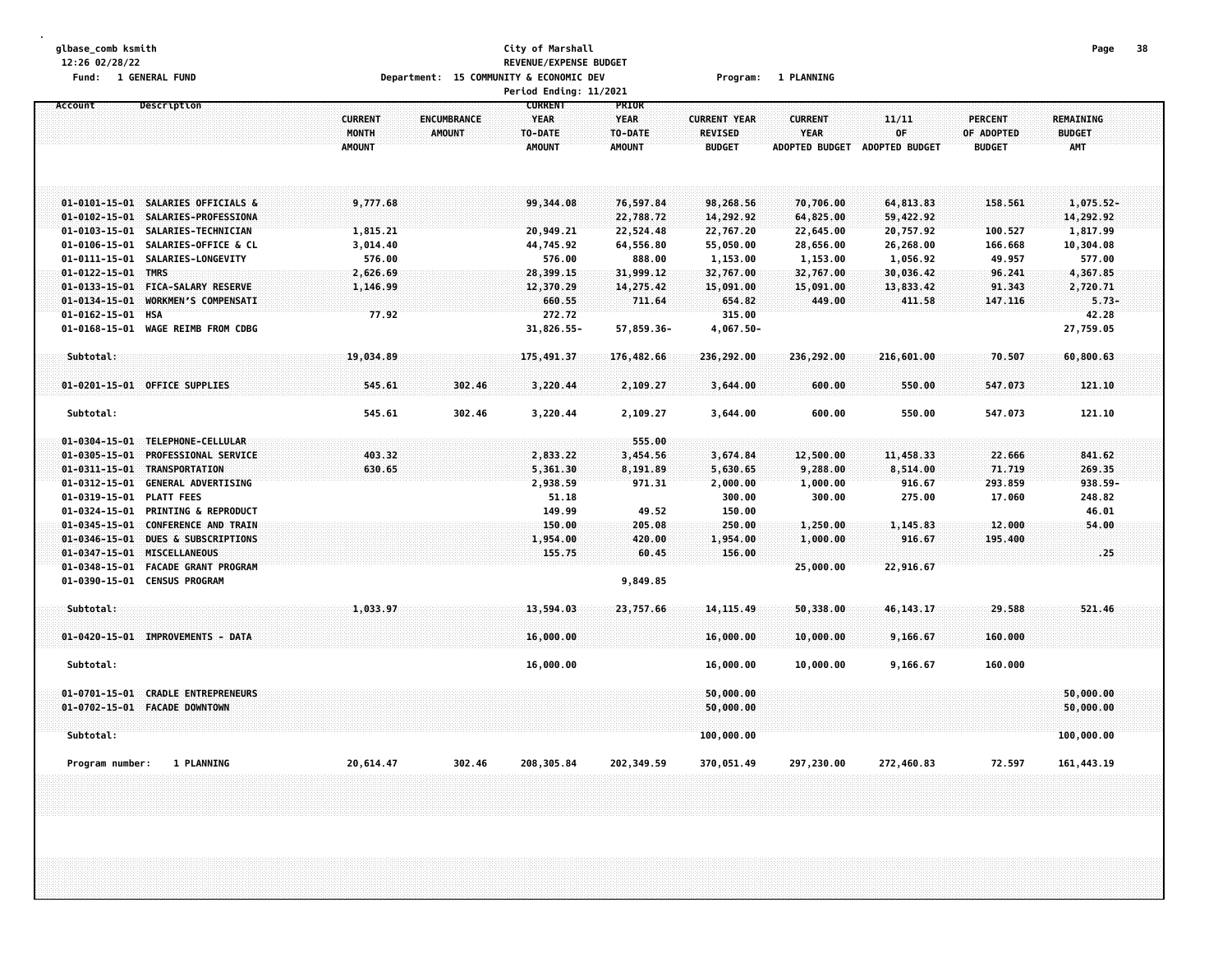#### **glbase\_comb ksmith City of Marshall Page 39 12:26 02/28/22 REVENUE/EXPENSE BUDGET** Fund: 1 GENERAL FUND CONNECTIONS COMMUNITY & COMMUNITY & ECONOMIC DEV Program: 2 BUILDING PERMITS & INSPECTIONS **Period Ending: 11/2021**

| Account                | Description                           | <b>CURRENT</b><br><b>MONTH</b><br><b>AMOUNT</b> | <b>ENCUMBRANCE</b><br><b>AMOUNT</b> | <b>CURRENT</b><br><b>YEAR</b><br>TO-DATE<br><b>AMOUNT</b> | <b>PRIOR</b><br><b>YEAR</b><br>TO-DATE<br><b>AMOUNT</b> | <b>CURRENT YEAR</b><br><b>REVISED</b><br><b>BUDGET</b> | <b>CURRENT</b><br><b>YEAR</b><br><b>ADOPTED BUDGET</b> | 11/11<br>OF<br><b>ADOPTED BUDGET</b> | <b>PERCENT</b><br>OF ADOPTED<br><b>BUDGET</b> | <b>REMAINING</b><br><b>BUDGET</b><br><b>AMT</b> |  |
|------------------------|---------------------------------------|-------------------------------------------------|-------------------------------------|-----------------------------------------------------------|---------------------------------------------------------|--------------------------------------------------------|--------------------------------------------------------|--------------------------------------|-----------------------------------------------|-------------------------------------------------|--|
|                        | 01-0101-15-02 SALARIES OFFICIALS &    | 3,979.80                                        |                                     | 46, 315, 56                                               | 51, 311, 40                                             | 48,512.00                                              | 50,412.00                                              | 46,211.00                            | 99.769                                        | 2,196.44                                        |  |
| $01 - 0103 - 15 - 02$  | SALARIES-TECHNICIAN                   | 5,720.60                                        |                                     | 51,782.28                                                 | 46,362.76                                               | 54,780.08                                              | 46,158.00                                              | 42,311.50                            | 124.578                                       | 2,997.80                                        |  |
|                        | 01-0111-15-02 SALARIES-LONGEVITY      | 864.00                                          |                                     | 864.00                                                    | 624.00                                                  | 720.00                                                 | 720.00                                                 | 660.00                               | 120.000                                       | $144.00 -$                                      |  |
| $01 - 0122 - 15 - 02$  | <b>TMRS</b>                           | 1,754.74                                        |                                     | 16,437.55                                                 | 16,085.23                                               | 17, 145. 33                                            | 16,160.00                                              | 14,813.33                            | 111.688                                       | 707.78                                          |  |
|                        | 01-0133-15-02 FICA-SALARY RESERVE     | 808.17                                          |                                     | 7,570.58                                                  | 7,519.80                                                | 7,895.58                                               | 7,443.00                                               | 6,822.75                             | 111.684                                       | 325.00                                          |  |
|                        | 01-0134-15-02 WORKMEN'S COMPENSATI    |                                                 |                                     | 285.79                                                    | 414.39                                                  | 284.00                                                 | 284.00                                                 | 260.33                               | 100.630                                       | $1.79 -$                                        |  |
| Subtotal:              |                                       | 13, 127. 31                                     |                                     | 123, 255. 76                                              | 122, 317.58                                             | 129,336.99                                             | 121,177.00                                             | 111,078.92                           | 111.663                                       | 6,081.23                                        |  |
| 01-0201-15-02          | <b>OFFICE SUPPLIES</b>                |                                                 |                                     | 805.67                                                    | 424.41                                                  | 805.67                                                 | 750.00                                                 | 687.50                               | 107.423                                       |                                                 |  |
|                        | 01-0205-15-02 FUEL, OIL, & LUBE       |                                                 | 287.21                              | 2,029.77                                                  | 2,046.30                                                | 2,285.00                                               | 4,785.00                                               | 4,386.25                             | 48.422                                        | $31.98 -$                                       |  |
| 01-0206-15-02 CLOTHING |                                       |                                                 |                                     | 444,69                                                    | 635.00                                                  | 444.69                                                 | 500.00                                                 | 458.33                               | 88.938                                        |                                                 |  |
| $01 - 0213 - 15 - 02$  | MOTOR VEHICLE-POOL V                  |                                                 | 3.70                                | 409.64                                                    | 318.58                                                  | 578.96                                                 | 700.00                                                 | 641.67                               | 58.520                                        | 165.62                                          |  |
|                        | 01-0218-15-02 SMALL TOOL & MINOR E    |                                                 |                                     |                                                           | 395.76                                                  |                                                        |                                                        |                                      |                                               |                                                 |  |
| Subtotal:              |                                       |                                                 | 290.91                              | 3,689.77                                                  | 3,820.05                                                | 4,114.32                                               | 6,735.00                                               | 6,173.75                             | 59.049                                        | 133.64                                          |  |
| $01 - 0304 - 15 - 02$  | TELEPHONE-CELLULAR                    |                                                 |                                     |                                                           |                                                         |                                                        | 1,500.00                                               | 1,375.00                             |                                               |                                                 |  |
| $01 - 0305 - 15 - 02$  | <b>PROFESSIONAL SERVICE</b>           |                                                 |                                     |                                                           |                                                         |                                                        | 1,000.00                                               | 916.67                               |                                               |                                                 |  |
| $01 - 0342 - 15 - 02$  | REPAIR & MAINTENANCE                  |                                                 |                                     |                                                           |                                                         |                                                        | 350.00                                                 | 320.83                               |                                               |                                                 |  |
| $01 - 0345 - 15 - 02$  | <b>CONFERENCE AND TRAIN</b>           |                                                 |                                     | 82.50                                                     | 303.00                                                  | 82.50                                                  | 1,000.00                                               | 916.67                               | 8.250                                         |                                                 |  |
| 01-0346-15-02          | <b>DUES &amp; SUBSCRIPTIONS</b>       |                                                 |                                     |                                                           |                                                         |                                                        | 400.00                                                 | 366.67                               |                                               |                                                 |  |
|                        | 01-0347-15-02 MISCELLANEOUS           |                                                 |                                     | 119.76                                                    | 198.41                                                  | 119.76                                                 | 100.00                                                 | 91.67                                | 119.760                                       |                                                 |  |
| Subtotal:              |                                       |                                                 |                                     | 202.26                                                    | 501.41                                                  | 202.26                                                 | 4,350.00                                               | 3,987.50                             | 4.650                                         |                                                 |  |
| Program number:        | <b>2 BUILDING PERMITS &amp; INSPE</b> | 13, 127. 31                                     | 290.91                              | 127, 147. 79                                              | 126,639.04                                              | 133,653.57                                             | 132,262.00                                             | 121,240.17                           | 105.464                                       | 6,214.87                                        |  |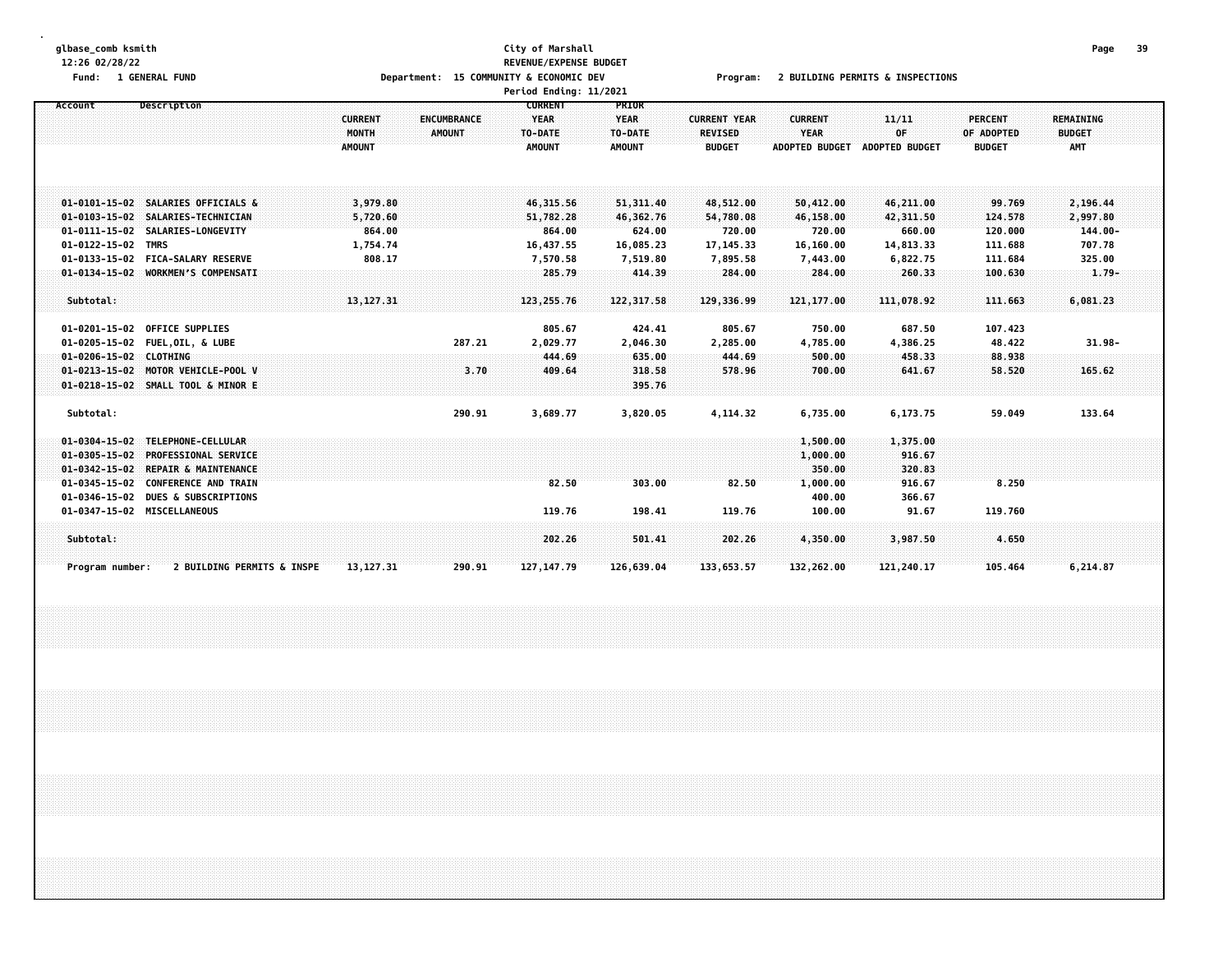#### **glbase\_comb ksmith City of Marshall Page 40 12:26 02/28/22 REVENUE/EXPENSE BUDGET** Fund: 1 GENERAL FUND CODE CONTROLLER THE SECONDUCT OF SECONOMIC DEV PROGRAM: 1 SODE ENFORCEMENT **Period Ending: 11/2021**

|                                                                                         |                                                                                                               |                                          | <b>FEILUR LINLING.</b> 11/2021                                                            |                                                         |                                                        |                                                 |                                             |                                               |                                                 |  |
|-----------------------------------------------------------------------------------------|---------------------------------------------------------------------------------------------------------------|------------------------------------------|-------------------------------------------------------------------------------------------|---------------------------------------------------------|--------------------------------------------------------|-------------------------------------------------|---------------------------------------------|-----------------------------------------------|-------------------------------------------------|--|
| Account                                                                                 | Description                                                                                                   | <b>CURRENT</b><br>MONTH<br><b>AMOUNT</b> | <b>CURRENT</b><br><b>YEAR</b><br><b>ENCUMBRANCE</b><br>AMOUNT<br>TO-DATE<br><b>AMOUNT</b> | <b>PRIOR</b><br><b>YEAR</b><br>TO-DATE<br><b>AMOUNT</b> | <b>CURRENT YEAR</b><br><b>REVISED</b><br><b>BUDGET</b> | <b>CURRENT</b><br>YEAR<br><b>ADOPTED BUDGET</b> | 11/11<br>OF<br>ADOPTED BUDGET               | <b>PERCENT</b><br>OF ADOPTED<br><b>BUDGET</b> | <b>REMAINING</b><br><b>BUDGET</b><br><b>AMT</b> |  |
| 01-0109-15-03 SALARIES-OVERTIME<br>$01 - 0111 - 15 - 03$                                | 01-0102-15-03 SALARIES-PROFESSIONA<br>01-0108-15-03 SALARIES-SERVICE MAI<br>SALARIES-LONGEVITY                | 5,580.80<br>255.24<br>816.00             | 60,408,80<br>1,742.31<br>816.00                                                           | 66,052.00<br>1,682.78<br>720.00                         | 62,496.00<br>28,381.00<br>1,066.43<br>816.00           | 19,695.00<br>28,381.00<br>72.00                 | 18,053.75<br>26,015.92<br>66.00             | 335.058<br>1,133.333                          | 2,087.20<br>28,381.00<br>675.88-                |  |
| 01-0122-15-03 TMRS                                                                      | 01-0133-15-03 FICA-SALARY RESERVE<br>01-0134-15-03 WORKMEN'S COMPENSATI<br>01-0168-15-03 WAGE REIMB FROM CDBG | 1,104.90<br>461.77                       | 10,458.80<br>4,284.62<br>722.92<br>27,692.15-                                             | 11,201.74<br>4,725.48<br>348.19<br>71,683.69-           | 10,557.68<br>4,306.61<br>785.00<br>27,692.15-          | 7,997.00<br>3,683.00<br>785.00                  | 7,330.58<br>3,376.08<br>719.58              | 142.375<br>127.288<br>92.092                  | 98.88<br>21.99<br>62.08                         |  |
| Subtotal:<br>01-0201-15-03<br>01-0205-15-03 FUEL, OIL, & LUBE<br>01-0206-15-03 CLOTHING | <b>OFFICE SUPPLIES</b>                                                                                        | 8,218.71                                 | 50,741.30<br>213.25<br>514.97<br>2,470.54<br>174.07                                       | 13,046.50<br>485.56<br>2,235.89<br>85.00                | 80,716.57<br>250.00<br>4,310.00<br>200.00              | 60,613.00<br>250.00<br>4,310.00<br>200.00       | 55,561.92<br>229.17<br>3,950.83<br>183.33   | 31.125<br>85.300<br>69.269<br>87.035          | 29,975.27<br>36.75<br>1,324.49<br>25.93         |  |
| Subtotal:<br>01-0304-15-03 TELEPHONE-CELLULAR<br>$01 - 0320 - 15 - 03$                  | 01-0213-15-03 MOTOR VEHICLE-POOL V<br><b>WASTE DISPOSAL-CONDE</b><br>01-0324-15-03 PRINTING & REPRODUCT       |                                          | $25.40 -$<br>514.97<br>2,832.46<br>628.47<br>816.59                                       | 2,550.06<br>5,356.51<br>1,282.75<br>38,025.00           | 121.04<br>4,881.04<br>942.72<br>16,563.71              | 4,760.00<br>360.00<br>35,000.00<br>2,250.00     | 4,363.33<br>330.00<br>32,083.33<br>2,062.50 | 72.867<br>214.822<br>2.479                    | 146.44<br>1,533.61<br>314,25<br>15,747.12       |  |
| Subtotal:                                                                               | 01-0342-15-03 REPAIR & MAINTENANCE<br>01-0458-15-03 EQUIPMENT REPLACEMEN                                      | 256.25<br>256.25                         | 377.35<br>1,822.41<br>4,196,00                                                            | 1,571.58<br>40,879.33                                   | 500.00<br>18,006.43<br>4,196.00                        | 500.00<br>38,110.00<br>4,196.00                 | 458.33<br>34,934.17<br>3,846.33             | 75.470<br>5.296<br>100,000                    | 122.65<br>16,184.02                             |  |
| Subtotal:<br>Program number:                                                            | <b>3 CODE ENFORCEMENT</b>                                                                                     | 8,474.96                                 | 4,196.00<br>514.97<br>59,592.17                                                           | 59,282.34                                               | 4,196.00<br>107,800.04                                 | 4,196.00<br>107,679.00                          | 3,846.33<br>98,705.75                       | 100.000<br>26.513                             | 47,692,90                                       |  |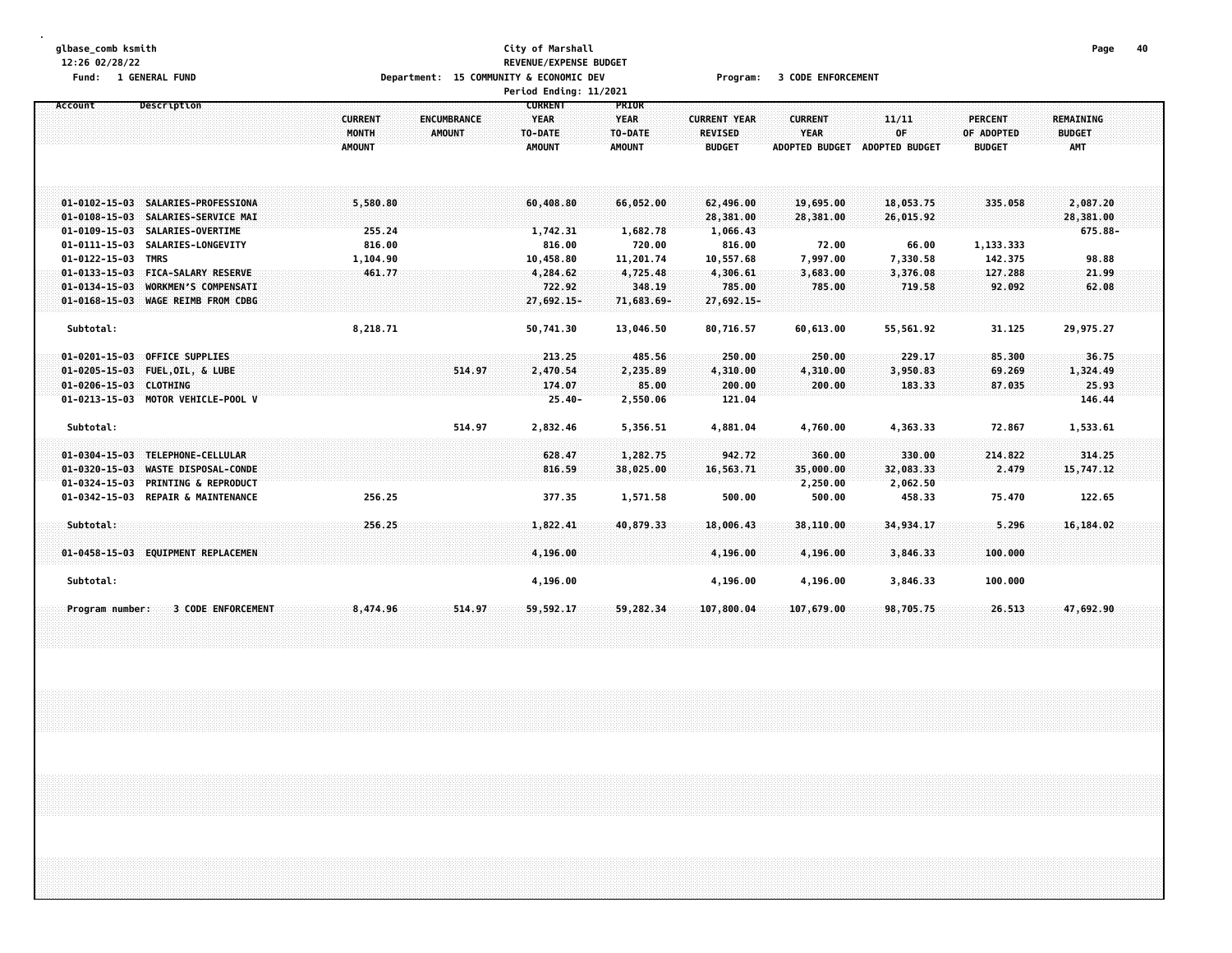#### **glbase\_comb ksmith City of Marshall Page 41 12:26 02/28/22 REVENUE/EXPENSE BUDGET** Fund: 1 GENERAL FUND CONNECTIONS Department: 15 COMMUNITY & ECONOMIC DEV Program: 4 HEALTH INSPECTIONS **Period Ending: 11/2021**

|                        |                                    |                |                    | Pertod Ending: 11/2021 |               |                     |                       |                       |                |                  |  |
|------------------------|------------------------------------|----------------|--------------------|------------------------|---------------|---------------------|-----------------------|-----------------------|----------------|------------------|--|
| Account                | Description                        |                |                    | <b>CURRENT</b>         | PRIOR         |                     |                       |                       |                |                  |  |
|                        |                                    | <b>CURRENT</b> | <b>ENCUMBRANCE</b> | <b>YEAR</b>            | <b>YEAR</b>   | <b>CURRENT YEAR</b> | <b>CURRENT</b>        | 11/11                 | <b>PERCENT</b> | <b>REMAINING</b> |  |
|                        |                                    | MONTH          | <b>AMOUNT</b>      | TO-DATE                | TO-DATE       | <b>REVISED</b>      | <b>YEAR</b>           | OF                    | OF ADOPTED     | <b>BUDGET</b>    |  |
|                        |                                    | <b>AMOUNT</b>  |                    | <b>AMOUNT</b>          | <b>AMOUNT</b> | <b>BUDGET</b>       | <b>ADOPTED BUDGET</b> | <b>ADOPTED BUDGET</b> | <b>BUDGET</b>  | AMT              |  |
|                        |                                    |                |                    |                        |               |                     |                       |                       |                |                  |  |
|                        |                                    |                |                    |                        |               |                     |                       |                       |                |                  |  |
|                        |                                    |                |                    |                        |               |                     |                       |                       |                |                  |  |
| $01 - 0101 - 15 - 04$  | <b>SALARIES OFFICIALS &amp;</b>    | 2,516.80       |                    | 27,929,89              | 34,992.79     | 32,825.00           | 32,825.00             | 30,089.58             | 92.755         | 4,895.11         |  |
| $01 - 0109 - 15 - 04$  | SALARIES-OVERTIME                  |                |                    | 446.72                 |               | 363.65              |                       |                       |                | $83.07 -$        |  |
|                        | 01-0111-15-04 SALARIES-LONGEVITY   | 240.00         |                    | 240.00                 | 528.00        | 528.00              | 528.00                | 484.00                | 45.455         | 288.00           |  |
| 01-0122-15-04 TMRS     |                                    | 457.90         |                    | 4,647.60               | 5,818.64      | 5,540.00            | 5,540.00              | 5,078.33              | 91.438         | 892.40           |  |
| $01 - 0133 - 15 - 04$  | <b>FICA-SALARY RESERVE</b>         | 210.89         |                    | 2,189.16               | 2,717.35      | 2,552.00            | 2,552.00              | 2,339.33              | 93.327         | 362.84           |  |
| $01 - 0134 - 15 - 04$  | <b>WORKMEN'S COMPENSATI</b>        |                |                    | 96.95                  | 141.76        | 97.00               | 97.00                 | 88.92                 | 99.948         | ~.05             |  |
|                        |                                    |                |                    |                        |               |                     |                       |                       |                |                  |  |
| Subtotal:              |                                    | 3,425.59       |                    | 35,550.32              | 44,198.54     | 41,905.65           | 41,542.00             | 38,080.17             | 93.105         | 6,355,33         |  |
|                        |                                    |                |                    |                        |               |                     |                       |                       |                |                  |  |
|                        | 01-0201-15-04 OFFICE SUPPLIES      |                |                    | 463.68                 | 233.84        | 500.00              | 500.00                | 458.33                | 92.736         | 36.32            |  |
|                        | 01-0205-15-04 FUEL, OIL, & LUBE    |                | 130.57             | 776.03                 | 671.08        | 2,245.00            | 2,245.00              | 2,057.92              | 41.949         | 1,338.40         |  |
| 01-0206-15-04 CLOTHING |                                    |                |                    | 106.31                 | 490.22        | 150.00              | 150.00                | 137.50                | 70.873         | 43.69            |  |
|                        | 01-0213-15-04 MOTOR VEHICLE-POOL V |                |                    | 223.95                 | 550.05        | 357.00              | 357.00                | 327.25                | 62.731         | 133.05           |  |
|                        |                                    |                |                    |                        |               |                     |                       |                       |                |                  |  |
| Subtotal:              |                                    |                | 130.57             | 1,569.97               | 1,945.19      | 3,252.00            | 3,252.00              | 2,981.00              | 53.373         | 1,551.46         |  |
|                        |                                    |                |                    |                        |               |                     |                       |                       |                |                  |  |
| $01 - 0304 - 15 - 04$  | TELEPHONE-CELLULAR                 |                |                    | 241.47                 | 491.40        | 300.00              | 300.00                | 275.00                | 93.897         | 58.53            |  |
| $01 - 0312 - 15 - 04$  | <b>GENERAL ADVERTISING</b>         |                |                    |                        |               | 200.00              | 200.00                | 183.33                |                | 200.00           |  |
| $01 - 0324 - 15 - 04$  | <b>PRINTING &amp; REPRODUCT</b>    |                |                    |                        | 145.00        | 86.35               | 450.00                | 412.50                |                | 86,35            |  |
| $01 - 0345 - 15 - 04$  | <b>CONFERENCE AND TRAIN</b>        |                |                    | 1,726.05               |               | 1,915.90            | 1,250.00              | 1,145.83              | 138.084        | 189.85           |  |
| $01 - 0346 - 15 - 04$  | <b>DUES &amp; SUBSCRIPTIONS</b>    |                |                    |                        | 50.00         | 100.00              | 100.00                | 91.67                 |                | 100.00           |  |
|                        | 01-0347-15-04 MISCELLANEOUS        |                |                    | 58.36                  |               | 100.00              | 100.00                | 91.67                 | 58.360         | 41.64            |  |
|                        |                                    |                |                    |                        |               |                     |                       |                       |                |                  |  |
| Subtotal:              |                                    |                |                    | 2,025.88               | 686.40        | 2,702.25            | 2,400.00              | 2,200.00              | 86.088         | 676.37           |  |
|                        |                                    |                |                    |                        |               |                     |                       |                       |                |                  |  |
| Program number:        | <b>4 HEALTH INSPECTIONS</b>        | 3,425.59       | 130.57             | 39, 146, 17            | 46,830.13     | 47,859.90           | 47,194.00             | 43,261.17             | 90.010         | 8,583.16         |  |
|                        |                                    |                |                    |                        |               |                     |                       |                       |                |                  |  |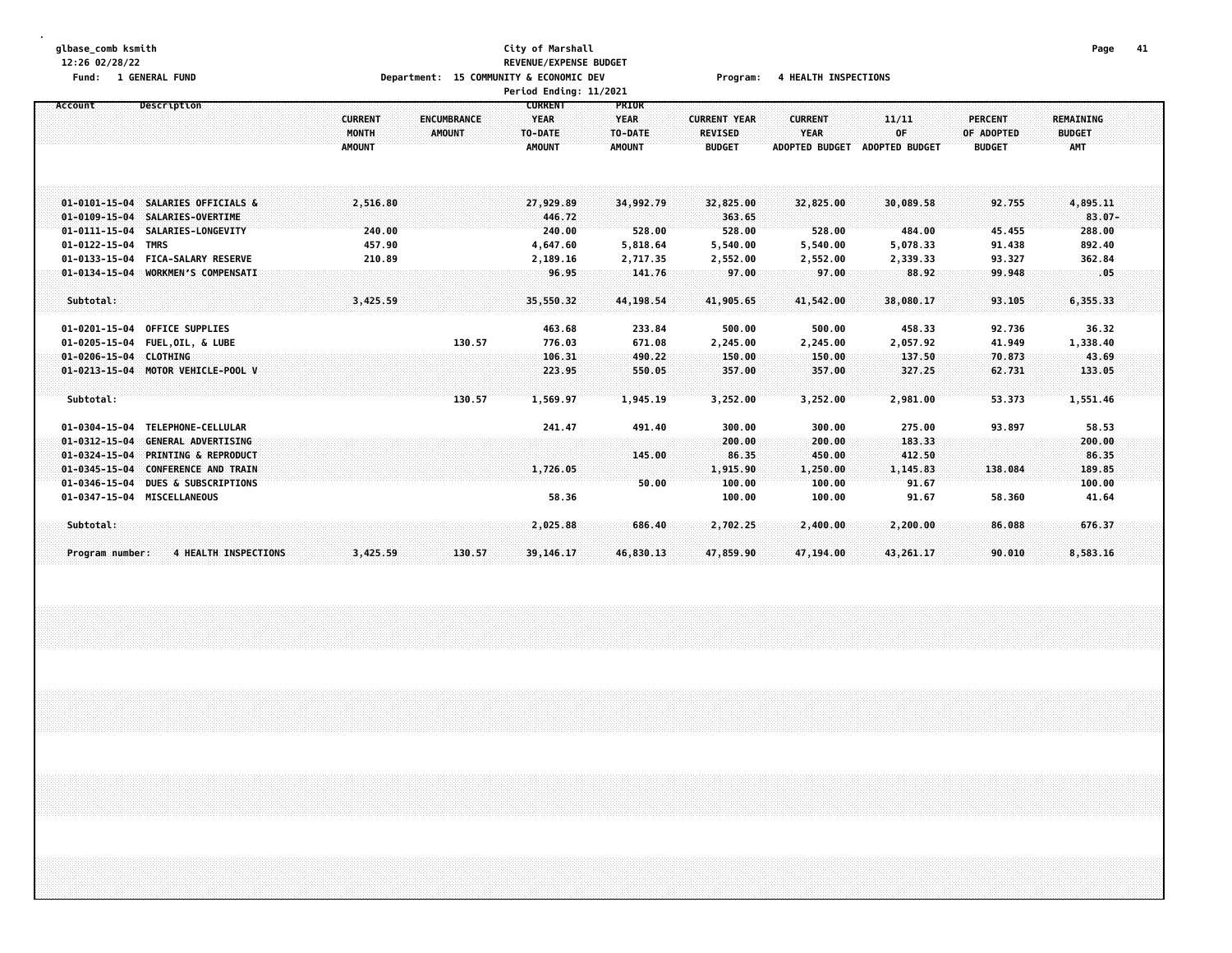#### **glbase\_comb ksmith City of Marshall Page 42 12:26 02/28/22 REVENUE/EXPENSE BUDGET** Fund: 1 GENERAL FUND CONDITION TO A Department: 15 COMMUNITY & ECONOMIC DEV Program: 5 MAIN STREET **Period Ending: 11/2021**

| Account                      | Description                                 | <b>CURRENT</b><br>MONTH<br><b>AMOUNT</b> | <b>ENCUMBRANCE</b><br><b>AMOUNT</b> | <b>CURRENT</b><br><b>YEAR</b><br>TO-DATE<br><b>AMOUNT</b> | PRIOR<br><b>YEAR</b><br>TO-DATE<br><b>AMOUNT</b> | <b>CURRENT YEAR</b><br><b>REVISED</b><br><b>BUDGET</b> | <b>CURRENT</b><br>YEAR<br><b>ADOPTED BUDGET</b> | 11/11<br>OF<br><b>ADOPTED BUDGET</b> | <b>PERCENT</b><br>OF ADOPTED<br><b>BUDGET</b> | <b>REMAINING</b><br><b>BUDGET</b><br>AMT |  |
|------------------------------|---------------------------------------------|------------------------------------------|-------------------------------------|-----------------------------------------------------------|--------------------------------------------------|--------------------------------------------------------|-------------------------------------------------|--------------------------------------|-----------------------------------------------|------------------------------------------|--|
|                              |                                             |                                          |                                     |                                                           |                                                  |                                                        |                                                 |                                      |                                               |                                          |  |
|                              | 01-0102-15-05 SALARIES-PROFESSIONA          | 3,811.20                                 |                                     | 31,987.04                                                 | 41,148.93                                        | 35,358.84                                              | 46,158.00                                       | 42,311.50                            | 70.125                                        | 3,371.80                                 |  |
|                              | 01-0108-15-05 SALARIES-SERVICE MAI          | 2,137.92                                 |                                     | 15,678.72                                                 |                                                  | 16,665.60                                              |                                                 |                                      |                                               | 986.88                                   |  |
|                              | 01-0109-15-05 SALARIES-OVERTIME             | 729.66                                   |                                     | 1,051.91                                                  |                                                  | 605.43                                                 |                                                 |                                      |                                               | 446.48-                                  |  |
|                              | 01-0111-15-05 SALARIES-LONGEVITY            |                                          |                                     |                                                           | 144.00                                           | 192.00                                                 | 192.00                                          | 176.00                               |                                               | 192.00                                   |  |
| 01-0122-15-05 TMRS           |                                             | 1,142.57                                 |                                     | 8,342.73                                                  | 7,162.56                                         | 8,759.31                                               | 8,097.00                                        | 7,422.25                             | 110.398                                       | 416.58                                   |  |
|                              | 01-0133-15-05 FICA-SALARY RESERVE           | 479.12                                   |                                     | 3,512.61                                                  | 3,345.56                                         | 3,729.00                                               | 3,729.00                                        | 3,418.25                             | 101.561                                       | 216.39                                   |  |
|                              | 01-0134-15-05 WORKMEN'S COMPENSATI          |                                          |                                     | 109.23                                                    | 106.66                                           | 108.00                                                 | 108.00                                          | 99.00                                | 101.139                                       | $1.23 -$                                 |  |
|                              |                                             |                                          |                                     |                                                           |                                                  |                                                        |                                                 |                                      |                                               |                                          |  |
| Subtotal:                    |                                             | 8,300.47                                 |                                     | 60,682.24                                                 | 51,907.71                                        | 65,418.18                                              | 58,284.00                                       | 53,427.00                            | 111.424                                       | 4,735.94                                 |  |
|                              | 01-0201-15-05 OFFICE SUPPLIES               |                                          |                                     | 761.76                                                    | 308.98                                           | 761.76                                                 | 750.00                                          | 687.50                               | 129.708                                       |                                          |  |
|                              | 01-0205-15-05 FUEL, OIL, & LUBE             |                                          |                                     | 80.26                                                     |                                                  | 80.26                                                  |                                                 |                                      |                                               |                                          |  |
| 01-0217-15-05 OTHER SUPPLIES |                                             |                                          |                                     | 706.39                                                    |                                                  | 750.00                                                 | 750.00                                          | 687.50                               | 94.185                                        | 43.61                                    |  |
|                              |                                             |                                          |                                     |                                                           |                                                  |                                                        |                                                 |                                      |                                               |                                          |  |
| Subtotal:                    |                                             |                                          |                                     | 1,548.41                                                  | 308.98                                           | 1,592.02                                               | 1,500.00                                        | 1,375.00                             | 117.297                                       | 43.61                                    |  |
|                              | 01-0304-15-05 TELEPHONE-CELLULAR            |                                          |                                     | 241.47                                                    | 491.40                                           | 362.22                                                 |                                                 |                                      |                                               | 120.75                                   |  |
| 01-0311-15-05 TRANSPORTATION |                                             | 200.00                                   |                                     | 1,509.65                                                  | 2,440.03                                         | 1,709.65                                               | 2,400.00                                        | 2,200.00                             | 71.235                                        | 200.00                                   |  |
| $01 - 0345 - 15 - 05$        | <b>CONFERENCE AND TRAIN</b>                 |                                          |                                     |                                                           |                                                  |                                                        | 1,500.00                                        | 1,375.00                             |                                               |                                          |  |
|                              | 01-0346-15-05 DUES & SUBSCRIPTIONS          | 29.22                                    |                                     | 996.65                                                    | 727.82                                           | 926.23                                                 | 1,500.00                                        | 1,375.00                             | 198.135                                       | $70.42 -$                                |  |
| $01 - 0347 - 15 - 05$        | <b>MISCELLANEOUS</b>                        |                                          |                                     | 337.43                                                    |                                                  | 382.43                                                 |                                                 |                                      |                                               | 45.00                                    |  |
| $01 - 0364 - 15 - 05$        | <b>REPAIR &amp; MAINTENANCE</b>             | 493.78                                   | 800.74                              | 5,964.96                                                  | 3,363.42                                         | 7,754.00                                               | 7,500.00                                        | 6,875.00                             | 84.842                                        | 988.30                                   |  |
| 01-0373-15-05 PROMOTION      |                                             | 173.94                                   |                                     | 3,098.69                                                  | 800.00                                           | 4,584.27                                               | 10,000.00                                       | 9,166.67                             | 38.166                                        | 1,485.58                                 |  |
| Subtotal:                    |                                             | 896.94                                   | 800.74                              | 12,148.85                                                 | 7,822.67                                         | 15,718.80                                              | 22,900.00                                       | 20,991.67                            | 67.600                                        | 2,769.21                                 |  |
|                              |                                             |                                          |                                     |                                                           |                                                  |                                                        |                                                 |                                      |                                               |                                          |  |
| Program number:              | 5 MAIN STREET                               | 9,197.41                                 | 800.74                              | 74,379.50                                                 | 60,039.36                                        | 82,729.00                                              | 82,684.00                                       | 75,793.67                            | 99.393                                        | 7,548.76                                 |  |
|                              | Department number: COMMUNITY & ECONOMIC DEV | 54,839.74                                | 2,039.65                            | 508,571.47                                                | 495,140.46                                       | 742,094.00                                             | 667,049.00                                      | 611,461.58                           | 76.228                                        | 231,482.88                               |  |
|                              |                                             |                                          |                                     |                                                           |                                                  |                                                        |                                                 |                                      |                                               |                                          |  |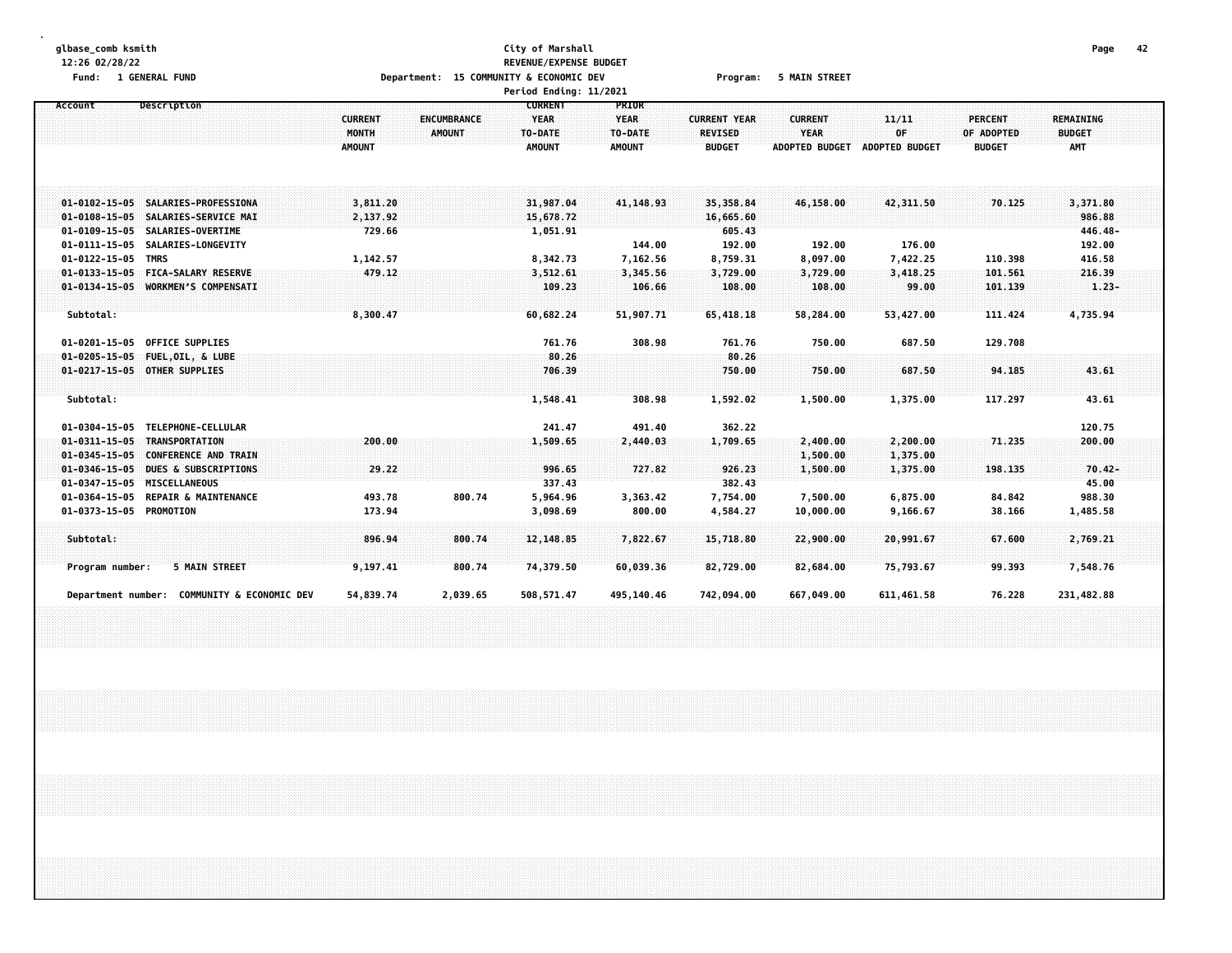#### **glbase\_comb ksmith City of Marshall Page 43 12:26 02/28/22 REVENUE/EXPENSE BUDGET** Fund: 1 GENERAL FUND CONTEXT SERVICES TO POPORT SERVICES TO PROGRAMS PROGRAMS PROGRAMS PROGRAMS TO PROMATION TECHNOLOGY **Period Ending: 11/2021**

| Description<br>Account                                                       | <b>CURRENT</b><br>MONTH<br><b>AMOUNT</b> | ENCUMBRANCE<br><b>AMOUNT</b> | <b>CURRENT</b><br><b>YEAR</b><br>TO-DATE<br><b>AMOUNT</b> | PRIOR<br><b>YEAR</b><br>TO-DATE<br><b>AMOUNT</b> | <b>CURRENT YEAR</b><br><b>REVISED</b><br><b>BUDGET</b> | <b>CURRENT</b><br><b>YEAR</b><br><b>ADOPTED BUDGET</b> | 11/11<br>OF<br><b>ADOPTED BUDGET</b> | <b>PERCENT</b><br>OF ADOPTED<br><b>BUDGET</b> | <b>REMAINING</b><br><b>BUDGET</b><br>AMT |  |
|------------------------------------------------------------------------------|------------------------------------------|------------------------------|-----------------------------------------------------------|--------------------------------------------------|--------------------------------------------------------|--------------------------------------------------------|--------------------------------------|-----------------------------------------------|------------------------------------------|--|
| 01-0103-16-02 SALARIES-TECHNICIAN                                            | 11,065.60                                |                              | 131,731.31                                                | 140,590.28                                       | 112,337.00                                             | 112,337.00                                             | 102,975.58                           | 128,895                                       | 19,394.31-                               |  |
| 01-0106-16-02 SALARIES-OFFICE CLER                                           |                                          |                              | 760.50                                                    |                                                  |                                                        |                                                        |                                      |                                               | $760.50 -$                               |  |
| 01-0109-16-02 SALARIES-OVERTIME                                              | 1,795.48                                 |                              | 17,328.83                                                 | 26,097.14                                        | 4,000.00                                               | 4,000.00                                               | 3,666.67                             | 485.124                                       | 13,328.83-                               |  |
| 01-0111-16-02 SALARIES-LONGEVITY<br>01-0122-16-02 TMRS                       | 1,968.00<br>2,463.09                     |                              | 1,968.00<br>25,212.06                                     | 1,824.00<br>27,574.49                            | 1,728.00<br>19,611.00                                  | 1,728.00<br>19,611.00                                  | 1,584.00<br>17,976.75                | 113.889<br>141.385                            | $240.00 -$<br>$5,601.06 -$               |  |
| $01 - 0133 - 16 - 02$<br><b>FICA-SALARY RESERVE</b>                          | 1,134.43                                 |                              | 11,611.85                                                 | 12,891.13                                        | 9,032.00                                               | 9,032.00                                               | 8,279.33                             | 141.388                                       | 2,579.85-                                |  |
| 01-0134-16-02 WORKMEN'S COMPENSATI                                           |                                          |                              | 297.42                                                    | 322.82                                           | 260.00                                                 | 260.00                                                 | 238.33                               | 114.392                                       | $37.42 -$                                |  |
|                                                                              |                                          |                              |                                                           |                                                  |                                                        |                                                        |                                      |                                               |                                          |  |
| Subtotal:                                                                    | 18,426.60                                |                              | 188,909.97                                                | 209,299.86                                       | 146,968.00                                             | 146,968.00                                             | 134,720.67                           | 141.340                                       | 41,941.97-                               |  |
| $01 - 0201 - 16 - 02$<br>OFFICE SUPPLIES                                     |                                          |                              | 301.14                                                    | 506.79                                           | 750.00                                                 | 750.00                                                 | 687.50                               | 40.152                                        | 448.86                                   |  |
| 01-0205-16-02 FUEL, OIL, & LUBE                                              | 57.22                                    | 392.58                       | 4,851.44                                                  | 3,058.41                                         | 5,100.00                                               | 3,600.00                                               | 3,300.00                             | 145.667                                       | $144.02 -$                               |  |
| $01 - 0213 - 16 - 02$<br>MOTOR VEHICLE-POOL V                                |                                          |                              | $3,520.75-$                                               | 3,283.35                                         | 1,000.00                                               | 1,000.00                                               | 916.67                               | -347.780                                      | 4,520.75                                 |  |
| 01-0218-16-02 SMALL TOOL & MINOR E                                           | 149.00                                   |                              | 707.13                                                    | 1,191.24                                         | 3,600.00                                               | 3,600.00                                               | 3,300.00                             | 19.643                                        | 2,892.87                                 |  |
| Subtotal:                                                                    | 206.22                                   | 392.58                       | 2,338.96                                                  | 8,039.79                                         | 10,450.00                                              | 8,950.00                                               | 8,204.17                             | 31.000                                        | 7,718.46                                 |  |
| 01-0304-16-02 TELEPHONE-CELLULAR                                             | 1,593.34                                 |                              | 5,487.86                                                  | 3,754.39                                         | 5,900.00                                               | 5,900.00                                               | 5,408.33                             | 121.355                                       | 412.14                                   |  |
| 01-0308-16-02 TELEPHONE -LAND                                                |                                          |                              | 172.50                                                    |                                                  | 320.00                                                 | 120.00                                                 | 110.00                               | 143.750                                       | 147.50                                   |  |
| $01 - 0316 - 16 - 02$<br><b>CONTRACTED SERVICES</b>                          | 113.65                                   |                              | 1,228.21                                                  | 187.50                                           | 10,000.00                                              | 10,000.00                                              | 9,166.67                             | 15.782                                        | 8,771.79                                 |  |
| 01-0323-16-02 SERVICE AGREEMENT-TE                                           | 1,531.29                                 | 5,835.00                     | 44,070.17                                                 | 36,778.47                                        | 81,500.00                                              | 89,500.00                                              | 82,041.67                            | 56.735                                        | 31,594.83                                |  |
| 01-0342-16-02 REPAIR & MAINTENANCE                                           | 19.98                                    |                              | 4,163.48                                                  | 3,389.59                                         | 8,000.00                                               | 8,000.00                                               | 7,333.33                             | 53.481                                        | 3,836.52                                 |  |
| $01 - 0345 - 16 - 02$<br><b>CONFERENCE AND TRAIN</b>                         |                                          |                              |                                                           |                                                  | 800.00                                                 | 1,000.00                                               | 916.67                               |                                               | 800.00                                   |  |
| DUES & SUBSCRIPTIONS<br>$01 - 0346 - 16 - 02$<br>01-0347-16-02 MISCELLANEOUS |                                          |                              | 6,488.65                                                  | 119.00<br>248.84                                 | 6,750.00                                               | 750.00<br>650.00                                       | 687.50<br>595.83                     | 865.153<br>89.432                             | 261.35<br>68.69                          |  |
|                                                                              |                                          |                              | 581.31                                                    |                                                  | 650.00                                                 |                                                        |                                      |                                               |                                          |  |
| Subtotal:                                                                    | 3,258.26                                 | 5,835.00                     | 62, 192. 18                                               | 44, 477.79                                       | 113,920.00                                             | 115,920.00                                             | 106,260.00                           | 61.281                                        | 45,892.82                                |  |
| <b>IMPROVEMENTS - DATA</b><br>$01 - 0420 - 16 - 02$                          | 290.40                                   |                              | 26,774.41                                                 |                                                  | 45,000.00                                              | 45,000.00                                              | 41,250.00                            | 59.499                                        | 18,225.59                                |  |
| $01 - 0421 - 16 - 02$<br>COMPUTER REPLACEMENT                                | 78.96                                    |                              | 9,973.97                                                  |                                                  | 17,500.00                                              | 17,500.00                                              | 16,041.67                            | 56.994                                        | 7,526.03                                 |  |
| $01 - 0458 - 16 - 02$<br><b>EQUIPMENT REPLACEMEN</b>                         |                                          |                              | 10,580.00                                                 |                                                  | 10,580.00                                              | 10,580.00                                              | 9,698.33                             | 100.000                                       |                                          |  |
| 01-0490-16-02 NON DEPRECIABLE CAPI                                           |                                          |                              |                                                           | 29,578.84                                        |                                                        |                                                        |                                      |                                               |                                          |  |
| Subtotal:                                                                    | 369.36                                   |                              | 47,328.38                                                 | 29,578.84                                        | 73,080.00                                              | 73,080.00                                              | 66,990.00                            | 64.762                                        | 25,751.62                                |  |
| 2 INFORMATION TECHNOLOGY<br>Program number:                                  | 22,260.44                                | 6,227.58                     | 300,769.49                                                | 291,396.28                                       | 344,418.00                                             | 344,918.00                                             | 316, 174.83                          | 95.346                                        | 37,420.93                                |  |
|                                                                              |                                          |                              |                                                           |                                                  |                                                        |                                                        |                                      |                                               |                                          |  |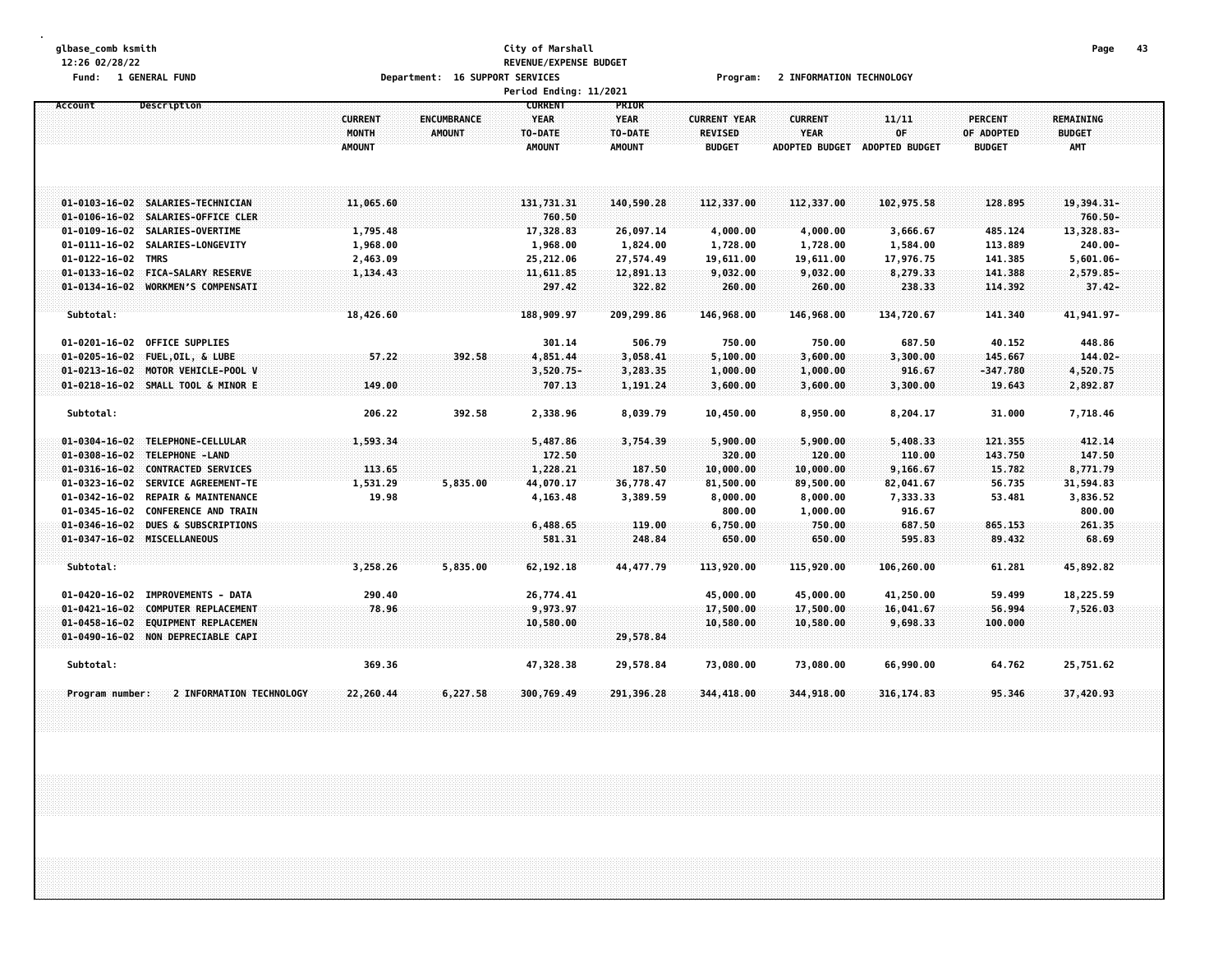# **glbase\_comb ksmith City of Marshall Page 44 12:26 02/28/22 REVENUE/EXPENSE BUDGET Fund: 1 GENERAL FUND Department: 16 SUPPORT SERVICES Program: 4 BUILDINGS**

|                                |                                                       |                                          |                                     | Period Ending: 11/2021                                    |                                                  |                                                        |                                                        |                                      |                                               |                                          |  |
|--------------------------------|-------------------------------------------------------|------------------------------------------|-------------------------------------|-----------------------------------------------------------|--------------------------------------------------|--------------------------------------------------------|--------------------------------------------------------|--------------------------------------|-----------------------------------------------|------------------------------------------|--|
| Account                        | Description                                           | <b>CURRENT</b><br>MONTH<br><b>AMOUNT</b> | <b>ENCUMBRANCE</b><br><b>AMOUNT</b> | <b>CURRENT</b><br><b>YEAR</b><br>TO-DATE<br><b>AMOUNT</b> | PRIOR<br><b>YEAR</b><br>TO-DATE<br><b>AMOUNT</b> | <b>CURRENT YEAR</b><br><b>REVISED</b><br><b>BUDGET</b> | <b>CURRENT</b><br><b>YEAR</b><br><b>ADOPTED BUDGET</b> | 11/11<br>OF<br><b>ADOPTED BUDGET</b> | <b>PERCENT</b><br>OF ADOPTED<br><b>BUDGET</b> | <b>REMAINING</b><br><b>BUDGET</b><br>AMT |  |
|                                | 01-0103-16-04 SALARIES-TECHNICIAN                     | 3,539.20                                 |                                     | 41,722.53                                                 | 45,813.64                                        | 77,121.00                                              | 77,121.00                                              | 70,694.25                            | 58.689                                        | 35,398.47                                |  |
| $01 - 0106 - 16 - 04$          | SALARIES-OFFICE & CL                                  |                                          |                                     | 760.50                                                    |                                                  |                                                        |                                                        |                                      |                                               | $760.50 -$                               |  |
| $01 - 0108 - 16 - 04$          | SALARIES-SERVICE MAI                                  | 3,442.00                                 |                                     | 56,110.15                                                 | 94,509.63                                        | 93,946.00                                              | 93,946.00                                              | 86, 117. 17                          | 64.412                                        | 37,835.85                                |  |
| $01 - 0109 - 16 - 04$          | SALARIES-OVERTIME                                     | 464.83                                   |                                     | 2,867.22                                                  | 4,497.60                                         | 200.00                                                 | 200.00                                                 | 183.33                               | 1,538.700                                     | 2,667.22-                                |  |
| $01 - 0111 - 16 - 04$          | SALARIES-LONGEVITY                                    | 672.00                                   |                                     | 872.00                                                    | 960.00                                           | 1,248.00                                               | 1,248.00                                               | 1,144.00                             | 69.872                                        | 376.00                                   |  |
| $01 - 0122 - 16 - 04$          | TMRS                                                  | 1,348.41                                 |                                     | 16,997.42                                                 | 23,855.04                                        | 28,655.00                                              | 28,655.00                                              | 26,267.08                            | 64.042                                        | 11,657.58                                |  |
| $01 - 0133 - 16 - 04$          | FICA-SALARY RESERVE                                   | 621.02                                   |                                     | 7,828.42                                                  | 11, 152.24                                       | 13,197.00                                              | 13,197.00                                              | 12,097.25                            | 64.045                                        | 5,368.58                                 |  |
| $01 - 0134 - 16 - 04$          | <b>WORKMEN'S COMPENSATT</b>                           |                                          |                                     | 2,048.14                                                  | 2,549.90                                         | 2,077.00                                               | 2,077.00                                               | 1,903.92                             | 98.610                                        | 28.86                                    |  |
|                                |                                                       |                                          |                                     |                                                           |                                                  |                                                        |                                                        |                                      |                                               |                                          |  |
| Subtotal:                      |                                                       | 10,087.46                                |                                     | 129,206.38                                                | 183,338.05                                       | 216,444.00                                             | 216,444.00                                             | 198,407.00                           | 64.375                                        | 87,237.62                                |  |
| $01 - 0201 - 16 - 04$          | <b>OFFICE SUPPLIES</b>                                |                                          |                                     | 206.89                                                    |                                                  | 1,000.00                                               | 300.00                                                 | 275.00                               | 68.963                                        | 793.11                                   |  |
| $01 - 0202 - 16 - 04$          | JANITORIAL SUPPLIES-                                  |                                          |                                     |                                                           | 225.94                                           |                                                        |                                                        |                                      |                                               |                                          |  |
| $01 - 0204 - 16 - 04$          | <b>JANITORIAL</b>                                     |                                          |                                     | 26,145.30                                                 | 25,289.49                                        | 25,000.00                                              | 21,000.00                                              | 19,250.00                            | 124.501                                       | $1, 145.30 -$                            |  |
| $01 - 0205 - 16 - 04$          | FUEL, OIL, & LUBE                                     |                                          |                                     | 4,900.52                                                  | 2,346.04                                         | 7,000.00                                               | 2,000.00                                               | 1,833.33                             | 297.203                                       | 2,099.48                                 |  |
| $01 - 0206 - 16 - 04$          | <b>CLOTHING</b>                                       | 86.40                                    | 213.60                              | 558.14                                                    | 612.54                                           | 1,150.00                                               | 750.00                                                 | 687.50                               | 105.683                                       | 378.26                                   |  |
| $01 - 0212 - 16 - 04$          | <b>ELECTRICAL SUPPLIES</b>                            |                                          |                                     | 30.17                                                     |                                                  | 600.00                                                 | 600.00                                                 | 550.00                               | 5.028                                         | 569.83                                   |  |
| $01 - 0213 - 16 - 04$          | MOTOR VEHICLE-POOL V                                  | 51.18                                    | 643.69                              | 21.39                                                     | 3,014.65                                         | 3,500.00                                               | 3,500.00                                               | 3,208.33                             | 19.002                                        | 2,834.92                                 |  |
| $01 - 0217 - 16 - 04$          | <b>OTHER SUPPLIES</b>                                 | 261.71                                   |                                     | 1,624.30                                                  | 485.11                                           | 2,000.00                                               | 500.00                                                 | 458.33                               | 324.860                                       | 375.70                                   |  |
| $01 - 0218 - 16 - 04$          | SMALL TOOL & MINOR E                                  | 57.80                                    |                                     | 3,086.28                                                  | 6,635.50                                         | 3,200.00                                               | 2,200.00                                               | 2,016.67                             | 140.285                                       | 113.72                                   |  |
| Subtotal:                      |                                                       | 457.09                                   | 857.29                              | 36,572.99                                                 | 38,609.27                                        | 43,450.00                                              | 30,850.00                                              | 28,279.17                            | 124.780                                       | 6,019.72                                 |  |
| $01 - 0304 - 16 - 04$          | TELEPHONE-CELLULAR                                    |                                          |                                     | 807.11                                                    | 1,338.82                                         | 800.00                                                 | 800.00                                                 | 733.33                               | 118.004                                       | $7.11 -$                                 |  |
| $01 - 0305 - 16 - 04$          | PROFESSIONAL SERVICE                                  |                                          |                                     |                                                           |                                                  |                                                        | 1,000.00                                               | 916.67                               |                                               |                                          |  |
| $01 - 0309 - 16 - 04$          | <b>RADIO REPAIRS</b>                                  |                                          |                                     | 270.51                                                    | 52.68                                            | 485.00                                                 | 85.00                                                  | 77.92                                | 333.741                                       | 214.49                                   |  |
| $01 - 0322 - 16 - 04$          | SERVICE AGREEMENT-OT                                  | 71.79                                    |                                     | 1,945.66                                                  | 1,612.90                                         | 2,400.00                                               | 900.00                                                 | 825.00                               | 254.439                                       | 454.34                                   |  |
| $01 - 0323 - 16 - 04$          | SERVICE AGREEMENT-TE                                  |                                          |                                     |                                                           |                                                  | 100.00                                                 | 500.00                                                 | 458.33                               |                                               | 100.00                                   |  |
| $01 - 0337 - 16 - 04$          | <b>ELECTRIC SERVICE</b>                               | 10,790.54                                | $645.02 -$                          | 142,670.74                                                | 162,617.88                                       | 130,000.00                                             | 130,000.00                                             | 119, 166.67                          | 125.216                                       | 12,025.72-                               |  |
| $01 - 0338 - 16 - 04$          | <b>GAS SERVICE</b>                                    | 922.65                                   | $155.72 -$                          | 19,883.16                                                 | 18,894.06                                        | 26,000.00                                              | 26,000.00                                              | 23,833.33                            | 85.040                                        | 6,272.56                                 |  |
| $01 - 0339 - 16 - 04$          | <b>REPAIR &amp; MAINT-ROOF</b>                        |                                          |                                     |                                                           | 99.75                                            |                                                        | 25,000.00                                              | 22,916.67                            |                                               |                                          |  |
| $01 - 0340 - 16 - 04$          | REPAIR & MAINTENANCE                                  | 1,444.36                                 | 2,000.00                            | 31,978.33                                                 | 58,160.25                                        | 36,400.00                                              | 40,000.00                                              | 36,666.67                            | 83.785                                        | 2,421.67                                 |  |
| $01 - 0341 - 16 - 04$          | <b>REPAIR &amp; MAINT-WEISM</b>                       |                                          |                                     | 818.00                                                    | 8,739.86                                         |                                                        | 20,000.00                                              | 18,333.33                            | 4.090                                         | $818.00 -$                               |  |
| $01 - 0342 - 16 - 04$          | <b>REPAIR &amp; MAINT-EQUIP</b>                       | 489.00                                   | 5,674.80                            | 19,392.95                                                 | 29,276.27                                        | 25,100.00                                              | 25,000.00                                              | 22,916.67                            | 80.271                                        | 32.25                                    |  |
| $01 - 0343 - 16 - 04$          | REPAIR & MAINT-AIR C                                  |                                          |                                     | 1,798.16                                                  | 28,009.81                                        | 8,000.00                                               | 50,000.00                                              | 45,833.33                            | 3.596                                         | $9,798.16 -$                             |  |
| $01 - 0344 - 16 - 04$          | <b>RENTALS</b><br><b>MISCELLANEOUS</b>                |                                          |                                     | 2,203.00                                                  | 1,216.50                                         | 2,500.00                                               | 2,000.00                                               | 1,833.33<br>183.33                   | 110.150                                       | 297.00                                   |  |
| $01 - 0347 - 16 - 04$          |                                                       |                                          |                                     | 154,18                                                    | 77.00                                            | 200.00                                                 | 200.00                                                 |                                      | 77.090                                        | 45.82                                    |  |
| $01 - 0355 - 16 - 04$          | <b>ELECTRIC SERV-PERKIN</b>                           |                                          |                                     |                                                           | 13.14                                            |                                                        |                                                        |                                      |                                               |                                          |  |
| 01-0358-16-04<br>01-0361-16-04 | <b>GUARANTEED SVGS-SCHN</b><br><b>REPAIR/MAINT AC</b> | 870.62                                   | 1,841.88                            | 31,685.41                                                 |                                                  | 106,588.00-<br>50,000.00                               | 106,588.00-                                            | 97,705.67-                           |                                               | 106,588.00-<br>16,472.71                 |  |
| $01 - 0364 - 16 - 04$          | <b>REPAIR &amp; MAINTENANCE</b>                       |                                          |                                     | 700.00                                                    | 1,860.00                                         |                                                        |                                                        |                                      |                                               | $700.00 -$                               |  |
|                                | 01-0365-16-04 REPAIR & MAINT OF TR                    |                                          |                                     |                                                           | 4,101.09                                         |                                                        |                                                        |                                      |                                               |                                          |  |
|                                |                                                       |                                          |                                     |                                                           |                                                  |                                                        |                                                        |                                      |                                               |                                          |  |
|                                |                                                       |                                          |                                     |                                                           |                                                  |                                                        |                                                        |                                      |                                               |                                          |  |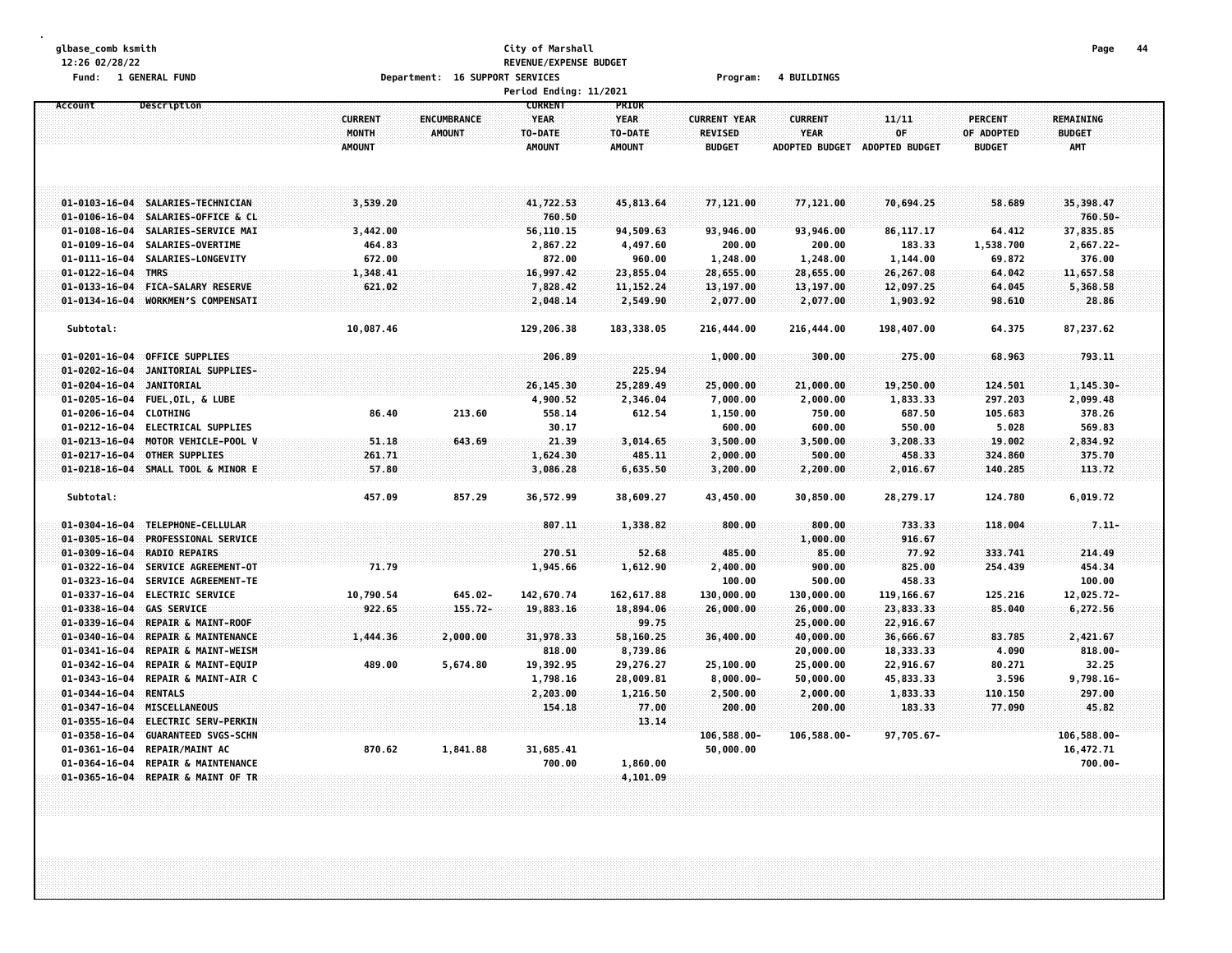# **glbase\_comb ksmith City of Marshall Page 45 12:26 02/28/22 REVENUE/EXPENSE BUDGET**

| 1 GENERAL FUND<br>Fund:                                                                                                                       | Department: 16 SUPPORT SERVICES                                                        | Program:                                                                                                                                                         | <b>4 BUILDINGS</b>                                             |                                                              |                                                 |
|-----------------------------------------------------------------------------------------------------------------------------------------------|----------------------------------------------------------------------------------------|------------------------------------------------------------------------------------------------------------------------------------------------------------------|----------------------------------------------------------------|--------------------------------------------------------------|-------------------------------------------------|
|                                                                                                                                               |                                                                                        | Period Ending: 11/2021                                                                                                                                           |                                                                |                                                              |                                                 |
| Account<br>Description                                                                                                                        | <b>CURRENT</b><br><b>ENCUMBRANCE</b><br><b>MONTH</b><br><b>AMOUNT</b><br><b>AMOUNT</b> | <b>CURRENT</b><br>PRIOR<br><b>YEAR</b><br><b>CURRENT YEAR</b><br><b>YEAR</b><br>TO-DATE<br>TO-DATE<br>REVISED<br><b>AMOUNT</b><br><b>AMOUNT</b><br><b>BUDGET</b> | <b>CURRENT</b><br><b>YEAR</b><br>ADOPTED BUDGET ADOPTED BUDGET | 11/11<br><b>PERCENT</b><br>0F<br>OF ADOPTED<br><b>BUDGET</b> | <b>REMAINING</b><br><b>BUDGET</b><br><b>AMT</b> |
| 01-0370-16-04 EXTERMINATION CONTRA<br>01-0374-16-04 PASS CONTRACT<br>01-0385-16-04 REPAIR & MAINT - ROO<br>01-0386-16-04 REPAIRS & MAINT - WE | 1,875.00<br>115.99<br>378.38                                                           | 14,002.25<br>8,778.00<br>16,000.00<br>5,970.32<br>16,993.34<br>15,825.00<br>25,000.00<br>19,621.62<br>20,000.00                                                  | 16,000.00<br>15,825.00                                         | 14,666.67<br>66.581<br>14,506.25<br>37.727                   | 5,347.00<br>9,854.68<br>25,000.00               |
| Subtotal:<br>01-0405-16-04 IMPROVEMENTS-BUILDIN<br>01-0411-16-04 IMPROVEMENTS-#2 FIRE                                                         | 14,704.95<br>10,969.32                                                                 | 288,677.15<br>347,065.60<br>236,222.00<br>20,000.00<br>88.80                                                                                                     | 246,722.00<br>20,000.00                                        | 226, 161.83<br>132.041<br>18, 333.33<br>40.728               | 63, 424.47-<br>20,000.00<br>$88.80 -$           |
| Subtotal:                                                                                                                                     |                                                                                        | 88.80<br>20,000.00                                                                                                                                               | 20,000.00                                                      | 18,333.33<br>41.172                                          | 19,911.20                                       |
| Program number:<br>4 BUILDINGS                                                                                                                | 25,249.50<br>11,826.61                                                                 | 569,012.92<br>454,545.32<br>516,116.00                                                                                                                           | 514,016.00                                                     | 471, 181.33<br>99.576                                        | 49,744.07                                       |
| Department number: SUPPORT SERVICES                                                                                                           | 47,509.94<br>18,054.19                                                                 | 755, 314.81<br>860,409.20<br>860,534.00                                                                                                                          | 858,934.00                                                     | 787,356.17<br>97.877                                         | 87,165.00                                       |
|                                                                                                                                               |                                                                                        |                                                                                                                                                                  |                                                                |                                                              |                                                 |
|                                                                                                                                               |                                                                                        |                                                                                                                                                                  |                                                                |                                                              |                                                 |
|                                                                                                                                               |                                                                                        |                                                                                                                                                                  |                                                                |                                                              |                                                 |
|                                                                                                                                               |                                                                                        |                                                                                                                                                                  |                                                                |                                                              |                                                 |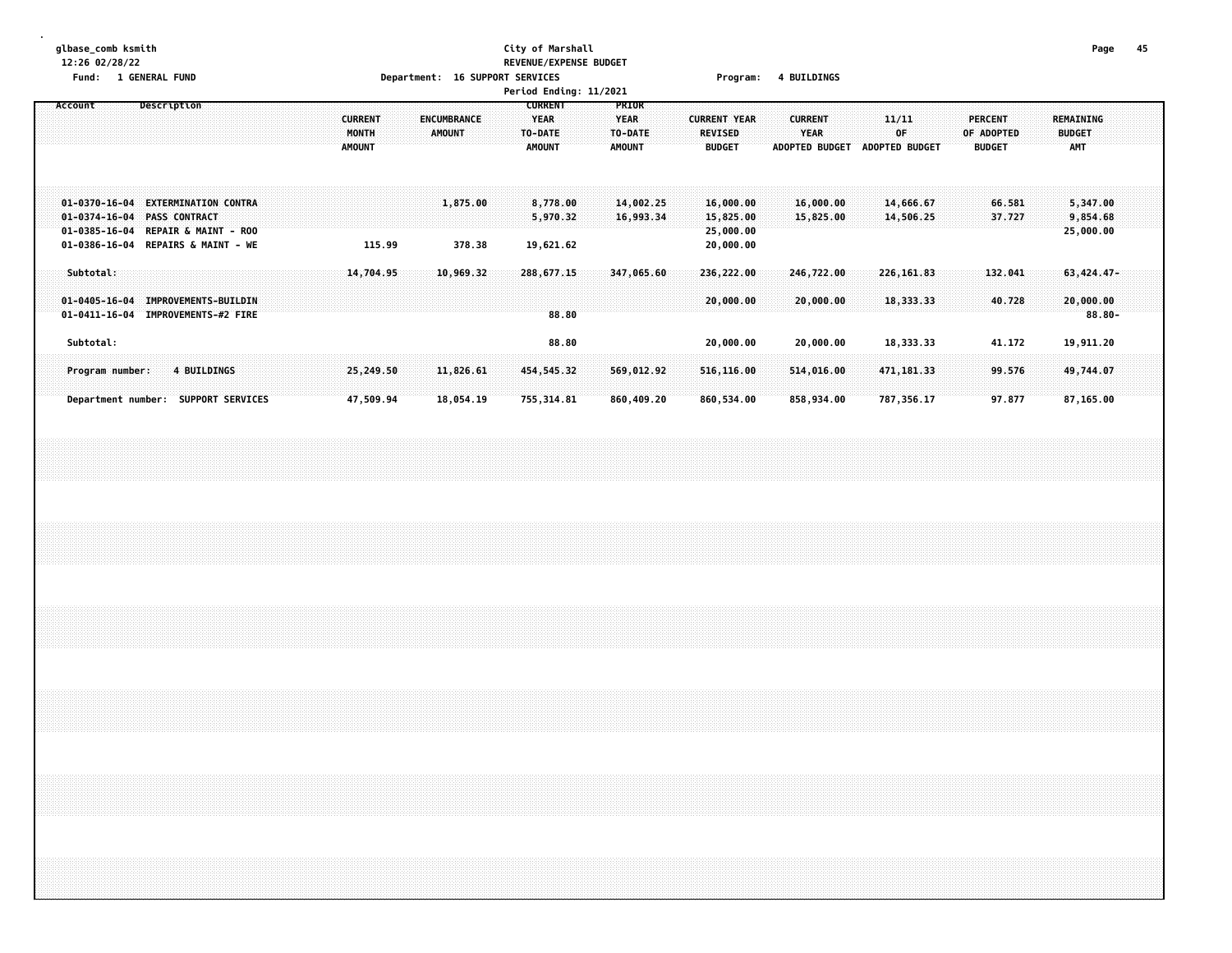# **glbase\_comb ksmith City of Marshall Page 46 12:26 02/28/22 REVENUE/EXPENSE BUDGET** Fund: 1 GENERAL FUND CONTERS Department: 17 TOURISM & CULTURAL ARTS Program: 1 CONVENTION/COMMUNITY CENTERS

|                            |                                    |                                          |                              | Period Ending: 11/2021                                    |                                                  |                                                        |                                                        |                               |                                               |                                                 |  |
|----------------------------|------------------------------------|------------------------------------------|------------------------------|-----------------------------------------------------------|--------------------------------------------------|--------------------------------------------------------|--------------------------------------------------------|-------------------------------|-----------------------------------------------|-------------------------------------------------|--|
| Account                    | Description                        | <b>CURRENT</b><br>MONTH<br><b>AMOUNT</b> | ENCUMBRANCE<br><b>AMOUNT</b> | <b>CURRENT</b><br><b>YEAR</b><br>TO-DATE<br><b>AMOUNT</b> | PRIOR<br><b>YEAR</b><br>TO-DATE<br><b>AMOUNT</b> | <b>CURRENT YEAR</b><br><b>REVISED</b><br><b>BUDGET</b> | <b>CURRENT</b><br><b>YEAR</b><br><b>ADOPTED BUDGET</b> | 11/11<br>OF<br>ADOPTED BUDGET | <b>PERCENT</b><br>OF ADOPTED<br><b>BUDGET</b> | <b>REMAINING</b><br><b>BUDGET</b><br><b>AMT</b> |  |
|                            | 01-0106-17-01 SALARIES-OFFICE & CL | 2,219.20                                 |                              | 24,990.56                                                 | 12,811.68                                        | 27,555.00                                              | 27,555.00                                              | 25,258.75                     | 98.747                                        | 2,564.44                                        |  |
|                            | 01-0108-17-01 SALARIES-SERVICE MAI | 1,880.00                                 |                              | 40,260.72                                                 | 51,948.18                                        | 51,238.00                                              | 51,238.00                                              | 46,968.17                     | 82.537                                        | 10,977.28                                       |  |
|                            | 01-0109-17-01 SALARIES-OVERTIME    | 840.34                                   |                              | 3,848.07                                                  | 958.15                                           | 3,000.00                                               | 3,000.00                                               | 2,750.00                      | 149.502                                       | $848.07 -$                                      |  |
|                            | 01-0110-17-01 SALARIES-PART/TIME & |                                          |                              | 277.54                                                    |                                                  | 9,048.00                                               | 9,048.00                                               | 8,294.00                      | 3.768                                         | 8,770.46                                        |  |
|                            | 01-0111-17-01 SALARIES-LONGEVITY   | 240.00                                   |                              | 880.00                                                    | 1,056.00                                         | 1,200.00                                               | 1,200.00                                               | 1,100.00                      | 73.333                                        | 320.00                                          |  |
| $01 - 0122 - 17 - 01$ TMRS |                                    | 860.31                                   |                              | 11,669.64                                                 | 10,927.22                                        | 13,785.00                                              | 13,785.00                                              | 12,636.25                     | 90.438                                        | 2,115.36                                        |  |
|                            | 01-0133-17-01 FICA-SALARY RESERVE  | 389.52                                   |                              | 5,356.19                                                  | 5,108.20                                         | 7,041.00                                               | 7,041.00                                               | 6,454.25                      | 81.270                                        | 1,684.81                                        |  |
|                            | 01-0134-17-01 WORKMEN'S COMPENSATI |                                          |                              | 804.28                                                    | 1,182.88                                         | 838.00                                                 | 838.00                                                 | 768.17                        | 95.976                                        | 33.72                                           |  |
|                            |                                    |                                          |                              |                                                           |                                                  |                                                        |                                                        |                               |                                               |                                                 |  |
| Subtotal:                  |                                    | 6,429.37                                 |                              | 88,087.00                                                 | 83,992.31                                        | 113,705.00                                             | 113,705.00                                             | 104,229.58                    | 82.846                                        | 25,618.00                                       |  |
| 01-0204-17-01 JANITORIAL   |                                    | 715.20                                   | 56.50                        | 1,521.74                                                  | 2,186.20                                         | 2,000.00                                               | 2,000.00                                               | 1,833.33                      | 76.087                                        | 421.76                                          |  |
|                            | 01-0205-17-01 FUEL, OIL, & LUBE    |                                          |                              | 371.21                                                    | 811.79                                           | 1,000.00                                               | 1,000.00                                               | 916.67                        | 37.121                                        | 628.79                                          |  |
|                            | 01-0213-17-01 MOTOR VEHICLE-POOL V |                                          |                              | 522.11                                                    | 2,320.16                                         | 1,000.00                                               | 1,000.00                                               | 916.67                        | 52.211                                        | 477.89                                          |  |
|                            | 01-0219-17-01 REPAIR & MAINTENANCE |                                          |                              | 1,096.77                                                  |                                                  | 924.50                                                 |                                                        |                               |                                               | $172.27 -$                                      |  |
|                            |                                    |                                          |                              |                                                           |                                                  |                                                        |                                                        |                               |                                               |                                                 |  |
| Subtotal:                  |                                    | 715.20                                   | 56.50                        | 3,511.83                                                  | 5,318.15                                         | 4,924.50                                               | 4,000.00                                               | 3,666.67                      | 87.796                                        | 1,356.17                                        |  |
|                            | 01-0322-17-01 SERVICE AGREEMENT-OT |                                          |                              |                                                           | 966.87                                           |                                                        |                                                        |                               |                                               |                                                 |  |
|                            | 01-0326-17-01 TEXAS MULTIPLE PERIL |                                          |                              | 13,567.41                                                 | 12,410.95                                        | 10, 111.26                                             | 8,511.00                                               | 7,801.75                      | 159.410                                       | $3,456.15-$                                     |  |
|                            | 01-0337-17-01 ELECTRIC SERVICE     | 5,029.83                                 |                              | 45,093.53                                                 | 50,886.72                                        | 68,875.24                                              | 71,400.00                                              | 65,450.00                     | 67.876                                        | 23,781.71                                       |  |
| 01-0338-17-01 GAS SERVICE  |                                    | 79.93                                    |                              | 7,364.35                                                  | 7,092.60                                         | 9,000.00                                               | 9,000.00                                               | 8,250.00                      | 87.595                                        | 1,635.65                                        |  |
|                            | 01-0342-17-01 REPAIR & MAINTENANCE |                                          |                              |                                                           | 273.28                                           |                                                        |                                                        |                               |                                               |                                                 |  |
| Subtotal:                  |                                    | 5,109.76                                 |                              | 66,025.29                                                 | 71,630.42                                        | 87,986.50                                              | 88,911.00                                              | 81,501.75                     | 78.634                                        | 21,961.21                                       |  |
|                            |                                    |                                          |                              |                                                           |                                                  |                                                        |                                                        |                               |                                               |                                                 |  |
|                            | 01-0426-17-01 FURNITURE & FIXTURES |                                          |                              | 1,999.42                                                  |                                                  | 2,000.00                                               | 3,000.00                                               | 2,750.00                      | 66.647                                        | .58                                             |  |
|                            | 01-0458-17-01 EQUIPMENT REPLACEMEN |                                          |                              | 1,000.00                                                  |                                                  | 1,000.00                                               |                                                        |                               |                                               |                                                 |  |
| Subtotal:                  |                                    |                                          |                              | 2,999.42                                                  |                                                  | 3,000.00                                               | 3,000.00                                               | 2,750.00                      | 99.981                                        | .58.                                            |  |
|                            |                                    |                                          |                              |                                                           |                                                  |                                                        |                                                        |                               |                                               |                                                 |  |
| Program number:            | 1 CONVENTION/COMMUNITY CEN         | 12,254.33                                | 56.50                        | 160,623.54                                                | 160,940.88                                       | 209,616.00                                             | 209,616.00                                             | 192,148.00                    | 81.399                                        | 48,935.96                                       |  |
|                            |                                    |                                          |                              |                                                           |                                                  |                                                        |                                                        |                               |                                               |                                                 |  |
|                            |                                    |                                          |                              |                                                           |                                                  |                                                        |                                                        |                               |                                               |                                                 |  |
|                            |                                    |                                          |                              |                                                           |                                                  |                                                        |                                                        |                               |                                               |                                                 |  |
|                            |                                    |                                          |                              |                                                           |                                                  |                                                        |                                                        |                               |                                               |                                                 |  |
|                            |                                    |                                          |                              |                                                           |                                                  |                                                        |                                                        |                               |                                               |                                                 |  |
|                            |                                    |                                          |                              |                                                           |                                                  |                                                        |                                                        |                               |                                               |                                                 |  |
|                            |                                    |                                          |                              |                                                           |                                                  |                                                        |                                                        |                               |                                               |                                                 |  |
|                            |                                    |                                          |                              |                                                           |                                                  |                                                        |                                                        |                               |                                               |                                                 |  |
|                            |                                    |                                          |                              |                                                           |                                                  |                                                        |                                                        |                               |                                               |                                                 |  |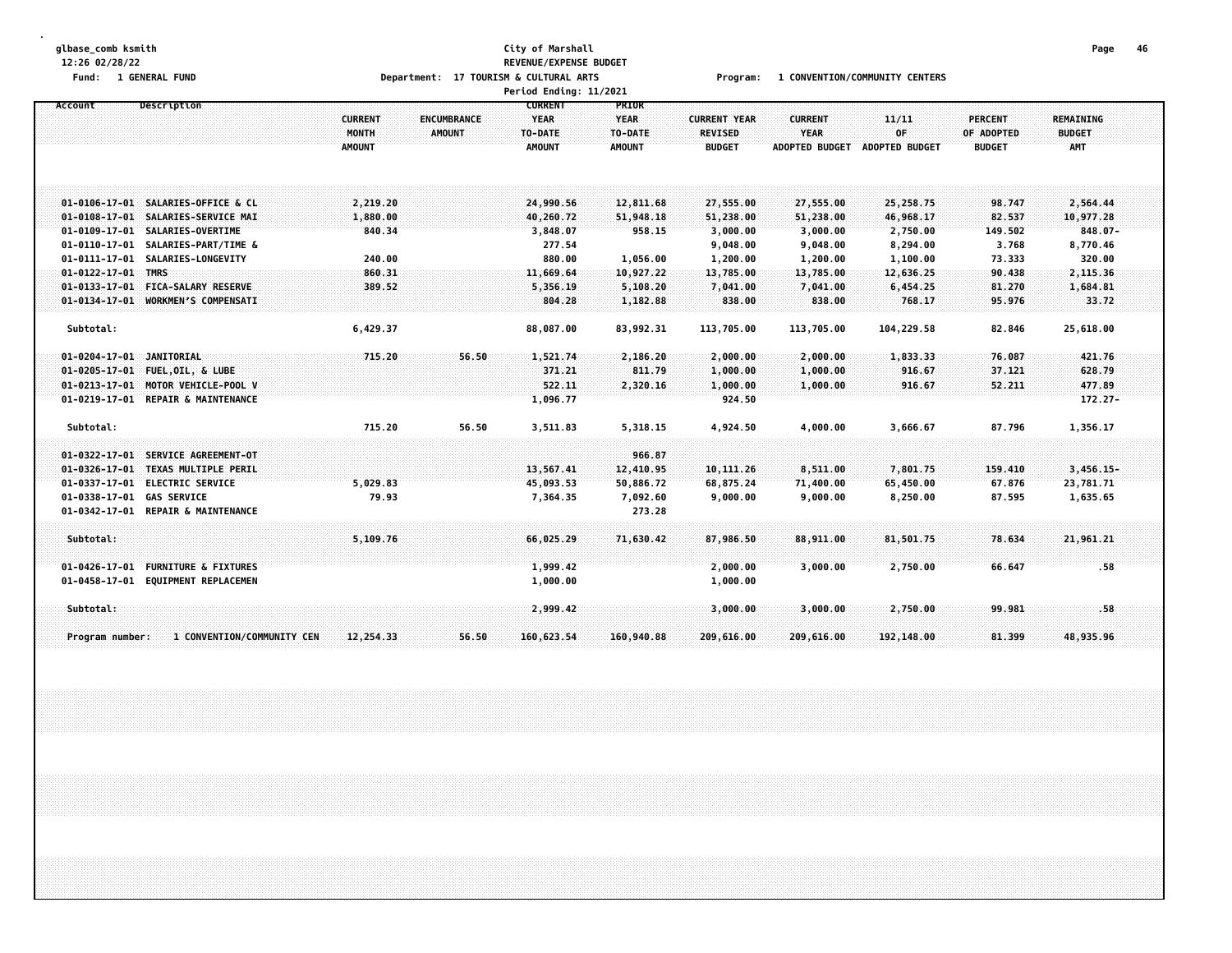# **glbase\_comb ksmith City of Marshall Page 47 12:26 02/28/22 REVENUE/EXPENSE BUDGET** Fund: 1 GENERAL FUND CONTEXT CONTEXT Department: 17 TOURISM & CULTURAL ARTS CONTEXT Program: 3 ARENA

|                                                                                                                                                                                               |                                                                                        | Period Ending: 11/2021                                    |                                                  |                                                        |                                                        |                                                      |                                               |                                                      |
|-----------------------------------------------------------------------------------------------------------------------------------------------------------------------------------------------|----------------------------------------------------------------------------------------|-----------------------------------------------------------|--------------------------------------------------|--------------------------------------------------------|--------------------------------------------------------|------------------------------------------------------|-----------------------------------------------|------------------------------------------------------|
| Account<br>Description                                                                                                                                                                        | <b>CURRENT</b><br><b>ENCUMBRANCE</b><br><b>MONTH</b><br><b>AMOUNT</b><br><b>AMOUNT</b> | <b>CURRENT</b><br><b>YEAR</b><br>TO-DATE<br><b>AMOUNT</b> | PRIOR<br><b>YEAR</b><br>TO-DATE<br><b>AMOUNT</b> | <b>CURRENT YEAR</b><br><b>REVISED</b><br><b>BUDGET</b> | <b>CURRENT</b><br><b>YEAR</b><br><b>ADOPTED BUDGET</b> | 11/11<br>OF<br><b>ADOPTED BUDGET</b>                 | <b>PERCENT</b><br>OF ADOPTED<br><b>BUDGET</b> | <b>REMAINING</b><br><b>BUDGET</b><br><b>AMT</b>      |
| 01-0102-17-03 SALARIES-PROFESSIONA<br>01-0108-17-03 SALARIES-SERVICE MAI<br>$01 - 0109 - 17 - 03$<br>SALARIES-OVERTIME<br>$01 - 0110 - 17 - 03$<br>SALARIES-PART/TIME &                       | 3,900.80<br>2,113.60<br>119.10                                                         | 45,724,16<br>24,779.36<br>2,564.89                        | 37,086.88<br>14,636.16<br>2,625.06               | 50,835.00<br>28,381.00<br>6,000.00<br>5,000.00         | 50,835.00<br>28,381.00<br>6,000.00<br>5,000.00         | 46,598.75<br>26,015.92<br>5,500.00<br>4,583.33       | 97.620<br>94.757<br>53.049                    | 5,110.84<br>3,601.64<br>3,435.11<br>5,000.00         |
| $01 - 0111 - 17 - 03$<br>SALARIES-LONGEVITY<br>$01 - 0122 - 17 - 03$ TMRS<br>FICA-SALARY RESERVE<br>$01 - 0133 - 17 - 03$<br>$01 - 0134 - 17 - 03$<br>WORKMEN'S COMPENSATI                    | 576.00<br>1,114.44<br>444.12                                                           | 576.00<br>12,232.28<br>4,852.34<br>1,067.98               | 480.00<br>8,972.85<br>3,607.27<br>1,541.54       | 1,008.00<br>14,322.00<br>6,979.00<br>1,102.00          | 1,008.00<br>14,322.00<br>6,979.00<br>1,102.00          | 924.00<br>13,128.50<br>6,397.42<br>1,010.17          | 57.143<br>93.101<br>76.302<br>96.913          | 432.00<br>2,089.72<br>2,126.66<br>34.02              |
| Subtotal:                                                                                                                                                                                     | 8,268.06                                                                               | 91,797.01                                                 | 68,949.76                                        | 113,627.00                                             | 113,627.00                                             | 104,158.08                                           | 88.011                                        | 21,829.99                                            |
| 01-0202-17-03 AGRICULTURAL<br>MEDICAL & CHEMICAL<br>$01 - 0203 - 17 - 03$<br>01-0204-17-03 JANITORIAL<br>01-0205-17-03 FUEL, OIL, & LUBE<br>01-0206-17-03 CLOTHING                            | 4,777.90<br>57.94                                                                      | 12,743.90<br>49.92<br>2,985.58                            | 5,391.13<br>121.50<br>2,529.21                   | 13,793.90<br>1,100.00<br>100.00<br>4,035.00<br>200.00  | 11,000.00<br>1,100.00<br>100.00<br>4,035.00<br>200.00  | 10,083.33<br>1,008.33<br>91.67<br>3,698.75<br>183.33 | 115,854<br>4.538<br>74.832                    | 1,050.00<br>1,050.08<br>100.00<br>1,049.42<br>200.00 |
| 01-0212-17-03 ELECTRICAL SUPPLIES<br>01-0213-17-03 MOTOR VEHICLE-POOL V<br>$01 - 0217 - 17 - 03$<br><b>OTHER SUPPLIES</b><br>$01 - 0218 - 17 - 03$<br>SMALL TOOL & MINOR E                    |                                                                                        | 723.94                                                    | 108.27<br>15.34<br>147.08                        | 750.00<br>750.00<br>600.00                             | 750.00<br>750.00<br>2,000.00                           | 687.50<br>687.50<br>1,833.33                         | 36.197                                        | 750.00<br>750.00<br>$123.94-$                        |
| 01-0219-17-03 REPAIR & MAINTENANCE<br>Subtotal:                                                                                                                                               | 4,835.84                                                                               | 382.98<br>16,886.32                                       | 951.12<br>9,263.65                               | 600.00<br>21,928.90                                    | 1,000.00<br>20,935.00                                  | 916.67<br>19,190.42                                  | 38.298<br>80.823                              | 217.02<br>5,042.58                                   |
| 01-0304-17-03 TELEPHONE-CELLULAR<br>$01 - 0312 - 17 - 03$<br><b>GENERAL ADVERTISING</b><br>$01 - 0316 - 17 - 03$<br><b>CONTRACTED SERVICES</b>                                                |                                                                                        | 257.10                                                    | 503.82                                           | 500.00<br>100.00                                       | 500.00<br>100.00<br>1,500.00                           | 458.33<br>91.67<br>1,375.00                          | 59.924                                        | 242.90<br>100.00                                     |
| $01 - 0322 - 17 - 03$<br><b>SERVICE AGREEMENT-OT</b><br>$01 - 0326 - 17 - 03$<br><b>TEXAS MULTIPLE PERIL</b><br>01-0337-17-03 ELECTRIC SERVICE<br><b>GAS SERVICE</b><br>$01 - 0338 - 17 - 03$ | 370.50<br>1,423.27<br>52.49<br>382.70                                                  | 370.50<br>4,399.94<br>15,599.30<br>483.86                 | 4,024.90<br>16,993.25<br>625.38                  | 400.00<br>3,279.10<br>22,000.00<br>1,200.00            | 400.00<br>2,753.00<br>22,000.00<br>1,200.00            | 366.67<br>2,523.58<br>20,166.67<br>1,100.00          | 92.625<br>159.823<br>79.693<br>45.967         | 29.50<br>1,120.84-<br>6,400.70<br>716.14             |
| 01-0342-17-03 REPAIR & MAINTENANCE<br>$01 - 0344 - 17 - 03$<br><b>RENTALS</b><br>01-0346-17-03 DUES & SUBSCRIPTIONS<br>01-0347-17-03 MISCELLANEOUS                                            | 150.00                                                                                 | 4,775.71<br>1,780.93                                      | 2,821.35<br>1,200.00<br>110.64                   | 7,564.07<br>1,780.93                                   | 8,700.00<br>200.00<br>465.00                           | 7,975.00<br>183.33<br>426.25                         | 54.893<br>965.465                             | 2,788.36                                             |
| Subtotal:<br>01-0436-17-03 IMPROVEMENTS - ARENA                                                                                                                                               | 2,378.96                                                                               | 27,667.34<br>200.00                                       | 26,279.34                                        | 36,824.10<br>12,500.00                                 | 37,818.00                                              | 34,666.50                                            | 78,959                                        | 9,156.76<br>12,300.00                                |
| Subtotal:                                                                                                                                                                                     |                                                                                        | 200.00                                                    |                                                  | 12,500.00                                              |                                                        |                                                      |                                               | 12,300.00                                            |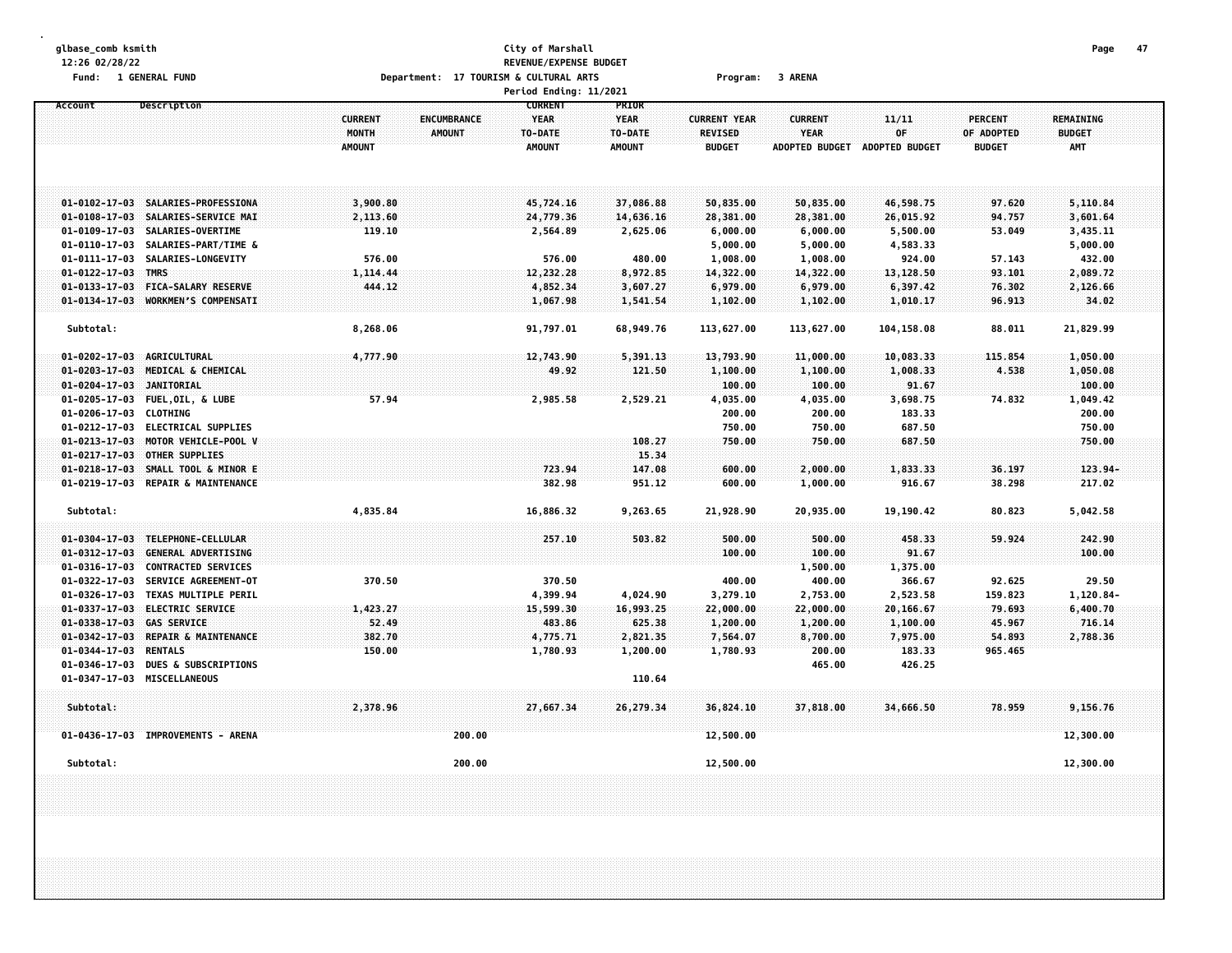| glbase_comb ksmith<br>12:26 02/28/22<br>Fund: 1 GENERAL FUND | City of Marshall<br>REVENUE/EXPENSE BUDGET<br>Department: 17 TOURISM & CULTURAL ARTS                                                                                                                                       | 48<br>Page<br>Program: 3 ARENA                                                                                                                                |
|--------------------------------------------------------------|----------------------------------------------------------------------------------------------------------------------------------------------------------------------------------------------------------------------------|---------------------------------------------------------------------------------------------------------------------------------------------------------------|
| Account<br>Description<br><b>CURRENT</b><br>MONTH<br>AMOUNT  | Period Ending: 11/2021<br><b>CURRENT</b><br>PRIOR<br>ENCUMBRANCE<br><b>YEAR</b><br>YEAR<br><b>CURRENT YEAR</b><br><b>AMOUNT</b><br>TO-DATE<br>TO-DATE<br><b>REVISED</b><br><b>AMOUNT</b><br><b>AMOUNT</b><br><b>BUDGET</b> | <b>CURRENT</b><br>11/11<br><b>PERCENT</b><br>REMAINING<br>YEAR<br>0F.<br>OF ADOPTED<br><b>BUDGET</b><br>ADOPTED BUDGET ADOPTED BUDGET<br><b>BUDGET</b><br>AMT |
| Program number:<br>3 ARENA<br>15,482.86                      | 136,350.67<br>200.00<br>104,492.75<br>184,880.00                                                                                                                                                                           | 158,015.00<br>85.152<br>48,329.33<br>172,380.00                                                                                                               |
|                                                              |                                                                                                                                                                                                                            |                                                                                                                                                               |
|                                                              |                                                                                                                                                                                                                            |                                                                                                                                                               |
|                                                              |                                                                                                                                                                                                                            |                                                                                                                                                               |
|                                                              |                                                                                                                                                                                                                            |                                                                                                                                                               |
|                                                              |                                                                                                                                                                                                                            |                                                                                                                                                               |
|                                                              |                                                                                                                                                                                                                            |                                                                                                                                                               |
|                                                              |                                                                                                                                                                                                                            |                                                                                                                                                               |
|                                                              |                                                                                                                                                                                                                            |                                                                                                                                                               |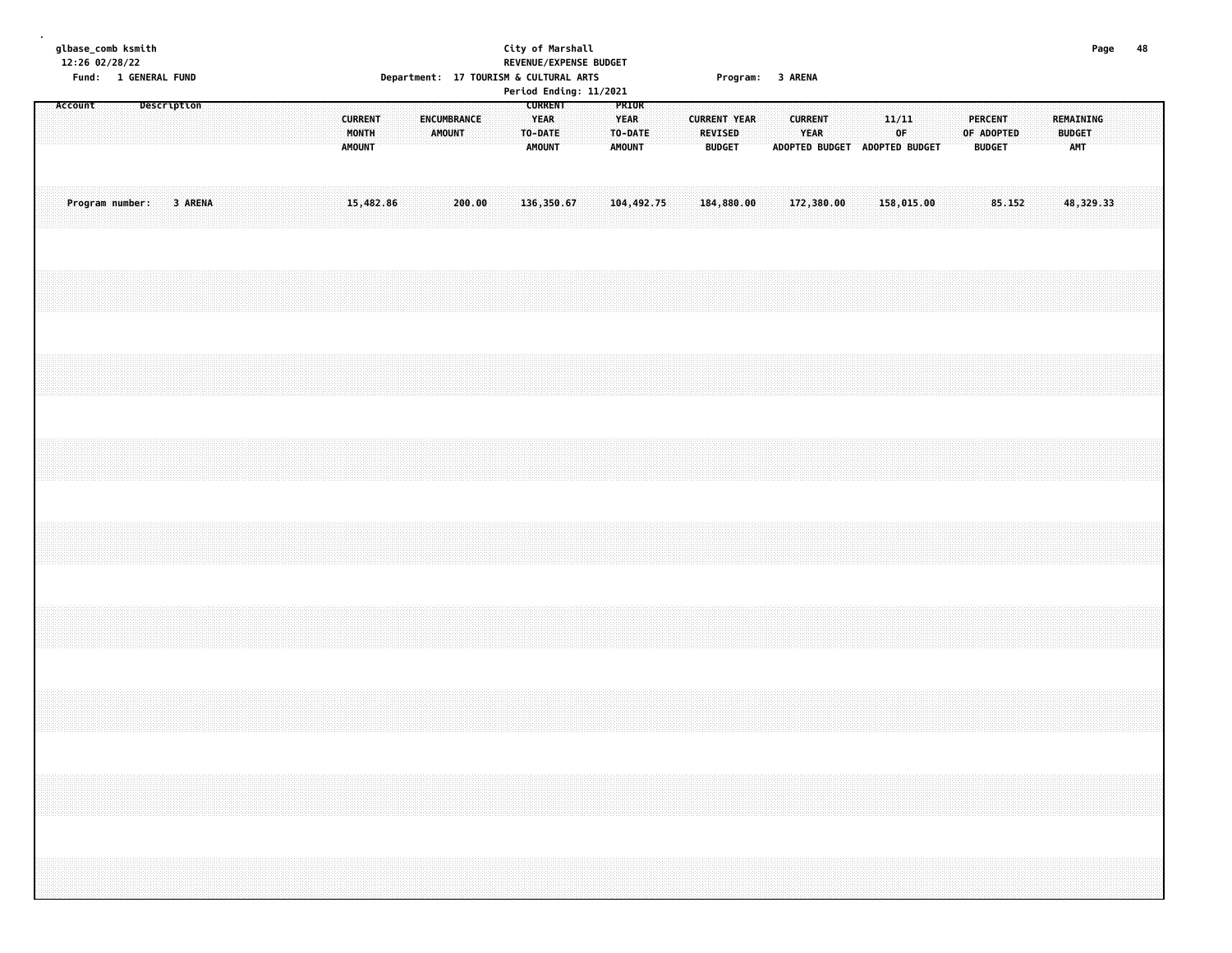#### **glbase\_comb ksmith City of Marshall Page 49 12:26 02/28/22 REVENUE/EXPENSE BUDGET** Fund: 1 GENERAL FUND CORPORT THE SERVICE OF DEPARTMENT: 17 TOURISM & CULTURAL ARTS Program: 5 MEMORIAL CITY HALL PERF CTR **Period Ending: 11/2021**

| Description<br>Account                                                                             | <b>CURRENT</b><br>MONTH | <b>ENCUMBRANCE</b><br><b>AMOUNT</b> | <b>CURRENT</b><br><b>YEAR</b><br>TO-DATE | PRIOR<br><b>YEAR</b><br>TO-DATE | <b>CURRENT YEAR</b><br><b>REVISED</b> | <b>CURRENT</b><br>YEAR | 11/11<br>0F           | PERCENT<br>OF ADOPTED | <b>REMAINING</b><br><b>BUDGET</b> |  |
|----------------------------------------------------------------------------------------------------|-------------------------|-------------------------------------|------------------------------------------|---------------------------------|---------------------------------------|------------------------|-----------------------|-----------------------|-----------------------------------|--|
|                                                                                                    | <b>AMOUNT</b>           |                                     | <b>AMOUNT</b>                            | AMOUNT                          | <b>BUDGET</b>                         | <b>ADOPTED BUDGET</b>  | <b>ADOPTED BUDGET</b> | <b>BUDGET</b>         | <b>AMT</b>                        |  |
| 01-0102-17-05 SALARIES-PROFESSIONA                                                                 | 4,382.40                |                                     | 52,109.68                                | 56,355.12                       | 57,121.00                             | 57,121.00              | 52,360.92             | 98.899                | 5,011.32                          |  |
| 01-0110-17-05 SALARIES-PART/TIME &                                                                 | 1,323.56                |                                     | 15, 159.64                               | 16,448.63                       | 9,048.00                              | 9,048.00               | 8,294.00              | 182.175               | $6, 111.64 -$                     |  |
| 01-0111-17-05 SALARIES-LONGEVITY                                                                   | 144.00                  |                                     | 144.00                                   | 96.00                           | 96.00                                 | 96.00                  | 88.00                 | 150.000               | $48.00 -$                         |  |
| 01-0122-17-05 TMRS                                                                                 | 751.84                  |                                     | 8,679.30                                 | 9,237.57                        | 9,504.00                              | 9,504.00               | 8,712.00              | 98.982                | 824.70                            |  |
| 01-0133-17-05 FICA-SALARY RESERVE                                                                  | 447.52                  |                                     | 5,157.11                                 | 5,576.83                        | 5,069.00                              | 5,069.00               | 4,646.58              | 110.350               | $88.11 -$                         |  |
| 01-0134-17-05 WORKMEN'S COMPENSATI                                                                 |                         |                                     | 151.16                                   | 145.74                          | 146.00                                | 146.00                 | 133.83                | 103.534               | $5.16 -$                          |  |
| Subtotal:                                                                                          | 7,049.32                |                                     | 81,400.89                                | 87,859.89                       | 80,984.00                             | 80,984.00              | 74,235.33             | 108.998               | $416.89 -$                        |  |
| 01-0201-17-05 OFFICE SUPPLIES                                                                      | 117.36                  | 666.72                              | 1,922.13                                 | 2,524.02                        | 2,606.95                              | 1,500.00               | 1,375.00              | 138.555               | 18.10                             |  |
| 01-0217-17-05 OTHER SUPPLIES                                                                       |                         | 289.45                              | 540.11                                   | 719.96                          | 900.00                                | 1,000.00               | 916.67                | 82.956                | 70.44                             |  |
|                                                                                                    |                         |                                     |                                          |                                 |                                       |                        |                       |                       |                                   |  |
| Subtotal:                                                                                          | 117.36                  | 956.17                              | 2,462.24                                 | 3,243.98                        | 3,506.95                              | 2,500.00               | 2,291.67              | 116.316               | 88.54                             |  |
|                                                                                                    |                         |                                     |                                          |                                 |                                       |                        |                       |                       |                                   |  |
| SERVICE AGREEMENT-TE<br>01-0323-17-05                                                              |                         | 499.74                              | 231.67                                   |                                 | 777.89                                |                        |                       |                       | 46.48                             |  |
| 01-0345-17-05<br><b>CONFERENCE AND TRAIN</b>                                                       |                         |                                     | 2,102.15                                 | 172.65                          | 2,102.15                              | 2,000.00               | 1,833.33              | 105.108               |                                   |  |
| $01 - 0346 - 17 - 05$<br><b>DUES &amp; SUBSCRIPTIONS</b><br>$01 - 0347 - 17 - 05$<br>MISCELLANEOUS | 373.66                  | 75.00                               | 2,023.50                                 | 589.66                          | 1,249.33                              | 5,000.00               | 4,583.33              | 32.997                | 774.17-<br>65.00                  |  |
| $01 - 0364 - 17 - 05$<br><b>REPAIR &amp; MAINTENANCE</b>                                           |                         |                                     | 1,360.00<br>488.32                       | 3,491.22<br>406.40              | 1,500.00<br>370.00                    | 1,000.00               | 916.67                | 151.000               | $118.32 -$                        |  |
| 01-0373-17-05 PROMOTION                                                                            | 7,078.52                | 10,298.11                           | 48,751.94                                | 23, 147.63                      | 74,224.63                             | 25,000.00              | 22,916.67             | 281.901               | 15, 174.58                        |  |
|                                                                                                    |                         |                                     |                                          |                                 |                                       |                        |                       |                       |                                   |  |
| Subtotal:                                                                                          | 7,452.18                | 10,872.85                           | 54,957.58                                | 27,807.56                       | 80,224.00                             | 33,000.00              | 30,250.00             | 232.348               | 14,393.57                         |  |
| <b>FURNITURE &amp; FIXTURES</b><br>$01 - 0426 - 17 - 05$                                           |                         |                                     |                                          |                                 |                                       | 2,000.00               | 1,833.33              |                       |                                   |  |
| 01-0490-17-05 NON DEPRECIABLE CAPI                                                                 |                         |                                     | 8,724.05                                 | 2,455.49                        | 8,724.05                              |                        |                       |                       |                                   |  |
| Subtotal:                                                                                          |                         |                                     | 8,724.05                                 | 2,455.49                        | 8,724.05                              | 2,000.00               | 1,833.33              | 436.203               |                                   |  |
| 5 MEMORIAL CITY HALL PERF<br>Program number:                                                       | 14,618.86               | 11,829.02                           | 147,544.76                               | 121,366.92                      | 173,439.00                            | 118,484.00             | 108,610.33            | 149.031               | 14,065.22                         |  |
|                                                                                                    |                         |                                     |                                          |                                 |                                       |                        |                       |                       |                                   |  |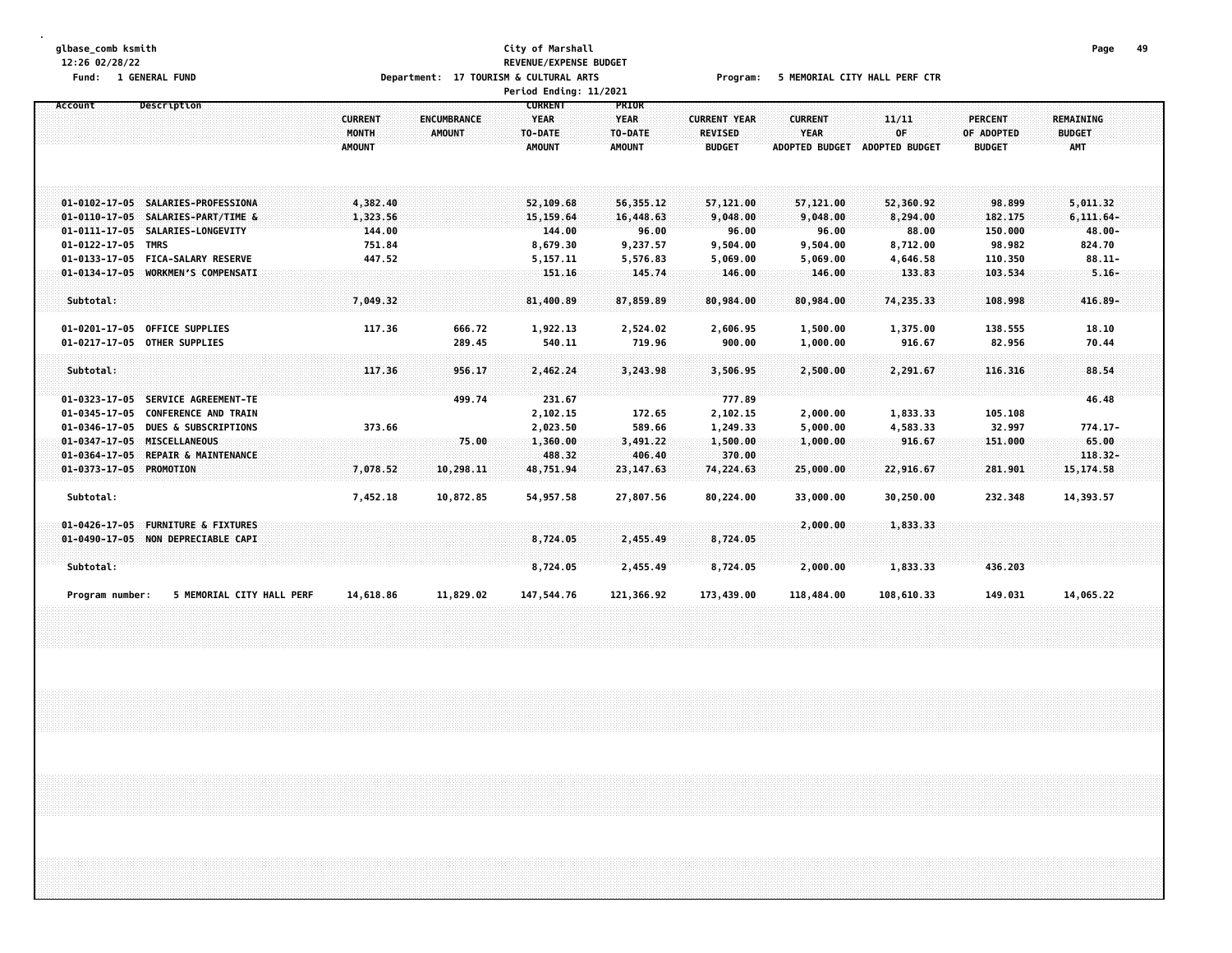| <b>1 GENERAL FUND</b><br>Fund:                                                     |                | Department: 17 TOURISM & CULTURAL ARTS |                        |               | Program:            | <b>6 GOLF COURSE</b>  |                       |                |                  |
|------------------------------------------------------------------------------------|----------------|----------------------------------------|------------------------|---------------|---------------------|-----------------------|-----------------------|----------------|------------------|
|                                                                                    |                |                                        | Period Ending: 11/2021 |               |                     |                       |                       |                |                  |
| Description<br>Account                                                             |                |                                        | <b>CURRENT</b>         | PRIOR         |                     |                       |                       |                |                  |
|                                                                                    | <b>CURRENT</b> | ENCUMBRANCE                            | <b>YEAR</b>            | <b>YEAR</b>   | <b>CURRENT YEAR</b> | <b>CURRENT</b>        | 11/11                 | <b>PERCENT</b> | <b>REMAINING</b> |
|                                                                                    | MONTH          | <b>AMOUNT</b>                          | TO-DATE                | TO-DATE       | <b>REVISED</b>      | <b>YEAR</b>           | 0F                    | OF ADOPTED     | <b>BUDGET</b>    |
|                                                                                    | <b>AMOUNT</b>  |                                        | <b>AMOUNT</b>          | <b>AMOUNT</b> | <b>BUDGET</b>       | <b>ADOPTED BUDGET</b> | <b>ADOPTED BUDGET</b> | <b>BUDGET</b>  | <b>AMT</b>       |
|                                                                                    |                |                                        |                        |               |                     |                       |                       |                |                  |
|                                                                                    |                |                                        |                        |               |                     |                       |                       |                |                  |
|                                                                                    |                |                                        |                        |               |                     |                       |                       |                |                  |
| 01-0101-17-06 SALARIES OFFICIALS &                                                 | 3,558.40       |                                        | 48, 345. 33            | 47,510.45     | 50,168.00           | 47,068.00             | 43,145.67             | 110.274        | 1,822.67         |
| 01-0109-17-06 SALARIES-OVERTIME                                                    | 683.88         |                                        | 7,134.13               | 10,324.12     | 8,525.00            | 8,525.00              | 7,814.58              | 89.163         | 1,390.87         |
| 01-0110-17-06 SALARIES-PART/TIME &                                                 | 1,435.06       |                                        | 20,912.33              | 36,974.85     | 32,300.00           | 45,000.00             | 41,250.00             | 50.448         | 11,387.67        |
| 01-0111-17-06 SALARIES-LONGEVITY                                                   |                |                                        | 256.00                 | 720.00        | 768.00              | 768.00                | 704.00                | 33.333         | 512.00           |
| $01 - 0122 - 17 - 06$<br>TMRS                                                      |                |                                        | 4,053.47               | 9,581.75      | 9,362.00            | 9,362.00              | 8,581.83              | 43.297         | 5,308.53         |
| $01 - 0133 - 17 - 06$<br><b>FICA-SALARY RESERVE</b>                                | 434.32         |                                        | 5,855.03               | 7,285.03      | 7,754.00            | 7,754.00              | 7,107.83              | 81.167         | 1,898.97         |
| $01 - 0134 - 17 - 06$<br>WORKMEN'S COMPENSATI                                      |                |                                        | 1,329.96               | 1,930.20      | 1,371.00            | 1,371.00              | 1,256.75              | 97.007         | 41.04            |
|                                                                                    |                |                                        |                        |               |                     |                       |                       |                |                  |
| Subtotal:                                                                          | 6,111.66       |                                        | 87,886.25              | 114,326.40    | 110,248.00          | 119,848.00            | 109,860.67            | 78.549         | 22,361.75        |
|                                                                                    |                |                                        |                        |               |                     |                       |                       |                |                  |
| 01-0201-17-06<br><b>OFFICE SUPPLIES</b>                                            |                |                                        | 275.45                 | 636.68        | 525.00              | 425.00                | 389.58                | 64.812         | 249.55           |
| $01 - 0202 - 17 - 06$<br>AGRICULTURAL                                              |                |                                        | 1,141.66               | 1,215.63      | 1,650.00            | 4,150.00              | 3,804.17              | 27.510         | 508.34           |
| $01 - 0203 - 17 - 06$<br>MEDICAL & CHEMICAL                                        |                | 104.00                                 | 115.00                 | 240.07        | 485.00              | 2,700.00              | 2,475.00              | 8.111          | 266.00           |
| 01-0205-17-06 FUEL, OIL, & LUBE                                                    |                |                                        | 2,913.74               | 3,623.08      | 1,400.00            | 4,000.00              | 3,666.67              | 76.784         | $1,513.74-$      |
| 01-0206-17-06 CLOTHING                                                             |                |                                        |                        | 73.61         |                     | 300.00                | 275.00                |                |                  |
| 01-0208-17-06 FOOD SUPPLIES                                                        |                |                                        | 70.44                  | 475.56        | 750.00              | 4,750.00              | 4,354.17              | 1.483          | 679.56           |
| 01-0209-17-06 PRO SHOP                                                             |                | 107.25                                 | 4,641.97               | 3,686.07      | 3,600.00            | 2,000.00              | 1,833.33              | 239.148        | $1,149.22-$      |
| 01-0210-17-06 DRIVING RANGE                                                        |                |                                        |                        |               |                     | 1,200.00              | 1,100.00              |                |                  |
| 01-0212-17-06 ELECTRICAL SUPPLIES                                                  |                |                                        |                        |               | 150.00              | 150.00                | 137.50                |                | 150.00           |
| 01-0213-17-06 MOTOR VEHICLE-POOL V                                                 |                |                                        | 534.70                 | 841.44        | 1,500.00            | 5,500.00              | 5,041.67              | 9.722          | 965.30           |
| 01-0217-17-06 OTHER SUPPLIES                                                       |                |                                        | 1,537.49               | 225.94        | 1,314.31            | 1,000.00              | 916.67                | 153.749        | $223.18 -$       |
| 01-0218-17-06 SMALL TOOL & MINOR E                                                 |                |                                        | 228.95                 | 708.79        | 585.00              | 500.00                | 458.33                | 45.790         | 356.05           |
| 01-0219-17-06<br><b>REPAIR &amp; MAINTENANCE</b>                                   |                |                                        | 944.79                 | 1,602.82      | 1,550.00            | 6,050.00              | 5,545.83              | 15.616         | 605.21           |
| 01-0236-17-06 DRIVING RANGE                                                        |                |                                        | 597.00                 |               | 1,200.00            |                       |                       |                | 603.00           |
|                                                                                    |                |                                        |                        |               |                     |                       |                       |                |                  |
| Subtotal:                                                                          |                | 211.25                                 | 13,001.19              | 13,329.69     | 14,709.31           | 32,725.00             | 29,997.92             | 40.959         | 1,496.87         |
|                                                                                    |                |                                        |                        |               |                     |                       |                       |                |                  |
| 01-0304-17-06 TELEPHONE-CELLULAR                                                   |                |                                        | 138.84                 | 211.53        | 400.00              | 400.00                | 366.67                | 40.490         | 261.16           |
| 01-0322-17-06 SERVICE AGREEMENT-OT                                                 | 313.35         |                                        | 509.62                 | 537.34        | 515.00              | 300.00                | 275.00                | 169.873        | 5.38             |
| $01 - 0337 - 17 - 06$<br><b>ELECTRIC SERVICE</b>                                   | 804.42         |                                        | 9,979.32               | 10,878.65     | 10,000.00           | 10,000.00             | 9,166.67              | 108.417        | 20.68            |
| $01 - 0340 - 17 - 06$<br>REPAIR & MAINTENANCE                                      |                |                                        | 2,275.54               |               | 2,275.54            | 1,000.00              | 916.67                | 227.554        |                  |
| $01 - 0342 - 17 - 06$<br>REPAIR & MAINTENANCE                                      |                |                                        | 7,912.25               | 24,955.86     | 8,517.62            | 4,500.00              | 4,125.00              | 187.590        | 605.37           |
| 01-0344-17-06 RENTALS                                                              | 186.06         | 230.30                                 | 2,320.86               | 4,732.06      | 2,942.00            | 10,942.00             | 10,030.17             | 39.436         | 390.84           |
| 01-0346-17-06<br><b>DUES &amp; SUBSCRIPTIONS</b>                                   |                |                                        | 1,623.93               | 2,127.81      | 1,992.53            | 700.00                | 641.67                | 254.534        | 368.60           |
| 01-0347-17-06 MISCELLANEOUS                                                        |                |                                        | 147.60                 | 971.22        | 200.00              | 200.00                | 183.33                | 73.800         | 52.40            |
| $01 - 0364 - 17 - 06$<br>REPAIR & MAINTENANCE                                      | 1,888.00       |                                        | 17,366.22              | 8,802.39      | 18,000.00           |                       |                       |                | 633.78           |
|                                                                                    |                |                                        |                        |               |                     |                       |                       |                |                  |
| Subtotal:                                                                          | 3,191.83       | 230.30                                 | 42, 274.18             | 53,216.86     | 44,842.69           | 28,042.00             | 25,705.17             | 163.473        | 2,338.21         |
|                                                                                    |                |                                        |                        |               |                     |                       |                       |                |                  |
| <b>EQUIPMENT REPLACEMEN</b><br>01-0458-17-06<br>01-0460-17-06 LEASE/PURCHASE PAYME | 2,348.99       | 673.90                                 | 7,645.99<br>6,941.17   |               | 7,812.00            | 5,297.00              | 4,855.58              | 144.346        | 166.01<br>684.93 |
|                                                                                    |                |                                        |                        | 5,458.59      | 8,300.00            |                       |                       |                |                  |

**12:26 02/28/22 REVENUE/EXPENSE BUDGET**

**glbase\_comb ksmith City of Marshall Page 50**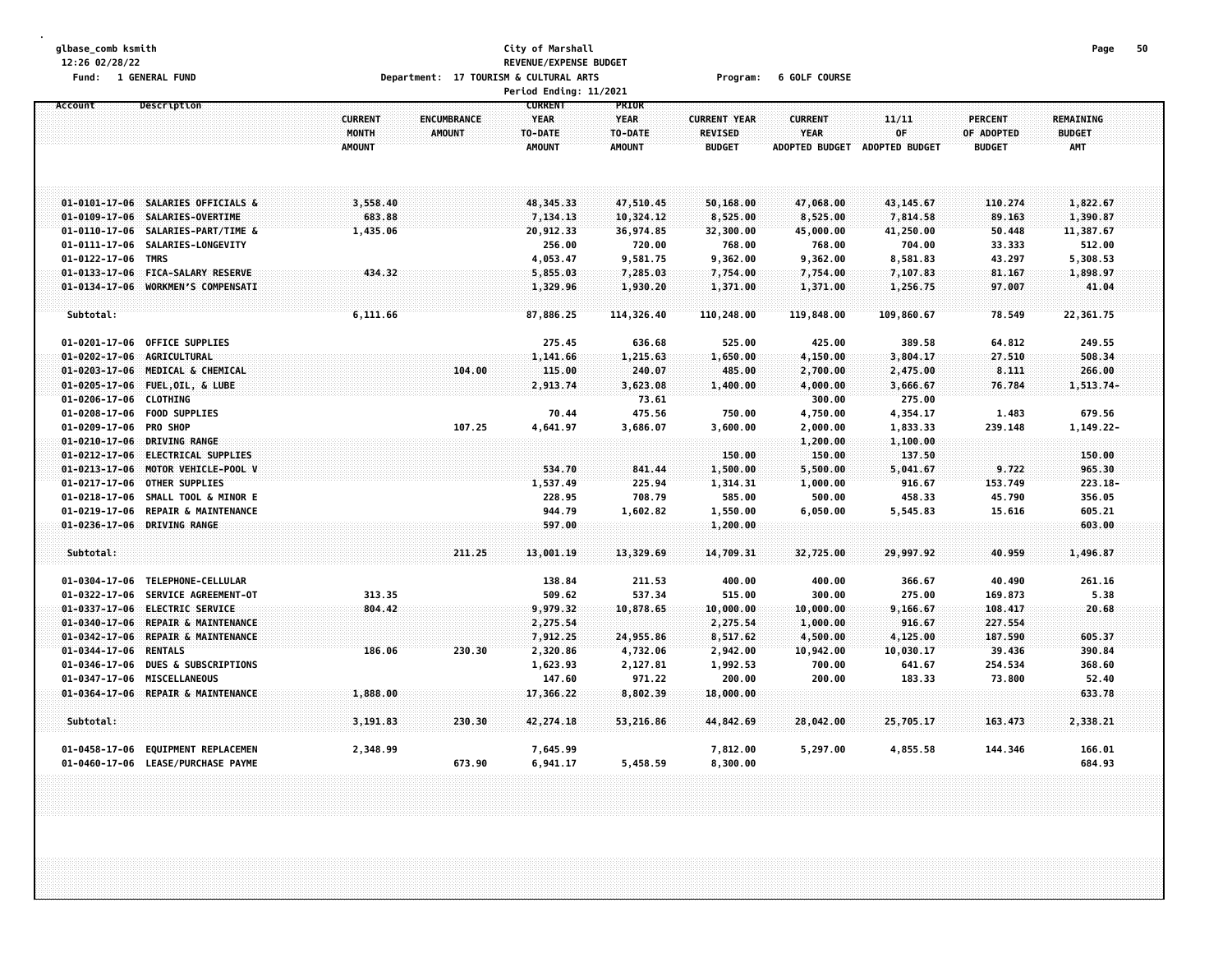**glbase\_comb ksmith City of Marshall Page 51 12:26 02/28/22 REVENUE/EXPENSE BUDGET**

**.**

# **Fund: 1 GENERAL FUND Department: 17 TOURISM & CULTURAL ARTS Program: 6 GOLF COURSE**

|         |                              |             |  |               |  |  |                                          |          |                    |          |        |  |                                                    | Period Ending: 11/2021 |                              |                        |  |                                                        |  |                                                         |  |             |                        |  |                                               |  |                             |                     |  |
|---------|------------------------------|-------------|--|---------------|--|--|------------------------------------------|----------|--------------------|----------|--------|--|----------------------------------------------------|------------------------|------------------------------|------------------------|--|--------------------------------------------------------|--|---------------------------------------------------------|--|-------------|------------------------|--|-----------------------------------------------|--|-----------------------------|---------------------|--|
| Account |                              | Description |  |               |  |  | <b>CURRENT</b><br>MONTH<br><b>AMOUNT</b> |          | <b>ENCUMBRANCE</b> | AMOUNT   |        |  | <b>CURRENT</b><br>YEAR<br>TO-DATE<br><b>AMOUNT</b> |                        | <b>YEAR</b><br><b>AMOUNT</b> | PRIOR<br>TO-DATE       |  | <b>CURRENT YEAR</b><br><b>REVISED</b><br><b>BUDGET</b> |  | <b>CURRENT</b><br>YEAR<br>ADOPTED BUDGET ADOPTED BUDGET |  | 11/11<br>OF |                        |  | <b>PERCENT</b><br>OF ADOPTED<br><b>BUDGET</b> |  | <b>BUDGET</b><br><b>AMT</b> | REMAINING           |  |
|         | Subtotal:<br>Program number: |             |  | 6 GOLF COURSE |  |  | 11,652.48                                | 2,348.99 |                    | 1,115.45 | 673.90 |  | 14,587.16<br>157,748.78                            |                        |                              | 5,458.59<br>186,331.54 |  | 16, 112.00<br>185,912.00                               |  | 5,297.00<br>185,912.00                                  |  |             | 4,855.58<br>170,419.33 |  | 275.385<br>90.350                             |  |                             | 850.94<br>27,047.77 |  |
|         |                              |             |  |               |  |  |                                          |          |                    |          |        |  |                                                    |                        |                              |                        |  |                                                        |  |                                                         |  |             |                        |  |                                               |  |                             |                     |  |
|         |                              |             |  |               |  |  |                                          |          |                    |          |        |  |                                                    |                        |                              |                        |  |                                                        |  |                                                         |  |             |                        |  |                                               |  |                             |                     |  |
|         |                              |             |  |               |  |  |                                          |          |                    |          |        |  |                                                    |                        |                              |                        |  |                                                        |  |                                                         |  |             |                        |  |                                               |  |                             |                     |  |
|         |                              |             |  |               |  |  |                                          |          |                    |          |        |  |                                                    |                        |                              |                        |  |                                                        |  |                                                         |  |             |                        |  |                                               |  |                             |                     |  |
|         |                              |             |  |               |  |  |                                          |          |                    |          |        |  |                                                    |                        |                              |                        |  |                                                        |  |                                                         |  |             |                        |  |                                               |  |                             |                     |  |
|         |                              |             |  |               |  |  |                                          |          |                    |          |        |  |                                                    |                        |                              |                        |  |                                                        |  |                                                         |  |             |                        |  |                                               |  |                             |                     |  |
|         |                              |             |  |               |  |  |                                          |          |                    |          |        |  |                                                    |                        |                              |                        |  |                                                        |  |                                                         |  |             |                        |  |                                               |  |                             |                     |  |
|         |                              |             |  |               |  |  |                                          |          |                    |          |        |  |                                                    |                        |                              |                        |  |                                                        |  |                                                         |  |             |                        |  |                                               |  |                             |                     |  |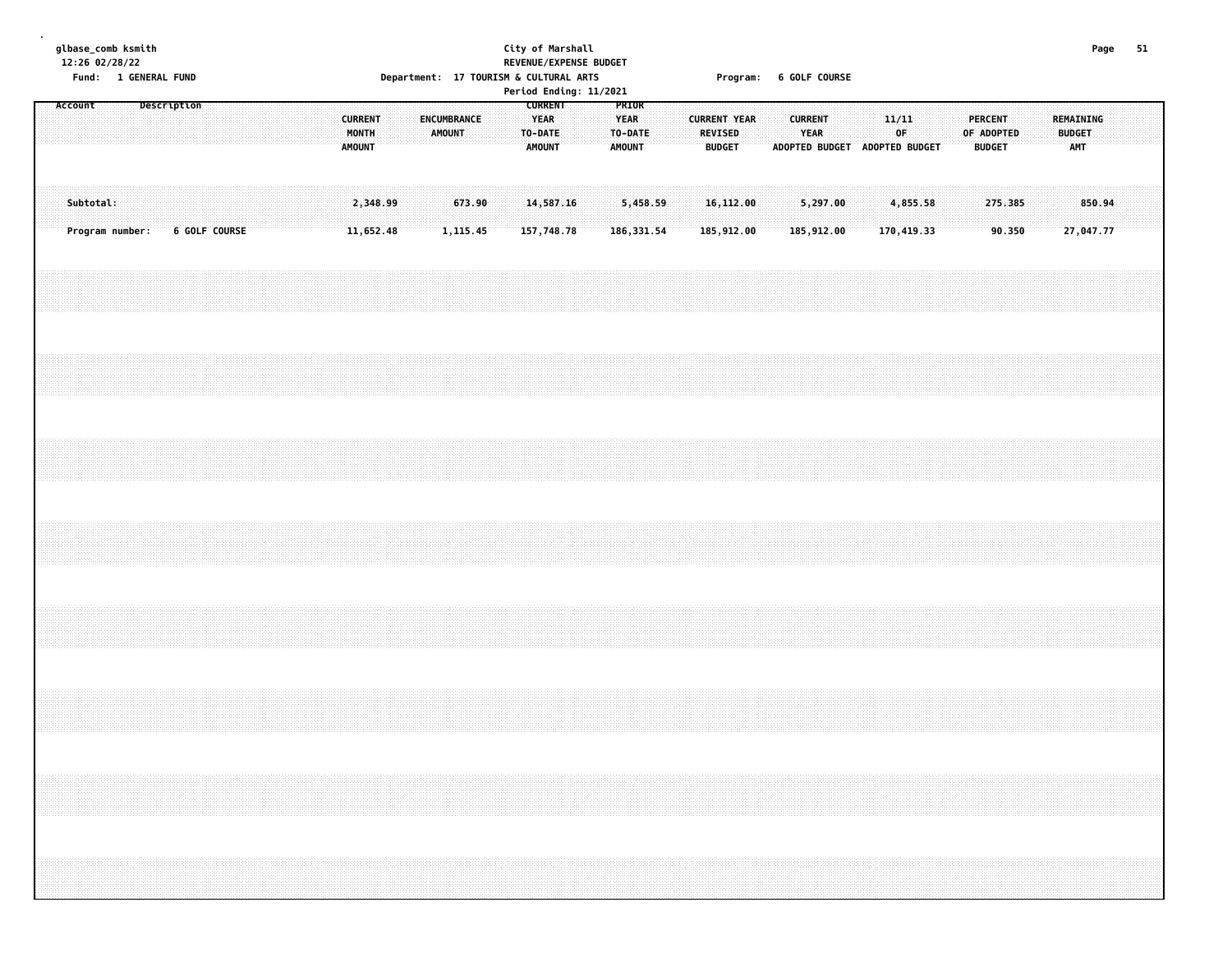## **glbase\_comb ksmith City of Marshall Page 52 12:26 02/28/22 REVENUE/EXPENSE BUDGET** Fund: 1 GENERAL FUND Department: 17 TOURISM & CULTURAL ARTS Program: 7 LIBRARY

|                                                          |                |               | Period Ending: 11/2021 |               |                     |                       |                       |               |               |  |
|----------------------------------------------------------|----------------|---------------|------------------------|---------------|---------------------|-----------------------|-----------------------|---------------|---------------|--|
| Account<br>Description                                   |                |               | <b>CURRENT</b>         | PRIOR         |                     |                       |                       |               |               |  |
|                                                          | <b>CURRENT</b> | ENCUMBRANCE   | <b>YEAR</b>            | <b>YEAR</b>   | <b>CURRENT YEAR</b> | <b>CURRENT</b>        | 11/11                 | PERCENT       | REMAINING     |  |
|                                                          | MONTH          | <b>AMOUNT</b> | TO-DATE                | TO-DATE       | <b>REVISED</b>      | <b>YEAR</b>           | OF                    | OF ADOPTED    | <b>BUDGET</b> |  |
|                                                          | <b>AMOUNT</b>  |               | <b>AMOUNT</b>          | <b>AMOUNT</b> | <b>BUDGET</b>       | <b>ADOPTED BUDGET</b> | <b>ADOPTED BUDGET</b> | <b>BUDGET</b> | <b>AMT</b>    |  |
|                                                          |                |               |                        |               |                     |                       |                       |               |               |  |
|                                                          |                |               |                        |               |                     |                       |                       |               |               |  |
| 01-0101-17-07 SALARIES OFFICIALS &                       | 4,857.60       |               | 57,021.28              | 61,769.13     | 62,370.00           | 62,370.00             | 57,172.50             | 99.213        | 5,348.72      |  |
| SALARIES-PROFESSIONA<br>$01 - 0102 - 17 - 07$            | 5,814.88       |               | 67,441.47              | 52,330.36     | 78,264.00           | 78,264.00             | 71,742.00             | 93.785        | 10,822.53     |  |
| $01 - 0105 - 17 - 07$<br>SALARIES-PARAPROFESS            | 2,176.00       |               | 26,703.27              | 39,141.95     | 86,094.00           | 86,094.00             | 78,919.50             | 33.544        | 13,734.18     |  |
| SALARIES-OFFICE & CL<br>$01 - 0106 - 17 - 07$            | 6,569.60       |               | 67,467.94              | 48,545.35     | 28,381.00           | 28,381.00             | 26,015.92             | 260.870       | 6,569.61      |  |
| 01-0110-17-07<br>SALARIES-PART/TIME &                    | 620.50         |               | 2,815.63               | 894.21        | 4,420.00            | 4,420.00              | 4,051.67              | 72.452        | 1,011.73      |  |
| SALARIES-LONGEVITY<br>$01 - 0111 - 17 - 07$              | 2,448.00       |               | 2,488.00               | 2,328.00      | 2,544.00            | 2,544.00              | 2,332.00              | 97.799        | 56.00         |  |
| 01-0122-17-07 TMRS                                       | 3,631.95       |               | 36,728.42              | 33,401.72     | 42,796.00           | 42,796.00             | 39,229.67             | 93.414        | 6,067.58      |  |
| FICA-SALARY RESERVE<br>$01 - 0133 - 17 - 07$             | 1,670.41       |               | 16,818.19              | 15,656.03     | 20,049.00           | 20,049.00             | 18,378.25             | 91.373        | 3,230.81      |  |
| $01 - 0134 - 17 - 07$<br><b>WORKMEN'S COMPENSATI</b>     |                |               | 478.97                 | 566.38        | 494.00              | 494.00                | 452.83                | 96.957        | 15.03         |  |
|                                                          |                |               |                        |               |                     |                       |                       |               |               |  |
| Subtotal:                                                | 27,788.94      |               | 277,963.17             | 254,633.13    | 325,412.00          | 325,412.00            | 298,294.33            | 93.009        | 46,856.19     |  |
| <b>OFFICE SUPPLIES</b><br>$01 - 0201 - 17 - 07$          | 3,093.51       | 1,109.23      | 9,309.22               | 3,304.43      | 12,001.00           | 11,000.00             | 10,083.33             | 94.325        | 1,582.55      |  |
| ELECTRICAL SUPPLIES<br>$01 - 0212 - 17 - 07$             |                |               |                        |               | 50.00               | 50.00                 | 45.83                 |               | 50.00         |  |
| <b>PROGRAM EXPENSES</b><br>$01 - 0215 - 17 - 07$         |                |               | 2,229.01               | 2,448.82      |                     | 7,000.00              | 6,416.67              | 31.843        |               |  |
| $01 - 0230 - 17 - 07$<br><b>PROGRAM EXPENSES</b>         | 101.55         |               | 4,801.53               |               | 6,956.00            |                       |                       |               | 518.10        |  |
|                                                          |                |               |                        |               |                     |                       |                       |               |               |  |
| Subtotal:                                                | 3,195.06       | 1,109.23      | 16,339.76              | 5,753.25      | 19,007.00           | 18,050.00             | 16,545.83             | 98.008        | 2,150.65      |  |
|                                                          |                |               |                        |               |                     |                       |                       |               |               |  |
| SERVICE AGREEMENT-OT<br>$01 - 0322 - 17 - 07$            |                | 123.80        | 1,171.00               | 2,146.76      | 3,000.00            | 3,000.00              | 2,750.00              | 66.816        | 2,129.20      |  |
| $01 - 0323 - 17 - 07$<br>SERVICE AGREEMENT-TE            |                | 349.14        | 3,794.79               | 8,132.45      | 4,596.00            | 12,000.00             | 11,000.00             | 31.623        | 452.07        |  |
| PROPERTY INSURANCE<br>$01 - 0326 - 17 - 07$              |                |               | 3,943.08               | 3,607.13      | 3,315.00            | 3,315.00              | 3,038.75              | 118.947       | 628.08-       |  |
| 01-0337-17-07<br><b>ELECTRIC SERVICE</b>                 | 1,280.36       |               | 14,605.59              | 15,666.77     | 17,000.00           | 17,000.00             | 15,583.33             | 93.106        | 1,584.41      |  |
| <b>GAS SERVICE</b><br>$01 - 0338 - 17 - 07$              | 56.78          |               | 1,863.50               | 1,437.27      | 2,000.00            | 2,000.00              | 1,833.33              | 100.509       | 136.50        |  |
| <b>REPAIR &amp; MAINTENANCE</b><br>$01 - 0342 - 17 - 07$ | 60.27          | 2,530.63      | 2,022.30               | 1,354.98      | 4,493.00            | 3,000.00              | 2,750.00              | 79.392        | 217.07        |  |
| <b>CONFERENCE AND TRAIN</b><br>$01 - 0345 - 17 - 07$     |                |               |                        | 490.00        | 100.00              | 100.00                | 91.67                 |               | 63.00         |  |
| $01 - 0346 - 17 - 07$<br><b>DUES &amp; SUBSCRIPTIONS</b> | 188.05         | 1,080.80      | 35,794.28              | 40,183.26     | 40,641.00           | 40,000.00             | 36,666.67             | 94.145        | 4,575.92      |  |
| MISCELLANEOUS<br>01-0347-17-07                           |                |               | 434.55                 |               | 435.00              | 200.00                | 183.33                | 217.275       | . 45          |  |
| $01 - 0364 - 17 - 07$<br><b>REPAIR &amp; MAINTENANCE</b> |                |               |                        | 115.00        | 765.00              | 1,000.00              | 916.67                |               | 101.00        |  |
| Subtotal:                                                |                |               |                        |               |                     |                       |                       |               |               |  |
|                                                          | 1,585.46       | 4,084.37      | 63,629.09              | 73, 133.62    | 76,345.00           | 81,615.00             | 74,813.75             | 83.385        | 8,631.54      |  |
| <b>IMPROVEMENTS BOOKS-P</b><br>$01 - 0414 - 17 - 07$     | 5,978.22       | 4,750.92      | 50,163.65              |               | 60,000.00           | 60,000.00             | 55,000.00             | 119.327       | 5,085.43      |  |
| $01 - 0420 - 17 - 07$<br><b>IMPROVEMENTS - DATA</b>      |                |               |                        |               | 8,843.00            | 8,000.00              | 7,333.33              | 110.531       | 8,843.00      |  |
| OTHER MACHINERY & EQ<br>$01 - 0440 - 17 - 07$            |                | 9,411.23      |                        | 3,005.29      | 9,470.00            | 6,000.00              | 5,500.00              | 147.157       | 58.77         |  |
| 01-0490-17-07 NON DEPRECIABLE CAPI                       |                |               |                        | 57,709.23     |                     |                       |                       |               |               |  |
|                                                          |                |               |                        |               |                     |                       |                       |               |               |  |
| Subtotal:                                                | 5,978.22       | 14, 162. 15   | 50,163.65              | 60,714.52     | 78,313.00           | 74,000.00             | 67,833.33             | 120.633       | 13,987.20     |  |
| <b>7 LIBRARY</b><br>Program number:                      | 38,547.68      | 19,355.75     | 408,095.67             | 394, 234.52   | 499,077.00          | 499,077.00            | 457, 487.25           | 95.712        | 71,625.58     |  |
|                                                          |                |               |                        |               |                     |                       |                       |               |               |  |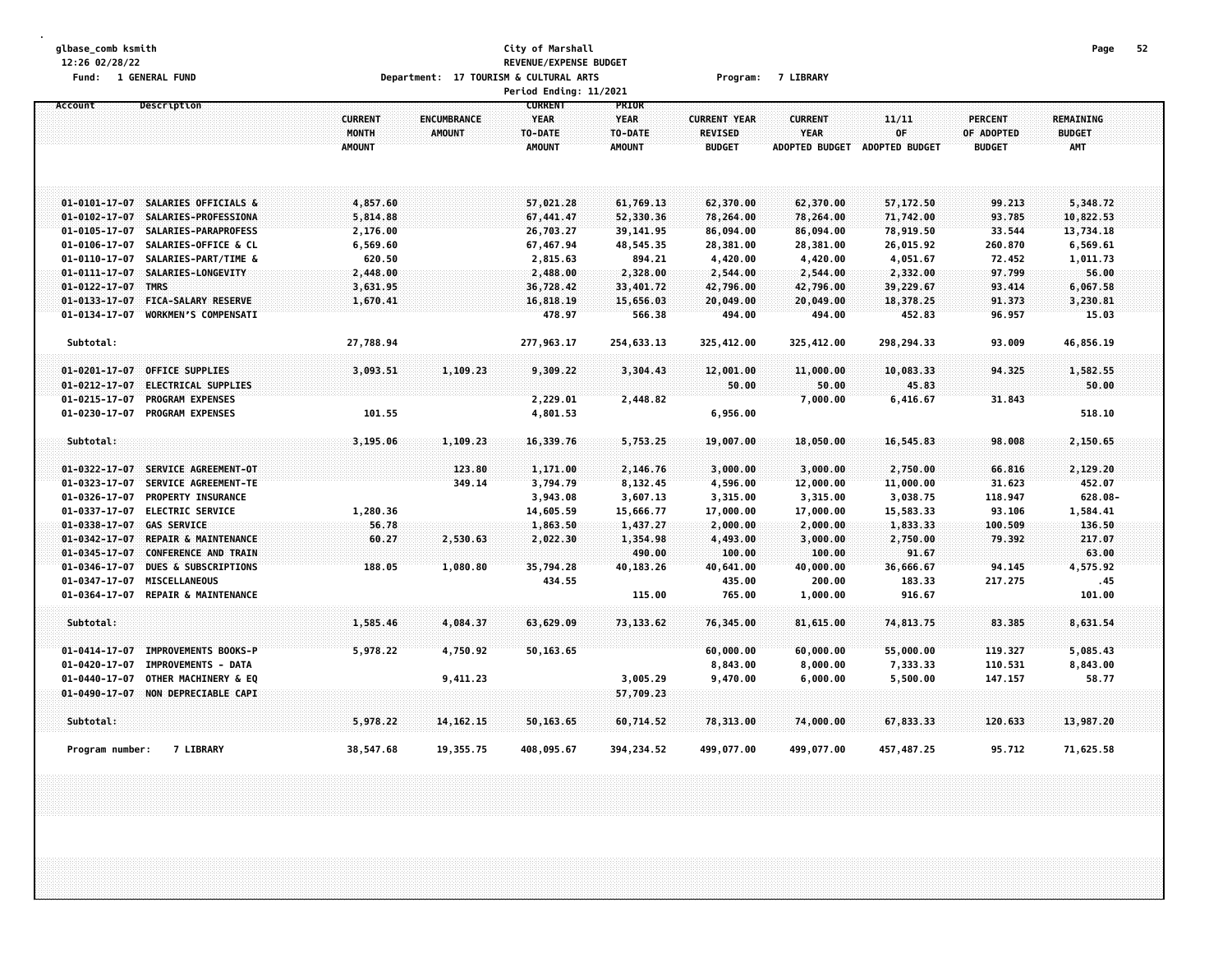## **glbase\_comb ksmith City of Marshall Page 53 12:26 02/28/22 REVENUE/EXPENSE BUDGET** Fund: 1 GENERAL FUND CONTENTS TO Department: 17 TOURISM & CULTURAL ARTS Program: 8 ADMINISTRATION

|                                                                 |                                                                                                                                                    |                                          |                                     | Period Ending: 11/2021                                    |                                                   |                                                        |                                                        |                                            |                                               |                                                 |  |
|-----------------------------------------------------------------|----------------------------------------------------------------------------------------------------------------------------------------------------|------------------------------------------|-------------------------------------|-----------------------------------------------------------|---------------------------------------------------|--------------------------------------------------------|--------------------------------------------------------|--------------------------------------------|-----------------------------------------------|-------------------------------------------------|--|
| Account                                                         | Description                                                                                                                                        | <b>CURRENT</b><br>MONTH<br><b>AMOUNT</b> | <b>ENCUMBRANCE</b><br><b>AMOUNT</b> | <b>CURRENT</b><br><b>YEAR</b><br>TO-DATE<br><b>AMOUNT</b> | PRIOR<br><b>YEAR</b><br>TO-DATE<br><b>AMOUNT</b>  | <b>CURRENT YEAR</b><br><b>REVISED</b><br><b>BUDGET</b> | <b>CURRENT</b><br><b>YEAR</b><br><b>ADOPTED BUDGET</b> | 11/11<br>0F<br><b>ADOPTED BUDGET</b>       | <b>PERCENT</b><br>OF ADOPTED<br><b>BUDGET</b> | <b>REMAINING</b><br><b>BUDGET</b><br><b>AMT</b> |  |
| $01 - 0122 - 17 - 08$<br>$01 - 0133 - 17 - 08$<br>01-0134-17-08 | 01-0102-17-08 SALARIES-PROFESSIONA<br>01-0111-17-08 SALARIES-LONGEVITY<br><b>TMRS</b><br><b>FICA-SALARY RESERVE</b><br><b>WORKMEN'S COMPENSATI</b> | 1,498.56<br>253.42<br>116.73             |                                     | 11,806.17<br>28.80<br>2,050.09<br>932.13<br>45.46         | 10,793.90<br>28.80<br>1,835.74<br>857.71<br>47.65 | 19,822.00<br>43.00<br>3,419.00<br>1,575.00             | 19,822.00<br>43.00<br>3,419.00<br>1,575.00             | 18,170.17<br>39.42<br>3,134.08<br>1,443.75 | 67.179<br>66.977<br>67.817<br>67.045          | 8,015.83<br>14.20<br>1,368.91<br>642.87         |  |
| $01 - 0162 - 17 - 08$<br>Subtotal:                              | HSA                                                                                                                                                | 1,868.71                                 |                                     | 23.38<br>14,886.03                                        | 13,563.80                                         | 45.00<br>24,904.00                                     | 45.00<br>24,904.00                                     | 41.25<br>22,828.67                         | 101.022<br>67.413                             | $.46 -$<br>$23.38 -$<br>10,017.97               |  |
| Subtotal:<br>Program number:                                    | 01-0311-17-08 TRANSPORTATION<br><b>8 ADMINISTRATION</b>                                                                                            | 27.10<br>27.10<br>1,895.81               |                                     | 507.10<br>507.10<br>15,393.13                             | 392.70<br>392.70<br>13,956.50                     | 720.00<br>720.00<br>25,624.00                          | 720.00<br>720.00<br>25,624.00                          | 660.00<br>660.00<br>23,488.67              | 87.097<br>87.097<br>67.966                    | 212.90<br>212.90<br>10,230.87                   |  |
|                                                                 | Department number: TOURISM & CULTURAL ARTS                                                                                                         | 94,452.02                                | 32,556.72                           | 1,025,756.55                                              | 981, 323.11                                       | 1,278,548.00                                           | 1,211,093.00                                           | 1,110,168.58                               | 95.538                                        | 220, 234.73                                     |  |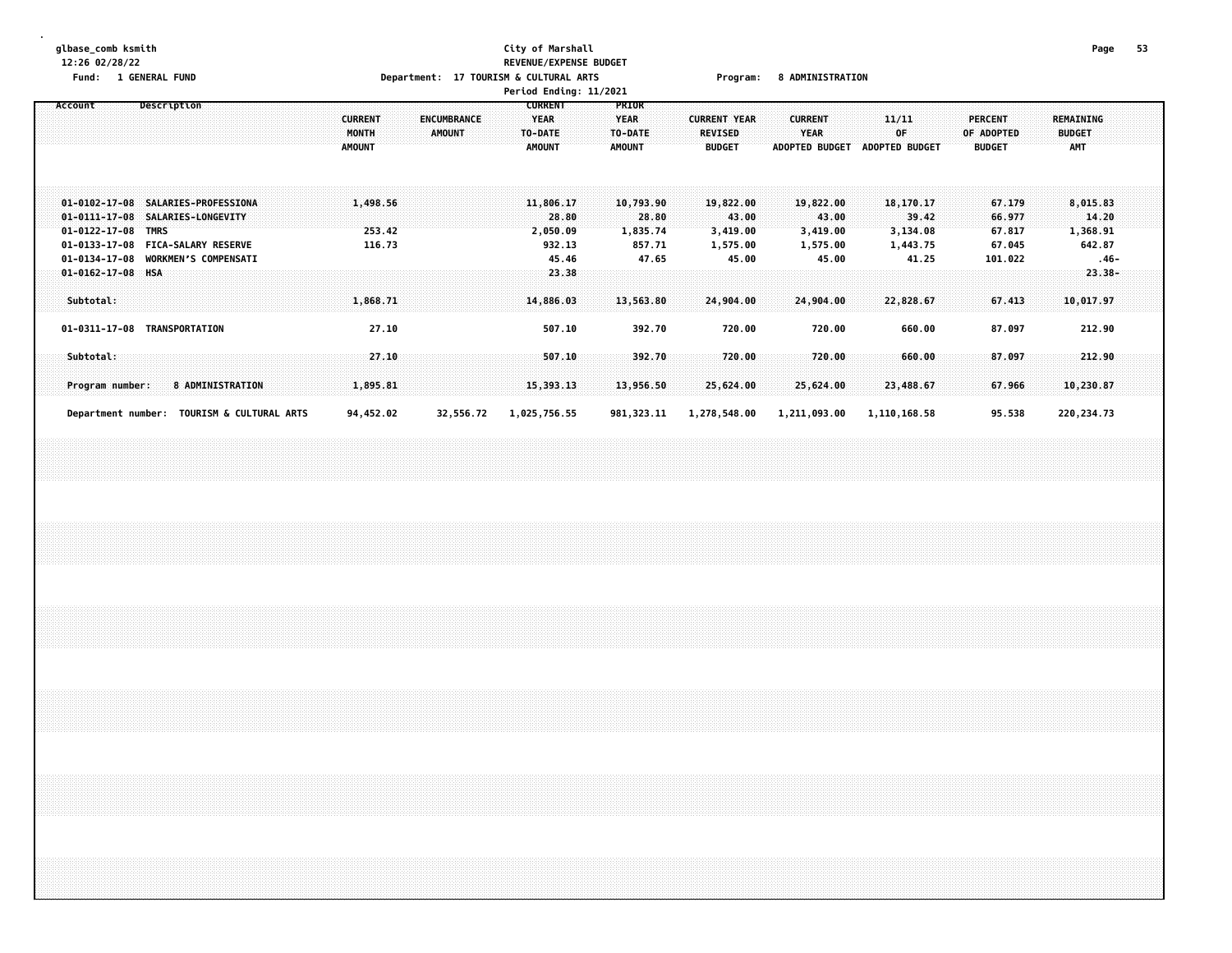# **glbase\_comb ksmith City of Marshall Page 54 12:26 02/28/22 REVENUE/EXPENSE BUDGET Fund: 1 GENERAL FUND Department: 22 INTERFUND TRANSFERS Program: INTERFUND TRANSFERS**

|  |         |           |                                                                    |             |  |  |                                        |  |  |                                          |  |        |             |  |                                                           | Period Ending: 11/2021 |                                                  |  |                                 |                     |  |                        |                               |  |              |  |                                 |            |  |                                          |  |  |
|--|---------|-----------|--------------------------------------------------------------------|-------------|--|--|----------------------------------------|--|--|------------------------------------------|--|--------|-------------|--|-----------------------------------------------------------|------------------------|--------------------------------------------------|--|---------------------------------|---------------------|--|------------------------|-------------------------------|--|--------------|--|---------------------------------|------------|--|------------------------------------------|--|--|
|  | Account |           |                                                                    | Description |  |  |                                        |  |  | <b>CURRENT</b><br>MONTH<br><b>AMOUNT</b> |  | AMOUNT | ENCUMBRANCE |  | <b>CURRENT</b><br><b>YEAR</b><br>TO-DATE<br><b>AMOUNT</b> |                        | PRIOR<br><b>YEAR</b><br>TO-DATE<br><b>AMOUNT</b> |  | <b>REVISED</b><br><b>BUDGET</b> | <b>CURRENT YEAR</b> |  | <b>CURRENT</b><br>YEAR | ADOPTED BUDGET ADOPTED BUDGET |  | 11/11<br>0F. |  | <b>PERCENT</b><br><b>BUDGET</b> | OF ADOPTED |  | <b>REMAINING</b><br><b>BUDGET</b><br>AMT |  |  |
|  |         |           | 01-0522-22-00 INTERFUND TRSF<br>01-0523-22-00 INTERFUND TRSF-REPLA |             |  |  |                                        |  |  |                                          |  |        |             |  | 228,994.00                                                |                        | 887, 955.34<br>107,998.00                        |  |                                 | 393,793.00          |  |                        | 154,799.00                    |  | 141,899.08   |  |                                 | 147.930    |  | 164,799.00                               |  |  |
|  |         | Subtotal: |                                                                    |             |  |  |                                        |  |  |                                          |  |        |             |  | 228,994.00                                                |                        | 995, 953.34                                      |  |                                 | 393,793.00          |  |                        | 154,799.00                    |  | 141,899.08   |  |                                 | 147.930    |  | 164,799.00                               |  |  |
|  |         |           | Program number:                                                    |             |  |  | <b>INTERFUND TRANSFERS</b>             |  |  |                                          |  |        |             |  | 228,994.00                                                |                        | 995,953.34                                       |  |                                 | 393,793.00          |  |                        | 154,799.00                    |  | 141,899.08   |  |                                 | 147.930    |  | 164,799.00                               |  |  |
|  |         |           |                                                                    |             |  |  | Department number: INTERFUND TRANSFERS |  |  |                                          |  |        |             |  | 228,994.00                                                |                        | 995, 953.34                                      |  |                                 | 393,793.00          |  |                        | 154,799.00                    |  | 141,899.08   |  |                                 | 147.930    |  | 164,799.00                               |  |  |
|  |         |           |                                                                    |             |  |  |                                        |  |  |                                          |  |        |             |  |                                                           |                        |                                                  |  |                                 |                     |  |                        |                               |  |              |  |                                 |            |  |                                          |  |  |
|  |         |           |                                                                    |             |  |  |                                        |  |  |                                          |  |        |             |  |                                                           |                        |                                                  |  |                                 |                     |  |                        |                               |  |              |  |                                 |            |  |                                          |  |  |
|  |         |           |                                                                    |             |  |  |                                        |  |  |                                          |  |        |             |  |                                                           |                        |                                                  |  |                                 |                     |  |                        |                               |  |              |  |                                 |            |  |                                          |  |  |
|  |         |           |                                                                    |             |  |  |                                        |  |  |                                          |  |        |             |  |                                                           |                        |                                                  |  |                                 |                     |  |                        |                               |  |              |  |                                 |            |  |                                          |  |  |
|  |         |           |                                                                    |             |  |  |                                        |  |  |                                          |  |        |             |  |                                                           |                        |                                                  |  |                                 |                     |  |                        |                               |  |              |  |                                 |            |  |                                          |  |  |
|  |         |           |                                                                    |             |  |  |                                        |  |  |                                          |  |        |             |  |                                                           |                        |                                                  |  |                                 |                     |  |                        |                               |  |              |  |                                 |            |  |                                          |  |  |
|  |         |           |                                                                    |             |  |  |                                        |  |  |                                          |  |        |             |  |                                                           |                        |                                                  |  |                                 |                     |  |                        |                               |  |              |  |                                 |            |  |                                          |  |  |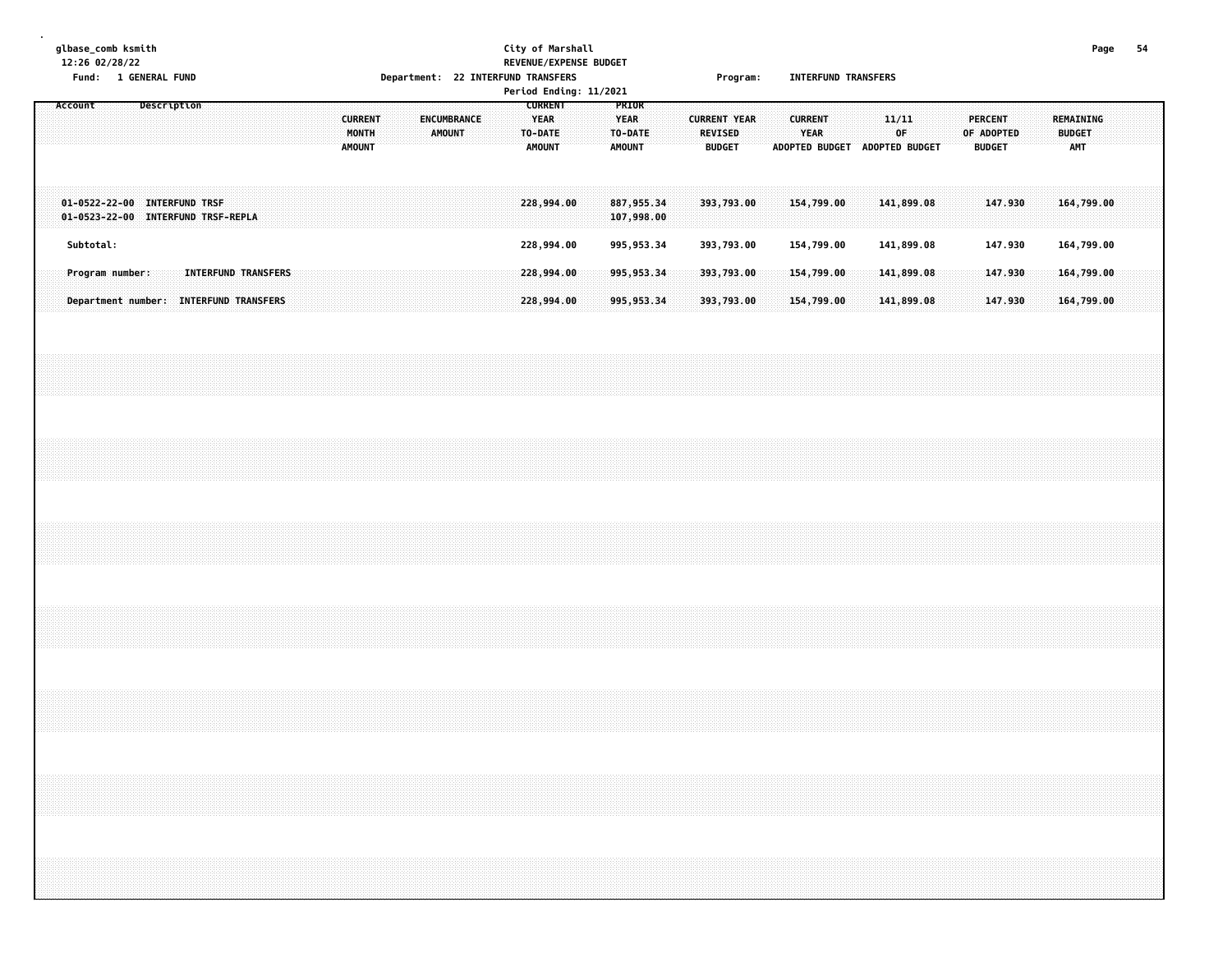| Page 55                                                              |                                                  |                                      |                                                                                  |                               |  |  |                                                                                  |  |
|----------------------------------------------------------------------|--------------------------------------------------|--------------------------------------|----------------------------------------------------------------------------------|-------------------------------|--|--|----------------------------------------------------------------------------------|--|
|                                                                      | REMAINING<br><b>BUDGET</b><br>AMT                |                                      | 3, 253, 407.65                                                                   | 878,874.67                    |  |  |                                                                                  |  |
|                                                                      |                                                  |                                      |                                                                                  |                               |  |  |                                                                                  |  |
|                                                                      |                                                  |                                      |                                                                                  |                               |  |  |                                                                                  |  |
|                                                                      | OF ADOPTED<br><b>BUDGET</b>                      |                                      | 98.955                                                                           |                               |  |  | ,我们就会在这里的时候,我们就会在这里的时候,我们就会在这里的时候,我们就会在这里的时候,我们就会在这里的时候,我们就会在这里的时候,我们就会在这里的时候,我们 |  |
|                                                                      | <b>PERCENT</b>                                   |                                      |                                                                                  |                               |  |  |                                                                                  |  |
|                                                                      |                                                  |                                      |                                                                                  |                               |  |  |                                                                                  |  |
|                                                                      | ADOPTED BUDGET ADOPTED BUDGET                    |                                      |                                                                                  |                               |  |  |                                                                                  |  |
|                                                                      | 11/11<br>0F.                                     |                                      |                                                                                  |                               |  |  |                                                                                  |  |
|                                                                      |                                                  |                                      |                                                                                  |                               |  |  |                                                                                  |  |
|                                                                      |                                                  |                                      |                                                                                  |                               |  |  |                                                                                  |  |
|                                                                      |                                                  |                                      |                                                                                  |                               |  |  |                                                                                  |  |
|                                                                      | <b>CURRENT</b><br>YEAR                           |                                      |                                                                                  |                               |  |  |                                                                                  |  |
|                                                                      |                                                  |                                      |                                                                                  |                               |  |  |                                                                                  |  |
|                                                                      |                                                  |                                      |                                                                                  |                               |  |  |                                                                                  |  |
| Program:                                                             | <b>BUDGET</b>                                    |                                      |                                                                                  | 628,494.00                    |  |  |                                                                                  |  |
|                                                                      | <b>CURRENT YEAR</b><br>REVISED                   |                                      |                                                                                  |                               |  |  |                                                                                  |  |
|                                                                      |                                                  |                                      |                                                                                  |                               |  |  |                                                                                  |  |
|                                                                      |                                                  | 5,535.00<br>5,535.00                 | 5,535.00<br>5,535.00                                                             |                               |  |  |                                                                                  |  |
|                                                                      | PRIOR<br><b>YEAR</b><br>TO-DATE<br><b>AMOUNT</b> |                                      |                                                                                  |                               |  |  |                                                                                  |  |
|                                                                      |                                                  |                                      |                                                                                  |                               |  |  |                                                                                  |  |
|                                                                      |                                                  |                                      |                                                                                  |                               |  |  |                                                                                  |  |
|                                                                      | <b>CURRENT</b><br><b>YEAR</b><br><b>AMOUNT</b>   |                                      |                                                                                  |                               |  |  |                                                                                  |  |
| City of Marshall<br>REVENUE/EXPENSE BUDGET<br>Period Ending: 11/2021 | TO-DATE                                          |                                      | 179,607.16 18,469,651.19 21,081,494.15 21,902,666.00 21,274,172.00 19,501,324.33 | 429, 987. 83-1, 262, 048. 11- |  |  |                                                                                  |  |
|                                                                      |                                                  |                                      |                                                                                  |                               |  |  |                                                                                  |  |
|                                                                      |                                                  |                                      |                                                                                  | 179,607.16                    |  |  |                                                                                  |  |
|                                                                      | ENCUMBRANCE<br><b>AMOUNT</b>                     |                                      |                                                                                  |                               |  |  |                                                                                  |  |
| Department: 23 CAPITAL OUTLAY                                        |                                                  |                                      |                                                                                  |                               |  |  |                                                                                  |  |
|                                                                      |                                                  |                                      |                                                                                  |                               |  |  |                                                                                  |  |
|                                                                      |                                                  |                                      |                                                                                  | 429,911.96-                   |  |  |                                                                                  |  |
|                                                                      | <b>CURRENT</b><br>MONTH<br><b>AMOUNT</b>         |                                      | Subtotal ----- 1,219,715.21                                                      |                               |  |  |                                                                                  |  |
|                                                                      |                                                  |                                      |                                                                                  |                               |  |  |                                                                                  |  |
|                                                                      |                                                  |                                      |                                                                                  |                               |  |  |                                                                                  |  |
|                                                                      |                                                  |                                      |                                                                                  |                               |  |  |                                                                                  |  |
|                                                                      |                                                  |                                      |                                                                                  |                               |  |  |                                                                                  |  |
|                                                                      |                                                  |                                      | Department number: CAPITAL OUTLAY                                                | <b>1 GENERAL FUND</b>         |  |  |                                                                                  |  |
|                                                                      |                                                  |                                      |                                                                                  |                               |  |  |                                                                                  |  |
| Fund: 1 GENERAL FUND                                                 | Description                                      |                                      |                                                                                  |                               |  |  |                                                                                  |  |
|                                                                      |                                                  |                                      |                                                                                  |                               |  |  |                                                                                  |  |
|                                                                      |                                                  |                                      |                                                                                  |                               |  |  |                                                                                  |  |
|                                                                      |                                                  |                                      |                                                                                  |                               |  |  |                                                                                  |  |
| glbase_comb ksmith<br>12:26 02/28/22                                 | Account                                          | 01-0405-23-00 BUILDINGS<br>Subtotal: | Program number:<br>Expenditures                                                  | Fund number:                  |  |  |                                                                                  |  |
|                                                                      |                                                  |                                      |                                                                                  |                               |  |  |                                                                                  |  |
|                                                                      |                                                  |                                      |                                                                                  |                               |  |  |                                                                                  |  |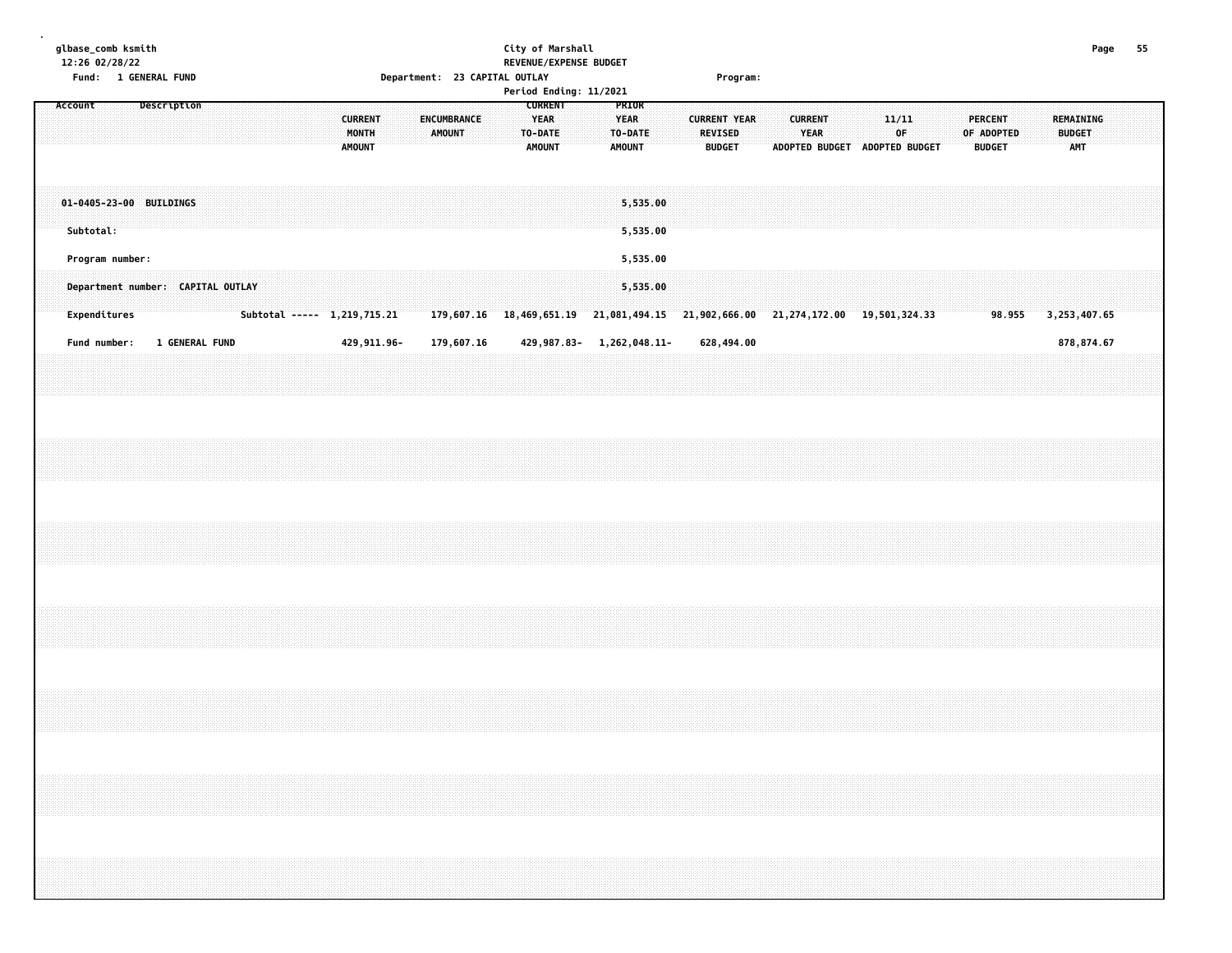| glbase_comb ksmith<br>$12:26$ 02/28/22<br>Fund: |  | 2 STRUCTURAL MODIFICATIONS |  |  |  |                                          |                       | <b>Department:</b> |               |                    |  | City of Marshall                                                 | REVENUE/EXPENSE BUDGET<br>Period Ending: 11/2021 |                                                         |  |                                 | <b>Program:</b>     |                       |                        |  |              |                |  |                       |               |  |                             | Page                   |  |  |
|-------------------------------------------------|--|----------------------------|--|--|--|------------------------------------------|-----------------------|--------------------|---------------|--------------------|--|------------------------------------------------------------------|--------------------------------------------------|---------------------------------------------------------|--|---------------------------------|---------------------|-----------------------|------------------------|--|--------------|----------------|--|-----------------------|---------------|--|-----------------------------|------------------------|--|--|
| Account                                         |  | Description                |  |  |  | <b>CURRENT</b><br>MONTH<br><b>AMOUNT</b> |                       |                    | <b>AMOUNT</b> | <b>ENCUMBRANCE</b> |  | <b>CURRENT</b><br><b>YEAR</b><br><b>TO-DATE</b><br><b>AMOUNT</b> |                                                  | PRIOR<br><b>YEAR</b><br><b>TO-DATE</b><br><b>AMOUNT</b> |  | <b>REVISED</b><br><b>BUDGET</b> | <b>CURRENT YEAR</b> | <b>ADOPTED BUDGET</b> | <b>CURRENT</b><br>YEAR |  | 11/11<br>0F. | ADOPTED BUDGET |  | PERCENT<br>OF ADOPTED | <b>BUDGET</b> |  | <b>BUDGET</b><br><b>AMT</b> | REMAINING              |  |  |
| 02-5118-00-00 SALE OF PROPERTY<br>Subtotal:     |  |                            |  |  |  |                                          | $150.53 -$<br>150.53- |                    |               |                    |  | $15,250.53-$<br>$15,250.53-$                                     |                                                  |                                                         |  |                                 |                     |                       |                        |  |              |                |  |                       |               |  |                             | 15.250.53<br>15,250.53 |  |  |

|  | Department number: | Revenues | Subtotal ----- Subtotal | $150.53 -$<br>$150.53 -$ | 1929292929292929292929292929292 | $15.250.53 -$<br>$15.250.53 -$ | 150.53-<br>15.250.53-<br>Program number: |  |  |  |  |  |  |  | 15.250.53<br>15.250.53<br>15.250.53<br>$150.53 -$<br><b>STRUCTURAL MODIFICATIONS</b><br>15,250.53<br>15,250.53-<br>Fund number: |
|--|--------------------|----------|-------------------------|--------------------------|---------------------------------|--------------------------------|------------------------------------------|--|--|--|--|--|--|--|---------------------------------------------------------------------------------------------------------------------------------|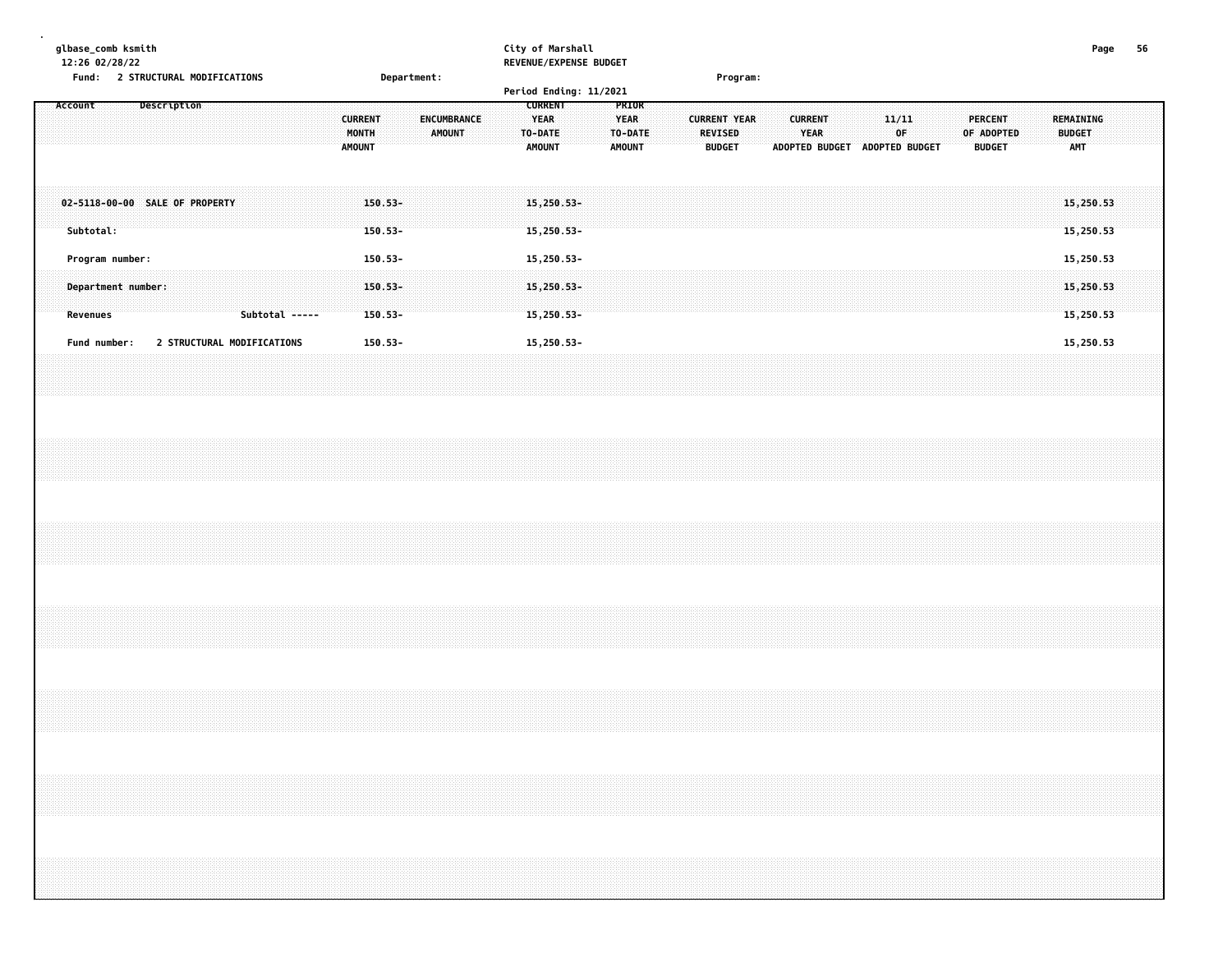| glbase comb ksmith<br>12:26 02/28/22<br>3 MOTEL OCCUPANCY TAX FUND<br><b>Fund:</b>                                                                                                                         | Department:                                                                            | City of Marshall<br>REVENUE/EXPENSE BUDGET<br>Period Ending: 11/2021 |                                                         | Program:                                               | ""HOTEL/MOTEL""                                        |                                      |                                               | Page                                            | 57 |
|------------------------------------------------------------------------------------------------------------------------------------------------------------------------------------------------------------|----------------------------------------------------------------------------------------|----------------------------------------------------------------------|---------------------------------------------------------|--------------------------------------------------------|--------------------------------------------------------|--------------------------------------|-----------------------------------------------|-------------------------------------------------|----|
| Description<br>Account                                                                                                                                                                                     | <b>ENCUMBRANCE</b><br><b>CURRENT</b><br><b>MONTH</b><br><b>AMOUNT</b><br><b>AMOUNT</b> | <b>CURRENT</b><br><b>YEAR</b><br>TO-DATE<br><b>AMOUNT</b>            | <b>PRIOR</b><br><b>YEAR</b><br>TO-DATE<br><b>AMOUNT</b> | <b>CURRENT YEAR</b><br><b>REVISED</b><br><b>BUDGET</b> | <b>CURRENT</b><br><b>YEAR</b><br><b>ADOPTED BUDGET</b> | 11/11<br>OF<br><b>ADOPTED BUDGET</b> | <b>PERCENT</b><br>OF ADOPTED<br><b>BUDGET</b> | <b>REMAINING</b><br><b>BUDGET</b><br><b>AMT</b> |    |
| PENALTY - MOTEL TAX<br>$03 - 4002 - 00 - 00$<br>$03 - 4011 - 00 - 00$<br>HOTEL/MOTEL TAX                                                                                                                   | $109.86 -$<br>$81,563.10 -$                                                            | $161, 23 -$<br>797,893.94-                                           | $648.20 -$<br>$699, 173.81 -$                           | $800,000.00 -$                                         | $800,000.00 -$                                         | 733.333.33-                          | 110.204                                       | 161.23<br>2,106.06-                             |    |
| Subtotal:                                                                                                                                                                                                  | 81,672.96-                                                                             | 798.055.17-                                                          | 699.822.01-                                             | 800,000.00-                                            | $800,000.00 -$                                         | 733,333.33-                          | 110.234                                       | 1,944.83-                                       |    |
| <b>INTEREST EARNED</b><br>$03 - 5100 - 00 - 00$<br><b>INTEREST EARNED - TE</b><br>$03 - 5101 - 00 - 00$<br>$03 - 5110 - 00 - 00$<br><b>INTERFUND TRSF</b><br>$03 - 5125 - 00 - 00$<br><b>MISCELLANEOUS</b> |                                                                                        | $41.48 -$<br>$.01 -$                                                 | $130.31 -$<br>$.60 -$<br>$60.00 -$                      | 55,000.00                                              |                                                        |                                      |                                               | 41.48<br>.01<br>55,000.00                       |    |
| Subtotal:                                                                                                                                                                                                  |                                                                                        | $41.49 -$                                                            | 190.91-                                                 | 55,000.00                                              |                                                        |                                      |                                               | 55,041.49                                       |    |
| ""HOTEL/MOTEL""<br>Program number:<br>Department number:                                                                                                                                                   | $81,672.96 -$<br>81,672.96-                                                            | 798,096.66-<br>798,096.66-                                           | 700,012.92-<br>700,012.92-                              | 745,000.00-<br>745,000.00-                             | $800,000.00 -$<br>$800,000.00 -$                       | 733, 333. 33-<br>733, 333. 33-       | 110.240<br>110.240                            | 53,096.66<br>53,096.66                          |    |
| Subtotal -----<br>Revenues                                                                                                                                                                                 | 81,672.96-                                                                             | 798,096.66-                                                          | 700,012.92-                                             | 745,000.00-                                            | $800,000.00 -$                                         | 733, 333. 33-                        | 110.240                                       | 53,096.66                                       |    |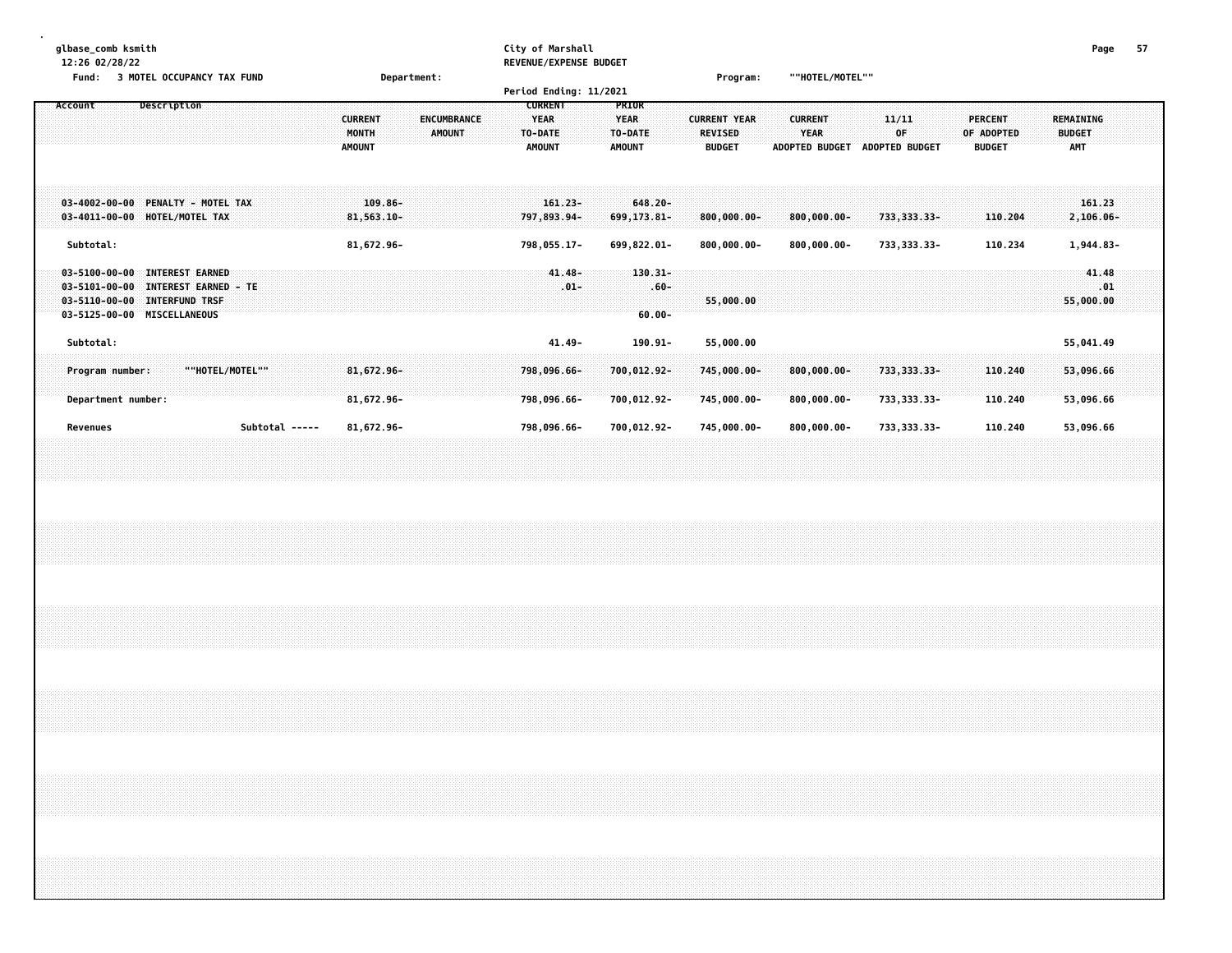#### **glbase\_comb ksmith City of Marshall Page 58 12:26 02/28/22 REVENUE/EXPENSE BUDGET**

Fund: 3 MOTEL OCCUPANCY TAX FUND **Department: 30 TOURIST & CONVENTION** Program: 2 TOURISM & CONVENTION DEVELOP

|                                                                                       |                                                                                                                                               |                                                 |                       | Period Ending: 11/2021                                    |                                                      |                                                        |                                                        |                                      |                                               |                                                   |  |
|---------------------------------------------------------------------------------------|-----------------------------------------------------------------------------------------------------------------------------------------------|-------------------------------------------------|-----------------------|-----------------------------------------------------------|------------------------------------------------------|--------------------------------------------------------|--------------------------------------------------------|--------------------------------------|-----------------------------------------------|---------------------------------------------------|--|
| Account                                                                               | Description                                                                                                                                   | <b>CURRENT</b><br><b>MONTH</b><br><b>AMOUNT</b> | ENCUMBRANCE<br>AMOUNT | <b>CURRENT</b><br><b>YEAR</b><br>TO-DATE<br><b>AMOUNT</b> | <b>PRIOR</b><br><b>YEAR</b><br>TO-DATE<br>AMOUNT     | <b>CURRENT YEAR</b><br><b>REVISED</b><br><b>BUDGET</b> | <b>CURRENT</b><br><b>YEAR</b><br><b>ADOPTED BUDGET</b> | 11/11<br>OF<br><b>ADOPTED BUDGET</b> | <b>PERCENT</b><br>OF ADOPTED<br><b>BUDGET</b> | <b>REMAINING</b><br><b>BUDGET</b><br><b>AMT</b>   |  |
| $03 - 0111 - 30 - 02$<br>$03 - 0122 - 30 - 02$<br>03-0133-30-02 FICA<br>03-0134-30-02 | 03-0106-30-02 SALARIES-OFFICE & CL<br>SALARIES-LONGEVITY<br><b>TMRS</b><br><b>WORKMEN'S COMPENSATI</b>                                        | 3,496.64<br>591.28<br>347.14                    |                       | 39,962,99<br>67.20<br>6,845.46<br>3,199.30<br>106.49      | 25,185.78<br>67.20<br>4,283.40<br>2,089.34<br>102.39 | 34,718.03<br>67.20<br>5,963.79<br>2,718.42<br>79.74    |                                                        |                                      |                                               | $5,244.96-$<br>$881.67 -$<br>480.88-<br>$26.75 -$ |  |
| $03 - 0162 - 30 - 02$ HSA<br>Subtotal:<br>03-0311-30-02                               | TRANSPORTATION                                                                                                                                | 4,435.06<br>63.22                               |                       | 54.54<br>50,235.98<br>1,183.22                            | 31,728.11<br>916.30                                  | 54.54<br>43,601.72<br>1,120.00                         |                                                        |                                      |                                               | $6,634,26-$<br>$63.22 -$                          |  |
| 03-0314-30-02<br>$03 - 0329 - 30 - 02$<br>$03 - 0350 - 30 - 02$<br>03-0365-30-02      | <b>TOURISM PROMOTION</b><br><b>EVENTS SUPPORTER</b><br><b>JOSEY RANCH</b><br>03-0353-30-02 TOURISM PROMOTION -<br><b>WONDERLAND OF LIGHTS</b> | 2,686.85<br>29,218.32                           | 1,084.84<br>5,699.63  | 77,755.87<br>87,034.67                                    | 101,554.25<br>250.00<br>58.80<br>40,389.93           | 199,830.28<br>35,500.00<br>95,000.00                   | 437,552.00                                             | 401,089.33                           | 22.617                                        | 120,989.57<br>35,500.00<br>2,265.70               |  |
| Subtotal:<br>Subtotal:                                                                | 03-0458-30-02 EQUIPMENT REPLACEMEN                                                                                                            | 31,968.39                                       | 6,784.47              | 165,973.76<br>7,489.00<br>7,489.00                        | 143, 169. 28                                         | 331,450.28<br>7,500.00<br>7,500.00                     | 437,552.00                                             | 401,089.33                           | 47.051                                        | 158,692.05<br>11.00<br>11.00                      |  |
| Program number:                                                                       | 2 TOURISM & CONVENTION DEV                                                                                                                    | 36,403.45                                       | 6,784.47              | 223,698.74                                                | 174,897.39                                           | 382,552.00                                             | 437,552.00                                             | 401,089.33                           | 61.260                                        | 152,068.79                                        |  |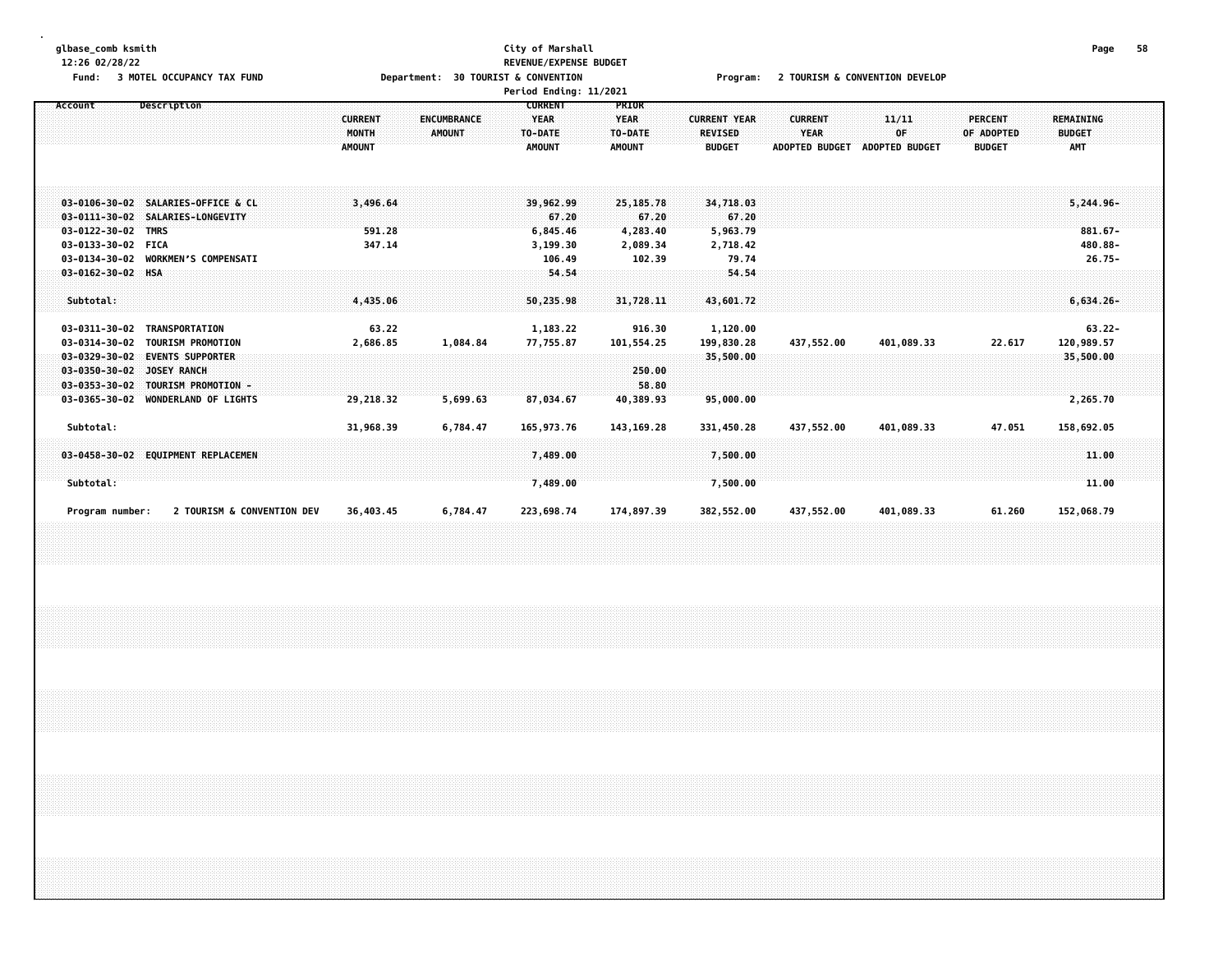# **glbase\_comb ksmith City of Marshall Page 59 12:26 02/28/22 REVENUE/EXPENSE BUDGET** Fund: 3 MOTEL OCCUPANCY TAX FUND **Department: 30 TOURIST & CONVENTION** Program: 5 DEBT SERVICE

|                                                                                                 |                                                                                 | Period Ending: 11/2021                      |                                                                                                            |                                                                                                |                                                                                    |
|-------------------------------------------------------------------------------------------------|---------------------------------------------------------------------------------|---------------------------------------------|------------------------------------------------------------------------------------------------------------|------------------------------------------------------------------------------------------------|------------------------------------------------------------------------------------|
| Description<br>Account                                                                          | <b>CURRENT</b><br><b>ENCUMBRANCE</b><br>MONTH<br><b>AMOUNT</b><br><b>AMOUNT</b> | <b>CURRENT</b><br>YEAR<br>TO-DATE<br>AMOUNT | PRIOR<br><b>YEAR</b><br><b>CURRENT YEAR</b><br>TO-DATE<br><b>REVISED</b><br><b>BUDGET</b><br><b>AMOUNT</b> | <b>CURRENT</b><br>11/11<br><b>YEAR</b><br>0F<br><b>ADOPTED BUDGET</b><br><b>ADOPTED BUDGET</b> | PERCENT<br>REMAINING<br>OF ADOPTED<br><b>BUDGET</b><br><b>AMT</b><br><b>BUDGET</b> |
| $03 - 0514 - 30 - 05$<br><b>INTERFUND TRSF</b><br>DEBT SERVICE PAYMENT<br>$03 - 0515 - 30 - 05$ |                                                                                 | $63,231.00 -$                               | 298,908.00<br>299,217.00<br>63,231.00                                                                      | 299,217.00<br>274, 282. 25<br>63,231.00<br>57,961.75                                           | 299,217.00<br>126,462.00<br>$-100.000$                                             |
| Subtotal:                                                                                       |                                                                                 | 63,231.00-                                  | 298,908.00<br>362,448.00                                                                                   | 332,244.00<br>362,448.00                                                                       | 425,679.00<br>$-17.446$                                                            |
| <b>5 DEBT SERVICE</b><br>Program number:<br>Department number: TOURIST & CONVENTION             | 36,403.45<br>6,784.47                                                           | $63,231.00 -$<br>160,467.74                 | 298,908.00<br>362,448.00<br>473,805.39<br>745,000.00                                                       | 332,244.00<br>362,448.00<br>733, 333, 33<br>800,000.00                                         | $-17.446$<br>425,679.00<br>577,747.79<br>25.602                                    |
| Subtotal -----<br>Expenditures                                                                  | 36,403.45<br>6,784.47                                                           | 160,467.74                                  | 473,805.39<br>745,000.00                                                                                   | 800,000.00<br>733, 333.33                                                                      | 577,747.79<br>25.602                                                               |
| <b>3 MOTEL OCCUPANCY TAX FUND</b><br><b>Fund number:</b>                                        | 45,269.51-<br>6,784.47                                                          | 637,628,92-                                 | 226, 207.53-                                                                                               |                                                                                                | 630,844.45                                                                         |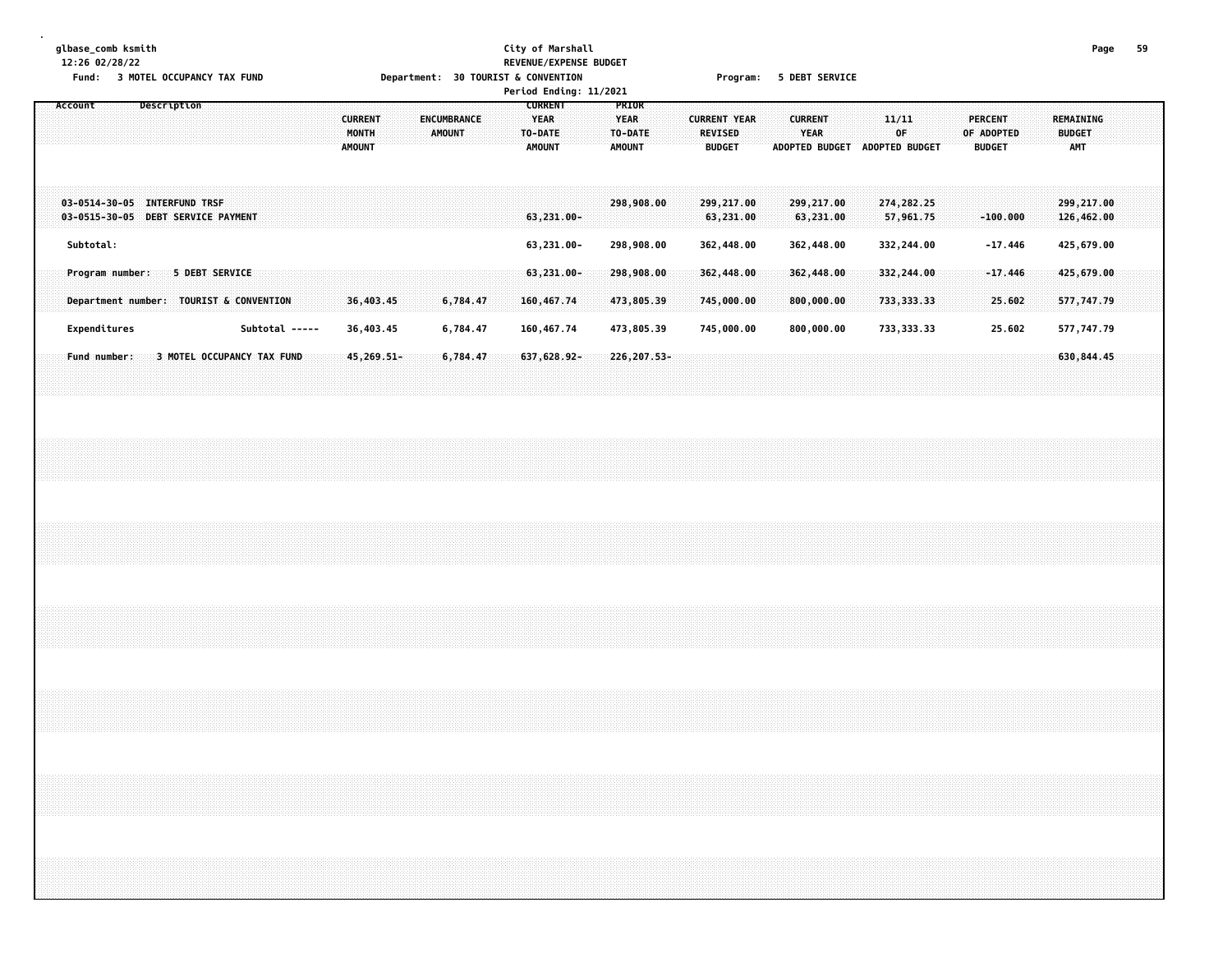| glbase_comb ksmith |           | 12:26 02/28/22 |                 |             | Fund: 7 MUNI COURT TECHNOLOGY FUND                                                                             |  |                |  |                                          |                               | Department: |               |             |  | JUDICIAL EFFIENCY |                                                           | City of Marshall<br>REVENUE/EXPENSE BUDGET<br>Period Ending: 11/2021 |  |                                           |                                     |  |                          | Program:            |  |                               |  |                                              |  |                                 |            |  |                                                 | Page                             | 60 |  |
|--------------------|-----------|----------------|-----------------|-------------|----------------------------------------------------------------------------------------------------------------|--|----------------|--|------------------------------------------|-------------------------------|-------------|---------------|-------------|--|-------------------|-----------------------------------------------------------|----------------------------------------------------------------------|--|-------------------------------------------|-------------------------------------|--|--------------------------|---------------------|--|-------------------------------|--|----------------------------------------------|--|---------------------------------|------------|--|-------------------------------------------------|----------------------------------|----|--|
| Account            |           |                |                 | Description |                                                                                                                |  |                |  | <b>CURRENT</b><br>MONTH<br><b>AMOUNT</b> |                               |             | <b>AMOUNT</b> | ENCUMBRANCE |  |                   | <b>CURRENT</b><br><b>YEAR</b><br>TO-DATE<br><b>AMOUNT</b> |                                                                      |  | PRIOR<br><b>YEAR</b><br>TO-DATE<br>AMOUNT |                                     |  | REVISED<br><b>BUDGET</b> | <b>CURRENT YEAR</b> |  | <b>CURRENT</b><br><b>YEAR</b> |  | 11/11<br>0F<br>ADOPTED BUDGET ADOPTED BUDGET |  | <b>PERCENT</b><br><b>BUDGET</b> | OF ADOPTED |  | <b>REMAINING</b><br><b>BUDGET</b><br><b>AMT</b> |                                  |    |  |
|                    |           |                |                 |             | 07-5039-00-00 MUNICIPAL COURT TECH<br>07-5040-00-00 JUDICIAL EFFIENCY FU<br>07-5041-00-00 MUNI COURT TECH 2020 |  |                |  |                                          | $53.38 -$<br>$348.16 -$       |             |               |             |  |                   |                                                           | 1,719.88-<br>124.79-<br>4,658.51-                                    |  |                                           | 2,250.97-<br>273.39-<br>4,984.52-   |  |                          |                     |  |                               |  |                                              |  |                                 |            |  |                                                 | 1,719.88<br>124.79<br>4,658.51   |    |  |
|                    | Subtotal: |                | Program number: |             | Department number: JUDICIAL EFFIENCY                                                                           |  |                |  |                                          | 401.54-<br>401.54-<br>401.54- |             |               |             |  |                   |                                                           | $6, 503.18 -$<br>$6,503.18-$<br>$6,503.18-$                          |  |                                           | 7,508.88-<br>7,508.88-<br>7,508.88- |  |                          |                     |  |                               |  |                                              |  |                                 |            |  |                                                 | 6,503.18<br>6,503.18<br>6,503.18 |    |  |
|                    | Revenues  |                |                 |             |                                                                                                                |  | Subtotal ----- |  |                                          | 401.54-                       |             |               |             |  |                   |                                                           | $6, 503.18 -$                                                        |  |                                           | 7,508.88-                           |  |                          |                     |  |                               |  |                                              |  |                                 |            |  |                                                 | 6,503.18                         |    |  |
|                    |           |                |                 |             |                                                                                                                |  |                |  |                                          |                               |             |               |             |  |                   |                                                           |                                                                      |  |                                           |                                     |  |                          |                     |  |                               |  |                                              |  |                                 |            |  |                                                 |                                  |    |  |
|                    |           |                |                 |             |                                                                                                                |  |                |  |                                          |                               |             |               |             |  |                   |                                                           |                                                                      |  |                                           |                                     |  |                          |                     |  |                               |  |                                              |  |                                 |            |  |                                                 |                                  |    |  |
|                    |           |                |                 |             |                                                                                                                |  |                |  |                                          |                               |             |               |             |  |                   |                                                           |                                                                      |  |                                           |                                     |  |                          |                     |  |                               |  |                                              |  |                                 |            |  |                                                 |                                  |    |  |
|                    |           |                |                 |             |                                                                                                                |  |                |  |                                          |                               |             |               |             |  |                   |                                                           |                                                                      |  |                                           |                                     |  |                          |                     |  |                               |  |                                              |  |                                 |            |  |                                                 |                                  |    |  |
|                    |           |                |                 |             |                                                                                                                |  |                |  |                                          |                               |             |               |             |  |                   |                                                           |                                                                      |  |                                           |                                     |  |                          |                     |  |                               |  |                                              |  |                                 |            |  |                                                 |                                  |    |  |
|                    |           |                |                 |             |                                                                                                                |  |                |  |                                          |                               |             |               |             |  |                   |                                                           |                                                                      |  |                                           |                                     |  |                          |                     |  |                               |  |                                              |  |                                 |            |  |                                                 |                                  |    |  |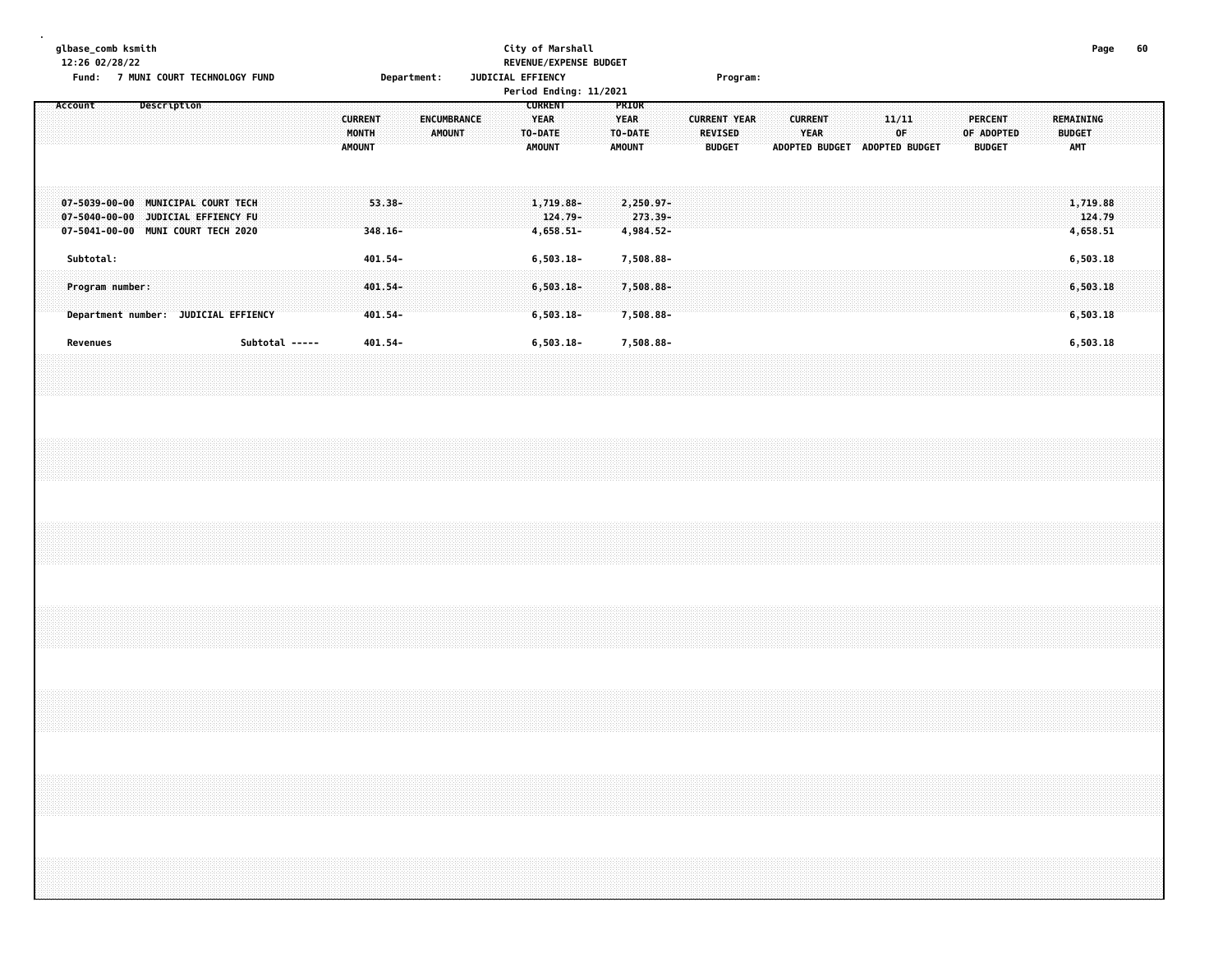| glbase_comb ksmith<br>12:26 02/28/22                                     |                                      |  |                              |                      |                                          |             |        |                    |  | City of Marshall<br>REVENUE/EXPENSE BUDGET                 |                              |                                |  |                                                        |  |                        |                |  |                               |  |                                        |  | Page                                     | 61 |
|--------------------------------------------------------------------------|--------------------------------------|--|------------------------------|----------------------|------------------------------------------|-------------|--------|--------------------|--|------------------------------------------------------------|------------------------------|--------------------------------|--|--------------------------------------------------------|--|------------------------|----------------|--|-------------------------------|--|----------------------------------------|--|------------------------------------------|----|
|                                                                          | Fund: 7 MUNI COURT TECHNOLOGY FUND   |  |                              |                      |                                          | Department: |        |                    |  | JUDICIAL EFFIENCY<br>Period Ending: 11/2021                |                              |                                |  | Program:                                               |  |                        |                |  |                               |  |                                        |  |                                          |    |
| Account                                                                  | Description                          |  |                              |                      | <b>CURRENT</b><br>MONTH<br><b>AMOUNT</b> |             | AMOUNT | <b>ENCUMBRANCE</b> |  | <b>CURRENT</b><br><b>YEAR</b><br>TO-DATE:<br><b>AMOUNT</b> | <b>YEAR</b><br><b>AMOUNT</b> | <b>PRIOR</b><br>TO-DATE        |  | <b>CURRENT YEAR</b><br><b>REVISED</b><br><b>BUDGET</b> |  | <b>CURRENT</b><br>YEAR | ADOPTED BUDGET |  | 11/11<br>0F<br>ADOPTED BUDGET |  | PERCENT<br>OF ADOPTED<br><b>BUDGET</b> |  | REMAINING<br><b>BUDGET</b><br><b>AMT</b> |    |
| 07-0201-00-00 OFFICE SUPPLIES<br>Subtotal:                               |                                      |  |                              |                      |                                          |             |        |                    |  | 123.50<br>123.50                                           |                              | 880.93<br>880.93               |  |                                                        |  |                        |                |  |                               |  |                                        |  | $123.50 -$<br>123.50-                    |    |
| 07-0323-00-00 SERVICE AGREEMENTS-T<br>07-0344-00-00 RENTALS<br>Subtotal: |                                      |  |                              |                      |                                          |             |        |                    |  | 8,153.50<br>393.91<br>8,547.41                             |                              | 6,118.47<br>565.43<br>6,683.90 |  |                                                        |  |                        |                |  |                               |  |                                        |  | 8,153.50-<br>$393.91 -$<br>$8,547.41-$   |    |
| Program number:                                                          |                                      |  |                              |                      |                                          |             |        |                    |  | 8,670.91                                                   |                              | 7,564.83                       |  |                                                        |  |                        |                |  |                               |  |                                        |  | $8,670.91 -$                             |    |
| Expenditures                                                             | Department number: JUDICIAL EFFIENCY |  |                              | Subtotal ----------- |                                          |             |        |                    |  | 8,670.91<br>8,670.91                                       |                              | 7,564.83<br>7,564.83           |  |                                                        |  |                        |                |  |                               |  |                                        |  | 8,670.91-<br>$8,670.91 -$                |    |
| Fund number:                                                             |                                      |  | 7 MUNI COURT TECHNOLOGY FUND |                      |                                          | 401.54-     |        |                    |  | 2,167.73                                                   |                              | 55.95                          |  |                                                        |  |                        |                |  |                               |  |                                        |  | 2,167.73-                                |    |
|                                                                          |                                      |  |                              |                      |                                          |             |        |                    |  |                                                            |                              |                                |  |                                                        |  |                        |                |  |                               |  |                                        |  |                                          |    |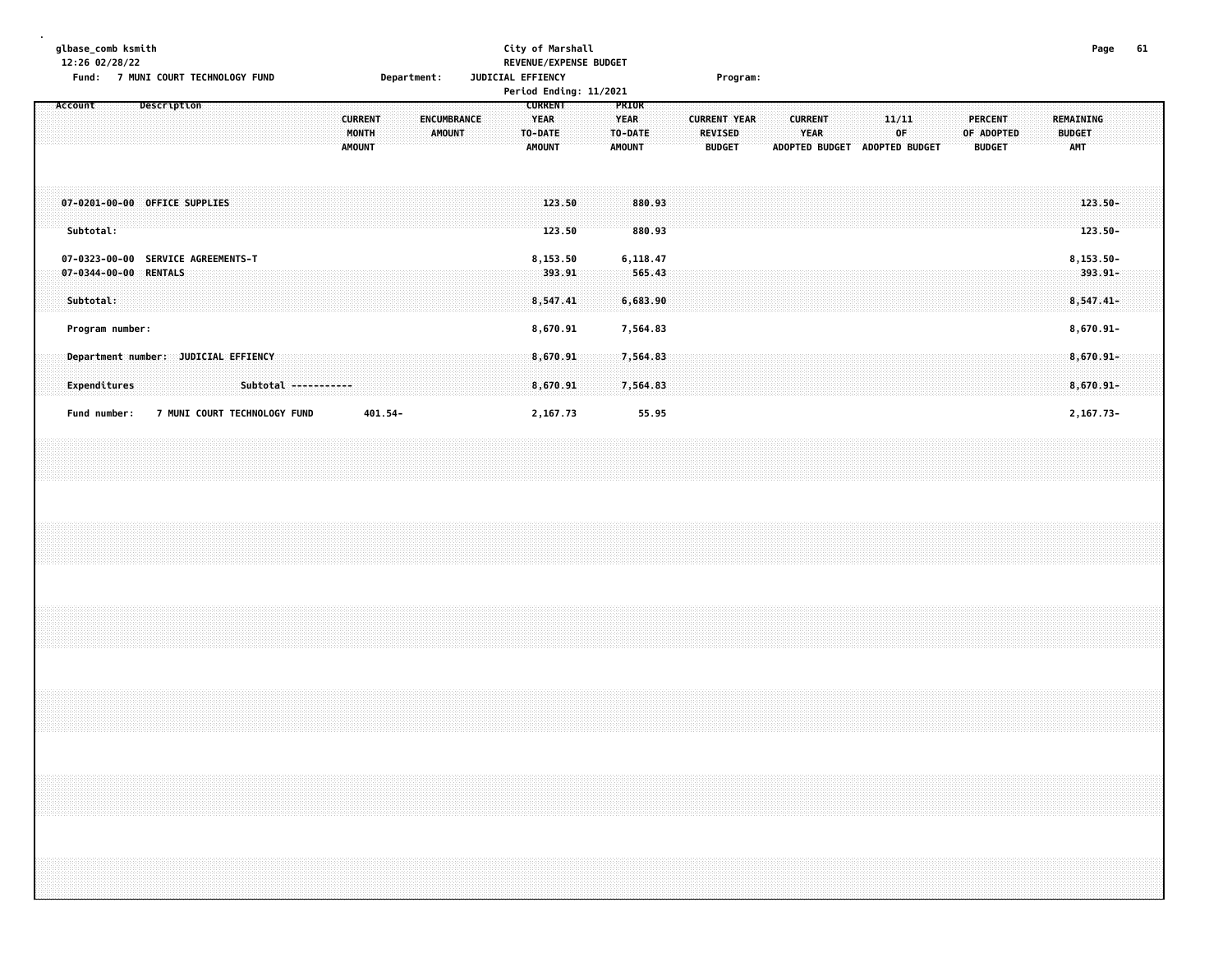| qlbase comb ksmith                           |             | City of Marshall       |          | Page | 62 |
|----------------------------------------------|-------------|------------------------|----------|------|----|
| 12:26 02/28/22                               |             | REVENUE/EXPENSE BUDGET |          |      |    |
| <b>9 COMMUNITY DEVELOPMENT FUND</b><br>Fund: | Department: |                        | Program: |      |    |
|                                              |             | Period Ending: 11/2021 |          |      |    |

| Description<br>Account                      | <b>CURRENT</b><br>YEAR<br><b>CURRENT</b><br>ENCUMBRANCE<br>MONTH<br><b>AMOUNT</b><br>TO-DATE<br><b>AMOUNT</b><br><b>AMOUNT</b> | <b>PRIOR</b><br><b>YEAR</b><br><b>CURRENT YEAR</b><br><b>CURRENT</b><br>TO-DATE<br><b>REVISED</b><br><b>YEAR</b><br><b>AMOUNT</b><br>ADOPTED BUDGET<br><b>BUDGET</b> | 11/11<br>PERCENT<br>∵0F:<br>OF ADOPTED<br>ADOPTED BUDGET<br><b>BUDGET</b> | REMAINING<br><b>BUDGET</b><br><b>AMT</b> |
|---------------------------------------------|--------------------------------------------------------------------------------------------------------------------------------|----------------------------------------------------------------------------------------------------------------------------------------------------------------------|---------------------------------------------------------------------------|------------------------------------------|
| 09-4200-00-00 FEDERAL GRANTS<br>Subtotal:   | 300,822.32-<br>300,822.32-                                                                                                     | 641,176.08-<br>641,176.08-                                                                                                                                           |                                                                           | 300,822.32<br>300, 822.32                |
| <b>TRANSFER FROM FD 01</b><br>09-5112-00-00 | 102,994.00-                                                                                                                    |                                                                                                                                                                      |                                                                           | 102,994.00                               |
| Subtotal:<br>Program number:                | $102,994.00 -$<br>403,816.32-                                                                                                  | 641,176.08-                                                                                                                                                          |                                                                           | 102,994.00<br>403,816.32                 |
| Department number:                          | 403,816.32-                                                                                                                    | 641,176.08-                                                                                                                                                          |                                                                           | 403,816.32                               |
| Subtotal -----------<br>Revenues            | 403,816.32-                                                                                                                    | $641, 176.08 -$                                                                                                                                                      |                                                                           | 403,816.32                               |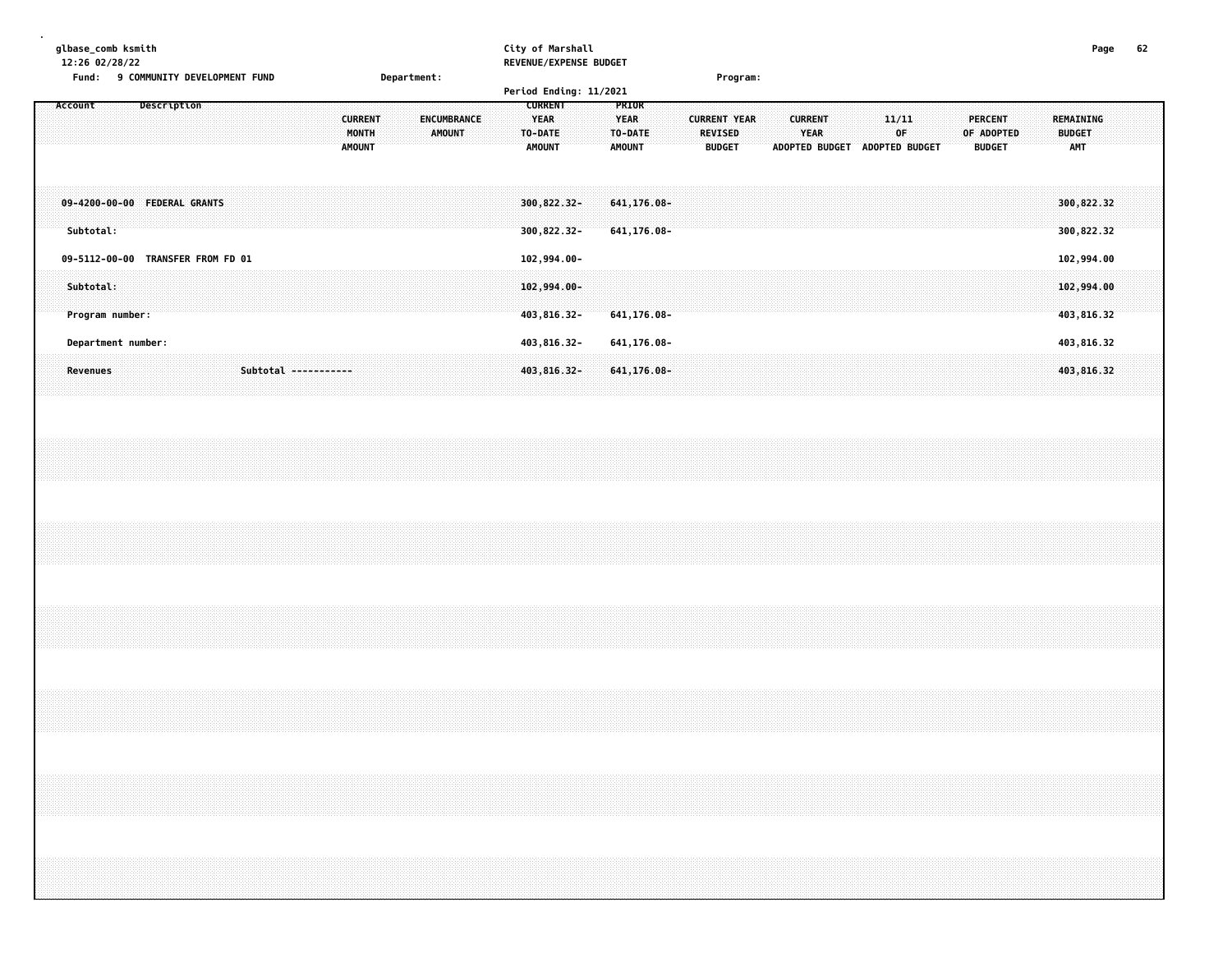| glbase_comb ksmith<br>12:26 02/28/22                                                                                                                                                                      |                                          |                                     | City of Marshall<br>REVENUE/EXPENSE BUDGET                |                                                         |                                                 |                                                        |                                      |                                               | Page                                            | 63 |
|-----------------------------------------------------------------------------------------------------------------------------------------------------------------------------------------------------------|------------------------------------------|-------------------------------------|-----------------------------------------------------------|---------------------------------------------------------|-------------------------------------------------|--------------------------------------------------------|--------------------------------------|-----------------------------------------------|-------------------------------------------------|----|
| 9 COMMUNITY DEVELOPMENT FUND<br>Fund:                                                                                                                                                                     | Department:                              |                                     |                                                           |                                                         | Program:                                        |                                                        |                                      |                                               |                                                 |    |
|                                                                                                                                                                                                           |                                          |                                     | Period Ending: 11/2021                                    |                                                         |                                                 |                                                        |                                      |                                               |                                                 |    |
| Account<br>Description                                                                                                                                                                                    | <b>CURRENT</b><br>MONTH<br><b>AMOUNT</b> | <b>ENCUMBRANCE</b><br><b>AMOUNT</b> | <b>CURRENT</b><br><b>YEAR</b><br>TO-DATE<br><b>AMOUNT</b> | <b>PRIOR</b><br><b>YEAR</b><br>TO-DATE<br><b>AMOUNT</b> | <b>CURRENT YEAR</b><br>REVISED<br><b>BUDGET</b> | <b>CURRENT</b><br><b>YEAR</b><br><b>ADOPTED BUDGET</b> | 11/11<br>OF<br><b>ADOPTED BUDGET</b> | <b>PERCENT</b><br>OF ADOPTED<br><b>BUDGET</b> | <b>REMAINING</b><br><b>BUDGET</b><br><b>AMT</b> |    |
| 09-0106-00-00 SALARIES CLERICAL<br>09-0106-00-00 SALARIES CLERICAL                                                                                                                                        |                                          |                                     | 31,826.55                                                 | 23,265.68<br>34,593.68                                  |                                                 |                                                        |                                      |                                               | 31,826.55-                                      |    |
| Subtotal:                                                                                                                                                                                                 |                                          |                                     | 31,826.55                                                 | 57,859.36                                               |                                                 |                                                        |                                      |                                               | 31,826.55-                                      |    |
| ADMINISTRATION<br>$09 - 0302 - 00 - 00$<br>$09 - 0302 - 00 - 00$<br><b>ADMINISTRATION</b><br>09-0302-00-00 ADMINISTRATION                                                                                 | 258.65<br>777.36                         | 189.73                              | 15,439.96<br>7,620.56                                     | 3,611.18<br>6,289.54                                    |                                                 |                                                        |                                      |                                               | 15,439.96-<br>$7,810.29 -$                      |    |
| Subtotal:                                                                                                                                                                                                 | 1,036.01                                 | 189.73                              | 23,060.52                                                 | 9,900.72                                                |                                                 |                                                        |                                      |                                               | 23,250.25-                                      |    |
| <b>HOUSING REHAB</b><br>$09 - 0469 - 00 - 00$<br>$09 - 0469 - 00 - 00$<br><b>HOUSING REHAB</b><br>$09 - 0469 - 00 - 00$<br><b>HOUSING REHAB</b>                                                           | 21,780.00                                |                                     | 84,308.14<br>21,780.00                                    | 38,896.36<br>55,250.73                                  |                                                 |                                                        |                                      |                                               | 84,308.14-<br>21,780.00-                        |    |
| <b>LITERACY COUNCIL</b><br>$09 - 0475 - 00 - 00$<br><b>LITERACY COUNCIL</b><br>$09 - 0475 - 00 - 00$<br><b>LITERACY COUNCIL</b><br>$09 - 0475 - 00 - 00$<br>$09 - 0477 - 00 - 00$<br>HARRISON COUNTY FOOD |                                          |                                     | 5,373.17<br>1,147.09                                      | 6,335.26<br>9,626.83<br>13,331.41                       |                                                 |                                                        |                                      |                                               | $5,373.17-$<br>1,147.09-                        |    |
| HARRISON COUNTY FOOD<br>$09 - 0477 - 00 - 00$<br>HARRISON COUNTY FOOD<br>$09 - 0477 - 00 - 00$<br>$09 - 0481 - 00 - 00$<br><b>DEMOLITION</b>                                                              |                                          |                                     | 3,667.95<br>4,219.88                                      | 8,332.05<br>222, 262.65                                 |                                                 |                                                        |                                      |                                               | 3,667.95-<br>4,219.88-                          |    |
| 09-0481-00-00 DEMOLITION<br>09-0489-00-00 BOYS AND GIRLS CLUB                                                                                                                                             |                                          |                                     | 3,800.00                                                  | 76,702.17<br>2,250.00                                   |                                                 |                                                        |                                      |                                               | $3,800.00 -$                                    |    |
| 09-0489-00-00 BOYS AND GIRLS CLUB<br>Subtotal:                                                                                                                                                            | 21,780.00                                |                                     | 124,296.23                                                | 11,531.07<br>444, 518, 53                               |                                                 |                                                        |                                      |                                               | 124, 296. 23-                                   |    |
| Program number:                                                                                                                                                                                           | 22,816.01                                | 189.73                              | 179,183.30                                                | 512,278.61                                              |                                                 |                                                        |                                      |                                               | 179, 373.03-                                    |    |

 **Department number: 22,816.01 189.73 179,183.30 512,278.61 179,373.03-**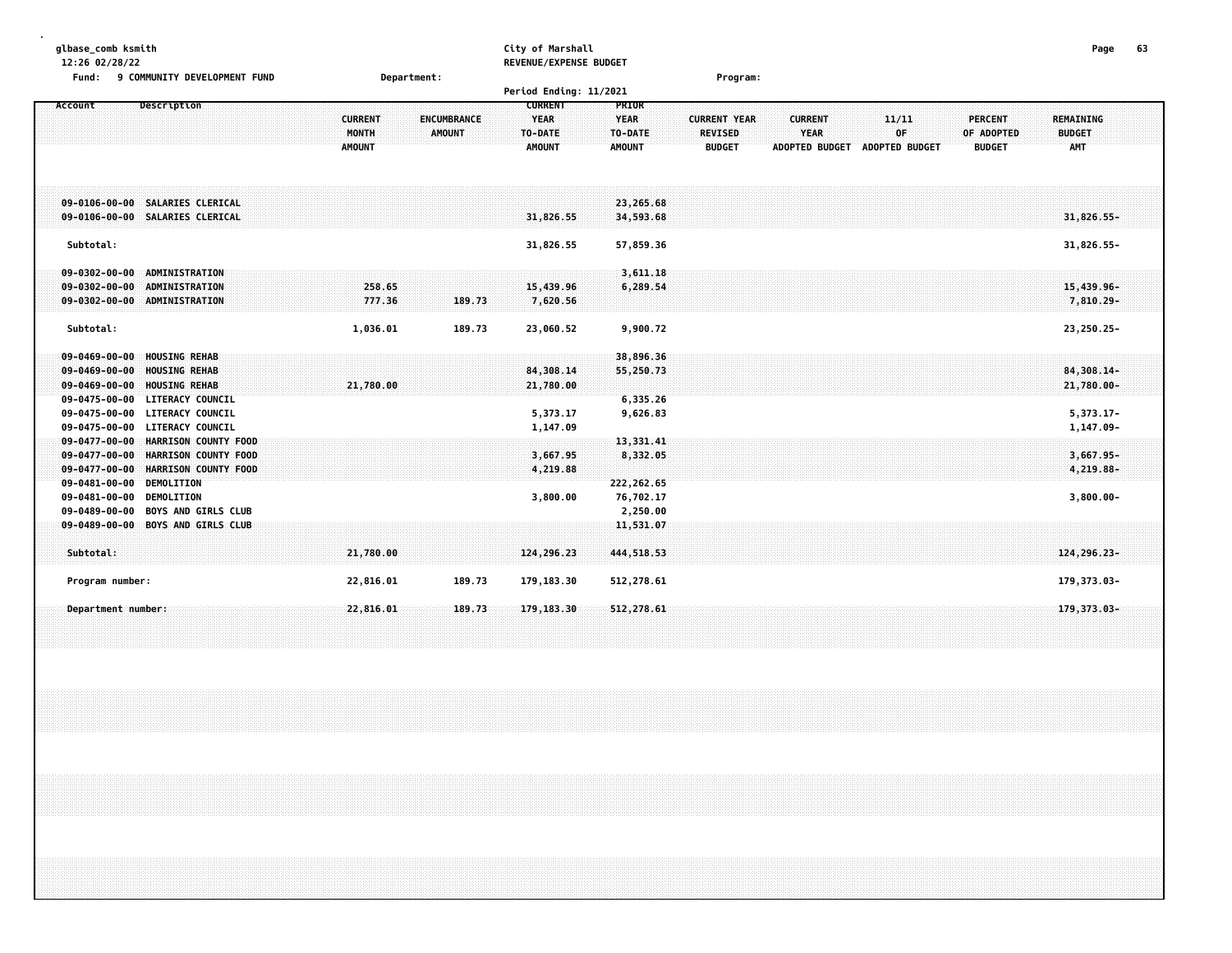# **glbase\_comb ksmith City of Marshall Page 64 12:26 02/28/22 REVENUE/EXPENSE BUDGET**

Fund: 9 COMMUNITY DEVELOPMENT FUND **Department: 10 CODE ENFORCEMENT** Frogram: CODE ENFORCEMENT

|                                                                                                                                    |                                                                          | Period Ending: 11/2021                                           |                                                                                                                                                                                                                      |                                                                                    |
|------------------------------------------------------------------------------------------------------------------------------------|--------------------------------------------------------------------------|------------------------------------------------------------------|----------------------------------------------------------------------------------------------------------------------------------------------------------------------------------------------------------------------|------------------------------------------------------------------------------------|
| Description<br>Account                                                                                                             | <b>CURRENT</b><br><b>ENCUMBRANCE</b><br>MONTH<br>AMOUNT<br><b>AMOUNT</b> | <b>CURRENT</b><br><b>YEAR</b><br><b>TO-DATE</b><br><b>AMOUNT</b> | <b>PRIOR</b><br><b>YEAR</b><br><b>CURRENT YEAR</b><br>11/11<br><b>CURRENT</b><br>TO-DATE<br>0F.<br><b>REVISED</b><br><b>YEAR</b><br><b>ADOPTED BUDGET</b><br><b>ADOPTED BUDGET</b><br><b>AMOUNT</b><br><b>BUDGET</b> | PERCENT<br>REMAINING<br>OF ADOPTED<br><b>BUDGET</b><br><b>BUDGET</b><br><b>AMT</b> |
| 09-0103-10-00 SALARIES TECHICIAN<br>09-0103-10-00 SALARIES TECHICIAN                                                               |                                                                          | 27,692.15                                                        | 32,914.68<br>38,769.01                                                                                                                                                                                               | $27,692.15 -$                                                                      |
| Subtotal:                                                                                                                          |                                                                          | 27,692.15                                                        | 71,683.69                                                                                                                                                                                                            | 27,692.15-                                                                         |
| <b>CODE ENFORCEMENT</b><br>$09 - 0302 - 10 - 00$<br><b>ADMINISTRATION</b><br>$09 - 0302 - 10 - 00$<br>09-0302-10-00 ADMINISTRATION | 207.57                                                                   | 203.15<br>931.57                                                 | 1,910.66                                                                                                                                                                                                             | $203.15 -$<br>$931.57 -$                                                           |
| Subtotal:                                                                                                                          | 207.57                                                                   | 1,134.72                                                         | 1,910.66                                                                                                                                                                                                             | 1,134.72-                                                                          |
| <b>CODE ENFORCEMENT</b><br>Program number:<br>Department number: CODE ENFORCEMENT                                                  | 207.57<br>207.57                                                         | 28,826.87<br>28,826.87                                           | 73,594.35<br>73,594.35                                                                                                                                                                                               | 28,826.87-<br>28,826.87-                                                           |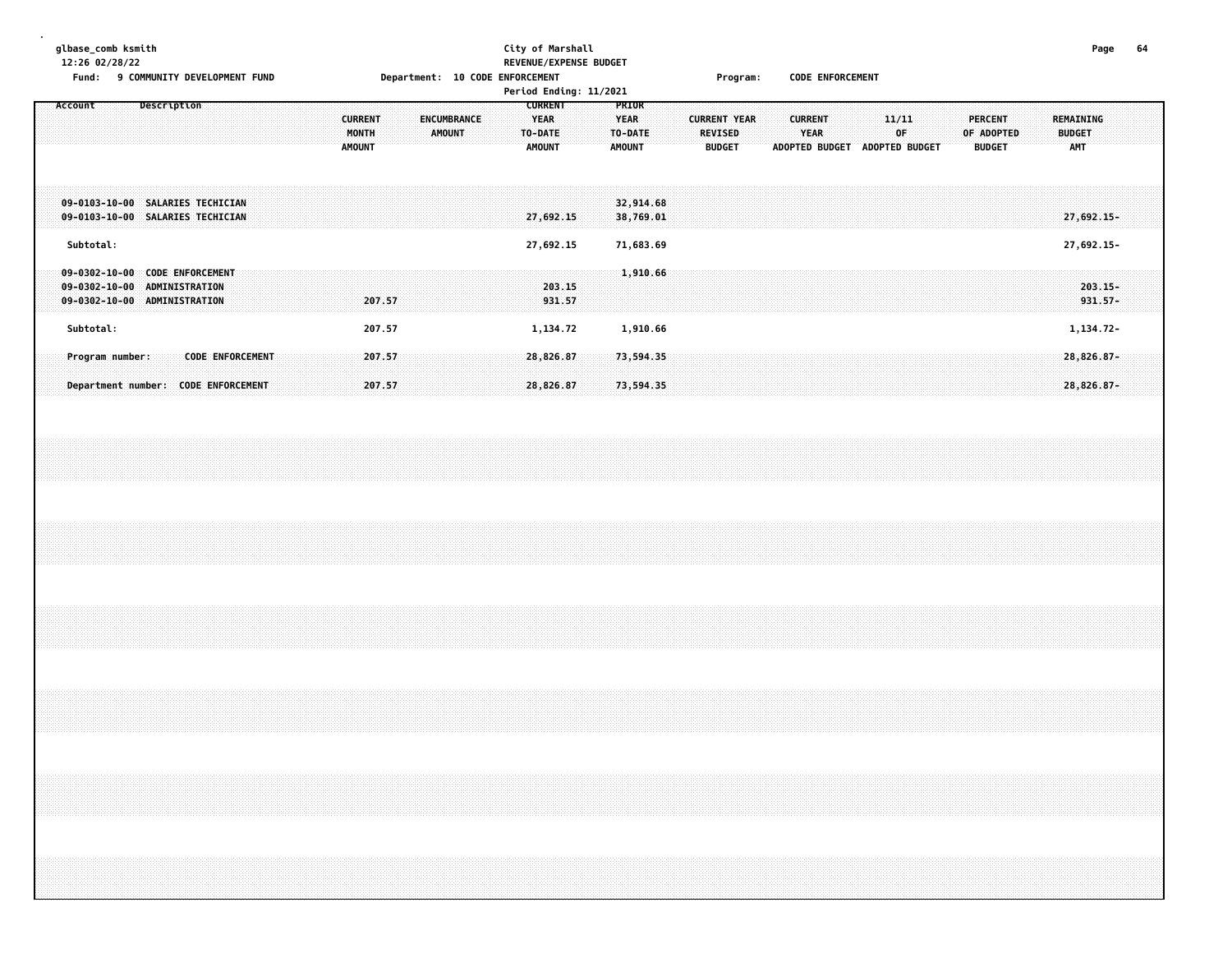#### **glbase\_comb ksmith City of Marshall Page 65 12:26 02/28/22 REVENUE/EXPENSE BUDGET**

| Fund:                                                           | 9 COMMUNITY DEVELOPMENT FUND                                                           |                         | Department: 20 COVID 20-21          |                                          |                                        | Program:                              |                        |                       |                              |                                   |
|-----------------------------------------------------------------|----------------------------------------------------------------------------------------|-------------------------|-------------------------------------|------------------------------------------|----------------------------------------|---------------------------------------|------------------------|-----------------------|------------------------------|-----------------------------------|
|                                                                 |                                                                                        |                         |                                     | Period Ending: 11/2021                   |                                        |                                       |                        |                       |                              |                                   |
| Account                                                         | Description                                                                            | <b>CURRENT</b><br>MONTH | <b>ENCUMBRANCE</b><br><b>AMOUNT</b> | <b>CURRENT</b><br><b>YEAR</b><br>TO-DATE | <b>PRIOR</b><br><b>YEAR</b><br>TO-DATE | <b>CURRENT YEAR</b><br><b>REVISED</b> | <b>CURRENT</b><br>YEAR | 11/11<br>0F           | <b>PERCENT</b><br>OF ADOPTED | <b>REMAINING</b><br><b>BUDGET</b> |
|                                                                 |                                                                                        | <b>AMOUNT</b>           |                                     | <b>AMOUNT</b>                            | <b>AMOUNT</b>                          | <b>BUDGET</b>                         | <b>ADOPTED BUDGET</b>  | <b>ADOPTED BUDGET</b> | <b>BUDGET</b>                | <b>AMT</b>                        |
|                                                                 |                                                                                        |                         |                                     |                                          |                                        |                                       |                        |                       |                              |                                   |
| $09 - 0100 - 20 - 00$<br>$09 - 0100 - 20 - 00$                  | ADMINISTRATION<br><b>ADMINISTRATION</b>                                                | 1,079.32                |                                     | 250.00<br>4,516.82                       | 2,551.11                               |                                       |                        |                       |                              | $250.00 -$<br>4,516.82-           |
| Subtotal:                                                       |                                                                                        | 1,079.32                |                                     | 4,766.82                                 | 2,551.11                               |                                       |                        |                       |                              | 4,766.82-                         |
| $09 - 0481 - 20 - 00$<br>09-0486-20-00<br>$09 - 0486 - 20 - 00$ | <b>HAZARD MITIGATION</b><br><b>ECONOMIC DEVELOPMENT</b><br><b>ECONOMIC DEVELOPMENT</b> | 5,000.00                | 2,500.00                            | 65,000.00<br>22,500.00                   | 7,475.63<br>44,948.40                  |                                       |                        |                       |                              | $65,000.00 -$<br>$25,000.00 -$    |
| Subtotal:                                                       |                                                                                        | 5,000.00                | 2,500.00                            | 87,500.00                                | 52,424.03                              |                                       |                        |                       |                              | $90,000.00 -$                     |
| Program number:                                                 |                                                                                        | 6,079.32                | 2,500.00                            | 92,266.82                                | 54, 975.14                             |                                       |                        |                       |                              | 94,766.82-                        |
|                                                                 | Department number: COVID 20-21                                                         | 6,079.32                | 2,500.00                            | 92,266.82                                | 54,975.14                              |                                       |                        |                       |                              | 94,766.82-                        |
| Expenditures                                                    | Subtotal -----                                                                         | 29,102.90               | 2,689.73                            | 300,276.99                               | 640,848.10                             |                                       |                        |                       |                              | 302,966.72-                       |
| Fund number:                                                    | 9 COMMUNITY DEVELOPMENT FUND                                                           | 29,102.90               | 2,689.73                            | $103,539.33-$                            | $327.98 -$                             |                                       |                        |                       |                              | 100,849.60                        |
|                                                                 |                                                                                        |                         |                                     |                                          |                                        |                                       |                        |                       |                              |                                   |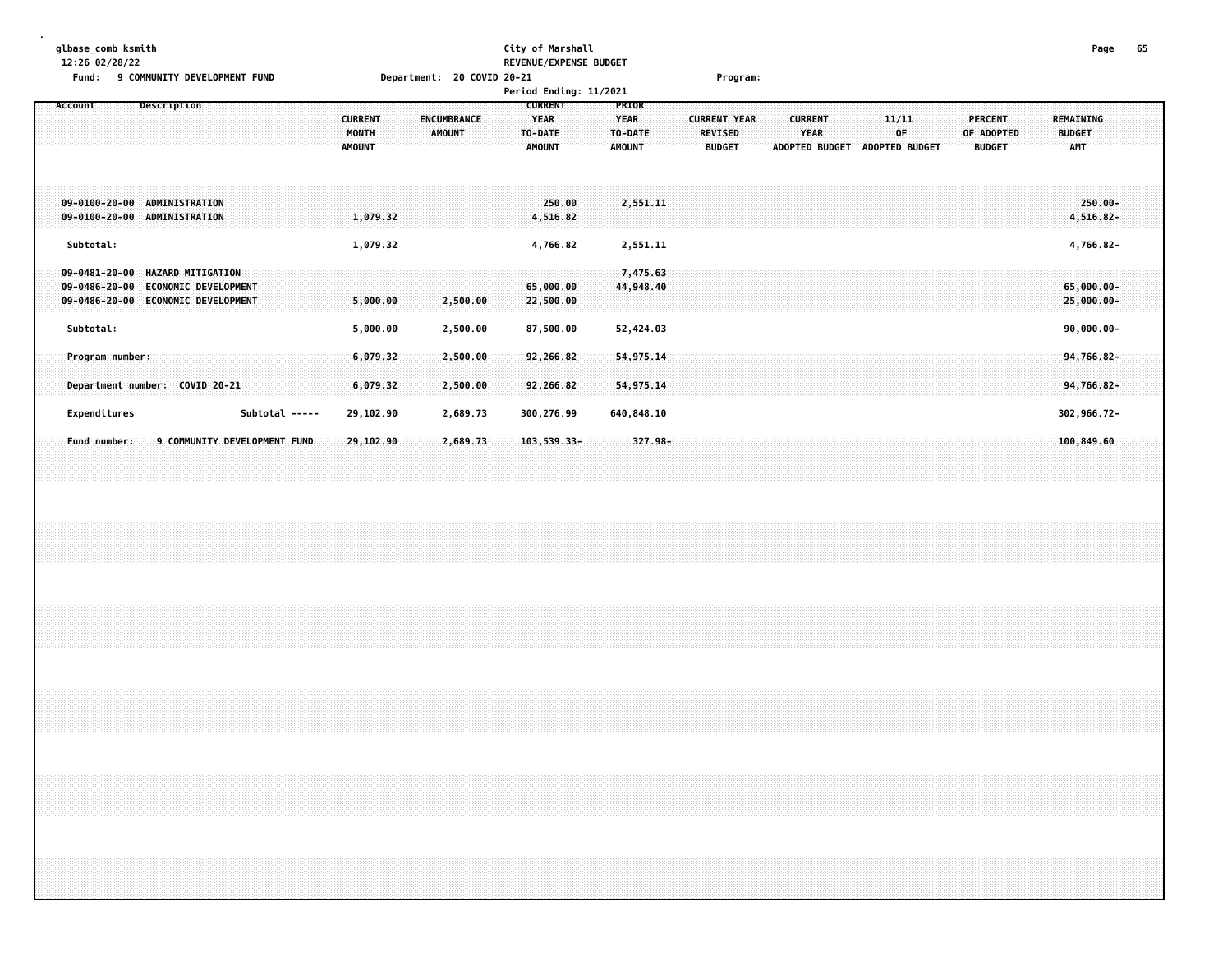| glbase_comb ksmith<br>12:26 02/28/22                                             | City of Marshall<br>REVENUE/EXPENSE BUDGET                                                                                                    |                                                                                                                                                                                                                                                                                                                                                                                                                                                             | Page<br>66                                                                                |
|----------------------------------------------------------------------------------|-----------------------------------------------------------------------------------------------------------------------------------------------|-------------------------------------------------------------------------------------------------------------------------------------------------------------------------------------------------------------------------------------------------------------------------------------------------------------------------------------------------------------------------------------------------------------------------------------------------------------|-------------------------------------------------------------------------------------------|
| Fund: 10 STATE GRANTS<br>Department:                                             | Period Ending: 11/2021                                                                                                                        | Program:                                                                                                                                                                                                                                                                                                                                                                                                                                                    |                                                                                           |
| <b>Description</b><br>Account<br><b>CURRENT</b><br>MONTH<br><b>AMOUNT</b>        | <b>CURRENT</b><br>PRIOR<br><b>YEAR</b><br>ENCUMBRANCE<br><b>YEAR</b><br><b>AMOUNT</b><br>TO-DATE<br>TO-DATE<br><b>AMOUNT</b><br><b>AMOUNT</b> | 11/11<br><b>CURRENT YEAR</b><br><b>CURRENT</b><br><b>REVISED</b><br>YEAR<br>0F<br><b>BUDGET</b><br>ADOPTED BUDGET ADOPTED BUDGET                                                                                                                                                                                                                                                                                                                            | <b>REMAINING</b><br><b>PERCENT</b><br><b>BUDGET</b><br>OF ADOPTED<br>AMT<br><b>BUDGET</b> |
| 10-5110-00-00 INTERFUND TRANSFER<br>Subtotal:                                    | 145.13<br>145.13                                                                                                                              |                                                                                                                                                                                                                                                                                                                                                                                                                                                             |                                                                                           |
| Program number:<br>Department number:<br><b>Revenues</b><br>Subtotal ----------- | 145.13<br>145.13<br>145.13                                                                                                                    |                                                                                                                                                                                                                                                                                                                                                                                                                                                             |                                                                                           |
| <b>10 STATE GRANTS</b><br>Fund number:                                           | 145.13                                                                                                                                        |                                                                                                                                                                                                                                                                                                                                                                                                                                                             |                                                                                           |
|                                                                                  |                                                                                                                                               |                                                                                                                                                                                                                                                                                                                                                                                                                                                             |                                                                                           |
|                                                                                  |                                                                                                                                               |                                                                                                                                                                                                                                                                                                                                                                                                                                                             |                                                                                           |
|                                                                                  |                                                                                                                                               |                                                                                                                                                                                                                                                                                                                                                                                                                                                             |                                                                                           |
|                                                                                  |                                                                                                                                               |                                                                                                                                                                                                                                                                                                                                                                                                                                                             |                                                                                           |
|                                                                                  |                                                                                                                                               | $\mathcal{L}(\mathcal{L}(\mathcal{L}(\mathcal{L}(\mathcal{L}(\mathcal{L}(\mathcal{L}(\mathcal{L}(\mathcal{L}(\mathcal{L}(\mathcal{L}(\mathcal{L}(\mathcal{L}(\mathcal{L}(\mathcal{L}(\mathcal{L}(\mathcal{L}(\mathcal{L}(\mathcal{L}(\mathcal{L}(\mathcal{L}(\mathcal{L}(\mathcal{L}(\mathcal{L}(\mathcal{L}(\mathcal{L}(\mathcal{L}(\mathcal{L}(\mathcal{L}(\mathcal{L}(\mathcal{L}(\mathcal{L}(\mathcal{L}(\mathcal{L}(\mathcal{L}(\mathcal{L}(\mathcal{$ |                                                                                           |
|                                                                                  |                                                                                                                                               |                                                                                                                                                                                                                                                                                                                                                                                                                                                             |                                                                                           |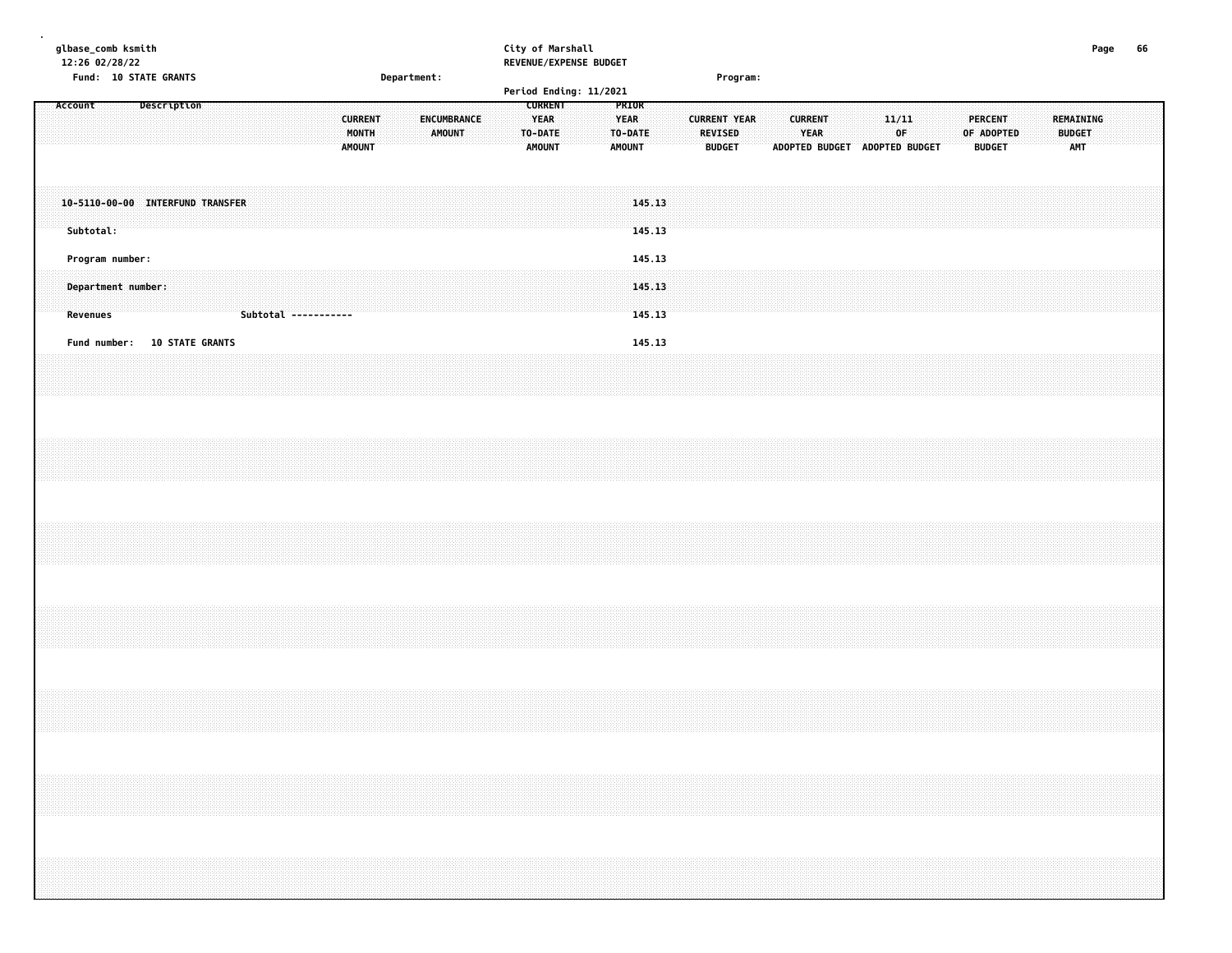| glbase_comb ksmith |           | 12:26 02/28/22 | Fund: 12 LIBRARY STATE GRANT          |             |  |  |                      |  |                                          | Department: |                                     |  |                                         | City of Marshall<br>REVENUE/EXPENSE BUDGET |                                         |                                  |  |                | Program:                             |  |                |             |                               |             |  |  |                                               |  |                                   | Page | 67 |  |
|--------------------|-----------|----------------|---------------------------------------|-------------|--|--|----------------------|--|------------------------------------------|-------------|-------------------------------------|--|-----------------------------------------|--------------------------------------------|-----------------------------------------|----------------------------------|--|----------------|--------------------------------------|--|----------------|-------------|-------------------------------|-------------|--|--|-----------------------------------------------|--|-----------------------------------|------|----|--|
| Account            |           |                |                                       | Description |  |  |                      |  |                                          |             |                                     |  | <b>CURRENT</b>                          | Period Ending: 11/2021                     | PRIOR                                   |                                  |  |                |                                      |  |                |             |                               |             |  |  |                                               |  |                                   |      |    |  |
|                    |           |                |                                       |             |  |  |                      |  | <b>CURRENT</b><br>MONTH<br><b>AMOUNT</b> |             | <b>ENCUMBRANCE</b><br><b>AMOUNT</b> |  | <b>YEAR</b><br>TO-DATE<br><b>AMOUNT</b> |                                            | <b>YEAR</b><br>TO-DATE<br><b>AMOUNT</b> |                                  |  | <b>REVISED</b> | <b>CURRENT YEAR</b><br><b>BUDGET</b> |  | <b>CURRENT</b> | <b>YEAR</b> | ADOPTED BUDGET ADOPTED BUDGET | 11/11<br>0F |  |  | <b>PERCENT</b><br>OF ADOPTED<br><b>BUDGET</b> |  | REMAINING<br><b>BUDGET</b><br>AMT |      |    |  |
|                    | Subtotal: |                | 12-5126-00-00 TRANSFERS FROM OTHER    |             |  |  |                      |  |                                          |             |                                     |  |                                         |                                            |                                         | $1.84 -$<br>$1.84 -$             |  |                |                                      |  |                |             |                               |             |  |  |                                               |  |                                   |      |    |  |
|                    | Revenues  |                | Program number:<br>Department number: |             |  |  | Subtotal ----------- |  |                                          |             |                                     |  |                                         |                                            |                                         | $1.84 -$<br>$1.84 -$<br>$1.84 -$ |  |                |                                      |  |                |             |                               |             |  |  |                                               |  |                                   |      |    |  |
|                    |           |                | Fund number: 12 LIBRARY STATE GRANT   |             |  |  |                      |  |                                          |             |                                     |  |                                         |                                            |                                         | $1.84 -$                         |  |                |                                      |  |                |             |                               |             |  |  |                                               |  |                                   |      |    |  |
|                    |           |                |                                       |             |  |  |                      |  |                                          |             |                                     |  |                                         |                                            |                                         |                                  |  |                |                                      |  |                |             |                               |             |  |  |                                               |  |                                   |      |    |  |
|                    |           |                |                                       |             |  |  |                      |  |                                          |             |                                     |  |                                         |                                            |                                         |                                  |  |                |                                      |  |                |             |                               |             |  |  |                                               |  |                                   |      |    |  |
|                    |           |                |                                       |             |  |  |                      |  |                                          |             |                                     |  |                                         |                                            |                                         |                                  |  |                |                                      |  |                |             |                               |             |  |  |                                               |  |                                   |      |    |  |
|                    |           |                |                                       |             |  |  |                      |  |                                          |             |                                     |  |                                         |                                            |                                         |                                  |  |                |                                      |  |                |             |                               |             |  |  |                                               |  |                                   |      |    |  |
|                    |           |                |                                       |             |  |  |                      |  |                                          |             |                                     |  |                                         |                                            |                                         |                                  |  |                |                                      |  |                |             |                               |             |  |  |                                               |  |                                   |      |    |  |
|                    |           |                |                                       |             |  |  |                      |  |                                          |             |                                     |  |                                         |                                            |                                         |                                  |  |                |                                      |  |                |             |                               |             |  |  |                                               |  |                                   |      |    |  |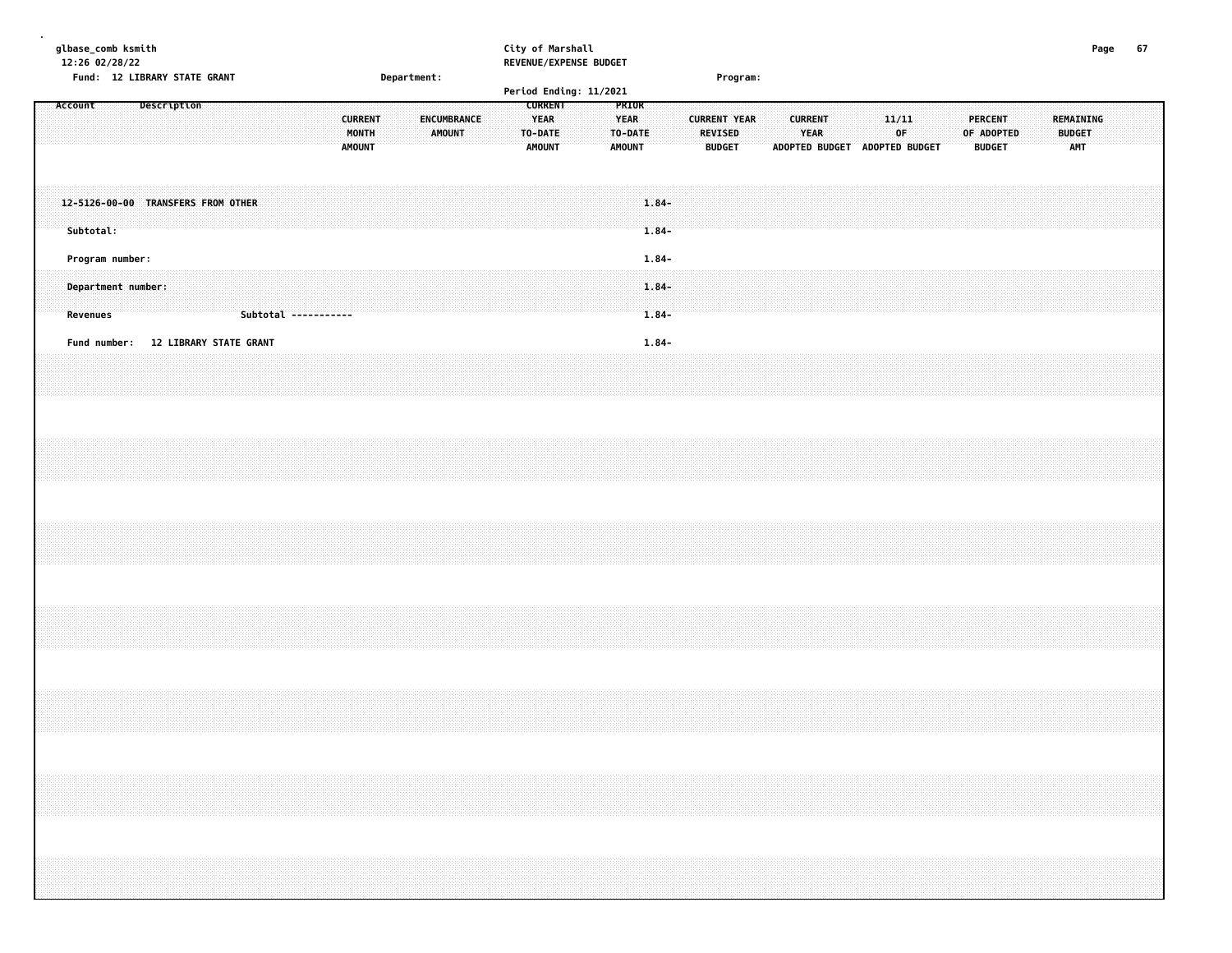| glbase_comb ksmith<br>12:26 02/28/22<br>Fund: 13 LITTER CONTROL FUND    |  |             |  |                |  |  |                                          |                    | Department: |               |                    |  |                                  | City of Marshall             |  | REVENUE/EXPENSE BUDGET<br>Period Ending: 11/2021 |                                                  |                              |  |                                                 | Program:                  |  |                        |                               |  |             |                                |  |                                               |                  |  |                                   | Page               | 68 |  |
|-------------------------------------------------------------------------|--|-------------|--|----------------|--|--|------------------------------------------|--------------------|-------------|---------------|--------------------|--|----------------------------------|------------------------------|--|--------------------------------------------------|--------------------------------------------------|------------------------------|--|-------------------------------------------------|---------------------------|--|------------------------|-------------------------------|--|-------------|--------------------------------|--|-----------------------------------------------|------------------|--|-----------------------------------|--------------------|----|--|
| Account                                                                 |  | Description |  |                |  |  | <b>CURRENT</b><br>MONTH<br><b>AMOUNT</b> |                    |             | <b>AMOUNT</b> | <b>ENCUMBRANCE</b> |  | <b>YEAR</b><br>TO-DATE<br>AMOUNT | <b>CURRENT</b>               |  |                                                  | PRIOR<br><b>YEAR</b><br>TO-DATE<br><b>AMOUNT</b> |                              |  | <b>CURRENT YEAR</b><br>REVISED<br><b>BUDGET</b> |                           |  | <b>CURRENT</b><br>YEAR | ADOPTED BUDGET ADOPTED BUDGET |  | 11/11<br>0F |                                |  | <b>PERCENT</b><br>OF ADOPTED<br><b>BUDGET</b> |                  |  | REMAINING<br><b>BUDGET</b><br>AMT |                    |    |  |
| 13-4423-00-00 CONTRIBUTIONS LITTER<br>13-4429-00-00 LITTER CONTROL FEES |  |             |  |                |  |  |                                          | 484.00-            |             |               |                    |  |                                  | $5,918.00 -$                 |  |                                                  |                                                  | $6,034.00 -$<br>$3,098.00 -$ |  |                                                 | $6,700.00 -$              |  |                        | $6,700.00 -$                  |  |             | $6,141.67-$                    |  |                                               | 96.403           |  |                                   | 782.00-            |    |  |
| Subtotal:                                                               |  |             |  |                |  |  |                                          | 484.00-            |             |               |                    |  |                                  | $5,918.00 -$                 |  |                                                  |                                                  | $9,132.00 -$                 |  |                                                 | $6,700.00 -$              |  |                        | $6,700.00 -$                  |  |             | $6, 141.67 -$                  |  |                                               | 96.403           |  |                                   | 782.00-            |    |  |
| Program number:                                                         |  |             |  |                |  |  |                                          | 484.00-            |             |               |                    |  |                                  | $5,918.00 -$                 |  |                                                  |                                                  | $9,132.00 -$                 |  |                                                 | $6,700.00 -$              |  |                        | $6,700.00 -$                  |  |             | $6,141.67-$                    |  |                                               | 96.403           |  |                                   | $782.00 -$         |    |  |
| Department number:<br>Revenues                                          |  |             |  | Subtotal ----- |  |  |                                          | 484.00-<br>484.00- |             |               |                    |  |                                  | $5,918.00 -$<br>$5,918.00 -$ |  |                                                  |                                                  | $9,132.00 -$<br>$9,132.00 -$ |  |                                                 | $6,700.00 -$<br>6,700.00- |  |                        | $6,700.00 -$<br>$6,700.00 -$  |  |             | $6, 141.67 -$<br>$6, 141.67 -$ |  |                                               | 96.403<br>96.403 |  |                                   | 782.00-<br>782.00- |    |  |
|                                                                         |  |             |  |                |  |  |                                          |                    |             |               |                    |  |                                  |                              |  |                                                  |                                                  |                              |  |                                                 |                           |  |                        |                               |  |             |                                |  |                                               |                  |  |                                   |                    |    |  |
|                                                                         |  |             |  |                |  |  |                                          |                    |             |               |                    |  |                                  |                              |  |                                                  |                                                  |                              |  |                                                 |                           |  |                        |                               |  |             |                                |  |                                               |                  |  |                                   |                    |    |  |
|                                                                         |  |             |  |                |  |  |                                          |                    |             |               |                    |  |                                  |                              |  |                                                  |                                                  |                              |  |                                                 |                           |  |                        |                               |  |             |                                |  |                                               |                  |  |                                   |                    |    |  |
|                                                                         |  |             |  |                |  |  |                                          |                    |             |               |                    |  |                                  |                              |  |                                                  |                                                  |                              |  |                                                 |                           |  |                        |                               |  |             |                                |  |                                               |                  |  |                                   |                    |    |  |
|                                                                         |  |             |  |                |  |  |                                          |                    |             |               |                    |  |                                  |                              |  |                                                  |                                                  |                              |  |                                                 |                           |  |                        |                               |  |             |                                |  |                                               |                  |  |                                   |                    |    |  |
|                                                                         |  |             |  |                |  |  |                                          |                    |             |               |                    |  |                                  |                              |  |                                                  |                                                  |                              |  |                                                 |                           |  |                        |                               |  |             |                                |  |                                               |                  |  |                                   |                    |    |  |
|                                                                         |  |             |  |                |  |  |                                          |                    |             |               |                    |  |                                  |                              |  |                                                  |                                                  |                              |  |                                                 |                           |  |                        |                               |  |             |                                |  |                                               |                  |  |                                   |                    |    |  |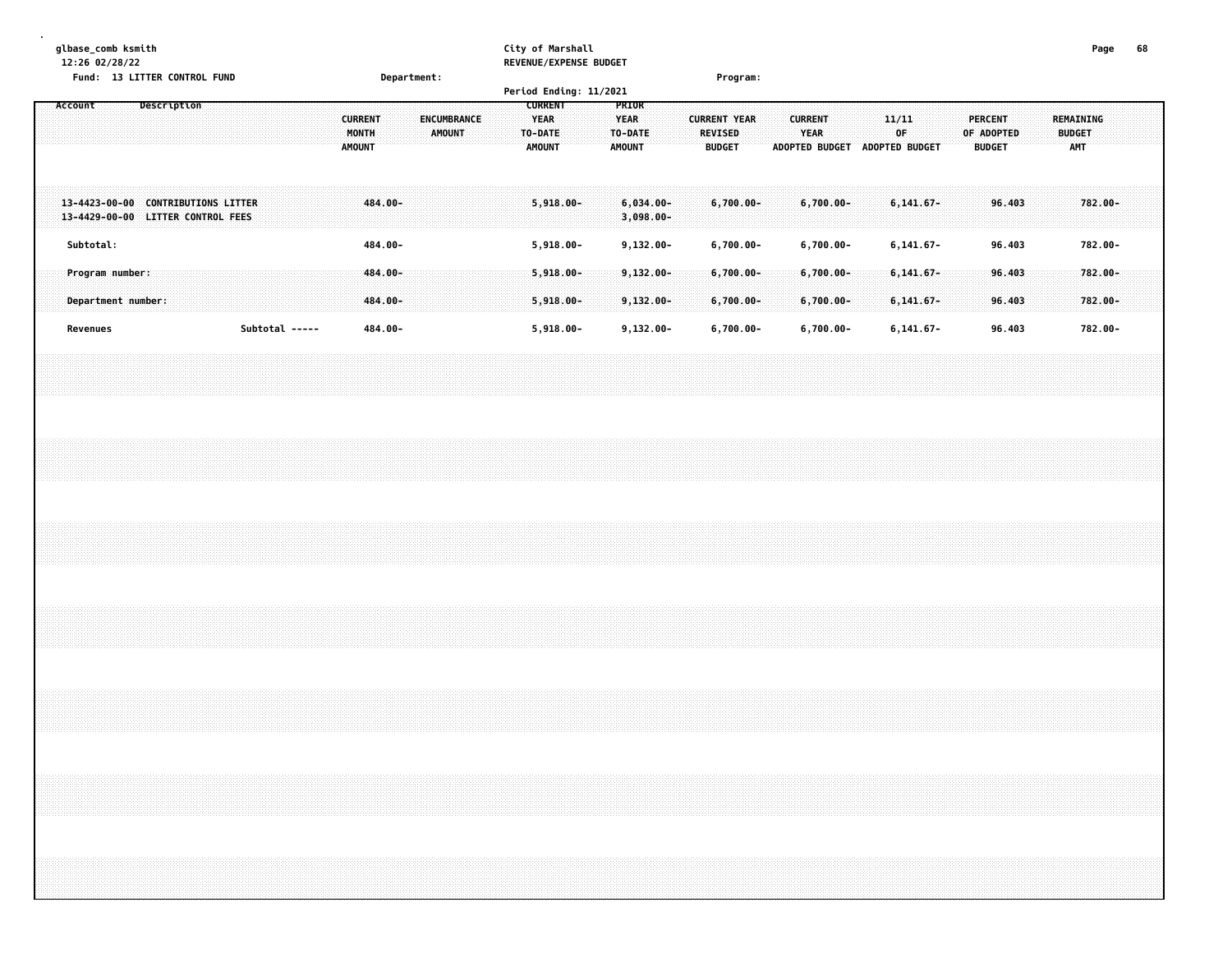|  |           | glbase_comb ksmith<br>12:26 02/28/22 |  |             | Fund: 13 LITTER CONTROL FUND                                             |  |  |                      |  |                                          |         | Department: |                                     |  |  |                                                           |                  | City of Marshall | REVENUE/EXPENSE BUDGET<br>Period Ending: 11/2021 |             |                                   |  |                                                 | Program: |  |                        |                      |  |                                        |                      |  |  |                                               |  |                                          | Page    | 69 |  |
|--|-----------|--------------------------------------|--|-------------|--------------------------------------------------------------------------|--|--|----------------------|--|------------------------------------------|---------|-------------|-------------------------------------|--|--|-----------------------------------------------------------|------------------|------------------|--------------------------------------------------|-------------|-----------------------------------|--|-------------------------------------------------|----------|--|------------------------|----------------------|--|----------------------------------------|----------------------|--|--|-----------------------------------------------|--|------------------------------------------|---------|----|--|
|  | Account   |                                      |  | Description |                                                                          |  |  |                      |  | <b>CURRENT</b><br>MONTH<br><b>AMOUNT</b> |         |             | <b>ENCUMBRANCE</b><br><b>AMOUNT</b> |  |  | <b>CURRENT</b><br><b>YEAR</b><br>TO-DATE<br><b>AMOUNT</b> |                  |                  |                                                  | <b>YEAR</b> | PRIOR<br>TO-DATE<br><b>AMOUNT</b> |  | <b>CURRENT YEAR</b><br>REVISED<br><b>BUDGET</b> |          |  | <b>CURRENT</b><br>YEAR |                      |  | 11/11<br>ADOPTED BUDGET ADOPTED BUDGET | OF                   |  |  | <b>PERCENT</b><br>OF ADOPTED<br><b>BUDGET</b> |  | REMAINING<br><b>BUDGET</b><br><b>AMT</b> |         |    |  |
|  |           |                                      |  |             | 13-0357-00-00 LITTER CONTROL-SPECI<br>13-0358-00-00 LITTER CONTROL-STREE |  |  |                      |  |                                          |         |             |                                     |  |  |                                                           | 631.74<br>175.00 |                  |                                                  |             | 4,503.00                          |  | 6,700.00                                        |          |  |                        | 6,700.00             |  |                                        | 6,141.67             |  |  | 2.612                                         |  | 6,525.00                                 | 631.74- |    |  |
|  | Subtotal: | Program number:                      |  |             |                                                                          |  |  |                      |  |                                          |         |             |                                     |  |  |                                                           | 806.74<br>806.74 |                  |                                                  |             | 4,503.00<br>4,503.00              |  | 6,700.00<br>6,700.00                            |          |  |                        | 6,700.00<br>6,700.00 |  |                                        | 6,141.67<br>6,141.67 |  |  | 12.041<br>12.041                              |  | 5,893.26<br>5,893.26                     |         |    |  |
|  |           | Department number:                   |  |             |                                                                          |  |  |                      |  |                                          |         |             |                                     |  |  |                                                           | 806.74           |                  |                                                  |             | 4,503.00                          |  | 6,700.00                                        |          |  |                        | 6,700.00             |  |                                        | 6,141.67             |  |  | 12.041                                        |  | 5,893.26                                 |         |    |  |
|  |           | Expenditures                         |  |             |                                                                          |  |  | Subtotal ----------- |  |                                          |         |             |                                     |  |  |                                                           | 806.74           |                  |                                                  |             | 4,503.00                          |  | 6,700.00                                        |          |  |                        | 6,700.00             |  |                                        | 6,141.67             |  |  | 12.041                                        |  | 5,893.26                                 |         |    |  |
|  |           | Fund number:                         |  |             | 13 LITTER CONTROL FUND                                                   |  |  |                      |  |                                          | 484.00- |             |                                     |  |  | $5,111.26-$                                               |                  |                  |                                                  |             | $4,629.00 -$                      |  |                                                 |          |  |                        |                      |  |                                        |                      |  |  |                                               |  | 5,111.26                                 |         |    |  |
|  |           |                                      |  |             |                                                                          |  |  |                      |  |                                          |         |             |                                     |  |  |                                                           |                  |                  |                                                  |             |                                   |  |                                                 |          |  |                        |                      |  |                                        |                      |  |  |                                               |  |                                          |         |    |  |
|  |           |                                      |  |             |                                                                          |  |  |                      |  |                                          |         |             |                                     |  |  |                                                           |                  |                  |                                                  |             |                                   |  |                                                 |          |  |                        |                      |  |                                        |                      |  |  |                                               |  |                                          |         |    |  |
|  |           |                                      |  |             |                                                                          |  |  |                      |  |                                          |         |             |                                     |  |  |                                                           |                  |                  |                                                  |             |                                   |  |                                                 |          |  |                        |                      |  |                                        |                      |  |  |                                               |  |                                          |         |    |  |
|  |           |                                      |  |             |                                                                          |  |  |                      |  |                                          |         |             |                                     |  |  |                                                           |                  |                  |                                                  |             |                                   |  |                                                 |          |  |                        |                      |  |                                        |                      |  |  |                                               |  |                                          |         |    |  |
|  |           |                                      |  |             |                                                                          |  |  |                      |  |                                          |         |             |                                     |  |  |                                                           |                  |                  |                                                  |             |                                   |  |                                                 |          |  |                        |                      |  |                                        |                      |  |  |                                               |  |                                          |         |    |  |
|  |           |                                      |  |             |                                                                          |  |  |                      |  |                                          |         |             |                                     |  |  |                                                           |                  |                  |                                                  |             |                                   |  |                                                 |          |  |                        |                      |  |                                        |                      |  |  |                                               |  |                                          |         |    |  |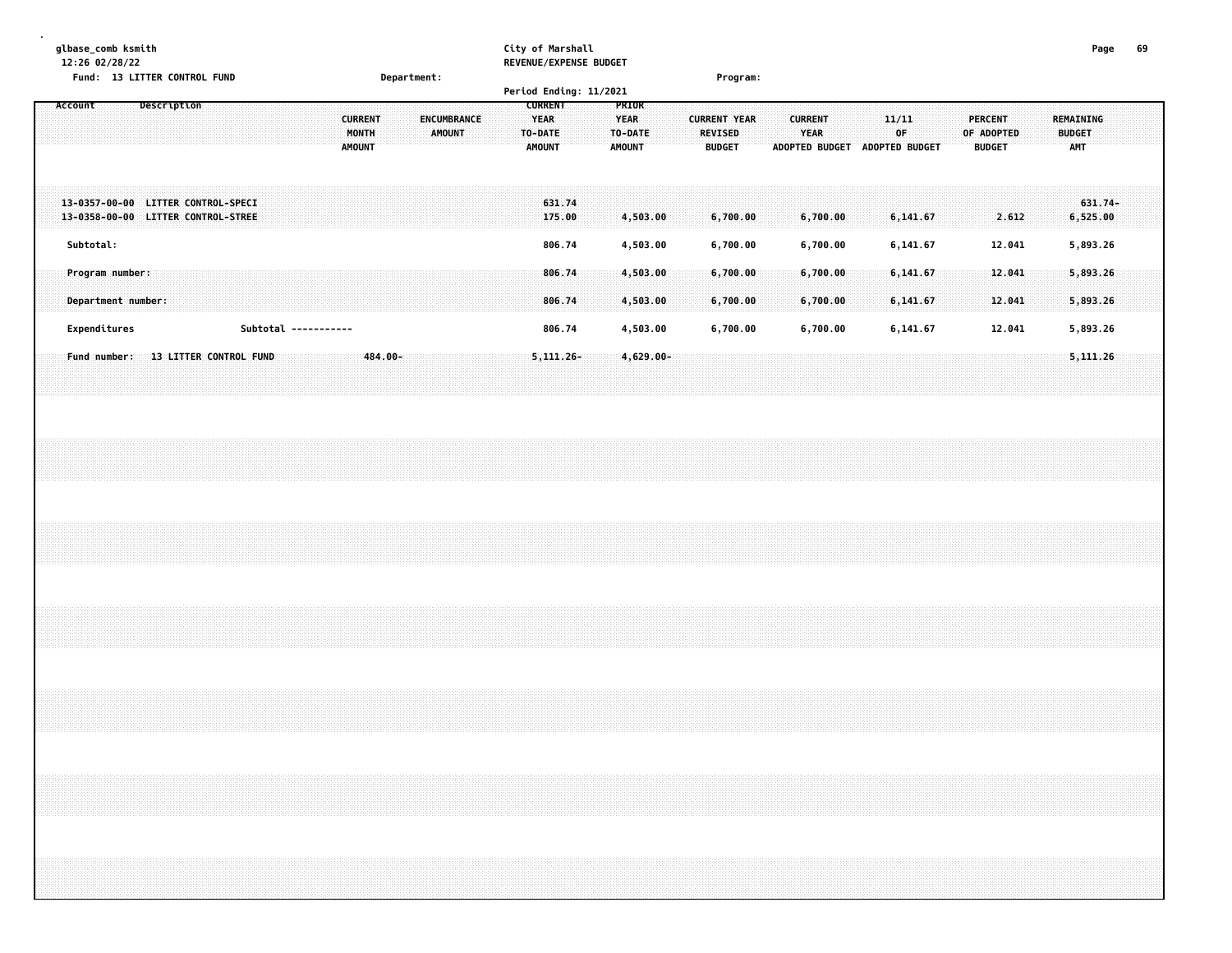| glbase_comb ksmith<br>12:26 02/28/22                                                                                                                                                                                                                                                                                                                                                                    |                                                                                 | City of Marshall<br>REVENUE/EXPENSE BUDGET                                                                    |                                                                                  |                                                                                               | 70<br>Page                                      |
|---------------------------------------------------------------------------------------------------------------------------------------------------------------------------------------------------------------------------------------------------------------------------------------------------------------------------------------------------------------------------------------------------------|---------------------------------------------------------------------------------|---------------------------------------------------------------------------------------------------------------|----------------------------------------------------------------------------------|-----------------------------------------------------------------------------------------------|-------------------------------------------------|
| Fund: 18 EQUIP REPLACEMENT FUND-W&S                                                                                                                                                                                                                                                                                                                                                                     | Department:                                                                     | Period Ending: 11/2021                                                                                        | Program:                                                                         |                                                                                               |                                                 |
| Account<br>Description                                                                                                                                                                                                                                                                                                                                                                                  | <b>CURRENT</b><br><b>ENCUMBRANCE</b><br>MONTH<br><b>AMOUNT</b><br><b>AMOUNT</b> | <b>CURRENT</b><br>PRIOR<br><b>YEAR</b><br><b>YEAR</b><br>TO-DATE<br>TO-DATE<br><b>AMOUNT</b><br><b>AMOUNT</b> | <b>CURRENT</b><br><b>CURRENT YEAR</b><br><b>REVISED</b><br>YEAR<br><b>BUDGET</b> | 11/11<br><b>PERCENT</b><br>OF<br>OF ADOPTED<br>ADOPTED BUDGET ADOPTED BUDGET<br><b>BUDGET</b> | <b>REMAINING</b><br><b>BUDGET</b><br><b>AMT</b> |
| 18-5100-00-00 INTEREST EARNED<br>18-5112-00-00 PAYMENT OF VEHIC & E                                                                                                                                                                                                                                                                                                                                     |                                                                                 | $48.67 -$<br>2,136.67-<br>78,869.00-                                                                          | 73,961.00-<br>73,961.00-                                                         | 67,797.58-<br>106.636                                                                         | 48.67<br>4,908.00                               |
| Subtotal:                                                                                                                                                                                                                                                                                                                                                                                               |                                                                                 | 78,917.67-<br>2,136.67-                                                                                       | 73,961.00-<br>73,961.00-                                                         | 67,797.58-<br>106.711                                                                         | 4,956.67                                        |
| Program number:<br>Department number:                                                                                                                                                                                                                                                                                                                                                                   |                                                                                 | 78,917.67-<br>2,136.67-<br>78,917.67-<br>2,136.67-                                                            | 73,961.00-<br>73,961.00-<br>73,961.00-<br>73,961.00-                             | 67,797.58-<br>106.711<br>67,797.58-<br>106.711                                                | 4,956.67<br>4,956.67                            |
| Revenues                                                                                                                                                                                                                                                                                                                                                                                                | Subtotal -----------                                                            | 78,917.67-<br>2,136.67-                                                                                       | 73,961.00-<br>73,961.00-                                                         | 67,797.58-<br>106.711                                                                         | 4,956.67                                        |
|                                                                                                                                                                                                                                                                                                                                                                                                         |                                                                                 |                                                                                                               |                                                                                  |                                                                                               |                                                 |
|                                                                                                                                                                                                                                                                                                                                                                                                         |                                                                                 |                                                                                                               |                                                                                  |                                                                                               |                                                 |
|                                                                                                                                                                                                                                                                                                                                                                                                         |                                                                                 |                                                                                                               |                                                                                  |                                                                                               |                                                 |
|                                                                                                                                                                                                                                                                                                                                                                                                         |                                                                                 |                                                                                                               |                                                                                  |                                                                                               |                                                 |
|                                                                                                                                                                                                                                                                                                                                                                                                         |                                                                                 |                                                                                                               |                                                                                  |                                                                                               |                                                 |
| ,我们就会在这里,我们就会在这里,我们就会在这里,我们就会在这里,我们就会在这里,我们就会在这里,我们就会在这里,我们就会在这里,我们就会不会不会。""我们,我<br>第151章 我们的人,我们就会在这里,我们的人,我们就会在这里,我们就会在这里,我们就会在这里,我们就会在这里,我们就会在这里,我们就会在这里,我们就会不会在这<br>$\sim$ . The component contract of the component contract of the component contract of the component contract of the component contract of the component contract of the component contract of the component contract of the co |                                                                                 |                                                                                                               |                                                                                  |                                                                                               |                                                 |
|                                                                                                                                                                                                                                                                                                                                                                                                         |                                                                                 |                                                                                                               |                                                                                  |                                                                                               |                                                 |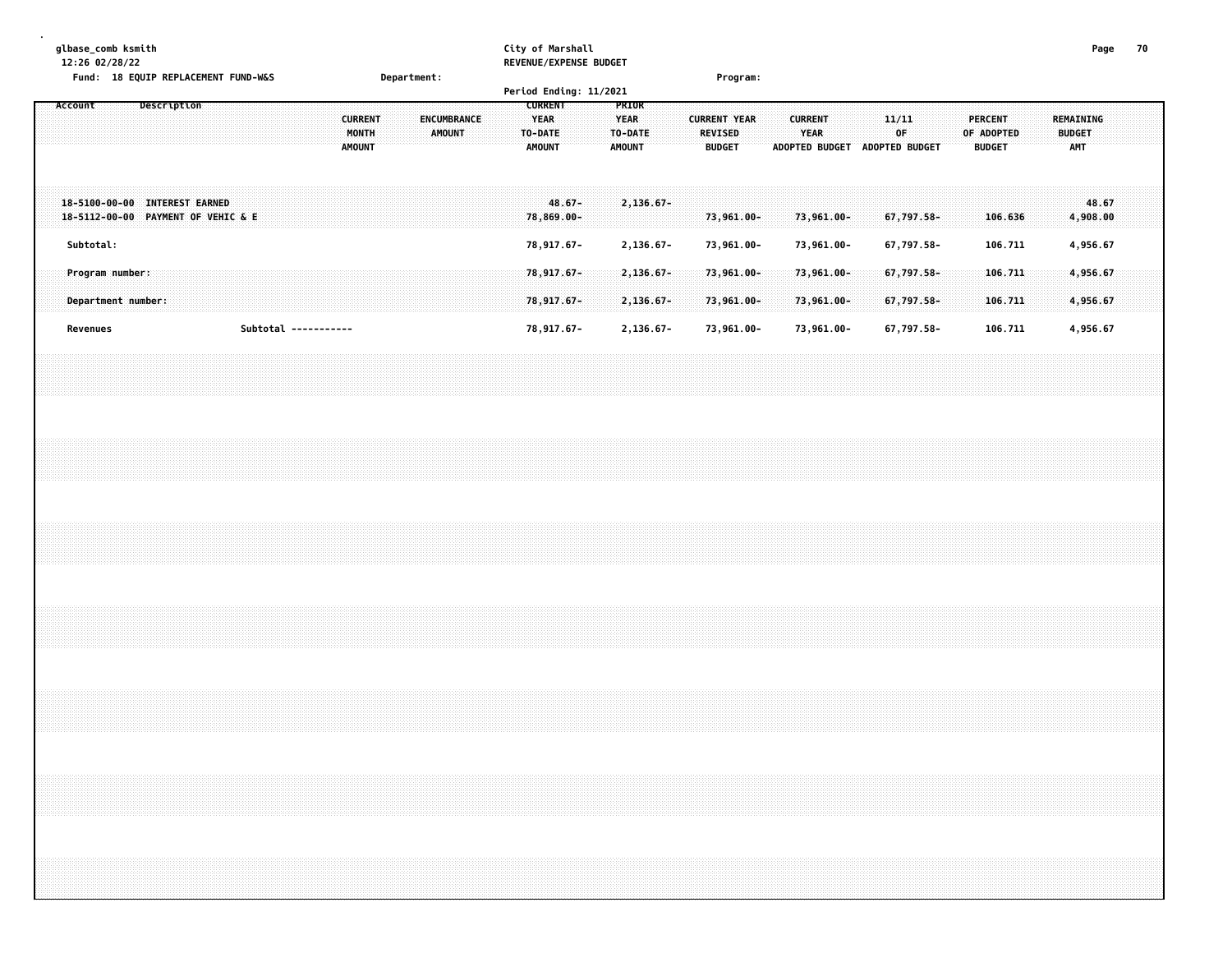| glbase_comb ksmith<br>12:26 02/28/22<br>Fund: 18 EQUIP REPLACEMENT FUND-W&S |                    |  |             |  |  |  | Department: |  |                         |  |  |  |        |                    |  |  | City of Marshall<br>REVENUE/EXPENSE BUDGET<br>Program: |                |  |  |                                 |          |  |  |                                |  |  |                        | Page |  |  |             |                       |  |  |                       |  |  |  |                                   |  | - 71 |  |
|-----------------------------------------------------------------------------|--------------------|--|-------------|--|--|--|-------------|--|-------------------------|--|--|--|--------|--------------------|--|--|--------------------------------------------------------|----------------|--|--|---------------------------------|----------|--|--|--------------------------------|--|--|------------------------|------|--|--|-------------|-----------------------|--|--|-----------------------|--|--|--|-----------------------------------|--|------|--|
|                                                                             |                    |  |             |  |  |  |             |  |                         |  |  |  |        |                    |  |  | Period Ending: 11/2021                                 |                |  |  |                                 |          |  |  |                                |  |  |                        |      |  |  |             |                       |  |  |                       |  |  |  |                                   |  |      |  |
| Account                                                                     |                    |  | Description |  |  |  |             |  | <b>CURRENT</b><br>MONTH |  |  |  | AMOUNT | <b>ENCUMBRANCE</b> |  |  | YEAR<br>TO-DATE                                        | <b>CURRENT</b> |  |  | PRIOR<br><b>YEAR</b><br>TO-DATE |          |  |  | <b>CURRENT YEAR</b><br>REVISED |  |  | <b>CURRENT</b><br>YEAR |      |  |  | 11/11<br>0F |                       |  |  | PERCENT<br>OF ADOPTED |  |  |  | <b>REMAINING</b><br><b>BUDGET</b> |  |      |  |
|                                                                             |                    |  |             |  |  |  |             |  | <b>AMOUNT</b>           |  |  |  |        |                    |  |  | <b>AMOUNT</b>                                          |                |  |  | AMOUNT                          |          |  |  | <b>BUDGET</b>                  |  |  | <b>ADOPTED BUDGET</b>  |      |  |  |             | <b>ADOPTED BUDGET</b> |  |  | <b>BUDGET</b>         |  |  |  | <b>AMT</b>                        |  |      |  |
| 18-0455-00-00 OPERATING TRANSFERS<br>Subtotal:                              |                    |  |             |  |  |  |             |  |                         |  |  |  |        |                    |  |  |                                                        |                |  |  | 91,790.00-<br>$91,790.00 -$     |          |  |  |                                |  |  |                        |      |  |  |             |                       |  |  |                       |  |  |  |                                   |  |      |  |
| 18-0600-00-00 DEPRECIATION EXPENSE                                          |                    |  |             |  |  |  |             |  |                         |  |  |  |        |                    |  |  |                                                        |                |  |  | 95,593.49                       |          |  |  |                                |  |  |                        |      |  |  |             |                       |  |  |                       |  |  |  |                                   |  |      |  |
| Subtotal:                                                                   | Program number:    |  |             |  |  |  |             |  |                         |  |  |  |        |                    |  |  |                                                        |                |  |  | 95,593.49                       | 3,803.49 |  |  |                                |  |  |                        |      |  |  |             |                       |  |  |                       |  |  |  |                                   |  |      |  |
|                                                                             | Department number: |  |             |  |  |  |             |  |                         |  |  |  |        |                    |  |  |                                                        |                |  |  |                                 | 3,803.49 |  |  |                                |  |  |                        |      |  |  |             |                       |  |  |                       |  |  |  |                                   |  |      |  |
|                                                                             |                    |  |             |  |  |  |             |  |                         |  |  |  |        |                    |  |  |                                                        |                |  |  |                                 |          |  |  |                                |  |  |                        |      |  |  |             |                       |  |  |                       |  |  |  |                                   |  |      |  |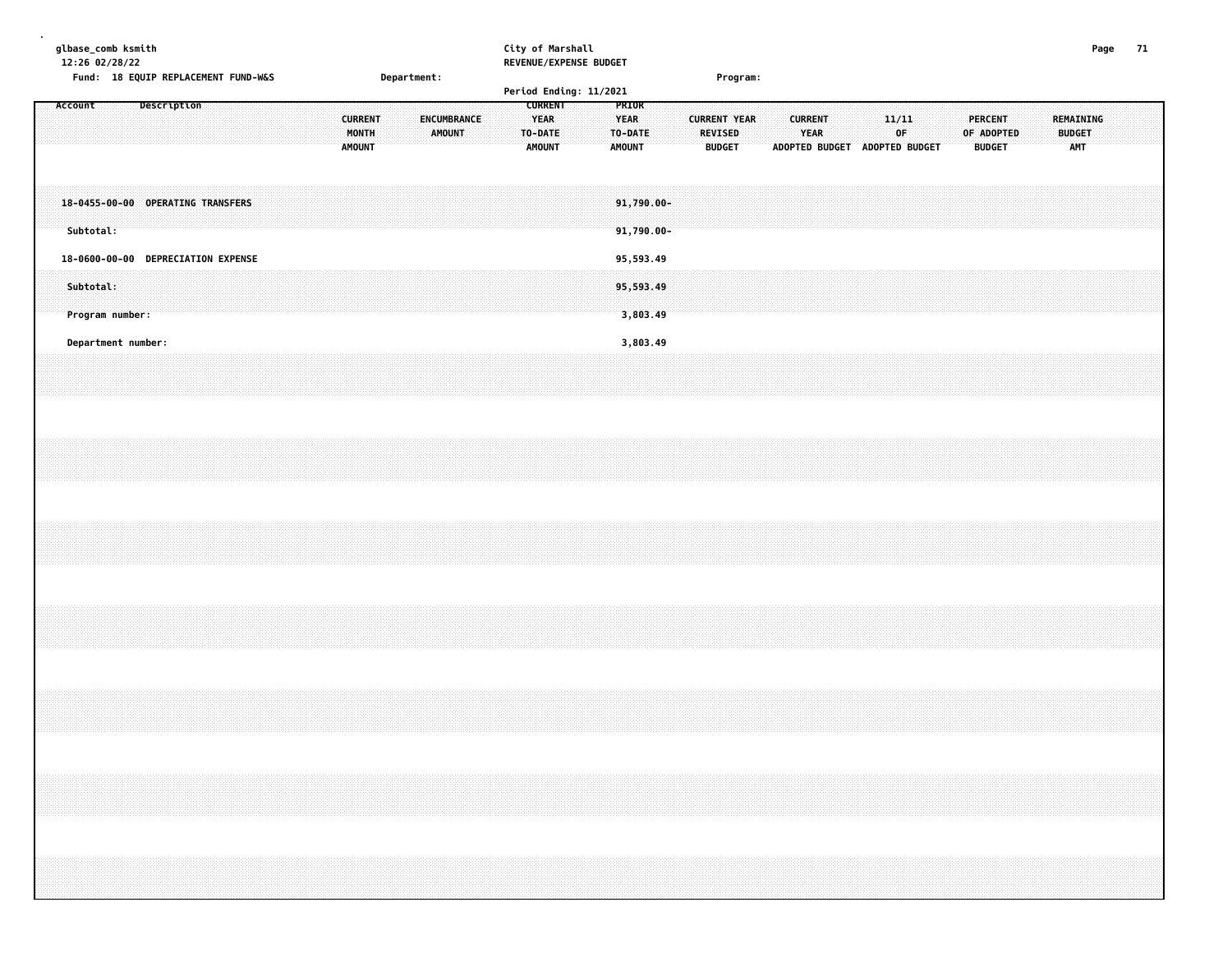| glbase_comb ksmith<br>12:26 02/28/22 |           |                 |  |             | Fund: 18 EQUIP REPLACEMENT FUND-W&S |  |                                             |  |               |                         |  | Department: 20 WATER & SEWER ENTERPRISE |               |  |                                         | City of Marshall       | REVENUE/EXPENSE BUDGET<br>Period Ending: 11/2021 |                       |                  |  |                                 |                     |  |                        |  |       | Program: 3 DISTRIBUTION/COLLECTION  |  |            |                                 |  |                                   |                              | Page 72 |  |
|--------------------------------------|-----------|-----------------|--|-------------|-------------------------------------|--|---------------------------------------------|--|---------------|-------------------------|--|-----------------------------------------|---------------|--|-----------------------------------------|------------------------|--------------------------------------------------|-----------------------|------------------|--|---------------------------------|---------------------|--|------------------------|--|-------|-------------------------------------|--|------------|---------------------------------|--|-----------------------------------|------------------------------|---------|--|
| Account                              |           |                 |  | Description |                                     |  |                                             |  | <b>AMOUNT</b> | <b>CURRENT</b><br>MONTH |  | ENCUMBRANCE                             | <b>AMOUNT</b> |  | <b>YEAR</b><br>TO-DATE<br><b>AMOUNT</b> | <b>CURRENT</b>         |                                                  | <b>YEAR</b><br>AMOUNT | PRIOR<br>TO-DATE |  | <b>REVISED</b><br><b>BUDGET</b> | <b>CURRENT YEAR</b> |  | <b>CURRENT</b><br>YEAR |  | 11/11 | 0F<br>ADOPTED BUDGET ADOPTED BUDGET |  | OF ADOPTED | <b>PERCENT</b><br><b>BUDGET</b> |  | REMAINING<br><b>BUDGET</b><br>AMT |                              |         |  |
|                                      | Subtotal: |                 |  |             | 18-0425-20-03 CARS AND TRUCKS       |  |                                             |  |               |                         |  |                                         |               |  |                                         | 23,140.00<br>23,140.00 |                                                  |                       |                  |  |                                 |                     |  |                        |  |       |                                     |  |            |                                 |  |                                   | 23,140.00-<br>$23, 140.00 -$ |         |  |
|                                      |           | Program number: |  |             |                                     |  | 3 DISTRIBUTION/COLLECTION                   |  |               |                         |  |                                         |               |  |                                         | 23,140.00              |                                                  |                       |                  |  |                                 |                     |  |                        |  |       |                                     |  |            |                                 |  |                                   | 23,140.00-                   |         |  |
|                                      |           |                 |  |             |                                     |  | Department number: WATER & SEWER ENTERPRISE |  |               |                         |  |                                         |               |  |                                         | 23,140.00              |                                                  |                       |                  |  |                                 |                     |  |                        |  |       |                                     |  |            |                                 |  |                                   | 23,140.00-                   |         |  |
|                                      |           |                 |  |             |                                     |  |                                             |  |               |                         |  |                                         |               |  |                                         |                        |                                                  |                       |                  |  |                                 |                     |  |                        |  |       |                                     |  |            |                                 |  |                                   |                              |         |  |
|                                      |           |                 |  |             |                                     |  |                                             |  |               |                         |  |                                         |               |  |                                         |                        |                                                  |                       |                  |  |                                 |                     |  |                        |  |       |                                     |  |            |                                 |  |                                   |                              |         |  |
|                                      |           |                 |  |             |                                     |  |                                             |  |               |                         |  |                                         |               |  |                                         |                        |                                                  |                       |                  |  |                                 |                     |  |                        |  |       |                                     |  |            |                                 |  |                                   |                              |         |  |
|                                      |           |                 |  |             |                                     |  |                                             |  |               |                         |  |                                         |               |  |                                         |                        |                                                  |                       |                  |  |                                 |                     |  |                        |  |       |                                     |  |            |                                 |  |                                   |                              |         |  |
|                                      |           |                 |  |             |                                     |  |                                             |  |               |                         |  |                                         |               |  |                                         |                        |                                                  |                       |                  |  |                                 |                     |  |                        |  |       |                                     |  |            |                                 |  |                                   |                              |         |  |
|                                      |           |                 |  |             |                                     |  |                                             |  |               |                         |  |                                         |               |  |                                         |                        |                                                  |                       |                  |  |                                 |                     |  |                        |  |       |                                     |  |            |                                 |  |                                   |                              |         |  |
|                                      |           |                 |  |             |                                     |  |                                             |  |               |                         |  |                                         |               |  |                                         |                        |                                                  |                       |                  |  |                                 |                     |  |                        |  |       |                                     |  |            |                                 |  |                                   |                              |         |  |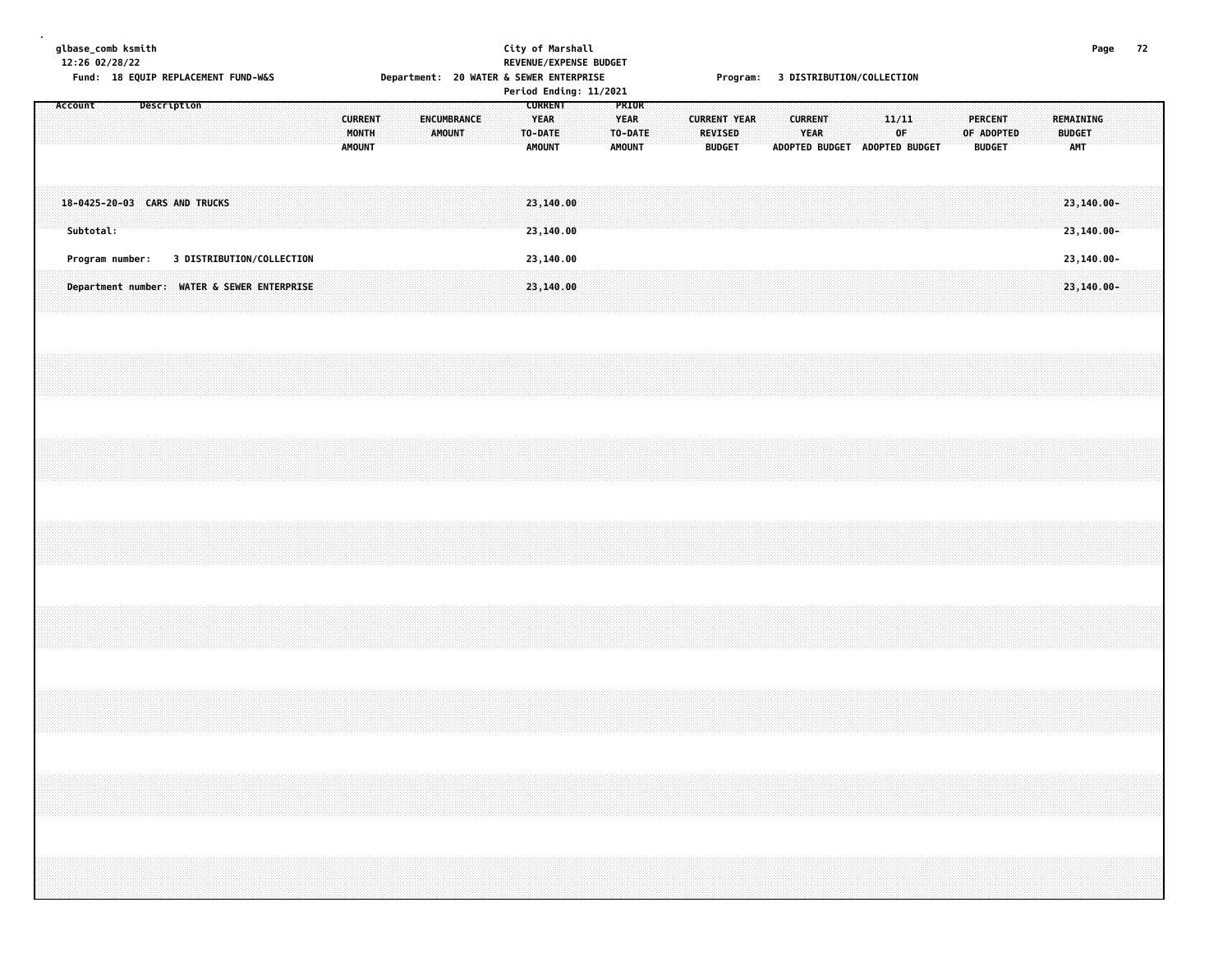# **glbase\_comb ksmith City of Marshall Page 73 12:26 02/28/22 REVENUE/EXPENSE BUDGET** Fund: 18 EQUIP REPLACEMENT FUND-W&S Department: 40 WATER UTILITIES Frogram: 3 WATER DIST/COLL

|                              |                                                      |                                          | Period Ending: 11/2021                                                                    |                                                  |                                                                                                           |                                                                                |                                                 |
|------------------------------|------------------------------------------------------|------------------------------------------|-------------------------------------------------------------------------------------------|--------------------------------------------------|-----------------------------------------------------------------------------------------------------------|--------------------------------------------------------------------------------|-------------------------------------------------|
| Account                      | <b>Description</b>                                   | <b>CURRENT</b><br>MONTH<br><b>AMOUNT</b> | <b>CURRENT</b><br>YEAR<br><b>ENCUMBRANCE</b><br><b>AMOUNT</b><br>TO-DATE<br><b>AMOUNT</b> | PRIOR<br><b>YEAR</b><br>TO-DATE<br><b>AMOUNT</b> | <b>CURRENT YEAR</b><br><b>CURRENT</b><br><b>REVISED</b><br>YEAR<br><b>BUDGET</b><br><b>ADOPTED BUDGET</b> | PERCENT<br>11/11<br>0F<br>OF ADOPTED<br><b>ADOPTED BUDGET</b><br><b>BUDGET</b> | <b>REMAINING</b><br><b>BUDGET</b><br><b>AMT</b> |
| $18 - 0440 - 40 - 03$        | 18-0425-40-03 CARS AND TRUCKS<br>OTHER MACHINERY AND |                                          | 202,500.00<br>$100, 460.00 -$                                                             |                                                  | 254,116.00<br>254,116.00                                                                                  | 232,939.67                                                                     | $202,500.00 -$<br>354,576.00<br>$-39.533$       |
| Subtotal:<br>Program number: | 3 WATER DIST/COLL                                    |                                          | 102,040.00<br>102,040.00                                                                  |                                                  | 254,116.00<br>254,116.00<br>254,116.00<br>254,116.00                                                      | 232,939.67<br>232,939.67                                                       | 152,076.00<br>40.155<br>40.155<br>152,076.00    |
| Department number:           | <b>WATER UTILITIES</b>                               |                                          | 102,040.00                                                                                |                                                  | 254,116.00<br>254,116.00                                                                                  | 232,939.67                                                                     | 152,076.00<br>40.155                            |
| Expenditures                 |                                                      | Subtotal -----------                     | 125,180.00                                                                                | 3,803.49                                         | 254,116.00<br>254,116.00                                                                                  | 232,939.67                                                                     | 50.542<br>128,936.00                            |
| <b>Fund number:</b>          | 18 EQUIP REPLACEMENT FUND-W&S                        |                                          | 46,262.33                                                                                 | 1,666.82                                         | 180, 155, 00<br>180,155.00                                                                                | 165, 142.08                                                                    | 27.482<br>133,892.67                            |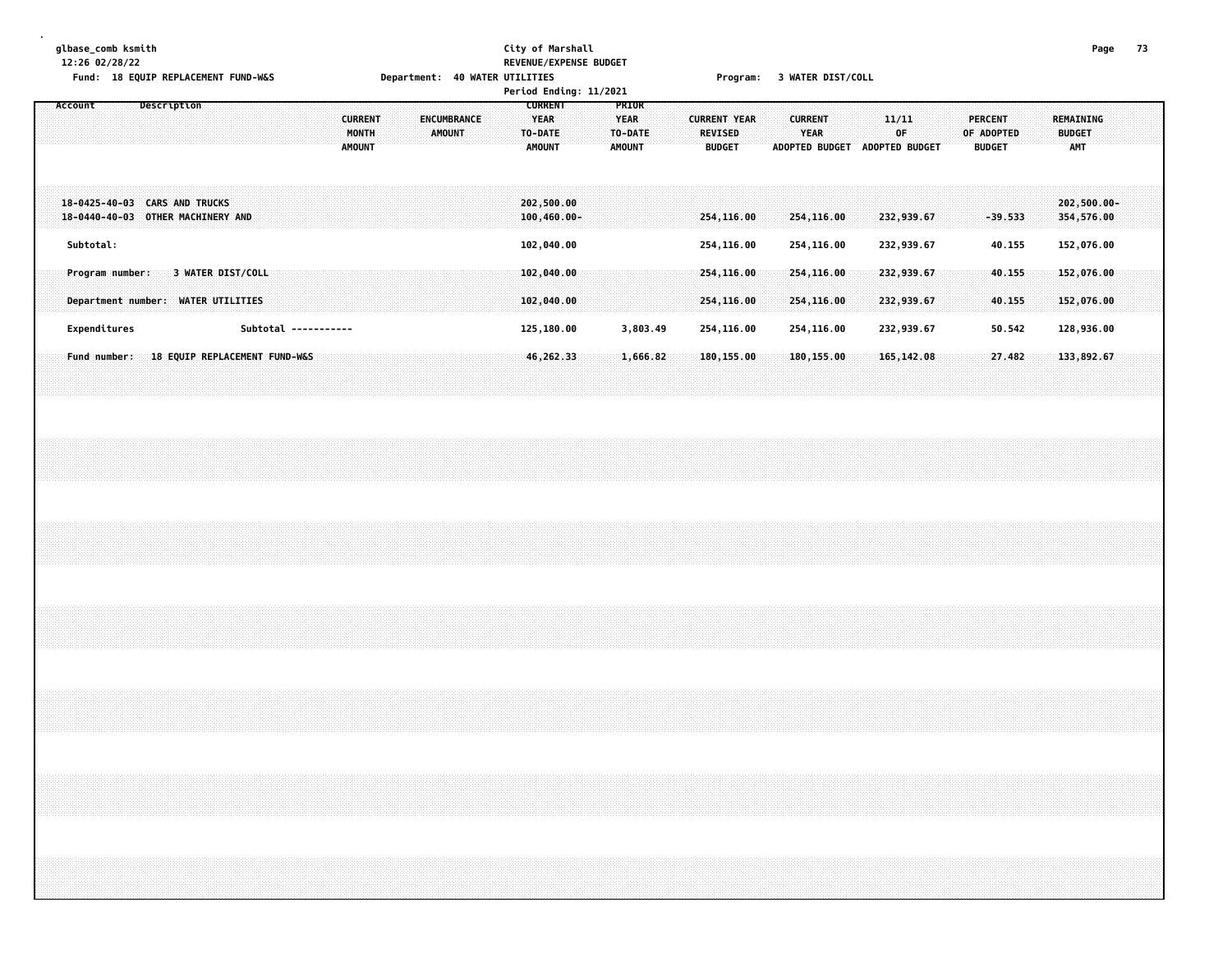| glbase_comb ksmith                      |                                                                          | City of Marshall                                                                                                                                                 |                                                                                                | Page<br>74                                                                                |
|-----------------------------------------|--------------------------------------------------------------------------|------------------------------------------------------------------------------------------------------------------------------------------------------------------|------------------------------------------------------------------------------------------------|-------------------------------------------------------------------------------------------|
| 12:26 02/28/22                          |                                                                          | REVENUE/EXPENSE BUDGET                                                                                                                                           |                                                                                                |                                                                                           |
| Fund: 21 CHILD SAFETY REVENUE           | Department:                                                              |                                                                                                                                                                  | Program:                                                                                       |                                                                                           |
|                                         |                                                                          | Period Ending: 11/2021                                                                                                                                           |                                                                                                |                                                                                           |
| Description<br>Account                  | ENCUMBRANCE<br><b>CURRENT</b><br>MONTH<br><b>AMOUNT</b><br><b>AMOUNT</b> | <b>CURRENT</b><br><b>PRIOR</b><br>YEAR<br>YEAR<br><b>CURRENT YEAR</b><br>TO-DATE<br>TO-DATE<br><b>REVISED</b><br><b>AMOUNT</b><br><b>BUDGET</b><br><b>AMOUNT</b> | <b>CURRENT</b><br>11/11<br><b>YEAR</b><br>0F<br><b>ADOPTED BUDGET</b><br><b>ADOPTED BUDGET</b> | PERCENT<br><b>REMAINING</b><br>OF ADOPTED<br><b>BUDGET</b><br><b>AMT</b><br><b>BUDGET</b> |
| 21-5044-00-00 DARE/DAP<br>Subtotal:     |                                                                          | $891.41 -$<br>1,061.22-<br>$1,061.22-$<br>$891.41 -$                                                                                                             | $1,000.00 -$<br>$1,000.00 -$<br>$916.67 -$<br>$1,000.00 -$<br>$1,000.00 -$<br>$916.67 -$       | 108,622<br>61.22<br>61.22<br>108.622                                                      |
| <b>INTEREST EARNED</b><br>21-5100-00-00 |                                                                          | $4.34 -$<br>$106.07 -$                                                                                                                                           |                                                                                                | 4.34                                                                                      |
| Subtotal:<br>Program number:            |                                                                          | $4.34 -$<br>$106.07 -$<br>$997.48 -$<br>$1,065.56 -$                                                                                                             | $1,000.00 -$<br>$1,000.00 -$<br>$916.67 -$                                                     | 4.34<br>65.56<br>109.114                                                                  |
| Department number:                      |                                                                          | $1,065.56 -$<br>997.48-                                                                                                                                          | $1,000.00-$<br>$1,000.00-$<br>$916.67 -$                                                       | 65.56<br>109.114                                                                          |
| Revenues                                | Subtotal -----------                                                     | $997.48 -$<br>$1,065.56 -$                                                                                                                                       | $1,000.00 -$<br>$1,000.00 -$<br>$916.67 -$                                                     | 65.56<br>109.114                                                                          |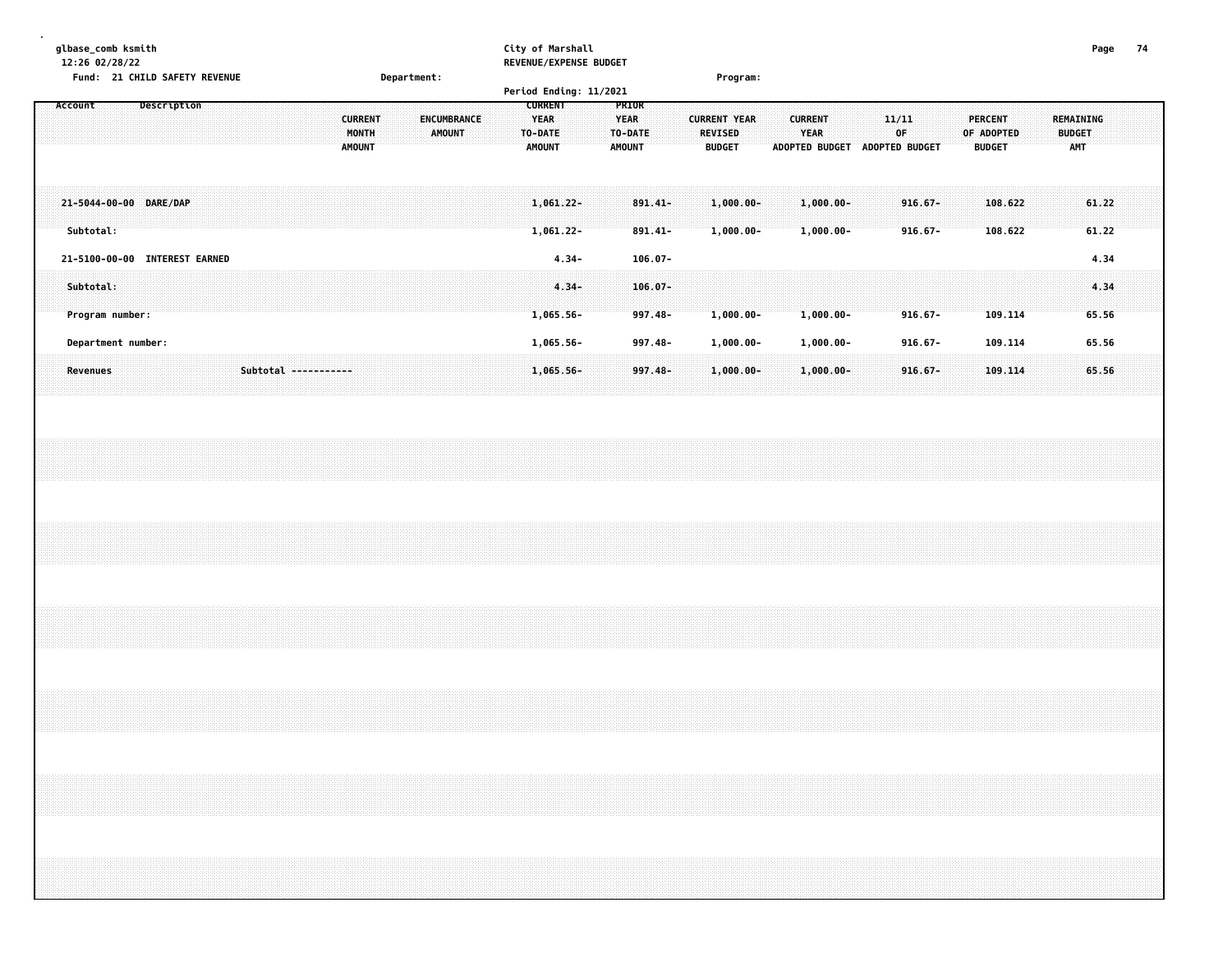|           | glbase_comb ksmith<br>12:26 02/28/22 |                               |  |                      |  |                        |             |                    |  |         | City of Marshall | REVENUE/EXPENSE BUDGET |               |                                 |                |                               |                             |                             | Page                        | 75 |
|-----------|--------------------------------------|-------------------------------|--|----------------------|--|------------------------|-------------|--------------------|--|---------|------------------|------------------------|---------------|---------------------------------|----------------|-------------------------------|-----------------------------|-----------------------------|-----------------------------|----|
|           |                                      | Fund: 21 CHILD SAFETY REVENUE |  |                      |  |                        | Department: |                    |  |         |                  |                        |               | Program:                        |                |                               |                             |                             |                             |    |
|           |                                      |                               |  |                      |  |                        |             |                    |  |         |                  | Period Ending: 11/2021 |               |                                 |                |                               |                             |                             |                             |    |
| Account   |                                      | Description                   |  |                      |  |                        |             |                    |  |         | <b>CURRENT</b>   |                        | <b>PRIOR</b>  |                                 |                |                               |                             |                             |                             |    |
|           |                                      |                               |  |                      |  | <b>CURRENT</b>         |             | <b>ENCUMBRANCE</b> |  |         | <b>YEAR</b>      |                        | YEAR          | <b>CURRENT YEAR</b>             | <b>CURRENT</b> |                               | 11/11                       | PERCENT                     | REMAINING                   |    |
|           |                                      |                               |  |                      |  | MONTH<br><b>AMOUNT</b> |             | <b>AMOUNT</b>      |  | TO-DATE | <b>AMOUNT</b>    |                        | TO-DATE       | <b>REVISED</b><br><b>BUDGET</b> |                | YEAR<br><b>ADOPTED BUDGET</b> | 0F<br><b>ADOPTED BUDGET</b> | OF ADOPTED<br><b>BUDGET</b> | <b>BUDGET</b><br><b>AMT</b> |    |
|           |                                      |                               |  |                      |  |                        |             |                    |  |         |                  |                        | <b>AMOUNT</b> |                                 |                |                               |                             |                             |                             |    |
|           |                                      |                               |  |                      |  |                        |             |                    |  |         |                  |                        |               |                                 |                |                               |                             |                             |                             |    |
|           |                                      |                               |  |                      |  |                        |             |                    |  |         |                  |                        |               |                                 |                |                               |                             |                             |                             |    |
|           |                                      | 21-0217-00-00 OTHER SUPPLIES  |  |                      |  |                        |             |                    |  |         |                  |                        |               | 2,200.00                        |                | 2,200.00                      | 2,016.67                    |                             | 2,200.00                    |    |
|           |                                      |                               |  |                      |  |                        |             |                    |  |         |                  |                        |               |                                 |                |                               |                             |                             |                             |    |
| Subtotal: |                                      |                               |  |                      |  |                        |             |                    |  |         |                  |                        |               | 2,200.00                        |                | 2,200.00                      | 2,016.67                    |                             | 2,200.00                    |    |
|           |                                      |                               |  |                      |  |                        |             |                    |  |         |                  |                        |               |                                 |                |                               |                             |                             |                             |    |
|           | 21-0345-00-00                        | <b>CONFERENCE AND TRAIN</b>   |  |                      |  |                        |             |                    |  |         |                  |                        |               | 2,000.00                        |                | 2,000.00                      | 1,833.33                    |                             | 2,000.00                    |    |
|           |                                      | 21-0347-00-00 MISCELLANEOUS   |  |                      |  |                        |             |                    |  |         | 2,000.00         |                        | 2,000.00      | 2,000.00                        |                | 2,000.00                      | 1,833.33                    | 100.000                     |                             |    |
| Subtotal: |                                      |                               |  |                      |  |                        |             |                    |  |         | 2,000.00         |                        | 2,000.00      | 4,000.00                        |                | 4,000.00                      | 3,666.67                    | 50.000                      | 2,000.00                    |    |
|           |                                      |                               |  |                      |  |                        |             |                    |  |         |                  |                        |               |                                 |                |                               |                             |                             |                             |    |
|           | Program number:                      |                               |  |                      |  |                        |             |                    |  |         | 2,000.00         |                        | 2,000.00      | 6, 200.00                       |                | 6,200.00                      | 5,683.33                    | 32.258                      | 4,200.00                    |    |
|           |                                      |                               |  |                      |  |                        |             |                    |  |         |                  |                        |               |                                 |                |                               |                             |                             |                             |    |
|           | Department number:                   |                               |  |                      |  |                        |             |                    |  |         | 2,000.00         |                        | 2,000.00      | 6,200.00                        |                | 6,200.00                      | 5,683.33                    | 32.258                      | 4,200.00                    |    |
|           |                                      |                               |  |                      |  |                        |             |                    |  |         |                  |                        |               |                                 |                |                               |                             |                             |                             |    |
|           | Expenditures                         |                               |  | Subtotal ----------- |  |                        |             |                    |  |         | 2,000.00         |                        | 2,000.00      | 6,200.00                        |                | 6,200.00                      | 5,683.33                    | 32.258                      | 4,200.00                    |    |
|           |                                      |                               |  |                      |  |                        |             |                    |  |         |                  |                        |               |                                 |                |                               |                             |                             |                             |    |
|           | Fund number:                         | 21 CHILD SAFETY REVENUE       |  |                      |  |                        |             |                    |  |         | 934.44           |                        | 1,002.52      | 5,200.00                        |                | 5,200.00                      | 4,766.67                    | 17.478                      | 4,265.56                    |    |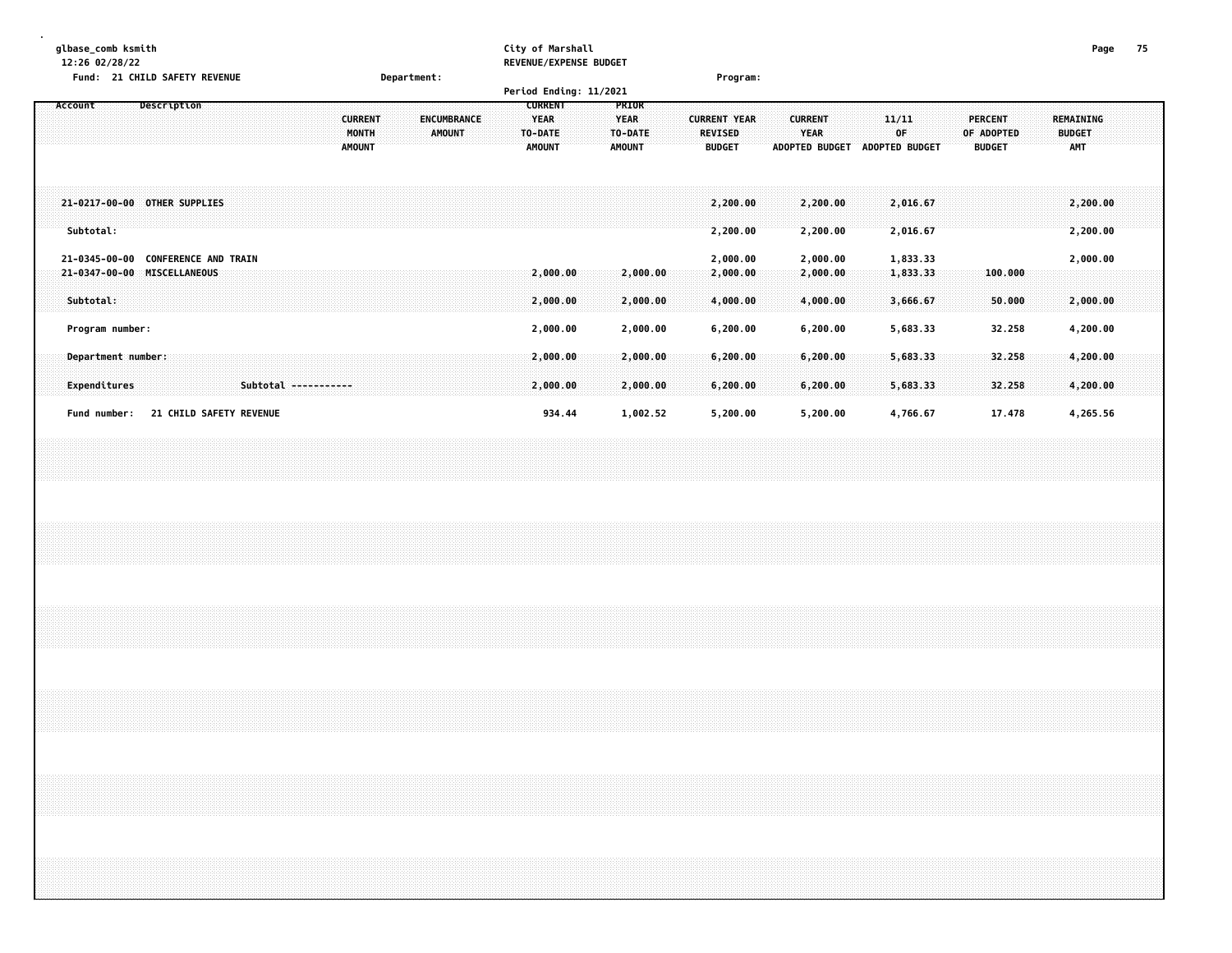| glbase_comb ksmith |           | 12:26 02/28/22 |                                     |             |  |  |                      |                                          |  |             |               |             |  | City of Marshall |                                                | REVENUE/EXPENSE BUDGET |                              |                              |  |                |                                      |  |                        |  |                               |             |  |                                               |  |               |                         | Page | 76 |  |
|--------------------|-----------|----------------|-------------------------------------|-------------|--|--|----------------------|------------------------------------------|--|-------------|---------------|-------------|--|------------------|------------------------------------------------|------------------------|------------------------------|------------------------------|--|----------------|--------------------------------------|--|------------------------|--|-------------------------------|-------------|--|-----------------------------------------------|--|---------------|-------------------------|------|----|--|
|                    |           |                | Fund: 22 MEM CITY HALL RESTOR-OTHER |             |  |  |                      |                                          |  | Department: |               |             |  |                  |                                                | Period Ending: 11/2021 |                              |                              |  |                | Program:                             |  |                        |  |                               |             |  |                                               |  |               |                         |      |    |  |
| Account            |           |                |                                     | Description |  |  |                      | <b>CURRENT</b><br>MONTH<br><b>AMOUNT</b> |  |             | <b>AMOUNT</b> | ENCUMBRANCE |  | TO-DATE          | <b>CURRENT</b><br><b>YEAR</b><br><b>AMOUNT</b> |                        | <b>YEAR</b><br><b>AMOUNT</b> | PRIOR<br>TO-DATE             |  | <b>REVISED</b> | <b>CURRENT YEAR</b><br><b>BUDGET</b> |  | <b>CURRENT</b><br>YEAR |  | ADOPTED BUDGET ADOPTED BUDGET | 11/11<br>0F |  | <b>PERCENT</b><br>OF ADOPTED<br><b>BUDGET</b> |  | <b>BUDGET</b> | REMAINING<br><b>AMT</b> |      |    |  |
|                    | Subtotal: |                | 22-5130-00-00 DONATIONS-FUND RAISI  |             |  |  |                      |                                          |  |             |               |             |  |                  | $1,050.00 -$<br>1,050.00-                      |                        |                              | $3,542.00 -$<br>$3,542.00 -$ |  |                |                                      |  |                        |  |                               |             |  |                                               |  |               | 1,050.00<br>1,050.00    |      |    |  |
|                    |           |                | Program number:                     |             |  |  |                      |                                          |  |             |               |             |  |                  | $1,050.00 -$                                   |                        |                              | 3,542.00-                    |  |                |                                      |  |                        |  |                               |             |  |                                               |  |               | 1,050.00                |      |    |  |
|                    | Revenues  |                | Department number:                  |             |  |  | Subtotal ----------- |                                          |  |             |               |             |  |                  | $1,050.00 -$<br>$1,050.00 -$                   |                        |                              | $3,542.00 -$<br>$3,542.00 -$ |  |                |                                      |  |                        |  |                               |             |  |                                               |  |               | 1,050.00<br>1,050.00    |      |    |  |
|                    |           |                |                                     |             |  |  |                      |                                          |  |             |               |             |  |                  |                                                |                        |                              |                              |  |                |                                      |  |                        |  |                               |             |  |                                               |  |               |                         |      |    |  |
|                    |           |                |                                     |             |  |  |                      |                                          |  |             |               |             |  |                  |                                                |                        |                              |                              |  |                |                                      |  |                        |  |                               |             |  |                                               |  |               |                         |      |    |  |
|                    |           |                |                                     |             |  |  |                      |                                          |  |             |               |             |  |                  |                                                |                        |                              |                              |  |                |                                      |  |                        |  |                               |             |  |                                               |  |               |                         |      |    |  |
|                    |           |                |                                     |             |  |  |                      |                                          |  |             |               |             |  |                  |                                                |                        |                              |                              |  |                |                                      |  |                        |  |                               |             |  |                                               |  |               |                         |      |    |  |
|                    |           |                |                                     |             |  |  |                      |                                          |  |             |               |             |  |                  |                                                |                        |                              |                              |  |                |                                      |  |                        |  |                               |             |  |                                               |  |               |                         |      |    |  |
|                    |           |                |                                     |             |  |  |                      |                                          |  |             |               |             |  |                  |                                                |                        |                              |                              |  |                |                                      |  |                        |  |                               |             |  |                                               |  |               |                         |      |    |  |
|                    |           |                |                                     |             |  |  |                      |                                          |  |             |               |             |  |                  |                                                |                        |                              |                              |  |                |                                      |  |                        |  |                               |             |  |                                               |  |               |                         |      |    |  |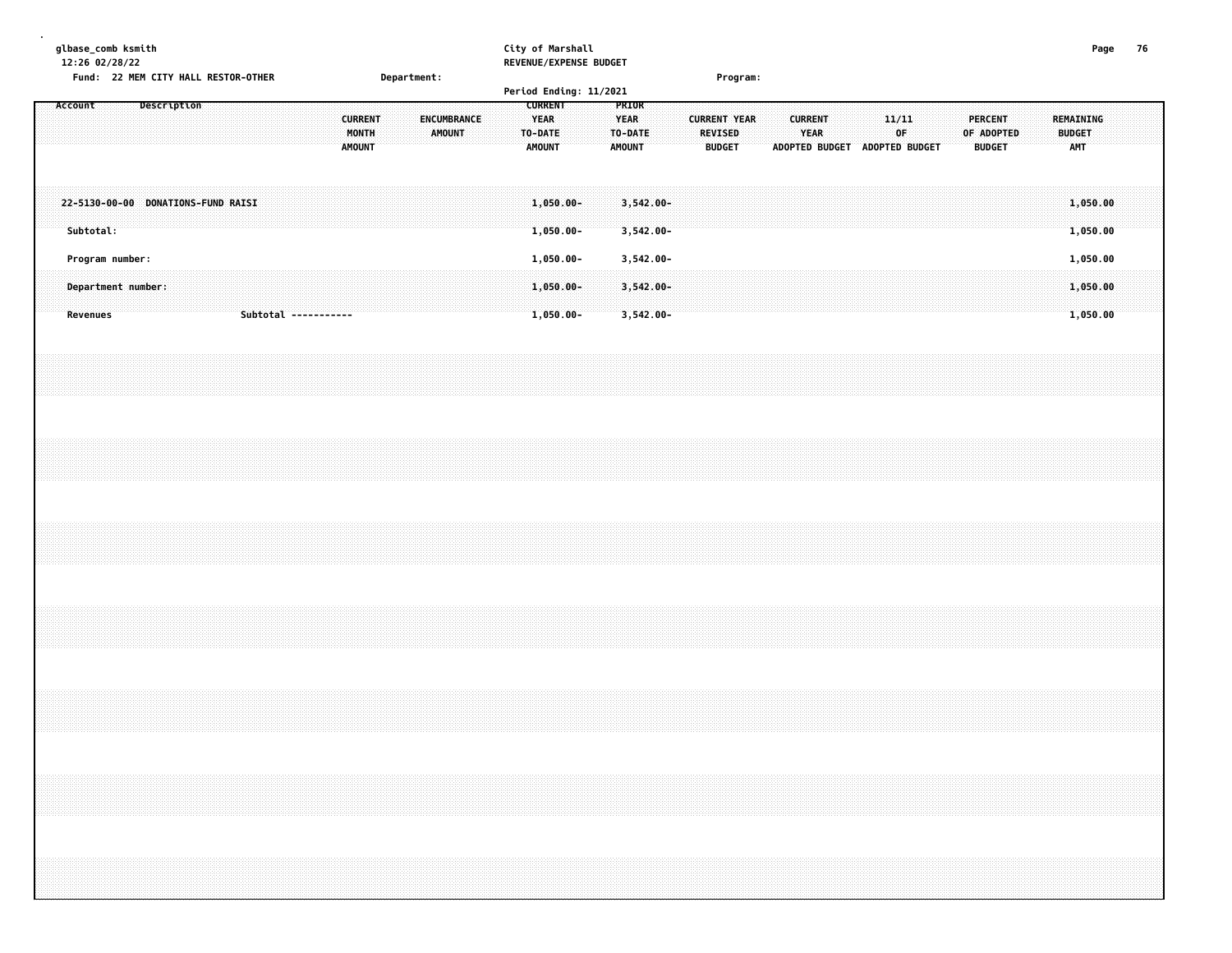| 12:26 02/28/22 |                                    | glbase_comb ksmith |  |             |                                  |                                                                                  |  | Department: |  |                                          |  |  |  |               |             |  |                                                           |              | City of Marshall<br>REVENUE/EXPENSE BUDGET |                                                  |                      |  |                                                 |  |                        |  |                                              |  |                                 |            |  |                                   |          | Page | 77 |  |
|----------------|------------------------------------|--------------------|--|-------------|----------------------------------|----------------------------------------------------------------------------------|--|-------------|--|------------------------------------------|--|--|--|---------------|-------------|--|-----------------------------------------------------------|--------------|--------------------------------------------|--------------------------------------------------|----------------------|--|-------------------------------------------------|--|------------------------|--|----------------------------------------------|--|---------------------------------|------------|--|-----------------------------------|----------|------|----|--|
|                |                                    |                    |  |             |                                  | Fund: 22 MEM CITY HALL RESTOR-OTHER                                              |  |             |  |                                          |  |  |  |               |             |  |                                                           |              | Period Ending: 11/2021                     |                                                  |                      |  | Program:                                        |  |                        |  |                                              |  |                                 |            |  |                                   |          |      |    |  |
| Account        |                                    |                    |  | Description |                                  |                                                                                  |  |             |  | <b>CURRENT</b><br>MONTH<br><b>AMOUNT</b> |  |  |  | <b>AMOUNT</b> | ENCUMBRANCE |  | <b>CURRENT</b><br><b>YEAR</b><br>TO-DATE<br><b>AMOUNT</b> |              |                                            | PRIOR<br><b>YEAR</b><br>TO-DATE<br><b>AMOUNT</b> |                      |  | <b>CURRENT YEAR</b><br>REVISED<br><b>BUDGET</b> |  | <b>CURRENT</b><br>YEAR |  | 11/11<br>OF<br>ADOPTED BUDGET ADOPTED BUDGET |  | <b>PERCENT</b><br><b>BUDGET</b> | OF ADOPTED |  | REMAINING<br><b>BUDGET</b><br>AMT |          |      |    |  |
|                | Subtotal:                          |                    |  |             | 22-0520-00-00 INTERFUND TRANSFER |                                                                                  |  |             |  |                                          |  |  |  |               |             |  |                                                           |              |                                            |                                                  | 3,542.00<br>3,542.00 |  |                                                 |  |                        |  |                                              |  |                                 |            |  |                                   |          |      |    |  |
|                | Program number:                    |                    |  |             |                                  |                                                                                  |  |             |  |                                          |  |  |  |               |             |  |                                                           |              |                                            |                                                  | 3,542.00             |  |                                                 |  |                        |  |                                              |  |                                 |            |  |                                   |          |      |    |  |
|                | Department number:<br>Expenditures |                    |  |             |                                  | Subtotal -----------                                                             |  |             |  |                                          |  |  |  |               |             |  |                                                           |              |                                            |                                                  | 3,542.00<br>3,542.00 |  |                                                 |  |                        |  |                                              |  |                                 |            |  |                                   |          |      |    |  |
|                |                                    |                    |  |             |                                  | Fund number: 22 MEM CITY HALL RESTOR-OTHER                                       |  |             |  |                                          |  |  |  |               |             |  |                                                           | $1,050.00 -$ |                                            |                                                  |                      |  |                                                 |  |                        |  |                                              |  |                                 |            |  |                                   | 1,050.00 |      |    |  |
|                |                                    |                    |  |             |                                  |                                                                                  |  |             |  |                                          |  |  |  |               |             |  |                                                           |              |                                            |                                                  |                      |  |                                                 |  |                        |  |                                              |  |                                 |            |  |                                   |          |      |    |  |
|                |                                    |                    |  |             |                                  |                                                                                  |  |             |  |                                          |  |  |  |               |             |  |                                                           |              |                                            |                                                  |                      |  |                                                 |  |                        |  |                                              |  |                                 |            |  |                                   |          |      |    |  |
|                |                                    |                    |  |             |                                  |                                                                                  |  |             |  |                                          |  |  |  |               |             |  |                                                           |              |                                            |                                                  |                      |  |                                                 |  |                        |  |                                              |  |                                 |            |  |                                   |          |      |    |  |
|                |                                    |                    |  |             |                                  |                                                                                  |  |             |  |                                          |  |  |  |               |             |  |                                                           |              |                                            |                                                  |                      |  |                                                 |  |                        |  |                                              |  |                                 |            |  |                                   |          |      |    |  |
|                |                                    |                    |  |             |                                  |                                                                                  |  |             |  |                                          |  |  |  |               |             |  |                                                           |              |                                            |                                                  |                      |  |                                                 |  |                        |  |                                              |  |                                 |            |  |                                   |          |      |    |  |
|                |                                    |                    |  |             |                                  |                                                                                  |  |             |  |                                          |  |  |  |               |             |  |                                                           |              |                                            |                                                  |                      |  |                                                 |  |                        |  |                                              |  |                                 |            |  |                                   |          |      |    |  |
|                |                                    |                    |  |             |                                  |                                                                                  |  |             |  |                                          |  |  |  |               |             |  |                                                           |              |                                            |                                                  |                      |  |                                                 |  |                        |  |                                              |  |                                 |            |  |                                   |          |      |    |  |
|                |                                    |                    |  |             |                                  |                                                                                  |  |             |  |                                          |  |  |  |               |             |  |                                                           |              |                                            |                                                  |                      |  |                                                 |  |                        |  |                                              |  |                                 |            |  |                                   |          |      |    |  |
|                |                                    |                    |  |             |                                  |                                                                                  |  |             |  |                                          |  |  |  |               |             |  |                                                           |              |                                            |                                                  |                      |  |                                                 |  |                        |  |                                              |  |                                 |            |  |                                   |          |      |    |  |
|                |                                    |                    |  |             |                                  |                                                                                  |  |             |  |                                          |  |  |  |               |             |  |                                                           |              |                                            |                                                  |                      |  |                                                 |  |                        |  |                                              |  |                                 |            |  |                                   |          |      |    |  |
|                |                                    |                    |  |             |                                  |                                                                                  |  |             |  |                                          |  |  |  |               |             |  |                                                           |              |                                            |                                                  |                      |  |                                                 |  |                        |  |                                              |  |                                 |            |  |                                   |          |      |    |  |
|                |                                    |                    |  |             |                                  |                                                                                  |  |             |  |                                          |  |  |  |               |             |  |                                                           |              |                                            |                                                  |                      |  |                                                 |  |                        |  |                                              |  |                                 |            |  |                                   |          |      |    |  |
|                |                                    |                    |  |             |                                  | ,我们的时候,我们的时候,我们的时候,我们的时候,我们的时候,我们的时候,我们的时候,我们的时候,我们的时候,我们的时候,我们的时候,我们的时候,我们的时候,我 |  |             |  |                                          |  |  |  |               |             |  |                                                           |              |                                            |                                                  |                      |  |                                                 |  |                        |  |                                              |  |                                 |            |  |                                   |          |      |    |  |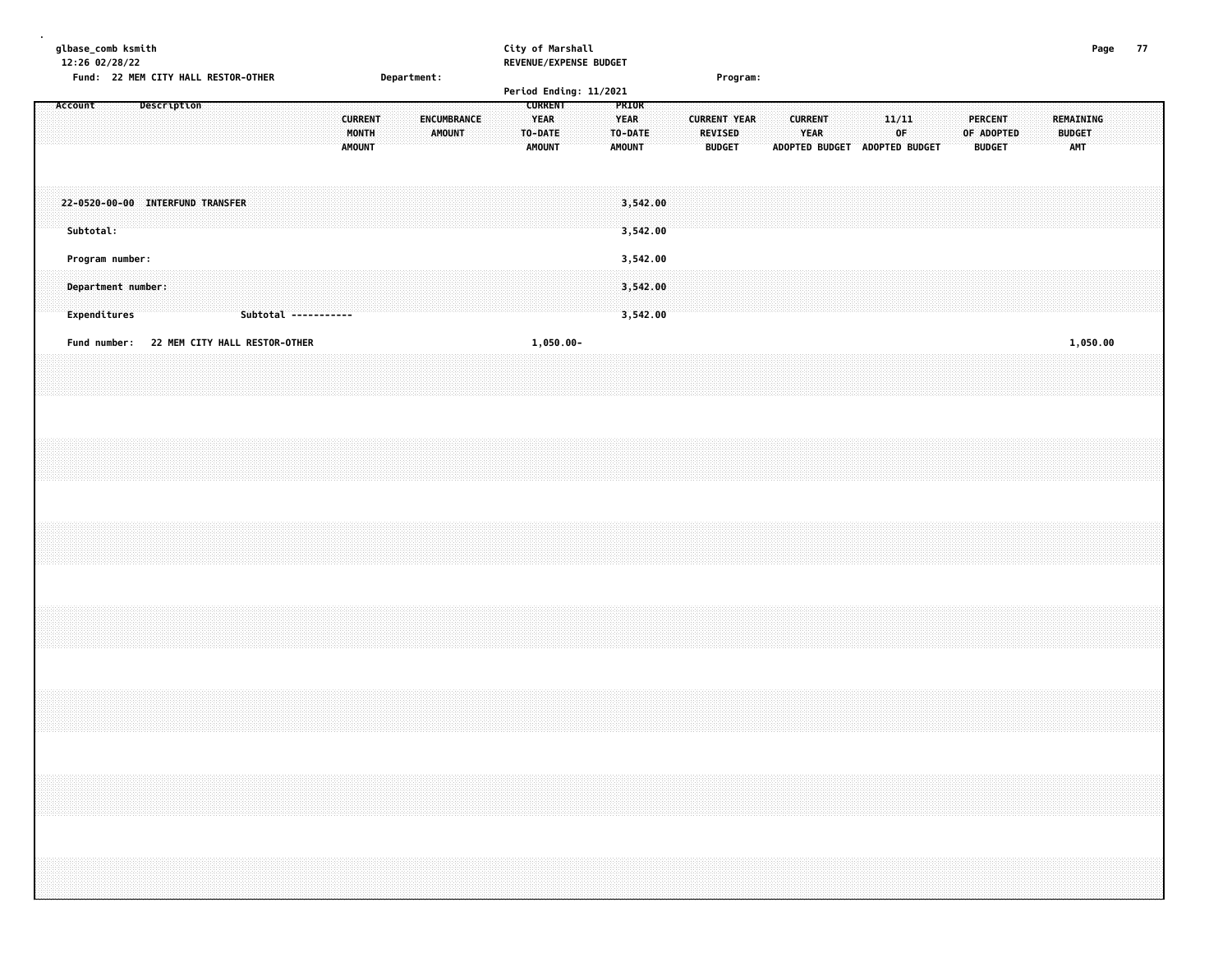| glbase_comb ksmith<br>12:26 02/28/22 |           | Fund: 26 A & L KARIEL LIBRARY FOUNDERS                              |                    |  |  |                                                       |                                          |  | Department: |        |             | City of Marshall |                                         |                | REVENUE/EXPENSE BUDGET<br>A & L KARIEL LIBRARY FOUNDERS<br>Period Ending: 11/2021 |                                                  |                                     |  |                                 | Program:            |  |                        |  |             | A & L KARIEL LIBRARY FOUNDERS |  |                                               |  |                            | Page       | 78 |  |
|--------------------------------------|-----------|---------------------------------------------------------------------|--------------------|--|--|-------------------------------------------------------|------------------------------------------|--|-------------|--------|-------------|------------------|-----------------------------------------|----------------|-----------------------------------------------------------------------------------|--------------------------------------------------|-------------------------------------|--|---------------------------------|---------------------|--|------------------------|--|-------------|-------------------------------|--|-----------------------------------------------|--|----------------------------|------------|----|--|
| Account                              |           |                                                                     | <b>Description</b> |  |  |                                                       | <b>CURRENT</b><br>MONTH<br><b>AMOUNT</b> |  |             | AMOUNT | ENCUMBRANCE |                  | <b>YEAR</b><br>TO-DATE<br><b>AMOUNT</b> | <b>CURRENT</b> |                                                                                   | PRIOR<br><b>YEAR</b><br>TO-DATE<br><b>AMOUNT</b> |                                     |  | <b>REVISED</b><br><b>BUDGET</b> | <b>CURRENT YEAR</b> |  | <b>CURRENT</b><br>YEAR |  | 11/11<br>0F | ADOPTED BUDGET ADOPTED BUDGET |  | <b>PERCENT</b><br>OF ADOPTED<br><b>BUDGET</b> |  | REMAINING<br><b>BUDGET</b> | <b>AMT</b> |    |  |
|                                      | Subtotal: | 26-5126-00-00 DONATIONS A&L KARIEL                                  |                    |  |  |                                                       |                                          |  |             |        |             |                  |                                         |                |                                                                                   |                                                  | $50.00 -$<br>$50.00 -$              |  |                                 |                     |  |                        |  |             |                               |  |                                               |  |                            |            |    |  |
|                                      | Revenues  | Program number:<br>Department number: A & L KARIEL LIBRARY FOUNDERS |                    |  |  | A & L KARIEL LIBRARY FOUNDERS<br>Subtotal ----------- |                                          |  |             |        |             |                  |                                         |                |                                                                                   |                                                  | $50.00 -$<br>$50.00 -$<br>$50.00 -$ |  |                                 |                     |  |                        |  |             |                               |  |                                               |  |                            |            |    |  |
|                                      |           | Fund number: 26 A & L KARIEL LIBRARY FOUNDERS                       |                    |  |  |                                                       |                                          |  |             |        |             |                  |                                         |                |                                                                                   |                                                  | $50.00 -$                           |  |                                 |                     |  |                        |  |             |                               |  |                                               |  |                            |            |    |  |
|                                      |           |                                                                     |                    |  |  |                                                       |                                          |  |             |        |             |                  |                                         |                |                                                                                   |                                                  |                                     |  |                                 |                     |  |                        |  |             |                               |  |                                               |  |                            |            |    |  |
|                                      |           |                                                                     |                    |  |  |                                                       |                                          |  |             |        |             |                  |                                         |                |                                                                                   |                                                  |                                     |  |                                 |                     |  |                        |  |             |                               |  |                                               |  |                            |            |    |  |
|                                      |           |                                                                     |                    |  |  |                                                       |                                          |  |             |        |             |                  |                                         |                |                                                                                   |                                                  |                                     |  |                                 |                     |  |                        |  |             |                               |  |                                               |  |                            |            |    |  |
|                                      |           |                                                                     |                    |  |  |                                                       |                                          |  |             |        |             |                  |                                         |                |                                                                                   |                                                  |                                     |  |                                 |                     |  |                        |  |             |                               |  |                                               |  |                            |            |    |  |
|                                      |           |                                                                     |                    |  |  |                                                       |                                          |  |             |        |             |                  |                                         |                |                                                                                   |                                                  |                                     |  |                                 |                     |  |                        |  |             |                               |  |                                               |  |                            |            |    |  |
|                                      |           |                                                                     |                    |  |  |                                                       |                                          |  |             |        |             |                  |                                         |                |                                                                                   |                                                  |                                     |  |                                 |                     |  |                        |  |             |                               |  |                                               |  |                            |            |    |  |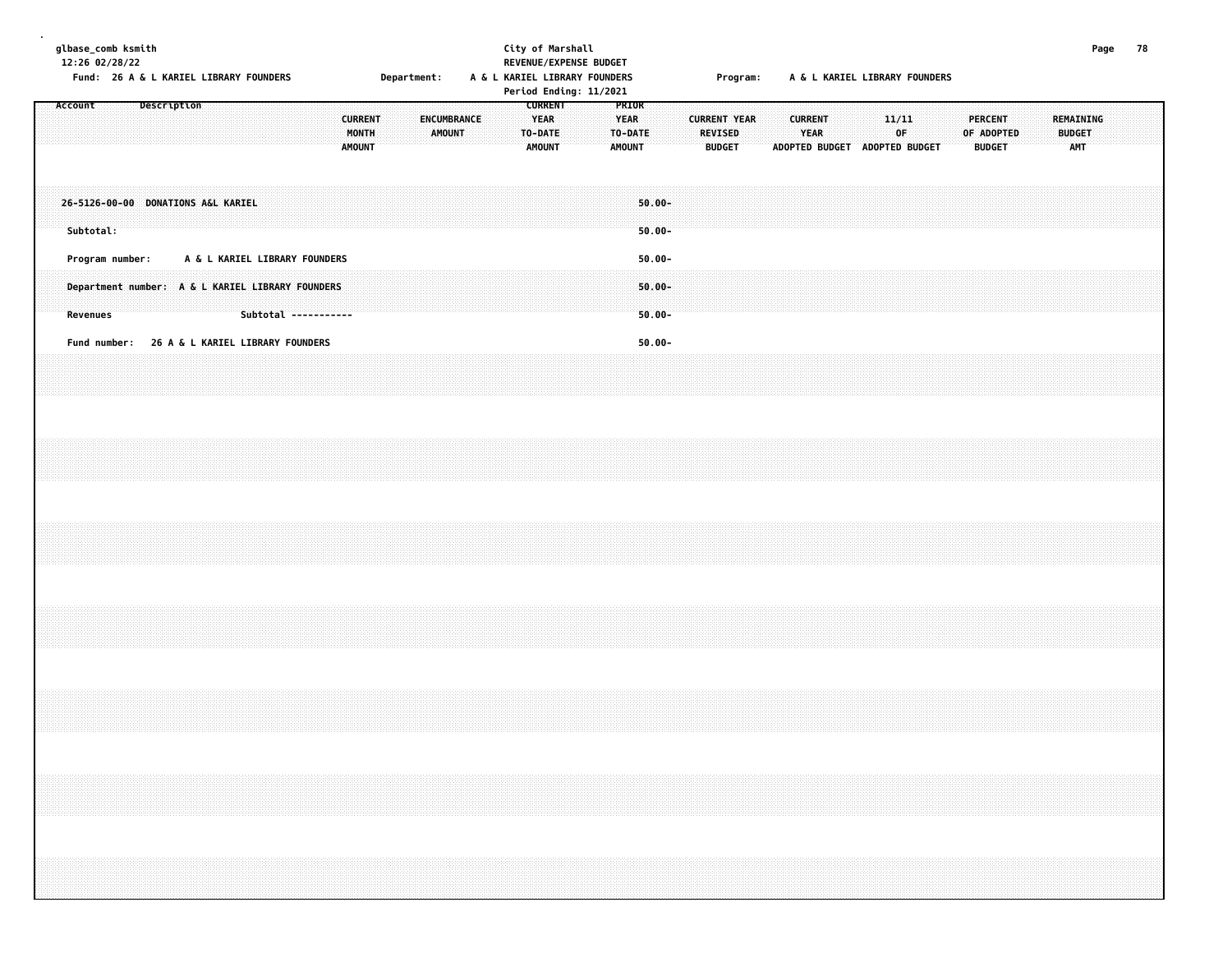| glbase_comb ksmith<br>12:26 02/28/22 |  | Fund: 27 2001 C/O DEBT SERVICE FUND |                               | <b>Department:</b> |        |   | City of Marshall<br>REVENUE/EXPENSE BUDGET       |                              |        |                         | Program: |                                            |                |                                          |               |              | Page |  |
|--------------------------------------|--|-------------------------------------|-------------------------------|--------------------|--------|---|--------------------------------------------------|------------------------------|--------|-------------------------|----------|--------------------------------------------|----------------|------------------------------------------|---------------|--------------|------|--|
|                                      |  |                                     |                               |                    |        |   | Period Ending: 11/2021                           |                              |        |                         |          |                                            |                |                                          |               |              |      |  |
|                                      |  |                                     | <b>MONTH</b><br><b>AMOUNT</b> | .<br>.             | AMOUNT | . | <b>CURREN</b><br><b>TO DATE</b><br><b>AMOUNT</b> | <b>MARINE YEAR</b><br>.<br>. | AMOUNT | .<br><b>BUDGET</b><br>. |          | <b>START WEAR</b><br><b>ADOPTED BUDGET</b> | ADOPTED BUDGET | .<br>a a component a final component and | <b>BUDGET</b> | . <b>.</b> . |      |  |

| 27-5100-00-00 INTEREST EARNED<br>Subtotal:<br>Program number:                                        | $1.40 -$<br>l.40-  | $1.40$ . $34.89$ . $\cdots$ . $34.89$ . $\cdots$ . $34.89$ .<br>$34.89 -$<br>34.89- |  |
|------------------------------------------------------------------------------------------------------|--------------------|-------------------------------------------------------------------------------------|--|
| Department number:<br><b>Revenues</b><br><b>27 2001 C/O DEBT SERVICE FUND</b><br><b>Fund number:</b> | $1.40 -$<br>. 40 – | $34.89 -$<br>34.89-                                                                 |  |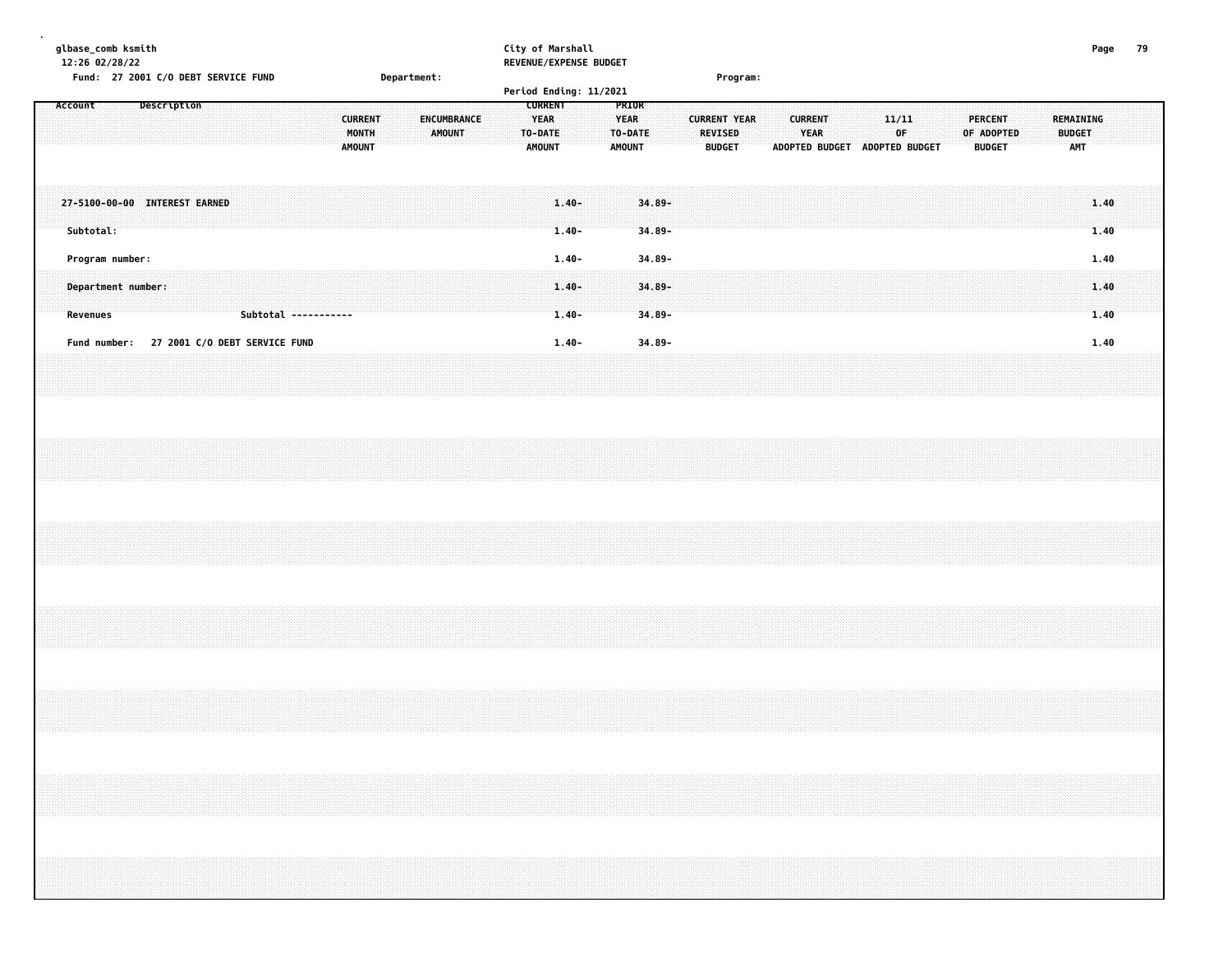**glbase\_comb ksmith City of Marshall Page 80 12:26 02/28/22 REVENUE/EXPENSE BUDGET**

**.**

# Fund: 28 WONDERLAND OF LIGHTS | Department: 17 TOURISM AND CULTURAL ARTS | Program: 79 WONDERLAND OF LIGHTS

|                                                                                                                                     | Period Ending: 11/2021                                                                                                                |                                                                                                                                                               |                                                                                                                            |
|-------------------------------------------------------------------------------------------------------------------------------------|---------------------------------------------------------------------------------------------------------------------------------------|---------------------------------------------------------------------------------------------------------------------------------------------------------------|----------------------------------------------------------------------------------------------------------------------------|
| <b>Description</b><br>Account                                                                                                       | <b>CURRENT</b><br><b>YEAR</b><br><b>CURRENT</b><br><b>ENCUMBRANCE</b><br>MONTH<br>AMOUNT<br>TO-DATE<br><b>AMOUNT</b><br><b>AMOUNT</b> | PRIOR<br><b>YEAR</b><br><b>CURRENT YEAR</b><br><b>CURRENT</b><br><b>YEAR</b><br>TO-DATE<br><b>REVISED</b><br><b>AMOUNT</b><br><b>BUDGET</b><br>ADOPTED BUDGET | 11/11<br><b>PERCENT</b><br>REMAINING<br>0F<br>OF ADOPTED<br><b>BUDGET</b><br>ADOPTED BUDGET<br><b>BUDGET</b><br><b>AMT</b> |
| 28-0372-17-79 WONDERLAND OF LIGHTS<br>Subtotal:                                                                                     | 6,940.66<br>6,940.66<br>6,940.66<br>6,940.66                                                                                          |                                                                                                                                                               | $6,940.66 -$<br>$6,940.66 -$                                                                                               |
| <b>79 WONDERLAND OF LIGHTS</b><br>Program number:<br>Department number: TOURISM AND CULTURAL ARTS<br>Expenditures<br>Subtotal ----- | 6,940.66<br>6,940.66<br>6,940.66<br>6,940.66<br>6,940.66<br>6,940.66                                                                  |                                                                                                                                                               | $6,940.66 -$<br>$6,940.66 -$<br>$6,940.66 -$                                                                               |
| 28 WONDERLAND OF LIGHTS<br>Fund number:                                                                                             | 6,940.66<br>6,940.66                                                                                                                  |                                                                                                                                                               | 6,940.66-                                                                                                                  |
|                                                                                                                                     |                                                                                                                                       |                                                                                                                                                               |                                                                                                                            |
|                                                                                                                                     |                                                                                                                                       |                                                                                                                                                               |                                                                                                                            |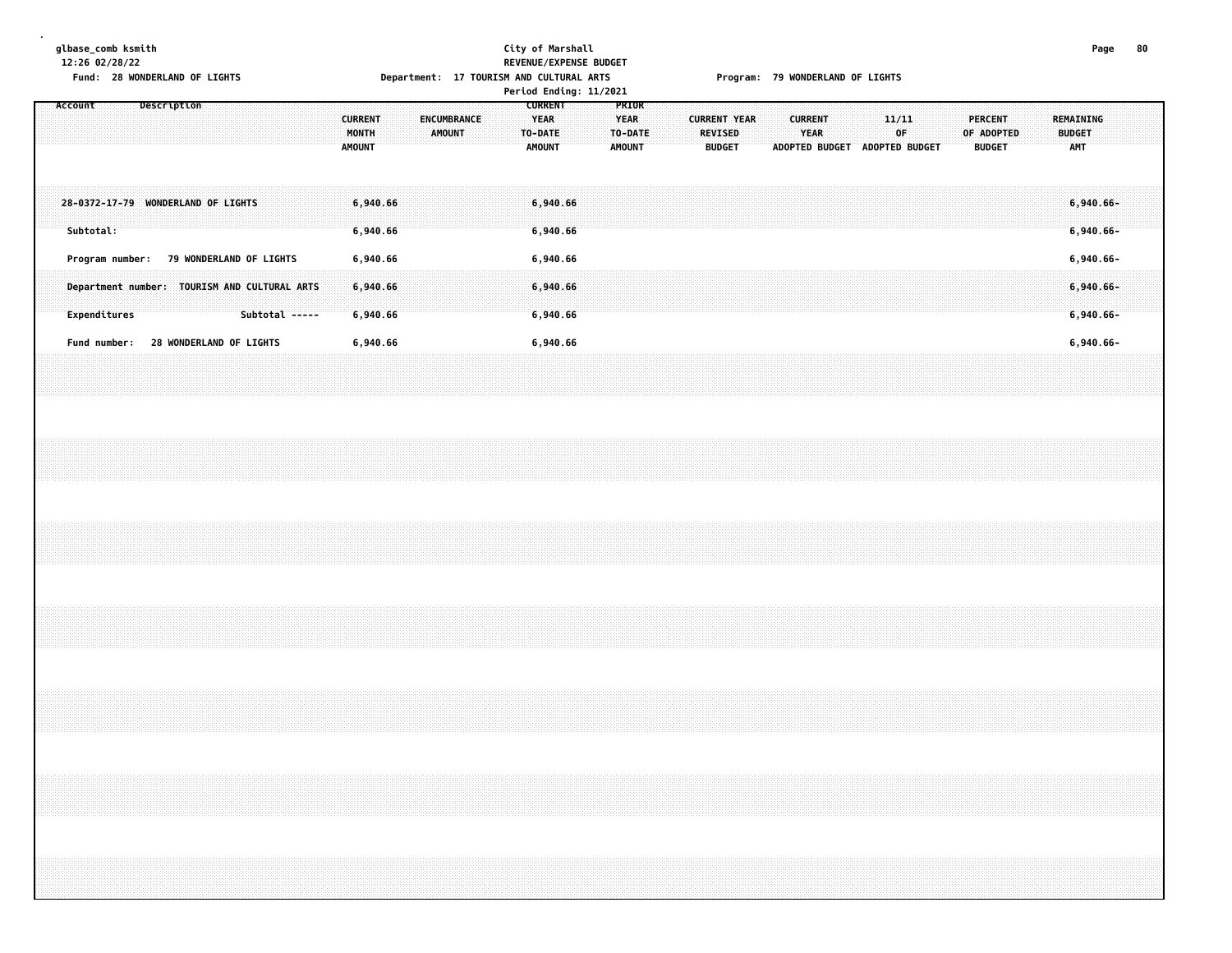| glbase_comb ksmith<br>12:26 02/28/22             |                               | City of Marshall<br>REVENUE/EXPENSE BUDGET            |                                                                                  | 81<br>Page    |
|--------------------------------------------------|-------------------------------|-------------------------------------------------------|----------------------------------------------------------------------------------|---------------|
| Fund: 30 LIBRARY ENDOWMENT FUND                  | Department:                   |                                                       | Program:                                                                         |               |
|                                                  |                               | Period Ending: 11/2021                                |                                                                                  |               |
| Description<br>Account                           | ENCUMBRANCE<br><b>CURRENT</b> | <b>CURRENT</b><br>PRIOR<br><b>YEAR</b><br><b>YEAR</b> | <b>CURRENT YEAR</b><br><b>CURRENT</b><br><b>PERCENT</b><br>11/11                 | REMAINING     |
|                                                  | MONTH<br>AMOUNT               | TO-DATE:<br>TO-DATE                                   | <b>YEAR</b><br>0F<br>OF ADOPTED<br><b>REVISED</b>                                | <b>BUDGET</b> |
|                                                  | <b>AMOUNT</b>                 | <b>AMOUNT</b><br><b>AMOUNT</b>                        | <b>BUDGET</b><br><b>ADOPTED BUDGET</b><br><b>ADOPTED BUDGET</b><br><b>BUDGET</b> | <b>AMT</b>    |
|                                                  |                               |                                                       |                                                                                  |               |
|                                                  |                               |                                                       |                                                                                  |               |
|                                                  |                               |                                                       |                                                                                  |               |
| 30-4002-00-00 PENALTY & INTEREST                 |                               | $1.00 -$                                              |                                                                                  | 1.00          |
|                                                  |                               |                                                       |                                                                                  |               |
| Subtotal:                                        |                               | $1.00 -$                                              |                                                                                  | 1.00          |
| 30-5100-00-00 INTEREST EARNED                    |                               | 157.55-<br>647.82-                                    |                                                                                  | 157.55        |
|                                                  |                               |                                                       |                                                                                  |               |
| Subtotal:                                        |                               | $157.55 -$<br>647.82-                                 |                                                                                  | 157.55        |
|                                                  |                               |                                                       |                                                                                  |               |
| Program number:                                  |                               | 647.82-<br>158.55-                                    |                                                                                  | 158.55        |
|                                                  |                               |                                                       |                                                                                  |               |
| Department number:                               |                               | 647.82-<br>158.55-                                    |                                                                                  | 158.55        |
|                                                  |                               |                                                       |                                                                                  |               |
| Subtotal -----------<br><b>Revenues</b>          |                               | $647.82 -$<br>$158.55 -$                              |                                                                                  | 158.55        |
| Fund number:<br><b>30 LIBRARY ENDOWMENT FUND</b> |                               | $158.55 -$<br>$647.82 -$                              |                                                                                  | 158.55        |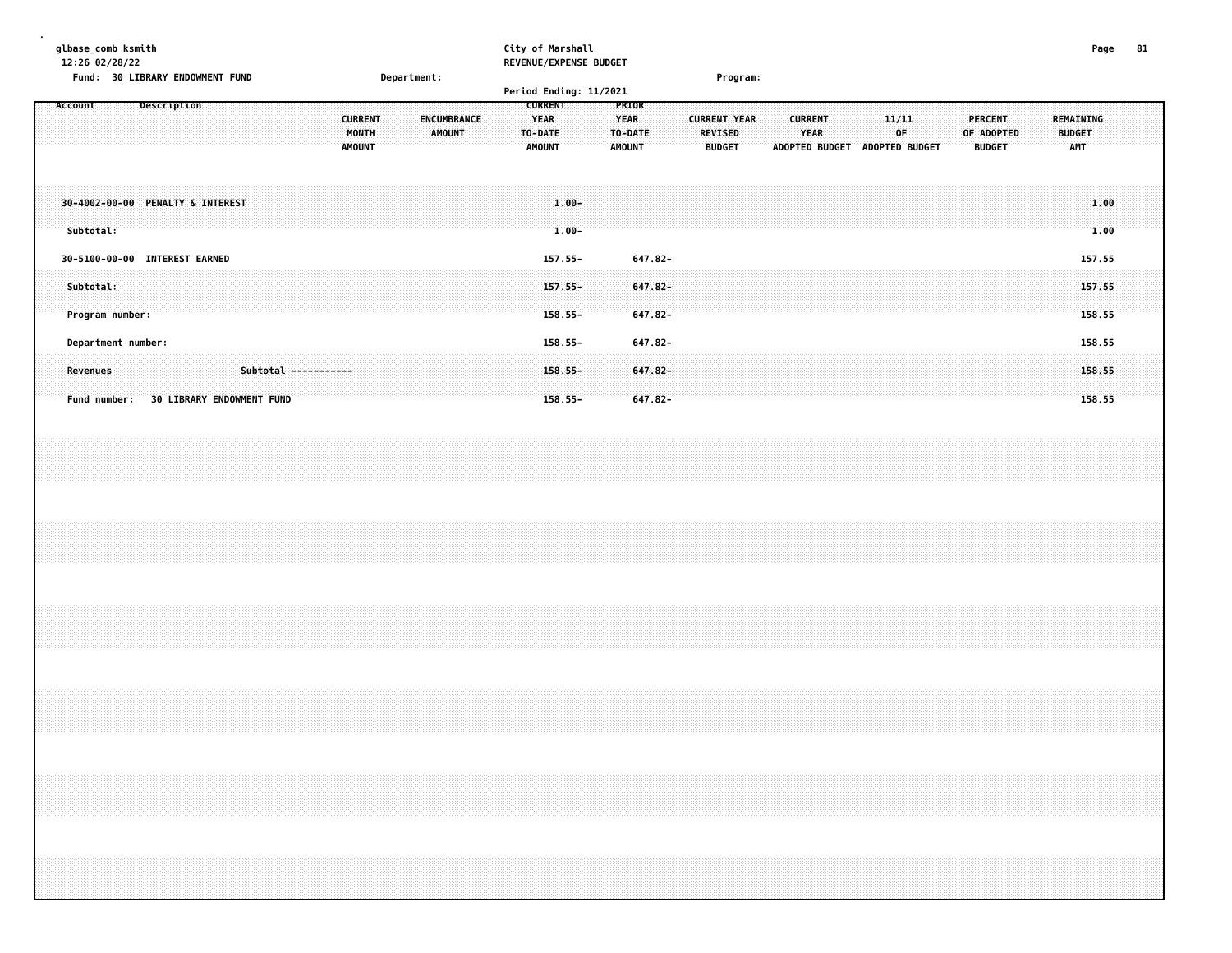| qlbase comb ksmith            |             | City of Marshall       |          | Page | -82 |
|-------------------------------|-------------|------------------------|----------|------|-----|
| 12:26 02/28/22                |             | REVENUE/EXPENSE BUDGET |          |      |     |
| Fund: 31 LIBRARY - UNITED WAY | Department: |                        | Program: |      |     |
|                               |             | Period Ending: 11/2021 |          |      |     |

| Account                                         | Description                    |                | <b>CURRENT</b><br>MONTH<br><b>AMOUNT</b> | ENCUMBRANCE<br>AMOUNT | <b>CURRENT</b><br>YEAR<br>TO-DATE<br><b>AMOUNT</b> | PRIOR<br><b>YEAR</b><br>TO-DATE<br><b>AMOUNT</b> | <b>CURRENT YEAR</b><br><b>REVISED</b><br><b>BUDGET</b> | <b>CURRENT</b><br><b>YEAR</b> | ADOPTED BUDGET | 11/11<br>∶OF<br>ADOPTED BUDGET | <b>PERCENT</b><br>OF ADOPTED<br><b>BUDGET</b> |  | REMAINING<br><b>BUDGET</b><br><b>AMT</b> |  |
|-------------------------------------------------|--------------------------------|----------------|------------------------------------------|-----------------------|----------------------------------------------------|--------------------------------------------------|--------------------------------------------------------|-------------------------------|----------------|--------------------------------|-----------------------------------------------|--|------------------------------------------|--|
| 31-5140-00-00 UNITED WAY DONATIONS<br>Subtotal: |                                |                | $166.67 -$<br>$166.67 -$                 |                       | 1,833.37-<br>$1,833.37-$                           | 1,993.80-<br>$1,993.80 -$                        |                                                        |                               |                |                                |                                               |  | 1,833.37<br>1,833.37                     |  |
| Program number:                                 |                                |                | $166.67 -$                               |                       | 1,833.37-                                          | 1,993.80-                                        |                                                        |                               |                |                                |                                               |  | 1,833.37                                 |  |
| Department number:<br>Revenues                  |                                | Subtotal ----- | $166.67 -$<br>$166.67 -$                 |                       | $1,833.37-$<br>1,833.37-                           | 1,993.80-<br>$1,993.80 -$                        |                                                        |                               |                |                                |                                               |  | 1,833.37<br>1,833.37                     |  |
| Fund number:                                    | <b>31 LIBRARY - UNITED WAY</b> |                | $166.67 -$                               |                       | 1,833.37-                                          | 1,993.80-                                        |                                                        |                               |                |                                |                                               |  | 1,833.37                                 |  |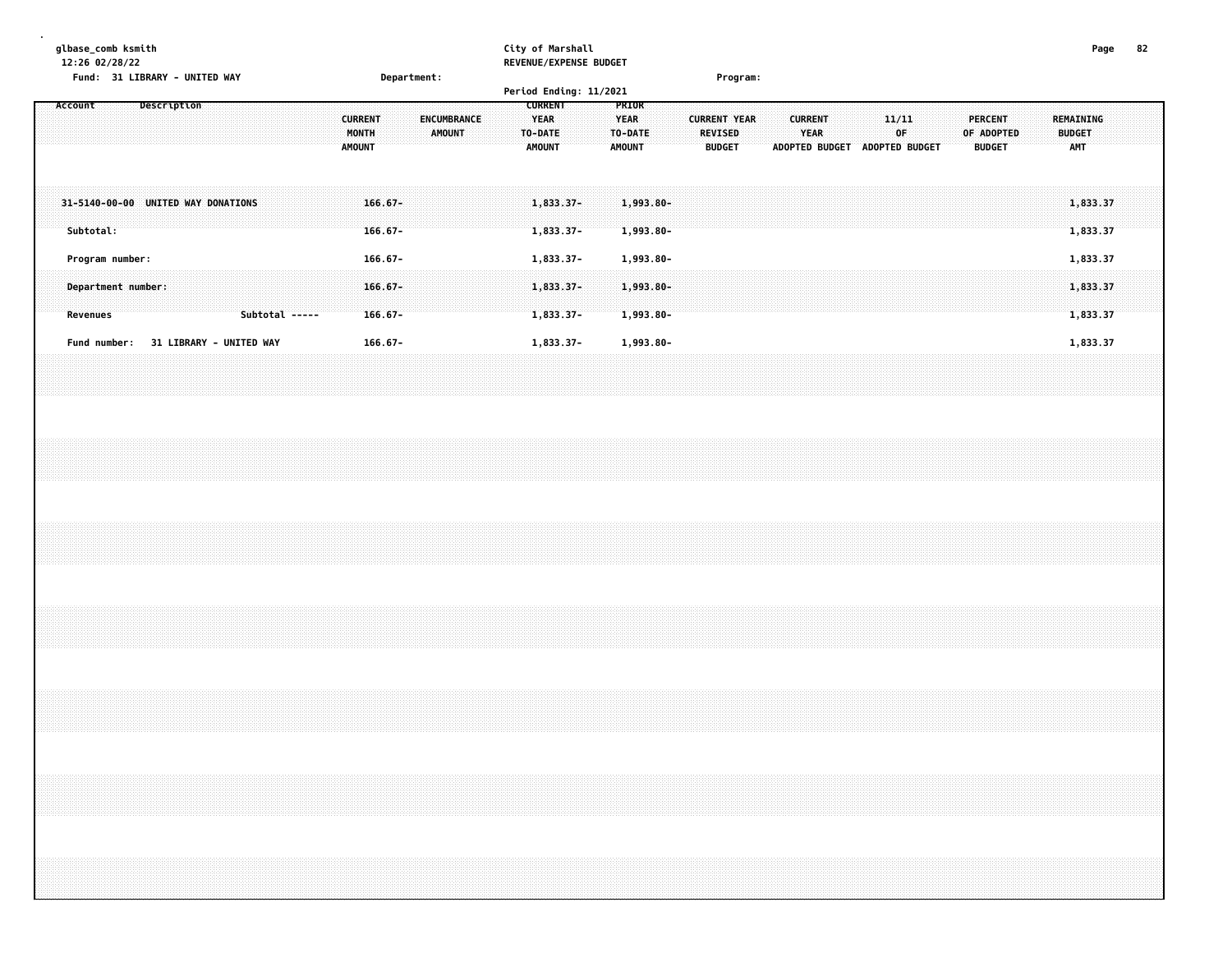| glbase_comb ksmith<br>12:26 02/28/22              | Fund: 33 LIBRARY - JOE HIRSCH MEMORIAL        |                      | Department:                                                              | City of Marshall<br>REVENUE/EXPENSE BUDGET<br>Period Ending: 11/2021                                          | Program:                                                                                                                 |                                                              | 83<br>Page                        |
|---------------------------------------------------|-----------------------------------------------|----------------------|--------------------------------------------------------------------------|---------------------------------------------------------------------------------------------------------------|--------------------------------------------------------------------------------------------------------------------------|--------------------------------------------------------------|-----------------------------------|
| Account                                           | <b>Description</b>                            |                      | <b>CURRENT</b><br>ENCUMBRANCE<br>MONTH<br><b>AMOUNT</b><br><b>AMOUNT</b> | <b>CURRENT</b><br>PRIOR<br><b>YEAR</b><br><b>YEAR</b><br>TO-DATE<br>TO-DATE<br><b>AMOUNT</b><br><b>AMOUNT</b> | <b>CURRENT YEAR</b><br><b>CURRENT</b><br><b>REVISED</b><br><b>YEAR</b><br><b>BUDGET</b><br>ADOPTED BUDGET ADOPTED BUDGET | <b>PERCENT</b><br>11/11<br>0F<br>OF ADOPTED<br><b>BUDGET</b> | REMAINING<br><b>BUDGET</b><br>AMT |
| 33-5100-00-00 INTEREST<br>Subtotal:               |                                               |                      |                                                                          | $.94 -$<br>$22.63 -$<br>$22.63 -$<br>$.94-$                                                                   |                                                                                                                          |                                                              | .94<br>.94                        |
| Program number:<br>Department number:<br>Revenues |                                               | Subtotal ----------- |                                                                          | $22.63 -$<br>$.94 -$<br>$22.63 -$<br>$.94 -$<br>$22.63 -$<br>$.94 -$                                          |                                                                                                                          |                                                              | .94<br>.94<br>.94                 |
|                                                   | Fund number: 33 LIBRARY - JOE HIRSCH MEMORIAL |                      |                                                                          | $22.63 -$<br>$.94 -$                                                                                          |                                                                                                                          |                                                              | .94                               |
|                                                   |                                               |                      |                                                                          |                                                                                                               |                                                                                                                          |                                                              |                                   |
|                                                   |                                               |                      |                                                                          |                                                                                                               |                                                                                                                          |                                                              |                                   |
|                                                   |                                               |                      |                                                                          |                                                                                                               |                                                                                                                          |                                                              |                                   |
|                                                   |                                               |                      |                                                                          |                                                                                                               |                                                                                                                          |                                                              |                                   |
|                                                   |                                               |                      |                                                                          |                                                                                                               |                                                                                                                          |                                                              |                                   |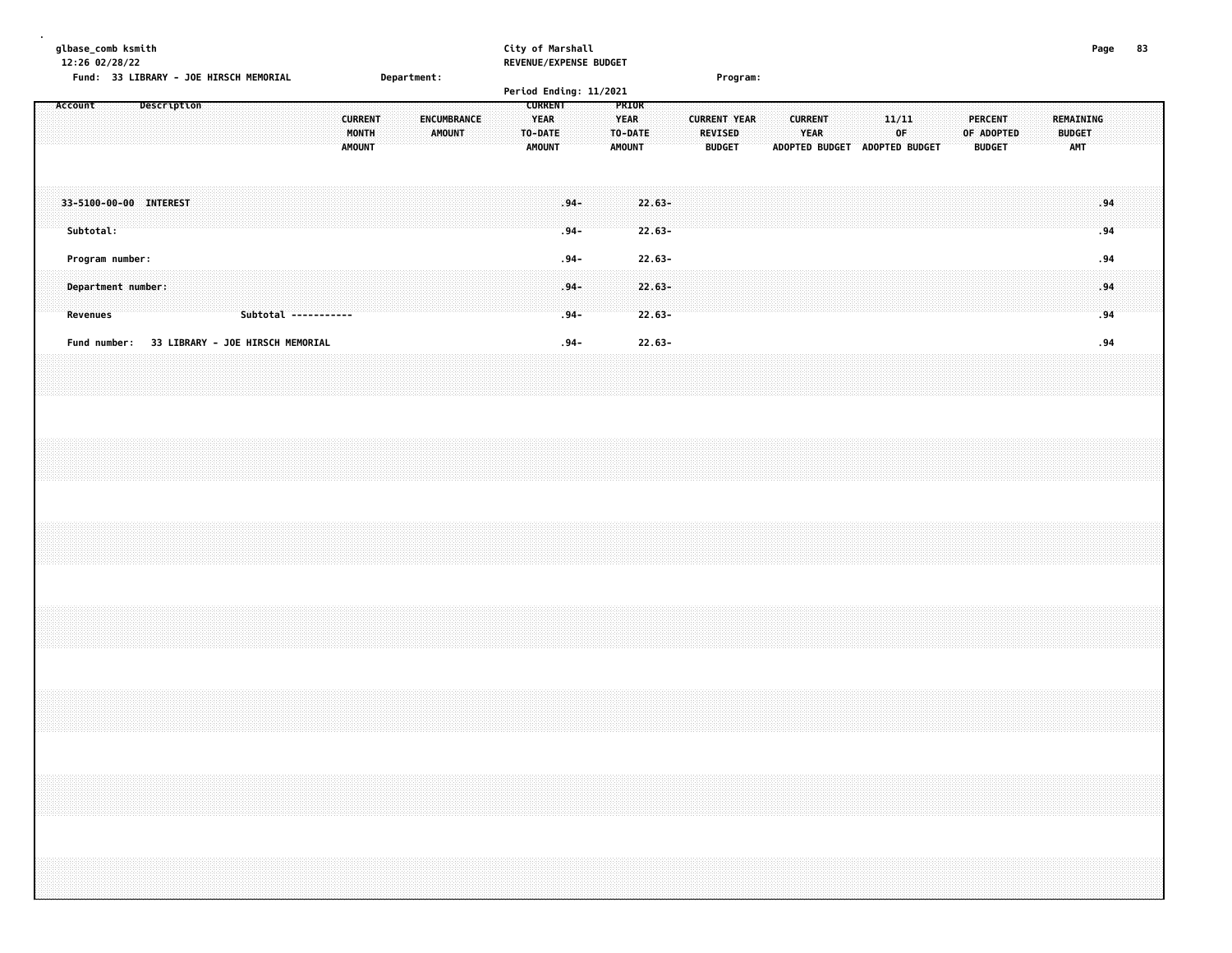| Fund: 35 SALES TAX COLLECTED                                                                                                                                         | City of Marshall<br>REVENUE/EXPENSE BUDGET<br>Department:<br>Period Ending: 11/2021<br><b>CURRENT</b><br>PRIOR     | Program:                                                                  |                                                                                               | Page<br>84                             |
|----------------------------------------------------------------------------------------------------------------------------------------------------------------------|--------------------------------------------------------------------------------------------------------------------|---------------------------------------------------------------------------|-----------------------------------------------------------------------------------------------|----------------------------------------|
| Description<br><b>CURRENT</b><br>MONTH<br><b>AMOUNT</b>                                                                                                              | <b>YEAR</b><br>ENCUMBRANCE<br><b>YEAR</b><br><b>AMOUNT</b><br>TO-DATE<br>TO-DATE<br><b>AMOUNT</b><br><b>AMOUNT</b> | <b>CURRENT YEAR</b><br><b>CURRENT</b><br>REVISED<br>YEAR<br><b>BUDGET</b> | 11/11<br><b>PERCENT</b><br>0F<br>OF ADOPTED<br><b>BUDGET</b><br>ADOPTED BUDGET ADOPTED BUDGET | REMAINING<br><b>BUDGET</b><br>AMT      |
| 20,222.72-<br>35-4013-00-00 SALES TAX COLLECTED<br>20,222.72-                                                                                                        | 240,769.59-<br>228,748.94-<br>228,748.94-<br>240,769.59-                                                           |                                                                           |                                                                                               | 228,748.94<br>228,748.94               |
| 20,222.72-<br>Program number:<br>Department number:<br>20, 222. 72-<br>Subtotal -----<br>20,222.72-                                                                  | 228,748.94-<br>240,769.59-<br>228,748.94-<br>240,769.59-<br>228,748.94-<br>240,769.59-                             |                                                                           |                                                                                               | 228,748.94<br>228,748.94<br>228,748.94 |
|                                                                                                                                                                      |                                                                                                                    |                                                                           |                                                                                               |                                        |
|                                                                                                                                                                      |                                                                                                                    |                                                                           |                                                                                               |                                        |
|                                                                                                                                                                      |                                                                                                                    |                                                                           |                                                                                               |                                        |
|                                                                                                                                                                      |                                                                                                                    |                                                                           |                                                                                               |                                        |
|                                                                                                                                                                      |                                                                                                                    |                                                                           |                                                                                               |                                        |
| ,我们就会在这里,我们就会在这里的时候,我们就会在这里,我们就会在这里,我们就会在这里,我们就会在这里,我们就会在这里,我们就会在这里,我们就会不会不会。""我<br>第115章 我们的人,我们就会在这里,我们就会在这里,我们就会在这里,我们就会在这里,我们就会在这里,我们就会在这里,我们就会在这里,我们就会在这里,我们就会在 |                                                                                                                    |                                                                           |                                                                                               |                                        |
|                                                                                                                                                                      |                                                                                                                    |                                                                           |                                                                                               |                                        |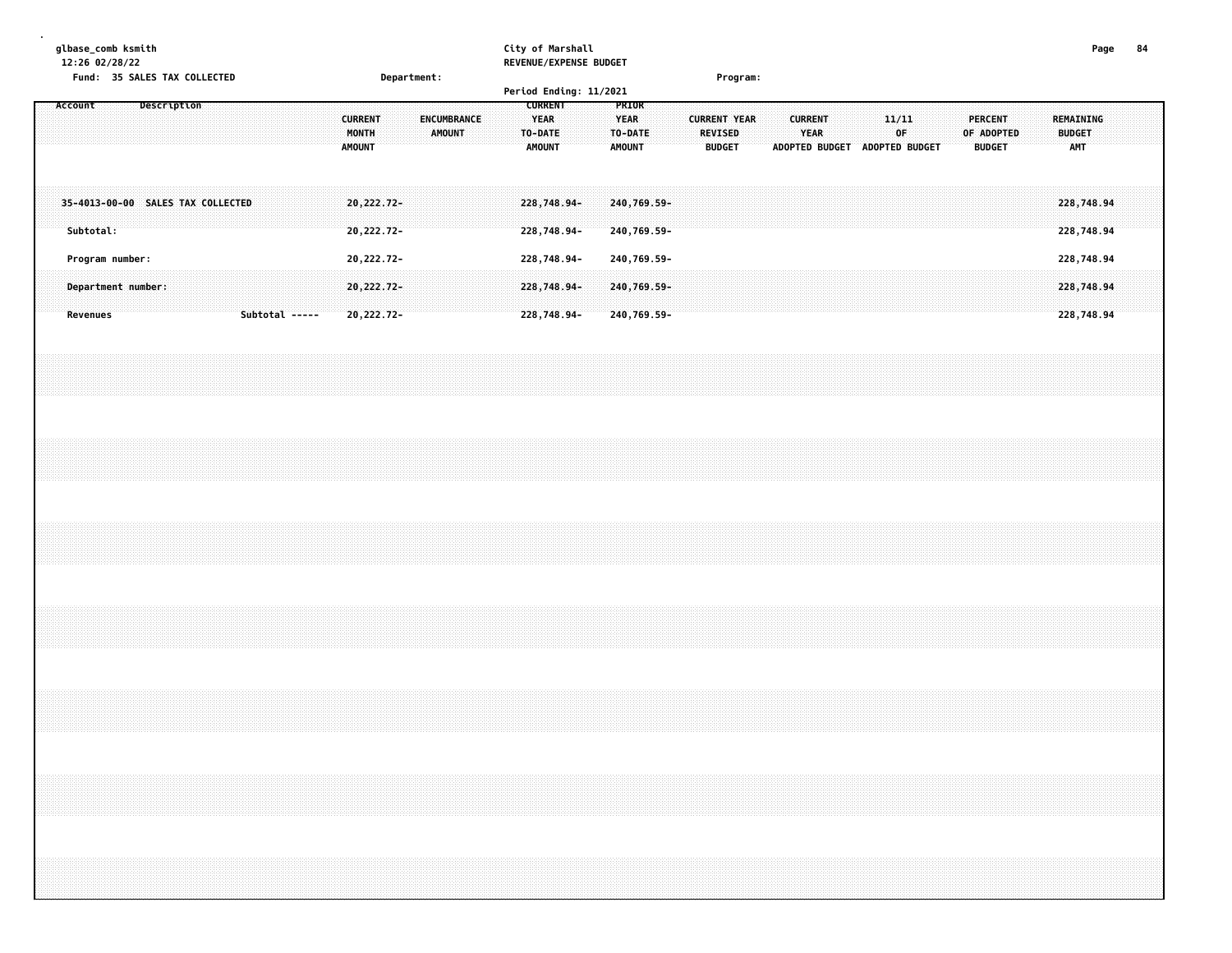| glbase_comb ksmith<br>12:26 02/28/22<br>Fund: 35 SALES TAX COLLECTED     | Department:                                                                     | City of Marshall<br>REVENUE/EXPENSE BUDGET<br>Period Ending: 11/2021                                          | Program:                                                                                                                                | Page<br>85                                                                         |
|--------------------------------------------------------------------------|---------------------------------------------------------------------------------|---------------------------------------------------------------------------------------------------------------|-----------------------------------------------------------------------------------------------------------------------------------------|------------------------------------------------------------------------------------|
| Account<br>Description                                                   | <b>CURRENT</b><br><b>ENCUMBRANCE</b><br>MONTH<br><b>AMOUNT</b><br><b>AMOUNT</b> | <b>CURRENT</b><br>PRIOR<br><b>YEAR</b><br><b>YEAR</b><br>TO-DATE<br>TO-DATE<br><b>AMOUNT</b><br><b>AMOUNT</b> | <b>CURRENT YEAR</b><br><b>CURRENT</b><br>11/11<br><b>YEAR</b><br>0F<br><b>REVISED</b><br><b>BUDGET</b><br>ADOPTED BUDGET ADOPTED BUDGET | <b>PERCENT</b><br>REMAINING<br>OF ADOPTED<br><b>BUDGET</b><br>AMT<br><b>BUDGET</b> |
| 35-0349-00-00 SALES TAX - TO STATE<br>Subtotal:                          | 20,091.74<br>20,091.74                                                          | 228,794.13<br>249,386.36<br>228,794.13<br>249,386.36                                                          |                                                                                                                                         | 228,794.13-<br>228,794.13-                                                         |
| Program number:<br>Department number:                                    | 20,091.74<br>20,091.74                                                          | 228,794.13<br>249,386.36<br>228,794.13<br>249,386.36                                                          |                                                                                                                                         | 228,794.13-<br>228,794.13-                                                         |
| Expenditures<br>Subtotal -----<br>35 SALES TAX COLLECTED<br>Fund number: | 20,091.74<br>130.98-                                                            | 228,794.13<br>249,386.36<br>45.19<br>8,616.77                                                                 |                                                                                                                                         | 228,794.13-<br>$45.19 -$                                                           |
|                                                                          |                                                                                 |                                                                                                               |                                                                                                                                         |                                                                                    |
|                                                                          |                                                                                 |                                                                                                               |                                                                                                                                         |                                                                                    |
|                                                                          |                                                                                 |                                                                                                               |                                                                                                                                         |                                                                                    |
|                                                                          |                                                                                 |                                                                                                               |                                                                                                                                         |                                                                                    |
|                                                                          |                                                                                 |                                                                                                               |                                                                                                                                         |                                                                                    |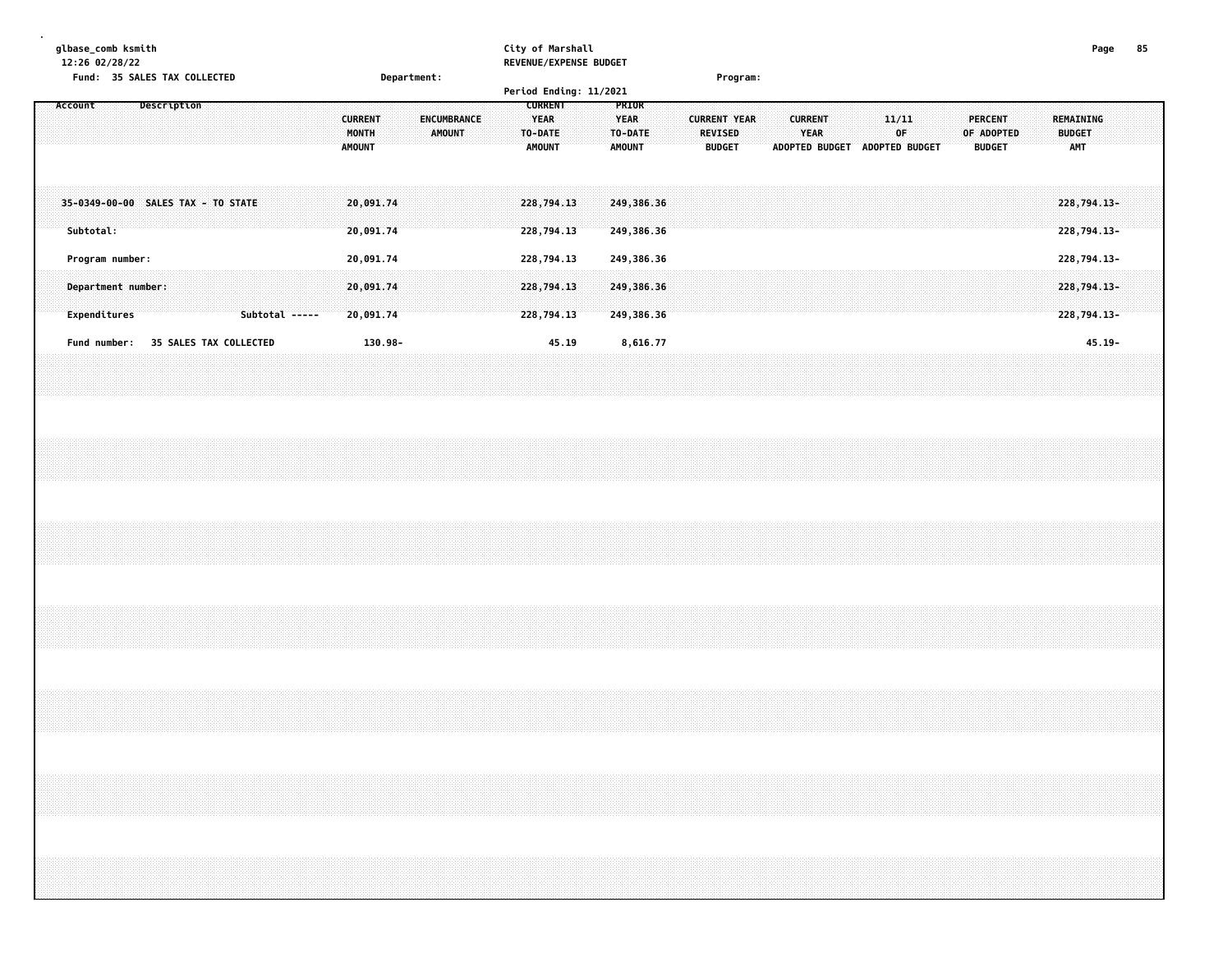|  |         |           | glbase_comb ksmith<br>12:26 02/28/22 | Fund: 38 BUSINESS DEVELOPMENT CENTER |  |  |  |                                |  |                                          |  | Department: |               |                    | <b>TENANT</b> | City of Marshall |                                                           | REVENUE/EXPENSE BUDGET<br>Period Ending: 11/2021 |                                                  |                                        |  |                          | Program:                                                                                                                                                             |  |                                                         |  |              |  |                                 |            |  |               |                  | Page | 86 |  |
|--|---------|-----------|--------------------------------------|--------------------------------------|--|--|--|--------------------------------|--|------------------------------------------|--|-------------|---------------|--------------------|---------------|------------------|-----------------------------------------------------------|--------------------------------------------------|--------------------------------------------------|----------------------------------------|--|--------------------------|----------------------------------------------------------------------------------------------------------------------------------------------------------------------|--|---------------------------------------------------------|--|--------------|--|---------------------------------|------------|--|---------------|------------------|------|----|--|
|  | Account |           |                                      | Description                          |  |  |  |                                |  | <b>CURRENT</b><br>MONTH<br><b>AMOUNT</b> |  |             | <b>AMOUNT</b> | <b>ENCUMBRANCE</b> |               |                  | <b>CURRENT</b><br><b>YEAR</b><br>TO-DATE<br><b>AMOUNT</b> |                                                  | PRIOR<br><b>YEAR</b><br>TO-DATE<br><b>AMOUNT</b> |                                        |  | REVISED<br><b>BUDGET</b> | <b>CURRENT YEAR</b>                                                                                                                                                  |  | <b>CURRENT</b><br>YEAR<br>ADOPTED BUDGET ADOPTED BUDGET |  | 11/11<br>0F. |  | <b>PERCENT</b><br><b>BUDGET</b> | OF ADOPTED |  | <b>BUDGET</b> | REMAINING<br>AMT |      |    |  |
|  |         | Subtotal: |                                      | 38-0600-00-00 DEPRECIATION EXPENSE   |  |  |  |                                |  |                                          |  |             |               |                    |               |                  |                                                           |                                                  |                                                  | 18, 143.56<br>18, 143.56               |  |                          |                                                                                                                                                                      |  |                                                         |  |              |  |                                 |            |  |               |                  |      |    |  |
|  |         |           | Program number:<br>Expenditures      | Department number: TENANT            |  |  |  | Subtotal -----------           |  |                                          |  |             |               |                    |               |                  |                                                           |                                                  |                                                  | 18, 143.56<br>18, 143.56<br>18, 143.56 |  |                          |                                                                                                                                                                      |  |                                                         |  |              |  |                                 |            |  |               |                  |      |    |  |
|  |         |           | Fund number:                         |                                      |  |  |  | 38 BUSINESS DEVELOPMENT CENTER |  |                                          |  |             |               |                    |               |                  |                                                           |                                                  |                                                  | 18, 143.56                             |  |                          |                                                                                                                                                                      |  |                                                         |  |              |  |                                 |            |  |               |                  |      |    |  |
|  |         |           |                                      |                                      |  |  |  |                                |  |                                          |  |             |               |                    |               |                  |                                                           |                                                  |                                                  |                                        |  |                          |                                                                                                                                                                      |  |                                                         |  |              |  |                                 |            |  |               |                  |      |    |  |
|  |         |           |                                      |                                      |  |  |  |                                |  |                                          |  |             |               |                    |               |                  |                                                           |                                                  |                                                  |                                        |  |                          |                                                                                                                                                                      |  |                                                         |  |              |  |                                 |            |  |               |                  |      |    |  |
|  |         |           |                                      |                                      |  |  |  |                                |  |                                          |  |             |               |                    |               |                  |                                                           |                                                  |                                                  |                                        |  |                          |                                                                                                                                                                      |  |                                                         |  |              |  |                                 |            |  |               |                  |      |    |  |
|  |         |           |                                      |                                      |  |  |  |                                |  |                                          |  |             |               |                    |               |                  |                                                           |                                                  |                                                  |                                        |  |                          |                                                                                                                                                                      |  |                                                         |  |              |  |                                 |            |  |               |                  |      |    |  |
|  |         |           |                                      |                                      |  |  |  |                                |  |                                          |  |             |               |                    |               |                  |                                                           |                                                  |                                                  |                                        |  |                          | ,我们就会在这里,我们就会在这里,我们就会在这里,我们就会在这里,我们就会在这里,我们就会在这里,我们就会在这里,我们就会在这里,我们就会在这里,我们就会在这里<br>第一章 一个人的话,我们就会在这里,我们就会在这里,我们就会在这里,我们就会在这里,我们就会在这里,我们就会在这里,我们就会在这里,我们就会在这里,我们就会在这 |  |                                                         |  |              |  |                                 |            |  |               |                  |      |    |  |
|  |         |           |                                      |                                      |  |  |  |                                |  |                                          |  |             |               |                    |               |                  |                                                           |                                                  |                                                  |                                        |  |                          |                                                                                                                                                                      |  |                                                         |  |              |  |                                 |            |  |               |                  |      |    |  |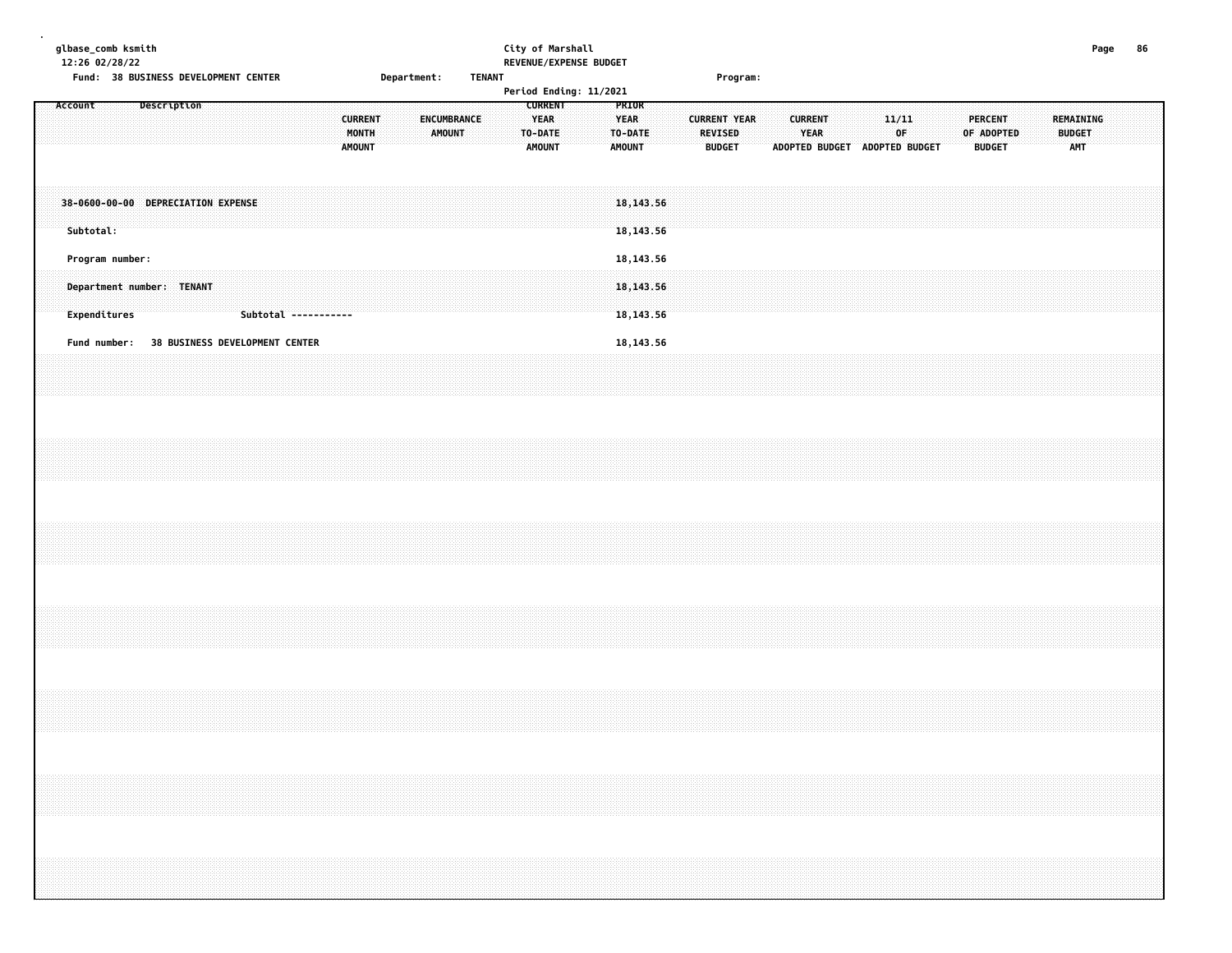| glbase_comb ksmith<br>12:26 02/28/22<br>Fund: 39 APPLIED TECHNOLOGY CENTER FUND |                                   |  |                      |  |                                          | Department: |               |             |  | City of Marshall<br>REVENUE/EXPENSE BUDGET<br>Period Ending: 11/2021 |  |                                                  |  |                | Program:                             |  |                        |  |                               |             |  |                                 |            |  |                                          | Page | 87 |  |
|---------------------------------------------------------------------------------|-----------------------------------|--|----------------------|--|------------------------------------------|-------------|---------------|-------------|--|----------------------------------------------------------------------|--|--------------------------------------------------|--|----------------|--------------------------------------|--|------------------------|--|-------------------------------|-------------|--|---------------------------------|------------|--|------------------------------------------|------|----|--|
| Account                                                                         | Description                       |  |                      |  | <b>CURRENT</b><br>MONTH<br><b>AMOUNT</b> |             | <b>AMOUNT</b> | ENCUMBRANCE |  | <b>CURRENT</b><br><b>YEAR</b><br>TO-DATE<br>AMOUNT                   |  | PRIOR<br><b>YEAR</b><br>TO-DATE<br><b>AMOUNT</b> |  | <b>REVISED</b> | <b>CURRENT YEAR</b><br><b>BUDGET</b> |  | <b>CURRENT</b><br>YEAR |  | ADOPTED BUDGET ADOPTED BUDGET | 11/11<br>OF |  | <b>PERCENT</b><br><b>BUDGET</b> | OF ADOPTED |  | <b>REMAINING</b><br><b>BUDGET</b><br>AMT |      |    |  |
| 39-0600-00-00 DEPRECIATION EXPENSE<br>Subtotal:                                 |                                   |  |                      |  |                                          |             |               |             |  |                                                                      |  | 25,752.77<br>25,752.77                           |  |                |                                      |  |                        |  |                               |             |  |                                 |            |  |                                          |      |    |  |
| Program number:                                                                 |                                   |  |                      |  |                                          |             |               |             |  |                                                                      |  | 25,752.77                                        |  |                |                                      |  |                        |  |                               |             |  |                                 |            |  |                                          |      |    |  |
| Department number:<br>Expenditures                                              |                                   |  | Subtotal ----------- |  |                                          |             |               |             |  |                                                                      |  | 25,752.77<br>25,752.77                           |  |                |                                      |  |                        |  |                               |             |  |                                 |            |  |                                          |      |    |  |
| Fund number:                                                                    | 39 APPLIED TECHNOLOGY CENTER FUND |  |                      |  |                                          |             |               |             |  |                                                                      |  | 25,752.77                                        |  |                |                                      |  |                        |  |                               |             |  |                                 |            |  |                                          |      |    |  |
|                                                                                 |                                   |  |                      |  |                                          |             |               |             |  |                                                                      |  |                                                  |  |                |                                      |  |                        |  |                               |             |  |                                 |            |  |                                          |      |    |  |
|                                                                                 |                                   |  |                      |  |                                          |             |               |             |  |                                                                      |  |                                                  |  |                |                                      |  |                        |  |                               |             |  |                                 |            |  |                                          |      |    |  |
|                                                                                 |                                   |  |                      |  |                                          |             |               |             |  |                                                                      |  |                                                  |  |                |                                      |  |                        |  |                               |             |  |                                 |            |  |                                          |      |    |  |
|                                                                                 |                                   |  |                      |  |                                          |             |               |             |  |                                                                      |  |                                                  |  |                |                                      |  |                        |  |                               |             |  |                                 |            |  |                                          |      |    |  |
|                                                                                 |                                   |  |                      |  |                                          |             |               |             |  |                                                                      |  |                                                  |  |                |                                      |  |                        |  |                               |             |  |                                 |            |  |                                          |      |    |  |
|                                                                                 |                                   |  |                      |  |                                          |             |               |             |  |                                                                      |  |                                                  |  |                |                                      |  |                        |  |                               |             |  |                                 |            |  |                                          |      |    |  |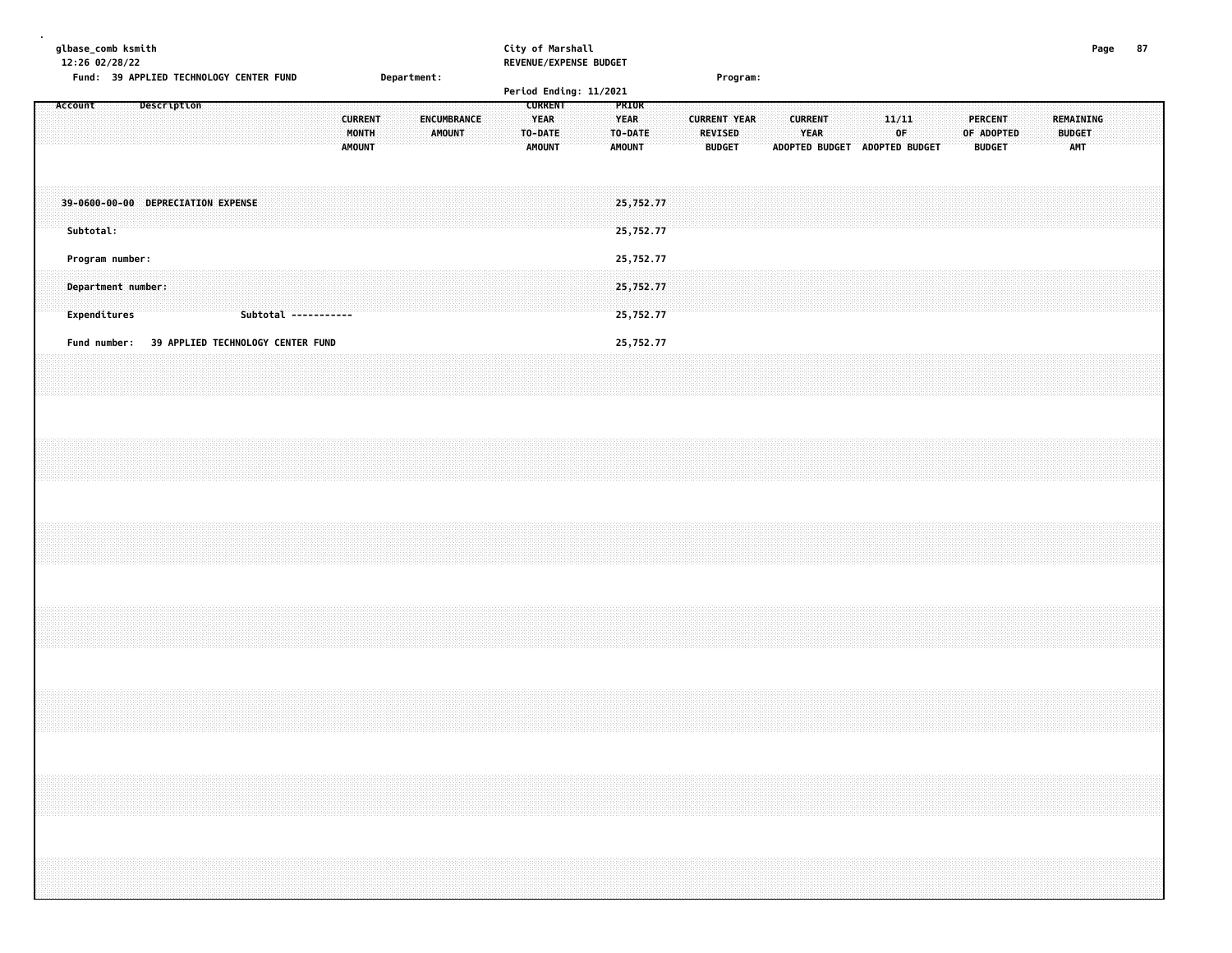| glbase comb ksmith |  |
|--------------------|--|
|--------------------|--|

# **glbase\_comb ksmith City of Marshall Page 88**

**12:26 02/28/22 REVENUE/EXPENSE BUDGET**

| <b>Fund:</b><br><b>40 WATER &amp; SEWER FUND</b>                                                                                                      | Department:                                                                     |                                                                 |                                                            | Program:                                                      |                                                               |                                                                |                                               |                                                      |  |
|-------------------------------------------------------------------------------------------------------------------------------------------------------|---------------------------------------------------------------------------------|-----------------------------------------------------------------|------------------------------------------------------------|---------------------------------------------------------------|---------------------------------------------------------------|----------------------------------------------------------------|-----------------------------------------------|------------------------------------------------------|--|
|                                                                                                                                                       |                                                                                 | Period Ending: 11/2021                                          |                                                            |                                                               |                                                               |                                                                |                                               |                                                      |  |
| <b>Description</b><br>Account                                                                                                                         | <b>CURRENT</b><br><b>ENCUMBRANCE</b><br>MONTH<br><b>AMOUNT</b><br><b>AMOUNT</b> | <b>CURRENT</b><br><b>YEAR</b><br>TO-DATE<br><b>AMOUNT</b>       | <b>PRIOR</b><br><b>YEAR</b><br>TO-DATE<br><b>AMOUNT</b>    | <b>CURRENT YEAR</b><br><b>REVISED</b><br><b>BUDGET</b>        | <b>CURRENT</b><br><b>YEAR</b><br><b>ADOPTED BUDGET</b>        | 11/11<br>0F<br><b>ADOPTED BUDGET</b>                           | <b>PERCENT</b><br>OF ADOPTED<br><b>BUDGET</b> | <b>REMAINING</b><br><b>BUDGET</b><br><b>AMT</b>      |  |
| 40-4002-00-00 PENALTY & INTEREST -<br>Subtotal:                                                                                                       |                                                                                 |                                                                 | $150.00 -$<br>$150.00 -$                                   |                                                               |                                                               |                                                                |                                               |                                                      |  |
| <b>WASTE WATER DISCHARG</b><br>40-4135-00-00<br><b>BACK FLOW PREVENTION</b><br>40-4150-00-00                                                          |                                                                                 | 7,269.60-<br>$1,300.00 -$                                       | $6, 158.80 -$<br>1,219.50-                                 | $2,500.00 -$<br>$1,215.00 -$                                  | $2,500.00 -$<br>$1,215.00 -$                                  | 2,291.67-<br>1, 113.75-                                        | 290.784<br>106.996                            | 4,769.60<br>85.00                                    |  |
| Subtotal:                                                                                                                                             |                                                                                 | $8,569.60 -$                                                    | 7,378.30-                                                  | $3,715.00 -$                                                  | $3,715.00 -$                                                  | $3,405,42-$                                                    | 230.676                                       | 4,854.60                                             |  |
| 40-4300-00-00 WATER SALES<br>40-4305-00-00 SEWER SALES<br><b>RECOVERED CHG OFFS</b><br>40-4308-00-00<br>$40 - 4310 - 00 - 00$<br>WATER CONNECTIONS/EX | 467,719.51-<br>343,853.73-<br>$922.18 -$<br>150.00-                             | 4,569,740.04-<br>3,602,699.49-<br>$16,930.17-$<br>$10,445.00 -$ | 4,922,500.65-<br>3,730,662.80-<br>23,922.97-<br>13,225.00- | 5,611,070.00-<br>3,700,657.00-<br>$16,562.00 -$<br>36,000.00- | 5,611,070.00-<br>3,700,657.00-<br>$16,562.00 -$<br>36,000.00- | 5, 143, 480.83-<br>3,392,268.92-<br>15, 181, 83-<br>33,000.00- | 89.419<br>106.985<br>108.405<br>29.014        | 1,041,329.96-<br>97, 957.51-<br>368.17<br>25,555.00- |  |
| 40-4315-00-00<br>SEWER CONNECTIONS/EX<br>40-4320-00-00<br><b>W/BILLING SERVICE FE</b><br>40-4325-00-00<br><b>WASTE HAULER FEES</b>                    | $500.00 -$<br>4,015.10-<br>$3,604.00 -$                                         | $5,000.00 -$<br>$56, 313.87 -$<br>49,481.30-                    | $9,175.00 -$<br>45,079.90-<br>49, 241. 74-                 | 12,240.00-<br>$50,000.00 -$<br>$61,464.00 -$                  | 12,240.00-<br>$50,000.00 -$<br>61,464.00-                     | 11,220.00-<br>45,833.33-<br>56,342.00-                         | 40.850<br>124.439<br>88.449                   | 7,240.00-<br>6,313.87<br>11,982.70-                  |  |
| Subtotal:                                                                                                                                             | 820,764.52-                                                                     | 8,310,609.87-                                                   | 8,793,808.06-                                              | 9,487,993.00-                                                 | 9,487,993.00-                                                 | 8,697,326.92-                                                  | 96.190                                        | 1, 177, 383. 13-                                     |  |
| 40-4435-00-00 POLLUTION CONTROL FE<br>Subtotal:                                                                                                       | 2,747.00-<br>2,747.00-                                                          | $8,167.00 -$<br>$8, 167.00 -$                                   | 12,347.00-<br>12,347.00-                                   | 7,685.00-<br>7,685.00-                                        | 7,685.00-<br>7,685.00-                                        | 7,044.58-<br>7,044.58-                                         | 120.924<br>120.924                            | 482.00<br>482.00                                     |  |
| 40-5100-00-00 INTEREST EARNED<br>40-5120-00-00 I & S FUND INTEREST<br>40-5125-00-00 MISCELLANEOUS                                                     | $6, 134, 17-$                                                                   | $2,048.63 -$<br>$30.33 -$<br>14,928.82-                         | $22,009.00 -$<br>$991.29 -$<br>26,494.49-                  | $15,000.00 -$<br>$500.00 -$<br>26,500.00-                     | $15,000.00 -$<br>$500.00 -$<br>$26,500.00 -$                  | $13,750.00 -$<br>458.33-<br>24,291.67-                         | 13.770<br>6.472<br>66.540                     | 12,951.37-<br>$469.67 -$<br>11,571.18-               |  |
| Subtotal:                                                                                                                                             | $6, 134.17 -$                                                                   | 17,007.78-                                                      | 49, 494. 78-                                               | 42,000.00-                                                    | 42,000.00-                                                    | 38,500.00-                                                     | 46.978                                        | 24,992.22-                                           |  |
| Program number:                                                                                                                                       | 829,645.69-                                                                     | 8,344,354.25-                                                   | 8,863,178.14-                                              | 9,541,393.00-                                                 | 9,541,393.00-                                                 | 8,746,276.92-                                                  | 96.046                                        | 1,197,038.75-                                        |  |
| Department number:                                                                                                                                    | 829,645.69-                                                                     | 8, 344, 354, 25-                                                | 8,863,178.14-                                              | 9,541,393.00-                                                 | 9,541,393.00-                                                 | 8,746,276.92-                                                  | 96.046                                        | 1,197,038.75-                                        |  |
| Subtotal -----<br>Revenues                                                                                                                            | 829,645.69-                                                                     | 8,344,354.25-                                                   | 8,863,178.14-                                              | 9,541,393.00-                                                 | 9,541,393.00-                                                 | 8,746,276.92-                                                  | 96.046                                        | 1,197,038.75-                                        |  |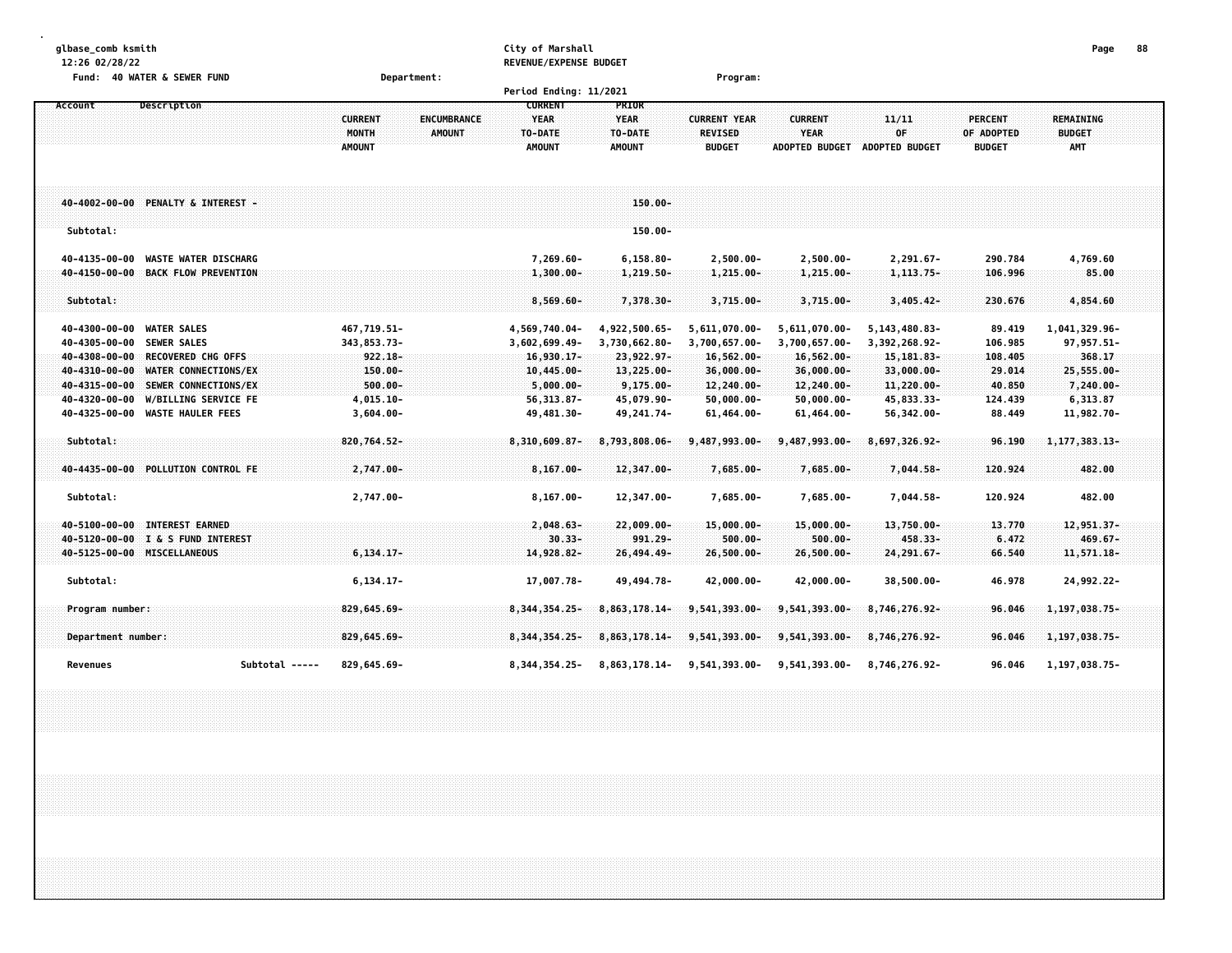|  |         | glbase_comb ksmith<br>12:26 02/28/22            |  |             |  |  |  |                                          |             |                              |  |                                         | City of Marshall<br>REVENUE/EXPENSE BUDGET |  |                              |                              |  |                                                        |          |  |                        |                               |                         |  |  |                                               |  |                                   | Page | 89 |  |
|--|---------|-------------------------------------------------|--|-------------|--|--|--|------------------------------------------|-------------|------------------------------|--|-----------------------------------------|--------------------------------------------|--|------------------------------|------------------------------|--|--------------------------------------------------------|----------|--|------------------------|-------------------------------|-------------------------|--|--|-----------------------------------------------|--|-----------------------------------|------|----|--|
|  |         | Fund: 40 WATER & SEWER FUND                     |  |             |  |  |  |                                          | Department: |                              |  |                                         | Period Ending: 11/2021                     |  |                              |                              |  |                                                        | Program: |  |                        |                               |                         |  |  |                                               |  |                                   |      |    |  |
|  | Account |                                                 |  | Description |  |  |  | <b>CURRENT</b><br>MONTH<br><b>AMOUNT</b> |             | ENCUMBRANCE<br><b>AMOUNT</b> |  | <b>YEAR</b><br>TO-DATE<br><b>AMOUNT</b> | <b>CURRENT</b>                             |  | <b>YEAR</b><br><b>AMOUNT</b> | PRIOR<br>TO-DATE             |  | <b>CURRENT YEAR</b><br><b>REVISED</b><br><b>BUDGET</b> |          |  | <b>CURRENT</b><br>YEAR | ADOPTED BUDGET ADOPTED BUDGET | 11/11<br>0 <sup>F</sup> |  |  | <b>PERCENT</b><br>OF ADOPTED<br><b>BUDGET</b> |  | REMAINING<br><b>BUDGET</b><br>AMT |      |    |  |
|  |         | 40-0600-00-00 DEPRECIATION EXPENSE<br>Subtotal: |  |             |  |  |  |                                          |             |                              |  |                                         |                                            |  |                              | 1,359,194.36<br>1,359,194.36 |  |                                                        |          |  |                        |                               |                         |  |  |                                               |  |                                   |      |    |  |
|  |         | Program number:                                 |  |             |  |  |  |                                          |             |                              |  |                                         |                                            |  |                              | 1,359,194.36                 |  |                                                        |          |  |                        |                               |                         |  |  |                                               |  |                                   |      |    |  |
|  |         | Department number:                              |  |             |  |  |  |                                          |             |                              |  |                                         |                                            |  |                              | 1,359,194.36                 |  |                                                        |          |  |                        |                               |                         |  |  |                                               |  |                                   |      |    |  |
|  |         |                                                 |  |             |  |  |  |                                          |             |                              |  |                                         |                                            |  |                              |                              |  |                                                        |          |  |                        |                               |                         |  |  |                                               |  |                                   |      |    |  |
|  |         |                                                 |  |             |  |  |  |                                          |             |                              |  |                                         |                                            |  |                              |                              |  |                                                        |          |  |                        |                               |                         |  |  |                                               |  |                                   |      |    |  |
|  |         |                                                 |  |             |  |  |  |                                          |             |                              |  |                                         |                                            |  |                              |                              |  |                                                        |          |  |                        |                               |                         |  |  |                                               |  |                                   |      |    |  |
|  |         |                                                 |  |             |  |  |  |                                          |             |                              |  |                                         |                                            |  |                              |                              |  |                                                        |          |  |                        |                               |                         |  |  |                                               |  |                                   |      |    |  |
|  |         |                                                 |  |             |  |  |  |                                          |             |                              |  |                                         |                                            |  |                              |                              |  |                                                        |          |  |                        |                               |                         |  |  |                                               |  |                                   |      |    |  |
|  |         |                                                 |  |             |  |  |  |                                          |             |                              |  |                                         |                                            |  |                              |                              |  |                                                        |          |  |                        |                               |                         |  |  |                                               |  |                                   |      |    |  |
|  |         |                                                 |  |             |  |  |  |                                          |             |                              |  |                                         |                                            |  |                              |                              |  |                                                        |          |  |                        |                               |                         |  |  |                                               |  |                                   |      |    |  |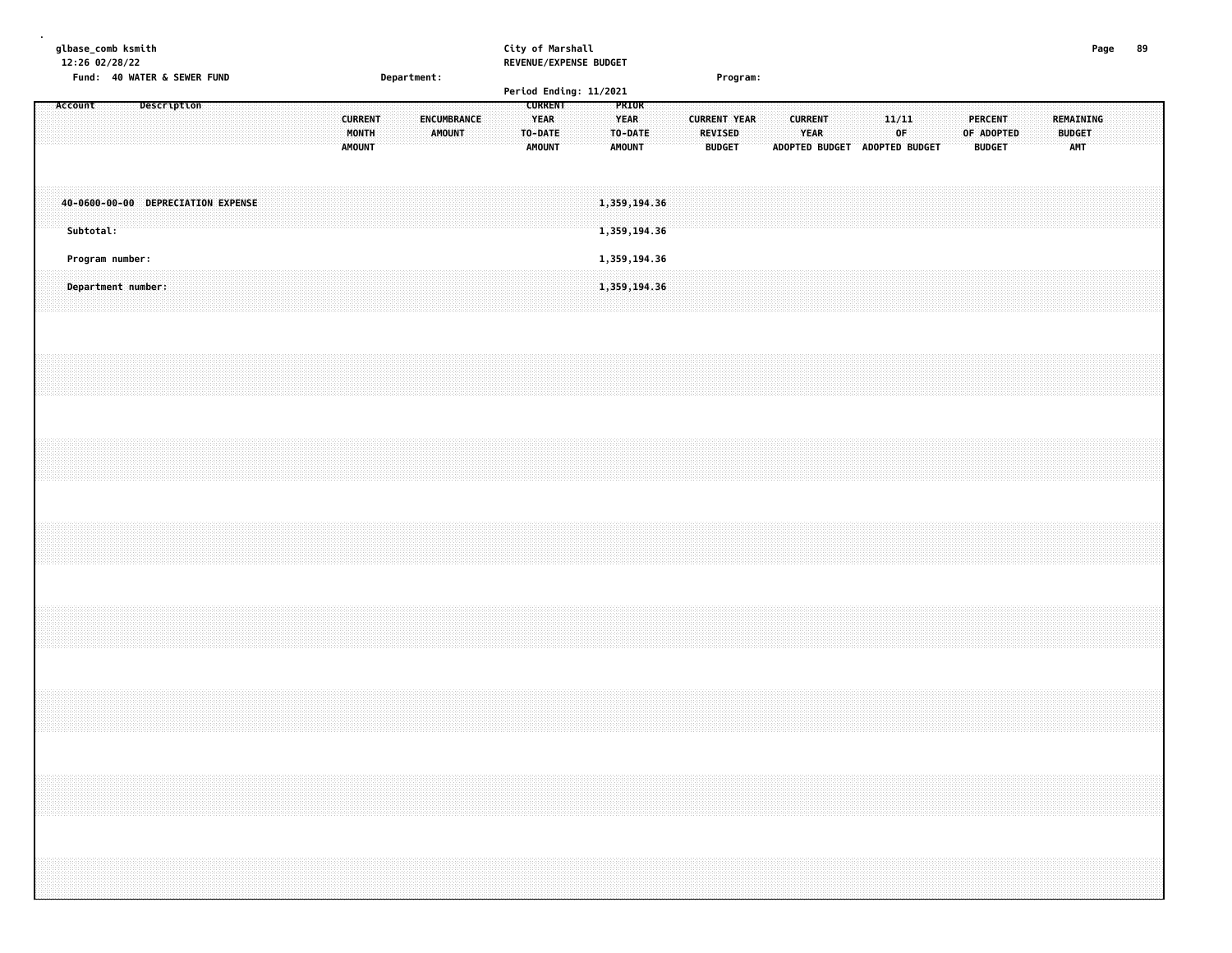### **glbase\_comb ksmith City of Marshall Page 90 12:26 02/28/22 REVENUE/EXPENSE BUDGET** Fund: 40 WATER & SEWER FUND **Department: 20 PUBLIC WORKS Film Construct Program: 1 ADMINISTRATION**

|                                                                          |                                                                                                  |                                          |                                     | <b>Period Ending: 11/2021</b>                             |                                                         |                                                        |                                                        |                                            |                                               |                                                 |  |
|--------------------------------------------------------------------------|--------------------------------------------------------------------------------------------------|------------------------------------------|-------------------------------------|-----------------------------------------------------------|---------------------------------------------------------|--------------------------------------------------------|--------------------------------------------------------|--------------------------------------------|-----------------------------------------------|-------------------------------------------------|--|
| Account                                                                  | Description                                                                                      | <b>CURRENT</b><br>MONTH<br><b>AMOUNT</b> | <b>ENCUMBRANCE</b><br><b>AMOUNT</b> | <b>CURRENT</b><br><b>YEAR</b><br>TO-DATE<br><b>AMOUNT</b> | <b>PRIOR</b><br><b>YEAR</b><br>TO-DATE<br><b>AMOUNT</b> | <b>CURRENT YEAR</b><br><b>REVISED</b><br><b>BUDGET</b> | <b>CURRENT</b><br><b>YEAR</b><br><b>ADOPTED BUDGET</b> | 11/11<br>OF<br>ADOPTED BUDGET              | <b>PERCENT</b><br>OF ADOPTED<br><b>BUDGET</b> | <b>REMAINING</b><br><b>BUDGET</b><br><b>AMT</b> |  |
| $40 - 0106 - 20 - 01$                                                    | 40-0101-20-01 SALARIES-OFFICIAL &                                                                | 16,316.90                                |                                     | 179,034.37                                                | 197, 319, 22                                            | 195,269.00                                             | 195,269.00                                             | 178,996.58                                 | 112,020                                       | 16,234.63<br>3,521.66                           |  |
| 40-0108-20-01<br>40-0109-20-01<br>40-0110-20-01                          | SALARIES-OFFICE & CL<br>SALARIES-SERVICE MAI<br>SALARIES-OVERTIME<br>SALARIES-PART/TIME &        | 2,929.60                                 |                                     | 34, 128.34<br>662.88<br>25.03                             | 37,021.23<br>28,945.76<br>16.68                         | 37,650.00<br>750.00<br>2,080.00                        | 37,650.00<br>750.00<br>2,080.00                        | 34,512.50<br>687.50<br>1,906.67            | 98.427<br>3.337                               | 662.88-<br>724.97<br>2,080.00                   |  |
| 40-0122-20-01<br>40-0133-20-01<br>40-0134-20-01                          | 40-0111-20-01 SALARIES-LONGEVITY<br><b>TMRS</b><br><b>FICA</b><br><b>WORKER'S COMPENSATIO</b>    | 624.00<br>3,458.27<br>1,211.08           |                                     | 624.00<br>37,202.08<br>16, 195.80<br>633.21               | 720.00<br>45,325.07<br>19,635.45<br>2,094.96            | 672.00<br>40,818.00<br>17,806.00<br>545.00             | 672.00<br>40,818.00<br>17,806.00<br>545.00             | 616.00<br>37,416.50<br>16,322.17<br>499.58 | 92.857<br>109.257<br>99.008<br>116.185        | 48.00<br>3,615.92<br>1,610.20<br>$88.21 -$      |  |
| 40-0162-20-01 HSA<br>Subtotal:                                           |                                                                                                  | 38.95<br>24,578.80                       |                                     | 136.35<br>268,642.06                                      | 331,078.37                                              | 295,590.00                                             | 295,590.00                                             | 270,957.50                                 | 108.301                                       | 136.35-<br>26,947.94                            |  |
| 40-0201-20-01<br>40-0205-20-01<br>40-0206-20-01<br>40-0213-20-01         | <b>OFFICE SUPPLIES</b><br><b>FUEL, OIL &amp; LUBE</b><br><b>CLOTHING</b><br>MOTOR VEHICLE SUP/PO | 7.70                                     | 414.15                              | 1,797.09<br>2,923.91<br>208.70                            | 520.10<br>1,915.05<br>358.62<br>587.35                  | 1,800.00<br>5,500.00<br>300.00<br>600.00               | 300.00<br>1,500.00<br>300.00<br>600.00                 | 275.00<br>1,375.00<br>275.00<br>550.00     | 599.030<br>222.537<br>30.240<br>34.783        | 2.91<br>2,161.94<br>300.00<br>391.30            |  |
| Subtotal:                                                                | 40-0217-20-01 OTHER SUPPLIES                                                                     | 7.70                                     | 414.15                              | 4,929.70                                                  | 86.97<br>3,468.09                                       | 100.00<br>8,300.00                                     | 100.00<br>2,800.00                                     | 91.67<br>2,566.67                          | 194.092                                       | 100.00<br>2,956.15                              |  |
| 40-0304-20-01<br>40-0309-20-01<br>40-0311-20-01                          | TELEPHONE-CELLULAR<br><b>RADIO REPAIRS</b><br>TRANSPORTATION                                     | 950.00                                   |                                     | 114.97<br>39.51<br>9,500.00                               | 191.91<br>52.68<br>12,950.00                            | 1,000.00<br>50.00<br>8,850.00                          | 1,000.00<br>11,400.00                                  | 916.67<br>10,450.00                        | 13.123<br>100.000                             | 885.03<br>10.49<br>$650.00 -$                   |  |
| 40-0324-20-01<br>40-0342-20-01<br>40-0344-20-01 RENTALS<br>40-0345-20-01 | <b>PRINTING &amp; REPRODUCT</b><br>REPAIR & MAINTENANCE<br><b>CONFERENCE &amp; TRAININ</b>       | 8.71                                     | 14.66                               | 1,870.63<br>1,768.25<br>40.00                             | 1,905.49<br>217.75<br>907.95                            | 2,500.00<br>500.00<br>3,300.00<br>200.00               | 2,500.00<br>500.00<br>1,000.00<br>2,500.00             | 2,291.67<br>458.33<br>916.67<br>2,291.67   | 75.606<br>34,000<br>210.501<br>1.600          | 614.71<br>500.00<br>1,531.75<br>160.00          |  |
| 40-0346-20-01                                                            | <b>DUES &amp; SUBSCRIPTION</b><br>40-0347-20-01 MISCELLANEOUS                                    |                                          |                                     | 229.00<br>114.85                                          | 374.00<br>166.55                                        | 300.00<br>500.00                                       | 300.00<br>500.00                                       | 275.00<br>458.33                           | 76.333<br>22.970                              | 71.00<br>385.15                                 |  |
| Subtotal:                                                                | 40-0458-20-01 REPLACEMENT FUND                                                                   | 958.71                                   | 14.66                               | 13,677.21<br>4,908.00                                     | 16,766.33                                               | 17,200.00<br>4,908.00                                  | 19,700.00<br>4,908.00                                  | 18,058.33<br>4,499.00                      | 81.826<br>100.000                             | 3,508.13                                        |  |
| Subtotal:<br>Program number:                                             | 1 ADMINISTRATION                                                                                 | 25,545.21                                | 428.81                              | 4,908.00<br>292,156.97                                    | 351, 312.79                                             | 4,908.00<br>325,998.00                                 | 4,908.00<br>322,998.00                                 | 4,499.00<br>296,081.50                     | 100.000<br>107.303                            | 33,412.22                                       |  |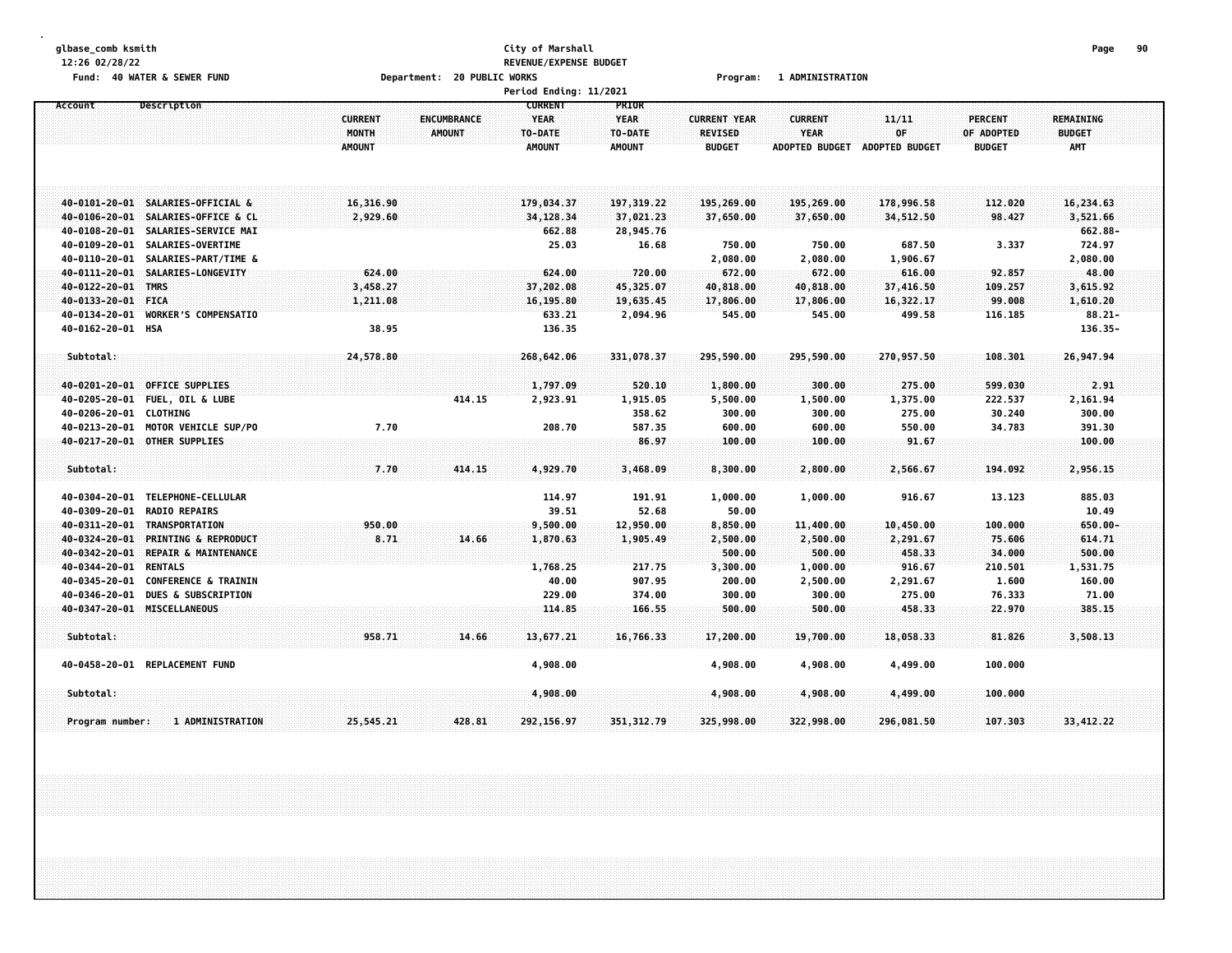# **glbase\_comb ksmith City of Marshall Page 91 12:26 02/28/22 REVENUE/EXPENSE BUDGET** Fund: 40 WATER & SEWER FUND **Department: 20 PUBLIC WORKS Film Contain Constru**ent: 20 Mater PRODUCTION

|                                                  |                                          |                                     | Period Ending: 11/2021                                    |                                                  |                                                 |                                                        |                                      |                                        |                                                 |  |
|--------------------------------------------------|------------------------------------------|-------------------------------------|-----------------------------------------------------------|--------------------------------------------------|-------------------------------------------------|--------------------------------------------------------|--------------------------------------|----------------------------------------|-------------------------------------------------|--|
| Account<br>Description                           | <b>CURRENT</b><br>MONTH<br><b>AMOUNT</b> | <b>ENCUMBRANCE</b><br><b>AMOUNT</b> | <b>CURRENT</b><br><b>YEAR</b><br>TO-DATE<br><b>AMOUNT</b> | PRIOR<br><b>YEAR</b><br>TO-DATE<br><b>AMOUNT</b> | <b>CURRENT YEAR</b><br>REVISED<br><b>BUDGET</b> | <b>CURRENT</b><br><b>YEAR</b><br><b>ADOPTED BUDGET</b> | 11/11<br>OF<br><b>ADOPTED BUDGET</b> | PERCENT<br>OF ADOPTED<br><b>BUDGET</b> | <b>REMAINING</b><br><b>BUDGET</b><br><b>AMT</b> |  |
| 40-0101-20-02 SALARIES-OFFICIAL &                | 3,592.00                                 |                                     | 41,834.41                                                 | 48,953.28                                        | 46,137.00                                       | 46,137.00                                              | 42,292.25                            | 98.460                                 | 4,302.59                                        |  |
| 40-0103-20-02<br>SALARIES-TECHNICIAN             |                                          |                                     |                                                           | 27,164.64                                        | 32,825.00                                       | 32,825.00                                              | 30,089.58                            |                                        | 32,825.00                                       |  |
| 40-0107-20-02<br>SALARIES-SKILLED CRA            | 19,602.08                                |                                     | 210,109.00                                                | 213,778.14                                       | 231,704.00                                      | 231,704.00                                             | 212,395.33                           | 99.272                                 | 21,595.00                                       |  |
| 40-0109-20-02<br>SALARIES-OVERTIME               | 2,331.19                                 |                                     | 36,770.16                                                 | 30,156.80                                        | 3,410.00                                        | 3,410.00                                               | 3,125.83                             | 1,158.010                              | 33,360.16-                                      |  |
| 40-0111-20-02<br>SALARIES-LONGEVITY              | 3,840.00                                 |                                     | 3,840.00                                                  | 3,908.00                                         | 3,840.00                                        | 3,840.00                                               | 3,520.00                             | 100.000                                |                                                 |  |
| 40-0122-20-02<br><b>TMRS</b>                     | 4,877.60                                 |                                     | 48, 125.53                                                | 53,053.21                                        | 52,724.00                                       | 52,724.00                                              | 48,330.33                            | 99.538                                 | 4,598.47                                        |  |
| 40-0133-20-02 FICA                               | 2,237.11                                 |                                     | 22, 274.94                                                | 24,693.91                                        | 24,321.00                                       | 24,321.00                                              | 22,294.25                            | 99.815                                 | 2,046.06                                        |  |
| 40-0134-20-02 WORKER'S COMPENSATIO               |                                          |                                     | 4,886.98                                                  | 7,096.18                                         | 4,918.00                                        | 4,918.00                                               | 4,508.17                             | 99.369                                 | 31.02                                           |  |
| Subtotal:                                        | 36,479.98                                |                                     | 367,841.02                                                | 408,804.16                                       | 399,879.00                                      | 399,879.00                                             | 366, 555.75                          | 100.134                                | 32,037.98                                       |  |
| 40-0201-20-02 OFFICE SUPPLIES                    | 37.04                                    |                                     | 1,000.00                                                  | 1,064.54                                         | 1,000.00                                        | 1,000.00                                               | 916.67                               | 100.000                                |                                                 |  |
| 40-0203-20-02 MEDICAL & CHEMICAL                 | 46,720.55                                | 834.50                              | 258,731.73                                                | 292,874.42                                       | 275,000.00                                      | 275,000.00                                             | 252,083.33                           | 105.018                                | 55,433.77                                       |  |
| 40-0204-20-02<br><b>JANITORIAL</b>               | 115.72                                   |                                     | 1,724.79                                                  | 2,106.31                                         | 2,000.00                                        | 2,000.00                                               | 1,833.33                             | 86.739                                 | 275.21                                          |  |
| 40-0205-20-02<br><b>FUEL, OIL &amp; LUBE</b>     |                                          | 3,896.04                            | 14,955.35                                                 | 7,416.26                                         | 28,500.00                                       | 8,000.00                                               | 7,333.33                             | 259.286                                | 9,648.61                                        |  |
| 40-0206-20-02 CLOTHING                           | 112.71                                   | 287.29                              | 1,600.61                                                  | 1,385.09                                         | 2,400.00                                        | 2,400.00                                               | 2,200.00                             | 89.343                                 | 512.10                                          |  |
| 40-0212-20-02 ELECTRIC SUPPLIES                  |                                          |                                     |                                                           | 32.21                                            | 300.00                                          | 300.00                                                 | 275.00                               |                                        | 300.00                                          |  |
| 40-0213-20-02 MOTOR VEHICLE                      | 384.00                                   | 75.00                               | 2,289.88                                                  | 5,304.80                                         | 4,500.00                                        | 4,500.00                                               | 4,125.00                             | 149.758                                | 2,135.12                                        |  |
| 40-0217-20-02 OTHER SUPPLIES                     | 228.02                                   | 5.04                                | 1,409.75                                                  | 1,464.39                                         | 2,000.00                                        | 2,000.00                                               | 1,833.33                             | 70.488                                 | 585.21                                          |  |
| 40-0218-20-02 SMALL TOOLS & MINOR                |                                          |                                     | 1,768.73                                                  | 2,783.78                                         | 3,500.00                                        | 3,500.00                                               | 3,208.33                             | 50.535                                 | 1,731.27                                        |  |
| 40-0219-20-02 REPAIR & MAINTENANCE               |                                          |                                     | 4,756.05                                                  | $4,640.40-$                                      | 6,500.00                                        | 12,000.00                                              | 11,000.00                            | 39.634                                 | 1,743.95                                        |  |
| Subtotal:                                        | 47,598.04                                | 5,097.87                            | 288,236.89                                                | 309,791.40                                       | 325,700.00                                      | 310,700.00                                             | 284,808.33                           | 105.921                                | 72,365.24                                       |  |
| 40-0304-20-02 TELEPHONE - CELLULAR               |                                          |                                     | 241.47                                                    | 505.84                                           | 700.00                                          | 700.00                                                 | 641.67                               | 40.241                                 | 458.53                                          |  |
| 40-0305-20-02<br>OTHER PROFESSIONAL S            | 1,481.00                                 | 3,863.00                            | 14,826.25                                                 | 25,439.01                                        | 30,000.00                                       | 30,000.00                                              | 27,500.00                            | 53.870                                 | 11,310.75                                       |  |
| 40-0306-20-02<br><b>SPRAY CONTRACT</b>           | 175.00                                   |                                     | 2,290.00                                                  | 1,590.00                                         | 2,500.00                                        | 2,500.00                                               | 2,291.67                             | 91.600                                 | 210.00                                          |  |
| 40-0309-20-02<br><b>RADIO REPAIRS</b>            |                                          |                                     | 79.02                                                     | 105.36                                           | 1,000.00                                        | 1,000.00                                               | 916.67                               | 11.853                                 | 920.98                                          |  |
| 40-0311-20-02<br>TRANSPORTATION                  |                                          |                                     |                                                           | 250.00                                           |                                                 |                                                        |                                      |                                        |                                                 |  |
| 40-0324-20-02<br><b>PRINTING &amp; REPRODUCT</b> |                                          | 14.68                               |                                                           | 318.25                                           | 2,000.00                                        | 2,000.00                                               | 1,833.33                             |                                        | 1,985.32                                        |  |
| 40-0337-20-02<br><b>ELECTRIC SERVICE</b>         | 26,296.48                                |                                     | 306,872.24                                                | 316,376.62                                       | 370,000.00                                      | 335,000.00                                             | 307,083.33                           | 99.491                                 | 63, 127. 76                                     |  |
| 40-0340-20-02<br><b>REPAIR &amp; MAINTENANCE</b> |                                          | 36.19                               | 3,925.96                                                  | 2,853.09                                         | 10,000.00                                       | 10,000.00                                              | 9,166.67                             | 40.246                                 | 6,037.85                                        |  |
| 40-0342-20-02<br><b>REPAIR &amp; MAINTENANCE</b> | 356.70                                   | 1,063.91                            | 58,121.63                                                 | 34,203.03                                        | 100,000.00                                      | 100,000.00                                             | 91,666.67                            | 65.687                                 | 40,814.46                                       |  |
| 40-0343-20-02<br>REPAIR & MAINT-AIR C            |                                          |                                     |                                                           | 398.87                                           |                                                 |                                                        |                                      |                                        |                                                 |  |
| 40-0344-20-02<br><b>RENTALS</b>                  | 49.99                                    | 75.20                               | 598.00                                                    | 707.75                                           | 1,000.00                                        | 1,000.00                                               | 916.67                               | 78.043                                 | 326.80                                          |  |
| <b>CONFERENCE &amp; TRAININ</b><br>40-0345-20-02 |                                          | 153.00                              | 2,247.00                                                  | 90.00                                            | 2,500.00                                        | 2,500.00                                               | 2,291.67                             | 89.880                                 | 100.00                                          |  |
| <b>DUES &amp; SUBSCRIPTION</b><br>40-0346-20-02  | 237.50                                   |                                     | 525.93                                                    | 534.43                                           | 1,050.00                                        | 1,550.00                                               | 1,420.83                             | 33.931                                 | 524.07                                          |  |
| 40-0347-20-02 MISCELLANEOUS                      |                                          |                                     | 510.70                                                    | 350.00                                           | 600.00                                          | 100.00                                                 | 91.67                                | 510.700                                | 89.30                                           |  |
| 40-0369-20-02 STATE AND FEDERAL FE               |                                          |                                     | 25,769.10                                                 | 25,440.80                                        | 26,500.00                                       | 26,500.00                                              | 24,291.67                            | 97.242                                 | 730.90                                          |  |
| Subtotal:                                        | 28,596.67                                | 5,205.98                            | 416,007.30                                                | 409, 163.05                                      | 547,850.00                                      | 512,850.00                                             | 470,112.50                           | 88.075                                 | 126,636.72                                      |  |
|                                                  |                                          |                                     |                                                           |                                                  |                                                 |                                                        |                                      |                                        |                                                 |  |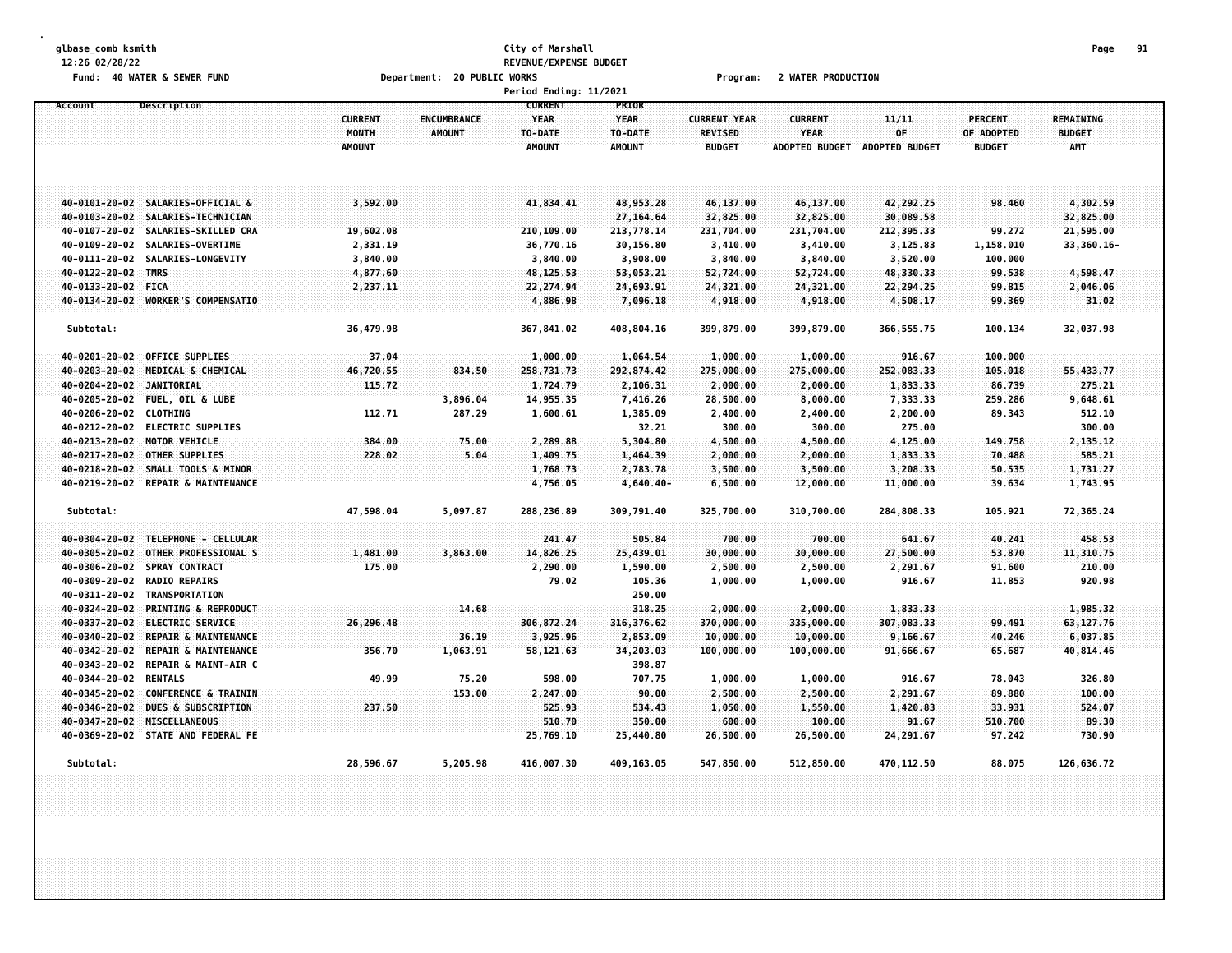# **glbase\_comb ksmith City of Marshall Page 92 12:26 02/28/22 REVENUE/EXPENSE BUDGET** Fund: 40 WATER & SEWER FUND **Department: 20 PUBLIC WORKS Film Contain Constru**ent: 20 Mater PRODUCTION

|         |           |                                                                                                                                           |             |                    |  |  |  |                                          |            |  |               |             |  |                                                           |        | Period Ending: 11/2021 |                                                  |                |                     |                                 |  |                |                        |  |                                              |  |                                               |        |               |                                           |  |  |
|---------|-----------|-------------------------------------------------------------------------------------------------------------------------------------------|-------------|--------------------|--|--|--|------------------------------------------|------------|--|---------------|-------------|--|-----------------------------------------------------------|--------|------------------------|--------------------------------------------------|----------------|---------------------|---------------------------------|--|----------------|------------------------|--|----------------------------------------------|--|-----------------------------------------------|--------|---------------|-------------------------------------------|--|--|
| Account |           |                                                                                                                                           | Description |                    |  |  |  | <b>CURRENT</b><br>MONTH<br><b>AMOUNT</b> |            |  | <b>AMOUNT</b> | ENCUMBRANCE |  | <b>CURRENT</b><br><b>YEAR</b><br>TO-DATE<br><b>AMOUNT</b> |        |                        | PRIOR<br><b>YEAR</b><br>TO-DATE<br><b>AMOUNT</b> |                | <b>CURRENT YEAR</b> | <b>REVISED</b><br><b>BUDGET</b> |  | <b>CURRENT</b> | <b>YEAR</b>            |  | 11/11<br>0F<br>ADOPTED BUDGET ADOPTED BUDGET |  | <b>PERCENT</b><br>OF ADOPTED<br><b>BUDGET</b> |        | <b>BUDGET</b> | REMAINING<br>AMT                          |  |  |
|         |           | 40-0405-20-02 IMPROVEMENTS-BUILDIN<br>40-0422-20-02 BUILDING REPAIRS & M<br>40-0425-20-02 CARS & TRUCKS<br>40-0458-20-02 REPLACEMENT FUND |             |                    |  |  |  |                                          | 323.49     |  |               |             |  | 20,600.00<br>8,360.00                                     | 323.49 |                        |                                                  |                |                     | 2,000.00                        |  |                | 2,000.00               |  | 1,833.33                                     |  |                                               | 16.174 |               | 1,676.51<br>$20,600.00 -$<br>$8,360.00 -$ |  |  |
|         | Subtotal: |                                                                                                                                           |             |                    |  |  |  |                                          | 323.49     |  |               |             |  | 17,069.00<br>46,352.49                                    |        |                        |                                                  |                |                     | 17,069.00<br>19,069.00          |  |                | 17,069.00<br>19,069.00 |  | 15,646.58<br>17,479.92                       |  | 100.000<br>243.078                            |        |               | 27,283.49-                                |  |  |
|         |           | Program number:                                                                                                                           |             | 2 WATER PRODUCTION |  |  |  |                                          | 112,998.18 |  |               | 10,303.85   |  | 1, 118, 437. 70                                           |        |                        |                                                  | 1, 127, 758.61 | 1,292,498.00        |                                 |  | 1,242,498.00   |                        |  | 1,138,956.50                                 |  |                                               | 98.797 |               | 203,756.45                                |  |  |
|         |           |                                                                                                                                           |             |                    |  |  |  |                                          |            |  |               |             |  |                                                           |        |                        |                                                  |                |                     |                                 |  |                |                        |  |                                              |  |                                               |        |               |                                           |  |  |
|         |           |                                                                                                                                           |             |                    |  |  |  |                                          |            |  |               |             |  |                                                           |        |                        |                                                  |                |                     |                                 |  |                |                        |  |                                              |  |                                               |        |               |                                           |  |  |
|         |           |                                                                                                                                           |             |                    |  |  |  |                                          |            |  |               |             |  |                                                           |        |                        |                                                  |                |                     |                                 |  |                |                        |  |                                              |  |                                               |        |               |                                           |  |  |
|         |           |                                                                                                                                           |             |                    |  |  |  |                                          |            |  |               |             |  |                                                           |        |                        |                                                  |                |                     |                                 |  |                |                        |  |                                              |  |                                               |        |               |                                           |  |  |
|         |           |                                                                                                                                           |             |                    |  |  |  |                                          |            |  |               |             |  |                                                           |        |                        |                                                  |                |                     |                                 |  |                |                        |  |                                              |  |                                               |        |               |                                           |  |  |
|         |           |                                                                                                                                           |             |                    |  |  |  |                                          |            |  |               |             |  |                                                           |        |                        |                                                  |                |                     |                                 |  |                |                        |  |                                              |  |                                               |        |               |                                           |  |  |
|         |           |                                                                                                                                           |             |                    |  |  |  |                                          |            |  |               |             |  |                                                           |        |                        |                                                  |                |                     |                                 |  |                |                        |  |                                              |  |                                               |        |               |                                           |  |  |
|         |           |                                                                                                                                           |             |                    |  |  |  |                                          |            |  |               |             |  |                                                           |        |                        |                                                  |                |                     |                                 |  |                |                        |  |                                              |  |                                               |        |               |                                           |  |  |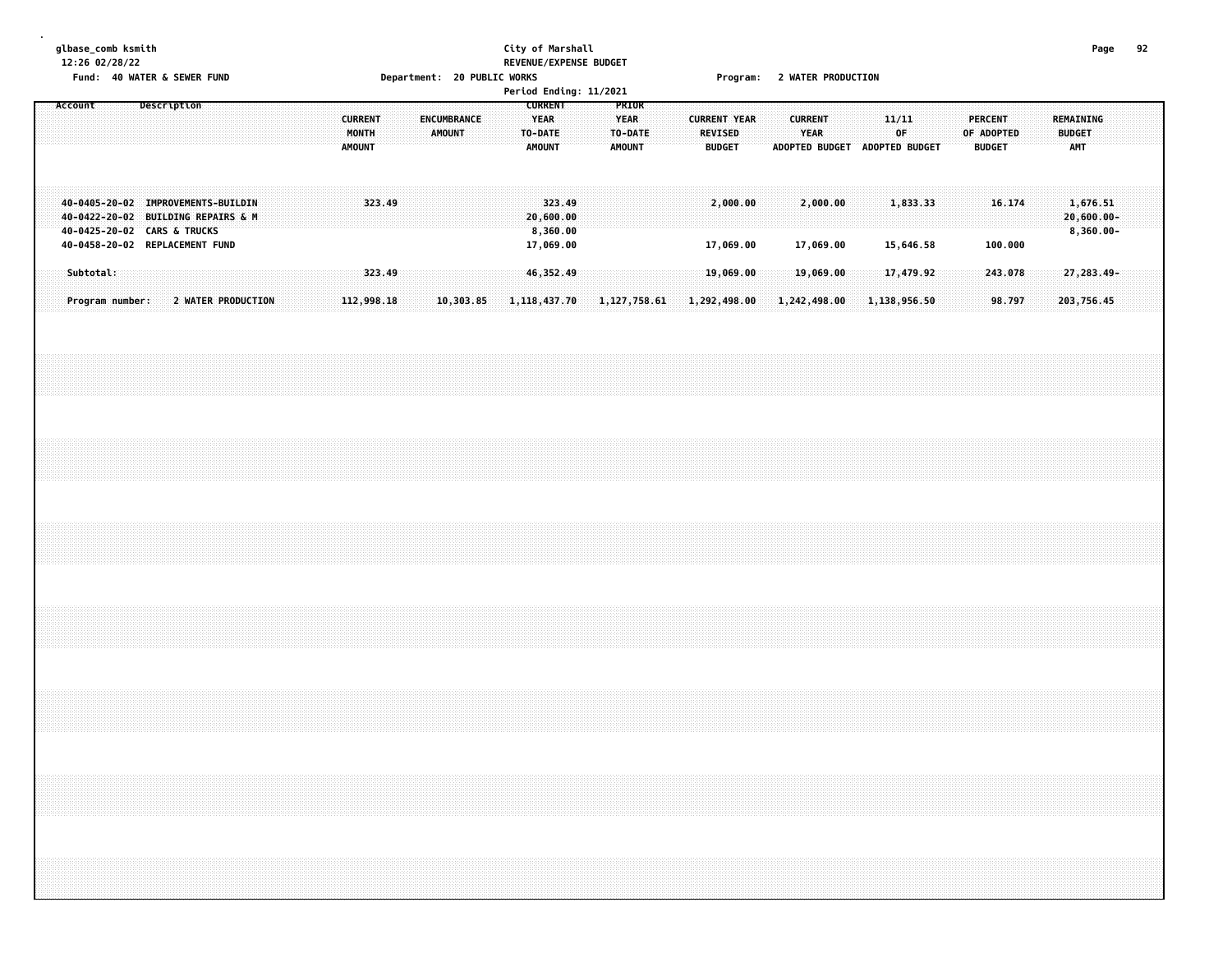# **glbase\_comb ksmith City of Marshall Page 93 12:26 02/28/22 REVENUE/EXPENSE BUDGET**

Fund: 40 WATER & SEWER FUND **Department: 20 PUBLIC WORKS** For the Second Program: 3 WATER DISTRIBUTION/COLLECTION

|                                |                                                         |                                          |                              | Period Ending: 11/2021                                    |                                                  |                                                 |                                                        |                               |                                               |                                                 |  |
|--------------------------------|---------------------------------------------------------|------------------------------------------|------------------------------|-----------------------------------------------------------|--------------------------------------------------|-------------------------------------------------|--------------------------------------------------------|-------------------------------|-----------------------------------------------|-------------------------------------------------|--|
| Account                        | Description                                             | <b>CURRENT</b><br>MONTH<br><b>AMOUNT</b> | <b>ENCUMBRANCE</b><br>AMOUNT | <b>CURRENT</b><br><b>YEAR</b><br>TO-DATE<br><b>AMOUNT</b> | PRIOR<br><b>YEAR</b><br>TO-DATE<br><b>AMOUNT</b> | <b>CURRENT YEAR</b><br>REVISED<br><b>BUDGET</b> | <b>CURRENT</b><br><b>YEAR</b><br><b>ADOPTED BUDGET</b> | 11/11<br>OF<br>ADOPTED BUDGET | <b>PERCENT</b><br>OF ADOPTED<br><b>BUDGET</b> | <b>REMAINING</b><br><b>BUDGET</b><br><b>AMT</b> |  |
|                                |                                                         |                                          |                              |                                                           |                                                  |                                                 |                                                        |                               |                                               |                                                 |  |
|                                | 40-0101-20-03 SALARIES-OFFICIAL &                       | 5,961.60                                 |                              | 69,422.56                                                 | 75,619.60                                        | 76,549.00                                       | 76,549.00                                              | 70,169.92                     | 94.532                                        | 7,126.44                                        |  |
| 40-0107-20-03                  | SALARIES-SKILLED CRA                                    | 14,993.60                                |                              | 189, 322.54                                               | 244,225.80                                       | 256,272.00                                      | 256,272.00                                             | 234,916.00                    | 79.741                                        | 66,949.46                                       |  |
| 40-0108-20-03                  | SALARIES-SERVICE MAI                                    | 22,203.20                                |                              | 277,310.31                                                | 329,707.56                                       | 368,461.00                                      | 368,461.00                                             | 337,755.92                    | 81.146                                        | 91,150.69                                       |  |
| 40-0109-20-03                  | SALARIES-OVERTIME                                       | 3,663.26                                 |                              | 45,882.00                                                 | 39,660.35                                        | 27,129.00                                       | 27,129.00                                              | 24,868.25                     | 187.144                                       | 18,753.00-                                      |  |
| 40-0111-20-03                  | SALARIES-LONGEVITY                                      | 4,992.00                                 |                              | 5,236.00                                                  | 6,504.00                                         | 7,344.00                                        | 7,344.00                                               | 6,732.00                      | 71.296                                        | 2,108.00                                        |  |
| 40-0122-20-03 TMRS             |                                                         | 8,606.27                                 |                              | 97,529.63                                                 | 113,850.28                                       | 122,209.00                                      | 122,209.00                                             | 112,024.92                    | 86.266                                        | 24,679.37                                       |  |
| 40-0133-20-03                  | <b>FICA</b>                                             | 3,949.04                                 |                              | 44,751.33                                                 | 52,988.69                                        | 56,285.00                                       | 56,285.00                                              | 51,594.58                     | 85.960                                        | 11,533.67                                       |  |
| 40-0134-20-03                  | <b>WORKER'S COMPENSATIO</b>                             |                                          |                              | 10,814.48                                                 | 15,788.51                                        | 11,384.00                                       | 11,384.00                                              | 10,435.33                     | 94.997                                        | 569.52                                          |  |
| Subtotal:                      |                                                         | 64,368.97                                |                              | 740,268.85                                                | 878, 344.79                                      | 925,633.00                                      | 925,633.00                                             | 848,496.92                    | 86.032                                        | 185, 364.15                                     |  |
| 40-0201-20-03                  | <b>OFFICE SUPPLIES</b>                                  |                                          |                              | 966.86                                                    | 642.15                                           | 1,050.00                                        | 750.00                                                 | 687.50                        | 128,915                                       | 83.14                                           |  |
| 40-0203-20-03                  | MEDICAL & CHEMICAL                                      |                                          | 40.00                        | 9,356.84                                                  | 5,390.22                                         | 9,700.00                                        | 10,000.00                                              | 9,166.67                      | 96.068                                        | 303.16                                          |  |
| 40-0204-20-03                  | JANITORIAL SUPPLIES                                     |                                          |                              | 781.43                                                    | 1,027.69                                         | 700.00                                          | 300.00                                                 | 275.00                        | 260.477                                       | $81.43 -$                                       |  |
| $40 - 0205 - 20 - 03$          | <b>FUEL, OIL &amp; LUBE</b>                             |                                          |                              | 81, 112.97                                                | 34,459.69                                        | 100,000.00                                      | 40,000.00                                              | 36,666.67                     | 224.525                                       | 18,887.03                                       |  |
| 40-0206-20-03                  | <b>CLOTHING</b>                                         | 473.90                                   | 867.08                       | 6,137.16                                                  | 7,225.96                                         | 8,000.00                                        | 8,000.00                                               | 7,333.33                      | 92.240                                        | 995.76                                          |  |
| 40-0213-20-03                  | <b>MOTOR VEHICLE</b>                                    | 843.86                                   | 594.09                       | 33,193.70                                                 | 49,454.65                                        | 40,000.00                                       | 25,000.00                                              | 22,916.67                     | 178.530                                       | 16,212.21                                       |  |
| 40-0217-20-03                  | OTHER SUPPLIES                                          |                                          |                              | 695.62                                                    | 117.14                                           | 900.00                                          | 1,300.00                                               | 1,191.67                      | 53.509                                        | 204.38                                          |  |
| $40 - 0218 - 20 - 03$          | SMALL TOOLS & MINOR                                     |                                          |                              | 4,966.30                                                  | 4,902.52                                         | 6,000.00                                        | 6,000.00                                               | 5,500.00                      | 84.430                                        | 1,033.70                                        |  |
| 40-0219-20-03                  | REPAIR & MAINTENANCE                                    | 5,102.84                                 | 4,423.25                     | 122,293.98                                                | 139,282.80                                       | 135,000.00                                      | 135,000.00                                             | 123,750.00                    | 94.941                                        | 8,282.77                                        |  |
| 40-0220-20-03                  | <b>WATER METERS &amp; BOXES</b>                         |                                          |                              | 69,358.04                                                 | 98,399.95                                        | 100,000.00                                      | 100,000.00                                             | 91,666.67                     | 74.486                                        | 30,641.96                                       |  |
| Subtotal:                      |                                                         | 6,420.60                                 | 5,924.42                     | 328,862.90                                                | 340,902.77                                       | 401,350.00                                      | 326,350.00                                             | 299, 154. 17                  | 110.799                                       | 76,562.68                                       |  |
|                                |                                                         |                                          |                              |                                                           |                                                  |                                                 |                                                        |                               |                                               |                                                 |  |
| 40-0304-20-03                  | TELEPHONE - CELLULAR                                    |                                          |                              | 743.27                                                    | 1,596.02                                         | 2,300.00                                        | 2,300.00                                               | 2,108.33                      | 37.227                                        | 1,556.73                                        |  |
| 40-0306-20-03                  | <b>SPRAY CONTRACT</b>                                   |                                          |                              | 2,768.43                                                  | 1,600.00                                         | 4,000.00                                        | 4,000.00                                               | 3,666.67                      | 69.211                                        | 1,231.57                                        |  |
| 40-0309-20-03                  | <b>RADIO REPAIRS</b>                                    |                                          |                              | 510.96                                                    | 158.04                                           | 600.00                                          | 500.00                                                 | 458.33                        | 110.094                                       | 89.04                                           |  |
| 40-0316-20-03                  | <b>CONTRACTED SERVICES</b>                              |                                          | 325.00                       | 24,836.13                                                 | 22,483.65                                        | 35,000.00                                       | 35,000.00                                              | 32,083.33                     | 99.889                                        | 9,838.87                                        |  |
| 40-0323-20-03                  | SERVICE AGREEMENT-TE                                    | 1,296.47                                 |                              | 5,405.74                                                  | 6,958.09                                         | 5,000.00                                        |                                                        |                               |                                               | 405.74-                                         |  |
| 40-0340-20-03                  | REPAIR & MAINTENANCE                                    |                                          |                              |                                                           |                                                  | 3,000.00                                        | 3,000.00                                               | 2,750.00                      |                                               | 3,000.00                                        |  |
| 40-0342-20-03                  | REPAIR & MAINTENANCE                                    |                                          | 504.25                       | 9,304.73                                                  | 8,340.29                                         | 10,000.00                                       | 7,000.00                                               | 6,416.67                      | 140.128                                       | 191.02                                          |  |
| 40-0344-20-03                  | <b>RENTALS</b>                                          | 49.99                                    | 75.20                        | 603.41                                                    | 1,566.34                                         | 1,000.00                                        | 1,000.00                                               | 916.67                        | 67.684                                        | 321.39                                          |  |
| 40-0345-20-03<br>40-0346-20-03 | <b>CONFERENCE &amp; TRAININ</b><br>DUES AND SUBSCRIPTIO |                                          |                              | 421.00                                                    | 1,015.74                                         | 2,500.00                                        | 3,000.00                                               | 2,750.00                      | 14.033                                        | 2,079.00                                        |  |
| 40-0347-20-03                  | MISCELLANEOUS                                           |                                          |                              | 648.43<br>1,061.80                                        | 1,121.39<br>809.30                               | 1,400.00<br>1,500.00                            | 1,500.00<br>1,000.00                                   | 1,375.00<br>916.67            | 43.229<br>106.180                             | 751.57<br>438.20                                |  |
|                                |                                                         |                                          |                              |                                                           |                                                  |                                                 |                                                        |                               |                                               |                                                 |  |
| Subtotal:                      |                                                         | 1,346.46                                 | 904.45                       | 46,303.90                                                 | 45,648.86                                        | 66,300.00                                       | 58,300.00                                              | 53,441.67                     | 98.826                                        | 19,091.65                                       |  |
| 40-0411-20-03                  | IMPROVEMENTS-SEWER M                                    | 18,740.68                                | 54,970.65                    | 101,954.62                                                |                                                  | 299,968.00                                      | 655,218.00                                             | 600,616.50                    | 18.566                                        | 88,752.73                                       |  |
| 40-0412-20-03                  | IMPROVEMENTS-WATER M                                    |                                          | 61,308.00                    | 505,065.34                                                |                                                  | 655,217.00                                      | 655,217.00                                             | 600, 615.58                   | 99.134                                        | 68,843.66                                       |  |
| 40-0435-20-03                  | <b>FIRE HYDRANT</b>                                     |                                          |                              | 6,023.00                                                  |                                                  | 25,000.00                                       | 25,000.00                                              | 22,916.67                     | 24.092                                        | 18,977.00                                       |  |
|                                | 40-0440-20-03 OTHER MACHINERY & EQ                      |                                          |                              |                                                           | 3,439.79                                         |                                                 |                                                        |                               |                                               |                                                 |  |
|                                |                                                         |                                          |                              |                                                           |                                                  |                                                 |                                                        |                               |                                               |                                                 |  |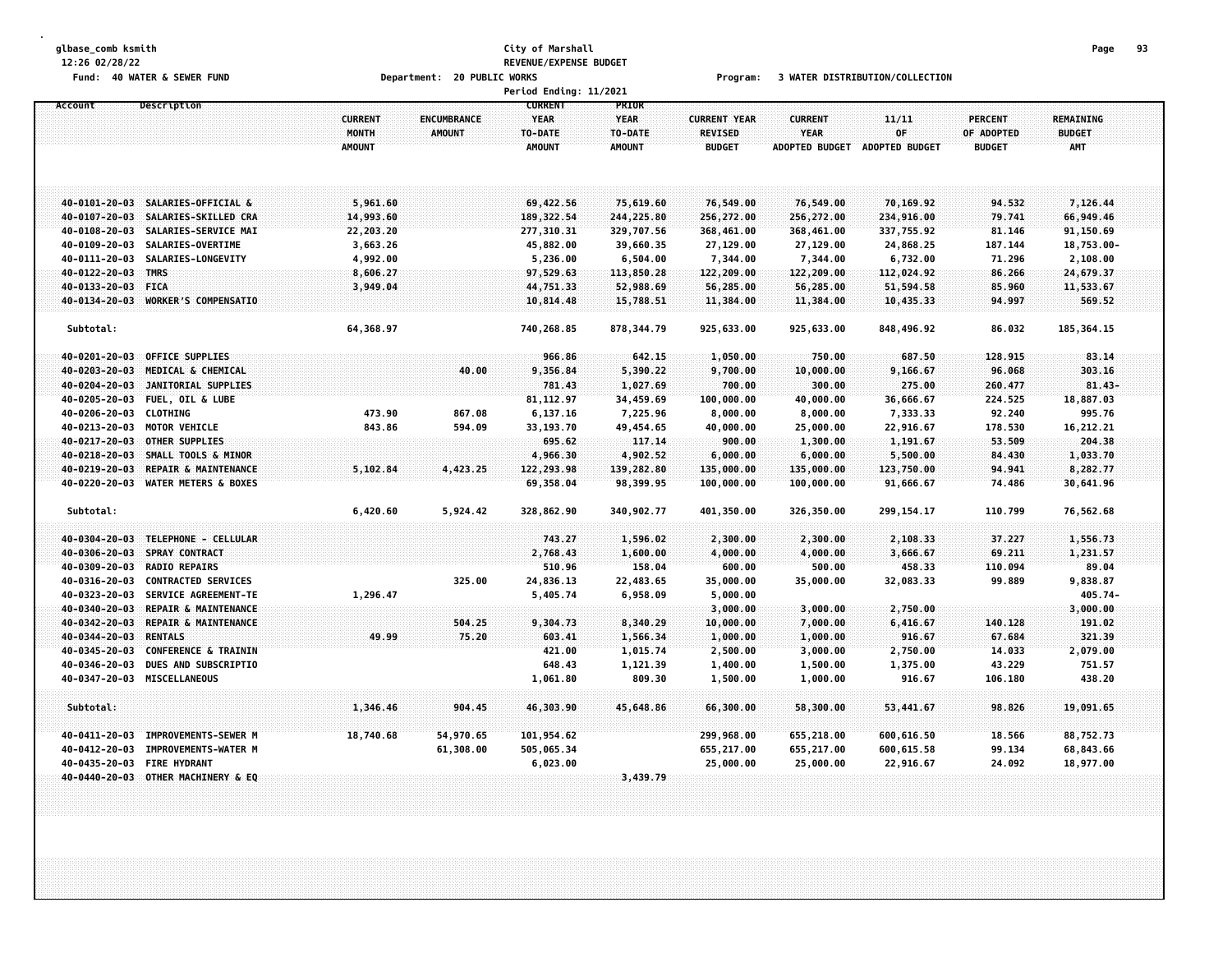# **glbase\_comb ksmith City of Marshall Page 94 12:26 02/28/22 REVENUE/EXPENSE BUDGET**

Fund: 40 WATER & SEWER FUND **Department: 20 PUBLIC WORKS** For the Second Program: 3 WATER DISTRIBUTION/COLLECTION

|         |                                                                                                                                            |  |             |  |  |                            |                                          |                        |  |                                     |  |                                                           | Period Ending: 11/2021 |                                                  |          |  |                                                        |                              |  |                               |                              |  |                                              |  |                                               |                  |  |                      |                          |  |  |
|---------|--------------------------------------------------------------------------------------------------------------------------------------------|--|-------------|--|--|----------------------------|------------------------------------------|------------------------|--|-------------------------------------|--|-----------------------------------------------------------|------------------------|--------------------------------------------------|----------|--|--------------------------------------------------------|------------------------------|--|-------------------------------|------------------------------|--|----------------------------------------------|--|-----------------------------------------------|------------------|--|----------------------|--------------------------|--|--|
| Account |                                                                                                                                            |  | Description |  |  |                            | <b>CURRENT</b><br>MONTH<br><b>AMOUNT</b> |                        |  | <b>ENCUMBRANCE</b><br><b>AMOUNT</b> |  | <b>CURRENT</b><br><b>YEAR</b><br>TO-DATE<br><b>AMOUNT</b> |                        | PRIOR<br><b>YEAR</b><br>TO-DATE<br><b>AMOUNT</b> |          |  | <b>CURRENT YEAR</b><br><b>REVISED</b><br><b>BUDGET</b> |                              |  | <b>CURRENT</b><br><b>YEAR</b> |                              |  | 11/11<br>0F<br>ADOPTED BUDGET ADOPTED BUDGET |  | <b>PERCENT</b><br>OF ADOPTED<br><b>BUDGET</b> |                  |  | <b>BUDGET</b><br>AMT | REMAINING                |  |  |
|         | 40-0442-20-03 ANNUAL MANHOLE REHAB<br>40-0458-20-03 REPLACEMENT FUND<br>40-0461-20-03 LEASE/PURCHASE<br>40-0490-20-03 NON DEPRECIABLE CAPI |  |             |  |  |                            |                                          |                        |  |                                     |  | 52,492.00                                                 |                        |                                                  | 2,995.82 |  | 25,000.00<br>52,492.00                                 |                              |  |                               | 25,000.00<br>52,492.00       |  | 22,916.67<br>48, 117.67                      |  |                                               | 100.000          |  |                      | 25,000.00<br>24,290.00   |  |  |
|         | Subtotal:<br>Program number:                                                                                                               |  |             |  |  | 3 WATER DISTRIBUTION/COLLE |                                          | 18,740.68<br>90,876.71 |  | 116,278.65<br>123, 107.52           |  | 665,534.96<br>1,780,970.61                                |                        | 1,271,332.03                                     | 6,435.61 |  |                                                        | 1,057,677.00<br>2,450,960.00 |  |                               | 1,412,927.00<br>2,723,210.00 |  | 1,295,183.08<br>2,496,275.83                 |  |                                               | 62.161<br>76.888 |  |                      | 225,863.39<br>506,881.87 |  |  |
|         |                                                                                                                                            |  |             |  |  |                            |                                          |                        |  |                                     |  |                                                           |                        |                                                  |          |  |                                                        |                              |  |                               |                              |  |                                              |  |                                               |                  |  |                      |                          |  |  |
|         |                                                                                                                                            |  |             |  |  |                            |                                          |                        |  |                                     |  |                                                           |                        |                                                  |          |  |                                                        |                              |  |                               |                              |  |                                              |  |                                               |                  |  |                      |                          |  |  |
|         |                                                                                                                                            |  |             |  |  |                            |                                          |                        |  |                                     |  |                                                           |                        |                                                  |          |  |                                                        |                              |  |                               |                              |  |                                              |  |                                               |                  |  |                      |                          |  |  |
|         |                                                                                                                                            |  |             |  |  |                            |                                          |                        |  |                                     |  |                                                           |                        |                                                  |          |  |                                                        |                              |  |                               |                              |  |                                              |  |                                               |                  |  |                      |                          |  |  |
|         |                                                                                                                                            |  |             |  |  |                            |                                          |                        |  |                                     |  |                                                           |                        |                                                  |          |  |                                                        |                              |  |                               |                              |  |                                              |  |                                               |                  |  |                      |                          |  |  |
|         |                                                                                                                                            |  |             |  |  |                            |                                          |                        |  |                                     |  |                                                           |                        |                                                  |          |  |                                                        |                              |  |                               |                              |  |                                              |  |                                               |                  |  |                      |                          |  |  |
|         |                                                                                                                                            |  |             |  |  |                            |                                          |                        |  |                                     |  |                                                           |                        |                                                  |          |  |                                                        |                              |  |                               |                              |  |                                              |  |                                               |                  |  |                      |                          |  |  |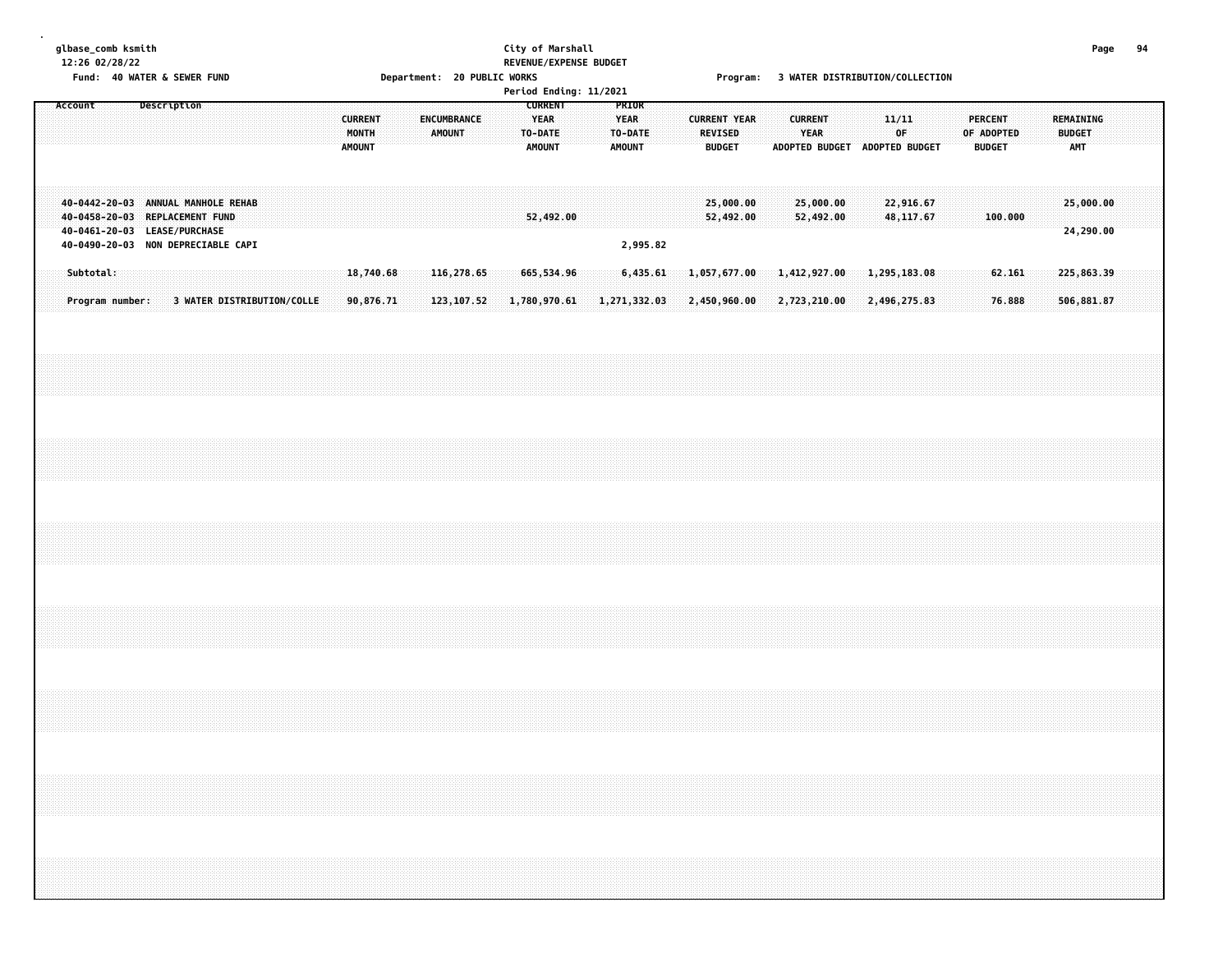# **glbase\_comb ksmith City of Marshall Page 95 12:26 02/28/22 REVENUE/EXPENSE BUDGET** Fund: 40 WATER & SEWER FUND **Department: 20 PUBLIC WORKS Film Construct Program:** 4 WASTEWATER TREATMENT

|                                        |                                              |                                          |                                     | Period Ending: 11/2021                                    |                                                  |                                                        |                                                        |                                      |                                               |                                                 |
|----------------------------------------|----------------------------------------------|------------------------------------------|-------------------------------------|-----------------------------------------------------------|--------------------------------------------------|--------------------------------------------------------|--------------------------------------------------------|--------------------------------------|-----------------------------------------------|-------------------------------------------------|
| Description<br>Account                 |                                              | <b>CURRENT</b><br>MONTH<br><b>AMOUNT</b> | <b>ENCUMBRANCE</b><br><b>AMOUNT</b> | <b>CURRENT</b><br><b>YEAR</b><br>TO-DATE<br><b>AMOUNT</b> | PRIOR<br><b>YEAR</b><br>TO-DATE<br><b>AMOUNT</b> | <b>CURRENT YEAR</b><br><b>REVISED</b><br><b>BUDGET</b> | <b>CURRENT</b><br><b>YEAR</b><br><b>ADOPTED BUDGET</b> | 11/11<br>0F<br><b>ADOPTED BUDGET</b> | <b>PERCENT</b><br>OF ADOPTED<br><b>BUDGET</b> | <b>REMAINING</b><br><b>BUDGET</b><br><b>AMT</b> |
| 40-0101-20-04                          | SALARIES-OFFICIALS &                         |                                          |                                     |                                                           | 3,260.48                                         |                                                        |                                                        |                                      |                                               |                                                 |
| 40-0103-20-04                          | SALARIES-TECHNICIAN                          | 6,977.60                                 |                                     | 81,501.96                                                 | 85,346.72                                        | 85,100.00                                              | 85,100.00                                              | 78,008.33                            | 103.971                                       | 3,598.04                                        |
| 40-0107-20-04                          | SALARIES-SKILLED CRA                         | 19,358.90                                |                                     | 235,193.20                                                | 251,620.50                                       | 286,494.00                                             | 286,494.00                                             | 262,619.50                           | 88.826                                        | 51,300.80                                       |
| 40-0108-20-04                          | SALARIES-SERVICE MAI                         | 2,176.00                                 |                                     | 25,515.68                                                 | 28,107.36                                        | 28,381.00                                              | 28,381.00                                              | 26,015.92                            | 97.571                                        | 2,865.32                                        |
| 40-0109-20-04                          | SALARIES-OVERTIME                            | 3,211.04                                 |                                     | 43,030.69                                                 | 37,607.41                                        | 9,810.00                                               | 9,810.00                                               | 8,992.50                             | 458.170                                       | 33,220.69-                                      |
| $-40 - 0111 - 20 - 04$                 | <b>SALARIES-LONGEVITY</b>                    | 3,216.00                                 |                                     | 3,360.00                                                  | 3,136.00                                         | 3,456.00                                               | 3,456.00                                               | 3,168.00                             | 97.222                                        | 96.00                                           |
| 40-0122-20-04 TMRS                     |                                              | 5,803.48                                 |                                     | 64,546.92                                                 | 66,983.37                                        | 68,639.00                                              | 68,639.00                                              | 62,919.08                            | 101.384                                       | 4,092.08                                        |
| 40-0133-20-04 FICA                     |                                              | 2,668.92                                 |                                     | 29,684.80                                                 | 31,268.09                                        | 31,613.00                                              | 31,613.00                                              | 28,978.58                            | 101.240                                       | 1,928.20                                        |
| 40-0134-20-04 WORKER'S COMPENSATIO     |                                              |                                          |                                     | 5,527.82                                                  | 7,411.95                                         | 5,436.00                                               | 5,436.00                                               | 4,983.00                             | 101.689                                       | $91.82 -$                                       |
| Subtotal:                              |                                              | 43, 411.94                               |                                     | 488,361.07                                                | 514,741.88                                       | 518,929.00                                             | 518,929.00                                             | 475,684.92                           | 101.378                                       | 30,567.93                                       |
| 40-0201-20-04                          | <b>OFFICE SUPPLIES</b>                       |                                          |                                     |                                                           |                                                  |                                                        |                                                        | 916.67                               | 124.316                                       | 506.84                                          |
| 40-0203-20-04                          | MEDICAL & CHEMICAL                           |                                          |                                     | 1,243.16                                                  | 740.01                                           | 1,750.00                                               | 1,000.00                                               |                                      |                                               |                                                 |
| 40-0204-20-04<br><b>JANITORIAL</b>     |                                              |                                          | 413.84                              | 25,873.74<br>897.69                                       | 19,983.50<br>1,027.15                            | 27,000.00<br>1,500.00                                  | 25,000.00<br>500.00                                    | 22,916.67<br>458.33                  | 103.935<br>264.304                            | 1,126.26<br>188.47                              |
| 40-0205-20-04                          | <b>FUEL, OIL &amp; LUBE</b>                  |                                          | 4,863.66                            | 10,124.15                                                 | 9,697.46                                         | 17,000.00                                              | 12,000.00                                              | 11,000.00                            | 124.977                                       | 2,012.19                                        |
| 40-0206-20-04 CLOTHING                 |                                              | 174.32                                   | 525.68                              | 1,362.25                                                  | 3,087.27                                         | 3,300.00                                               | 3,300.00                                               | 3,025.00                             | 65.899                                        | 1,412.07                                        |
| 40-0212-20-04 ELECTRICAL SUPPLIES      |                                              |                                          |                                     | 7,727.37                                                  | 6,015.51                                         | 35,000.00                                              | 35,000.00                                              | 32,083.33                            | 22.078                                        | 27,272.63                                       |
| $40 - 0213 - 20 - 04$<br>MOTOR VEHICLE |                                              | 773.16                                   | 47.50                               | 10,233.77                                                 | 12,575.70                                        | 10,500.00                                              | 8,000.00                                               | 7,333.33                             | 130.307                                       | 218.73                                          |
| 40-0217-20-04<br>OTHER SUPPLIES        |                                              | 655.43                                   | 216.75                              | 5,875.74                                                  | 4,901.47                                         | 9,000.00                                               | 9,000.00                                               | 8,250.00                             | 73.629                                        | 2,907.51                                        |
| 40-0218-20-04                          | SMALL TOOLS & MINOR                          | 115.00                                   |                                     | 7,776.19                                                  | 5,386.44                                         | 11,000.00                                              | 3,000.00                                               | 2,750.00                             | 271.300                                       | 3,223.81                                        |
| 40-0219-20-04                          | REPAIR & MAINTENANCE                         |                                          | 63.00                               | 11,804.31                                                 | 6,572.17                                         | 25,000.00                                              | 25,000.00                                              | 22,916.67                            | 55.983                                        | 13, 132.69                                      |
| Subtotal:                              |                                              | 1,717.91                                 | 6, 130.43                           | 82,918.37                                                 | 69,986.68                                        | 141,050.00                                             | 121,800.00                                             | 111,650.00                           | 76.054                                        | 52,001.20                                       |
|                                        |                                              |                                          |                                     |                                                           |                                                  |                                                        |                                                        |                                      | 50.426                                        |                                                 |
| 40-0304-20-04<br>40-0305-20-04         | TELEPHONE - CELLULAR<br>OTHER PROFESSIONAL S | 13,735.88                                | 7,199.74                            | 774.40                                                    | 1,505.45<br>112,140.72                           | 1,775.00<br>100,000.00                                 | 1,775.00<br>100,000.00                                 | 1,627.08<br>91,666.67                | 84.228                                        | 1,000.60<br>25,687.70                           |
| 40-0306-20-04<br><b>SPRAY CONTRACT</b> |                                              |                                          |                                     | 67,112.56<br>1,500.00                                     |                                                  | 1,500.00                                               | 1,500.00                                               | 1,375.00                             | 100.000                                       |                                                 |
| <b>RADIO REPAIRS</b><br>40-0309-20-04  |                                              |                                          |                                     |                                                           | 1,500.00                                         | 200.00                                                 | 200.00                                                 | 183.33                               |                                               | 200.00                                          |
| 40-0311-20-04 TRANSPORTATION           |                                              |                                          |                                     |                                                           | 250.00                                           |                                                        |                                                        |                                      |                                               |                                                 |
| 40-0323-20-04                          | SERVICE AGREEMENT-TE                         | 840.00                                   |                                     | 10,248.00                                                 | 10,146.00                                        | 15,000.00                                              | 15,000.00                                              | 13,750.00                            | 68.320                                        | 4,752.00                                        |
| 40-0324-20-04                          | <b>PRINTING &amp; REPRODUCT</b>              | $100.00 -$                               | 414.66                              | $460.00 -$                                                | $42.00 -$                                        | 400.00                                                 | 400.00                                                 | 366.67                               | $-33.828$                                     | 445.34                                          |
| 40-0337-20-04                          | <b>ELECTRIC SERVICE</b>                      | 26,201.18                                |                                     | 305,900.42                                                | 315, 348.56                                      | 350,000.00                                             | 350,000.00                                             | 320,833.33                           | 94.897                                        | 44,099.58                                       |
| 40-0340-20-04                          | <b>REPAIR &amp; MAINTENANCE</b>              |                                          | 1,680.76                            | 246.06                                                    |                                                  | 4,000.00                                               | 4,000.00                                               | 3,666.67                             | 49.052                                        | 2,073.18                                        |
| 40-0342-20-04                          | <b>REPAIR &amp; MAINTENANCE</b>              | 10,456.53                                | 1,670.40                            | 214,772.81                                                | 134,631.60                                       | 220,000.00                                             | 170,000.00                                             | 155,833.33                           | 127.439                                       | 3,556.79                                        |
| <b>RENTALS</b><br>40-0344-20-04        |                                              |                                          |                                     | 122,555.09                                                | 9,957.50                                         | 158,000.00                                             | 8,000.00                                               | 7,333.33                             | 1,531.939                                     | 35,444.91                                       |
| 40-0345-20-04                          | <b>CONFERENCE &amp; TRAININ</b>              |                                          |                                     | 4,797.25                                                  | 2,462.88                                         | 4,000.00                                               | 4,000.00                                               | 3,666.67                             | 119.931                                       | 797.25-                                         |
| 40-0346-20-04                          | DUES AND SUBSCRIPTIO                         | 252.50                                   | 108.00                              | 540.92                                                    | 758.42                                           | 1,000.00                                               | 1,000.00                                               | 916.67                               | 55.592                                        | 351.08                                          |
| MISCELLANEOUS<br>40-0347-20-04         |                                              |                                          |                                     | 167.15                                                    | 293.16                                           | 500.00                                                 | 500.00                                                 | 458.33                               | 33.430                                        | 332.85                                          |
| 40-0369-20-04 STATE AND FEDERAL FE     |                                              | 50,311.24                                | 20.00                               | 50,562.62                                                 | 50,511.24                                        | 53,000.00                                              | 53,000.00                                              | 48,583.33                            | 95.401                                        | 2,417.38                                        |
| Subtotal:                              |                                              | 101,697.33                               | 11,093.56                           | 778,717.28                                                | 639,463.53                                       | 909, 375.00                                            | 709,375.00                                             | 650,260.42                           | 116.458                                       | 119,564.16                                      |
|                                        |                                              |                                          |                                     |                                                           |                                                  |                                                        |                                                        |                                      |                                               |                                                 |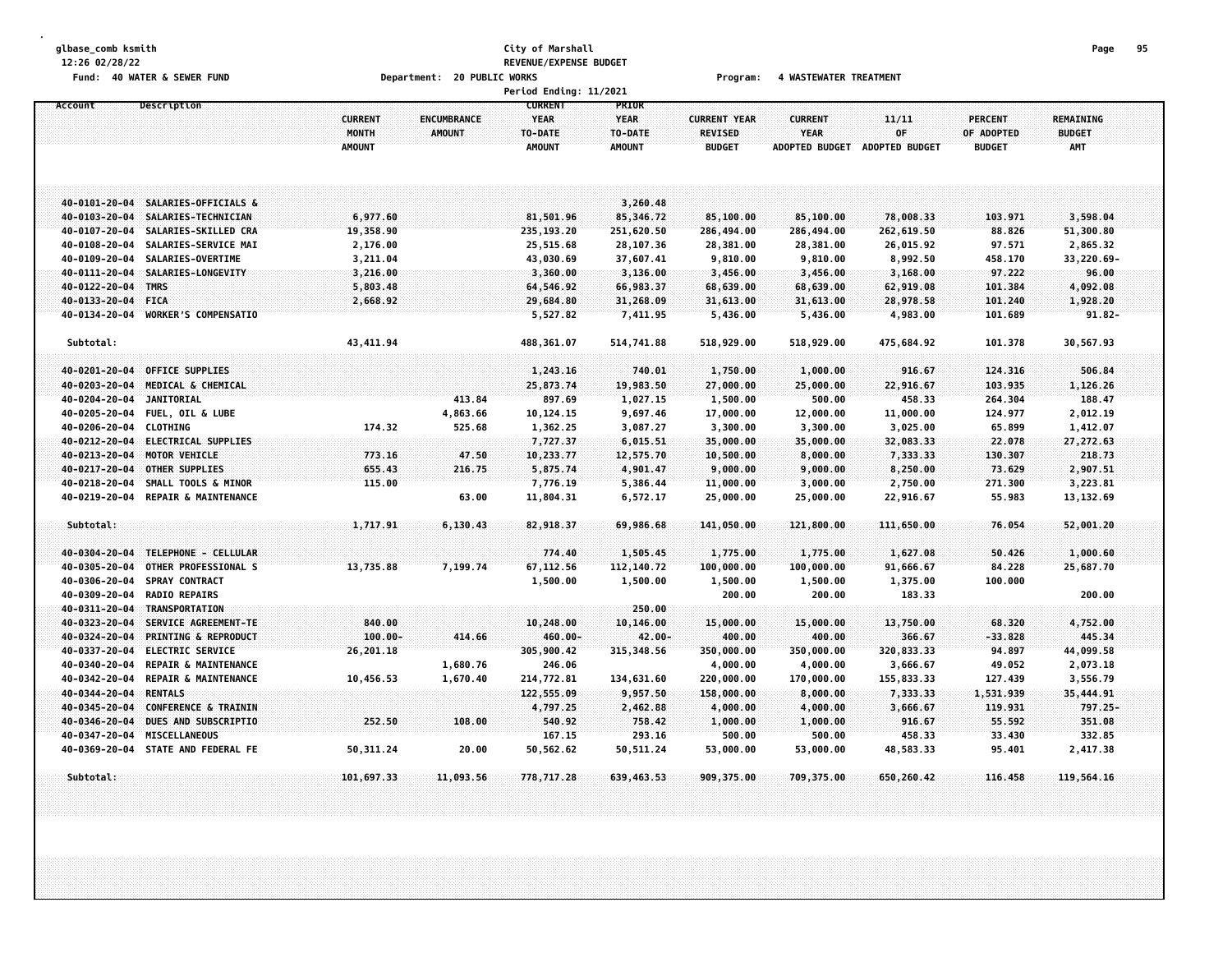| glbase_comb ksmith |  |  |
|--------------------|--|--|
| 12:26 02/28/22     |  |  |

# **glbase\_comb ksmith City of Marshall Page 96 12:26 02/28/22 REVENUE/EXPENSE BUDGET** Department: 20 PUBLIC WORKS Program: 4 WASTEWATER TREATMENT

|  |         |                 |             |  |                        |  |  |  |                                          |  |  |        |             |  |              |                                         | Period Ending: 11/2021 |                                    |  |              |                                                        | . . <b>. .</b> . <b>.</b> |  |                        |              |                               |             |  |  |                                               |         |  |                                   |             |  |  |
|--|---------|-----------------|-------------|--|------------------------|--|--|--|------------------------------------------|--|--|--------|-------------|--|--------------|-----------------------------------------|------------------------|------------------------------------|--|--------------|--------------------------------------------------------|---------------------------|--|------------------------|--------------|-------------------------------|-------------|--|--|-----------------------------------------------|---------|--|-----------------------------------|-------------|--|--|
|  | Account |                 | Description |  |                        |  |  |  | <b>CURRENT</b><br>MONTH<br><b>AMOUNT</b> |  |  | AMOUNT | ENCUMBRANCE |  | TO-DATE      | <b>CURRENT</b><br>YEAR<br><b>AMOUNT</b> |                        | PRIOR<br>YEAR<br>TO-DATE<br>AMOUNT |  |              | <b>CURRENT YEAR</b><br><b>REVISED</b><br><b>BUDGET</b> |                           |  | <b>CURRENT</b><br>YEAR |              | ADOPTED BUDGET ADOPTED BUDGET | 11/11<br>OF |  |  | <b>PERCENT</b><br>OF ADOPTED<br><b>BUDGET</b> |         |  | REMAINING<br><b>BUDGET</b><br>AMT |             |  |  |
|  |         | Program number: |             |  | 4 WASTEWATER TREATMENT |  |  |  | 146,827.18                               |  |  |        | 17,223.99   |  | 1,349,996.72 |                                         |                        | 1,224,192.09                       |  | 1,569,354.00 |                                                        |                           |  |                        | 1,350,104.00 | 1,237,595.33                  |             |  |  |                                               | 107.017 |  |                                   | 202, 133.29 |  |  |
|  |         |                 |             |  |                        |  |  |  |                                          |  |  |        |             |  |              |                                         |                        |                                    |  |              |                                                        |                           |  |                        |              |                               |             |  |  |                                               |         |  |                                   |             |  |  |
|  |         |                 |             |  |                        |  |  |  |                                          |  |  |        |             |  |              |                                         |                        |                                    |  |              |                                                        |                           |  |                        |              |                               |             |  |  |                                               |         |  |                                   |             |  |  |
|  |         |                 |             |  |                        |  |  |  |                                          |  |  |        |             |  |              |                                         |                        |                                    |  |              |                                                        |                           |  |                        |              |                               |             |  |  |                                               |         |  |                                   |             |  |  |
|  |         |                 |             |  |                        |  |  |  |                                          |  |  |        |             |  |              |                                         |                        |                                    |  |              |                                                        |                           |  |                        |              |                               |             |  |  |                                               |         |  |                                   |             |  |  |
|  |         |                 |             |  |                        |  |  |  |                                          |  |  |        |             |  |              |                                         |                        |                                    |  |              |                                                        |                           |  |                        |              |                               |             |  |  |                                               |         |  |                                   |             |  |  |
|  |         |                 |             |  |                        |  |  |  |                                          |  |  |        |             |  |              |                                         |                        |                                    |  |              |                                                        |                           |  |                        |              |                               |             |  |  |                                               |         |  |                                   |             |  |  |
|  |         |                 |             |  |                        |  |  |  |                                          |  |  |        |             |  |              |                                         |                        |                                    |  |              |                                                        |                           |  |                        |              |                               |             |  |  |                                               |         |  |                                   |             |  |  |
|  |         |                 |             |  |                        |  |  |  |                                          |  |  |        |             |  |              |                                         |                        |                                    |  |              |                                                        |                           |  |                        |              |                               |             |  |  |                                               |         |  |                                   |             |  |  |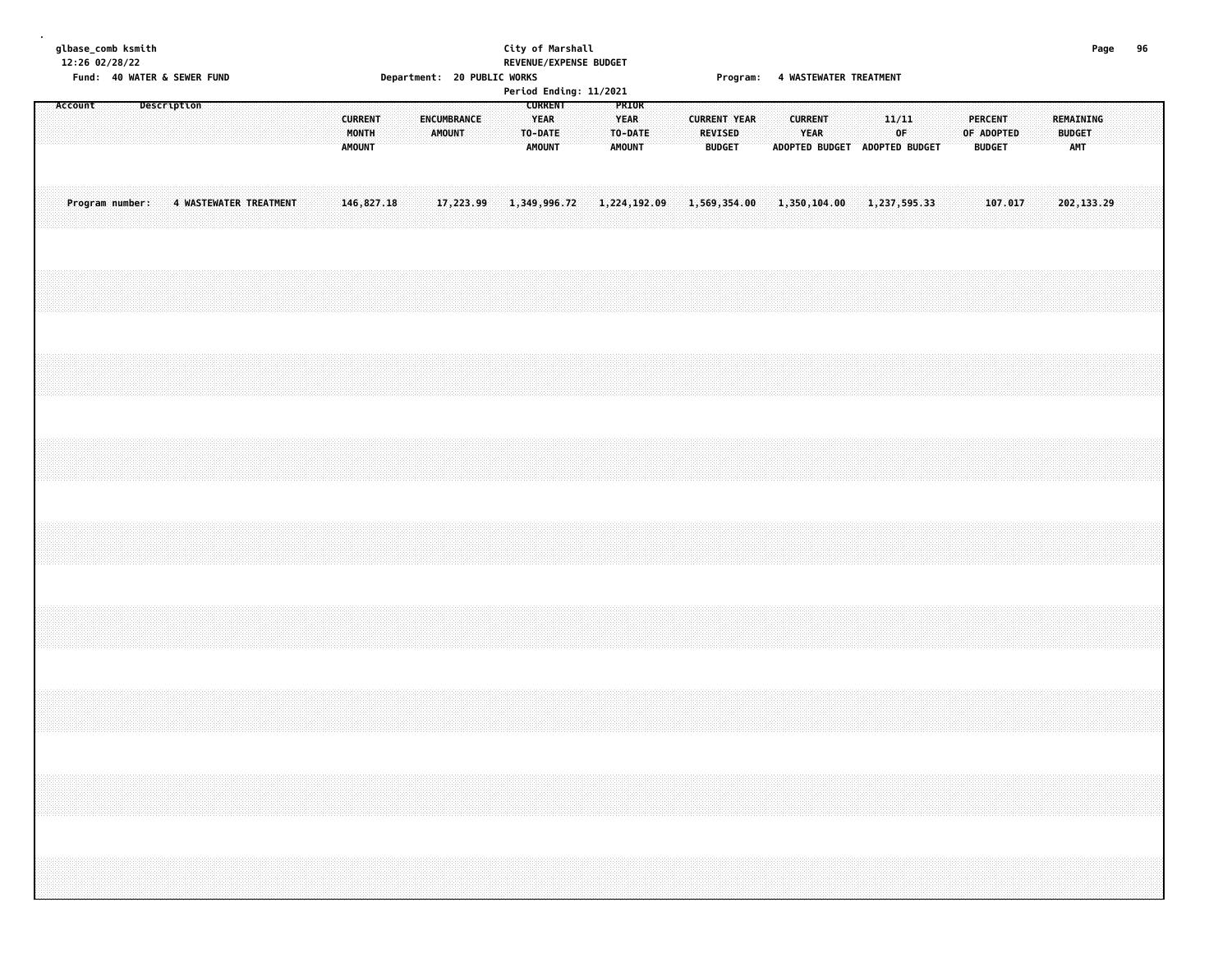### **glbase\_comb ksmith City of Marshall Page 97 12:26 02/28/22 REVENUE/EXPENSE BUDGET Fund: 40 WATER & SEWER FUND Department: 20 PUBLIC WORKS Program: 6 WATER BILLING**

|                                 |                                    |                |               | <b>Period Ending: 11/2021</b> |               |                     |                       |                       |                |                  |  |
|---------------------------------|------------------------------------|----------------|---------------|-------------------------------|---------------|---------------------|-----------------------|-----------------------|----------------|------------------|--|
| Account                         | Description                        |                |               | <b>CURRENT</b>                | <b>PRIOR</b>  |                     |                       |                       |                |                  |  |
|                                 |                                    | <b>CURRENT</b> | ENCUMBRANCE   | YEAR                          | <b>YEAR</b>   | <b>CURRENT YEAR</b> | <b>CURRENT</b>        | 11/11                 | <b>PERCENT</b> | <b>REMAINING</b> |  |
|                                 |                                    | MONTH          | <b>AMOUNT</b> | TO-DATE                       | TO-DATE       | <b>REVISED</b>      | <b>YEAR</b>           | 0F                    | OF ADOPTED     | <b>BUDGET</b>    |  |
|                                 |                                    | <b>AMOUNT</b>  |               | <b>AMOUNT</b>                 | <b>AMOUNT</b> | <b>BUDGET</b>       | <b>ADOPTED BUDGET</b> | <b>ADOPTED BUDGET</b> | <b>BUDGET</b>  | AMT              |  |
|                                 |                                    |                |               |                               |               |                     |                       |                       |                |                  |  |
|                                 |                                    |                |               |                               |               |                     |                       |                       |                |                  |  |
|                                 |                                    |                |               |                               |               |                     |                       |                       |                |                  |  |
|                                 | 40-0101-20-06 SALARIES-OFFICE & AD | 4,180.80       |               | 46,390.40                     | 47,998.40     | 48,465.00           | 48,465.00             | 44,426.25             | 104,346        | 2,074.60         |  |
|                                 | 40-0106-20-06 SALARIES-OFFICE & CL | 10,558.15      |               | 113,618.44                    | 115,537.50    | 118, 157.00         | 118,157.00            | 108,310.58            | 105.526        | 4,538.56         |  |
|                                 | 40-0107-20-06 SALARIES-SKILLED CRA | 11,720.01      |               | 129,843.45                    | 138,756.50    | 153,776.00          | 153,776.00            | 140,961.33            | 93.058         | 23,932.55        |  |
| 40-0109-20-06 SALARIES-OVERTIME |                                    | 270.01         |               | 1,964.03                      | 1,237.71      | 1,710.00            | 1,710.00              | 1,567.50              | 127.685        | 254.03-          |  |
|                                 | 40-0110-20-06 SALARIES PARTTIME &  |                |               |                               | 640.00        |                     |                       |                       |                |                  |  |
| 40-0111-20-06                   | SALARIES-LONGEVITY                 | 2,976.00       |               | 2,976.00                      | 3,112.00      | 3,456.00            | 3,456.00              | 3,168.00              | 86.111         | 480.00           |  |
| 40-0122-20-06 TMRS              |                                    | 4,933.99       |               | 48,965.21                     | 50, 177, 27   | 54,076.00           | 54,076.00             | 49,569.67             | 99.372         | 5,110.79         |  |
| 40-0133-20-06<br><b>FICA</b>    |                                    | 2,193.96       |               | 21,718.92                     | 22,193.28     | 24,906.00           | 24,906.00             | 22,830.50             | 95.869         | 3,187.08         |  |
|                                 | 40-0134-20-06 WORKER'S COMPENSATIO |                |               | 2,789.19                      | 3,748.79      | 2,807.00            | 2,807.00              | 2,573.08              | 99.366         | 17.81            |  |
| Subtotal:                       |                                    | 36,832.92      |               | 368,265.64                    | 383,401.45    | 407,353.00          | 407,353.00            | 373,406.92            | 99.157         | 39,087.36        |  |
|                                 |                                    |                |               |                               |               |                     |                       |                       |                |                  |  |
| 40-0201-20-06                   | <b>OFFICE SUPPLIES</b>             | 386.80         | 342.01        | 2,717.20                      | 2,799.16      | 3,400.00            | 3,400.00              | 3,116.67              | 90.038         | 340.79           |  |
| 40-0205-20-06                   | FUEL, OIL & LUBE                   | 48.25          | 1,640.15      | 8,233.45                      | 6,559.10      | 10,000.00           | 10,000.00             | 9,166.67              | 95.436         | 126.40           |  |
| 40-0206-20-06 CLOTHING          |                                    | 218.97         |               | 1,060.56                      | 977.10        | 1,200.00            | 1,200.00              | 1,100.00              | 88.380         | 139.44           |  |
| 40-0213-20-06 MOTOR VEHICLE     |                                    | 20.00          | 800.00        | 1,753.15                      | 4,399.53      | 3,000.00            | 3,000.00              | 2,750.00              | 94.065         | 746.85           |  |
| 40-0217-20-06                   | <b>OTHER SUPPLIES</b>              |                |               | 78.32                         | 98.88         | 400.00              | 1,400.00              | 1,283.33              | 5.594          | 321.68           |  |
|                                 | 40-0218-20-06 SMALL TOOLS & MINOR  |                |               | 2,019.51                      | 1,015.78      | 2,000.00            | 2,000.00              | 1,833.33              | 106.976        | $19.51 -$        |  |
|                                 | 40-0220-20-06 WATER METERS & BOXES |                |               | 634.40                        | 212.80        | 1,000.00            | 2,000.00              | 1,833.33              | 61.720         | 365,60           |  |
|                                 |                                    |                |               |                               |               |                     |                       |                       |                |                  |  |
| Subtotal:                       |                                    | 674.02         | 2,782.16      | 16,496.59                     | 16,062.35     | 21,000.00           | 23,000.00             | 21,083.33             | 86.694         | 2,021.25         |  |
|                                 |                                    |                |               |                               |               |                     |                       |                       |                |                  |  |
| 40-0304-20-06                   | TELEPHONE-CELLULAR                 | 278.15         |               | 3,205.93                      | 3,414.55      | 3,000.00            | 3,000.00              | 2,750.00              | 121.929        | $205.93 -$       |  |
| 40-0305-20-06                   | OTHER PROFESSIONAL S               |                |               |                               | 497.25        |                     | 1,000.00              | 916.67                |                |                  |  |
| 40-0309-20-06                   | <b>RADIO REPAIRS</b>               |                |               |                               |               | 200.00              | 200.00                | 183.33                |                | 200.00           |  |
| 40-0310-20-06                   | POSTAGE & FREIGHT                  | 4,726.25       |               | 45, 127, 61                   | 46,077.25     | 50,127.61           | 54,000.00             | 49,500.00             | 101.251        | 5,000.00         |  |
| 40-0316-20-06                   | <b>CONTRACTED SERVICES</b>         | 1,056.89       |               | 14,008.00                     | 16,771.57     | 15,308.00           | 21,000.00             | 19,250.00             | 76.851         | 1,300.00         |  |
| 40-0323-20-06                   | SERVICE AGREEMENT-TE               | 136.00         | 760.00        | 10,814.01                     | 13,166.11     | 21,704.39           | 7,140.00              | 6,545.00              | 164.006        | 9,830.38         |  |
| 40-0324-20-06                   | <b>PRINTING &amp; REPRODUCT</b>    |                |               | 123.00                        | 1,076.44      | 200.00              | 1,200.00              | 1,100.00              | 10.250         | 77.00            |  |
| 40-0342-20-06                   | REPAIR & MAINTENANCE               |                |               | 1,224.40                      | 1,724.10      | 1,350.00            | 1,350.00              | 1,237.50              | 90.696         | 125.60           |  |
| 40-0345-20-06                   | <b>CONFERENCE &amp; TRAININ</b>    |                |               |                               |               |                     | 1,500.00              | 1,375.00              |                |                  |  |
| 40-0346-20-06                   | <b>DUES &amp; SUBSCRIPTIONS</b>    |                |               |                               |               | 100.00              | 100.00                | 91.67                 |                | 100.00           |  |
| 40-0347-20-06 MISCELLANEOUS     |                                    |                |               | 921.34                        | 1,297.06      | 1,000.00            | 500.00                | 458.33                | 184.268        | 78.66            |  |
| Subtotal:                       |                                    | 6,197.29       | 760.00        | 75,424.29                     | 84,024.33     | 92,990.00           | 90,990.00             | 83,407.50             | 97.210         | 16,505.71        |  |
|                                 |                                    |                |               |                               |               |                     |                       |                       |                |                  |  |
| Program number:                 | <b>6 WATER BILLING</b>             | 43,704.23      | 3,542.16      | 460,186.52                    | 483, 488.13   | 521,343.00          | 521,343.00            | 477,897.75            | 98.267         | 57,614.32        |  |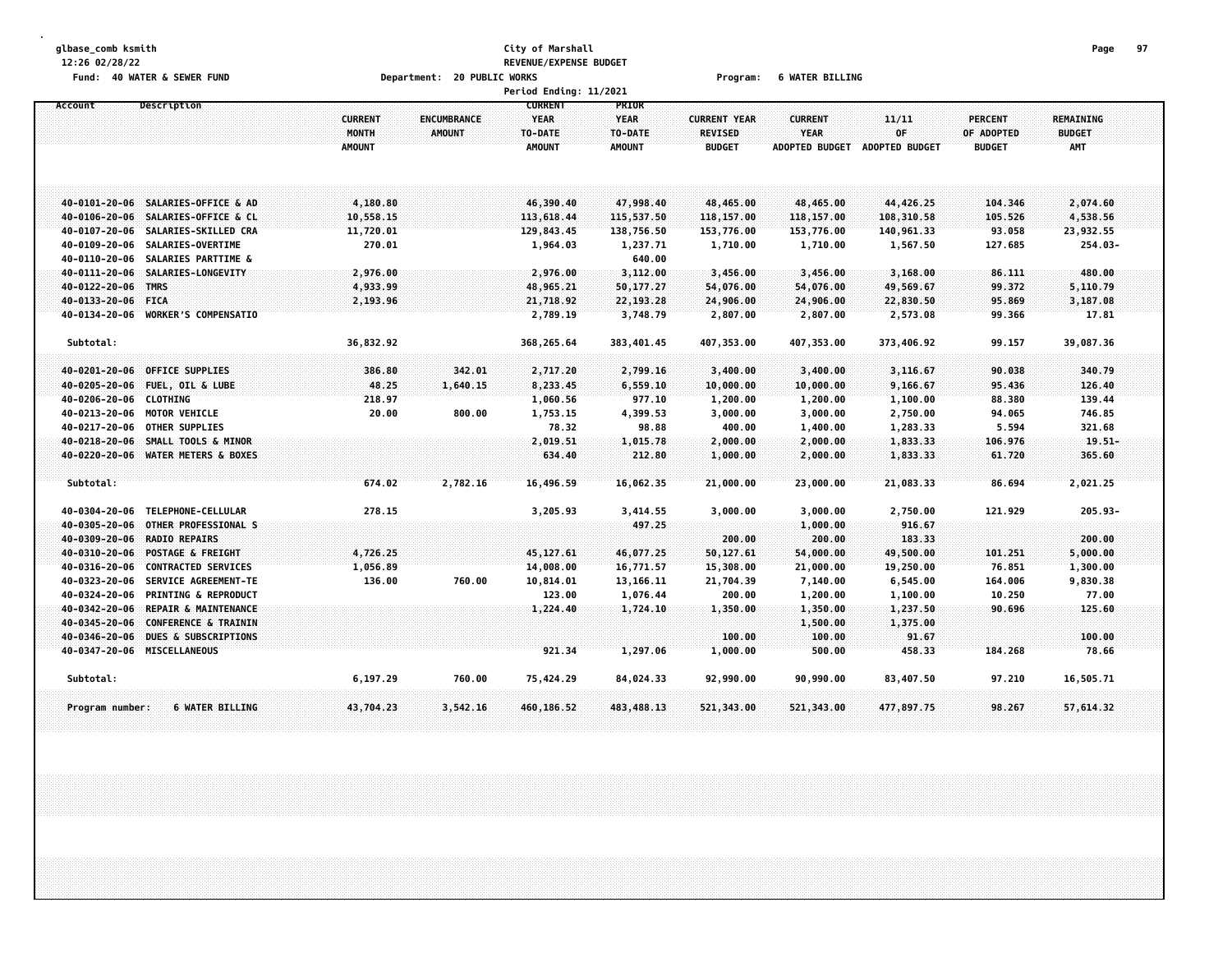| 12:26 02/28/22                                                                                                                                                                              |                                                                   | REVENUE/EXPENSE BUDGET                                    |                                                        |                                                        |                                                      |                                                      |                                                    |                                                       |  |
|---------------------------------------------------------------------------------------------------------------------------------------------------------------------------------------------|-------------------------------------------------------------------|-----------------------------------------------------------|--------------------------------------------------------|--------------------------------------------------------|------------------------------------------------------|------------------------------------------------------|----------------------------------------------------|-------------------------------------------------------|--|
| Fund: 40 WATER & SEWER FUND                                                                                                                                                                 | Department: 20 PUBLIC WORKS                                       |                                                           |                                                        | Program:                                               | <b>7 ENGINEERING</b>                                 |                                                      |                                                    |                                                       |  |
|                                                                                                                                                                                             |                                                                   | Period Ending: 11/2021                                    |                                                        |                                                        |                                                      |                                                      |                                                    |                                                       |  |
| Description<br>Account                                                                                                                                                                      | <b>CURRENT</b><br>ENCUMBRANCE<br>MONTH<br>AMOUNT<br><b>AMOUNT</b> | <b>CURRENT</b><br><b>YEAR</b><br>TO-DATE<br><b>AMOUNT</b> | PRIOR<br><b>YEAR</b><br>TO-DATE<br>AMOUNT              | <b>CURRENT YEAR</b><br><b>REVISED</b><br><b>BUDGET</b> | <b>CURRENT</b><br>YEAR<br><b>ADOPTED BUDGET</b>      | 11/11<br>OF<br><b>ADOPTED BUDGET</b>                 | <b>PERCENT</b><br>OF ADOPTED<br><b>BUDGET</b>      | <b>REMAINING</b><br><b>BUDGET</b><br><b>AMT</b>       |  |
| SALARIES-TECHNICIAN<br>40-0103-20-07<br>40-0111-20-07<br>SALARIES-LONGEVITY<br>40-0122-20-07<br><b>TMRS</b><br>40-0133-20-07<br><b>FICA</b><br>40-0134-20-07<br><b>WORKER'S COMPENSATIO</b> | 1,815.19<br>1,200.00<br>500.82<br>172.51                          | 20,949.19<br>1,200.00<br>3,678.94<br>1,037.42<br>66.80    | 22,524.48<br>1,200.00<br>3,882.14<br>1,184.70<br>83.98 | 22,645.00<br>600.00<br>3,861.00<br>1,778.00<br>66.00   | 22,645.00<br>600.00<br>3,861.00<br>1,778.00<br>66.00 | 20,757.92<br>550.00<br>3,539.25<br>1,629.83<br>60.50 | 100.527<br>200.000<br>103.093<br>64.523<br>101.212 | 1,695.81<br>$600.00 -$<br>182.06<br>740.58<br>$.80 -$ |  |
| Subtotal:<br><b>FUEL, OIL &amp; LUBE</b><br>40-0205-20-07<br>40-0213-20-07<br><b>MOTOR VEHICLE</b>                                                                                          | 3,688.52                                                          | 26,932.35<br>7.50                                         | 28,875.30<br>1,547.35                                  | 28,950.00                                              | 28,950.00                                            | 26,537.50                                            | 100.721                                            | 2,017.65<br>$7.50 -$                                  |  |
| Subtotal:<br>SERVICE AGREEMENT-TE<br>40-0323-20-07<br>40-0324-20-07<br><b>PRINT &amp; REPRODUCTION</b><br>40-0342-20-07<br><b>REPAIR &amp; MAINTENANCE</b>                                  |                                                                   | 7.50<br>1,153.00<br>761.82                                | 1,547.35<br>1,074.00                                   | 500.00<br>500.00                                       | 500.00<br>500.00                                     | 458.33<br>458.33                                     | 183.764                                            | $7.50 -$<br>$1,153.00 -$<br>$261.82 -$<br>500.00      |  |
| Subtotal:<br>REPLACEMENT FUND<br>40-0458-20-07                                                                                                                                              |                                                                   | 1,914.82<br>2,143.00                                      | 1,074.00                                               | 1,000.00<br>2,143.00                                   | 1,000.00<br>2,143.00                                 | 916.67<br>1,964.42                                   | 207.182<br>100.000                                 | $914.82 -$                                            |  |
| Subtotal:                                                                                                                                                                                   |                                                                   | 2,143.00                                                  |                                                        | 2,143.00                                               | 2,143.00                                             | 1,964.42                                             | 100.000                                            |                                                       |  |
| 7 ENGINEERING<br>Program number:                                                                                                                                                            | 3,688.52                                                          | 30,997.67                                                 | 31,496.65                                              | 32,093.00                                              | 32,093.00                                            | 29,418.58                                            | 104.014                                            | 1,095.33                                              |  |
| Department number: PUBLIC WORKS                                                                                                                                                             | 154,606.33<br>423,640.03                                          | 5,032,746.19                                              | 4,489,580.30                                           | 6,192,246.00                                           | 6,192,246.00                                         | 5,676,225.50                                         | 91.380                                             | 1,004,893.48                                          |  |

**glbase\_comb ksmith City of Marshall Page 98**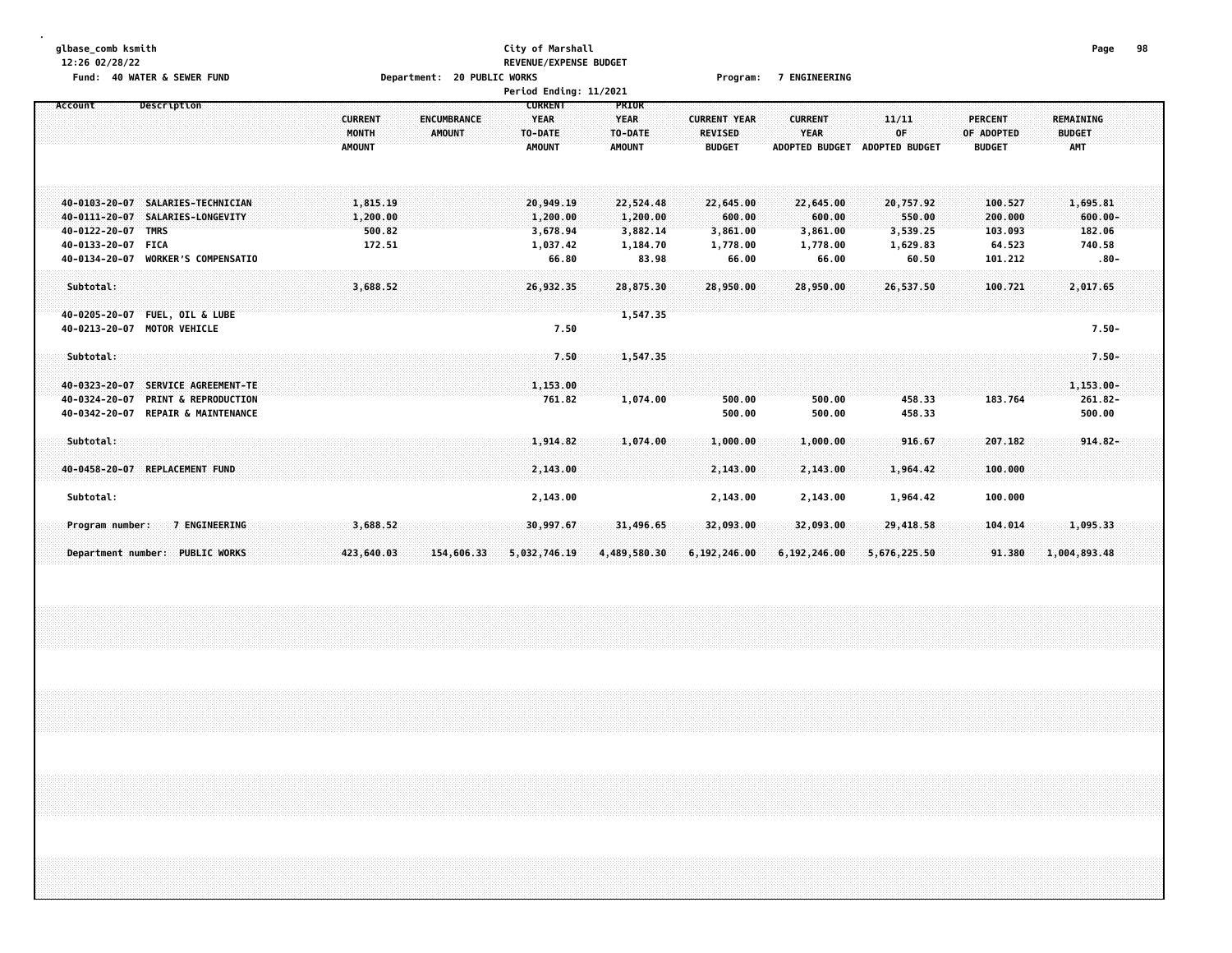## **glbase\_comb ksmith City of Marshall Page 99 12:26 02/28/22 REVENUE/EXPENSE BUDGET Fund: 40 WATER & SEWER FUND Department: 21 NONDEPARTMENTAL Program: NONDEPARTMENTAL**

|                   |                                                        |                                          |                                     | Period Ending: 11/2021                                    |                                                  |                                                        |                                                        |                                      |                                               |                                   |  |
|-------------------|--------------------------------------------------------|------------------------------------------|-------------------------------------|-----------------------------------------------------------|--------------------------------------------------|--------------------------------------------------------|--------------------------------------------------------|--------------------------------------|-----------------------------------------------|-----------------------------------|--|
| Account           | Description                                            | <b>CURRENT</b><br>MONTH<br><b>AMOUNT</b> | <b>ENCUMBRANCE</b><br><b>AMOUNT</b> | <b>CURRENT</b><br><b>YEAR</b><br>TO-DATE<br><b>AMOUNT</b> | PRIOR<br><b>YEAR</b><br>TO-DATE<br><b>AMOUNT</b> | <b>CURRENT YEAR</b><br><b>REVISED</b><br><b>BUDGET</b> | <b>CURRENT</b><br><b>YEAR</b><br><b>ADOPTED BUDGET</b> | 11/11<br>OF<br><b>ADOPTED BUDGET</b> | <b>PERCENT</b><br>OF ADOPTED<br><b>BUDGET</b> | REMAINING<br><b>BUDGET</b><br>AMT |  |
|                   | 40-0121-21-00 TMRS PENSION EXPENSE                     |                                          |                                     |                                                           | $60,466.00 -$                                    |                                                        |                                                        |                                      |                                               |                                   |  |
|                   | 40-0122-21-00 TMRS for DRAG-UP                         | 82.24                                    |                                     | 3,816.66                                                  | 12, 169.44                                       | 1,961.00                                               | 1,961.00                                               | 1,797.58                             | 194.628                                       | 1,855.66-                         |  |
| 40-0123-21-00     | LIFE INSURANCE                                         |                                          |                                     | 1,226.54                                                  | 1,272.22                                         | 1,914.00                                               | 1,914.00                                               | 1,754.50                             | 77.189                                        | 687.46                            |  |
| 40-0124-21-00     | <b>HEALTH INSURANCE</b>                                | 47,651.06                                | 48,969.51                           | 517,663.80                                                | 549,840.44                                       | 593,983.00                                             | 593,983.00                                             | 544, 484.42                          | 94.253                                        | 27,349.69                         |  |
| 40-0125-21-00     | DENTAL INSURANCE                                       | 1,790.50                                 | 2,310.04                            | 17,126.34                                                 | 17,692.60                                        | 25,123.00                                              | 25,123.00                                              | 23,029.42                            | 73.152                                        | 5,686.62                          |  |
| 40-0127-21-00     | SICK LEAVE ACCRUED-R                                   | 495.13                                   |                                     | 9,491.60                                                  | 37,510.39                                        | 15,000.00                                              | 15,000.00                                              | 13,750.00                            | 63.277                                        | 5,508.40                          |  |
| 40-0128-21-00     | VACATION ACCRUED-RES                                   |                                          |                                     | 13,486.52                                                 | 30,535.47                                        | 7,450.00                                               | 7,450.00                                               | 6,829.17                             | 181.027                                       | $6,036.52-$                       |  |
| 40-0133-21-00     | FICA for DRAG-UP                                       | 37.88                                    |                                     | 1,757.84                                                  | 5,690.48                                         | 995.00                                                 | 995.00                                                 | 912.08                               | 176.667                                       | 762.84-                           |  |
| 40-0162-21-00 HSA |                                                        |                                          |                                     | 2,671.75                                                  |                                                  |                                                        |                                                        |                                      |                                               | $2,671.75-$                       |  |
| Subtotal:         |                                                        | 50,056.81                                | 51,279.55                           | 567,241.05                                                | 594,245.04                                       | 646,426.00                                             | 646,426.00                                             | 592, 557.17                          | 94.508                                        | 27,905.40                         |  |
| 40-0301-21-00     | <b>AUDIT SERVICES</b>                                  |                                          |                                     |                                                           | 12,750.00                                        | 15,000.00                                              | 15,000.00                                              | 13,750.00                            | 88.400                                        | 15,000.00                         |  |
| 40-0302-21-00     | <b>HEALTH CONSULTANT SE</b>                            |                                          | 2,264.00                            | 11,320.00                                                 | 13,584.00                                        | 25,000.00                                              | 25,000.00                                              | 22,916.67                            | 54.336                                        | 11,416.00                         |  |
| 40-0305-21-00     | <b>PROFESSSIONAL SERVIC</b>                            |                                          |                                     |                                                           | 1,573.84                                         | 18,035.00                                              | 18,035.00                                              | 16,532.08                            | 13.222                                        | 18,035.00                         |  |
| 40-0307-21-00     | TELEPHONE - INTERNET                                   |                                          | 1,951.06                            | 17,784.48                                                 | 19,796.90                                        | 14,000.00                                              | 14,000.00                                              | 12,833.33                            | 168.840                                       | 5,735.54-                         |  |
| 40-0308-21-00     | TELEPHONE - LAND                                       |                                          | 1,522.63                            | 11,851.30                                                 | 16,257.09                                        | 5,000.00                                               | 5,000.00                                               | 4,583.33                             | 322.259                                       | 8,373.93-                         |  |
| 40-0309-21-00     | WORKER'S COMP AUDIT                                    |                                          |                                     |                                                           | 257.50                                           | 15,000.00                                              | 15,000.00                                              | 13,750.00                            |                                               | 15,000.00                         |  |
| 40-0310-21-00     | <b>POSTAGE &amp; FREIGHT</b>                           |                                          | 2,000.00                            | 8,127.18                                                  | 16,153.97                                        | 18,000.00                                              | 18,000.00                                              | 16,500.00                            | 54.579                                        | 7,872.82                          |  |
| 40-0312-21-00     | <b>GENERAL ADVERTISING</b>                             |                                          |                                     | 2,766.92                                                  | 1,004.40                                         | 2,000.00                                               | 2,000.00                                               | 1,833.33                             | 138.346                                       | $766.92 -$                        |  |
| 40-0315-21-00     | <b>CREDIT CARD FEES</b>                                |                                          |                                     | 47, 122.22                                                | 62,725.34                                        | 60,000.00                                              | 60,000.00                                              | 55,000.00                            | 108.796                                       | 12,877.78                         |  |
| 40-0317-21-00     | RAW WATER RESERVATIO                                   | 10,000.00                                | 10,000.00                           | 143,475.00                                                | 144,000.00                                       | 153,475.00                                             | 153,475.00                                             | 140,685.42                           | 100.000                                       |                                   |  |
| 40-0321-21-00     | <b>SALVINIA CONTROL</b>                                |                                          |                                     | 25,000.00                                                 | 25,000.00                                        | 25,000.00                                              | 25,000.00                                              | 22,916.67                            | 100.000                                       |                                   |  |
| 40-0323-21-00     | SERVICE AGREEMENT-TE                                   |                                          |                                     | 4,667.10                                                  | 11,822.09                                        | 15,000.00                                              | 15,000.00                                              | 13,750.00                            | 31.114                                        | 10,332.90                         |  |
| 40-0324-21-00     | PRINT & REPRODUCTION                                   |                                          |                                     | 481.91                                                    | 348.00                                           | 750.00                                                 | 750.00                                                 | 687.50                               | 64.255                                        | 268.09                            |  |
| 40-0326-21-00     | PROPERTY INSURANCE                                     |                                          |                                     | 47,442.27                                                 | 49,042.68                                        | 43,693.00                                              | 43,693.00                                              | 40,051.92                            | 108.581                                       | $3,749.27-$                       |  |
| 40-0331-21-00     | UNEMPLOYMENT INSURAN                                   |                                          |                                     | 14,742.36                                                 | 8,889.75                                         | 9,435.00                                               | 9,435.00                                               | 8,648.75                             | 165.353                                       | 5,307.36-                         |  |
| 40-0332-21-00     | <b>LIABILITY INSURANCE</b>                             |                                          |                                     | 28,178.05                                                 | 27,296.84                                        | 35,525.00                                              | 35,525.00                                              | 32,564.58                            | 79.319                                        | 7,346.95                          |  |
| 40-0334-21-00     | <b>HSA FEE</b>                                         |                                          | 146.88                              | 419.58                                                    |                                                  |                                                        |                                                        |                                      |                                               | $566.46 -$                        |  |
| 40-0344-21-00     | <b>RENTALS</b>                                         |                                          |                                     | 932.88                                                    | 1,243.85                                         | 2,000.00                                               | 2,000.00                                               | 1,833.33                             | 62.192                                        | 1,067.12                          |  |
| 40-0347-21-00     | MISCELLANEOUS                                          | 155.78                                   |                                     | 1,113.27                                                  | 967.68                                           | 3,000.00                                               | 3,000.00                                               | 2,750.00                             | 68.967                                        | 1,886.73                          |  |
| 40-0348-21-00     | <b>AMORTIZATION</b>                                    |                                          |                                     |                                                           | 47,399.69-                                       |                                                        |                                                        |                                      |                                               |                                   |  |
| 40-0349-21-00     | <b>DUES/TML &amp; NLC</b>                              |                                          |                                     | 1,833.50                                                  | 1,833.50                                         | 1,740.00                                               | 1,740.00                                               | 1,595.00                             | 105.374                                       | $93.50 -$                         |  |
| 40-0374-21-00     | DISASTER-WINTER WEAT                                   | 21,816.00                                |                                     | 139,913.02                                                |                                                  |                                                        |                                                        |                                      |                                               | 139,913.02-                       |  |
| 40-0379-21-00     | <b>DISASTER RELIEF</b>                                 |                                          |                                     | 252.50                                                    | 4,429.74                                         |                                                        |                                                        |                                      |                                               | 252.50-                           |  |
|                   | 40-0399-21-00 BAD DEBT EXPENSE                         |                                          |                                     |                                                           | 8,000.95                                         |                                                        |                                                        |                                      |                                               |                                   |  |
| Subtotal:         |                                                        | 31,971.78                                | 17,884.57                           | 507,423.54                                                | 379,578.43                                       | 461,653.00                                             | 461,653.00                                             | 423, 181.92                          | 122.927                                       | $63,655.11-$                      |  |
| 40-0455-21-00     | TRANSFER TO OTHER FU<br>40-0458-21-00 REPLACEMENT FUND |                                          |                                     | 2,257.00                                                  | 91,790.00                                        | 2,257.00                                               | 2,257.00                                               | 2,068.92                             | 100.000                                       |                                   |  |
|                   |                                                        |                                          |                                     |                                                           |                                                  |                                                        |                                                        |                                      |                                               |                                   |  |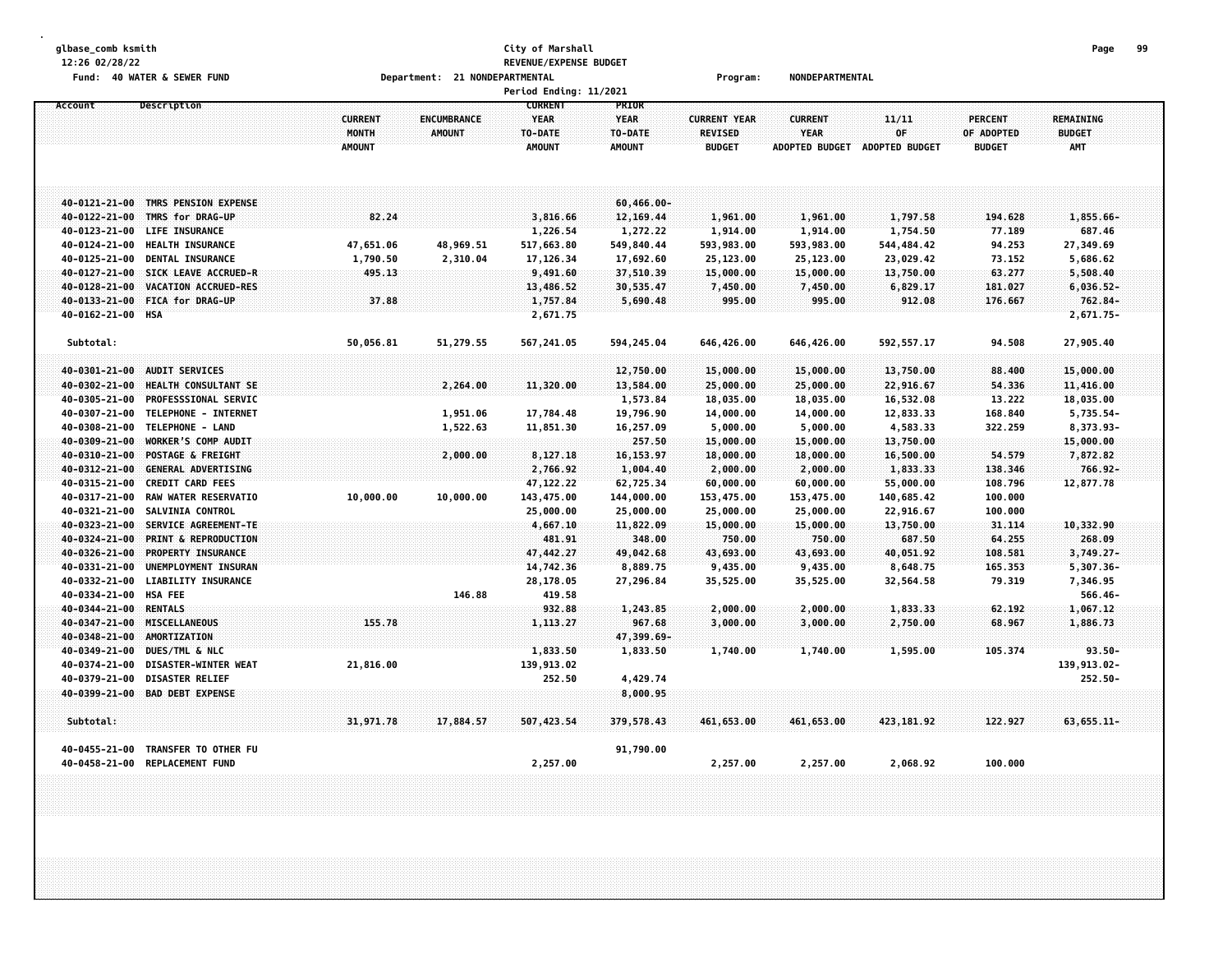# **glbase\_comb ksmith City of Marshall Page 100 12:26 02/28/22 REVENUE/EXPENSE BUDGET**

|         |           |                 |             | Fund: 40 WATER & SEWER FUND        |  |  |                                          | Department: 21 NONDEPARTMENTAL |                              |  |                                                           |                          | Period Ending: 11/2021 |                                                  |  |                     | <b>Program:</b>          |  |                | NONDEPARTMENTAL                       |  |              |          |  |                                 |                    |  |                                   |            |  |
|---------|-----------|-----------------|-------------|------------------------------------|--|--|------------------------------------------|--------------------------------|------------------------------|--|-----------------------------------------------------------|--------------------------|------------------------|--------------------------------------------------|--|---------------------|--------------------------|--|----------------|---------------------------------------|--|--------------|----------|--|---------------------------------|--------------------|--|-----------------------------------|------------|--|
| Account |           |                 | Description |                                    |  |  | <b>CURRENT</b><br>MONTH<br><b>AMOUNT</b> |                                | <b>ENCUMBRANCE</b><br>AMOUNT |  | <b>CURRENT</b><br><b>YEAR</b><br>TO-DATE<br><b>AMOUNT</b> |                          |                        | PRIOR<br><b>YEAR</b><br>TO-DATE<br><b>AMOUNT</b> |  | <b>CURRENT YEAR</b> | REVISED<br><b>BUDGET</b> |  | <b>CURRENT</b> | YEAR<br>ADOPTED BUDGET ADOPTED BUDGET |  | 11/11<br>OF  |          |  | <b>PERCENT</b><br><b>BUDGET</b> | OF ADOPTED         |  | REMAINING<br><b>BUDGET</b><br>AMT |            |  |
|         | Subtotal: | Program number: |             | <b>NONDEPARTMENTAL</b>             |  |  | 82,028.59                                |                                | 69,164.12                    |  |                                                           | 2,257.00<br>1,076,921.59 | 1,065,613.47           | 91,790.00                                        |  | 1,110,336.00        | 2,257.00                 |  |                | 2,257.00<br>1,110,336.00              |  | 1,017,808.00 | 2,068.92 |  |                                 | 100,000<br>106.335 |  |                                   | 35,749.71- |  |
|         |           |                 |             | Department number: NONDEPARTMENTAL |  |  | 82,028.59                                |                                | 69,164.12                    |  |                                                           | 1,076,921.59             | 1,065,613.47           |                                                  |  | 1,110,336.00        |                          |  |                | 1,110,336.00                          |  | 1,017,808.00 |          |  |                                 | 106.335            |  |                                   | 35,749.71- |  |
|         |           |                 |             |                                    |  |  |                                          |                                |                              |  |                                                           |                          |                        |                                                  |  |                     |                          |  |                |                                       |  |              |          |  |                                 |                    |  |                                   |            |  |
|         |           |                 |             |                                    |  |  |                                          |                                |                              |  |                                                           |                          |                        |                                                  |  |                     |                          |  |                |                                       |  |              |          |  |                                 |                    |  |                                   |            |  |
|         |           |                 |             |                                    |  |  |                                          |                                |                              |  |                                                           |                          |                        |                                                  |  |                     |                          |  |                |                                       |  |              |          |  |                                 |                    |  |                                   |            |  |
|         |           |                 |             |                                    |  |  |                                          |                                |                              |  |                                                           |                          |                        |                                                  |  |                     |                          |  |                |                                       |  |              |          |  |                                 |                    |  |                                   |            |  |
|         |           |                 |             |                                    |  |  |                                          |                                |                              |  |                                                           |                          |                        |                                                  |  |                     |                          |  |                |                                       |  |              |          |  |                                 |                    |  |                                   |            |  |
|         |           |                 |             |                                    |  |  |                                          |                                |                              |  |                                                           |                          |                        |                                                  |  |                     |                          |  |                |                                       |  |              |          |  |                                 |                    |  |                                   |            |  |
|         |           |                 |             |                                    |  |  |                                          |                                |                              |  |                                                           |                          |                        |                                                  |  |                     |                          |  |                |                                       |  |              |          |  |                                 |                    |  |                                   |            |  |
|         |           |                 |             |                                    |  |  |                                          |                                |                              |  |                                                           |                          |                        |                                                  |  |                     |                          |  |                |                                       |  |              |          |  |                                 |                    |  |                                   |            |  |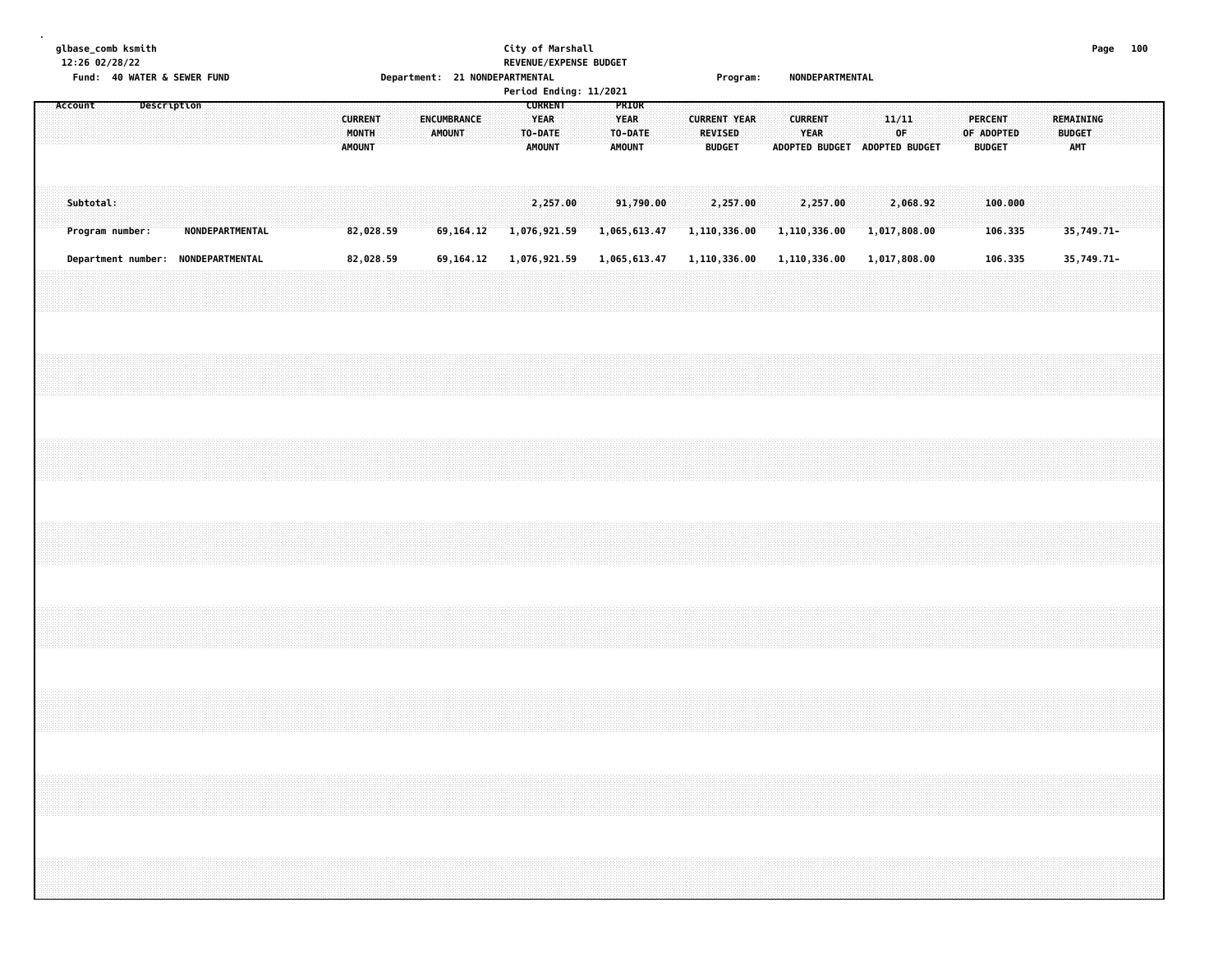# **glbase\_comb ksmith City of Marshall Page 101 12:26 02/28/22 REVENUE/EXPENSE BUDGET Fund: 40 WATER & SEWER FUND Department: 22 INTERFUND TRANSFERS Program: INTERFUND TRANSFERS Period Ending: 11/2021**

| Account |                                                                  |                    | Description                                                                                                                  |                                                     |                | <b>CURRENT</b><br>MONTH<br><b>AMOUNT</b> |                           | ENCUMBRANCE<br><b>AMOUNT</b> |  | <b>CURRENT</b><br><b>YEAR</b><br>TO-DATE<br><b>AMOUNT</b> | PRIOR<br><b>YEAR</b><br>TO-DATE<br><b>AMOUNT</b> | <b>CURRENT YEAR</b><br><b>REVISED</b><br><b>BUDGET</b>          | <b>CURRENT</b><br><b>YEAR</b><br><b>ADOPTED BUDGET</b>          | 11/11<br>0F<br><b>ADOPTED BUDGET</b>                            | PERCENT<br>OF ADOPTED<br><b>BUDGET</b>   | REMAINING<br><b>BUDGET</b><br><b>AMT</b>         |  |
|---------|------------------------------------------------------------------|--------------------|------------------------------------------------------------------------------------------------------------------------------|-----------------------------------------------------|----------------|------------------------------------------|---------------------------|------------------------------|--|-----------------------------------------------------------|--------------------------------------------------|-----------------------------------------------------------------|-----------------------------------------------------------------|-----------------------------------------------------------------|------------------------------------------|--------------------------------------------------|--|
|         | 40-0517-22-00<br>40-0518-22-00<br>40-0519-22-00<br>40-0520-22-00 | 40-0515-22-00      | DEBT SERVICE PYMT W&<br>DEBT SVC PMT INTERES<br><b>BOND ISSUE COST</b><br><b>LOAN PAYMENT-FILTER</b><br>INTERFUND TRNF GENER |                                                     |                |                                          |                           |                              |  | 616,000.00<br>11,021.00<br>95,879.90<br>1,613,530.00      | 41,521.34<br>1,585,000.00                        | 521,000.00<br>6,901.00<br>1,500.00<br>95,880.00<br>1,613,530.00 | 521,000.00<br>6,901.00<br>1,500.00<br>95,880.00<br>1,613,530.00 | 477,583.33<br>6,325.92<br>1,375.00<br>87,890.00<br>1,479,069.17 | 118.234<br>159.701<br>100.000<br>100.000 | $95,000.00 -$<br>$4,120.00 -$<br>1,500.00<br>.10 |  |
|         | Subtotal:                                                        | Program number:    |                                                                                                                              | <b>INTERFUND TRANSFERS</b>                          |                |                                          |                           |                              |  | 2,336,430.90<br>2,336,430.90                              | 1,626,521.34<br>1,626,521.34                     | 2,238,811.00<br>2,238,811.00                                    | 2,238,811.00<br>2,238,811.00                                    | 2,052,243.42<br>2,052,243.42                                    | 104.360<br>104.360                       | 97,619.90-<br>$97,619.90 -$                      |  |
|         | Expenditures<br>Fund number:                                     | Department number: |                                                                                                                              | <b>INTERFUND TRANSFERS</b><br>40 WATER & SEWER FUND | Subtotal ----- |                                          | 505.668.62<br>323.977.07- | 223,770.45<br>223,770.45     |  | 2,336,430.90<br>8,446,098.68<br>101,744.43                | 1,626,521.34<br>8,540,909.47<br>322, 268.67-     | 2,238,811.00<br>9,541,393.00                                    | 2,238,811.00<br>9,541,393.00                                    | 2,052,243.42<br>8,746,276.92                                    | 104.360<br>96.166                        | 97,619.90-<br>871,523.87<br>325, 514.88-         |  |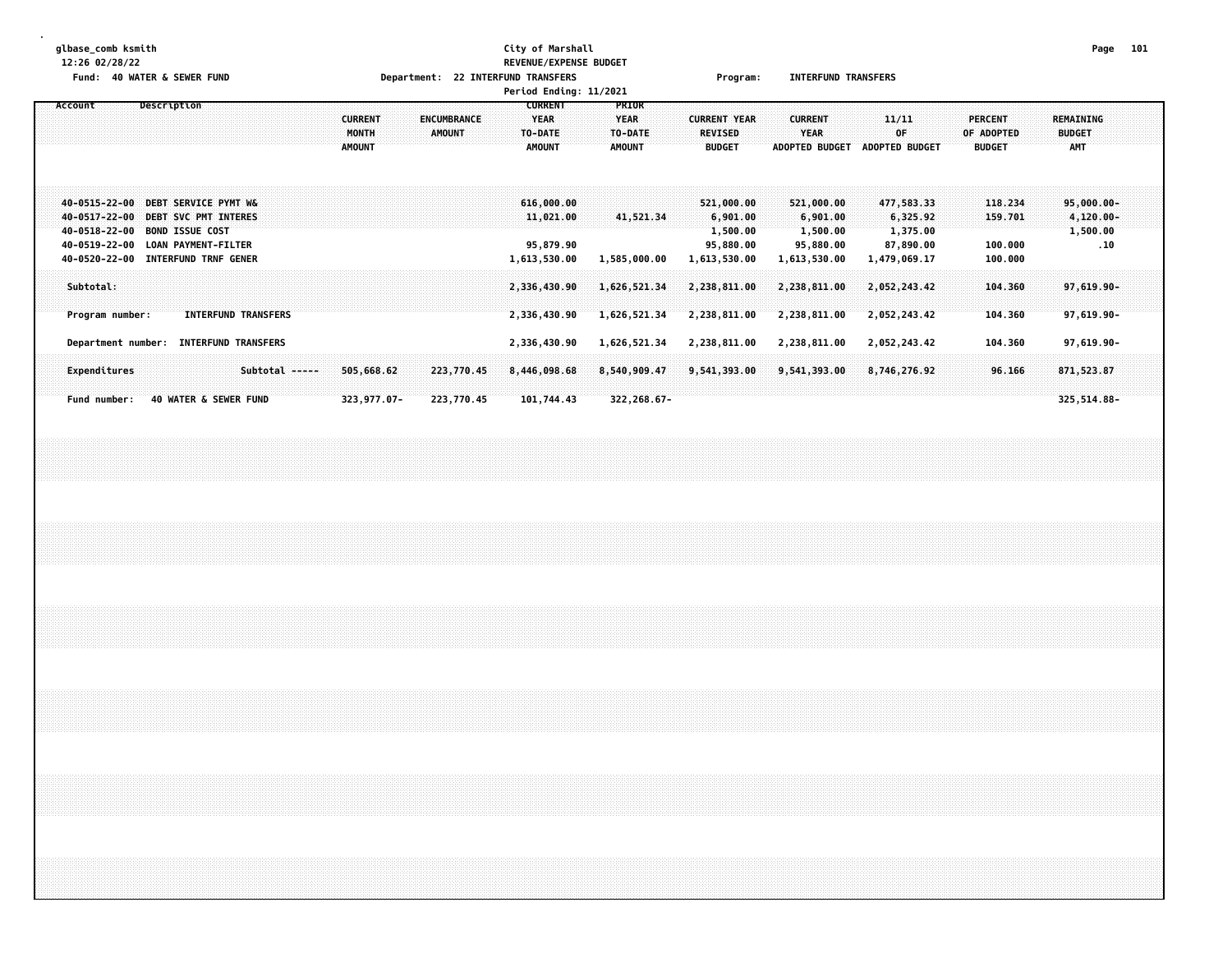| glbase_comb ksmith<br>12:26 02/28/22 | Fund: 41 STORES INVENTORY FUND | <b>Department:</b>                                 | City of Marshall<br>REVENUE/EXPENSE BUDGET<br><b>CENTRAL STORES</b> | Program:                        | <b>CENTRAL STORES</b> | Page 102                   |
|--------------------------------------|--------------------------------|----------------------------------------------------|---------------------------------------------------------------------|---------------------------------|-----------------------|----------------------------|
|                                      |                                |                                                    | Period Ending: 11/2021                                              |                                 |                       |                            |
|                                      |                                | <b>CURRENT</b><br><b>ENCUMBRANCE</b><br>MONTH<br>. | <b>CURRENT</b><br><b>PRIOR</b><br><b>YEAR</b>                       | <b>CURRENT</b><br><b>YEAR</b>   | .<br>.                | <b>RUDGET</b>              |
|                                      |                                | <b>AMOUNT</b>                                      | <b>AMOUNT</b><br>AMOUNT                                             | <b>BUDGET</b><br>ADOPTED BUDGET | <b>ADOPTED BUDGET</b> | <b>BUDGET</b><br>.<br>79 H |

| Subtotal:                                                                                                      |                   | 191,094.13-<br>211,229.87- |              | $191,094,13$ $211,229.87$ $13$                                                                                                                                                                                                |
|----------------------------------------------------------------------------------------------------------------|-------------------|----------------------------|--------------|-------------------------------------------------------------------------------------------------------------------------------------------------------------------------------------------------------------------------------|
| <b>CENTRAL STORES</b><br>rrogram number:                                                                       |                   | 211,229.87-<br>191,094.13- |              | 191.094.1                                                                                                                                                                                                                     |
| juh sebagai mengenakan mengenakan mengenakan mengenakan mengenakan mengenakan mengenakan mengenakan mengenakan | <u>191,094.13</u> | . 229.87 –                 | 211, 229.87- | рит. преправители и стандири со страници с составители на 1947, 1947, 1947, 1947, 1947, 1948, 1948, 1948, 1948, 1948, 1948, 1948, 1948, 1948, 1948, 1948, 1948, 1948, 1948, 1948, 1948, 1948, 1948, 1948, 1948, 1948, 1948, 1 |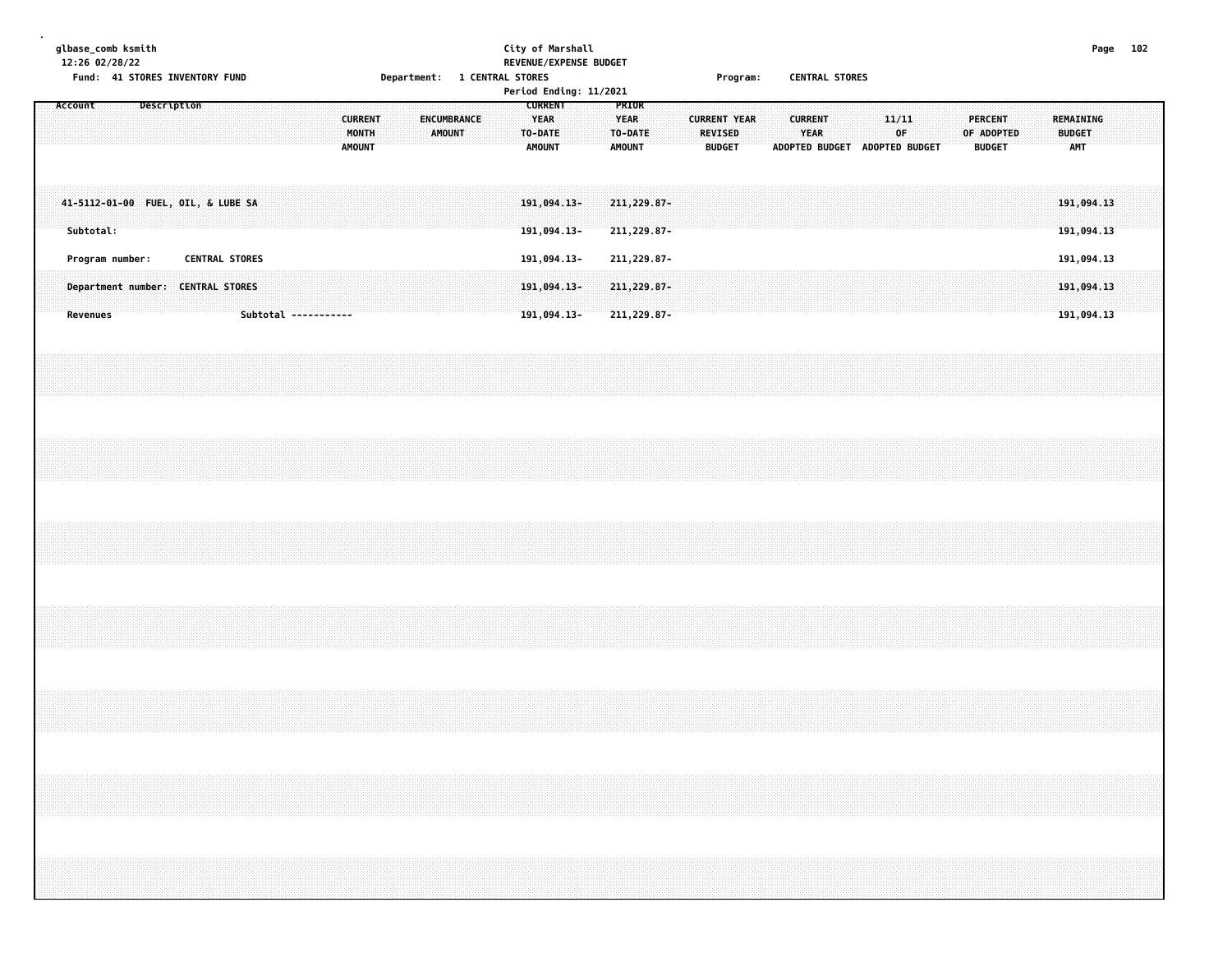## **glbase\_comb ksmith City of Marshall Page 103 12:26 02/28/22 REVENUE/EXPENSE BUDGET** Fund: 41 STORES INVENTORY FUND **Department: 1 CENTRAL STORES** Frogram: CENTRAL STORES **Period Ending: 11/2021**

|         |           |              |                                  |                                 |                       |  |  |                      |                                          |  |                       |  |  | rer coar Enachg. 11/2021                    |  |                                                   |                          |  |                                                        |  |                                                 |  |              |                |  |                                        |  |                                          |  |  |
|---------|-----------|--------------|----------------------------------|---------------------------------|-----------------------|--|--|----------------------|------------------------------------------|--|-----------------------|--|--|---------------------------------------------|--|---------------------------------------------------|--------------------------|--|--------------------------------------------------------|--|-------------------------------------------------|--|--------------|----------------|--|----------------------------------------|--|------------------------------------------|--|--|
| Account |           |              |                                  | Description                     |                       |  |  |                      | <b>CURRENT</b><br>MONTH<br><b>AMOUNT</b> |  | ENCUMBRANCE<br>AMOUNT |  |  | <b>CURRENT</b><br>YEAR<br>TO-DATE<br>AMOUNT |  | PRIOR<br><b>YEAR</b><br>TO-DATE:<br><b>AMOUNT</b> |                          |  | <b>CURRENT YEAR</b><br><b>REVISED</b><br><b>BUDGET</b> |  | <b>CURRENT</b><br><b>YEAR</b><br>ADOPTED BUDGET |  | 11/11<br>0F. | ADOPTED BUDGET |  | PERCENT<br>OF ADOPTED<br><b>BUDGET</b> |  | REMAINING<br><b>BUDGET</b><br><b>AMT</b> |  |  |
|         | Subtotal: |              | 41-0205-01-00 FUEL, OIL AND LUBE |                                 |                       |  |  |                      |                                          |  |                       |  |  | 129,787.61<br>129,787.61                    |  |                                                   | 217,374.16<br>217,374.16 |  |                                                        |  |                                                 |  |              |                |  |                                        |  | $129,787.61 -$<br>129,787.61-            |  |  |
|         |           |              | Program number:                  |                                 | <b>CENTRAL STORES</b> |  |  |                      |                                          |  |                       |  |  | 129,787.61                                  |  |                                                   | 217,374.16               |  |                                                        |  |                                                 |  |              |                |  |                                        |  | 129,787.61-                              |  |  |
|         |           |              | Department number:               |                                 | <b>CENTRAL STORES</b> |  |  |                      |                                          |  |                       |  |  | 129,787.61                                  |  |                                                   | 217,374.16               |  |                                                        |  |                                                 |  |              |                |  |                                        |  | 129,787.61-                              |  |  |
|         |           | Expenditures |                                  |                                 |                       |  |  | Subtotal ----------- |                                          |  |                       |  |  | 129,787.61                                  |  |                                                   | 217,374.16               |  |                                                        |  |                                                 |  |              |                |  |                                        |  | 129,787.61-                              |  |  |
|         |           | Fund number: |                                  | <b>41 STORES INVENTORY FUND</b> |                       |  |  |                      |                                          |  |                       |  |  | 61,306.52-                                  |  |                                                   | 6,144.29                 |  |                                                        |  |                                                 |  |              |                |  |                                        |  | 61,306.52                                |  |  |
|         |           |              |                                  |                                 |                       |  |  |                      |                                          |  |                       |  |  |                                             |  |                                                   |                          |  |                                                        |  |                                                 |  |              |                |  |                                        |  |                                          |  |  |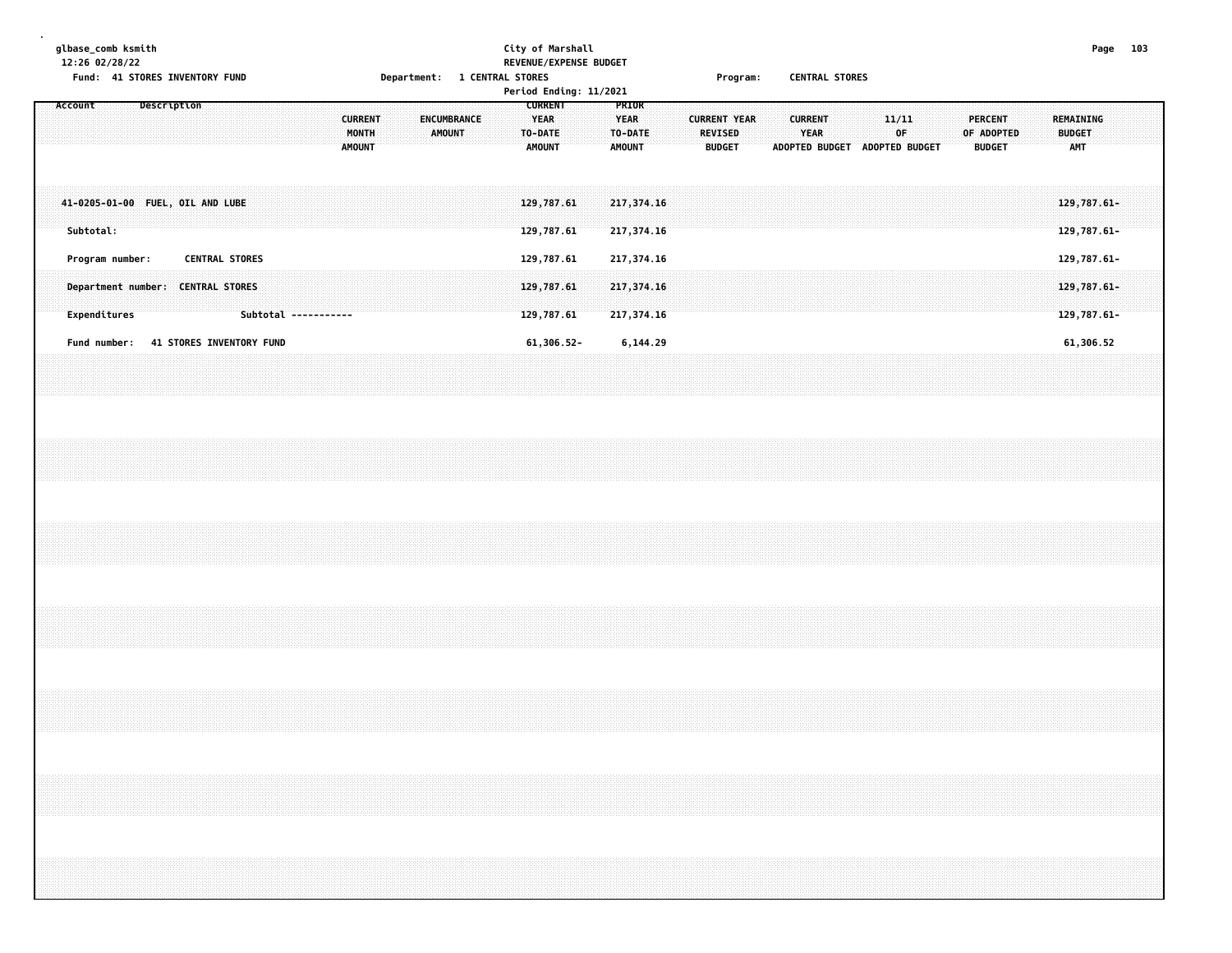| glbase comb ksmith<br>12:26 02/28/22<br>Fund: 42 LAW ENFORCEMENT FUND                                                                                                                                                                                                                               | Department:                                                                     | City of Marshall<br>REVENUE/EXPENSE BUDGET<br>Period Ending: 11/2021                                                                                      | Program:                                                                                                                                                                                                  | 104<br>Page                                           |
|-----------------------------------------------------------------------------------------------------------------------------------------------------------------------------------------------------------------------------------------------------------------------------------------------------|---------------------------------------------------------------------------------|-----------------------------------------------------------------------------------------------------------------------------------------------------------|-----------------------------------------------------------------------------------------------------------------------------------------------------------------------------------------------------------|-------------------------------------------------------|
| Account<br>Description                                                                                                                                                                                                                                                                              | <b>ENCUMBRANCE</b><br><b>CURRENT</b><br>MONTH<br><b>AMOUNT</b><br><b>AMOUNT</b> | <b>CURRENT</b><br><b>PRIOR</b><br><b>YEAR</b><br><b>YEAR</b><br>TO-DATE<br>TO-DATE<br><b>AMOUNT</b><br><b>AMOUNT</b>                                      | <b>CURRENT YEAR</b><br><b>CURRENT</b><br>11/11<br><b>PERCENT</b><br><b>YEAR</b><br><b>REVISED</b><br>OF<br>OF ADOPTED<br><b>BUDGET</b><br><b>ADOPTED BUDGET</b><br><b>ADOPTED BUDGET</b><br><b>BUDGET</b> | REMAINING<br><b>BUDGET</b><br>AMT                     |
| 42-4200-00-00 FEDERAL GRANTS<br>42-4202-00-00<br><b>REVENUE-LEOSE</b><br>42-4250-00-00 K-9 FUNDS-MISCELLANE                                                                                                                                                                                         |                                                                                 | $28, 217, 57 -$<br>$10,287.00 -$<br>$3,255.31-$<br>$3,519.10-$<br>$5.00 -$                                                                                |                                                                                                                                                                                                           | 28, 217.57<br>3,255.31                                |
| Subtotal:                                                                                                                                                                                                                                                                                           |                                                                                 | 31,472.88-<br>13,811.10-                                                                                                                                  |                                                                                                                                                                                                           | 31,472.88                                             |
| 42-5038-00-00<br><b>BUILDING SECURITY FU</b><br>42-5039-00-00 BLDG SEC FUND 2020                                                                                                                                                                                                                    | $40.02 -$<br>$426.51 -$                                                         | $1,604.84-$<br>$1,689.65-$<br>$5,704.78-$<br>$6, 106.04 -$                                                                                                |                                                                                                                                                                                                           | 1,604.84<br>5,704.78                                  |
| Subtotal:                                                                                                                                                                                                                                                                                           | 466.53-                                                                         | 7,795.69-<br>7,309.62-                                                                                                                                    |                                                                                                                                                                                                           | 7,309.62                                              |
| $42 - 5100 - 00 - 00$<br><b>INTEREST-CONTROLLED</b><br><b>INTEREST-BLDG SECURI</b><br>42-5101-00-00<br>42-5104-00-00<br><b>INTEREST-ANIMAL SHEL</b><br>42-5125-00-00<br><b>MISCELLEANOUS REVENU</b><br>42-5127-00-00<br><b>DONATIONS-ANIMAL SHE</b><br><b>CONFISCATED MONEY-SE</b><br>42-5161-00-00 | $300.00 -$<br>1,500.00                                                          | $9.54 -$<br>$278.43 -$<br>$13.74-$<br>$303.17 -$<br>$2.80 -$<br>$73.18 -$<br>$241.05 -$<br>34, 121.66-<br>18,677.94-<br>2,875.00-<br>1,536.32-<br>415.99- |                                                                                                                                                                                                           | 9.54<br>13.74<br>2.80<br>241.05<br>18,677.94<br>36.32 |
| Subtotal:<br>Program number:<br>Department number:                                                                                                                                                                                                                                                  | $300.00 -$<br>1,500.00<br>766.53-<br>1,500.00<br>766.53-<br>1,500.00            | 38,067.43-<br>20,481.39-<br>59,263.89-<br>59,674.22-<br>59,263.89-<br>59,674.22-                                                                          |                                                                                                                                                                                                           | 18,981.39<br>57,763.89<br>57,763.89                   |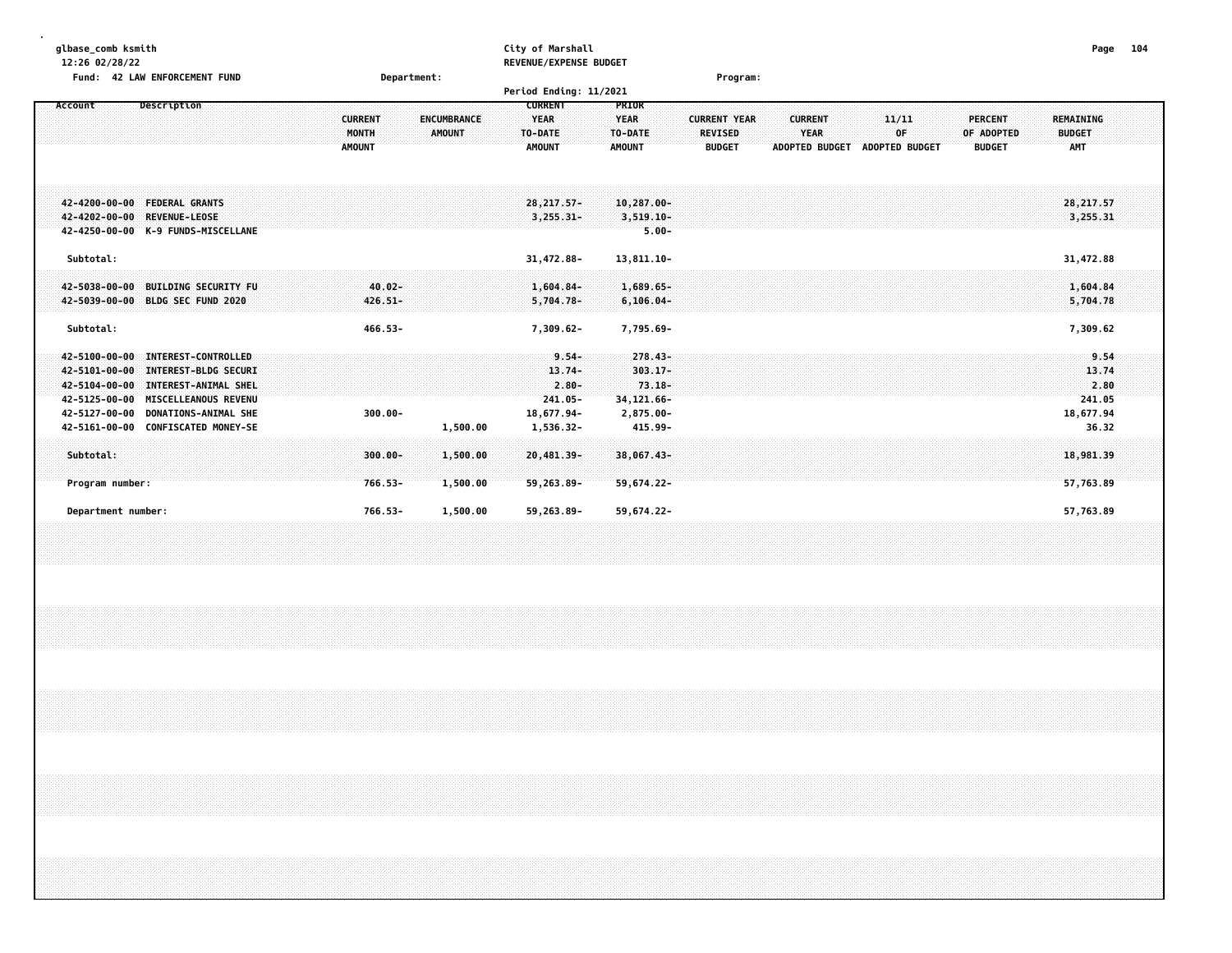|         | 12:26 02/28/22  | glbase_comb ksmith | Fund: 42 LAW ENFORCEMENT FUND  |  |                                                                                                 |  |               |                         |            |  | Department: 3 SPECIAL SERVICES |  | City of Marshall |                                                    |                      | REVENUE/EXPENSE BUDGET<br>Period Ending: 11/2021 |                                                  |                                      |  |                                 |                     |  |                               |  | Program: 22 PD SPECIAL SERVICES |             |  |                                               |  |                                          | Page 105     |  |
|---------|-----------------|--------------------|--------------------------------|--|-------------------------------------------------------------------------------------------------|--|---------------|-------------------------|------------|--|--------------------------------|--|------------------|----------------------------------------------------|----------------------|--------------------------------------------------|--------------------------------------------------|--------------------------------------|--|---------------------------------|---------------------|--|-------------------------------|--|---------------------------------|-------------|--|-----------------------------------------------|--|------------------------------------------|--------------|--|
| Account |                 |                    | Description                    |  |                                                                                                 |  | <b>AMOUNT</b> | <b>CURRENT</b><br>MONTH |            |  | ENCUMBRANCE<br><b>AMOUNT</b>   |  |                  | <b>CURRENT</b><br><b>YEAR</b><br>TO-DATE<br>AMOUNT |                      |                                                  | PRIOR<br><b>YEAR</b><br>TO-DATE<br><b>AMOUNT</b> |                                      |  | <b>REVISED</b><br><b>BUDGET</b> | <b>CURRENT YEAR</b> |  | <b>CURRENT</b><br><b>YEAR</b> |  | ADOPTED BUDGET ADOPTED BUDGET   | 11/11<br>0F |  | <b>PERCENT</b><br>OF ADOPTED<br><b>BUDGET</b> |  | REMAINING<br><b>BUDGET</b><br><b>AMT</b> |              |  |
|         | Subtotal:       |                    | 42-5107-03-22 INTEREST - LEOSE |  |                                                                                                 |  |               |                         |            |  |                                |  |                  |                                                    | $2,26-$<br>$2.26 -$  |                                                  |                                                  | $41.28 -$<br>$41.28 -$               |  |                                 |                     |  |                               |  |                                 |             |  |                                               |  |                                          | 2.26<br>2.26 |  |
|         | <b>Revenues</b> |                    |                                |  | Program number: 22 PD SPECIAL SERVICES<br>Department number: SPECIAL SERVICES<br>Subtotal ----- |  |               |                         | $766.53 -$ |  | 1,500.00                       |  |                  | 59,266.15-                                         | $2.26 -$<br>$2.26 -$ |                                                  |                                                  | $41.28 -$<br>$41.28 -$<br>59,715.50- |  |                                 |                     |  |                               |  |                                 |             |  |                                               |  | 57,766.15                                | 2.26<br>2.26 |  |
|         |                 |                    |                                |  |                                                                                                 |  |               |                         |            |  |                                |  |                  |                                                    |                      |                                                  |                                                  |                                      |  |                                 |                     |  |                               |  |                                 |             |  |                                               |  |                                          |              |  |
|         |                 |                    |                                |  |                                                                                                 |  |               |                         |            |  |                                |  |                  |                                                    |                      |                                                  |                                                  |                                      |  |                                 |                     |  |                               |  |                                 |             |  |                                               |  |                                          |              |  |
|         |                 |                    |                                |  |                                                                                                 |  |               |                         |            |  |                                |  |                  |                                                    |                      |                                                  |                                                  |                                      |  |                                 |                     |  |                               |  |                                 |             |  |                                               |  |                                          |              |  |
|         |                 |                    |                                |  |                                                                                                 |  |               |                         |            |  |                                |  |                  |                                                    |                      |                                                  |                                                  |                                      |  |                                 |                     |  |                               |  |                                 |             |  |                                               |  |                                          |              |  |
|         |                 |                    |                                |  |                                                                                                 |  |               |                         |            |  |                                |  |                  |                                                    |                      |                                                  |                                                  |                                      |  |                                 |                     |  |                               |  |                                 |             |  |                                               |  |                                          |              |  |
|         |                 |                    |                                |  |                                                                                                 |  |               |                         |            |  |                                |  |                  |                                                    |                      |                                                  |                                                  |                                      |  |                                 |                     |  |                               |  |                                 |             |  |                                               |  |                                          |              |  |
|         |                 |                    |                                |  |                                                                                                 |  |               |                         |            |  |                                |  |                  |                                                    |                      |                                                  |                                                  |                                      |  |                                 |                     |  |                               |  |                                 |             |  |                                               |  |                                          |              |  |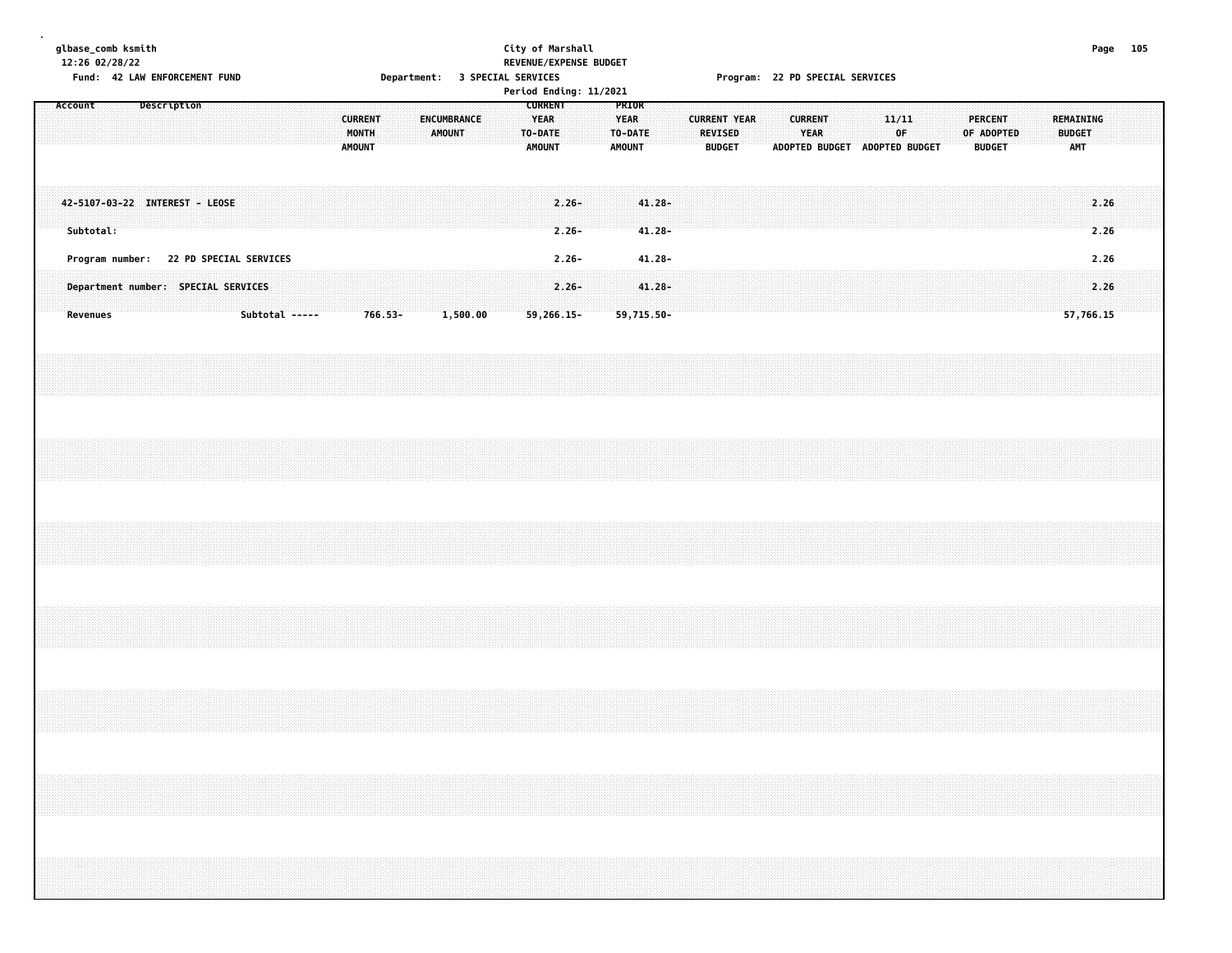| glbase_comb ksmith<br>12:26 02/28/22<br>Fund: 42 LAW ENFORCEMENT FUND |  |                    |  |  |  |                                   |  | Department: |        |                      |  |         | City of Marshall<br>REVENUE/EXPENSE BUDGET                               |  |                                                         |                                        |  |                                                        | Program: |                       |                               |  |                       |             |  |                                        |  |               |                         | Page | 106 |  |
|-----------------------------------------------------------------------|--|--------------------|--|--|--|-----------------------------------|--|-------------|--------|----------------------|--|---------|--------------------------------------------------------------------------|--|---------------------------------------------------------|----------------------------------------|--|--------------------------------------------------------|----------|-----------------------|-------------------------------|--|-----------------------|-------------|--|----------------------------------------|--|---------------|-------------------------|------|-----|--|
| Account                                                               |  | <b>Description</b> |  |  |  | <b>CURRENT</b><br>MONTH<br>AMOUNT |  |             | AMOUNT | <b>ENCUMBRANCE</b>   |  | TO-DATE | Period Ending: 11/2021<br><b>CURRENT</b><br><b>YEAR</b><br><b>AMOUNT</b> |  | <b>PRIOR</b><br><b>YEAR</b><br>TO-DATE<br><b>AMOUNT</b> |                                        |  | <b>CURRENT YEAR</b><br><b>REVISED</b><br><b>BUDGET</b> |          | <b>ADOPTED BUDGET</b> | <b>CURRENT</b><br><b>YEAR</b> |  | <b>ADOPTED BUDGET</b> | 11/11<br>OF |  | PERCENT<br>OF ADOPTED<br><b>BUDGET</b> |  | <b>BUDGET</b> | REMAINING<br><b>AMT</b> |      |     |  |
| 42-0347-00-00 MISCELLEANOUS<br>Subtotal:                              |  |                    |  |  |  |                                   |  |             |        | 1,857.98<br>1,857.98 |  |         |                                                                          |  |                                                         |                                        |  |                                                        |          |                       |                               |  |                       |             |  |                                        |  |               | 1,857.98-<br>1,857.98-  |      |     |  |
| 42-4201-00-00 FEDERAL GRANTS<br>Subtotal:<br>Program number:          |  |                    |  |  |  |                                   |  |             |        | 1,857.98             |  |         |                                                                          |  |                                                         | 8,353.86-<br>$8,353.86 -$<br>8,353.86- |  |                                                        |          |                       |                               |  |                       |             |  |                                        |  |               | 1,857.98-               |      |     |  |
| Department number:                                                    |  |                    |  |  |  |                                   |  |             |        | 1,857.98             |  |         |                                                                          |  |                                                         | 8,353.86-                              |  |                                                        |          |                       |                               |  |                       |             |  |                                        |  |               | 1,857.98-               |      |     |  |
|                                                                       |  |                    |  |  |  |                                   |  |             |        |                      |  |         |                                                                          |  |                                                         |                                        |  |                                                        |          |                       |                               |  |                       |             |  |                                        |  |               |                         |      |     |  |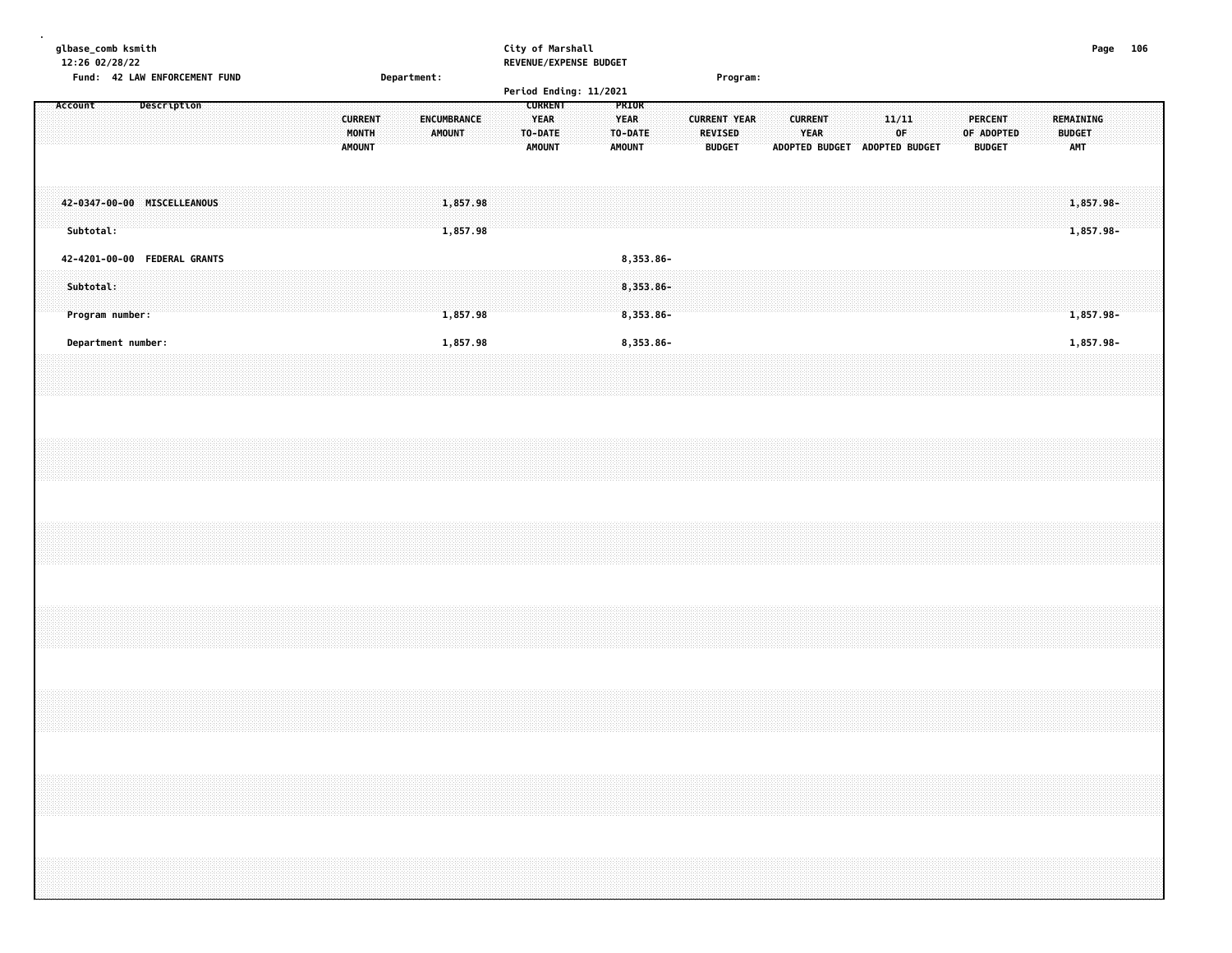|         | glbase_comb ksmith           |  |                                                                          |  |  |  |  |                                          |  |  |               |             |                             |  |                                                           | City of Marshall |                        |                                                  |                                 |  |                                 |                     |                               |                        |  |  |             |  |                                               |  |               |                  | Page 107 |  |
|---------|------------------------------|--|--------------------------------------------------------------------------|--|--|--|--|------------------------------------------|--|--|---------------|-------------|-----------------------------|--|-----------------------------------------------------------|------------------|------------------------|--------------------------------------------------|---------------------------------|--|---------------------------------|---------------------|-------------------------------|------------------------|--|--|-------------|--|-----------------------------------------------|--|---------------|------------------|----------|--|
|         | 12:26 02/28/22               |  | Fund: 42 LAW ENFORCEMENT FUND                                            |  |  |  |  |                                          |  |  |               |             | Department: 2 MISCELLANEOUS |  |                                                           |                  | REVENUE/EXPENSE BUDGET |                                                  |                                 |  |                                 | Program:            |                               |                        |  |  |             |  |                                               |  |               |                  |          |  |
|         |                              |  |                                                                          |  |  |  |  |                                          |  |  |               |             |                             |  |                                                           |                  | Period Ending: 11/2021 |                                                  |                                 |  |                                 |                     |                               |                        |  |  |             |  |                                               |  |               |                  |          |  |
| Account |                              |  | Description                                                              |  |  |  |  | <b>CURRENT</b><br>MONTH<br><b>AMOUNT</b> |  |  | <b>AMOUNT</b> | ENCUMBRANCE |                             |  | <b>CURRENT</b><br><b>YEAR</b><br>TO-DATE<br><b>AMOUNT</b> |                  |                        | PRIOR<br><b>YEAR</b><br>TO-DATE<br><b>AMOUNT</b> |                                 |  | <b>REVISED</b><br><b>BUDGET</b> | <b>CURRENT YEAR</b> | ADOPTED BUDGET ADOPTED BUDGET | <b>CURRENT</b><br>YEAR |  |  | 11/11<br>0F |  | <b>PERCENT</b><br>OF ADOPTED<br><b>BUDGET</b> |  | <b>BUDGET</b> | REMAINING<br>AMT |          |  |
|         | Subtotal:                    |  | 42-0213-02-00 MOTOR VEHICLE                                              |  |  |  |  |                                          |  |  |               |             |                             |  |                                                           |                  |                        |                                                  | 3,506.00<br>3,506.00            |  |                                 |                     |                               |                        |  |  |             |  |                                               |  |               |                  |          |  |
|         |                              |  | 42-0347-02-00 MISCELLEANOUS                                              |  |  |  |  |                                          |  |  |               |             |                             |  | 7,529.43                                                  |                  |                        |                                                  | 202.80                          |  |                                 |                     |                               |                        |  |  |             |  |                                               |  |               | 7,529.43-        |          |  |
|         | Subtotal:                    |  | 42-0440-02-00 OTHER MACHINERY & EQ<br>42-0490-02-00 NON DEPRECIABLE CAPI |  |  |  |  |                                          |  |  |               |             |                             |  | 7,529.43                                                  |                  |                        |                                                  | 202.80<br>2,659.10<br>19,228.84 |  |                                 |                     |                               |                        |  |  |             |  |                                               |  |               | 7,529.43-        |          |  |
|         | Subtotal:<br>Program number: |  |                                                                          |  |  |  |  |                                          |  |  |               |             |                             |  | 7,529.43                                                  |                  |                        |                                                  | 21,887.94<br>25,596.74          |  |                                 |                     |                               |                        |  |  |             |  |                                               |  |               | 7,529.43-        |          |  |
|         |                              |  | Department number: MISCELLANEOUS                                         |  |  |  |  |                                          |  |  |               |             |                             |  | 7,529.43                                                  |                  |                        |                                                  | 25,596.74                       |  |                                 |                     |                               |                        |  |  |             |  |                                               |  |               | 7,529.43-        |          |  |
|         |                              |  |                                                                          |  |  |  |  |                                          |  |  |               |             |                             |  |                                                           |                  |                        |                                                  |                                 |  |                                 |                     |                               |                        |  |  |             |  |                                               |  |               |                  |          |  |
|         |                              |  |                                                                          |  |  |  |  |                                          |  |  |               |             |                             |  |                                                           |                  |                        |                                                  |                                 |  |                                 |                     |                               |                        |  |  |             |  |                                               |  |               |                  |          |  |
|         |                              |  |                                                                          |  |  |  |  |                                          |  |  |               |             |                             |  |                                                           |                  |                        |                                                  |                                 |  |                                 |                     |                               |                        |  |  |             |  |                                               |  |               |                  |          |  |
|         |                              |  |                                                                          |  |  |  |  |                                          |  |  |               |             |                             |  |                                                           |                  |                        |                                                  |                                 |  |                                 |                     |                               |                        |  |  |             |  |                                               |  |               |                  |          |  |
|         |                              |  |                                                                          |  |  |  |  |                                          |  |  |               |             |                             |  |                                                           |                  |                        |                                                  |                                 |  |                                 |                     |                               |                        |  |  |             |  |                                               |  |               |                  |          |  |
|         |                              |  |                                                                          |  |  |  |  |                                          |  |  |               |             |                             |  |                                                           |                  |                        |                                                  |                                 |  |                                 |                     |                               |                        |  |  |             |  |                                               |  |               |                  |          |  |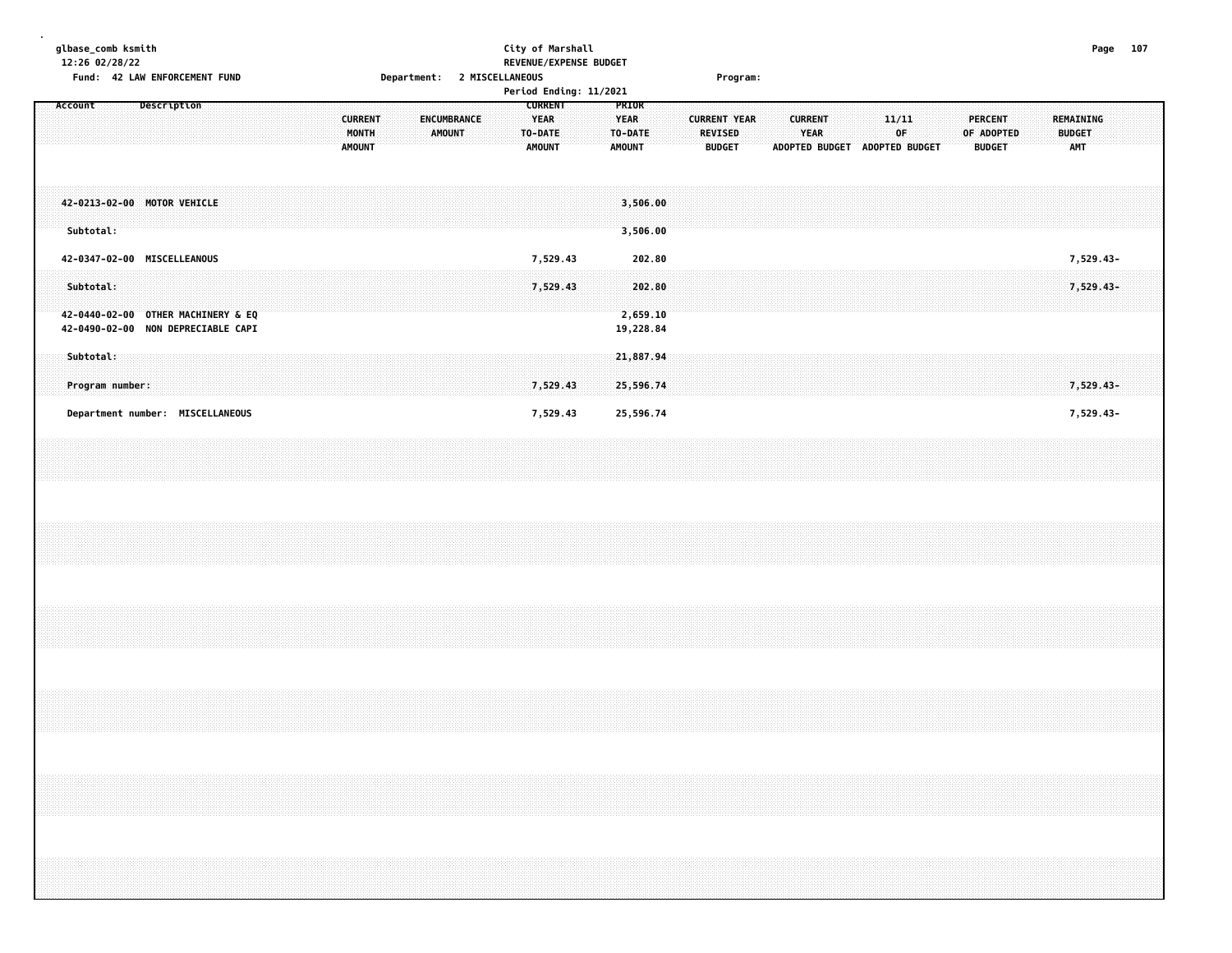|  |         |           | 12:26 02/28/22  | glbase_comb ksmith |  | Fund: 42 LAW ENFORCEMENT FUND    |  |  |  |                                          |  | Department: 3 SPECIAL SERVICES |                       |  |                                         |                  | City of Marshall | REVENUE/EXPENSE BUDGET<br>Period Ending: 11/2021 |                              |                  |  |                                                        | Program: 4 CID DIVISION |  |                        |  |                               |             |  |                                               |  |                                          |                        | Page 108 |  |
|--|---------|-----------|-----------------|--------------------|--|----------------------------------|--|--|--|------------------------------------------|--|--------------------------------|-----------------------|--|-----------------------------------------|------------------|------------------|--------------------------------------------------|------------------------------|------------------|--|--------------------------------------------------------|-------------------------|--|------------------------|--|-------------------------------|-------------|--|-----------------------------------------------|--|------------------------------------------|------------------------|----------|--|
|  | Account |           |                 | Description        |  |                                  |  |  |  | <b>CURRENT</b><br>MONTH<br><b>AMOUNT</b> |  |                                | ENCUMBRANCE<br>AMOUNT |  | <b>YEAR</b><br>TO-DATE<br><b>AMOUNT</b> | <b>CURRENT</b>   |                  |                                                  | <b>YEAR</b><br><b>AMOUNT</b> | PRIOR<br>TO-DATE |  | <b>CURRENT YEAR</b><br><b>REVISED</b><br><b>BUDGET</b> |                         |  | <b>CURRENT</b><br>YEAR |  | ADOPTED BUDGET ADOPTED BUDGET | 11/11<br>0F |  | <b>PERCENT</b><br>OF ADOPTED<br><b>BUDGET</b> |  | REMAINING<br><b>BUDGET</b><br><b>AMT</b> |                        |          |  |
|  |         | Subtotal: |                 |                    |  | 42-0205-03-04 FUEL, OIL AND LUBE |  |  |  |                                          |  |                                |                       |  |                                         | 246.43<br>246.43 |                  |                                                  |                              | 246.37<br>246.37 |  |                                                        |                         |  |                        |  |                               |             |  |                                               |  |                                          | $246.43-$<br>$246.43-$ |          |  |
|  |         |           | Program number: |                    |  | <b>4 CID DIVISION</b>            |  |  |  |                                          |  |                                |                       |  |                                         | 246.43           |                  |                                                  |                              | 246.37           |  |                                                        |                         |  |                        |  |                               |             |  |                                               |  |                                          | 246.43-                |          |  |
|  |         |           |                 |                    |  |                                  |  |  |  |                                          |  |                                |                       |  |                                         |                  |                  |                                                  |                              |                  |  |                                                        |                         |  |                        |  |                               |             |  |                                               |  |                                          |                        |          |  |
|  |         |           |                 |                    |  |                                  |  |  |  |                                          |  |                                |                       |  |                                         |                  |                  |                                                  |                              |                  |  |                                                        |                         |  |                        |  |                               |             |  |                                               |  |                                          |                        |          |  |
|  |         |           |                 |                    |  |                                  |  |  |  |                                          |  |                                |                       |  |                                         |                  |                  |                                                  |                              |                  |  |                                                        |                         |  |                        |  |                               |             |  |                                               |  |                                          |                        |          |  |
|  |         |           |                 |                    |  |                                  |  |  |  |                                          |  |                                |                       |  |                                         |                  |                  |                                                  |                              |                  |  |                                                        |                         |  |                        |  |                               |             |  |                                               |  |                                          |                        |          |  |
|  |         |           |                 |                    |  |                                  |  |  |  |                                          |  |                                |                       |  |                                         |                  |                  |                                                  |                              |                  |  |                                                        |                         |  |                        |  |                               |             |  |                                               |  |                                          |                        |          |  |
|  |         |           |                 |                    |  |                                  |  |  |  |                                          |  |                                |                       |  |                                         |                  |                  |                                                  |                              |                  |  |                                                        |                         |  |                        |  |                               |             |  |                                               |  |                                          |                        |          |  |
|  |         |           |                 |                    |  |                                  |  |  |  |                                          |  |                                |                       |  |                                         |                  |                  |                                                  |                              |                  |  |                                                        |                         |  |                        |  |                               |             |  |                                               |  |                                          |                        |          |  |
|  |         |           |                 |                    |  |                                  |  |  |  |                                          |  |                                |                       |  |                                         |                  |                  |                                                  |                              |                  |  |                                                        |                         |  |                        |  |                               |             |  |                                               |  |                                          |                        |          |  |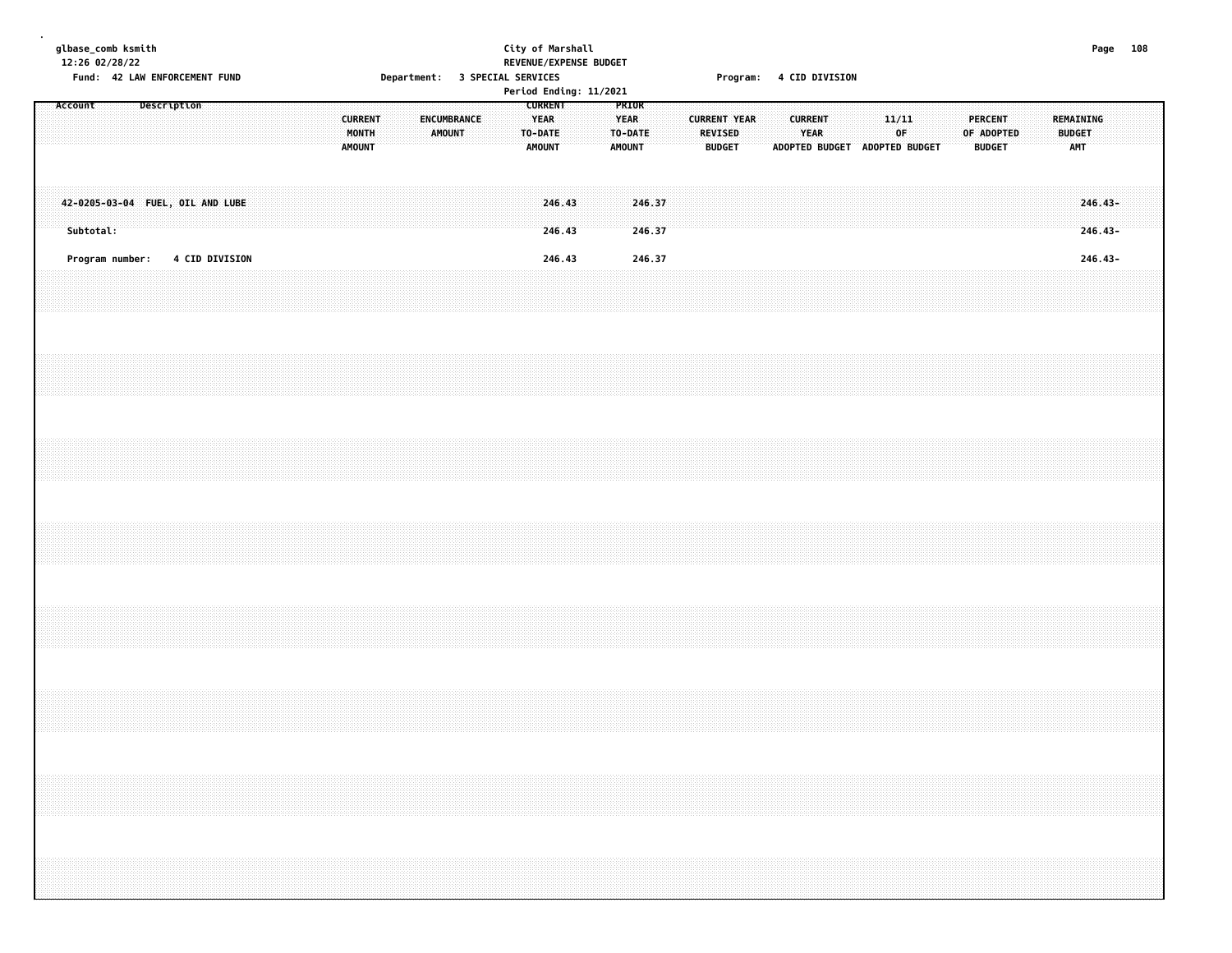### **glbase\_comb ksmith City of Marshall Page 109 12:26 02/28/22 REVENUE/EXPENSE BUDGET** Fund: 42 LAW ENFORCEMENT FUND **Department: 3 SPECIAL SERVICES CONTACT PROGRAM** Program: 5 FEDERAL

|                                          |                                     |  |                                          |                       | Period Ending: 11/2021                             |                                                  |                                                        |  |                                                        |  |                                |  |                                               |                                          |  |
|------------------------------------------|-------------------------------------|--|------------------------------------------|-----------------------|----------------------------------------------------|--------------------------------------------------|--------------------------------------------------------|--|--------------------------------------------------------|--|--------------------------------|--|-----------------------------------------------|------------------------------------------|--|
| Account                                  | Description                         |  | <b>CURRENT</b><br>MONTH<br><b>AMOUNT</b> | ENCUMBRANCE<br>AMOUNT | <b>CURRENT</b><br>YEAR<br>TO-DATE<br><b>AMOUNT</b> | PRIOR<br><b>YEAR</b><br>TO-DATE<br><b>AMOUNT</b> | <b>CURRENT YEAR</b><br><b>REVISED</b><br><b>BUDGET</b> |  | <b>CURRENT</b><br><b>YEAR</b><br><b>ADOPTED BUDGET</b> |  | 11/11<br>0F.<br>ADOPTED BUDGET |  | <b>PERCENT</b><br>OF ADOPTED<br><b>BUDGET</b> | REMAINING<br><b>BUDGET</b><br><b>AMT</b> |  |
| 42-0347-03-05 MISCELLEANOUS<br>Subtotal: |                                     |  | 1,241.42<br>1,241.42                     | 2,600.00<br>2,600.00  | 1,241.42<br>1,241.42                               |                                                  |                                                        |  |                                                        |  |                                |  |                                               | $3,841.42-$<br>$3,841.42-$               |  |
| 42-0440-03-05 OTHER MACHINERY & EQ       |                                     |  |                                          |                       | 7,332.00                                           |                                                  |                                                        |  |                                                        |  |                                |  |                                               | 7,332.00-                                |  |
| Subtotal:<br>Program number:             | 5 FEDERAL                           |  | 1,241.42                                 | 2,600.00              | 7,332.00<br>8,573.42                               |                                                  |                                                        |  |                                                        |  |                                |  |                                               | 7,332.00-<br>11, 173. 42-                |  |
|                                          | Department number: SPECIAL SERVICES |  | 1,241.42                                 | 2,600.00              | 8,819.85                                           | 246.37                                           |                                                        |  |                                                        |  |                                |  |                                               | 11,419.85-                               |  |
|                                          |                                     |  |                                          |                       |                                                    |                                                  |                                                        |  |                                                        |  |                                |  |                                               |                                          |  |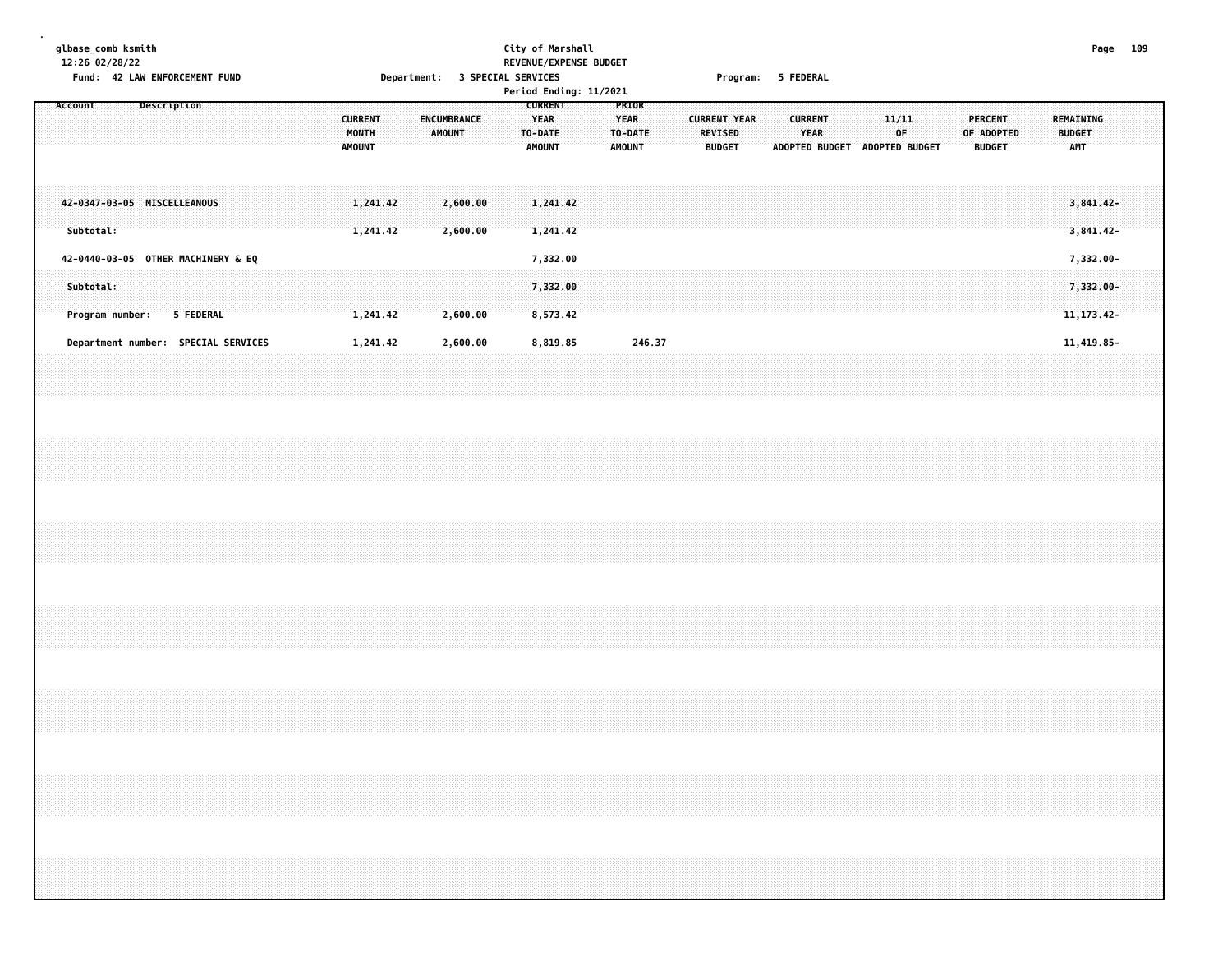| glbase_comb ksmith<br>12:26 02/28/22 |           |                 | Fund: 42 LAW ENFORCEMENT FUND     |  |                |  |  |                                          | Department: 4 ANIMAL SHELTER |                                     |  | City of Marshall<br>REVENUE/EXPENSE BUDGET |                                                           |  |                                                  |                      |  |                                 | Program:            |  | ANIMAL SHELTER         |  |                                              |  |                                               |  |                                   |                        | Page 110 |  |
|--------------------------------------|-----------|-----------------|-----------------------------------|--|----------------|--|--|------------------------------------------|------------------------------|-------------------------------------|--|--------------------------------------------|-----------------------------------------------------------|--|--------------------------------------------------|----------------------|--|---------------------------------|---------------------|--|------------------------|--|----------------------------------------------|--|-----------------------------------------------|--|-----------------------------------|------------------------|----------|--|
| Account                              |           |                 | Description                       |  |                |  |  | <b>CURRENT</b><br>MONTH<br><b>AMOUNT</b> |                              | <b>ENCUMBRANCE</b><br><b>AMOUNT</b> |  | Period Ending: 11/2021                     | <b>CURRENT</b><br><b>YEAR</b><br>TO-DATE<br><b>AMOUNT</b> |  | PRIOR<br><b>YEAR</b><br>TO-DATE<br><b>AMOUNT</b> |                      |  | <b>REVISED</b><br><b>BUDGET</b> | <b>CURRENT YEAR</b> |  | <b>CURRENT</b><br>YEAR |  | 11/11<br>0F<br>ADOPTED BUDGET ADOPTED BUDGET |  | <b>PERCENT</b><br>OF ADOPTED<br><b>BUDGET</b> |  | <b>REMAINING</b><br><b>BUDGET</b> | AMT                    |          |  |
|                                      | Subtotal: |                 | 42-0347-04-00 MISCELLEANOUS       |  |                |  |  |                                          |                              |                                     |  |                                            | 3,735.45<br>3,735.45                                      |  |                                                  | 3,259.43<br>3,259.43 |  |                                 |                     |  |                        |  |                                              |  |                                               |  |                                   | 3,735.45-<br>3,735.45- |          |  |
|                                      |           | Program number: |                                   |  | ANIMAL SHELTER |  |  |                                          |                              |                                     |  |                                            | 3,735.45                                                  |  |                                                  | 3,259.43             |  |                                 |                     |  |                        |  |                                              |  |                                               |  |                                   | 3,735.45-              |          |  |
|                                      |           |                 | Department number: ANIMAL SHELTER |  |                |  |  |                                          |                              |                                     |  |                                            | 3,735.45                                                  |  |                                                  | 3,259.43             |  |                                 |                     |  |                        |  |                                              |  |                                               |  |                                   | 3,735.45-              |          |  |
|                                      |           |                 |                                   |  |                |  |  |                                          |                              |                                     |  |                                            |                                                           |  |                                                  |                      |  |                                 |                     |  |                        |  |                                              |  |                                               |  |                                   |                        |          |  |
|                                      |           |                 |                                   |  |                |  |  |                                          |                              |                                     |  |                                            |                                                           |  |                                                  |                      |  |                                 |                     |  |                        |  |                                              |  |                                               |  |                                   |                        |          |  |
|                                      |           |                 |                                   |  |                |  |  |                                          |                              |                                     |  |                                            |                                                           |  |                                                  |                      |  |                                 |                     |  |                        |  |                                              |  |                                               |  |                                   |                        |          |  |
|                                      |           |                 |                                   |  |                |  |  |                                          |                              |                                     |  |                                            |                                                           |  |                                                  |                      |  |                                 |                     |  |                        |  |                                              |  |                                               |  |                                   |                        |          |  |
|                                      |           |                 |                                   |  |                |  |  |                                          |                              |                                     |  |                                            |                                                           |  |                                                  |                      |  |                                 |                     |  |                        |  |                                              |  |                                               |  |                                   |                        |          |  |
|                                      |           |                 |                                   |  |                |  |  |                                          |                              |                                     |  |                                            |                                                           |  |                                                  |                      |  |                                 |                     |  |                        |  |                                              |  |                                               |  |                                   |                        |          |  |
|                                      |           |                 |                                   |  |                |  |  |                                          |                              |                                     |  |                                            |                                                           |  |                                                  |                      |  |                                 |                     |  |                        |  |                                              |  |                                               |  |                                   |                        |          |  |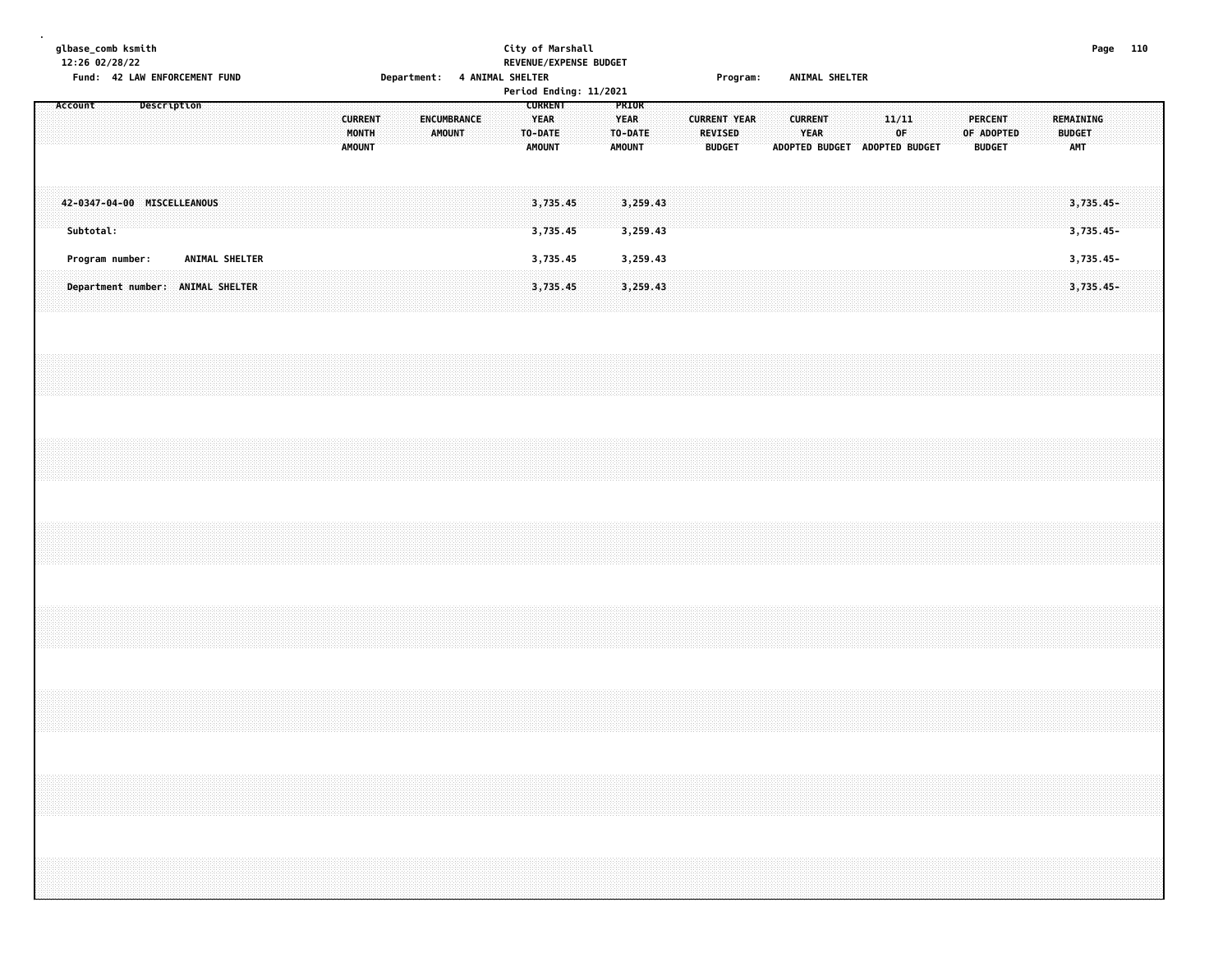|  |         | 12:26 02/28/22 | glbase_comb ksmith | Fund: 42 LAW ENFORCEMENT FUND         |  |                            |  |  |  |                                          |  |               |             |  |                              | City of Marshall<br>Department: 5 BLDG SECURITY FUND | REVENUE/EXPENSE BUDGET<br>Period Ending: 11/2021 |                                                  |                            |  |                                 | Program:            |  |                        |  | <b>BUILDING SECURITIES</b>    |             |  |  |                                               |  |                                          | Page 111 |  |
|--|---------|----------------|--------------------|---------------------------------------|--|----------------------------|--|--|--|------------------------------------------|--|---------------|-------------|--|------------------------------|------------------------------------------------------|--------------------------------------------------|--------------------------------------------------|----------------------------|--|---------------------------------|---------------------|--|------------------------|--|-------------------------------|-------------|--|--|-----------------------------------------------|--|------------------------------------------|----------|--|
|  | Account |                |                    | Description                           |  |                            |  |  |  | <b>CURRENT</b><br>MONTH<br><b>AMOUNT</b> |  | <b>AMOUNT</b> | ENCUMBRANCE |  | <b>YEAR</b><br><b>AMOUNT</b> | <b>CURRENT</b><br>TO-DATE                            |                                                  | PRIOR<br><b>YEAR</b><br>TO-DATE<br><b>AMOUNT</b> |                            |  | <b>REVISED</b><br><b>BUDGET</b> | <b>CURRENT YEAR</b> |  | <b>CURRENT</b><br>YEAR |  | ADOPTED BUDGET ADOPTED BUDGET | 11/11<br>0F |  |  | <b>PERCENT</b><br>OF ADOPTED<br><b>BUDGET</b> |  | REMAINING<br><b>BUDGET</b><br><b>AMT</b> |          |  |
|  |         | Subtotal:      |                    | 42-0218-05-00 SMALL TOOLS & MINOR     |  |                            |  |  |  |                                          |  |               |             |  |                              |                                                      |                                                  |                                                  | 230.47<br>230.47           |  |                                 |                     |  |                        |  |                               |             |  |  |                                               |  |                                          |          |  |
|  |         | Subtotal:      | Program number:    | 42-0347-05-00 MISCELLEANOUS           |  | <b>BUILDING SECURITIES</b> |  |  |  |                                          |  |               |             |  |                              |                                                      |                                                  |                                                  | 105.00<br>105.00<br>335.47 |  |                                 |                     |  |                        |  |                               |             |  |  |                                               |  |                                          |          |  |
|  |         |                |                    | Department number: BLDG SECURITY FUND |  |                            |  |  |  |                                          |  |               |             |  |                              |                                                      |                                                  |                                                  | 335.47                     |  |                                 |                     |  |                        |  |                               |             |  |  |                                               |  |                                          |          |  |
|  |         |                |                    |                                       |  |                            |  |  |  |                                          |  |               |             |  |                              |                                                      |                                                  |                                                  |                            |  |                                 |                     |  |                        |  |                               |             |  |  |                                               |  |                                          |          |  |
|  |         |                |                    |                                       |  |                            |  |  |  |                                          |  |               |             |  |                              |                                                      |                                                  |                                                  |                            |  |                                 |                     |  |                        |  |                               |             |  |  |                                               |  |                                          |          |  |
|  |         |                |                    |                                       |  |                            |  |  |  |                                          |  |               |             |  |                              |                                                      |                                                  |                                                  |                            |  |                                 |                     |  |                        |  |                               |             |  |  |                                               |  |                                          |          |  |
|  |         |                |                    |                                       |  |                            |  |  |  |                                          |  |               |             |  |                              |                                                      |                                                  |                                                  |                            |  |                                 |                     |  |                        |  |                               |             |  |  |                                               |  |                                          |          |  |
|  |         |                |                    |                                       |  |                            |  |  |  |                                          |  |               |             |  |                              |                                                      |                                                  |                                                  |                            |  |                                 |                     |  |                        |  |                               |             |  |  |                                               |  |                                          |          |  |
|  |         |                |                    |                                       |  |                            |  |  |  |                                          |  |               |             |  |                              |                                                      |                                                  |                                                  |                            |  |                                 |                     |  |                        |  |                               |             |  |  |                                               |  |                                          |          |  |
|  |         |                |                    |                                       |  |                            |  |  |  |                                          |  |               |             |  |                              |                                                      |                                                  |                                                  |                            |  |                                 |                     |  |                        |  |                               |             |  |  |                                               |  |                                          |          |  |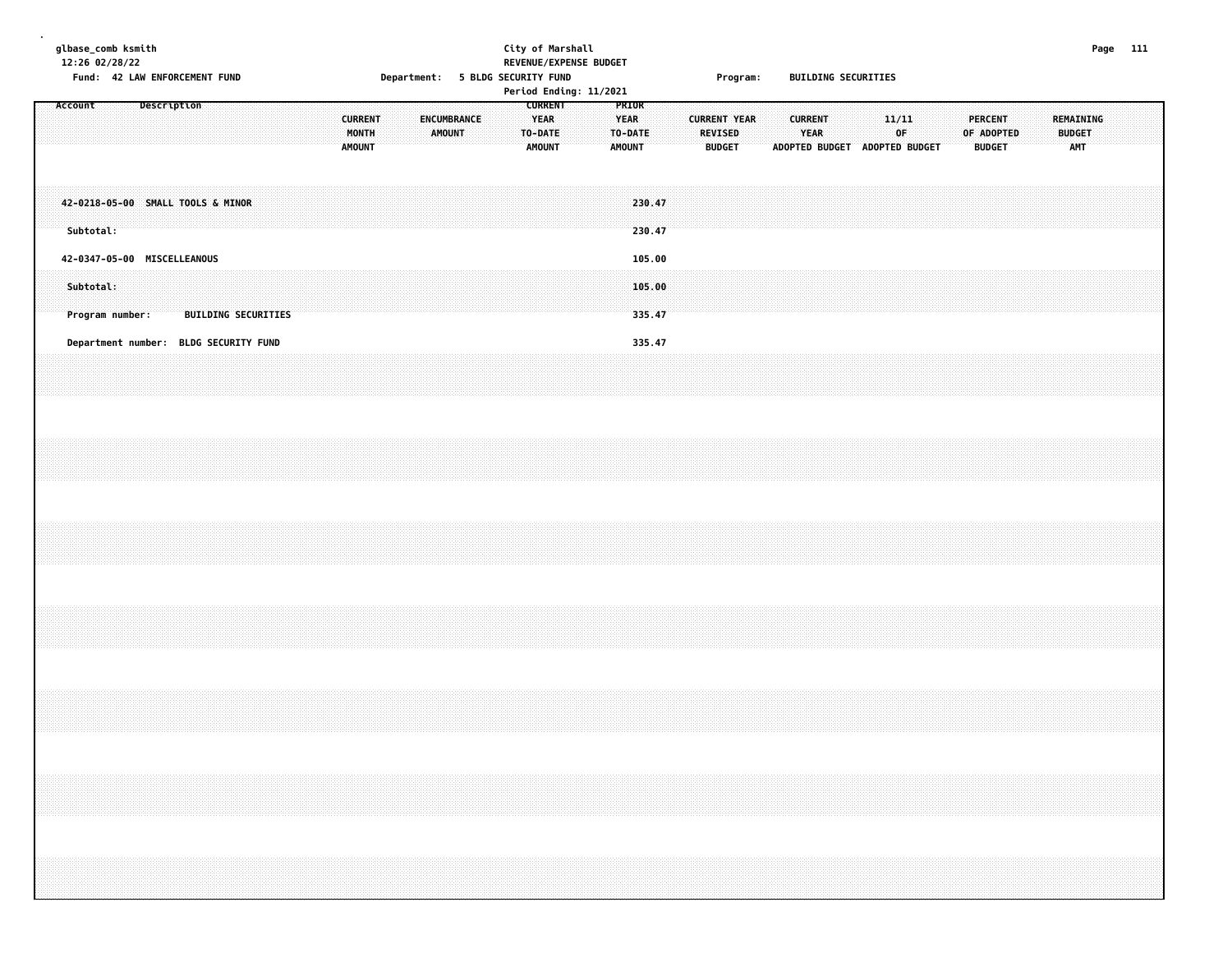**glbase\_comb ksmith City of Marshall Page 112 12:26 02/28/22 REVENUE/EXPENSE BUDGET Fund: 42 LAW ENFORCEMENT FUND Department: 6 K-9 FUND Program: K-9 Period Ending: 11/2021 Account Description CURRENT PRIOR CURRENT ENCUMBRANCE YEAR YEAR CURRENT YEAR CURRENT 11/11 PERCENT REMAINING MONTH AMOUNT TO-DATE TO-DATE REVISED YEAR OF OF ADOPTED BUDGET AMOUNT AMOUNT AMOUNT BUDGET ADOPTED BUDGET ADOPTED BUDGET BUDGET AMT 42-0347-06-00 MISCELLEANOUS 538.04 72.10 538.04 610.14- Subtotal: 538.04 72.10 538.04 610.14- Program number: K-9 538.04 72.10 538.04 610.14- Department number: K-9 FUND 538.04 72.10 538.04 610.14-**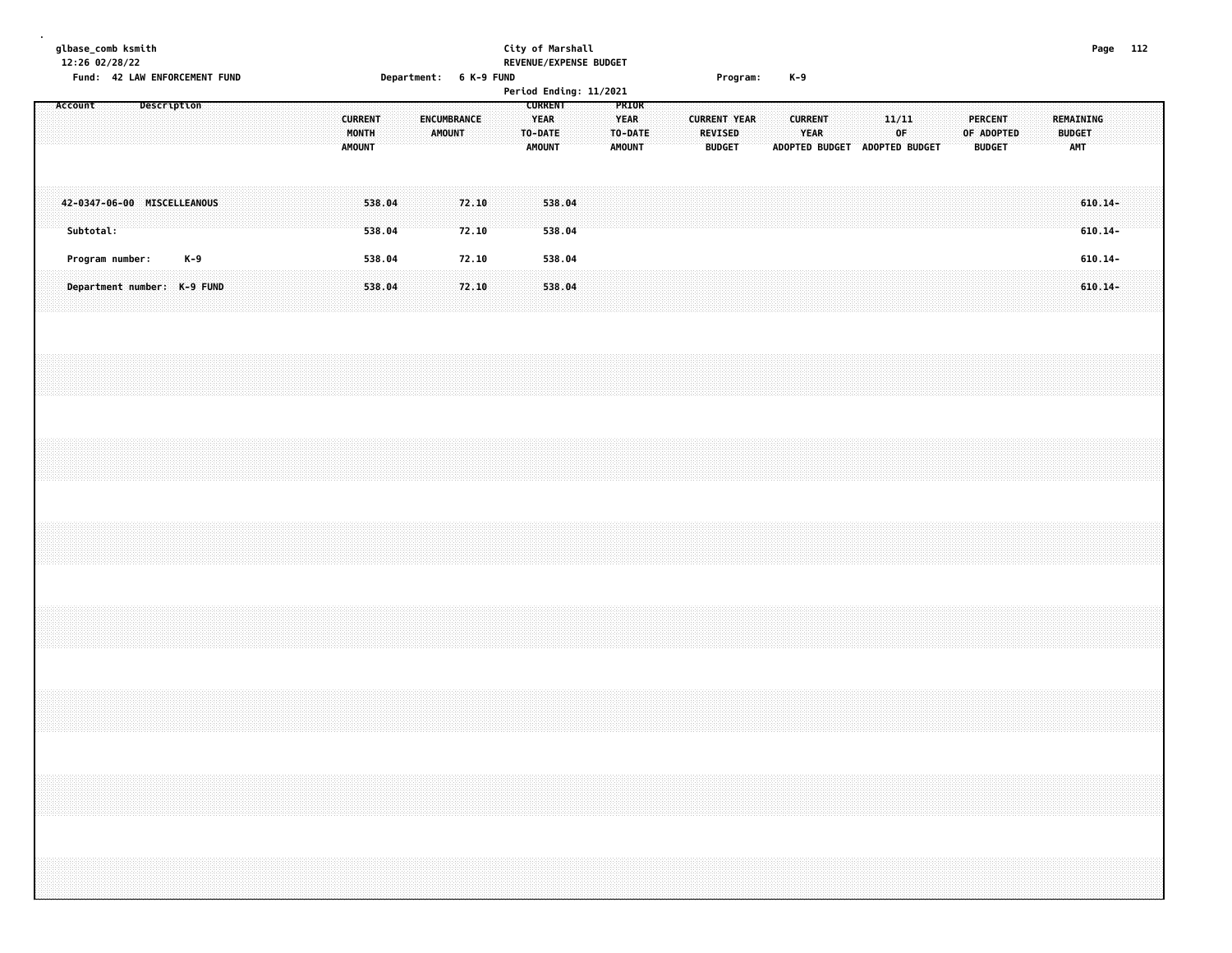**glbase\_comb ksmith City of Marshall Page 113 12:26 02/28/22 REVENUE/EXPENSE BUDGET Fund: 42 LAW ENFORCEMENT FUND Department: 7 LAW ENFORCEMENT BLK GRANT FUND Program: LAW ENFORCEMENT BLK GRANT FUND Period Ending: 11/2021 Account Description CURRENT PRIOR CURRENT ENCUMBRANCE YEAR YEAR CURRENT YEAR CURRENT 11/11 PERCENT REMAINING MONTH AMOUNT TO-DATE TO-DATE REVISED YEAR OF OF ADOPTED BUDGET AMOUNT AMOUNT AMOUNT BUDGET ADOPTED BUDGET ADOPTED BUDGET BUDGET AMT 42-0440-07-00 OTHER MACHINERY & EQ 2,784.61 20,813.86 2,784.61- Subtotal: 2,784.61 20,813.86 2,784.61- Program number: LAW ENFORCEMENT BLK GRANT FUND 2,784.61 20,813.86 2,784.61-**

**.**

 **Department number: LAW ENFORCEMENT BLK GRANT FUND 2,784.61 20,813.86 2,784.61- Expenditures Subtotal ----- 1,779.46 4,530.08 23,407.38 41,898.01 27,937.46-** Fund number: 42 LAW ENFORCEMENT FUND 1,012.93 6,030.08 35,858.77- 17,817.49- 17,817.49-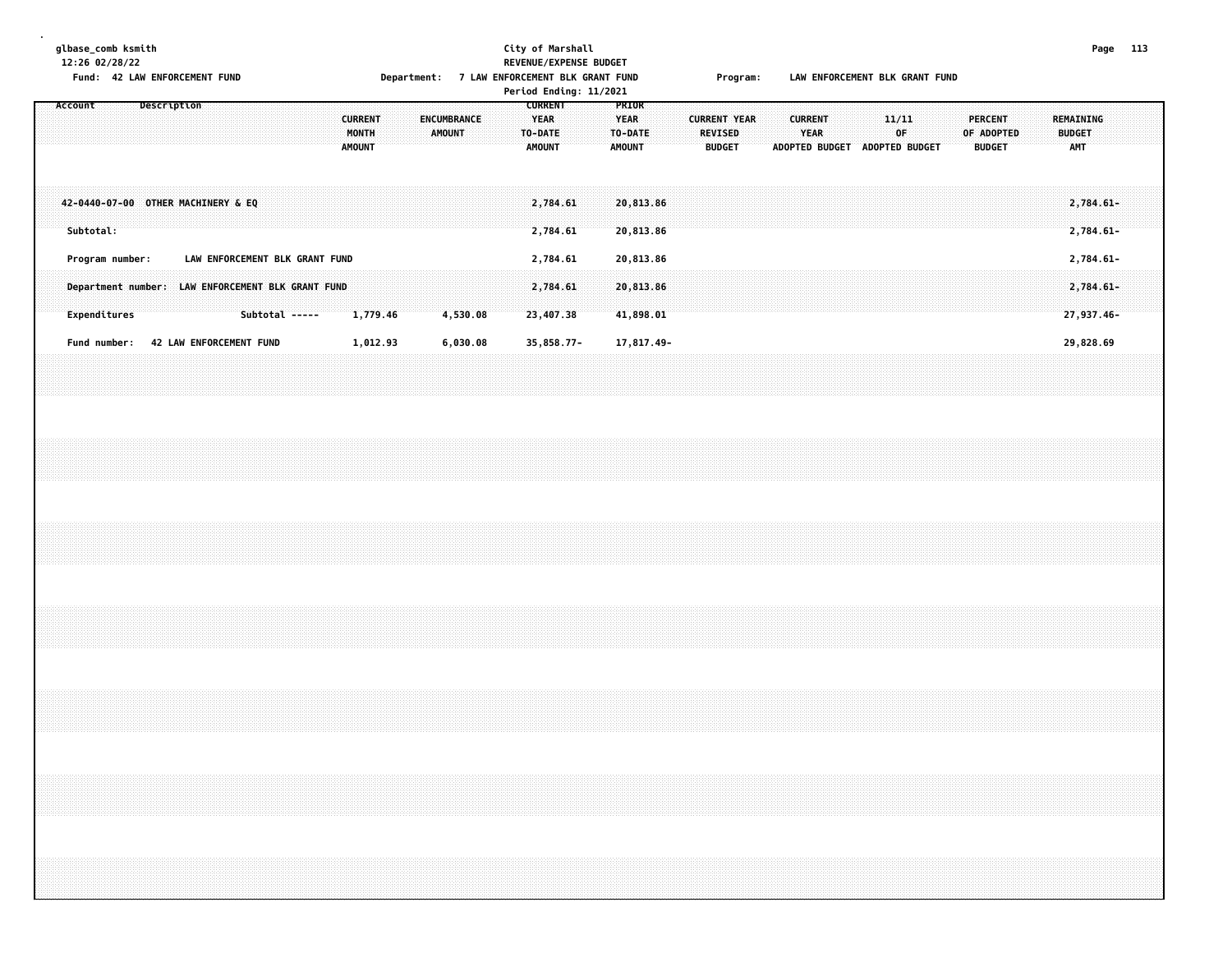**glbase\_comb ksmith City of Marshall Page 114 12:26 02/28/22 REVENUE/EXPENSE BUDGET Fund: 43 LEOSE FUNDS - POLICE Department: 3 POLICE DEPARTMENT Program: Period Ending: 11/2021 Account Description CURRENT PRIOR CURRENT ENCUMBRANCE YEAR YEAR CURRENT YEAR CURRENT 11/11 PERCENT REMAINING MONTH AMOUNT TO-DATE TO-DATE REVISED YEAR OF OF ADOPTED BUDGET AMOUNT AMOUNT AMOUNT BUDGET ADOPTED BUDGET ADOPTED BUDGET BUDGET AMT 43-0345-03-00 CONFERENCE & TRAININ 5,055.00 5,055.00- Subtotal: 5,055.00 5,055.00- Program number: 5,055.00 5,055.00- Department number: POLICE DEPARTMENT 5,055.00 5,055.00- Expenditures Subtotal ----------- 5,055.00 5,055.00- Fund number: 43 LEOSE FUNDS - POLICE 5,055.00 5,055.00-**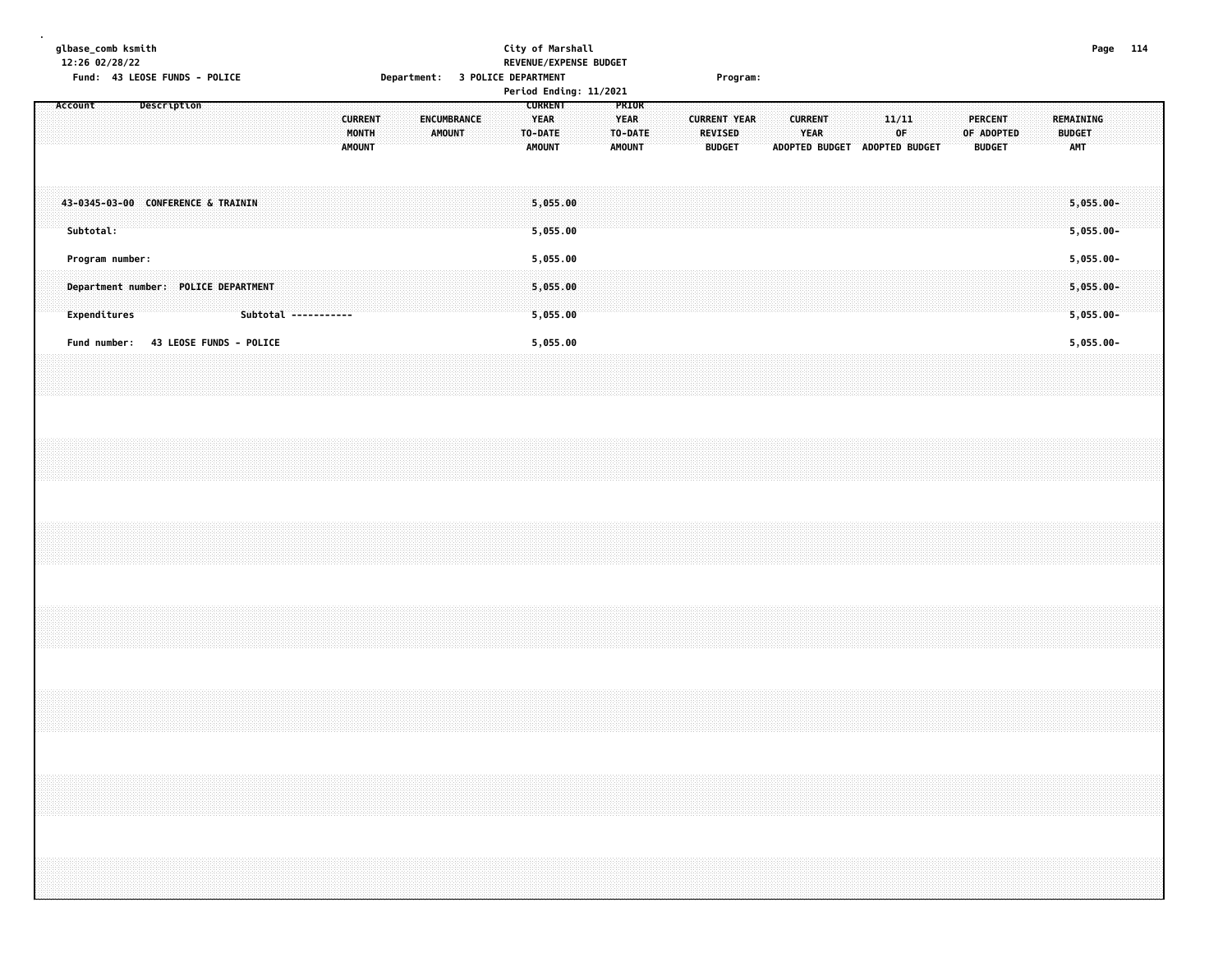| glbase comb ksmith                          |                    | City of Marshall              | Page | 115 |
|---------------------------------------------|--------------------|-------------------------------|------|-----|
| 12:26 02/28/22                              |                    | <b>REVENUE/EXPENSE BUDGET</b> |      |     |
| <b>45 POLICE LOCAL RELIEF FUND</b><br>Fund: | <b>Department:</b> | Program:                      |      |     |

|           |                    |                                    |  |                |  |               |                          |                    |        |  | Period Ending: 11/2021                                    |                             |                                                         |                               |  |                                                        |                       |                        |  |              |                |  |                                        |  |                                          |                |  |
|-----------|--------------------|------------------------------------|--|----------------|--|---------------|--------------------------|--------------------|--------|--|-----------------------------------------------------------|-----------------------------|---------------------------------------------------------|-------------------------------|--|--------------------------------------------------------|-----------------------|------------------------|--|--------------|----------------|--|----------------------------------------|--|------------------------------------------|----------------|--|
| Account   |                    | Description                        |  |                |  | <b>AMOUNT</b> | <b>CURRENT</b><br>MONTH  | <b>ENCUMBRANCE</b> | AMOUNT |  | <b>CURRENT</b><br><b>YEAR</b><br>TO-DATE<br><b>AMOUNT</b> |                             | <b>PRIOR</b><br><b>YEAR</b><br>TO-DATE<br><b>AMOUNT</b> |                               |  | <b>CURRENT YEAR</b><br><b>REVISED</b><br><b>BUDGET</b> | <b>ADOPTED BUDGET</b> | <b>CURRENT</b><br>YEAR |  | 11/11<br>∵OF | ADOPTED BUDGET |  | PERCENT<br>OF ADOPTED<br><b>BUDGET</b> |  | REMAINING<br><b>BUDGET</b><br><b>AMT</b> |                |  |
| Subtotal: |                    | 45-5100-00-00 INTEREST EARNED      |  |                |  |               |                          |                    |        |  |                                                           | $13.18 -$<br>$13.18 -$      |                                                         | $340.21 -$<br>$340.21 -$      |  |                                                        |                       |                        |  |              |                |  |                                        |  |                                          | 13.18<br>13.18 |  |
|           |                    | 45-5325-00-00 EMPLOYEES CONTRIBUTI |  |                |  |               | $225.00 -$               |                    |        |  |                                                           | 2,797.00-                   |                                                         | $3,176.00 -$                  |  |                                                        |                       |                        |  |              |                |  |                                        |  | 2,797.00                                 |                |  |
| Subtotal: |                    | 45-5330-00-00 EMPLOYER'S CONTRIBUT |  |                |  |               | $-45.00 -$<br>$270.00 -$ |                    |        |  |                                                           | $473.00 -$<br>$3,270.00 -$  |                                                         | $-592.00 -$<br>$3,768.00 -$   |  |                                                        |                       |                        |  |              |                |  |                                        |  | 3,270.00                                 | 473.00         |  |
|           | Program number:    |                                    |  |                |  |               | 270.00-                  |                    |        |  |                                                           | $3,283.18-$                 |                                                         | $4, 108.21 -$                 |  |                                                        |                       |                        |  |              |                |  |                                        |  | 3,283.18                                 |                |  |
| Revenues  | Department number: |                                    |  | Subtotal ----- |  |               | 270.00-<br>$270.00 -$    |                    |        |  |                                                           | $3,283.18-$<br>$3,283.18 -$ |                                                         | $4,108.21 -$<br>$4, 108.21 -$ |  |                                                        |                       |                        |  |              |                |  |                                        |  | 3,283.18<br>3,283.18                     |                |  |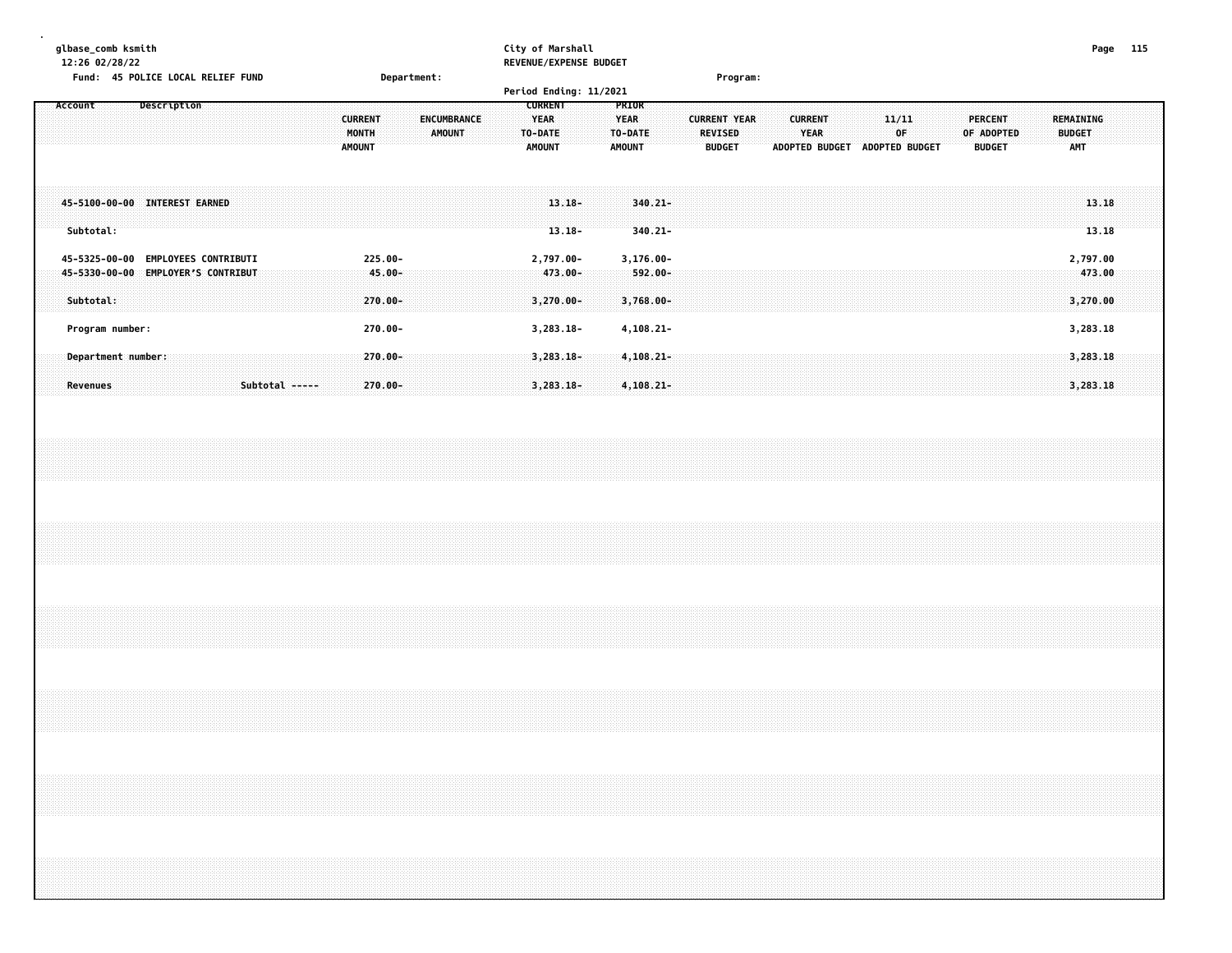| glbase_comb ksmith<br>12:26 02/28/22 |                    | City of Marshall<br>REVENUE/EXPENSE BUDGET                             |                 | 116     |
|--------------------------------------|--------------------|------------------------------------------------------------------------|-----------------|---------|
| Fund: 45 POLICE LOCAL RELIEF FUND    | <b>Department:</b> |                                                                        | <b>Program:</b> |         |
|                                      |                    | Period Ending: 11/2021                                                 |                 |         |
|                                      | <b>CURRENT</b>     | <b>CURREN</b><br>YEAR<br><b>The Second PEAR</b><br><b>CURRENT YEAR</b> |                 | PERCENT |

**MONTH AMOUNT TO-DATE TO-DATE REVISED YEAR OF OF ADOPTED BUDGET**

|  |                    |                                    |                             |  |                      |  | <b>AMOUNT</b> |  |  | <b>AMOUNT</b> |             |  | <b>AMOUNT</b> |            |  | <b>BUDGET</b> |  | ADOPTED BUDGET |  | ADOPTED BUDGET |  | <b>BUDGET</b> |  | <b>AMT</b> |               |  |
|--|--------------------|------------------------------------|-----------------------------|--|----------------------|--|---------------|--|--|---------------|-------------|--|---------------|------------|--|---------------|--|----------------|--|----------------|--|---------------|--|------------|---------------|--|
|  |                    |                                    |                             |  |                      |  |               |  |  |               |             |  |               |            |  |               |  |                |  |                |  |               |  |            |               |  |
|  |                    | 45-0347-00-00 MISCELLANEOUS EXP    |                             |  |                      |  |               |  |  |               |             |  |               | 3,853.50   |  |               |  |                |  |                |  |               |  |            |               |  |
|  | Subtotal:          |                                    |                             |  |                      |  |               |  |  |               |             |  |               | 3,853.50   |  |               |  |                |  |                |  |               |  |            |               |  |
|  |                    | 45-0790-00-00 RELIEF FUND PAYMENTS |                             |  |                      |  |               |  |  |               | 1,175.00    |  |               |            |  |               |  |                |  |                |  |               |  |            | 1,175.00-     |  |
|  | Subtotal:          |                                    |                             |  |                      |  |               |  |  |               | 1,175.00    |  |               |            |  |               |  |                |  |                |  |               |  |            | $1,175.00 -$  |  |
|  | Program number:    |                                    |                             |  |                      |  |               |  |  |               | 1,175.00    |  |               | 3,853.50   |  |               |  |                |  |                |  |               |  |            | $1,175.00 -$  |  |
|  | Department number: |                                    |                             |  |                      |  |               |  |  |               | 1,175.00    |  |               | 3,853.50   |  |               |  |                |  |                |  |               |  |            | $1, 175.00 -$ |  |
|  |                    |                                    |                             |  |                      |  |               |  |  |               |             |  |               |            |  |               |  |                |  |                |  |               |  |            |               |  |
|  | Expenditures       |                                    |                             |  | Subtotal ----------- |  |               |  |  |               | 1,175.00    |  |               | 3,853.50   |  |               |  |                |  |                |  |               |  |            | $1,175.00 -$  |  |
|  | Fund number:       |                                    | 45 POLICE LOCAL RELIEF FUND |  |                      |  | $270.00 -$    |  |  |               | $2,108.18-$ |  |               | $254.71 -$ |  |               |  |                |  |                |  |               |  |            | 2,108.18      |  |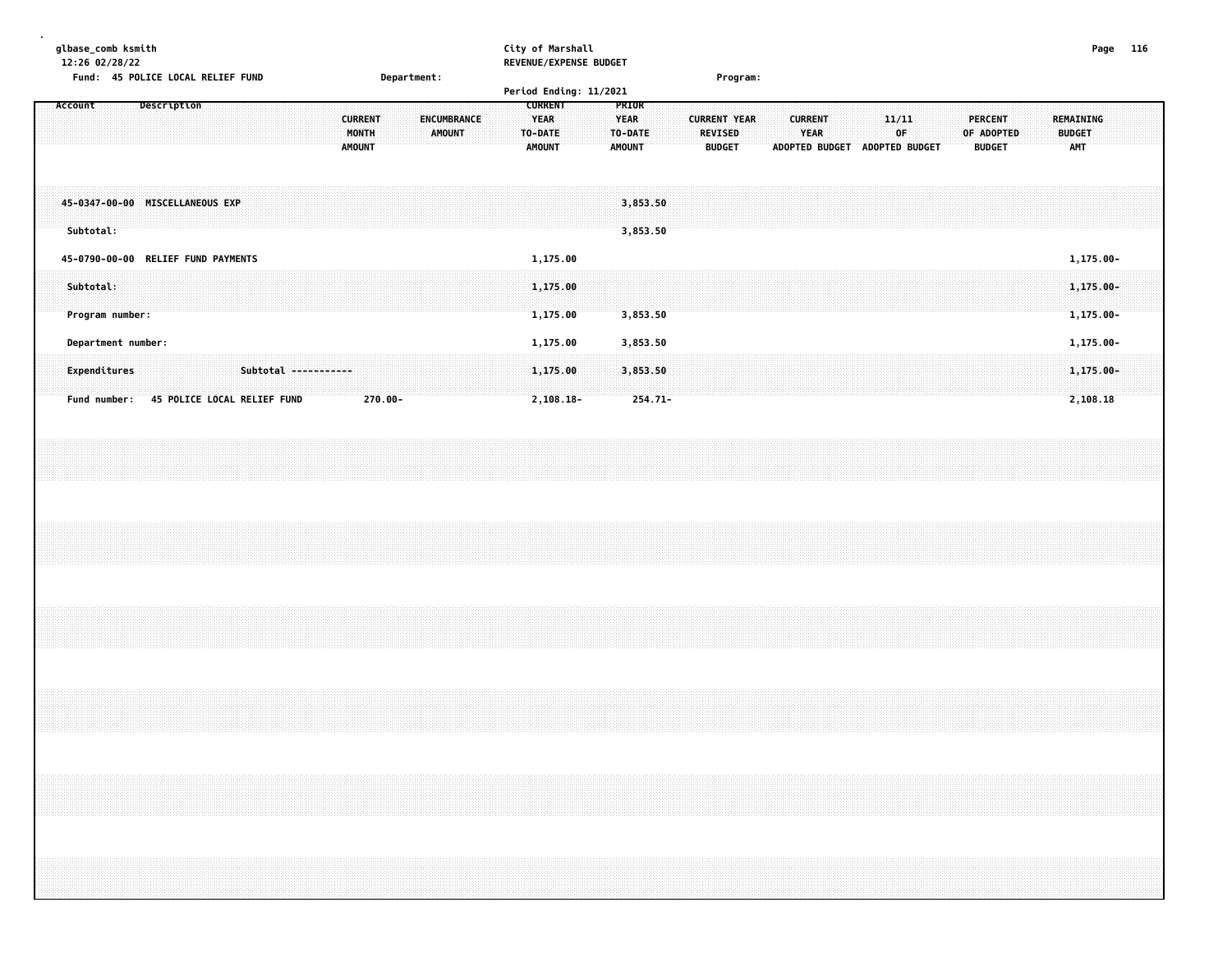| qlbase comb ksmith                     |             | City of Marshall              | Page | 117 |
|----------------------------------------|-------------|-------------------------------|------|-----|
| 12:26 02/28/22                         |             | <b>REVENUE/EXPENSE BUDGET</b> |      |     |
| Fund: 46 FIREMEN'S EMERGENCY RELIEF FD | Department: | Program:                      |      |     |

|                                                     |                                                            |                |                                          |           |                       | Period Ending: 11/2021                                     |                                                         |                                 |                     |                                                        |                |             |         |                             |                                          |  |
|-----------------------------------------------------|------------------------------------------------------------|----------------|------------------------------------------|-----------|-----------------------|------------------------------------------------------------|---------------------------------------------------------|---------------------------------|---------------------|--------------------------------------------------------|----------------|-------------|---------|-----------------------------|------------------------------------------|--|
| Account                                             | Description                                                |                | <b>CURRENT</b><br>MONTH<br><b>AMOUNT</b> |           | ENCUMBRANCE<br>AMOUNT | <b>CURRENT</b><br><b>YEAR</b><br>TO-DATE:<br><b>AMOUNT</b> | <b>PRIOR</b><br><b>YEAR</b><br>TO-DATE<br><b>AMOUNT</b> | <b>REVISED</b><br><b>BUDGET</b> | <b>CURRENT YEAR</b> | <b>CURRENT</b><br><b>YEAR</b><br><b>ADOPTED BUDGET</b> | ADOPTED BUDGET | 11/11<br>0F | PERCENT | OF ADOPTED<br><b>BUDGET</b> | REMAINING<br><b>BUDGET</b><br><b>AMT</b> |  |
| 46-5100-00-00 INTEREST EARNED<br>Subtotal:          |                                                            |                |                                          |           |                       | $7.19 -$<br>$7.19 -$                                       | $173.96 -$<br>173.96-                                   |                                 |                     |                                                        |                |             |         |                             | 7.19<br>7.19                             |  |
| 46-5325-00-00<br>$46 - 5330 - 00 - 00$<br>Subtotal: | <b>EMPLOYEES CONTRIBUTI</b><br><b>EMPLOYER'S CONTRIBUT</b> |                | 705.00-<br>799.00-                       | $94.00 -$ |                       | 7,762.50-<br>$1,035.00 -$<br>8,797.50-                     | $9,353.50 -$<br>$1,587.00 -$<br>$10,940.50 -$           |                                 |                     |                                                        |                |             |         |                             | 7,762.50<br>1,035.00<br>8,797.50         |  |
| Program number:                                     |                                                            |                | 799.00-                                  |           |                       | $8,804.69 -$                                               | $11, 114.46 -$                                          |                                 |                     |                                                        |                |             |         |                             | 8,804.69                                 |  |
| Department number:<br>Revenues                      |                                                            | Subtotal ----- | 799.00-<br>$799.00 -$                    |           |                       | 8,804.69-<br>$8,804.69 -$                                  | $11, 114, 46$ -<br>$11, 114.46 -$                       |                                 |                     |                                                        |                |             |         |                             | 8,804.69<br>8,804.69                     |  |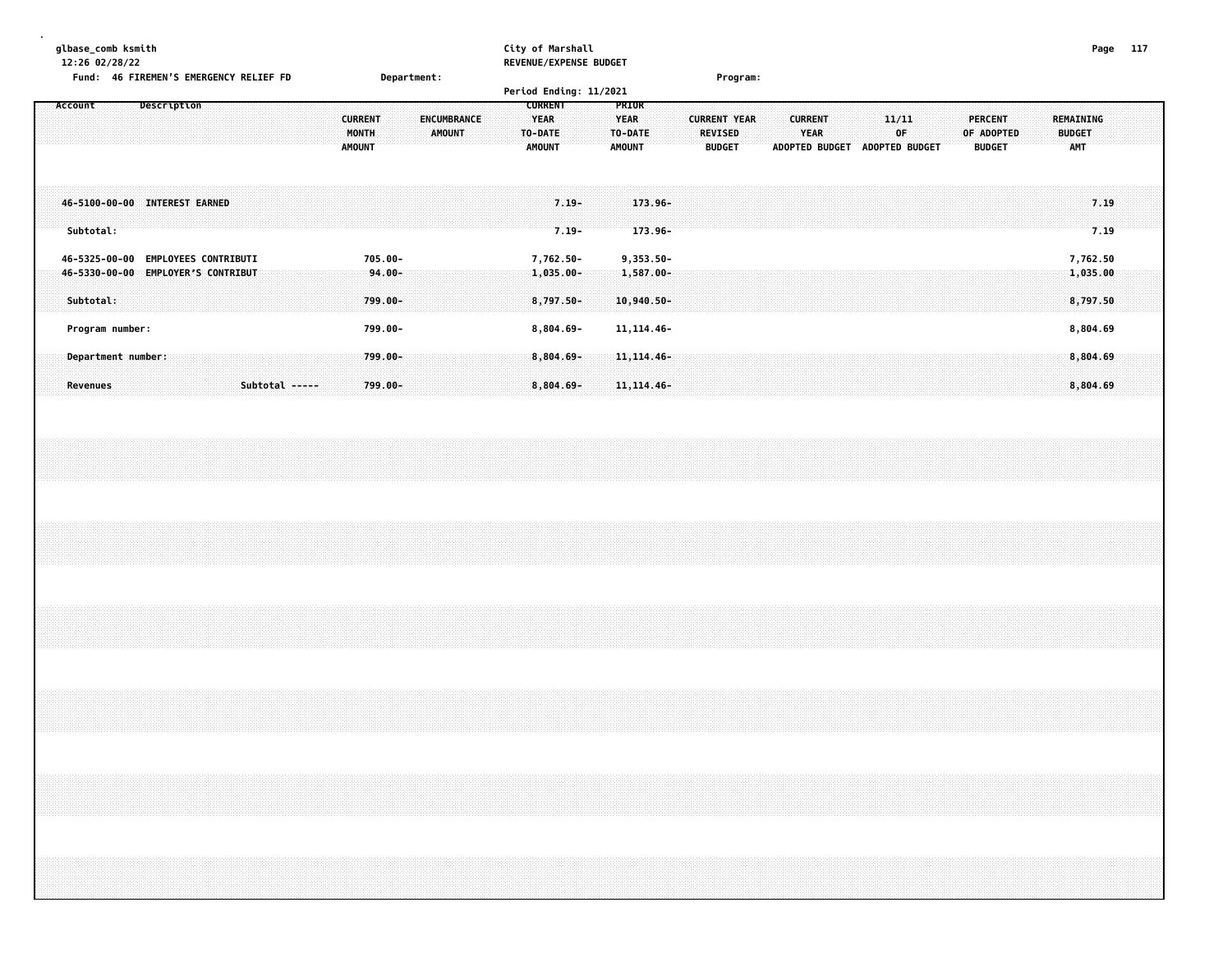| qlbase comb ksmith                        |                    | City of Marshall       | 118<br>Page |
|-------------------------------------------|--------------------|------------------------|-------------|
| 12:26 02/28/22                            |                    | REVENUE/EXPENSE BUDGET |             |
| Fund:<br>46 FIREMEN'S EMERGENCY RELIEF FD | <b>Department:</b> | Program:               |             |

|                                                                                                              |                                                                          | Period Ending: 11/2021                                                                                        |                                                                                                                  |                                                                                       |                                          |
|--------------------------------------------------------------------------------------------------------------|--------------------------------------------------------------------------|---------------------------------------------------------------------------------------------------------------|------------------------------------------------------------------------------------------------------------------|---------------------------------------------------------------------------------------|------------------------------------------|
| Description<br>Account                                                                                       | <b>CURRENT</b><br>ENCUMBRANCE<br><b>MONTH</b><br>AMOUNT<br><b>AMOUNT</b> | <b>CURRENT</b><br><b>PRIOR</b><br><b>YEAR</b><br><b>YEAR</b><br>TO-DATE<br>TO-DATE<br>AMOUNT<br><b>AMOUNT</b> | <b>CURRENT YEAR</b><br><b>CURRENT</b><br><b>YEAR</b><br><b>REVISED</b><br><b>ADOPTED BUDGET</b><br><b>BUDGET</b> | 11/11<br><b>PERCENT</b><br>0F<br>OF ADOPTED<br><b>ADOPTED BUDGET</b><br><b>BUDGET</b> | REMAINING<br><b>BUDGET</b><br><b>AMT</b> |
| 46-0347-00-00 MISCELLANEOUS EXPENS<br>Subtotal:                                                              |                                                                          | 10,031.64<br>4,491.18<br>4,491.18<br>10,031.64                                                                |                                                                                                                  |                                                                                       | 4,491.18-<br>4,491.18-                   |
| <b>RELIEF FUND PAYMENTS</b><br>46-0790-00-00<br>Subtotal:<br>Program number:                                 | 1,865.97<br>1,865.97<br>1,865.97                                         | 1,915.97<br>1,915.97<br>6,407.15<br>10,031.64                                                                 |                                                                                                                  |                                                                                       | 1,915.97-<br>$1,915.97 -$<br>$6,407.15-$ |
| Department number:<br>Subtotal -----<br>Expenditures<br><b>46 FIREMEN'S EMERGENCY RELIEF</b><br>Fund number: | 1,865.97<br>1,865.97<br>1,066.97                                         | 6,407.15<br>10,031.64<br>6,407.15<br>10,031.64<br>2,397.54-<br>$1,082.82-$                                    |                                                                                                                  |                                                                                       | $6,407.15-$<br>$6,407.15-$<br>2,397.54   |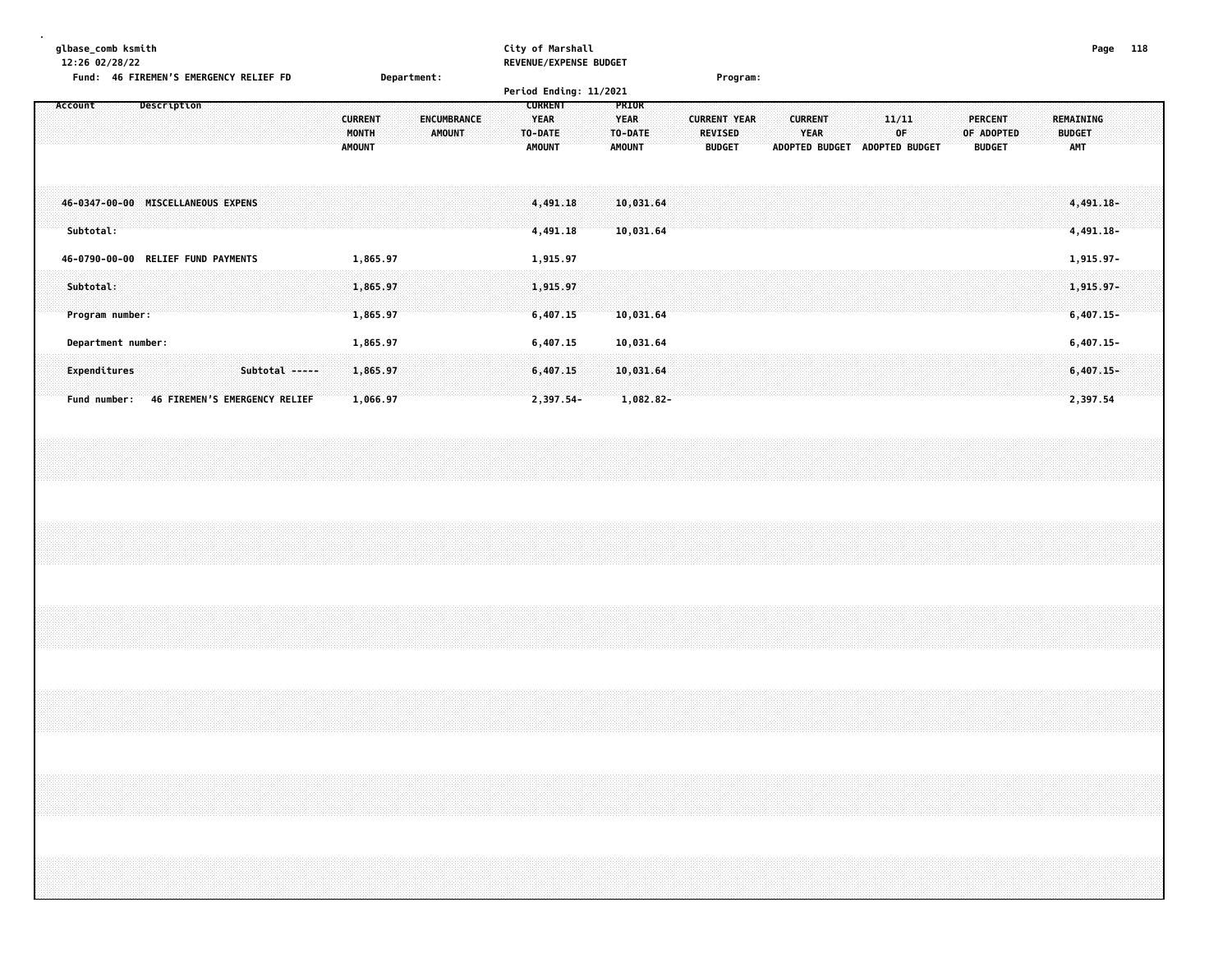|         |           | 12:26 02/28/22 | glbase_comb ksmith |                    | Fund: 48 LIBRARY FUND |                                                                                                    |  |  |                      |  |                                          | Department: |               |             |  | City of Marshall |                                         |                                     | REVENUE/EXPENSE BUDGET |                                         |                                       |  | Program:                                        |           |                               |                        |  |             |  |                                               |  |                                          | Page 119                      |  |  |
|---------|-----------|----------------|--------------------|--------------------|-----------------------|----------------------------------------------------------------------------------------------------|--|--|----------------------|--|------------------------------------------|-------------|---------------|-------------|--|------------------|-----------------------------------------|-------------------------------------|------------------------|-----------------------------------------|---------------------------------------|--|-------------------------------------------------|-----------|-------------------------------|------------------------|--|-------------|--|-----------------------------------------------|--|------------------------------------------|-------------------------------|--|--|
| Account |           |                |                    |                    | Description           |                                                                                                    |  |  |                      |  |                                          |             |               |             |  |                  | <b>CURRENT</b>                          |                                     | Period Ending: 11/2021 | PRIOR                                   |                                       |  |                                                 |           |                               |                        |  |             |  |                                               |  |                                          |                               |  |  |
|         |           |                |                    |                    |                       |                                                                                                    |  |  |                      |  | <b>CURRENT</b><br>MONTH<br><b>AMOUNT</b> |             | <b>AMOUNT</b> | ENCUMBRANCE |  |                  | <b>YEAR</b><br>TO-DATE<br><b>AMOUNT</b> |                                     |                        | <b>YEAR</b><br>TO-DATE<br><b>AMOUNT</b> |                                       |  | <b>CURRENT YEAR</b><br>REVISED<br><b>BUDGET</b> |           | ADOPTED BUDGET ADOPTED BUDGET | <b>CURRENT</b><br>YEAR |  | 11/11<br>OF |  | <b>PERCENT</b><br>OF ADOPTED<br><b>BUDGET</b> |  | REMAINING<br><b>BUDGET</b><br><b>AMT</b> |                               |  |  |
|         |           |                |                    |                    |                       | 48-5100-00-00 INTEREST EARNED<br>48-5125-00-00 MISCELLANEOUS<br>48-5130-00-00 OIL AND GAS - EMMA W |  |  |                      |  |                                          |             |               |             |  |                  |                                         | $6.03 -$<br>2,729.20-<br>22,219.96- |                        |                                         | $145.48 -$<br>1,918.44-<br>19,269.55- |  |                                                 | 1,539.43- |                               |                        |  |             |  |                                               |  |                                          | 6.03<br>2,729.20<br>20,680.53 |  |  |
|         | Subtotal: |                |                    |                    |                       |                                                                                                    |  |  |                      |  |                                          |             |               |             |  |                  |                                         | 24, 955. 19-                        |                        |                                         | 21, 333.47-                           |  |                                                 | 1,539.43- |                               |                        |  |             |  |                                               |  |                                          | 23,415.76                     |  |  |
|         |           |                | Program number:    | Department number: |                       |                                                                                                    |  |  |                      |  |                                          |             |               |             |  |                  |                                         | 24,955.19-<br>24,955.19-            |                        |                                         | 21,333.47-<br>21,333.47-              |  | 1,539.43-                                       | 1,539.43- |                               |                        |  |             |  |                                               |  |                                          | 23,415.76<br>23,415.76        |  |  |
|         | Revenues  |                |                    |                    |                       |                                                                                                    |  |  | Subtotal ----------- |  |                                          |             |               |             |  |                  |                                         | 24,955.19-                          |                        |                                         | 21, 333.47-                           |  |                                                 | 1,539.43- |                               |                        |  |             |  |                                               |  |                                          | 23,415.76                     |  |  |
|         |           |                |                    |                    |                       |                                                                                                    |  |  |                      |  |                                          |             |               |             |  |                  |                                         |                                     |                        |                                         |                                       |  |                                                 |           |                               |                        |  |             |  |                                               |  |                                          |                               |  |  |
|         |           |                |                    |                    |                       |                                                                                                    |  |  |                      |  |                                          |             |               |             |  |                  |                                         |                                     |                        |                                         |                                       |  |                                                 |           |                               |                        |  |             |  |                                               |  |                                          |                               |  |  |
|         |           |                |                    |                    |                       |                                                                                                    |  |  |                      |  |                                          |             |               |             |  |                  |                                         |                                     |                        |                                         |                                       |  |                                                 |           |                               |                        |  |             |  |                                               |  |                                          |                               |  |  |
|         |           |                |                    |                    |                       |                                                                                                    |  |  |                      |  |                                          |             |               |             |  |                  |                                         |                                     |                        |                                         |                                       |  |                                                 |           |                               |                        |  |             |  |                                               |  |                                          |                               |  |  |
|         |           |                |                    |                    |                       |                                                                                                    |  |  |                      |  |                                          |             |               |             |  |                  |                                         |                                     |                        |                                         |                                       |  |                                                 |           |                               |                        |  |             |  |                                               |  |                                          |                               |  |  |
|         |           |                |                    |                    |                       |                                                                                                    |  |  |                      |  |                                          |             |               |             |  |                  |                                         |                                     |                        |                                         |                                       |  |                                                 |           |                               |                        |  |             |  |                                               |  |                                          |                               |  |  |
|         |           |                |                    |                    |                       |                                                                                                    |  |  |                      |  |                                          |             |               |             |  |                  |                                         |                                     |                        |                                         |                                       |  |                                                 |           |                               |                        |  |             |  |                                               |  |                                          |                               |  |  |
|         |           |                |                    |                    |                       |                                                                                                    |  |  |                      |  |                                          |             |               |             |  |                  |                                         |                                     |                        |                                         |                                       |  |                                                 |           |                               |                        |  |             |  |                                               |  |                                          |                               |  |  |
|         |           |                |                    |                    |                       |                                                                                                    |  |  |                      |  |                                          |             |               |             |  |                  |                                         |                                     |                        |                                         |                                       |  |                                                 |           |                               |                        |  |             |  |                                               |  |                                          |                               |  |  |
|         |           |                |                    |                    |                       |                                                                                                    |  |  |                      |  |                                          |             |               |             |  |                  |                                         |                                     |                        |                                         |                                       |  |                                                 |           |                               |                        |  |             |  |                                               |  |                                          |                               |  |  |
|         |           |                |                    |                    |                       |                                                                                                    |  |  |                      |  |                                          |             |               |             |  |                  |                                         |                                     |                        |                                         |                                       |  |                                                 |           |                               |                        |  |             |  |                                               |  |                                          |                               |  |  |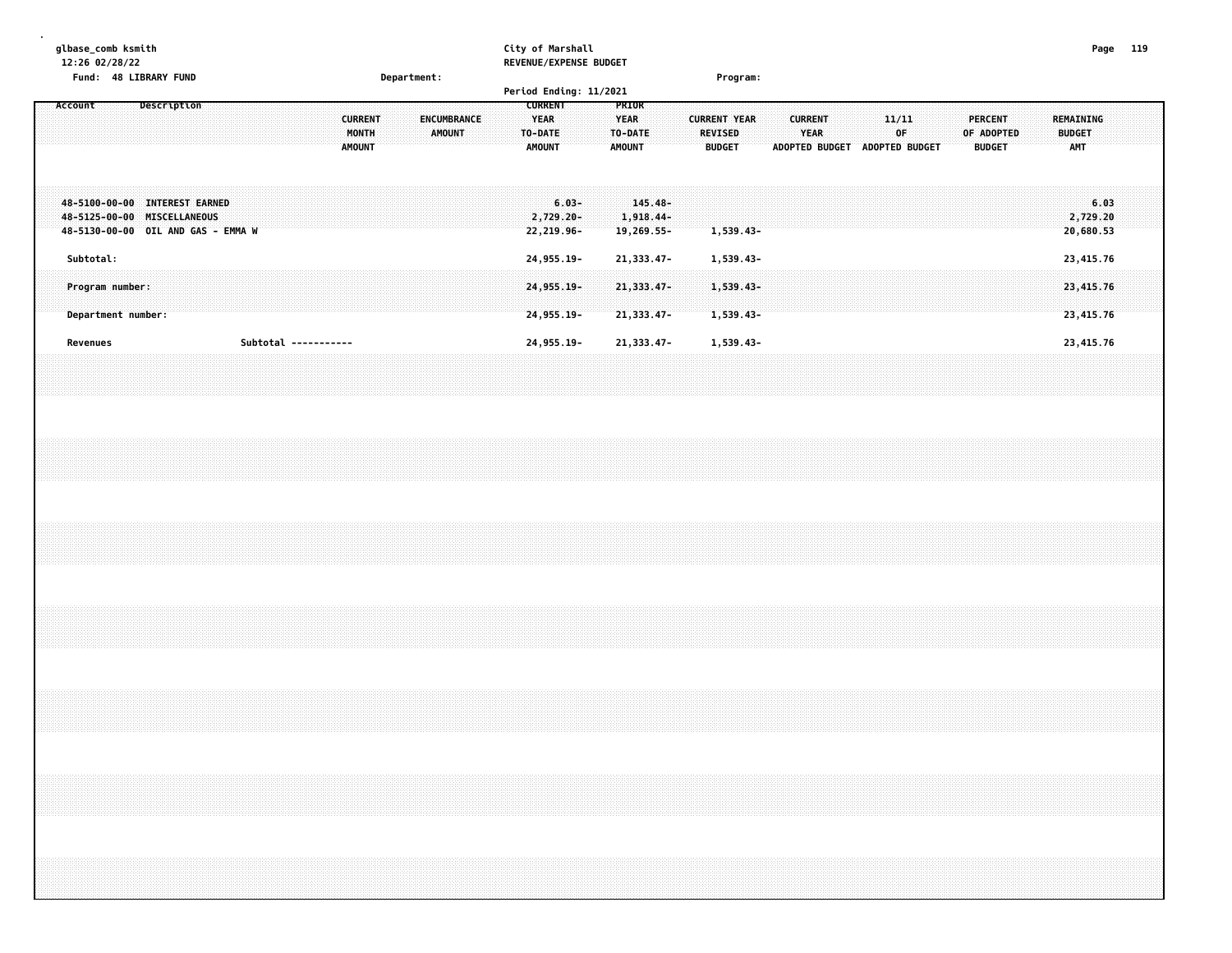| Subtotal:<br>1,539.43<br>1,539.43<br>1,012.50 | Program number:<br>1,539.43<br>1,012.50<br>1,539.43<br>1,539.43<br>1,012.50<br>1,539.43<br>Department number: | Expenditures<br>1,539.43<br>1,539.43<br>Subtotal -----------<br>1,012.50<br>24, 955, 19-<br>23,415.76<br>Fund number: 48 LIBRARY FUND<br>1,539.43<br>20,320.97- |  |  |
|-----------------------------------------------|---------------------------------------------------------------------------------------------------------------|-----------------------------------------------------------------------------------------------------------------------------------------------------------------|--|--|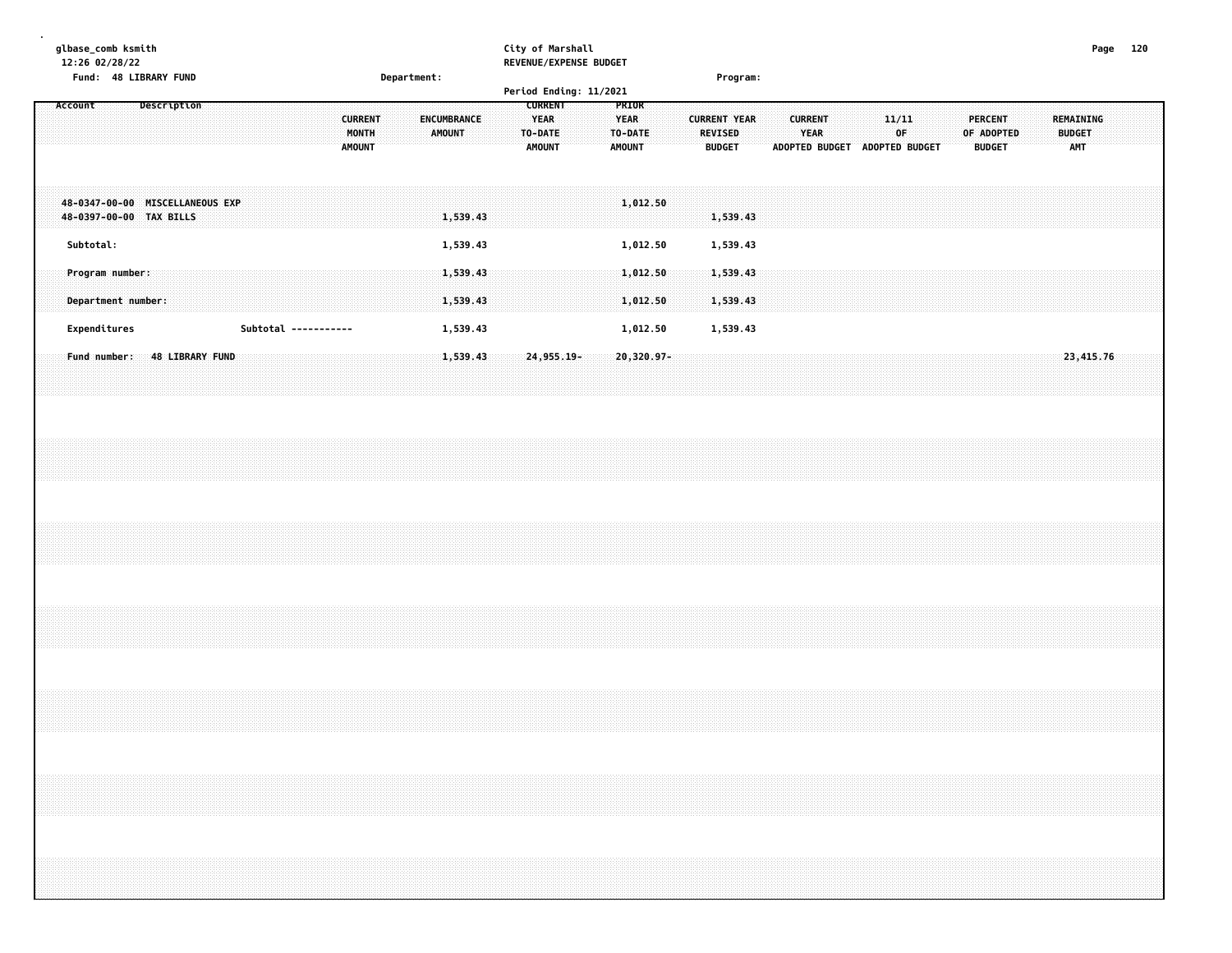|                                                          | Fund: 51 METER TRUSTEE FUND |                      | Department:                                                              | City of Marshall<br>REVENUE/EXPENSE BUDGET                                          | Program:                                                                                                   |                                                                        |                                               | Page 121                                        |
|----------------------------------------------------------|-----------------------------|----------------------|--------------------------------------------------------------------------|-------------------------------------------------------------------------------------|------------------------------------------------------------------------------------------------------------|------------------------------------------------------------------------|-----------------------------------------------|-------------------------------------------------|
| Account                                                  | Description                 |                      | <b>CURRENT</b><br>ENCUMBRANCE<br>MONTH<br><b>AMOUNT</b><br><b>AMOUNT</b> | Period Ending: 11/2021<br><b>CURRENT</b><br><b>YEAR</b><br>TO-DATE<br><b>AMOUNT</b> | PRIOR<br><b>YEAR</b><br><b>CURRENT YEAR</b><br>TO-DATE<br><b>REVISED</b><br><b>AMOUNT</b><br><b>BUDGET</b> | <b>CURRENT</b><br>11/11<br>YEAR<br>0F<br>ADOPTED BUDGET ADOPTED BUDGET | <b>PERCENT</b><br>OF ADOPTED<br><b>BUDGET</b> | <b>REMAINING</b><br><b>BUDGET</b><br><b>AMT</b> |
| 51-5100-00-00 INTEREST EARNED<br>Subtotal:               |                             |                      |                                                                          | $1,889.04 -$<br>1,889.04-                                                           | $9,962.28 -$<br>$9,962.28 -$                                                                               |                                                                        |                                               | 1,889.04<br>1,889.04                            |
| Program number:<br>Department number:<br><b>Revenues</b> |                             | Subtotal ----------- |                                                                          | 1,889.04-<br>1,889.04-<br>1,889.04-                                                 | 9,962.28-<br>$9,962.28 -$<br>$9,962.28 -$                                                                  |                                                                        |                                               | 1,889.04<br>1,889.04<br>1,889.04                |
| Fund number: 51 METER TRUSTEE FUND                       |                             |                      |                                                                          | 1,889.04-                                                                           | 9,962.28-                                                                                                  |                                                                        |                                               | 1,889.04                                        |
|                                                          |                             |                      |                                                                          |                                                                                     |                                                                                                            |                                                                        |                                               |                                                 |
|                                                          |                             |                      |                                                                          |                                                                                     |                                                                                                            |                                                                        |                                               |                                                 |
|                                                          |                             |                      |                                                                          |                                                                                     |                                                                                                            |                                                                        |                                               |                                                 |
|                                                          |                             |                      |                                                                          |                                                                                     |                                                                                                            |                                                                        |                                               |                                                 |
|                                                          |                             |                      |                                                                          |                                                                                     |                                                                                                            |                                                                        |                                               |                                                 |
|                                                          |                             |                      |                                                                          |                                                                                     |                                                                                                            |                                                                        |                                               |                                                 |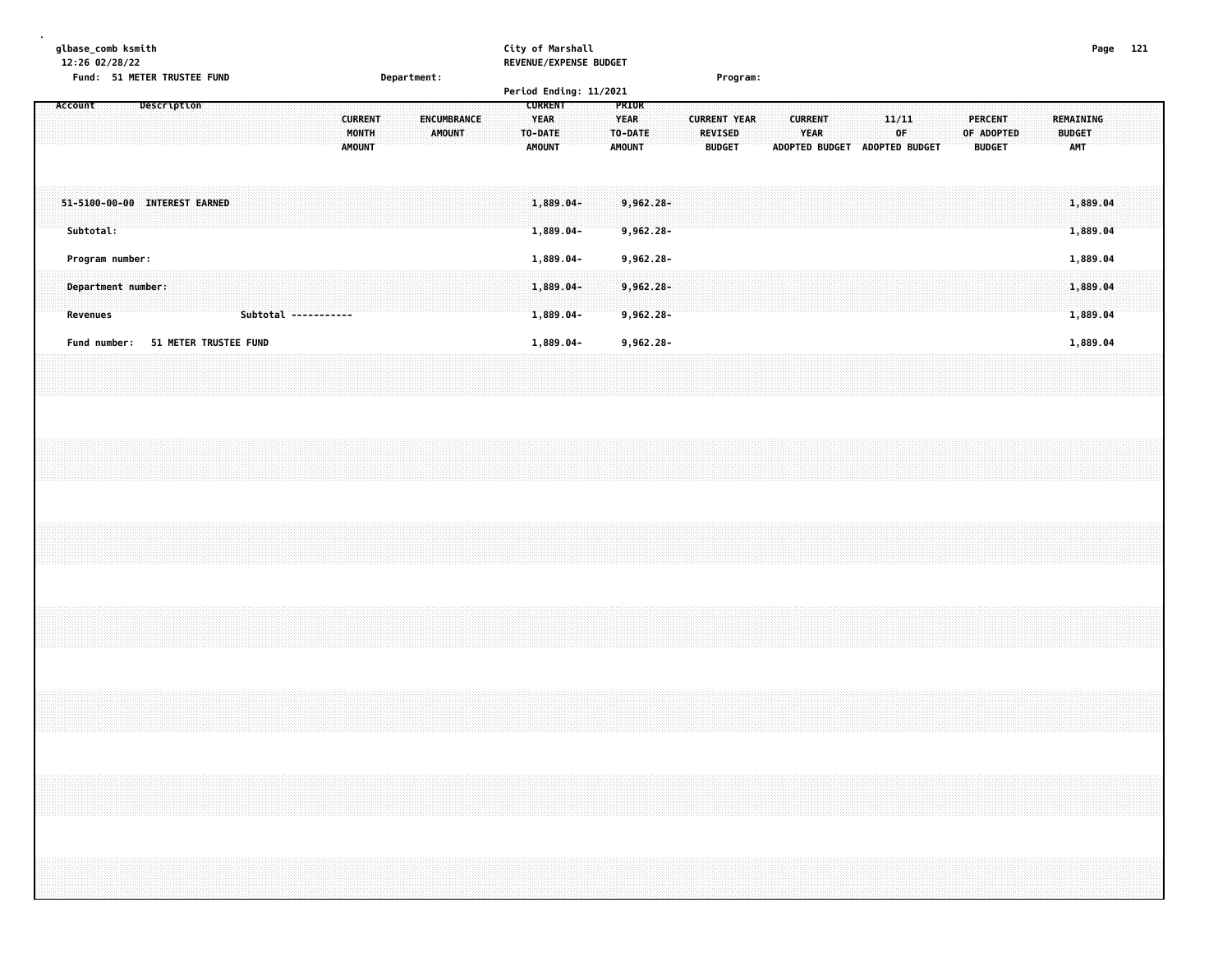|  | glbase_comb ksmith<br>12:26 02/28/22 |  |  | Fund: 52 PAYROLL ACCOUNT FUND        |  |                    |  |                      |                                          |  | Department: |             |               |  | City of Marshall<br>REVENUE/EXPENSE BUDGET<br>Period Ending: 11/2021 |  |                                                  |                  |  | Program:                                               |  |                        |  | PAYROLL DEDUCTIONS            |             |  |                                 |            |  |               |                                                                                                                                                                                                                                 | Page 122 |  |
|--|--------------------------------------|--|--|--------------------------------------|--|--------------------|--|----------------------|------------------------------------------|--|-------------|-------------|---------------|--|----------------------------------------------------------------------|--|--------------------------------------------------|------------------|--|--------------------------------------------------------|--|------------------------|--|-------------------------------|-------------|--|---------------------------------|------------|--|---------------|---------------------------------------------------------------------------------------------------------------------------------------------------------------------------------------------------------------------------------|----------|--|
|  | Account                              |  |  | Description                          |  |                    |  |                      | <b>CURRENT</b><br>MONTH<br><b>AMOUNT</b> |  |             | ENCUMBRANCE | <b>AMOUNT</b> |  | <b>CURRENT</b><br><b>YEAR</b><br>TO-DATE<br>AMOUNT                   |  | PRIOR<br><b>YEAR</b><br>TO-DATE<br><b>AMOUNT</b> |                  |  | <b>CURRENT YEAR</b><br><b>REVISED</b><br><b>BUDGET</b> |  | <b>CURRENT</b><br>YEAR |  | ADOPTED BUDGET ADOPTED BUDGET | 11/11<br>0F |  | <b>PERCENT</b><br><b>BUDGET</b> | OF ADOPTED |  | <b>BUDGET</b> | REMAINING<br><b>AMT</b>                                                                                                                                                                                                         |          |  |
|  | Subtotal:                            |  |  | 52-0155-00-00 POLICE/FIRE INSURANC   |  |                    |  |                      |                                          |  |             |             |               |  |                                                                      |  |                                                  | 150.25<br>150.25 |  |                                                        |  |                        |  |                               |             |  |                                 |            |  |               |                                                                                                                                                                                                                                 |          |  |
|  | Program number:                      |  |  |                                      |  | PAYROLL DEDUCTIONS |  |                      |                                          |  |             |             |               |  |                                                                      |  |                                                  | 150.25           |  |                                                        |  |                        |  |                               |             |  |                                 |            |  |               |                                                                                                                                                                                                                                 |          |  |
|  | Department number:<br>Expenditures   |  |  |                                      |  |                    |  | Subtotal ----------- |                                          |  |             |             |               |  |                                                                      |  |                                                  | 150.25<br>150.25 |  |                                                        |  |                        |  |                               |             |  |                                 |            |  |               |                                                                                                                                                                                                                                 |          |  |
|  |                                      |  |  | Fund number: 52 PAYROLL ACCOUNT FUND |  |                    |  |                      |                                          |  |             |             |               |  |                                                                      |  |                                                  | 150.25           |  |                                                        |  |                        |  |                               |             |  |                                 |            |  |               |                                                                                                                                                                                                                                 |          |  |
|  |                                      |  |  |                                      |  |                    |  |                      |                                          |  |             |             |               |  |                                                                      |  |                                                  |                  |  |                                                        |  |                        |  |                               |             |  |                                 |            |  |               |                                                                                                                                                                                                                                 |          |  |
|  |                                      |  |  |                                      |  |                    |  |                      |                                          |  |             |             |               |  |                                                                      |  |                                                  |                  |  |                                                        |  |                        |  |                               |             |  |                                 |            |  |               |                                                                                                                                                                                                                                 |          |  |
|  |                                      |  |  |                                      |  |                    |  |                      |                                          |  |             |             |               |  |                                                                      |  |                                                  |                  |  |                                                        |  |                        |  |                               |             |  |                                 |            |  |               |                                                                                                                                                                                                                                 |          |  |
|  |                                      |  |  |                                      |  |                    |  |                      |                                          |  |             |             |               |  |                                                                      |  |                                                  |                  |  |                                                        |  |                        |  |                               |             |  |                                 |            |  |               |                                                                                                                                                                                                                                 |          |  |
|  |                                      |  |  |                                      |  |                    |  |                      |                                          |  |             |             |               |  |                                                                      |  |                                                  |                  |  |                                                        |  |                        |  |                               |             |  |                                 |            |  |               |                                                                                                                                                                                                                                 |          |  |
|  |                                      |  |  |                                      |  |                    |  |                      |                                          |  |             |             |               |  |                                                                      |  |                                                  |                  |  |                                                        |  |                        |  |                               |             |  |                                 |            |  |               | $\sim$ . The contract of the contract of the contract of the contract of the contract of the contract of the contract of the contract of the contract of the contract of the contract of the contract of the contract of the co |          |  |
|  |                                      |  |  |                                      |  |                    |  |                      |                                          |  |             |             |               |  |                                                                      |  |                                                  |                  |  |                                                        |  |                        |  |                               |             |  |                                 |            |  |               |                                                                                                                                                                                                                                 |          |  |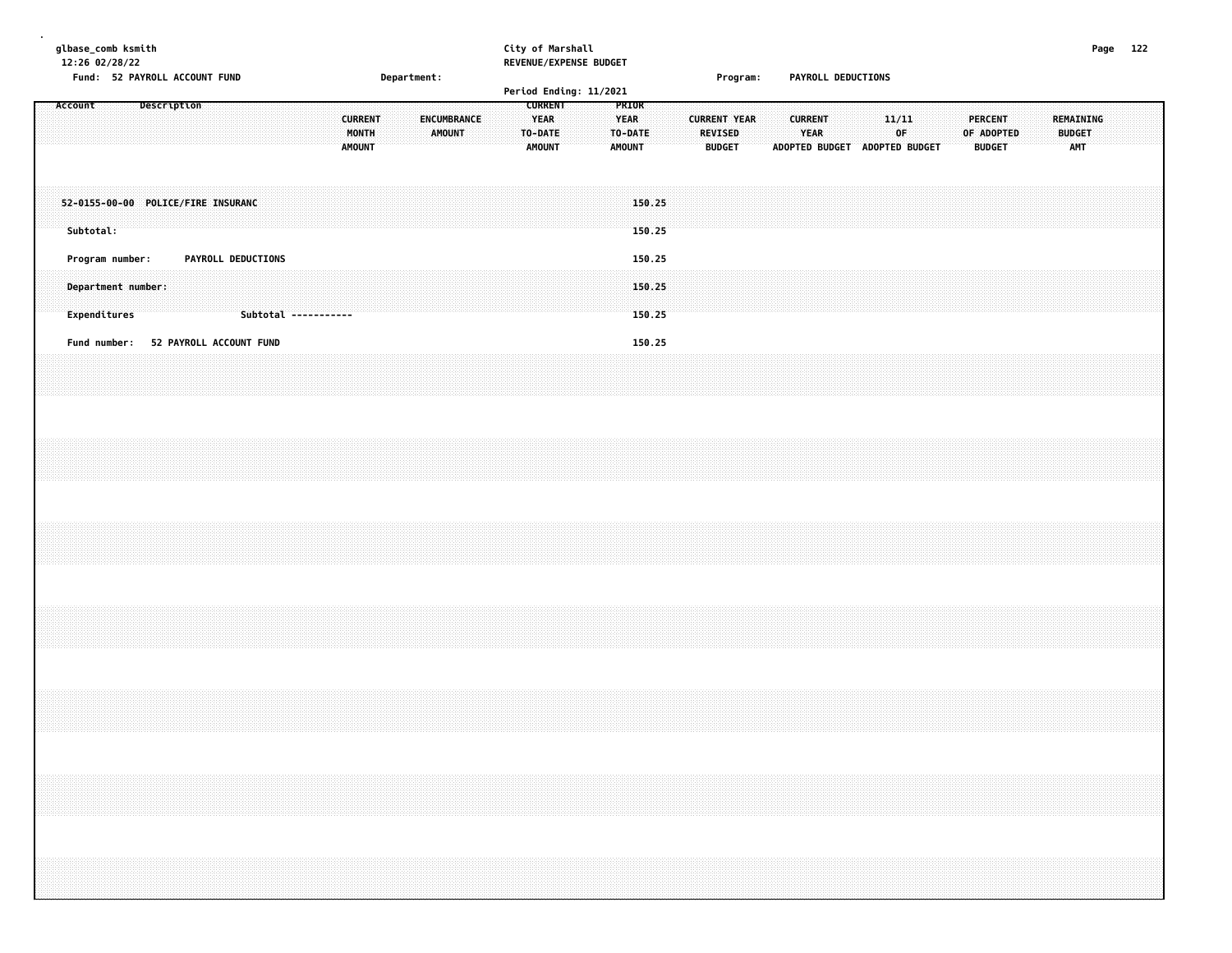| glbase_comb ksmith |  |
|--------------------|--|
|--------------------|--|

### **glbase\_comb ksmith City of Marshall Page 123 12:26 02/28/22 REVENUE/EXPENSE BUDGET**

| Page |  |
|------|--|
|      |  |

|                                                 |             | Fund: 56 MARSHALL ECONOMIC DEV CORP |                | Department: |               | <b>MEDCO</b> |                        |                                             | Program:            | <b>MEDCO</b>   |                |               |                              |          |
|-------------------------------------------------|-------------|-------------------------------------|----------------|-------------|---------------|--------------|------------------------|---------------------------------------------|---------------------|----------------|----------------|---------------|------------------------------|----------|
|                                                 |             |                                     |                |             |               |              | Period Ending: 11/2021 |                                             |                     |                |                |               |                              |          |
| Account                                         | Description |                                     |                |             |               |              | <b>CURRENT</b>         | PRIOR                                       |                     |                |                |               |                              |          |
|                                                 |             |                                     | <b>CURRENT</b> |             | ENCUMBRANCE   |              | YEAR                   | <b>YEAR</b>                                 | <b>CURRENT YEAR</b> | <b>CURRENT</b> | 11/11          | PERCENT       | <b>REMAINING</b>             |          |
|                                                 |             |                                     | <b>MONTH</b>   |             | <b>AMOUNT</b> |              | TO-DATE                | TO-DATE                                     | <b>REVISED</b>      | <b>YEAR</b>    | 0F.            | OF ADOPTED    | <b>BUDGET</b>                |          |
|                                                 |             |                                     | <b>AMOUNT</b>  |             |               |              | <b>AMOUNT</b>          | <b>AMOUNT</b>                               | <b>BUDGET</b>       | ADOPTED BUDGET | ADOPTED BUDGET | <b>BUDGET</b> | <b>AMT</b>                   |          |
| 56-4014-00-00 SALES TAX-ECONOMIC D<br>Subtotal: |             |                                     |                |             |               |              | 1,598,794.24-          | 1,598,794,24-1,748,308.91-<br>1,748,308.91- |                     |                |                |               | 1,598,794.24<br>1,598,794.24 |          |
| 56-5100-00-00 INTEREST EARNED                   |             |                                     |                |             |               |              | 1,124.83-              | 21,833.64-                                  |                     |                |                |               |                              | 1,124.83 |
| Subtotal:                                       |             |                                     |                |             |               |              |                        |                                             |                     |                |                |               |                              |          |
|                                                 |             |                                     |                |             |               |              | $1,124.83-$            | 21,833.64-                                  |                     |                |                |               |                              | 1,124.83 |
|                                                 |             |                                     |                |             |               |              |                        |                                             |                     |                |                |               |                              |          |

| Program number:          | <b>MEDCO</b> |                                                                                                                  | <b>599 919 A</b> |
|--------------------------|--------------|------------------------------------------------------------------------------------------------------------------|------------------|
| Department number: MEDCO |              | 1,599,919.07-<br>1.770.142.55-                                                                                   | 1.599.919.07     |
|                          |              | ,我们就会在这里,我们的时候,我们就会在这里,我们就会在这里,我们就会在这里,我们就会在这里,我们就会在这里,我们就会在这里,我们就会在这里,我们就会不会在这里<br>$1.599$ , $919$ , $07^\circ$ |                  |
|                          |              |                                                                                                                  |                  |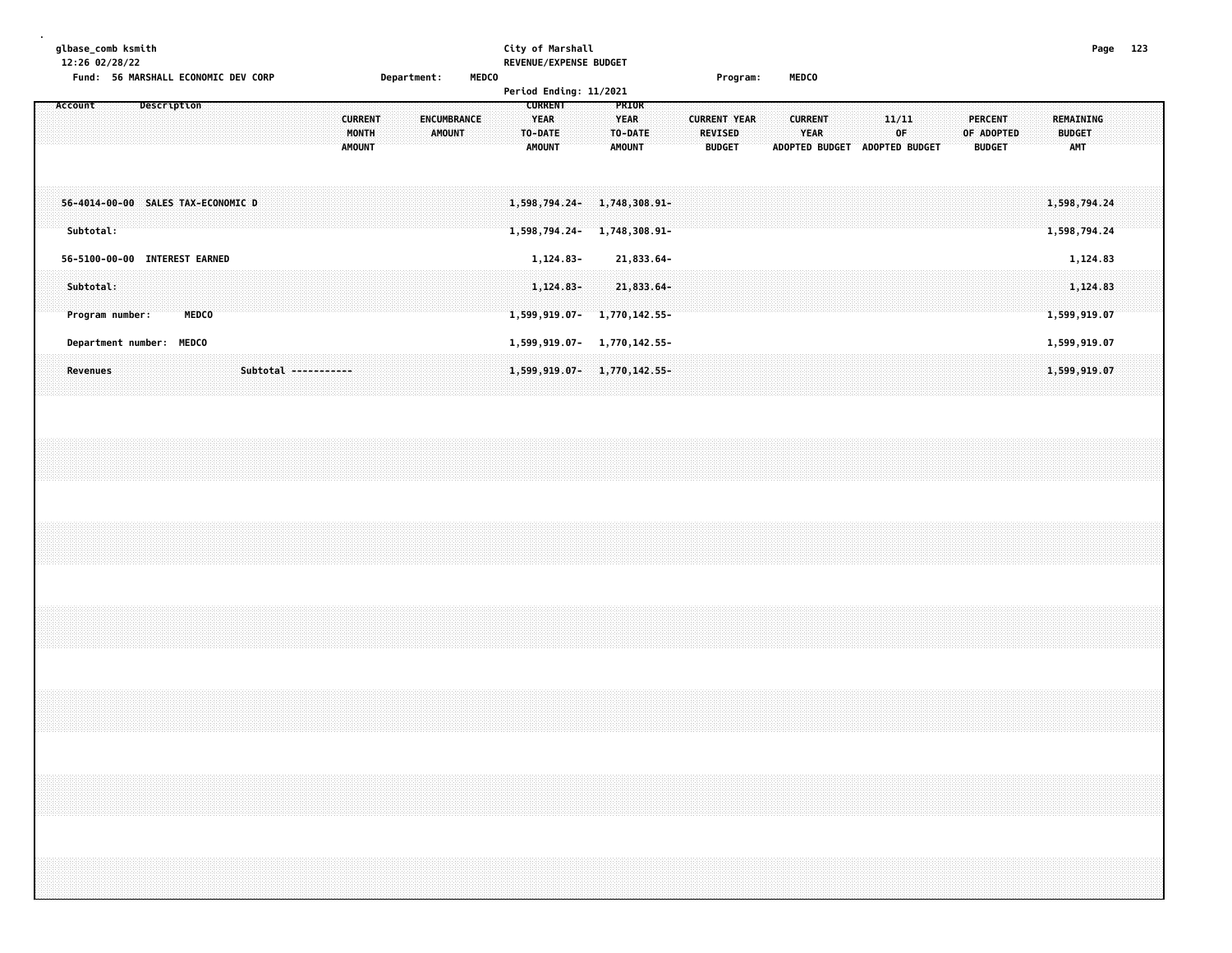| qlbase comb ksmith                             |                    | City of Marshall              |         |       | Page | 124 |
|------------------------------------------------|--------------------|-------------------------------|---------|-------|------|-----|
| 12:26 02/28/22                                 |                    | <b>REVENUE/EXPENSE BUDGET</b> |         |       |      |     |
| <b>56 MARSHALL ECONOMIC DEV CORP</b><br>Fund : | <b>Department:</b> | <b>MEDCO</b>                  | Program | MEDCO |      |     |

|                                                                                                   |                                                                                                                 |                                              |                       | Period Ending: 11/2021                                       |                                                         |                                                        |                                                        |                                      |                                                                                           |
|---------------------------------------------------------------------------------------------------|-----------------------------------------------------------------------------------------------------------------|----------------------------------------------|-----------------------|--------------------------------------------------------------|---------------------------------------------------------|--------------------------------------------------------|--------------------------------------------------------|--------------------------------------|-------------------------------------------------------------------------------------------|
| Account                                                                                           | Description                                                                                                     | <b>CURRENT</b><br>MONTH<br><b>AMOUNT</b>     | ENCUMBRANCE<br>AMOUNT | <b>CURRENT</b><br>YEAR<br>TO-DATE<br><b>AMOUNT</b>           | <b>PRIOR</b><br><b>YEAR</b><br>TO-DATE<br><b>AMOUNT</b> | <b>CURRENT YEAR</b><br><b>REVISED</b><br><b>BUDGET</b> | <b>CURRENT</b><br><b>YEAR</b><br><b>ADOPTED BUDGET</b> | 11/11<br>0F<br><b>ADOPTED BUDGET</b> | <b>PERCENT</b><br>REMAINING<br>OF ADOPTED<br><b>BUDGET</b><br><b>AMT</b><br><b>BUDGET</b> |
| $56 - 0101 - 00 - 00$<br>56-0106-00-00<br>$56 - 0110 - 00 - 00$<br>56-0111-00-00<br>56-0122-00-00 | <b>EXECUTIVE SALARIES</b><br>SALARY-ADMINISTRATIV<br>SALARIES-PARTIME AND<br>Salaries Longeviety<br><b>TMRS</b> | 9,230.88<br>2,536.96<br>1,584.00<br>2,382.53 |                       | 110,770.56<br>30,443.52<br>1,350.00<br>1,584.00<br>25,531.35 | 191,798.81<br>32,980.49<br>1,440.00<br>39,767.13        |                                                        |                                                        |                                      | 110,770.56-<br>$30,443.52 -$<br>$1,350.00 -$<br>$1,584.00 -$<br>25,531.35-                |
| Subtotal:                                                                                         | 56-0133-00-00 FICA BENEFITS                                                                                     | 981.06<br>16,715.43                          |                       | 10,525.21<br>180,204.64                                      | 17,396.65<br>283,383.08                                 |                                                        |                                                        |                                      | $10,525.21-$<br>$180, 204.64 -$                                                           |
| 56-0311-00-00                                                                                     | TRANSPORTATION                                                                                                  | 992.16                                       |                       | 10,913.76                                                    | 16,855.92                                               |                                                        |                                                        |                                      | 10,913.76-                                                                                |
| Subtotal:<br>Program number:                                                                      | MEDCO                                                                                                           | 992.16<br>17,707.59                          |                       | 10,913.76<br>191, 118.40                                     | 16,855.92<br>300,239.00                                 |                                                        |                                                        |                                      | $10,913.76 -$<br>191, 118.40-                                                             |
| Department number: MEDCO                                                                          |                                                                                                                 | 17,707.59                                    |                       | 191,118.40                                                   | 300,239.00                                              |                                                        |                                                        |                                      | 191, 118.40-                                                                              |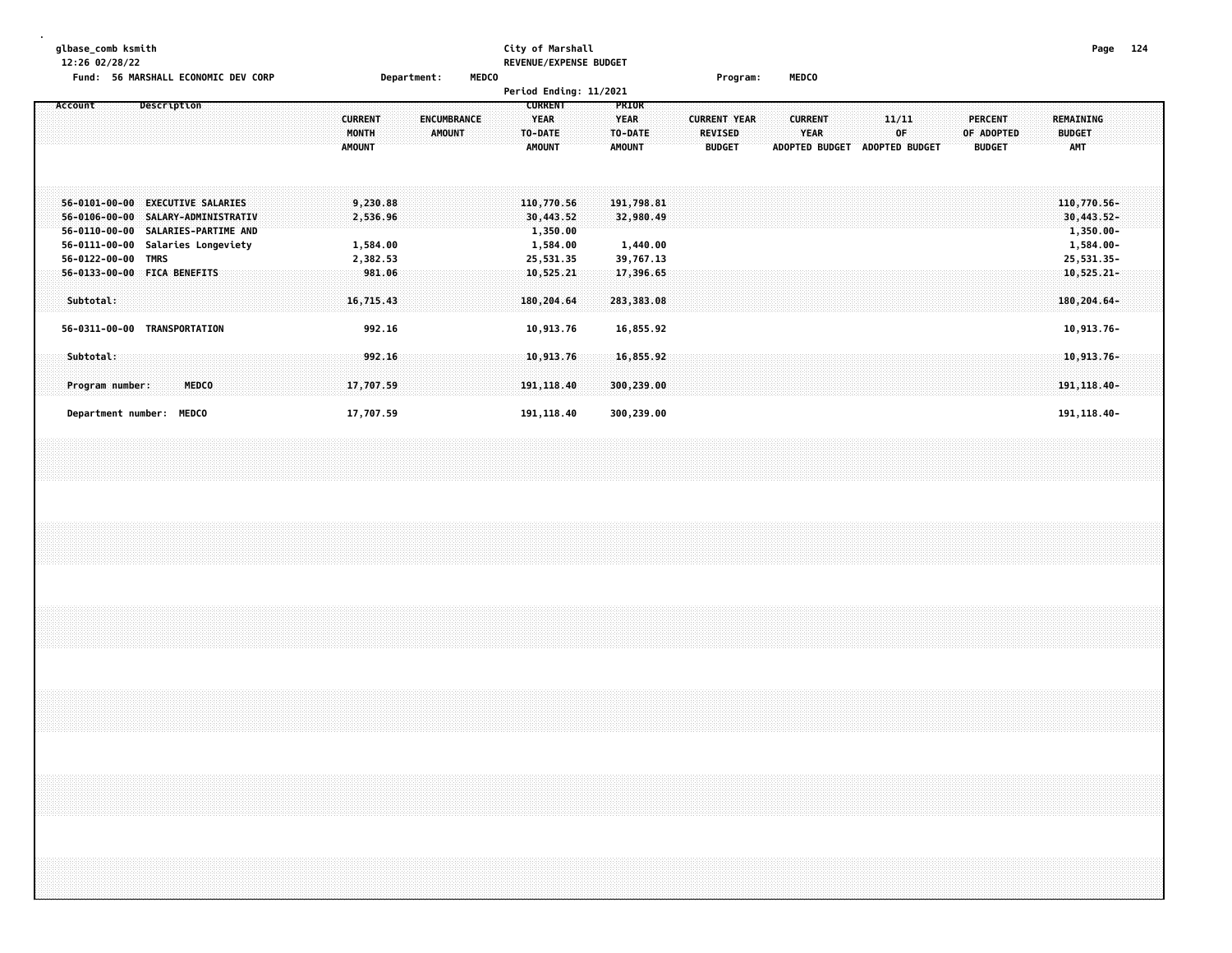|  |           | glbase_comb ksmith<br>12:26 02/28/22 |                    | Fund: 56 MARSHALL ECONOMIC DEV CORP                               |  |                                              |  |                                          |                             |  |                              |  |  |                                                           | City of Marshall<br>REVENUE/EXPENSE BUDGET<br>Department: 38 BUSINESS DEVELOPMENT CENTER<br>Period Ending: 11/2021 |  |                                                  |                                   |  |                                 | Program:            |  |                        | <b>TENANT SERVICES</b> |  |             |                               |  |                                 |                                                                                  |  |                             |                                      | Page 125 |  |
|--|-----------|--------------------------------------|--------------------|-------------------------------------------------------------------|--|----------------------------------------------|--|------------------------------------------|-----------------------------|--|------------------------------|--|--|-----------------------------------------------------------|--------------------------------------------------------------------------------------------------------------------|--|--------------------------------------------------|-----------------------------------|--|---------------------------------|---------------------|--|------------------------|------------------------|--|-------------|-------------------------------|--|---------------------------------|----------------------------------------------------------------------------------|--|-----------------------------|--------------------------------------|----------|--|
|  | Account   |                                      | Description        |                                                                   |  |                                              |  | <b>CURRENT</b><br>MONTH<br><b>AMOUNT</b> |                             |  | ENCUMBRANCE<br><b>AMOUNT</b> |  |  | <b>CURRENT</b><br><b>YEAR</b><br>TO-DATE<br><b>AMOUNT</b> |                                                                                                                    |  | PRIOR<br><b>YEAR</b><br>TO-DATE<br><b>AMOUNT</b> |                                   |  | <b>REVISED</b><br><b>BUDGET</b> | <b>CURRENT YEAR</b> |  | <b>CURRENT</b><br>YEAR |                        |  | 11/11<br>0F | ADOPTED BUDGET ADOPTED BUDGET |  | <b>PERCENT</b><br><b>BUDGET</b> | OF ADOPTED                                                                       |  | <b>BUDGET</b><br><b>AMT</b> | <b>REMAINING</b>                     |          |  |
|  |           |                                      | 56-0122-38-00 TMRS | 56-0106-38-00 SALARY-ADMINISTRATIV<br>56-0133-38-00 FICA BENEFITS |  |                                              |  |                                          | 1,173.20<br>194.86<br>89.74 |  |                              |  |  |                                                           | 14,078.34<br>2,338.39<br>1,076.99                                                                                  |  |                                                  | 15,251.57<br>2,495.20<br>1,166.80 |  |                                 |                     |  |                        |                        |  |             |                               |  |                                 |                                                                                  |  |                             | 14,078.34-<br>2,338.39-<br>1,076.99- |          |  |
|  | Subtotal: |                                      |                    |                                                                   |  |                                              |  | 1,457.80                                 |                             |  |                              |  |  |                                                           | 17,493.72                                                                                                          |  |                                                  | 18,913.57                         |  |                                 |                     |  |                        |                        |  |             |                               |  |                                 |                                                                                  |  |                             | 17,493.72-                           |          |  |
|  |           | Program number:                      |                    | TENANT SERVICES                                                   |  |                                              |  | 1,457.80                                 |                             |  |                              |  |  |                                                           | 17,493.72                                                                                                          |  |                                                  | 18,913.57                         |  |                                 |                     |  |                        |                        |  |             |                               |  |                                 |                                                                                  |  |                             | 17,493.72-                           |          |  |
|  |           |                                      |                    |                                                                   |  | Department number: BUSINESS DEVELOPMENT CENT |  |                                          | 1,457.80                    |  |                              |  |  |                                                           | 17,493.72                                                                                                          |  |                                                  | 18,913.57                         |  |                                 |                     |  |                        |                        |  |             |                               |  |                                 |                                                                                  |  |                             | 17,493.72-                           |          |  |
|  |           |                                      |                    |                                                                   |  |                                              |  |                                          |                             |  |                              |  |  |                                                           |                                                                                                                    |  |                                                  |                                   |  |                                 |                     |  |                        |                        |  |             |                               |  |                                 |                                                                                  |  |                             |                                      |          |  |
|  |           |                                      |                    |                                                                   |  |                                              |  |                                          |                             |  |                              |  |  |                                                           |                                                                                                                    |  |                                                  |                                   |  |                                 |                     |  |                        |                        |  |             |                               |  |                                 |                                                                                  |  |                             |                                      |          |  |
|  |           |                                      |                    |                                                                   |  |                                              |  |                                          |                             |  |                              |  |  |                                                           |                                                                                                                    |  |                                                  |                                   |  |                                 |                     |  |                        |                        |  |             |                               |  |                                 |                                                                                  |  |                             |                                      |          |  |
|  |           |                                      |                    |                                                                   |  |                                              |  |                                          |                             |  |                              |  |  |                                                           |                                                                                                                    |  |                                                  |                                   |  |                                 |                     |  |                        |                        |  |             |                               |  |                                 |                                                                                  |  |                             |                                      |          |  |
|  |           |                                      |                    |                                                                   |  |                                              |  |                                          |                             |  |                              |  |  |                                                           |                                                                                                                    |  |                                                  |                                   |  |                                 |                     |  |                        |                        |  |             |                               |  |                                 |                                                                                  |  |                             |                                      |          |  |
|  |           |                                      |                    |                                                                   |  |                                              |  |                                          |                             |  |                              |  |  |                                                           |                                                                                                                    |  |                                                  |                                   |  |                                 |                     |  |                        |                        |  |             |                               |  |                                 | ,我们就会在这里的时候,我们就会在这里的时候,我们就会在这里的时候,我们就会在这里的时候,我们就会在这里的时候,我们就会在这里的时候,我们就会在这里的时候,我们 |  |                             |                                      |          |  |
|  |           |                                      |                    |                                                                   |  |                                              |  |                                          |                             |  |                              |  |  |                                                           |                                                                                                                    |  |                                                  |                                   |  |                                 |                     |  |                        |                        |  |             |                               |  |                                 |                                                                                  |  |                             |                                      |          |  |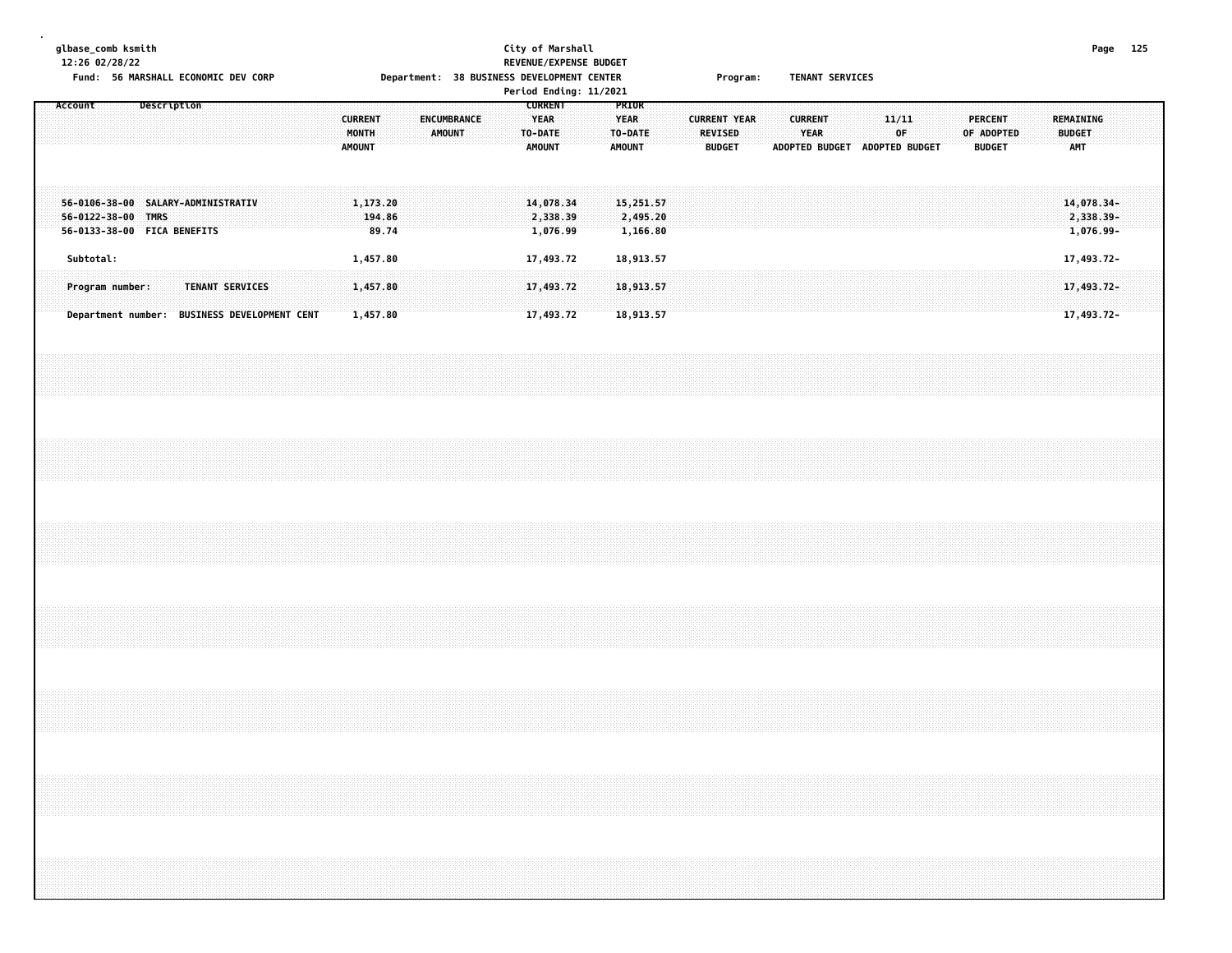**12:26 02/28/22 REVENUE/EXPENSE BUDGET**

**.**

## **glbase\_comb ksmith City of Marshall Page 126** Fund: 56 MARSHALL ECONOMIC DEV CORP **Department: 39 CENTER FOR APPLIED TECHNOLOGY** Program: TENANT SERVICES **Period Ending: 11/2021**

|                                                                                                     |                                          | <b>Period Ending: II/ZUZI</b>                                                      |                                                                                                     |                                                                                                 |                                                                                    |
|-----------------------------------------------------------------------------------------------------|------------------------------------------|------------------------------------------------------------------------------------|-----------------------------------------------------------------------------------------------------|-------------------------------------------------------------------------------------------------|------------------------------------------------------------------------------------|
| Description<br>Account                                                                              | <b>CURRENT</b><br>MONTH<br><b>AMOUNT</b> | <b>CURRENT</b><br>YEAR<br>ENCUMBRANCE<br><b>AMOUNT</b><br>TO-DATE<br><b>AMOUNT</b> | <b>PRIOR</b><br>YEAR<br><b>CURRENT YEAR</b><br><b>REVISED</b><br>TO-DATE<br>AMOUNT<br><b>BUDGET</b> | <b>CURRENT</b><br>11/11<br>0F.<br><b>YEAR</b><br><b>ADOPTED BUDGET</b><br><b>ADOPTED BUDGET</b> | PERCENT<br>REMAINING<br>OF ADOPTED<br><b>BUDGET</b><br><b>AMT</b><br><b>BUDGET</b> |
| 56-0106-39-00 SALARY-ADMINISTRATIV<br>56-0122-39-00 TMRS<br>56-0133-39-00 FICA BENEFITS             | 2,277.36<br>378.28<br>174.23             | 27,328.38<br>4,539.29<br>2,090.63                                                  | 29,605.71<br>4,843.45<br>2,264.79                                                                   |                                                                                                 | 27,328.38-<br>4,539.29-<br>$2,090.63 -$                                            |
| Subtotal:                                                                                           | 2,829.87                                 | 33,958.30                                                                          | 36,713.95                                                                                           |                                                                                                 | 33,958.30-                                                                         |
| <b>TENANT SERVICES</b><br>Program number:<br><b>CENTER FOR APPLIED TECHNO</b><br>Department number: | 2,829.87<br>2,829.87                     | 33,958.30<br>33,958.30                                                             | 36,713.95<br>36,713.95                                                                              |                                                                                                 | $33,958.30 -$<br>$33,958.30 -$                                                     |
| Expenditures                                                                                        | Subtotal -----<br>21,995.26              | 242,570.42                                                                         | 355,866.52                                                                                          |                                                                                                 | 242,570.42-                                                                        |
| 56 MARSHALL ECONOMIC DEV CORP<br>Fund number:                                                       | 21,995.26                                | $1,357,348.65-$                                                                    | 1,414,276.03-                                                                                       |                                                                                                 | 1,357,348.65                                                                       |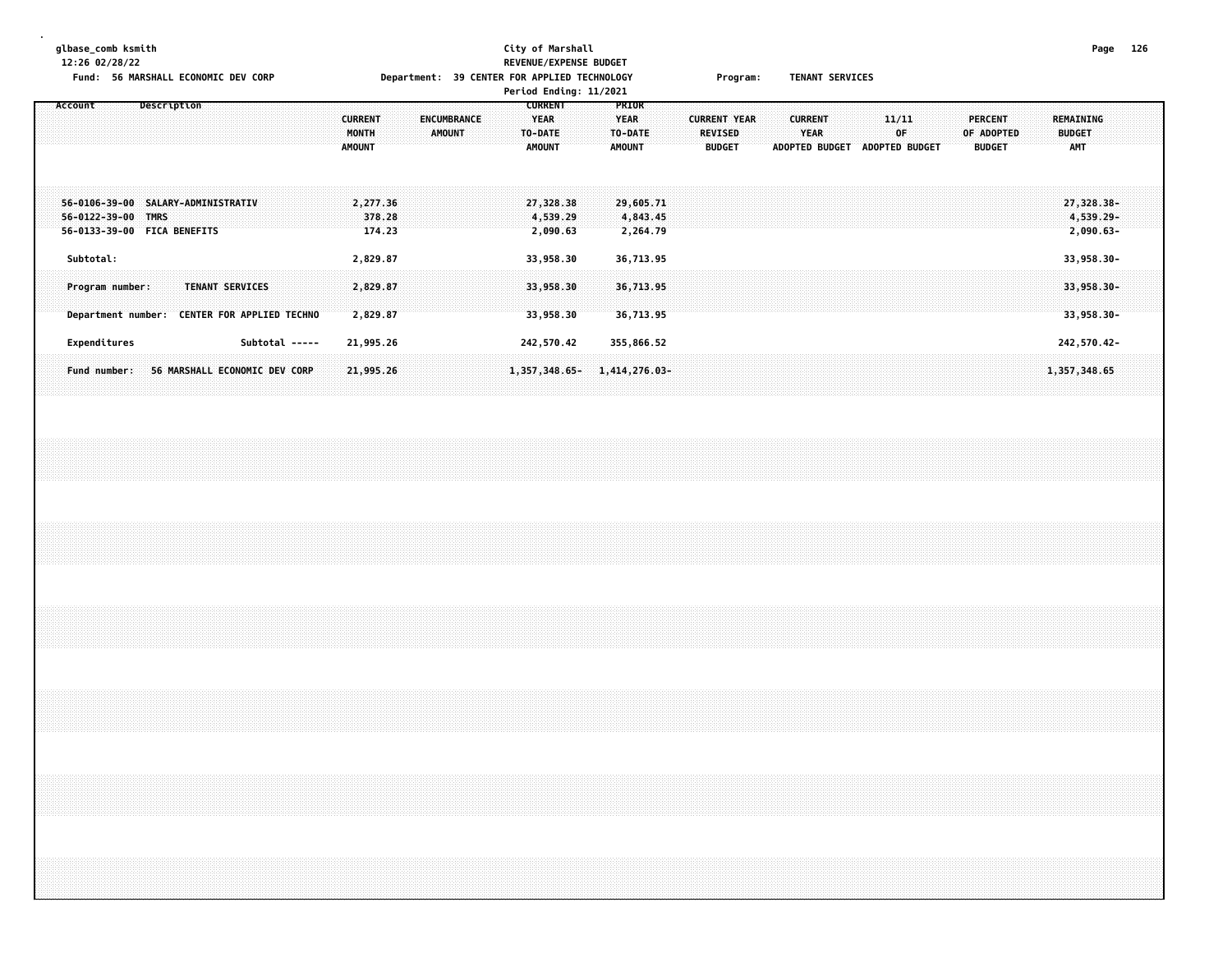| glbase_comb ksmith       | 12:26 02/28/22<br>Fund: 62 2007 GENERAL OBLIGATION FUND                                   |  |             |  |  |                         |                |               |                                             | Department: |               |                    | 2007 GENERAL OBLIGATION FUND |                                                           | City of Marshall                          | REVENUE/EXPENSE BUDGET<br>Period Ending: 11/2021 |                                                  |                                                                |  |                                       | Program:      |                             |  |                               |                                               | 2007 GENERAL OBLIGATION FUND  |             |                                              |  |                                               |                              |  |                                          | Page 127 |  |
|--------------------------|-------------------------------------------------------------------------------------------|--|-------------|--|--|-------------------------|----------------|---------------|---------------------------------------------|-------------|---------------|--------------------|------------------------------|-----------------------------------------------------------|-------------------------------------------|--------------------------------------------------|--------------------------------------------------|----------------------------------------------------------------|--|---------------------------------------|---------------|-----------------------------|--|-------------------------------|-----------------------------------------------|-------------------------------|-------------|----------------------------------------------|--|-----------------------------------------------|------------------------------|--|------------------------------------------|----------|--|
| Account                  |                                                                                           |  | Description |  |  |                         |                | <b>AMOUNT</b> | <b>CURRENT</b><br>MONTH                     |             | <b>AMOUNT</b> | <b>ENCUMBRANCE</b> |                              | <b>CURRENT</b><br><b>YEAR</b><br>TO-DATE<br><b>AMOUNT</b> |                                           |                                                  | PRIOR<br><b>YEAR</b><br>TO-DATE<br><b>AMOUNT</b> |                                                                |  | <b>CURRENT YEAR</b><br><b>REVISED</b> | <b>BUDGET</b> |                             |  | <b>CURRENT</b><br><b>YEAR</b> |                                               | ADOPTED BUDGET ADOPTED BUDGET | 11/11<br>0F |                                              |  | <b>PERCENT</b><br>OF ADOPTED<br><b>BUDGET</b> |                              |  | REMAINING<br><b>BUDGET</b><br><b>AMT</b> |          |  |
|                          | 62-4000-00-00 TAXES<br>62-4001-00-00 TAXES DELINQUENT<br>62-4002-00-00 PENALTY & INTEREST |  |             |  |  |                         |                |               | $215,045.81 -$<br>2,338.04-<br>$1,330.12 -$ |             |               |                    |                              |                                                           | 791, 196, 44-<br>33,116.62-<br>24,414.71- |                                                  |                                                  | 777,922.09-<br>$50,526.59 -$<br>25,470.84-                     |  | 795,414.00-                           |               | 35,300.00-<br>$20,000.00 -$ |  |                               | 795,414.00-<br>35,300.00-<br>$20,000.00 -$    |                               |             | 729,129.50-<br>32,358.33-<br>18, 333. 33-    |  |                                               | 121.132<br>98.216<br>126.117 |  | 4,217.56-<br>2,183.38-<br>4,414.71       |          |  |
|                          | Subtotal:<br>62-5100-00-00 INTEREST EARNED<br>62-5110-00-00 TRANSFER FROM OTHER           |  |             |  |  |                         |                |               | 218,713.97-                                 |             |               |                    |                              |                                                           | 848, 727. 77-<br>$81.61 -$<br>63,231.00-  |                                                  |                                                  | 853,919.52-<br>2,766.30-<br>318,543.04-                        |  | 850,714.00-<br>$218,030.00 -$         |               | $6,003.00 -$                |  |                               | 850,714.00-<br>$6,003.00 -$<br>$218,030.00 -$ |                               |             | 779,821.17-<br>$5,502.75-$<br>$199,860.83 -$ |  |                                               | 120.298<br>1.415<br>29.001   |  | 1,986.23-<br>$5,921.39 -$<br>154,799.00- |          |  |
|                          | Subtotal:                                                                                 |  |             |  |  |                         |                |               |                                             |             |               |                    |                              |                                                           | 63, 312.61-                               |                                                  |                                                  | 321,309.34-                                                    |  | 224,033.00-                           |               |                             |  |                               | 224,033.00-                                   |                               |             | 205, 363.58-                                 |  |                                               | 28.262                       |  | 160,720.39-                              |          |  |
|                          | Program number:<br>Department number: 2007 GENERAL OBLIGATION F                           |  |             |  |  | 2007 GENERAL OBLIGATION |                |               | 218,713.97-<br>$218,713.97 -$               |             |               |                    |                              |                                                           |                                           |                                                  |                                                  | $912,040.38 - 1,175,228.86 -$<br>$912,040.38 - 1,175,228.86 -$ |  | 1,074,747.00-<br>1,074,747.00-        |               |                             |  |                               | $1,074,747.00 -$<br>1,074,747.00-             |                               |             | 985, 184. 75-<br>985, 184. 75-               |  |                                               | 101.113<br>101.113           |  | $162,706.62 -$<br>162,706.62-            |          |  |
|                          | Revenues                                                                                  |  |             |  |  |                         | Subtotal ----- |               | 218,713.97-                                 |             |               |                    |                              |                                                           |                                           |                                                  |                                                  | 912,040.38- 1,175,228.86- 1,074,747.00-                        |  |                                       |               |                             |  |                               | 1,074,747.00-                                 |                               |             | 985, 184.75-                                 |  |                                               | 101.113                      |  | 162,706.62-                              |          |  |
|                          |                                                                                           |  |             |  |  |                         |                |               |                                             |             |               |                    |                              |                                                           |                                           |                                                  |                                                  |                                                                |  |                                       |               |                             |  |                               |                                               |                               |             |                                              |  |                                               |                              |  |                                          |          |  |
|                          |                                                                                           |  |             |  |  |                         |                |               |                                             |             |               |                    |                              |                                                           |                                           |                                                  |                                                  |                                                                |  |                                       |               |                             |  |                               |                                               |                               |             |                                              |  |                                               |                              |  |                                          |          |  |
|                          |                                                                                           |  |             |  |  |                         |                |               |                                             |             |               |                    |                              |                                                           |                                           |                                                  |                                                  |                                                                |  |                                       |               |                             |  |                               |                                               |                               |             |                                              |  |                                               |                              |  |                                          |          |  |
| ------------------------ |                                                                                           |  |             |  |  |                         |                |               |                                             |             |               |                    |                              |                                                           |                                           |                                                  |                                                  |                                                                |  |                                       |               |                             |  |                               |                                               |                               |             |                                              |  |                                               |                              |  |                                          |          |  |
|                          |                                                                                           |  |             |  |  |                         |                |               |                                             |             |               |                    |                              |                                                           |                                           |                                                  |                                                  |                                                                |  |                                       |               |                             |  |                               |                                               |                               |             |                                              |  |                                               |                              |  |                                          |          |  |
|                          |                                                                                           |  |             |  |  |                         |                |               |                                             |             |               |                    |                              |                                                           |                                           |                                                  |                                                  |                                                                |  |                                       |               |                             |  |                               |                                               |                               |             |                                              |  |                                               |                              |  |                                          |          |  |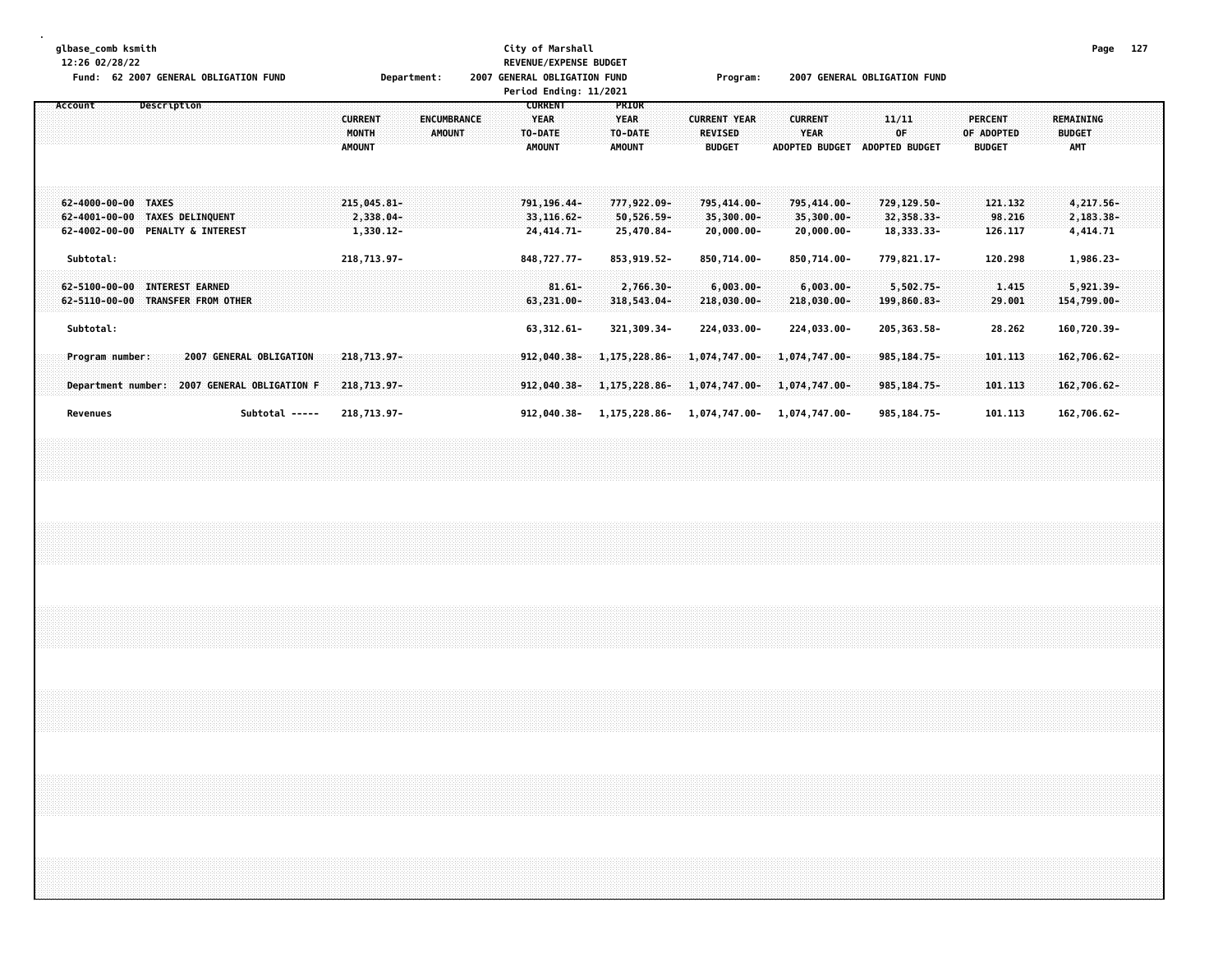| glbase_comb ksmith<br>12:26 02/28/22<br>Fund: 62 2007 GENERAL OBLIGATION FUND |                                  | Department:                          | 2007 | City of Marshall<br><b>REVENUE/EXPENSE BUDGET</b><br><b>GENERAL OBLIGATION FUND</b><br>Period Ending: 11/2021 |                             | Program:            |                       | 2007 GENERAL OBLIGATION FUND |                | Page             | 128 |
|-------------------------------------------------------------------------------|----------------------------------|--------------------------------------|------|---------------------------------------------------------------------------------------------------------------|-----------------------------|---------------------|-----------------------|------------------------------|----------------|------------------|-----|
| Account<br>Description                                                        |                                  | <b>CURRENT</b><br><b>ENCUMBRANCE</b> |      | <b>CURRENT</b><br><b>YEAR</b>                                                                                 | <b>PRIOR</b><br><b>YEAR</b> | <b>CURRENT YEAR</b> | <b>CURRENT</b>        | 11/11                        | <b>PERCENT</b> | <b>REMAINING</b> |     |
|                                                                               |                                  | <b>AMOUNT</b><br>MONTH               |      | TO-DATE                                                                                                       | TO-DATE                     | <b>REVISED</b>      | <b>YEAR</b>           | 0F                           | OF ADOPTED     | <b>BUDGET</b>    |     |
|                                                                               |                                  | <b>AMOUNT</b>                        |      | <b>AMOUNT</b>                                                                                                 | <b>AMOUNT</b>               | <b>BUDGET</b>       | <b>ADOPTED BUDGET</b> | <b>ADOPTED BUDGET</b>        | <b>BUDGET</b>  | <b>AMT</b>       |     |
|                                                                               |                                  |                                      |      |                                                                                                               |                             |                     |                       |                              |                |                  |     |
| $62 - 0348 - 00 - 00$<br><b>SERVICE FEES/MGT FEE</b>                          |                                  |                                      |      | 7,741,25                                                                                                      | 9,187.50                    | 6,000,00            | 6,000.00              | 5,500.00                     | 129.021        | 1,741.25-        |     |
| <b>INTEREST &amp; FEES</b><br>$62 - 0353 - 00 - 00$                           |                                  | 8.949.40                             |      | 107, 158.55                                                                                                   | 187,778.08                  | 181,747.00          | 181,747.00            | 166,601.42                   | 91.625         | 74,588.45        |     |
| PRINCIPAL PAYMENTS<br>$62 - 0354 - 00 - 00$                                   |                                  |                                      |      | 793,000.00                                                                                                    | 1,040,000.00                | 887,000.00          | 887,000.00            | 813,083.33                   | 89.402         | 94,000.00        |     |
| Subtotal:                                                                     |                                  | 8,949.40                             |      | 907,899.80                                                                                                    | 1,236,965.58                | 1,074,747.00        | 1,074,747.00          | 985,184.75                   | 89.999         | 166,847.20       |     |
|                                                                               | <b>2007 GENERAL OBLIGATION</b>   |                                      |      |                                                                                                               |                             |                     |                       |                              |                |                  |     |
| Program number:                                                               |                                  | 8,949.40                             |      | 907,899.80                                                                                                    | 1,236,965.58                | 1,074,747.00        | 1,074,747.00          | 985, 184.75                  | 89.999         | 166,847.20       |     |
| Department number:                                                            | <b>2007 GENERAL OBLIGATION F</b> | 8,949.40                             |      | 907,899.80                                                                                                    | 1,236,965.58                | 1,074,747.00        | 1,074,747.00          | 985, 184. 75                 | 89.999         | 166,847.20       |     |
| Expenditures                                                                  | Subtotal -----                   | 8,949.40                             |      | 907,899.80                                                                                                    | 1,236,965.58                | 1,074,747.00        | 1,074,747.00          | 985,184.75                   | 89.999         | 166,847.20       |     |
| <b>Fund number:</b>                                                           | 62 2007 GENERAL OBLIGATION FUN   | 209,764.57-                          |      | $4,140.58-$                                                                                                   | 61,736.72                   |                     |                       |                              |                | 4,140.58         |     |
|                                                                               |                                  |                                      |      |                                                                                                               |                             |                     |                       |                              |                |                  |     |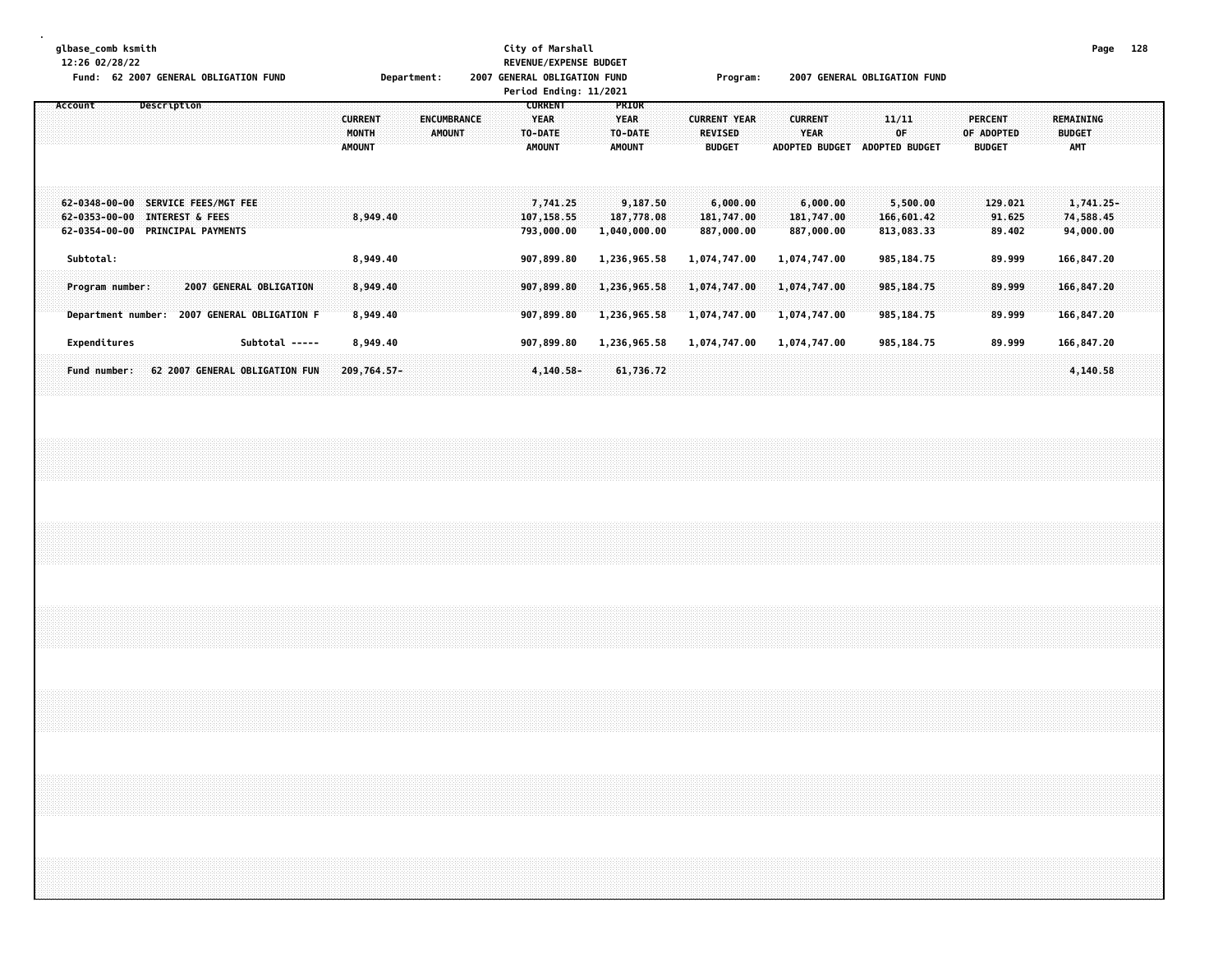| glbase_comb ksmith<br>12:26 02/28/22                               |                 |  |             | Fund: 63 DEBT RELATED PROJECTS              |  |  |                      |                                          | Department: |               |             |  | City of Marshall |                                                           |                              | REVENUE/EXPENSE BUDGET<br>2007 CAPITAL IMPROVEMENT<br>Period Ending: 11/2021 |                                                  |                                                                  |  |                                 | Program:            |  | 2007 CAPITAL IMPROVEMENT                                       |  |             |  |            |                                 |  |                                          | Page 129 |  |
|--------------------------------------------------------------------|-----------------|--|-------------|---------------------------------------------|--|--|----------------------|------------------------------------------|-------------|---------------|-------------|--|------------------|-----------------------------------------------------------|------------------------------|------------------------------------------------------------------------------|--------------------------------------------------|------------------------------------------------------------------|--|---------------------------------|---------------------|--|----------------------------------------------------------------|--|-------------|--|------------|---------------------------------|--|------------------------------------------|----------|--|
| Account                                                            |                 |  | Description |                                             |  |  |                      | <b>CURRENT</b><br>MONTH<br><b>AMOUNT</b> |             | <b>AMOUNT</b> | ENCUMBRANCE |  |                  | <b>CURRENT</b><br><b>YEAR</b><br>TO-DATE<br><b>AMOUNT</b> |                              |                                                                              | PRIOR<br><b>YEAR</b><br>TO-DATE<br><b>AMOUNT</b> |                                                                  |  | <b>REVISED</b><br><b>BUDGET</b> | <b>CURRENT YEAR</b> |  | <b>CURRENT</b><br><b>YEAR</b><br>ADOPTED BUDGET ADOPTED BUDGET |  | 11/11<br>0F |  | OF ADOPTED | <b>PERCENT</b><br><b>BUDGET</b> |  | REMAINING<br><b>BUDGET</b><br><b>AMT</b> |          |  |
| 63-5100-00-00 INTEREST EARNED<br>63-5110-00-00 TRANSFER FROM OTHER |                 |  |             |                                             |  |  |                      |                                          |             |               |             |  |                  |                                                           | $284.17 -$<br>$126,000.00 -$ |                                                                              |                                                  | $672.41 -$                                                       |  |                                 |                     |  |                                                                |  |             |  |            |                                 |  | 284.17<br>126,000.00                     |          |  |
|                                                                    | Subtotal:       |  |             |                                             |  |  |                      |                                          |             |               |             |  |                  |                                                           | 126, 284. 17-                |                                                                              |                                                  | $672.41 -$                                                       |  |                                 |                     |  |                                                                |  |             |  |            |                                 |  | 126, 284. 17                             |          |  |
| 63-5304-00-00 BOND PROCEEDS                                        | Subtotal:       |  |             |                                             |  |  |                      |                                          |             |               |             |  |                  |                                                           |                              |                                                                              |                                                  | $1,795,000.00 -$<br>1,795,000.00-                                |  |                                 |                     |  |                                                                |  |             |  |            |                                 |  |                                          |          |  |
|                                                                    | Program number: |  |             | 2007 CAPITAL IMPROVEMENT                    |  |  |                      |                                          |             |               |             |  |                  |                                                           |                              |                                                                              |                                                  | 126, 284. 17- 1, 795, 672. 41-                                   |  |                                 |                     |  |                                                                |  |             |  |            |                                 |  | 126, 284. 17                             |          |  |
|                                                                    | Revenues        |  |             | Department number: 2007 CAPITAL IMPROVEMENT |  |  | Subtotal ----------- |                                          |             |               |             |  |                  |                                                           |                              |                                                                              |                                                  | 126, 284, 17-1, 795, 672, 41-<br>126, 284. 17 - 1, 795, 672. 41- |  |                                 |                     |  |                                                                |  |             |  |            |                                 |  | 126, 284.17<br>126, 284.17               |          |  |
|                                                                    |                 |  |             |                                             |  |  |                      |                                          |             |               |             |  |                  |                                                           |                              |                                                                              |                                                  |                                                                  |  |                                 |                     |  |                                                                |  |             |  |            |                                 |  |                                          |          |  |
|                                                                    |                 |  |             |                                             |  |  |                      |                                          |             |               |             |  |                  |                                                           |                              |                                                                              |                                                  |                                                                  |  |                                 |                     |  |                                                                |  |             |  |            |                                 |  |                                          |          |  |
|                                                                    |                 |  |             |                                             |  |  |                      |                                          |             |               |             |  |                  |                                                           |                              |                                                                              |                                                  |                                                                  |  |                                 |                     |  |                                                                |  |             |  |            |                                 |  |                                          |          |  |
|                                                                    |                 |  |             |                                             |  |  |                      |                                          |             |               |             |  |                  |                                                           |                              |                                                                              |                                                  |                                                                  |  |                                 |                     |  |                                                                |  |             |  |            |                                 |  |                                          |          |  |
|                                                                    |                 |  |             |                                             |  |  |                      |                                          |             |               |             |  |                  |                                                           |                              |                                                                              |                                                  |                                                                  |  |                                 |                     |  |                                                                |  |             |  |            |                                 |  |                                          |          |  |
|                                                                    |                 |  |             |                                             |  |  |                      |                                          |             |               |             |  |                  |                                                           |                              |                                                                              |                                                  |                                                                  |  |                                 |                     |  |                                                                |  |             |  |            |                                 |  |                                          |          |  |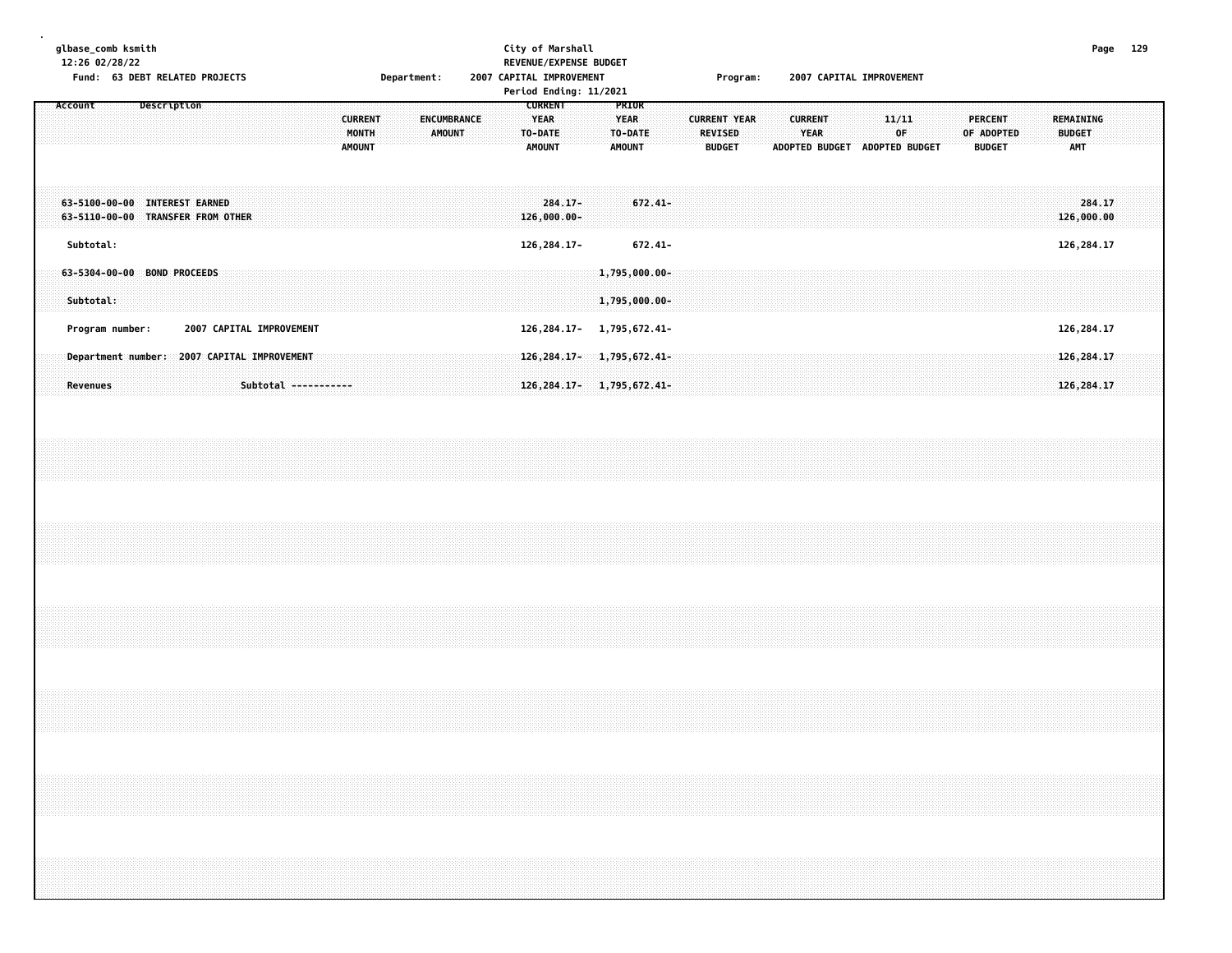| glbase_comb ksmith<br>12:26 02/28/22 | Fund: 63 DEBT RELATED PROJECTS                                                                                                                                                                                                                                                                          | Department:                                                                     | City of Marshall<br>REVENUE/EXPENSE BUDGET<br>2007 CAPITAL IMPROVEMENT<br>Period Ending: 11/2021                                                                    | Program:                                               | 2007 CAPITAL IMPROVEMENT                                               | Page<br>130                                                                                                           |  |
|--------------------------------------|---------------------------------------------------------------------------------------------------------------------------------------------------------------------------------------------------------------------------------------------------------------------------------------------------------|---------------------------------------------------------------------------------|---------------------------------------------------------------------------------------------------------------------------------------------------------------------|--------------------------------------------------------|------------------------------------------------------------------------|-----------------------------------------------------------------------------------------------------------------------|--|
| Account                              | Description                                                                                                                                                                                                                                                                                             | <b>CURRENT</b><br><b>ENCUMBRANCE</b><br>MONTH<br><b>AMOUNT</b><br><b>AMOUNT</b> | <b>CURRENT</b><br>PRIOR<br><b>YEAR</b><br><b>YEAR</b><br>TO-DATE<br>TO-DATE<br><b>AMOUNT</b><br><b>AMOUNT</b>                                                       | <b>CURRENT YEAR</b><br><b>REVISED</b><br><b>BUDGET</b> | 11/11<br><b>CURRENT</b><br>OF<br>YEAR<br>ADOPTED BUDGET ADOPTED BUDGET | <b>PERCENT</b><br>REMAINING<br><b>BUDGET</b><br>OF ADOPTED<br>AMT<br><b>BUDGET</b>                                    |  |
|                                      | 63-0411-00-00 IMPROVEMENTS-#2 FIRE<br>63-0412-00-00 IMPROVEMENTS-#4 FIRE<br>63-0418-00-00 IMPROVEMENTS - BDC<br>63-0419-00-00 IMPROVEMENTS-POLICE<br>63-0430-00-00 DOWNTOWN REDEVELOPME<br>63-0431-00-00 REDEVELOP N WASHINGT<br>63-0432-00-00 DOWNTOWN REDEVELOPME<br>63-0436-00-00 IMPROVEMENTS-ARENA | 1,017.68<br>1,425.75<br>1,990.00<br>195.92<br>6,004.21<br>7,761.00              | 23,477.00<br>19,069.84<br>10,844.50<br>66,275.26<br>136,052.90<br>578.75<br>10,985.00<br>4,400.00<br>9,090.00<br>403, 272.39<br>33,249.93<br>27,375.00<br>23,475.14 |                                                        |                                                                        | 23,477.00-<br>$10,844.50 -$<br>$67,701.01 -$<br>578.75-<br>$6,390.00 -$<br>403, 272.39-<br>27,375.00-<br>31, 236, 14- |  |
| Subtotal:<br>Program number:         | 63-0437-00-00 IMPROVEMENTS-CITY HA<br>63-0438-00-00 IMPROVEMENTS-CONVENT<br>63-0490-00-00 NON DEPRECIABLE<br>2007 CAPITAL IMPROVEMENT                                                                                                                                                                   | 17,132.00<br>7,217.81<br>28,308.75<br>7,217.81<br>28,308.75                     | 4,564.00<br>41,076.00<br>318.64<br>1,200.00<br>250,723.67<br>564,580.68<br>564,580.68<br>250,723.67                                                                 |                                                        |                                                                        | $4,564.00 -$<br>17,450.64-<br>592,889.43-<br>592,889.43-                                                              |  |
|                                      | Department number: 2007 CAPITAL IMPROVEMENT                                                                                                                                                                                                                                                             | 7,217.81<br>28,308.75                                                           | 564,580.68<br>250,723.67                                                                                                                                            |                                                        |                                                                        | 592,889.43-                                                                                                           |  |
|                                      |                                                                                                                                                                                                                                                                                                         |                                                                                 |                                                                                                                                                                     |                                                        |                                                                        |                                                                                                                       |  |
|                                      |                                                                                                                                                                                                                                                                                                         |                                                                                 |                                                                                                                                                                     |                                                        |                                                                        |                                                                                                                       |  |
|                                      |                                                                                                                                                                                                                                                                                                         |                                                                                 |                                                                                                                                                                     |                                                        |                                                                        |                                                                                                                       |  |
|                                      | ,我们就会在这里,我们就会在这里,我们就会在这里,我们就会在这里,我们就会在这里,我们就会在这里,我们就会在这里,我们就会在这里,我们就会在这里,我们就会在这里<br>第25章 我们的时候,我们就会在这里,我们就会在这里,我们就会在这里,我们就会在这里,我们就会在这里,我们就会在这里,我们就会在这里,我们就会在这里,我们就会在                                                                                                                                    |                                                                                 |                                                                                                                                                                     |                                                        |                                                                        |                                                                                                                       |  |
|                                      |                                                                                                                                                                                                                                                                                                         |                                                                                 |                                                                                                                                                                     |                                                        |                                                                        |                                                                                                                       |  |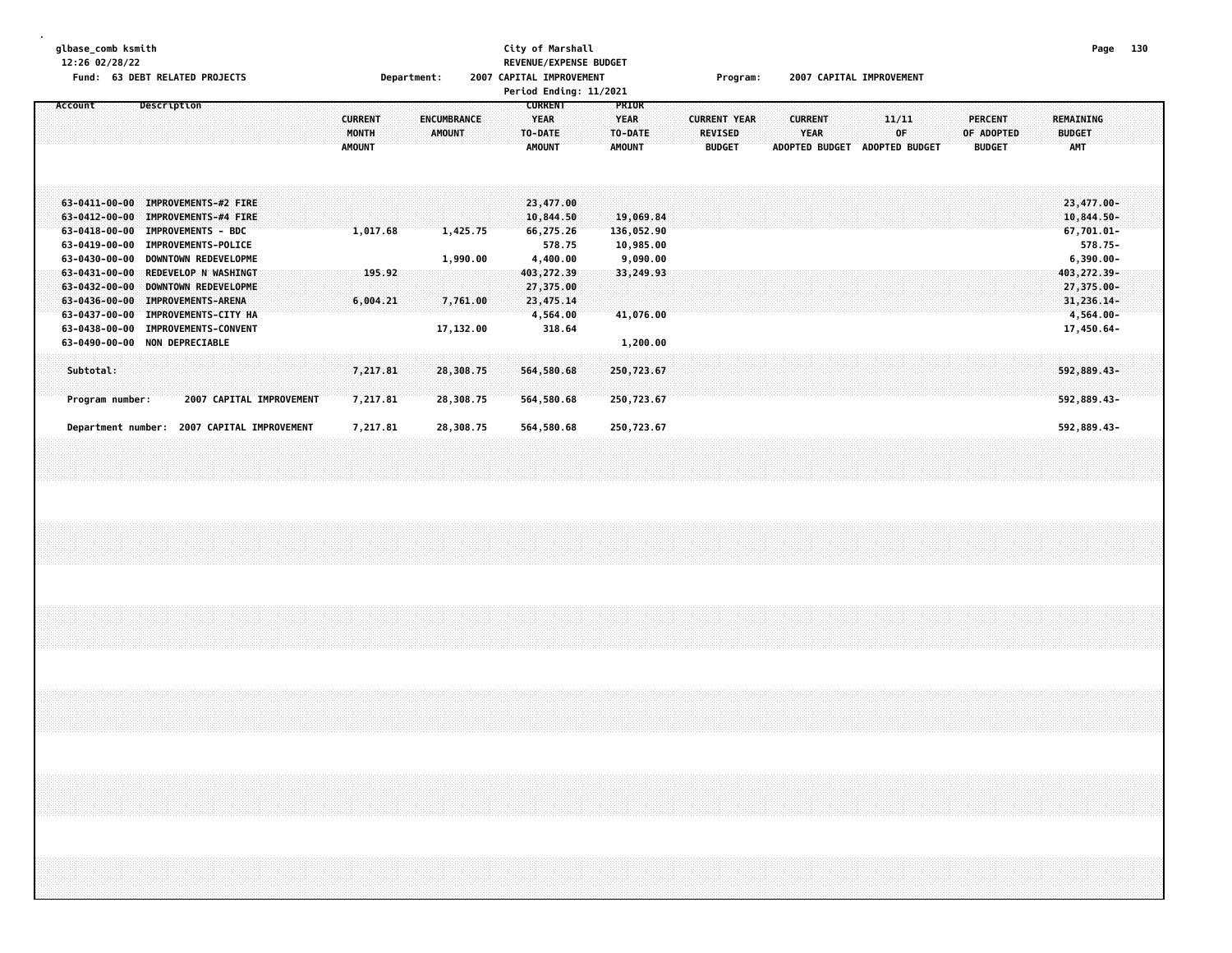| glbase_comb ksmith<br>City of Marshall<br>Page 131<br>12:26 02/28/22<br>REVENUE/EXPENSE BUDGET<br>Fund: 63 DEBT RELATED PROJECTS<br>Department: 4 2020 LIMITED TAX NOTE<br>Program:<br>Period Ending: 11/2021<br><b>CURRENT</b><br>PRIOR<br>Account<br>Description<br><b>CURRENT</b><br>ENCUMBRANCE<br><b>YEAR</b><br><b>YEAR</b><br><b>CURRENT YEAR</b><br><b>CURRENT</b><br>11/11<br><b>PERCENT</b><br>REMAINING<br>YEAR<br>0F<br>MONTH<br><b>AMOUNT</b><br>TO-DATE<br>TO-DATE<br><b>REVISED</b><br>OF ADOPTED<br><b>BUDGET</b><br><b>AMT</b><br><b>AMOUNT</b><br><b>AMOUNT</b><br><b>AMOUNT</b><br><b>BUDGET</b><br>ADOPTED BUDGET ADOPTED BUDGET<br><b>BUDGET</b><br>63-0333-04-00 BOND ISSUANCE COST<br>44,655.00<br>Subtotal:<br>44,655.00<br>Program number:<br>44,655.00<br>Department number: 2020 LIMITED TAX NOTE<br>44,655.00<br>Expenditures<br>Subtotal -----<br>7,217.81<br>28,308.75<br>564,580.68<br>295,378.67<br>592,889.43-<br>Fund number:<br>63 DEBT RELATED PROJECTS<br>7,217.81<br>28,308.75<br>438,296.51<br>1,500,293.74-<br>466,605.26-<br>,我们就会在这里的时候,我们就会在这里的时候,我们就会在这里的时候,我们就会在这里的时候,我们就会在这里的时候,我们就会在这里的时候,我们就会在这里的时候,我们 |  |  |  |  |  |  |  |
|--------------------------------------------------------------------------------------------------------------------------------------------------------------------------------------------------------------------------------------------------------------------------------------------------------------------------------------------------------------------------------------------------------------------------------------------------------------------------------------------------------------------------------------------------------------------------------------------------------------------------------------------------------------------------------------------------------------------------------------------------------------------------------------------------------------------------------------------------------------------------------------------------------------------------------------------------------------------------------------------------------------------------------------------------------------------------------------------------------------------------------------------------------|--|--|--|--|--|--|--|
|                                                                                                                                                                                                                                                                                                                                                                                                                                                                                                                                                                                                                                                                                                                                                                                                                                                                                                                                                                                                                                                                                                                                                        |  |  |  |  |  |  |  |
|                                                                                                                                                                                                                                                                                                                                                                                                                                                                                                                                                                                                                                                                                                                                                                                                                                                                                                                                                                                                                                                                                                                                                        |  |  |  |  |  |  |  |
|                                                                                                                                                                                                                                                                                                                                                                                                                                                                                                                                                                                                                                                                                                                                                                                                                                                                                                                                                                                                                                                                                                                                                        |  |  |  |  |  |  |  |
|                                                                                                                                                                                                                                                                                                                                                                                                                                                                                                                                                                                                                                                                                                                                                                                                                                                                                                                                                                                                                                                                                                                                                        |  |  |  |  |  |  |  |
|                                                                                                                                                                                                                                                                                                                                                                                                                                                                                                                                                                                                                                                                                                                                                                                                                                                                                                                                                                                                                                                                                                                                                        |  |  |  |  |  |  |  |
|                                                                                                                                                                                                                                                                                                                                                                                                                                                                                                                                                                                                                                                                                                                                                                                                                                                                                                                                                                                                                                                                                                                                                        |  |  |  |  |  |  |  |
|                                                                                                                                                                                                                                                                                                                                                                                                                                                                                                                                                                                                                                                                                                                                                                                                                                                                                                                                                                                                                                                                                                                                                        |  |  |  |  |  |  |  |
|                                                                                                                                                                                                                                                                                                                                                                                                                                                                                                                                                                                                                                                                                                                                                                                                                                                                                                                                                                                                                                                                                                                                                        |  |  |  |  |  |  |  |
|                                                                                                                                                                                                                                                                                                                                                                                                                                                                                                                                                                                                                                                                                                                                                                                                                                                                                                                                                                                                                                                                                                                                                        |  |  |  |  |  |  |  |
|                                                                                                                                                                                                                                                                                                                                                                                                                                                                                                                                                                                                                                                                                                                                                                                                                                                                                                                                                                                                                                                                                                                                                        |  |  |  |  |  |  |  |
|                                                                                                                                                                                                                                                                                                                                                                                                                                                                                                                                                                                                                                                                                                                                                                                                                                                                                                                                                                                                                                                                                                                                                        |  |  |  |  |  |  |  |
|                                                                                                                                                                                                                                                                                                                                                                                                                                                                                                                                                                                                                                                                                                                                                                                                                                                                                                                                                                                                                                                                                                                                                        |  |  |  |  |  |  |  |
|                                                                                                                                                                                                                                                                                                                                                                                                                                                                                                                                                                                                                                                                                                                                                                                                                                                                                                                                                                                                                                                                                                                                                        |  |  |  |  |  |  |  |
|                                                                                                                                                                                                                                                                                                                                                                                                                                                                                                                                                                                                                                                                                                                                                                                                                                                                                                                                                                                                                                                                                                                                                        |  |  |  |  |  |  |  |
|                                                                                                                                                                                                                                                                                                                                                                                                                                                                                                                                                                                                                                                                                                                                                                                                                                                                                                                                                                                                                                                                                                                                                        |  |  |  |  |  |  |  |
|                                                                                                                                                                                                                                                                                                                                                                                                                                                                                                                                                                                                                                                                                                                                                                                                                                                                                                                                                                                                                                                                                                                                                        |  |  |  |  |  |  |  |
|                                                                                                                                                                                                                                                                                                                                                                                                                                                                                                                                                                                                                                                                                                                                                                                                                                                                                                                                                                                                                                                                                                                                                        |  |  |  |  |  |  |  |
|                                                                                                                                                                                                                                                                                                                                                                                                                                                                                                                                                                                                                                                                                                                                                                                                                                                                                                                                                                                                                                                                                                                                                        |  |  |  |  |  |  |  |
|                                                                                                                                                                                                                                                                                                                                                                                                                                                                                                                                                                                                                                                                                                                                                                                                                                                                                                                                                                                                                                                                                                                                                        |  |  |  |  |  |  |  |
|                                                                                                                                                                                                                                                                                                                                                                                                                                                                                                                                                                                                                                                                                                                                                                                                                                                                                                                                                                                                                                                                                                                                                        |  |  |  |  |  |  |  |
|                                                                                                                                                                                                                                                                                                                                                                                                                                                                                                                                                                                                                                                                                                                                                                                                                                                                                                                                                                                                                                                                                                                                                        |  |  |  |  |  |  |  |
|                                                                                                                                                                                                                                                                                                                                                                                                                                                                                                                                                                                                                                                                                                                                                                                                                                                                                                                                                                                                                                                                                                                                                        |  |  |  |  |  |  |  |
|                                                                                                                                                                                                                                                                                                                                                                                                                                                                                                                                                                                                                                                                                                                                                                                                                                                                                                                                                                                                                                                                                                                                                        |  |  |  |  |  |  |  |
|                                                                                                                                                                                                                                                                                                                                                                                                                                                                                                                                                                                                                                                                                                                                                                                                                                                                                                                                                                                                                                                                                                                                                        |  |  |  |  |  |  |  |
|                                                                                                                                                                                                                                                                                                                                                                                                                                                                                                                                                                                                                                                                                                                                                                                                                                                                                                                                                                                                                                                                                                                                                        |  |  |  |  |  |  |  |
|                                                                                                                                                                                                                                                                                                                                                                                                                                                                                                                                                                                                                                                                                                                                                                                                                                                                                                                                                                                                                                                                                                                                                        |  |  |  |  |  |  |  |
|                                                                                                                                                                                                                                                                                                                                                                                                                                                                                                                                                                                                                                                                                                                                                                                                                                                                                                                                                                                                                                                                                                                                                        |  |  |  |  |  |  |  |
|                                                                                                                                                                                                                                                                                                                                                                                                                                                                                                                                                                                                                                                                                                                                                                                                                                                                                                                                                                                                                                                                                                                                                        |  |  |  |  |  |  |  |
|                                                                                                                                                                                                                                                                                                                                                                                                                                                                                                                                                                                                                                                                                                                                                                                                                                                                                                                                                                                                                                                                                                                                                        |  |  |  |  |  |  |  |
|                                                                                                                                                                                                                                                                                                                                                                                                                                                                                                                                                                                                                                                                                                                                                                                                                                                                                                                                                                                                                                                                                                                                                        |  |  |  |  |  |  |  |
|                                                                                                                                                                                                                                                                                                                                                                                                                                                                                                                                                                                                                                                                                                                                                                                                                                                                                                                                                                                                                                                                                                                                                        |  |  |  |  |  |  |  |
|                                                                                                                                                                                                                                                                                                                                                                                                                                                                                                                                                                                                                                                                                                                                                                                                                                                                                                                                                                                                                                                                                                                                                        |  |  |  |  |  |  |  |
|                                                                                                                                                                                                                                                                                                                                                                                                                                                                                                                                                                                                                                                                                                                                                                                                                                                                                                                                                                                                                                                                                                                                                        |  |  |  |  |  |  |  |
|                                                                                                                                                                                                                                                                                                                                                                                                                                                                                                                                                                                                                                                                                                                                                                                                                                                                                                                                                                                                                                                                                                                                                        |  |  |  |  |  |  |  |
|                                                                                                                                                                                                                                                                                                                                                                                                                                                                                                                                                                                                                                                                                                                                                                                                                                                                                                                                                                                                                                                                                                                                                        |  |  |  |  |  |  |  |
|                                                                                                                                                                                                                                                                                                                                                                                                                                                                                                                                                                                                                                                                                                                                                                                                                                                                                                                                                                                                                                                                                                                                                        |  |  |  |  |  |  |  |
|                                                                                                                                                                                                                                                                                                                                                                                                                                                                                                                                                                                                                                                                                                                                                                                                                                                                                                                                                                                                                                                                                                                                                        |  |  |  |  |  |  |  |
|                                                                                                                                                                                                                                                                                                                                                                                                                                                                                                                                                                                                                                                                                                                                                                                                                                                                                                                                                                                                                                                                                                                                                        |  |  |  |  |  |  |  |
|                                                                                                                                                                                                                                                                                                                                                                                                                                                                                                                                                                                                                                                                                                                                                                                                                                                                                                                                                                                                                                                                                                                                                        |  |  |  |  |  |  |  |
|                                                                                                                                                                                                                                                                                                                                                                                                                                                                                                                                                                                                                                                                                                                                                                                                                                                                                                                                                                                                                                                                                                                                                        |  |  |  |  |  |  |  |
|                                                                                                                                                                                                                                                                                                                                                                                                                                                                                                                                                                                                                                                                                                                                                                                                                                                                                                                                                                                                                                                                                                                                                        |  |  |  |  |  |  |  |
|                                                                                                                                                                                                                                                                                                                                                                                                                                                                                                                                                                                                                                                                                                                                                                                                                                                                                                                                                                                                                                                                                                                                                        |  |  |  |  |  |  |  |
|                                                                                                                                                                                                                                                                                                                                                                                                                                                                                                                                                                                                                                                                                                                                                                                                                                                                                                                                                                                                                                                                                                                                                        |  |  |  |  |  |  |  |
|                                                                                                                                                                                                                                                                                                                                                                                                                                                                                                                                                                                                                                                                                                                                                                                                                                                                                                                                                                                                                                                                                                                                                        |  |  |  |  |  |  |  |
|                                                                                                                                                                                                                                                                                                                                                                                                                                                                                                                                                                                                                                                                                                                                                                                                                                                                                                                                                                                                                                                                                                                                                        |  |  |  |  |  |  |  |
|                                                                                                                                                                                                                                                                                                                                                                                                                                                                                                                                                                                                                                                                                                                                                                                                                                                                                                                                                                                                                                                                                                                                                        |  |  |  |  |  |  |  |
|                                                                                                                                                                                                                                                                                                                                                                                                                                                                                                                                                                                                                                                                                                                                                                                                                                                                                                                                                                                                                                                                                                                                                        |  |  |  |  |  |  |  |
|                                                                                                                                                                                                                                                                                                                                                                                                                                                                                                                                                                                                                                                                                                                                                                                                                                                                                                                                                                                                                                                                                                                                                        |  |  |  |  |  |  |  |
|                                                                                                                                                                                                                                                                                                                                                                                                                                                                                                                                                                                                                                                                                                                                                                                                                                                                                                                                                                                                                                                                                                                                                        |  |  |  |  |  |  |  |
|                                                                                                                                                                                                                                                                                                                                                                                                                                                                                                                                                                                                                                                                                                                                                                                                                                                                                                                                                                                                                                                                                                                                                        |  |  |  |  |  |  |  |
|                                                                                                                                                                                                                                                                                                                                                                                                                                                                                                                                                                                                                                                                                                                                                                                                                                                                                                                                                                                                                                                                                                                                                        |  |  |  |  |  |  |  |
|                                                                                                                                                                                                                                                                                                                                                                                                                                                                                                                                                                                                                                                                                                                                                                                                                                                                                                                                                                                                                                                                                                                                                        |  |  |  |  |  |  |  |
|                                                                                                                                                                                                                                                                                                                                                                                                                                                                                                                                                                                                                                                                                                                                                                                                                                                                                                                                                                                                                                                                                                                                                        |  |  |  |  |  |  |  |
|                                                                                                                                                                                                                                                                                                                                                                                                                                                                                                                                                                                                                                                                                                                                                                                                                                                                                                                                                                                                                                                                                                                                                        |  |  |  |  |  |  |  |
|                                                                                                                                                                                                                                                                                                                                                                                                                                                                                                                                                                                                                                                                                                                                                                                                                                                                                                                                                                                                                                                                                                                                                        |  |  |  |  |  |  |  |
|                                                                                                                                                                                                                                                                                                                                                                                                                                                                                                                                                                                                                                                                                                                                                                                                                                                                                                                                                                                                                                                                                                                                                        |  |  |  |  |  |  |  |
|                                                                                                                                                                                                                                                                                                                                                                                                                                                                                                                                                                                                                                                                                                                                                                                                                                                                                                                                                                                                                                                                                                                                                        |  |  |  |  |  |  |  |
|                                                                                                                                                                                                                                                                                                                                                                                                                                                                                                                                                                                                                                                                                                                                                                                                                                                                                                                                                                                                                                                                                                                                                        |  |  |  |  |  |  |  |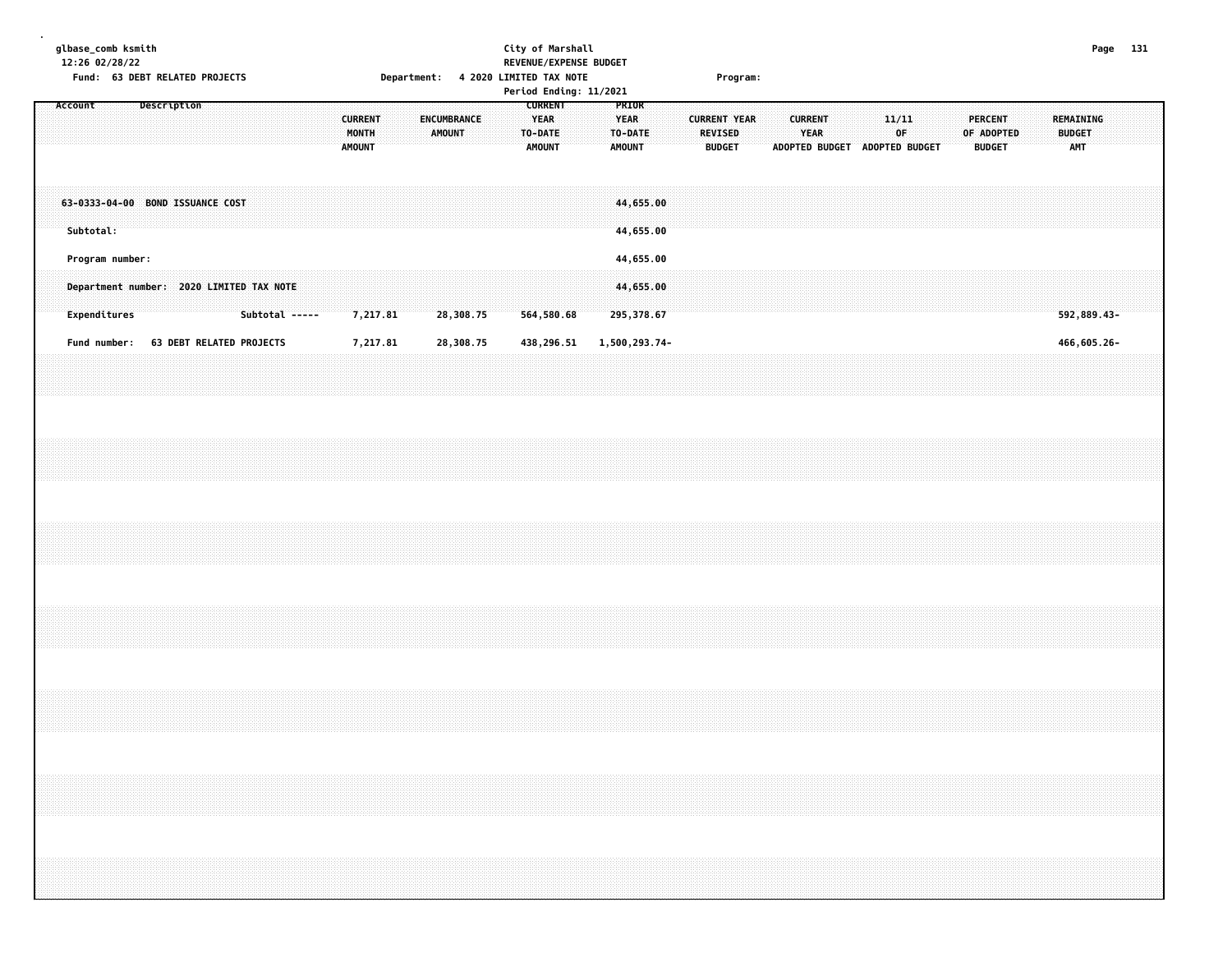|         |           | glbase_comb ksmith<br>12:26 02/28/22 |  | Fund: 64 OPEB TRSF FUND |                              |  |                      |  |                                          |  | Department: |        |             | OPEB TRSF |                                                           | City of Marshall<br>REVENUE/EXPENSE BUDGET<br>Period Ending: 11/2021 |  |                                                  |                        |  |                                 | Program:            |  |                               | OPEB TRSF |                               |             |  |                                 |            |  |                                          |                  | Page 132 |  |
|---------|-----------|--------------------------------------|--|-------------------------|------------------------------|--|----------------------|--|------------------------------------------|--|-------------|--------|-------------|-----------|-----------------------------------------------------------|----------------------------------------------------------------------|--|--------------------------------------------------|------------------------|--|---------------------------------|---------------------|--|-------------------------------|-----------|-------------------------------|-------------|--|---------------------------------|------------|--|------------------------------------------|------------------|----------|--|
| Account |           |                                      |  | Description             |                              |  |                      |  | <b>CURRENT</b><br>MONTH<br><b>AMOUNT</b> |  |             | AMOUNT | ENCUMBRANCE |           | <b>CURRENT</b><br><b>YEAR</b><br>TO-DATE<br><b>AMOUNT</b> |                                                                      |  | PRIOR<br><b>YEAR</b><br>TO-DATE<br><b>AMOUNT</b> |                        |  | <b>REVISED</b><br><b>BUDGET</b> | <b>CURRENT YEAR</b> |  | <b>CURRENT</b><br><b>YEAR</b> |           | ADOPTED BUDGET ADOPTED BUDGET | 11/11<br>0F |  | <b>PERCENT</b><br><b>BUDGET</b> | OF ADOPTED |  | <b>REMAINING</b><br><b>BUDGET</b><br>AMT |                  |          |  |
|         | Subtotal: |                                      |  | 64-5100-00-00 INTEREST  |                              |  |                      |  |                                          |  |             |        |             |           |                                                           | 204.70-<br>$204.70 -$                                                |  |                                                  | 1,018.56-<br>1,018.56- |  |                                 |                     |  |                               |           |                               |             |  |                                 |            |  |                                          | 204.70<br>204.70 |          |  |
|         |           | Program number:                      |  |                         | OPEB TRSF                    |  |                      |  |                                          |  |             |        |             |           |                                                           | 204.70-                                                              |  |                                                  | 1,018.56-              |  |                                 |                     |  |                               |           |                               |             |  |                                 |            |  |                                          | 204.70           |          |  |
|         | Revenues  |                                      |  |                         | Department number: OPEB TRSF |  | Subtotal ----------- |  |                                          |  |             |        |             |           |                                                           | 204.70-<br>$204.70 -$                                                |  |                                                  | 1,018.56-<br>1,018.56- |  |                                 |                     |  |                               |           |                               |             |  |                                 |            |  |                                          | 204.70<br>204.70 |          |  |
|         |           | Fund number:                         |  |                         | 64 OPEB TRSF FUND            |  |                      |  |                                          |  |             |        |             |           |                                                           | $204.70 -$                                                           |  |                                                  | 1,018.56-              |  |                                 |                     |  |                               |           |                               |             |  |                                 |            |  |                                          | 204.70           |          |  |
|         |           |                                      |  |                         |                              |  |                      |  |                                          |  |             |        |             |           |                                                           |                                                                      |  |                                                  |                        |  |                                 |                     |  |                               |           |                               |             |  |                                 |            |  |                                          |                  |          |  |
|         |           |                                      |  |                         |                              |  |                      |  |                                          |  |             |        |             |           |                                                           |                                                                      |  |                                                  |                        |  |                                 |                     |  |                               |           |                               |             |  |                                 |            |  |                                          |                  |          |  |
|         |           |                                      |  |                         |                              |  |                      |  |                                          |  |             |        |             |           |                                                           |                                                                      |  |                                                  |                        |  |                                 |                     |  |                               |           |                               |             |  |                                 |            |  |                                          |                  |          |  |
|         |           |                                      |  |                         |                              |  |                      |  |                                          |  |             |        |             |           |                                                           |                                                                      |  |                                                  |                        |  |                                 |                     |  |                               |           |                               |             |  |                                 |            |  |                                          |                  |          |  |
|         |           |                                      |  |                         |                              |  |                      |  |                                          |  |             |        |             |           |                                                           |                                                                      |  |                                                  |                        |  |                                 |                     |  |                               |           |                               |             |  |                                 |            |  |                                          |                  |          |  |
|         |           |                                      |  |                         |                              |  |                      |  |                                          |  |             |        |             |           |                                                           |                                                                      |  |                                                  |                        |  |                                 |                     |  |                               |           |                               |             |  |                                 |            |  |                                          |                  |          |  |
|         |           |                                      |  |                         |                              |  |                      |  |                                          |  |             |        |             |           |                                                           |                                                                      |  |                                                  |                        |  |                                 |                     |  |                               |           |                               |             |  |                                 |            |  |                                          |                  |          |  |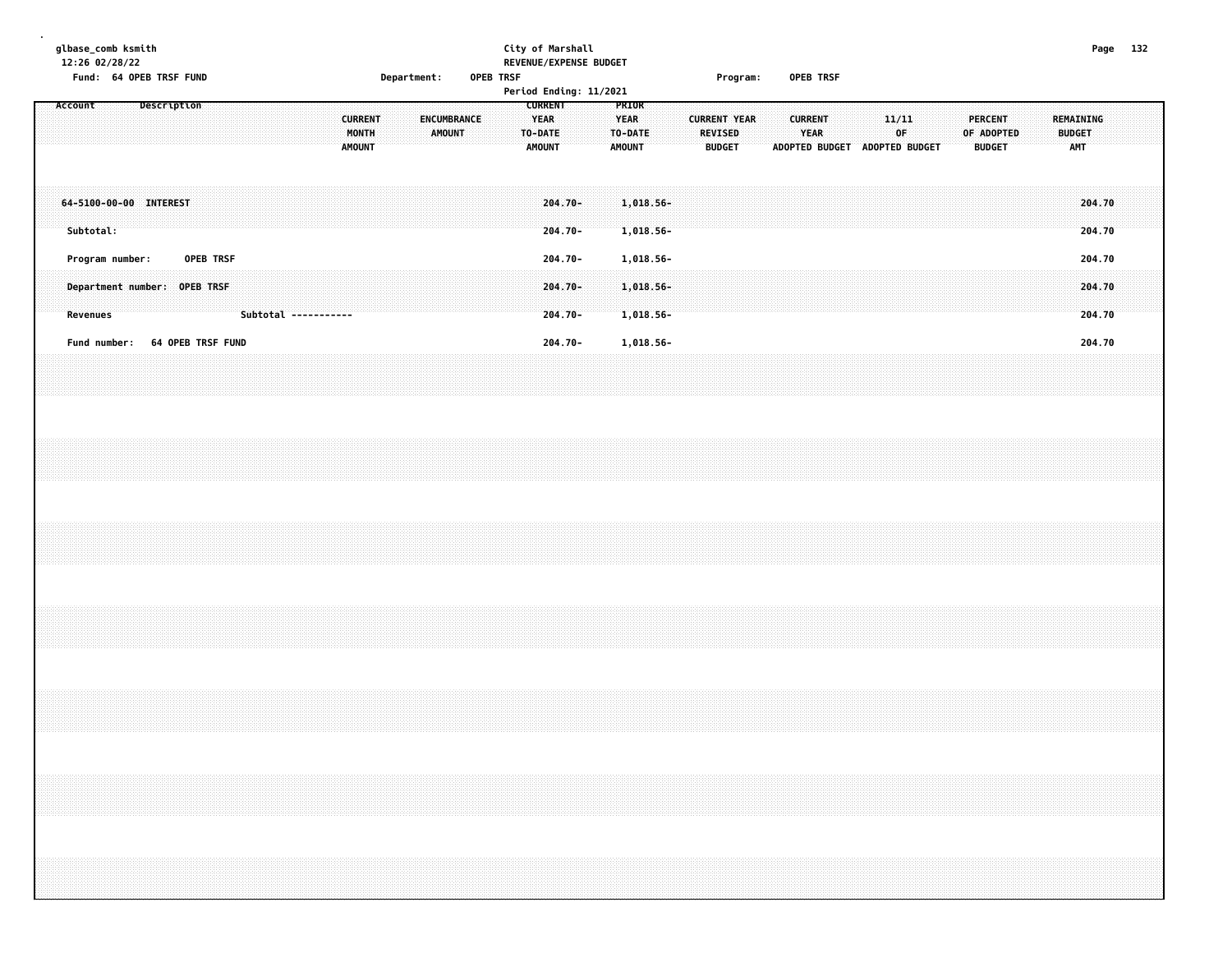|  | glbase_comb ksmith<br>12:26 02/28/22 |  | Fund: 66 EQUIP REPLACEMENT FUND-GENERAL                                                                                                                              |  |                |                      |  |  |                                          |  | Department: |               |             | ALL DEPARTMENT | City of Marshall                                          |          | REVENUE/EXPENSE BUDGET<br>Period Ending: 11/2021 |                                                  |                      |  |                                 | Program:                      |  |                            |             | ALL DEPARTMENT                |       |                            |  |                                 |                  |  |                                          |                               | Page 133 |  |
|--|--------------------------------------|--|----------------------------------------------------------------------------------------------------------------------------------------------------------------------|--|----------------|----------------------|--|--|------------------------------------------|--|-------------|---------------|-------------|----------------|-----------------------------------------------------------|----------|--------------------------------------------------|--------------------------------------------------|----------------------|--|---------------------------------|-------------------------------|--|----------------------------|-------------|-------------------------------|-------|----------------------------|--|---------------------------------|------------------|--|------------------------------------------|-------------------------------|----------|--|
|  | Account                              |  | Description                                                                                                                                                          |  |                |                      |  |  | <b>CURRENT</b><br>MONTH<br><b>AMOUNT</b> |  |             | <b>AMOUNT</b> | ENCUMBRANCE |                | <b>CURRENT</b><br><b>YEAR</b><br>TO-DATE<br><b>AMOUNT</b> |          |                                                  | PRIOR<br><b>YEAR</b><br>TO-DATE<br><b>AMOUNT</b> |                      |  | <b>REVISED</b><br><b>BUDGET</b> | <b>CURRENT YEAR</b>           |  | <b>CURRENT</b>             | <b>YEAR</b> | ADOPTED BUDGET ADOPTED BUDGET | 11/11 | OF                         |  | <b>PERCENT</b><br><b>BUDGET</b> | OF ADOPTED       |  | REMAINING<br><b>BUDGET</b><br><b>AMT</b> |                               |          |  |
|  |                                      |  | 66-5100-00-00 INTEREST EARNED<br>66-5112-00-00 PAYMENT FOR EQUIP &                                                                                                   |  |                |                      |  |  |                                          |  |             |               |             |                | 80,868.99-                                                | $21.14-$ |                                                  |                                                  | $133.84 -$           |  |                                 | 107,998.00-                   |  | 107,998.00-                |             |                               |       | 98,998.17-                 |  |                                 | 74.880           |  |                                          | 21.14<br>27,129.01-           |          |  |
|  | Subtotal:<br>Program number:         |  |                                                                                                                                                                      |  | ALL DEPARTMENT |                      |  |  |                                          |  |             |               |             |                | 80,890.13-<br>$80,890.13 -$                               |          |                                                  |                                                  | 133.84-<br>$133.84-$ |  |                                 | 107,998.00-<br>$107,998.00 -$ |  | 107,998.00-<br>107,998.00- |             |                               |       | 98,998.17-<br>98,998.17-   |  |                                 | 74.903<br>74.903 |  |                                          | 27,107.87-<br>27, 107.87-     |          |  |
|  | Revenues                             |  | Department number: ALL DEPARTMENT                                                                                                                                    |  |                | Subtotal ----------- |  |  |                                          |  |             |               |             |                | $80,890.13 -$<br>80,890.13-                               |          |                                                  |                                                  | 133.84-<br>133.84-   |  |                                 | 107,998.00-<br>107,998.00-    |  | 107,998.00-<br>107,998.00- |             |                               |       | $98,998.17-$<br>98,998.17- |  |                                 | 74.903<br>74.903 |  |                                          | $27, 107.87 -$<br>27, 107.87- |          |  |
|  |                                      |  |                                                                                                                                                                      |  |                |                      |  |  |                                          |  |             |               |             |                |                                                           |          |                                                  |                                                  |                      |  |                                 |                               |  |                            |             |                               |       |                            |  |                                 |                  |  |                                          |                               |          |  |
|  |                                      |  |                                                                                                                                                                      |  |                |                      |  |  |                                          |  |             |               |             |                |                                                           |          |                                                  |                                                  |                      |  |                                 |                               |  |                            |             |                               |       |                            |  |                                 |                  |  |                                          |                               |          |  |
|  |                                      |  |                                                                                                                                                                      |  |                |                      |  |  |                                          |  |             |               |             |                |                                                           |          |                                                  |                                                  |                      |  |                                 |                               |  |                            |             |                               |       |                            |  |                                 |                  |  |                                          |                               |          |  |
|  |                                      |  |                                                                                                                                                                      |  |                |                      |  |  |                                          |  |             |               |             |                |                                                           |          |                                                  |                                                  |                      |  |                                 |                               |  |                            |             |                               |       |                            |  |                                 |                  |  |                                          |                               |          |  |
|  |                                      |  |                                                                                                                                                                      |  |                |                      |  |  |                                          |  |             |               |             |                |                                                           |          |                                                  |                                                  |                      |  |                                 |                               |  |                            |             |                               |       |                            |  |                                 |                  |  |                                          |                               |          |  |
|  |                                      |  | ,我们就会在这里,我们就会在这里,我们就会在这里,我们就会在这里,我们就会在这里,我们就会在这里,我们就会在这里,我们就会在这里,我们就会在这里,我们就会在这里<br>第一章 一个人的话,我们就会在这里,我们就会在这里,我们就会在这里,我们就会在这里,我们就会在这里,我们就会在这里,我们就会在这里,我们就会在这里,我们就会在这 |  |                |                      |  |  |                                          |  |             |               |             |                |                                                           |          |                                                  |                                                  |                      |  |                                 |                               |  |                            |             |                               |       |                            |  |                                 |                  |  |                                          |                               |          |  |
|  |                                      |  |                                                                                                                                                                      |  |                |                      |  |  |                                          |  |             |               |             |                |                                                           |          |                                                  |                                                  |                      |  |                                 |                               |  |                            |             |                               |       |                            |  |                                 |                  |  |                                          |                               |          |  |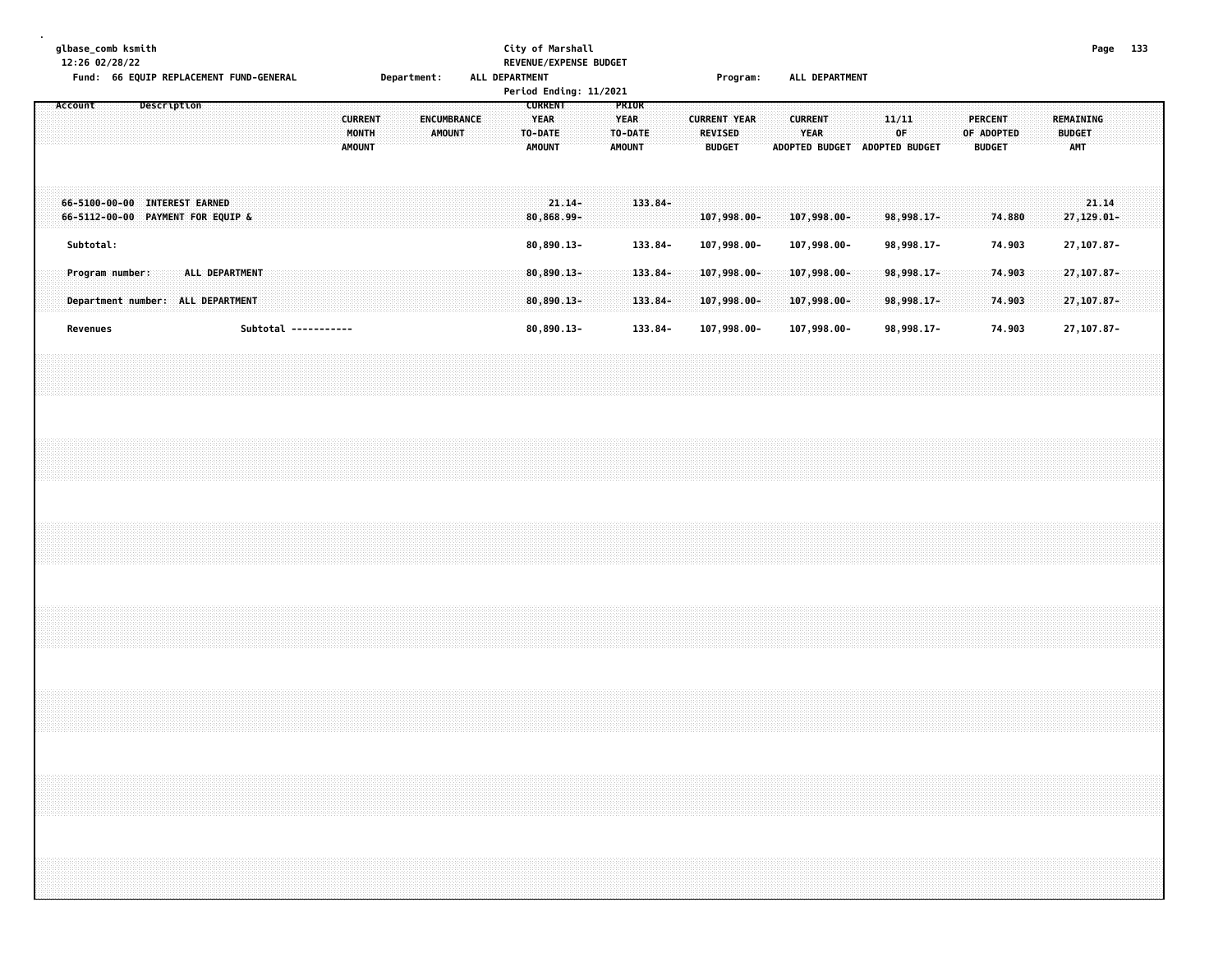| glbase_comb ksmith<br>12:26 02/28/22 |           | Fund: 66 EQUIP REPLACEMENT FUND-GENERAL               |             |                |  |  |  |                                          |  | Department: |                              | ALL DEPARTMENT |  |                                                           | City of Marshall<br>REVENUE/EXPENSE BUDGET<br>Period Ending: 11/2021 |                                       |                                       |  |                                 | Program:            |  |                               | ALL DEPARTMENT                |  |             |  |                                               |  |  |                                                 | Page 134 |  |
|--------------------------------------|-----------|-------------------------------------------------------|-------------|----------------|--|--|--|------------------------------------------|--|-------------|------------------------------|----------------|--|-----------------------------------------------------------|----------------------------------------------------------------------|---------------------------------------|---------------------------------------|--|---------------------------------|---------------------|--|-------------------------------|-------------------------------|--|-------------|--|-----------------------------------------------|--|--|-------------------------------------------------|----------|--|
| Account                              |           |                                                       | Description |                |  |  |  | <b>CURRENT</b><br>MONTH<br><b>AMOUNT</b> |  |             | ENCUMBRANCE<br><b>AMOUNT</b> |                |  | <b>CURRENT</b><br><b>YEAR</b><br>TO-DATE<br><b>AMOUNT</b> |                                                                      | PRIOR<br><b>YEAR</b><br><b>AMOUNT</b> | TO-DATE                               |  | <b>REVISED</b><br><b>BUDGET</b> | <b>CURRENT YEAR</b> |  | <b>CURRENT</b><br><b>YEAR</b> | ADOPTED BUDGET ADOPTED BUDGET |  | 11/11<br>0F |  | <b>PERCENT</b><br>OF ADOPTED<br><b>BUDGET</b> |  |  | <b>REMAINING</b><br><b>BUDGET</b><br><b>AMT</b> |          |  |
|                                      | Subtotal: | 66-0455-00-00 OPERATING TRANSFERS                     |             |                |  |  |  |                                          |  |             |                              |                |  |                                                           |                                                                      |                                       | $107,998.00 -$<br>107,998.00-         |  |                                 |                     |  |                               |                               |  |             |  |                                               |  |  |                                                 |          |  |
|                                      | Subtotal: | 66-0600-00-00 DEPRECIATION EXPENSE<br>Program number: |             | ALL DEPARTMENT |  |  |  |                                          |  |             |                              |                |  |                                                           |                                                                      |                                       | 65,574.45<br>65,574.45<br>42, 423.55- |  |                                 |                     |  |                               |                               |  |             |  |                                               |  |  |                                                 |          |  |
|                                      |           | Department number: ALL DEPARTMENT                     |             |                |  |  |  |                                          |  |             |                              |                |  |                                                           |                                                                      |                                       | 42, 423.55-                           |  |                                 |                     |  |                               |                               |  |             |  |                                               |  |  |                                                 |          |  |
|                                      |           |                                                       |             |                |  |  |  |                                          |  |             |                              |                |  |                                                           |                                                                      |                                       |                                       |  |                                 |                     |  |                               |                               |  |             |  |                                               |  |  |                                                 |          |  |
|                                      |           |                                                       |             |                |  |  |  |                                          |  |             |                              |                |  |                                                           |                                                                      |                                       |                                       |  |                                 |                     |  |                               |                               |  |             |  |                                               |  |  |                                                 |          |  |
|                                      |           |                                                       |             |                |  |  |  |                                          |  |             |                              |                |  |                                                           |                                                                      |                                       |                                       |  |                                 |                     |  |                               |                               |  |             |  |                                               |  |  |                                                 |          |  |
|                                      |           |                                                       |             |                |  |  |  |                                          |  |             |                              |                |  |                                                           |                                                                      |                                       |                                       |  |                                 |                     |  |                               |                               |  |             |  |                                               |  |  |                                                 |          |  |
|                                      |           |                                                       |             |                |  |  |  |                                          |  |             |                              |                |  |                                                           |                                                                      |                                       |                                       |  |                                 |                     |  |                               |                               |  |             |  |                                               |  |  |                                                 |          |  |
|                                      |           |                                                       |             |                |  |  |  |                                          |  |             |                              |                |  |                                                           |                                                                      |                                       |                                       |  |                                 |                     |  |                               |                               |  |             |  |                                               |  |  |                                                 |          |  |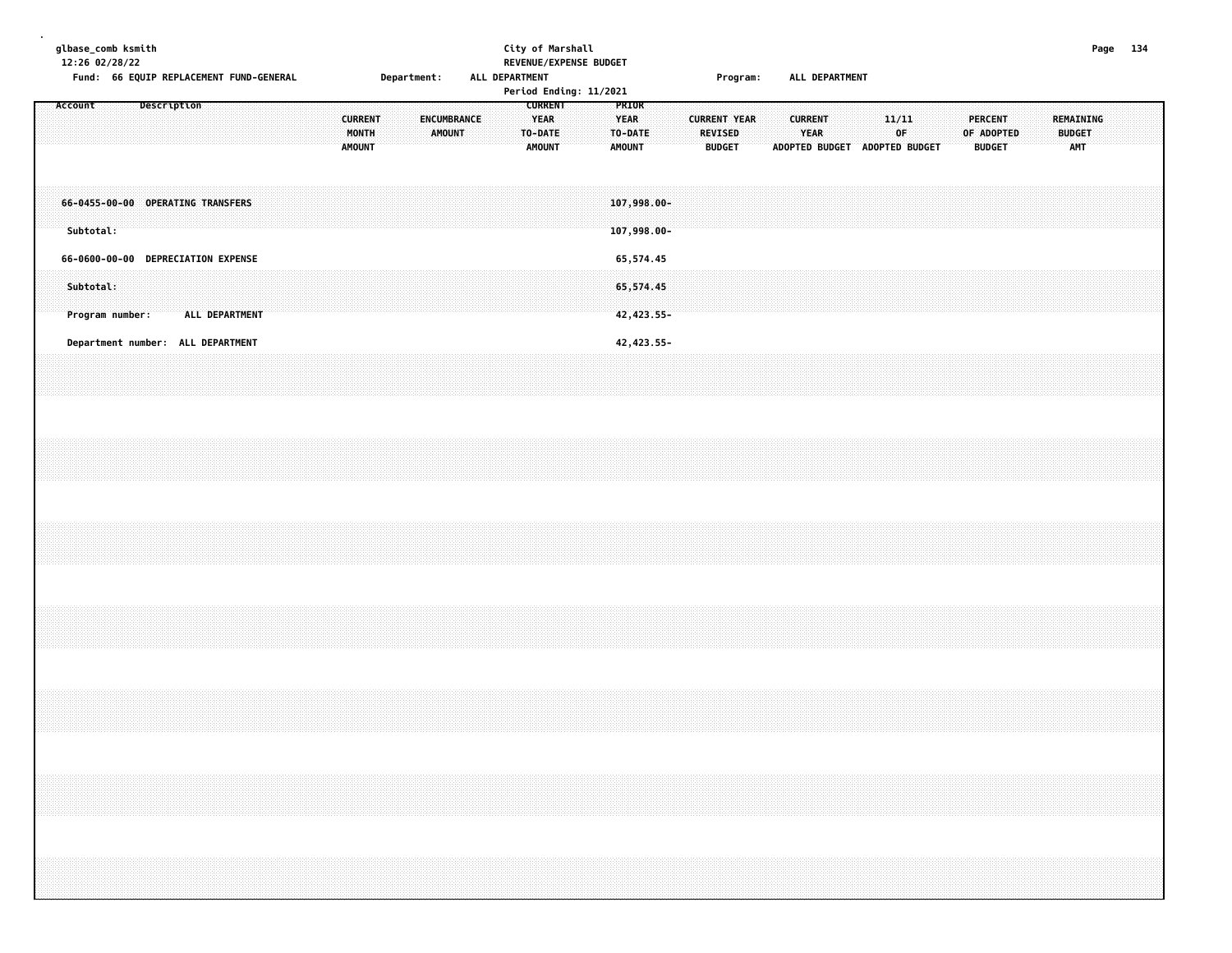|  |           | glbase_comb ksmith<br>12:26 02/28/22 |             |       | Fund: 66 EQUIP REPLACEMENT FUND-GENERAL |  |  |  |                                          | Department: 3 POLICE DEPT |             |               |  |                                                           | City of Marshall<br>REVENUE/EXPENSE BUDGET<br>Period Ending: 11/2021 |  |                                                  |  |                                                        |                      | Program: 4 CID |                               |                      |  |                                              |  |                                               |  |                                          | Page 135 |  |
|--|-----------|--------------------------------------|-------------|-------|-----------------------------------------|--|--|--|------------------------------------------|---------------------------|-------------|---------------|--|-----------------------------------------------------------|----------------------------------------------------------------------|--|--------------------------------------------------|--|--------------------------------------------------------|----------------------|----------------|-------------------------------|----------------------|--|----------------------------------------------|--|-----------------------------------------------|--|------------------------------------------|----------|--|
|  | Account   |                                      | Description |       |                                         |  |  |  | <b>CURRENT</b><br>MONTH<br><b>AMOUNT</b> |                           | ENCUMBRANCE | <b>AMOUNT</b> |  | <b>CURRENT</b><br><b>YEAR</b><br>TO-DATE<br><b>AMOUNT</b> |                                                                      |  | PRIOR<br><b>YEAR</b><br>TO-DATE<br><b>AMOUNT</b> |  | <b>CURRENT YEAR</b><br><b>REVISED</b><br><b>BUDGET</b> |                      |                | <b>CURRENT</b><br><b>YEAR</b> |                      |  | 11/11<br>OF<br>ADOPTED BUDGET ADOPTED BUDGET |  | <b>PERCENT</b><br>OF ADOPTED<br><b>BUDGET</b> |  | REMAINING<br><b>BUDGET</b><br><b>AMT</b> |          |  |
|  | Subtotal: |                                      |             |       | 66-0440-03-04 OTHER MACHINERY & EQ      |  |  |  |                                          |                           |             |               |  |                                                           |                                                                      |  |                                                  |  |                                                        | 6,000.00<br>6,000.00 |                |                               | 6,000.00<br>6,000.00 |  | 5,500.00<br>5,500.00                         |  |                                               |  | 6,000.00<br>6,000.00                     |          |  |
|  |           | Program number:                      |             | 4 CID |                                         |  |  |  |                                          |                           |             |               |  |                                                           |                                                                      |  |                                                  |  |                                                        | 6,000.00             |                |                               | 6,000.00             |  | 5,500.00                                     |  |                                               |  | 6,000.00                                 |          |  |
|  |           |                                      |             |       |                                         |  |  |  |                                          |                           |             |               |  |                                                           |                                                                      |  |                                                  |  |                                                        |                      |                |                               |                      |  |                                              |  |                                               |  |                                          |          |  |
|  |           |                                      |             |       |                                         |  |  |  |                                          |                           |             |               |  |                                                           |                                                                      |  |                                                  |  |                                                        |                      |                |                               |                      |  |                                              |  |                                               |  |                                          |          |  |
|  |           |                                      |             |       |                                         |  |  |  |                                          |                           |             |               |  |                                                           |                                                                      |  |                                                  |  |                                                        |                      |                |                               |                      |  |                                              |  |                                               |  |                                          |          |  |
|  |           |                                      |             |       |                                         |  |  |  |                                          |                           |             |               |  |                                                           |                                                                      |  |                                                  |  |                                                        |                      |                |                               |                      |  |                                              |  |                                               |  |                                          |          |  |
|  |           |                                      |             |       |                                         |  |  |  |                                          |                           |             |               |  |                                                           |                                                                      |  |                                                  |  |                                                        |                      |                |                               |                      |  |                                              |  |                                               |  |                                          |          |  |
|  |           |                                      |             |       |                                         |  |  |  |                                          |                           |             |               |  |                                                           |                                                                      |  |                                                  |  |                                                        |                      |                |                               |                      |  |                                              |  |                                               |  |                                          |          |  |
|  |           |                                      |             |       |                                         |  |  |  |                                          |                           |             |               |  |                                                           |                                                                      |  |                                                  |  |                                                        |                      |                |                               |                      |  |                                              |  |                                               |  |                                          |          |  |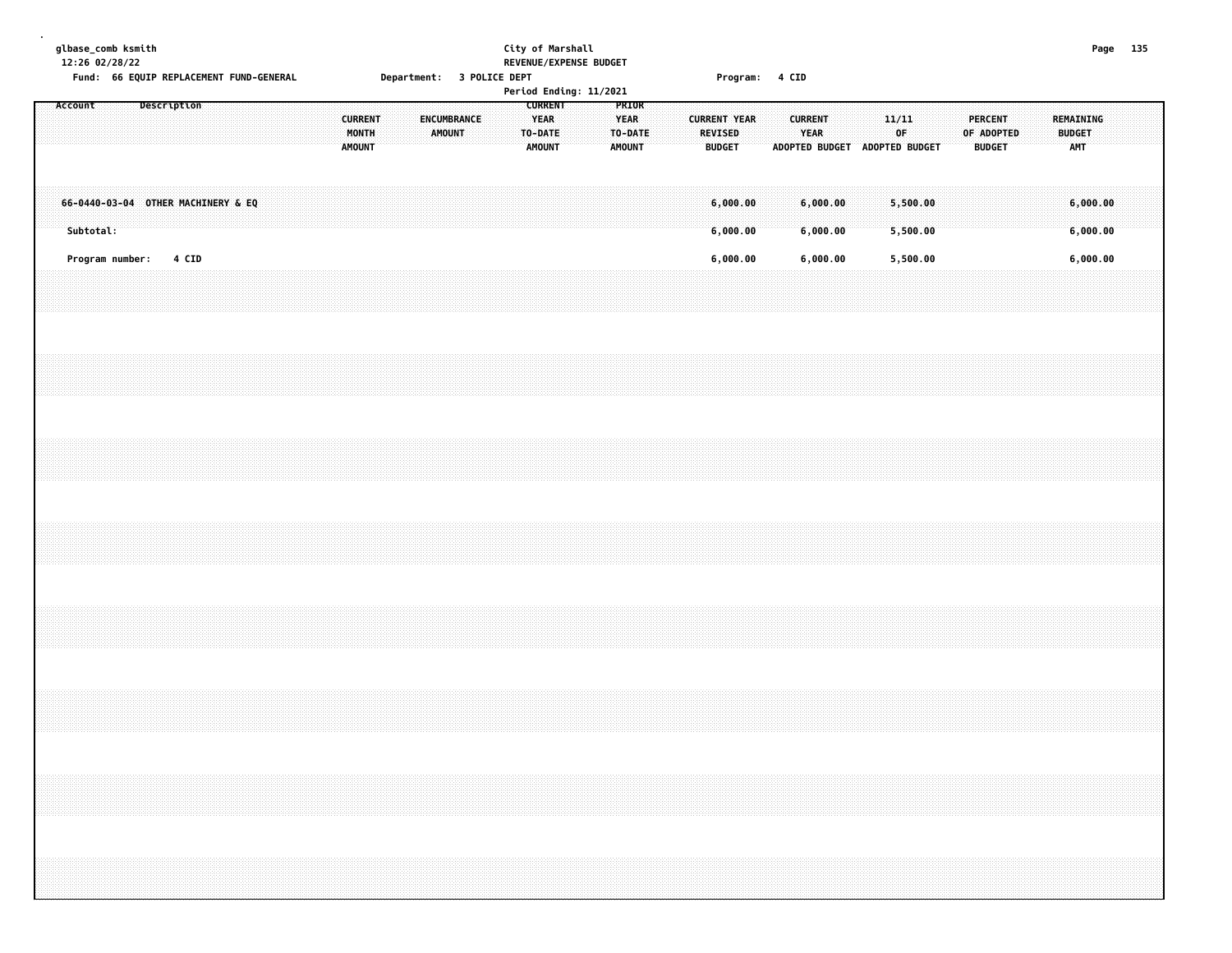|                                                                                   | City of Marshall<br>REVENUE/EXPENSE BUDGET<br>Department: 3 POLICE DEPT                                                        | Program: 23 PATROL                                                                                                                           | Page 136 |
|-----------------------------------------------------------------------------------|--------------------------------------------------------------------------------------------------------------------------------|----------------------------------------------------------------------------------------------------------------------------------------------|----------|
| Fund: 66 EQUIP REPLACEMENT FUND-GENERAL<br>Description<br><b>CURRENT</b><br>MONTH | Period Ending: 11/2021<br><b>CURRENT</b><br>PRIOR<br><b>YEAR</b><br><b>YEAR</b><br>ENCUMBRANCE<br>AMOUNT<br>TO-DATE<br>TO-DATE | <b>CURRENT</b><br>11/11<br><b>PERCENT</b><br>REMAINING<br><b>CURRENT YEAR</b><br>OF<br>YEAR<br><b>REVISED</b><br>OF ADOPTED<br><b>BUDGET</b> |          |
| <b>AMOUNT</b>                                                                     | <b>AMOUNT</b><br><b>AMOUNT</b>                                                                                                 | <b>BUDGET</b><br>ADOPTED BUDGET ADOPTED BUDGET<br><b>BUDGET</b><br>AMT                                                                       |          |
| 66-0425-03-23 CARS AND TRUCKS<br>Subtotal:                                        | 548,252.43<br>548, 252.43                                                                                                      | 548, 252.43-<br>548, 252.43-                                                                                                                 |          |
| Program number: 23 PATROL                                                         | 548,252.43                                                                                                                     | 548, 252.43-                                                                                                                                 |          |
| Department number: POLICE DEPT                                                    | 548, 252.43                                                                                                                    | 6,000.00<br>6,000.00<br>5,500.00<br>542, 252.43-                                                                                             |          |
|                                                                                   |                                                                                                                                |                                                                                                                                              |          |
|                                                                                   |                                                                                                                                |                                                                                                                                              |          |
|                                                                                   |                                                                                                                                |                                                                                                                                              |          |
|                                                                                   |                                                                                                                                |                                                                                                                                              |          |
|                                                                                   |                                                                                                                                |                                                                                                                                              |          |
|                                                                                   |                                                                                                                                |                                                                                                                                              |          |
|                                                                                   |                                                                                                                                |                                                                                                                                              |          |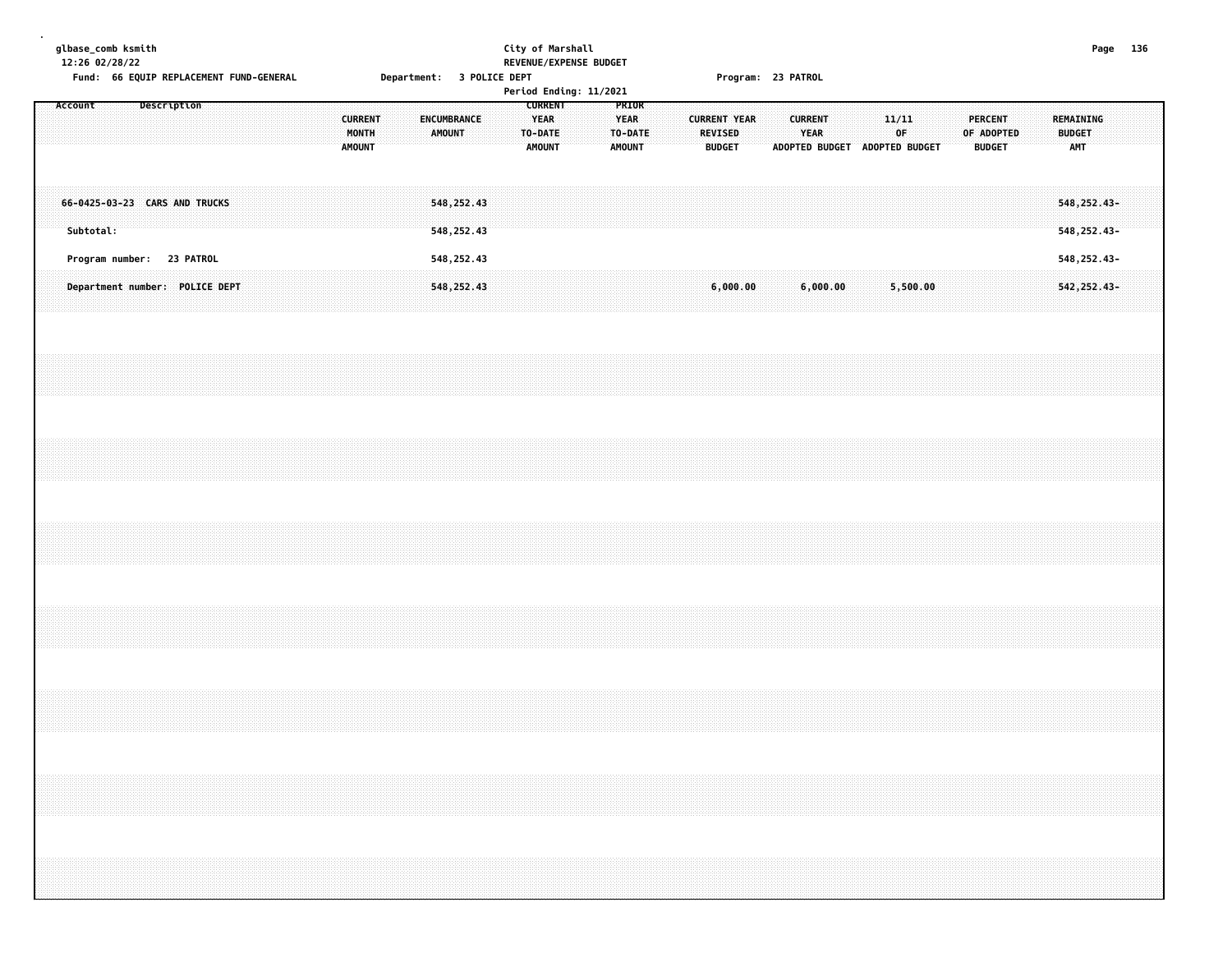|  |           |  | glbase_comb ksmith<br>12:26 02/28/22<br>Fund: 66 EQUIP REPLACEMENT FUND-GENERAL |             |                      |  |  |  |                                 |       |  |                              |  |  | City of Marshall<br>Department: 5 PUBLIC SERVICES         |  | REVENUE/EXPENSE BUDGET<br>Period Ending: 11/2021 |                              |                  |  |                                                        |  |  |                        |  | Program: 2 STREET MAINTENANCE |                        |  |                                 |                                                                                                                                                                      |  |                            |                        | Page 137 |  |
|--|-----------|--|---------------------------------------------------------------------------------|-------------|----------------------|--|--|--|---------------------------------|-------|--|------------------------------|--|--|-----------------------------------------------------------|--|--------------------------------------------------|------------------------------|------------------|--|--------------------------------------------------------|--|--|------------------------|--|-------------------------------|------------------------|--|---------------------------------|----------------------------------------------------------------------------------------------------------------------------------------------------------------------|--|----------------------------|------------------------|----------|--|
|  | Account   |  |                                                                                 | Description |                      |  |  |  | <b>CURRENT</b><br><b>AMOUNT</b> | MONTH |  | ENCUMBRANCE<br><b>AMOUNT</b> |  |  | <b>CURRENT</b><br><b>YEAR</b><br>TO-DATE<br><b>AMOUNT</b> |  |                                                  | <b>YEAR</b><br><b>AMOUNT</b> | PRIOR<br>TO-DATE |  | <b>CURRENT YEAR</b><br><b>REVISED</b><br><b>BUDGET</b> |  |  | <b>CURRENT</b><br>YEAR |  | ADOPTED BUDGET ADOPTED BUDGET | 11/11<br>OF            |  | <b>PERCENT</b><br><b>BUDGET</b> | OF ADOPTED                                                                                                                                                           |  | REMAINING<br><b>BUDGET</b> | <b>AMT</b>             |          |  |
|  | Subtotal: |  | 66-0425-05-02 CARS AND TRUCKS                                                   |             |                      |  |  |  |                                 |       |  |                              |  |  |                                                           |  |                                                  |                              |                  |  | 28,680.00<br>28,680.00                                 |  |  | 28,680.00<br>28,680.00 |  |                               | 26,290.00<br>26,290.00 |  |                                 |                                                                                                                                                                      |  |                            | 28,680.00<br>28,680.00 |          |  |
|  |           |  | Program number:                                                                 |             | 2 STREET MAINTENANCE |  |  |  |                                 |       |  |                              |  |  |                                                           |  |                                                  |                              |                  |  | 28,680.00                                              |  |  | 28,680.00              |  |                               | 26,290.00              |  |                                 |                                                                                                                                                                      |  |                            | 28,680.00              |          |  |
|  |           |  | Department number: PUBLIC SERVICES                                              |             |                      |  |  |  |                                 |       |  |                              |  |  |                                                           |  |                                                  |                              |                  |  | 28,680.00                                              |  |  | 28,680.00              |  |                               | 26,290.00              |  |                                 |                                                                                                                                                                      |  |                            | 28,680.00              |          |  |
|  |           |  |                                                                                 |             |                      |  |  |  |                                 |       |  |                              |  |  |                                                           |  |                                                  |                              |                  |  |                                                        |  |  |                        |  |                               |                        |  |                                 |                                                                                                                                                                      |  |                            |                        |          |  |
|  |           |  |                                                                                 |             |                      |  |  |  |                                 |       |  |                              |  |  |                                                           |  |                                                  |                              |                  |  |                                                        |  |  |                        |  |                               |                        |  |                                 |                                                                                                                                                                      |  |                            |                        |          |  |
|  |           |  |                                                                                 |             |                      |  |  |  |                                 |       |  |                              |  |  |                                                           |  |                                                  |                              |                  |  |                                                        |  |  |                        |  |                               |                        |  |                                 |                                                                                                                                                                      |  |                            |                        |          |  |
|  |           |  |                                                                                 |             |                      |  |  |  |                                 |       |  |                              |  |  |                                                           |  |                                                  |                              |                  |  |                                                        |  |  |                        |  |                               |                        |  |                                 |                                                                                                                                                                      |  |                            |                        |          |  |
|  |           |  |                                                                                 |             |                      |  |  |  |                                 |       |  |                              |  |  |                                                           |  |                                                  |                              |                  |  |                                                        |  |  |                        |  |                               |                        |  |                                 |                                                                                                                                                                      |  |                            |                        |          |  |
|  |           |  |                                                                                 |             |                      |  |  |  |                                 |       |  |                              |  |  |                                                           |  |                                                  |                              |                  |  |                                                        |  |  |                        |  |                               |                        |  |                                 | ,我们就会在这里,我们就会在这里,我们就会在这里,我们就会在这里,我们就会在这里,我们就会在这里,我们就会在这里,我们就会在这里,我们就会在这里,我们就会在这里<br>第155章 我们的时候,我们就会在这里,我们就会在这里,我们就会在这里,我们就会在这里,我们就会在这里,我们就会在这里,我们就会在这里,我们就会在这里,我们就会 |  |                            |                        |          |  |
|  |           |  |                                                                                 |             |                      |  |  |  |                                 |       |  |                              |  |  |                                                           |  |                                                  |                              |                  |  |                                                        |  |  |                        |  |                               |                        |  |                                 |                                                                                                                                                                      |  |                            |                        |          |  |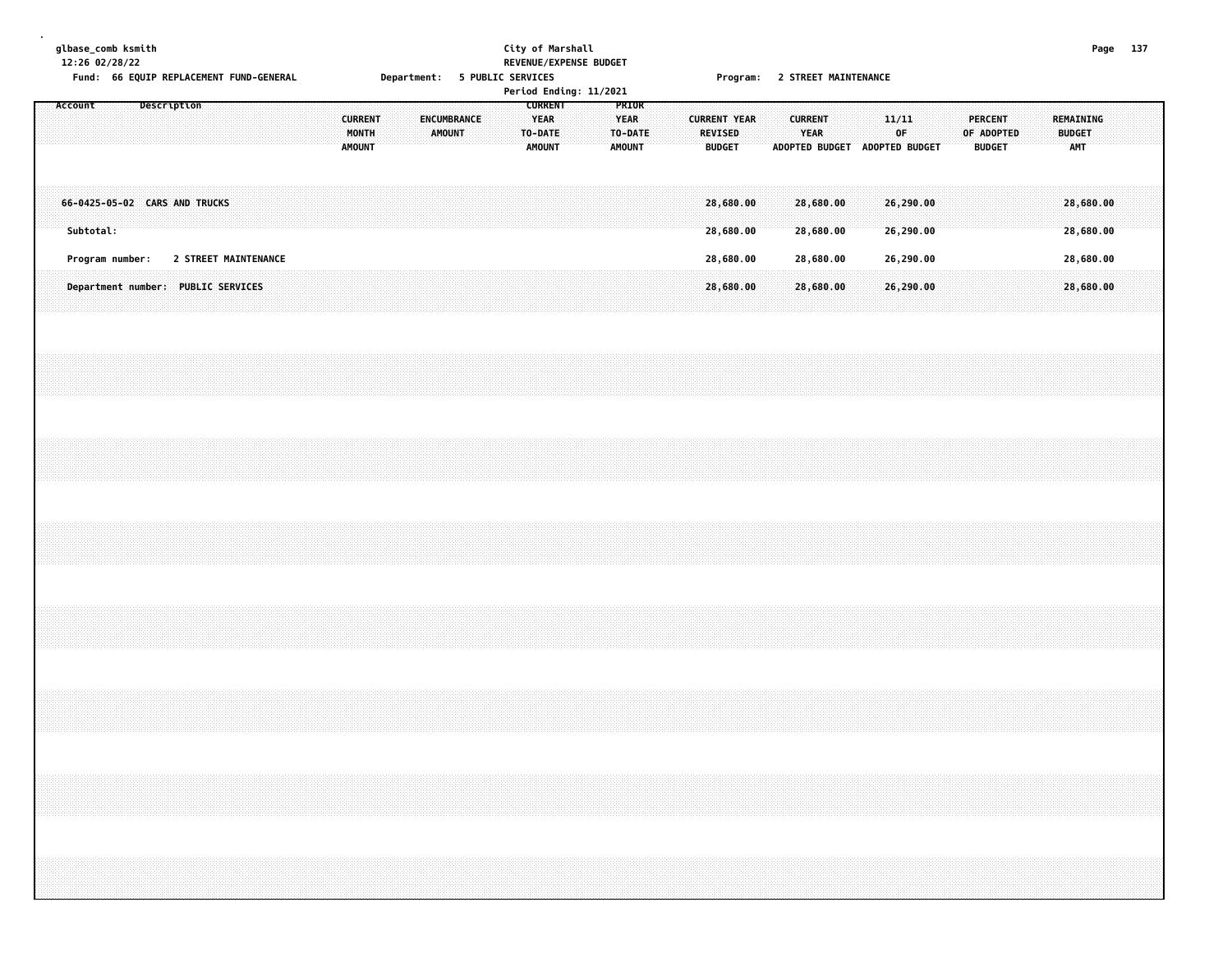| glbase_comb ksmith |           | 12:26 02/28/22                     |             |         |  | Fund: 66 EQUIP REPLACEMENT FUND-GENERAL |  |                                          |  | Department: 14 PARKS & RECREATION |               |                    |  | City of Marshall<br>REVENUE/EXPENSE BUDGET<br>Period Ending: 11/2021 |  |                                                  |  |                          | Program: 4 PARKS       |  |                        |                               |  |                        |           |  |                                                                                  |  |                            |                        | Page 138 |  |
|--------------------|-----------|------------------------------------|-------------|---------|--|-----------------------------------------|--|------------------------------------------|--|-----------------------------------|---------------|--------------------|--|----------------------------------------------------------------------|--|--------------------------------------------------|--|--------------------------|------------------------|--|------------------------|-------------------------------|--|------------------------|-----------|--|----------------------------------------------------------------------------------|--|----------------------------|------------------------|----------|--|
| Account            |           |                                    | Description |         |  |                                         |  | <b>CURRENT</b><br>MONTH<br><b>AMOUNT</b> |  |                                   | <b>AMOUNT</b> | <b>ENCUMBRANCE</b> |  | <b>CURRENT</b><br><b>YEAR</b><br>TO-DATE<br><b>AMOUNT</b>            |  | PRIOR<br><b>YEAR</b><br>TO-DATE<br><b>AMOUNT</b> |  | REVISED<br><b>BUDGET</b> | <b>CURRENT YEAR</b>    |  | <b>CURRENT</b><br>YEAR | ADOPTED BUDGET ADOPTED BUDGET |  | 11/11<br>OF            |           |  | PERCENT<br>OF ADOPTED<br><b>BUDGET</b>                                           |  | REMAINING<br><b>BUDGET</b> | AMT                    |          |  |
|                    | Subtotal: | 66-0440-14-04 OTHER MACHINERY & EQ |             |         |  |                                         |  |                                          |  |                                   |               |                    |  |                                                                      |  |                                                  |  |                          | 39,935.00<br>39,935.00 |  |                        | 39,935.00<br>39,935.00        |  | 36,607.08<br>36,607.08 |           |  |                                                                                  |  |                            | 39,935.00<br>39,935.00 |          |  |
|                    |           | Program number:                    |             | 4 PARKS |  | Department number: PARKS & RECREATION   |  |                                          |  |                                   |               |                    |  |                                                                      |  |                                                  |  |                          | 39,935.00<br>39,935.00 |  |                        | 39,935.00<br>39,935.00        |  | 36,607.08              | 36,607.08 |  |                                                                                  |  |                            | 39,935.00<br>39,935.00 |          |  |
|                    |           |                                    |             |         |  |                                         |  |                                          |  |                                   |               |                    |  |                                                                      |  |                                                  |  |                          |                        |  |                        |                               |  |                        |           |  |                                                                                  |  |                            |                        |          |  |
|                    |           |                                    |             |         |  |                                         |  |                                          |  |                                   |               |                    |  |                                                                      |  |                                                  |  |                          |                        |  |                        |                               |  |                        |           |  |                                                                                  |  |                            |                        |          |  |
|                    |           |                                    |             |         |  |                                         |  |                                          |  |                                   |               |                    |  |                                                                      |  |                                                  |  |                          |                        |  |                        |                               |  |                        |           |  |                                                                                  |  |                            |                        |          |  |
|                    |           |                                    |             |         |  |                                         |  |                                          |  |                                   |               |                    |  |                                                                      |  |                                                  |  |                          |                        |  |                        |                               |  |                        |           |  |                                                                                  |  |                            |                        |          |  |
|                    |           |                                    |             |         |  |                                         |  |                                          |  |                                   |               |                    |  |                                                                      |  |                                                  |  |                          |                        |  |                        |                               |  |                        |           |  |                                                                                  |  |                            |                        |          |  |
|                    |           |                                    |             |         |  |                                         |  |                                          |  |                                   |               |                    |  |                                                                      |  |                                                  |  |                          |                        |  |                        |                               |  |                        |           |  |                                                                                  |  |                            |                        |          |  |
|                    |           |                                    |             |         |  |                                         |  |                                          |  |                                   |               |                    |  |                                                                      |  |                                                  |  |                          |                        |  |                        |                               |  |                        |           |  | ,我们就会在这里的时候,我们就会在这里的时候,我们就会在这里的时候,我们就会在这里的时候,我们就会在这里的时候,我们就会在这里的时候,我们就会在这里的时候,我们 |  |                            |                        |          |  |
|                    |           |                                    |             |         |  |                                         |  |                                          |  |                                   |               |                    |  |                                                                      |  |                                                  |  |                          |                        |  |                        |                               |  |                        |           |  |                                                                                  |  |                            |                        |          |  |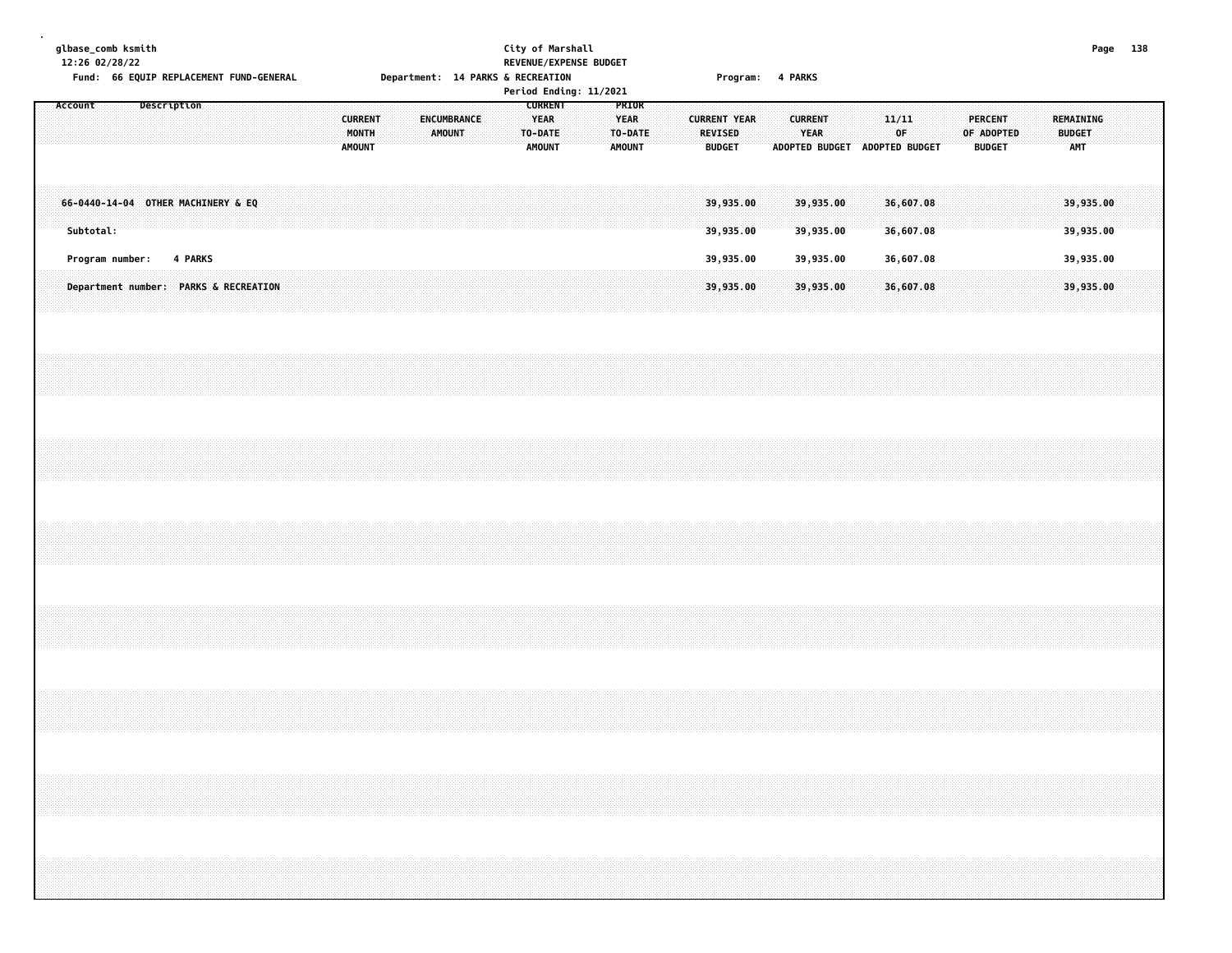# **glbase\_comb ksmith City of Marshall Page 139 12:26 02/28/22 REVENUE/EXPENSE BUDGET**

|                                            | Fund: 66 EQUIP REPLACEMENT FUND-GENERAL |                      |                                          | Department: 15 PLANNING & DEVELOPMENT | Period Ending: 11/2021                                    |                                                  | Program:                                        | 4 Health Inspections                            |                               |                                               |                                                 |
|--------------------------------------------|-----------------------------------------|----------------------|------------------------------------------|---------------------------------------|-----------------------------------------------------------|--------------------------------------------------|-------------------------------------------------|-------------------------------------------------|-------------------------------|-----------------------------------------------|-------------------------------------------------|
| Account                                    | Description                             |                      | <b>CURRENT</b><br>MONTH<br><b>AMOUNT</b> | <b>ENCUMBRANCE</b><br>AMOUNT          | <b>CURRENT</b><br><b>YEAR</b><br>TO-DATE<br><b>AMOUNT</b> | PRIOR<br><b>YEAR</b><br>TO-DATE<br><b>AMOUNT</b> | <b>CURRENT YEAR</b><br>REVISED<br><b>BUDGET</b> | <b>CURRENT</b><br><b>YEAR</b><br>ADOPTED BUDGET | 11/11<br>0F<br>ADOPTED BUDGET | <b>PERCENT</b><br>OF ADOPTED<br><b>BUDGET</b> | <b>REMAINING</b><br><b>BUDGET</b><br><b>AMT</b> |
| 66-0425-15-04 CARS AND TRUCKS<br>Subtotal: |                                         |                      |                                          |                                       | 21,969.50<br>21,969.50                                    |                                                  | 24,000.00<br>24,000.00                          | 24,000.00<br>24,000.00                          | 22,000.00<br>22,000.00        | 91.540<br>91.540                              | 2,030.50<br>2,030.50                            |
| Program number:                            | 4 Health Inspections                    |                      |                                          |                                       | 21,969.50                                                 |                                                  | 24,000.00                                       | 24,000.00                                       | 22,000.00                     | 91.540                                        | 2,030.50                                        |
| Department number: PLANNING & DEVELOPMENT  |                                         |                      |                                          |                                       | 21,969.50                                                 |                                                  | 24,000.00                                       | 24,000.00                                       | 22,000.00                     | 91.540                                        | 2,030.50                                        |
| Expenditures                               |                                         | Subtotal ----------- |                                          | 548, 252.43                           | 21,969.50                                                 | 42,423.55-                                       | 98,615.00                                       | 98,615.00                                       | 90,397.08                     | 22.278                                        | 471,606.93-                                     |
| Fund number:                               | 66 EQUIP REPLACEMENT FUND-GENERAL       |                      |                                          | 548,252.43                            | 58,920.63-                                                | 42,557.39-                                       | $9,383.00 -$                                    | $9,383.00 -$                                    | $8,601.08 -$                  | 627.984                                       | 498,714.80-                                     |
|                                            |                                         |                      |                                          |                                       |                                                           |                                                  |                                                 |                                                 |                               |                                               |                                                 |
|                                            |                                         |                      |                                          |                                       |                                                           |                                                  |                                                 |                                                 |                               |                                               |                                                 |
|                                            |                                         |                      |                                          |                                       |                                                           |                                                  |                                                 |                                                 |                               |                                               |                                                 |
|                                            |                                         |                      |                                          |                                       |                                                           |                                                  |                                                 |                                                 |                               |                                               |                                                 |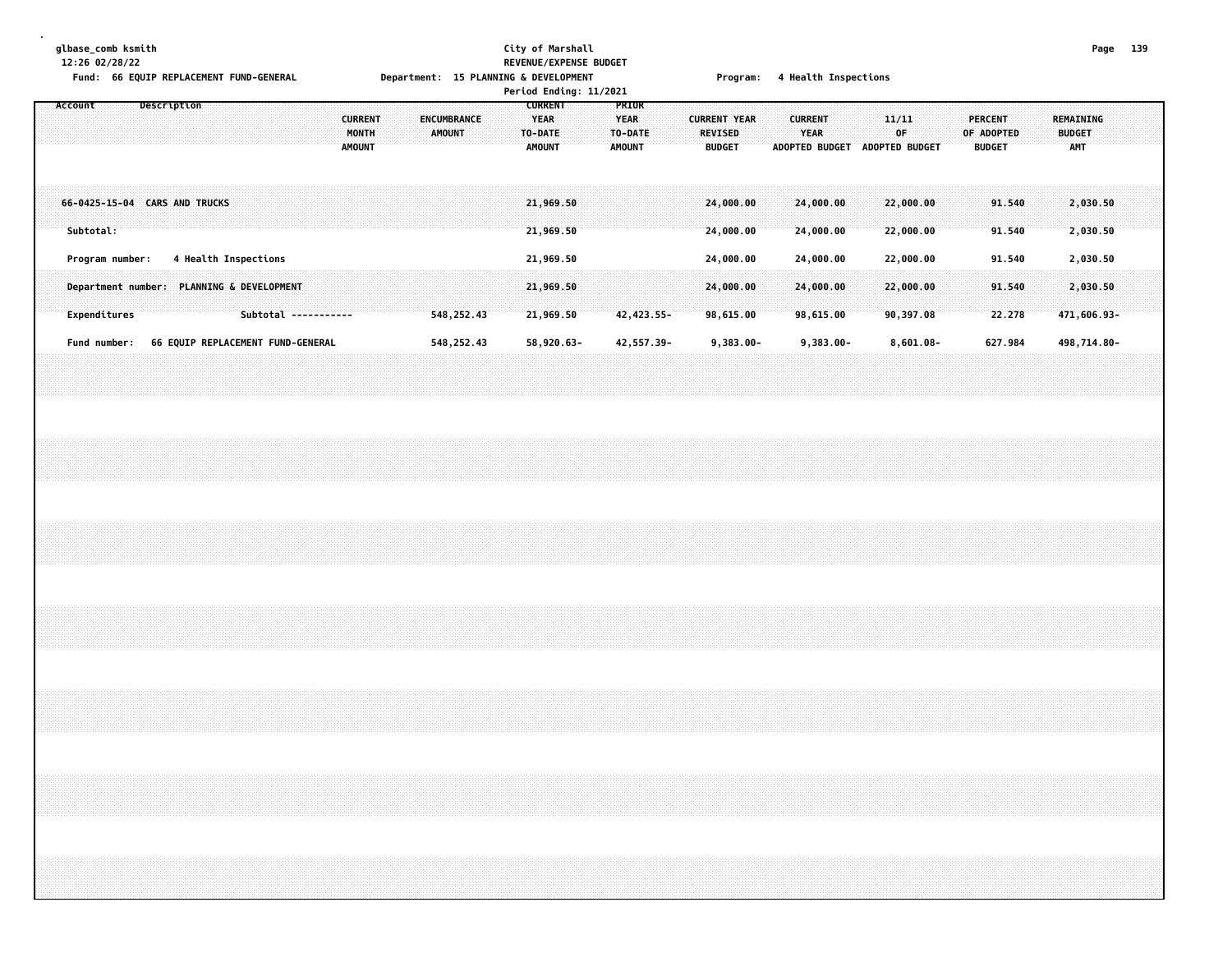| glbase_comb ksmith<br>12:26 02/28/22                            |             |                                                                                  |                |                                          |             |                              |  | City of Marshall<br>REVENUE/EXPENSE BUDGET                |                              |                                             |                                                        |  |                                                        |                       |             |                       |               |                                          | Page | 140 |
|-----------------------------------------------------------------|-------------|----------------------------------------------------------------------------------|----------------|------------------------------------------|-------------|------------------------------|--|-----------------------------------------------------------|------------------------------|---------------------------------------------|--------------------------------------------------------|--|--------------------------------------------------------|-----------------------|-------------|-----------------------|---------------|------------------------------------------|------|-----|
| <b>Fund:</b>                                                    |             | <b>68 CAPITAL IMPROVEMENT</b>                                                    |                |                                          | Department: |                              |  | Period Ending: 11/2021                                    |                              |                                             | Program:                                               |  |                                                        |                       |             |                       |               |                                          |      |     |
| Account                                                         | Description |                                                                                  |                | <b>CURRENT</b><br>MONTH<br><b>AMOUNT</b> |             | ENCUMBRANCE<br><b>AMOUNT</b> |  | <b>CURRENT</b><br><b>YEAR</b><br>TO-DATE<br><b>AMOUNT</b> | <b>YEAR</b><br><b>AMOUNT</b> | <b>PRIOR</b><br>TO-DATE                     | <b>CURRENT YEAR</b><br><b>REVISED</b><br><b>BUDGET</b> |  | <b>CURRENT</b><br><b>YEAR</b><br><b>ADOPTED BUDGET</b> | <b>ADOPTED BUDGET</b> | 11/11<br>0F | PERCENT<br>OF ADOPTED | <b>BUDGET</b> | REMAINING<br><b>BUDGET</b><br><b>AMT</b> |      |     |
| $68 - 5110 - 00 - 00$<br>$68 - 5126 - 00 - 00$<br>68-5128-00-00 |             | <b>INTERFUND TRANSFER</b><br><b>SPECIAL REVENUE</b><br><b>DONATIONS-SPECIFIC</b> |                | 137,718.00-                              |             |                              |  | $514, 290.39 -$                                           |                              | 537,000.00-<br>250,000.00-<br>$10,773.27 -$ | $65,000.00 -$                                          |  |                                                        |                       |             |                       |               | 65,000.00-<br>514,290.39                 |      |     |
| Subtotal:                                                       |             |                                                                                  |                | 137,718.00-                              |             |                              |  | 514,290.39-                                               |                              | 797,773.27-                                 | $65,000.00 -$                                          |  |                                                        |                       |             |                       |               | 449,290.39                               |      |     |
| Program number:<br>Department number:                           |             |                                                                                  |                | 137,718.00-<br>137,718.00-               |             |                              |  | 514,290.39-<br>$514, 290.39 -$                            |                              | 797,773.27-<br>797,773.27-                  | $65,000.00 -$<br>$65,000.00 -$                         |  |                                                        |                       |             |                       |               | 449,290.39<br>449,290.39                 |      |     |
| Revenues                                                        |             |                                                                                  | Subtotal ----- | 137,718.00-                              |             |                              |  | 514,290.39-                                               |                              | 797,773.27-                                 | 65,000.00-                                             |  |                                                        |                       |             |                       |               | 449,290.39                               |      |     |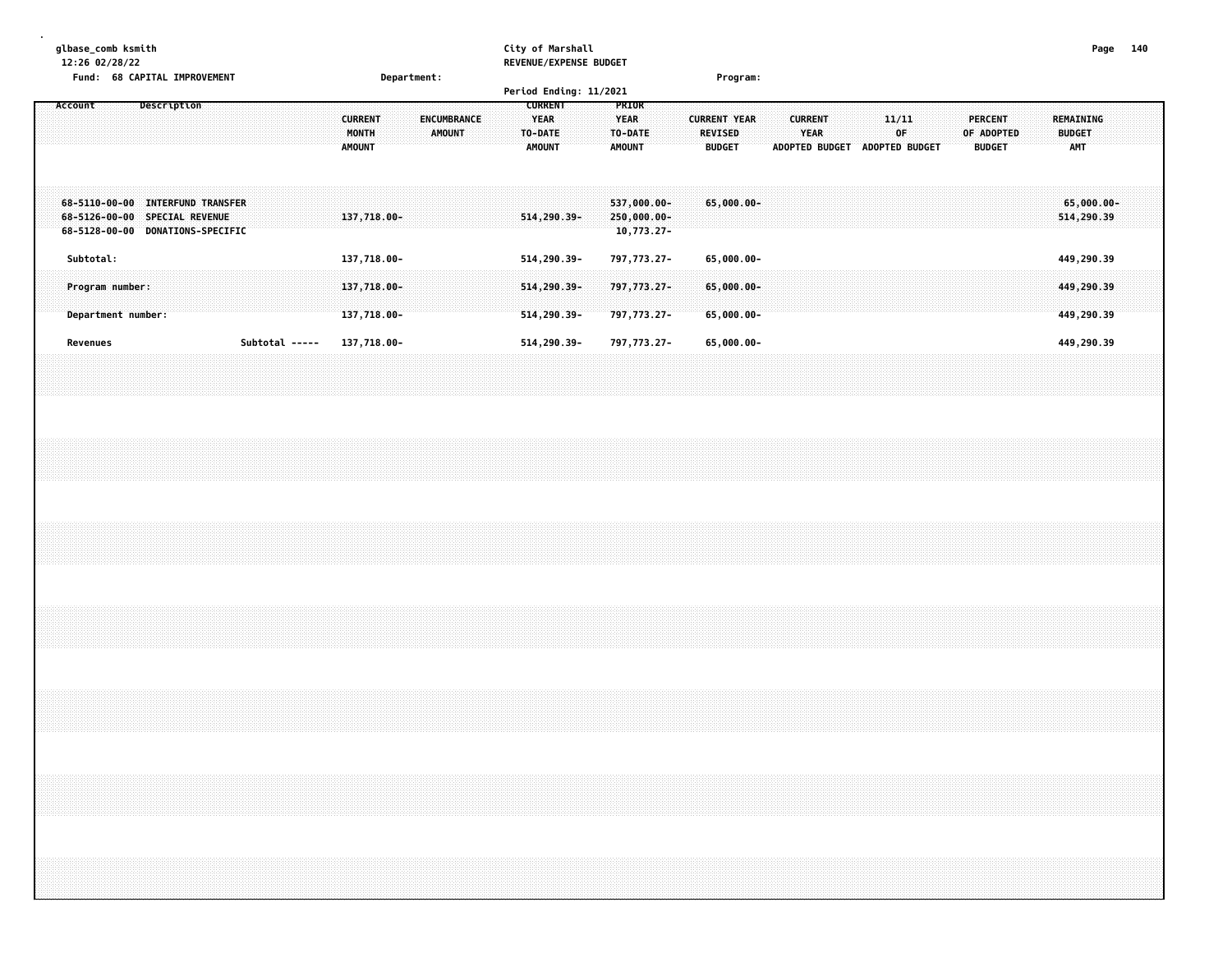| glbase_comb ksmith<br>12:26 02/28/22                          |             |                              |  |  |                                          |             |                       |  |                                                           | City of Marshall<br>REVENUE/EXPENSE BUDGET |                                                         |                            |  |                                                        |          |  |                               |                       |                         |    |  |                                               |  |                                          | Page 141 |  |
|---------------------------------------------------------------|-------------|------------------------------|--|--|------------------------------------------|-------------|-----------------------|--|-----------------------------------------------------------|--------------------------------------------|---------------------------------------------------------|----------------------------|--|--------------------------------------------------------|----------|--|-------------------------------|-----------------------|-------------------------|----|--|-----------------------------------------------|--|------------------------------------------|----------|--|
|                                                               |             | Fund: 68 CAPITAL IMPROVEMENT |  |  |                                          | Department: |                       |  |                                                           |                                            |                                                         |                            |  |                                                        | Program: |  |                               |                       |                         |    |  |                                               |  |                                          |          |  |
|                                                               |             |                              |  |  |                                          |             |                       |  |                                                           | Period Ending: 11/2021                     |                                                         |                            |  |                                                        |          |  |                               |                       |                         |    |  |                                               |  |                                          |          |  |
| Account                                                       | Description |                              |  |  | <b>CURRENT</b><br>MONTH<br><b>AMOUNT</b> |             | ENCUMBRANCE<br>AMOUNT |  | <b>CURRENT</b><br><b>YEAR</b><br>TO-DATE<br><b>AMOUNT</b> |                                            | <b>PRIOR</b><br><b>YEAR</b><br>TO-DATE<br><b>AMOUNT</b> |                            |  | <b>CURRENT YEAR</b><br><b>REVISED</b><br><b>BUDGET</b> |          |  | <b>CURRENT</b><br><b>YEAR</b> | <b>ADOPTED BUDGET</b> | 11/11<br>ADOPTED BUDGET | 0F |  | <b>PERCENT</b><br>OF ADOPTED<br><b>BUDGET</b> |  | REMAINING<br><b>BUDGET</b><br><b>AMT</b> |          |  |
| 68-0347-00-00 MISCELLANEOUS<br>Subtotal:                      |             |                              |  |  |                                          |             |                       |  |                                                           | 474.14-<br>$474.14-$                       |                                                         |                            |  |                                                        |          |  |                               |                       |                         |    |  |                                               |  | 474.14<br>474.14                         |          |  |
| 68-0490-00-00 NON DEPRECIABLE<br>Subtotal:<br>Program number: |             |                              |  |  |                                          |             |                       |  |                                                           | 474.14-                                    |                                                         | 400.00<br>400.00<br>400.00 |  |                                                        |          |  |                               |                       |                         |    |  |                                               |  | 474.14                                   |          |  |
| Department number:                                            |             |                              |  |  |                                          |             |                       |  |                                                           | 474.14-                                    |                                                         | 400.00                     |  |                                                        |          |  |                               |                       |                         |    |  |                                               |  | 474.14                                   |          |  |
|                                                               |             |                              |  |  |                                          |             |                       |  |                                                           |                                            |                                                         |                            |  |                                                        |          |  |                               |                       |                         |    |  |                                               |  |                                          |          |  |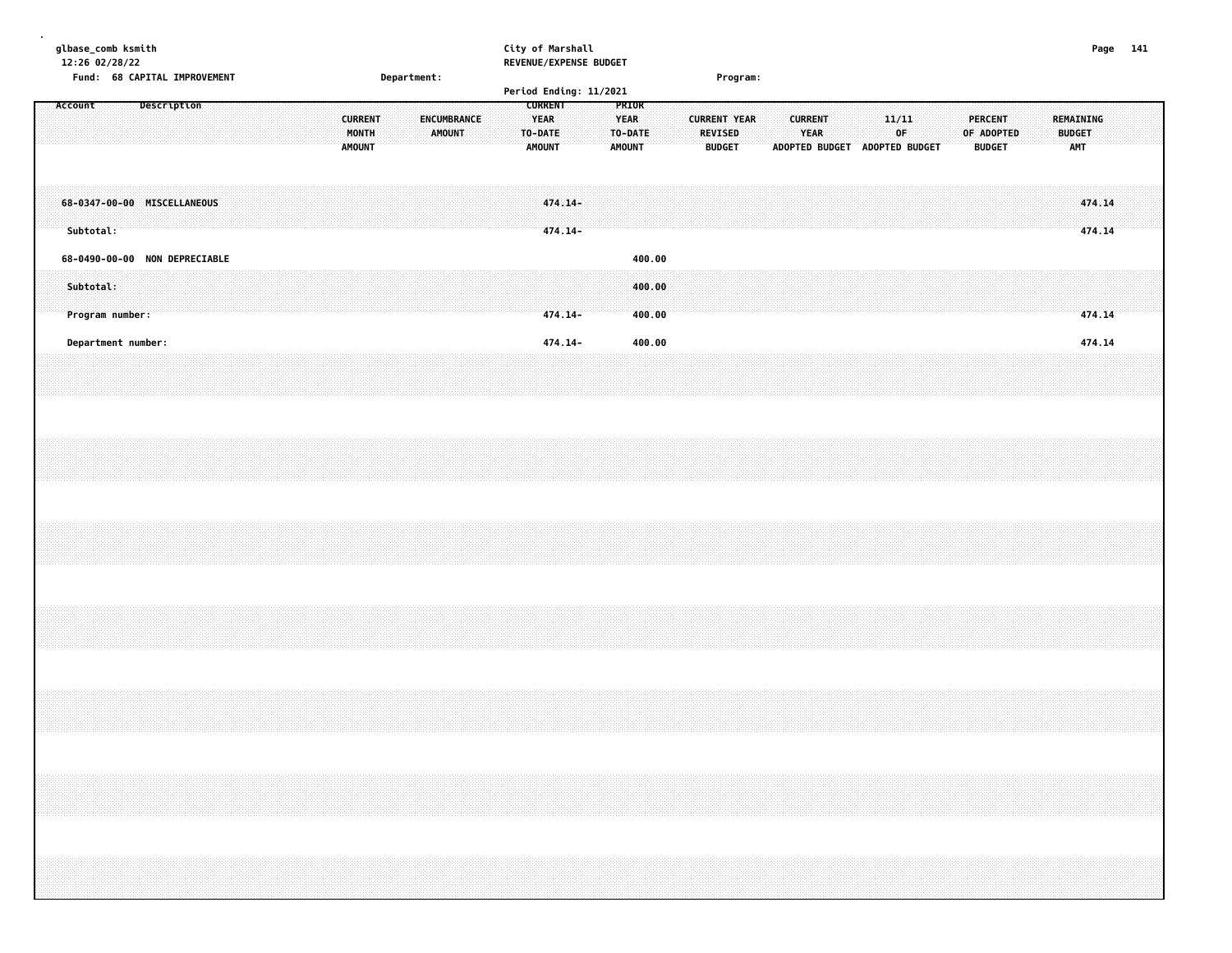|  | glbase_comb ksmith |  |
|--|--------------------|--|
|  |                    |  |

### **glbase\_comb ksmith City of Marshall Page 142 12:26 02/28/22 REVENUE/EXPENSE BUDGET Fund: 68 CAPITAL IMPROVEMENT Department: 1 GENERAL FUND Program:**

| TURNS OF CAPITAL INFROVERENT                                                                                      | Department. I GENERAL FOND<br>Period Ending: 11/2021                                             | r ı vyı allı.                                                                                                                                                        |                                                                                                                                          |
|-------------------------------------------------------------------------------------------------------------------|--------------------------------------------------------------------------------------------------|----------------------------------------------------------------------------------------------------------------------------------------------------------------------|------------------------------------------------------------------------------------------------------------------------------------------|
| Description<br>Account<br><b>CURRENT</b><br>MONTH<br><b>AMOUNT</b>                                                | <b>CURRENT</b><br><b>ENCUMBRANCE</b><br><b>YEAR</b><br><b>AMOUNT</b><br>TO-DATE<br><b>AMOUNT</b> | PRIOR<br><b>CURRENT YEAR</b><br><b>YEAR</b><br><b>CURRENT</b><br>TO-DATE<br><b>REVISED</b><br><b>YEAR</b><br><b>ADOPTED BUDGET</b><br><b>AMOUNT</b><br><b>BUDGET</b> | <b>PERCENT</b><br><b>REMAINING</b><br>11/11<br>0F<br>OF ADOPTED<br><b>BUDGET</b><br><b>ADOPTED BUDGET</b><br><b>BUDGET</b><br><b>AMT</b> |
| <b>PROFESSIONAL SERV AN</b><br>$68 - 0305 - 01 - 00$<br>MISCELLANEOUS ANIMAL<br>68-0347-01-00                     | 8,014.74                                                                                         | 51,511.60<br>1,684.80                                                                                                                                                | $8,014.74-$                                                                                                                              |
| Subtotal:                                                                                                         | 8,014.74                                                                                         | 53,196.40                                                                                                                                                            | $8,014.74-$                                                                                                                              |
| <b>IMPROVEMENTS-BLDGS -</b><br>$68 - 0405 - 01 - 00$<br>68-0426-01-00<br><b>FURNITURE AND FIXTUR</b><br>Subtotal: | 333.00<br>1,021,730.38<br>12, 189. 71<br>333.00<br>1,033,920.09                                  | 375,083.00<br>861,139.00<br>861,139.00<br>65,000.00<br>375,083.00<br>926,139.00<br>861,139.00                                                                        | $160, 591.38 -$<br>789, 377.42<br>118.658<br>52,810.29<br>789, 377, 42<br>120.074<br>107,781.09-                                         |
| Program number:                                                                                                   | 333.00<br>1,041,934.83                                                                           | 926,139.00<br>428,279.40<br>861,139.00                                                                                                                               | 789,377.42<br>121.004<br>115,795.83-                                                                                                     |
| <b>GENERAL FUND</b><br>Department number:                                                                         | 333.00<br>1,041,934.83                                                                           | 428,279.40<br>926,139.00<br>861,139.00                                                                                                                               | 789, 377.42<br>121.004<br>115,795.83-                                                                                                    |
| Expenditures<br>Subtotal -----<br><b>68 CAPITAL IMPROVEMENT</b><br>Fund number:                                   | 333.00<br>1,041,460.69<br>137,385.00-<br>527,170.30                                              | 428,679.40<br>926,139.00<br>861,139.00<br>369,093.87-<br>861,139.00<br>861,139.00                                                                                    | 789, 377.42<br>120.949<br>$115,321.69-$<br>789,377.42<br>61.227<br>333,968.70                                                            |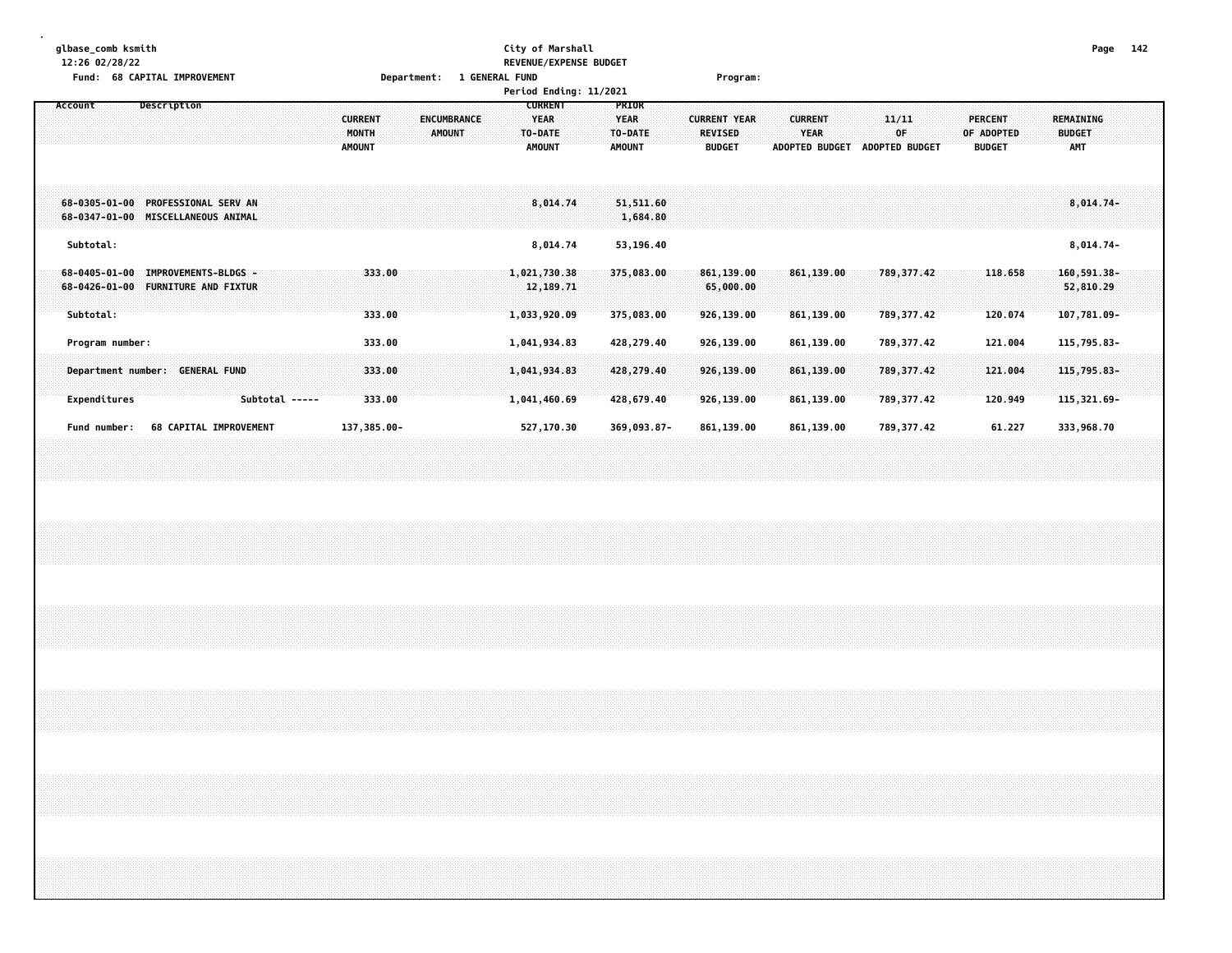| glbase_comb ksmith |  |  |
|--------------------|--|--|
| 1.3.56.02.03.03.03 |  |  |

## **glbase\_comb ksmith City of Marshall Page 143 12:26 02/28/22 REVENUE/EXPENSE BUDGET**

**Fund: 70 GRANTS - FEDERAL Department: 3 POLICE Program: 22 SPECIAL SERVICES**

|         |           |  |                                                                          |  |  |  |  |                                   |  |  |                                     |  |                                         | Period Ending: 11/2021    |  |                                                  |  |         |               |                     |  |                               |  |       |    |                               |            |                                 |  |                             |                      |                                      |  |
|---------|-----------|--|--------------------------------------------------------------------------|--|--|--|--|-----------------------------------|--|--|-------------------------------------|--|-----------------------------------------|---------------------------|--|--------------------------------------------------|--|---------|---------------|---------------------|--|-------------------------------|--|-------|----|-------------------------------|------------|---------------------------------|--|-----------------------------|----------------------|--------------------------------------|--|
| Account |           |  | Description                                                              |  |  |  |  | <b>CURRENT</b><br>MONTH<br>AMOUNT |  |  | <b>ENCUMBRANCE</b><br><b>AMOUNT</b> |  | <b>YEAR</b><br>TO-DATE<br><b>AMOUNT</b> | <b>CURRENT</b>            |  | PRIOR<br><b>YEAR</b><br>TO-DATE<br><b>AMOUNT</b> |  | REVISED | <b>BUDGET</b> | <b>CURRENT YEAR</b> |  | <b>CURRENT</b><br><b>YEAR</b> |  | 11/11 | 0F | ADOPTED BUDGET ADOPTED BUDGET | OF ADOPTED | <b>PERCENT</b><br><b>BUDGET</b> |  | <b>BUDGET</b><br><b>AMT</b> | REMAINING            |                                      |  |
|         |           |  | 70-4200-03-22 FEDERAL GRANT REVENU<br>70-4200-03-22 Federal Grant Revenu |  |  |  |  |                                   |  |  |                                     |  |                                         | 8,353.86-                 |  | 22,588.31-                                       |  |         |               |                     |  |                               |  |       |    |                               |            |                                 |  |                             | 8,353.86             |                                      |  |
|         | Subtotal: |  |                                                                          |  |  |  |  |                                   |  |  |                                     |  |                                         | 8,353.86-                 |  | 22,588.31-                                       |  |         |               |                     |  |                               |  |       |    |                               |            |                                 |  |                             | 8,353.86             |                                      |  |
|         |           |  | Program number: 22 SPECIAL SERVICES<br>Department number: POLICE         |  |  |  |  |                                   |  |  |                                     |  |                                         | $8,353.86 -$<br>8,353.86- |  | $22,588.31 -$<br>22,588.31-                      |  |         |               |                     |  |                               |  |       |    |                               |            |                                 |  |                             | 8,353.86<br>8,353.86 |                                      |  |
|         |           |  |                                                                          |  |  |  |  |                                   |  |  |                                     |  |                                         |                           |  |                                                  |  |         |               |                     |  |                               |  |       |    |                               |            |                                 |  |                             |                      |                                      |  |
|         |           |  |                                                                          |  |  |  |  |                                   |  |  |                                     |  |                                         |                           |  |                                                  |  |         |               |                     |  |                               |  |       |    |                               |            |                                 |  |                             |                      |                                      |  |
|         |           |  |                                                                          |  |  |  |  |                                   |  |  |                                     |  |                                         |                           |  |                                                  |  |         |               |                     |  |                               |  |       |    |                               |            |                                 |  |                             |                      |                                      |  |
|         |           |  |                                                                          |  |  |  |  |                                   |  |  |                                     |  |                                         |                           |  |                                                  |  |         |               |                     |  |                               |  |       |    |                               |            |                                 |  |                             |                      |                                      |  |
|         |           |  |                                                                          |  |  |  |  |                                   |  |  |                                     |  |                                         |                           |  |                                                  |  |         |               |                     |  |                               |  |       |    |                               |            |                                 |  |                             |                      |                                      |  |
|         |           |  |                                                                          |  |  |  |  |                                   |  |  |                                     |  |                                         |                           |  |                                                  |  |         |               |                     |  |                               |  |       |    |                               |            |                                 |  |                             |                      | ,,,,,,,,,,,,,,,,,,,,,,,,,,,,,,,,,,,, |  |
|         |           |  |                                                                          |  |  |  |  |                                   |  |  |                                     |  |                                         |                           |  |                                                  |  |         |               |                     |  |                               |  |       |    |                               |            |                                 |  |                             |                      |                                      |  |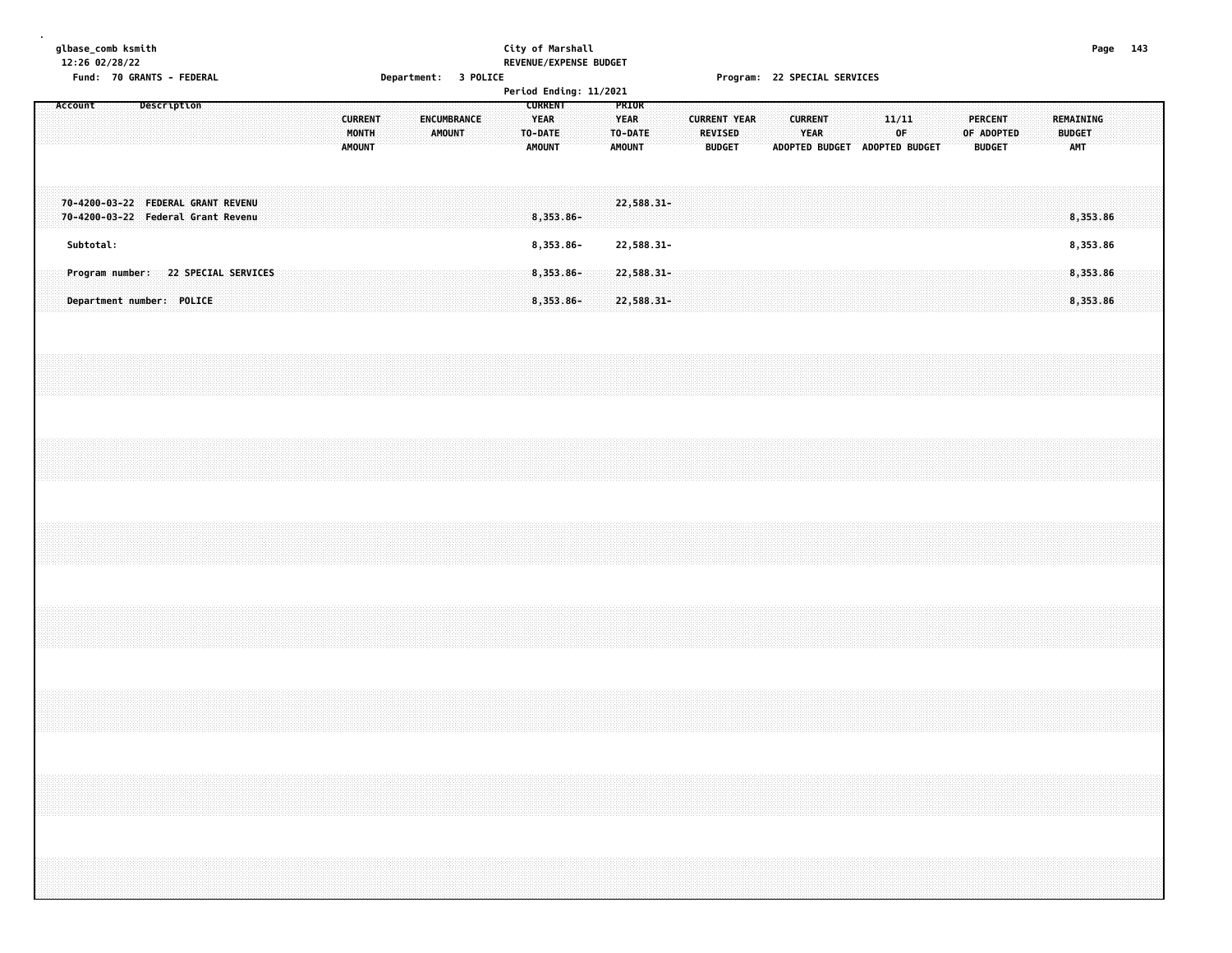| glbase comb ksmith |  |  |
|--------------------|--|--|
| 12:26 02/28/22     |  |  |

### **glbase\_comb ksmith City of Marshall Page 144 12:26 02/28/22 REVENUE/EXPENSE BUDGET** Fund: 70 GRANTS - FEDERAL CRANT-CFRG (20 PUBLIC WORKS ) For the Magnusian CRANT-CFRG (20 PUBLIC WORKS ) From the Program: 41 FEDERAL GRANT-CFRG

| Period Ending: 11/2021<br><b>CURRENT</b><br>Description<br>PRIOR<br>Account<br><b>CURRENT</b><br><b>ENCUMBRANCE</b><br><b>YEAR</b><br><b>CURRENT YEAR</b><br><b>YEAR</b><br>MONTH<br>AMOUNT<br>TO-DATE<br>TO-DATE<br>REVISED |                              |                                                                                      |  |  |  |  |  |  |  |                      |  |  |  |        |  |  |  |  |           |  |               |            |  |               |                                           |  |                               |  |                               |             |  |            |                                 |  |                                           |  |  |
|------------------------------------------------------------------------------------------------------------------------------------------------------------------------------------------------------------------------------|------------------------------|--------------------------------------------------------------------------------------|--|--|--|--|--|--|--|----------------------|--|--|--|--------|--|--|--|--|-----------|--|---------------|------------|--|---------------|-------------------------------------------|--|-------------------------------|--|-------------------------------|-------------|--|------------|---------------------------------|--|-------------------------------------------|--|--|
|                                                                                                                                                                                                                              |                              |                                                                                      |  |  |  |  |  |  |  |                      |  |  |  | AMOUNT |  |  |  |  | AMOUNT    |  | <b>AMOUNT</b> |            |  | <b>BUDGET</b> |                                           |  | <b>CURRENT</b><br><b>YEAR</b> |  | ADOPTED BUDGET ADOPTED BUDGET | 11/11<br>OF |  | OF ADOPTED | <b>PERCENT</b><br><b>BUDGET</b> |  | REMAINING<br><b>BUDGET</b><br>AMT         |  |  |
|                                                                                                                                                                                                                              | 70-4201-20-41 FEDERAL GRANTS | Subtotal:                                                                            |  |  |  |  |  |  |  |                      |  |  |  |        |  |  |  |  |           |  |               |            |  |               | 750,000.00-<br>750,000.00-                |  |                               |  |                               |             |  |            |                                 |  | 750,000.00-<br>750,000.00-                |  |  |
|                                                                                                                                                                                                                              |                              | Program number: 41 FEDERAL GRANT-CFRG<br>Department number: PUBLIC WORKS<br>Revenues |  |  |  |  |  |  |  | Subtotal ----------- |  |  |  |        |  |  |  |  | 8,353.86- |  |               | 22,588.31- |  |               | 750,000.00-<br>750,000.00-<br>750,000.00- |  |                               |  |                               |             |  |            |                                 |  | 750,000.00-<br>750,000.00-<br>741,646.14- |  |  |
|                                                                                                                                                                                                                              |                              |                                                                                      |  |  |  |  |  |  |  |                      |  |  |  |        |  |  |  |  |           |  |               |            |  |               |                                           |  |                               |  |                               |             |  |            |                                 |  |                                           |  |  |
|                                                                                                                                                                                                                              |                              |                                                                                      |  |  |  |  |  |  |  |                      |  |  |  |        |  |  |  |  |           |  |               |            |  |               |                                           |  |                               |  |                               |             |  |            |                                 |  |                                           |  |  |
|                                                                                                                                                                                                                              |                              |                                                                                      |  |  |  |  |  |  |  |                      |  |  |  |        |  |  |  |  |           |  |               |            |  |               |                                           |  |                               |  |                               |             |  |            |                                 |  |                                           |  |  |
|                                                                                                                                                                                                                              |                              |                                                                                      |  |  |  |  |  |  |  |                      |  |  |  |        |  |  |  |  |           |  |               |            |  |               |                                           |  |                               |  |                               |             |  |            |                                 |  |                                           |  |  |
|                                                                                                                                                                                                                              |                              |                                                                                      |  |  |  |  |  |  |  |                      |  |  |  |        |  |  |  |  |           |  |               |            |  |               |                                           |  |                               |  |                               |             |  |            |                                 |  |                                           |  |  |
|                                                                                                                                                                                                                              |                              |                                                                                      |  |  |  |  |  |  |  |                      |  |  |  |        |  |  |  |  |           |  |               |            |  |               |                                           |  |                               |  |                               |             |  |            |                                 |  |                                           |  |  |
|                                                                                                                                                                                                                              |                              |                                                                                      |  |  |  |  |  |  |  |                      |  |  |  |        |  |  |  |  |           |  |               |            |  |               |                                           |  |                               |  |                               |             |  |            |                                 |  |                                           |  |  |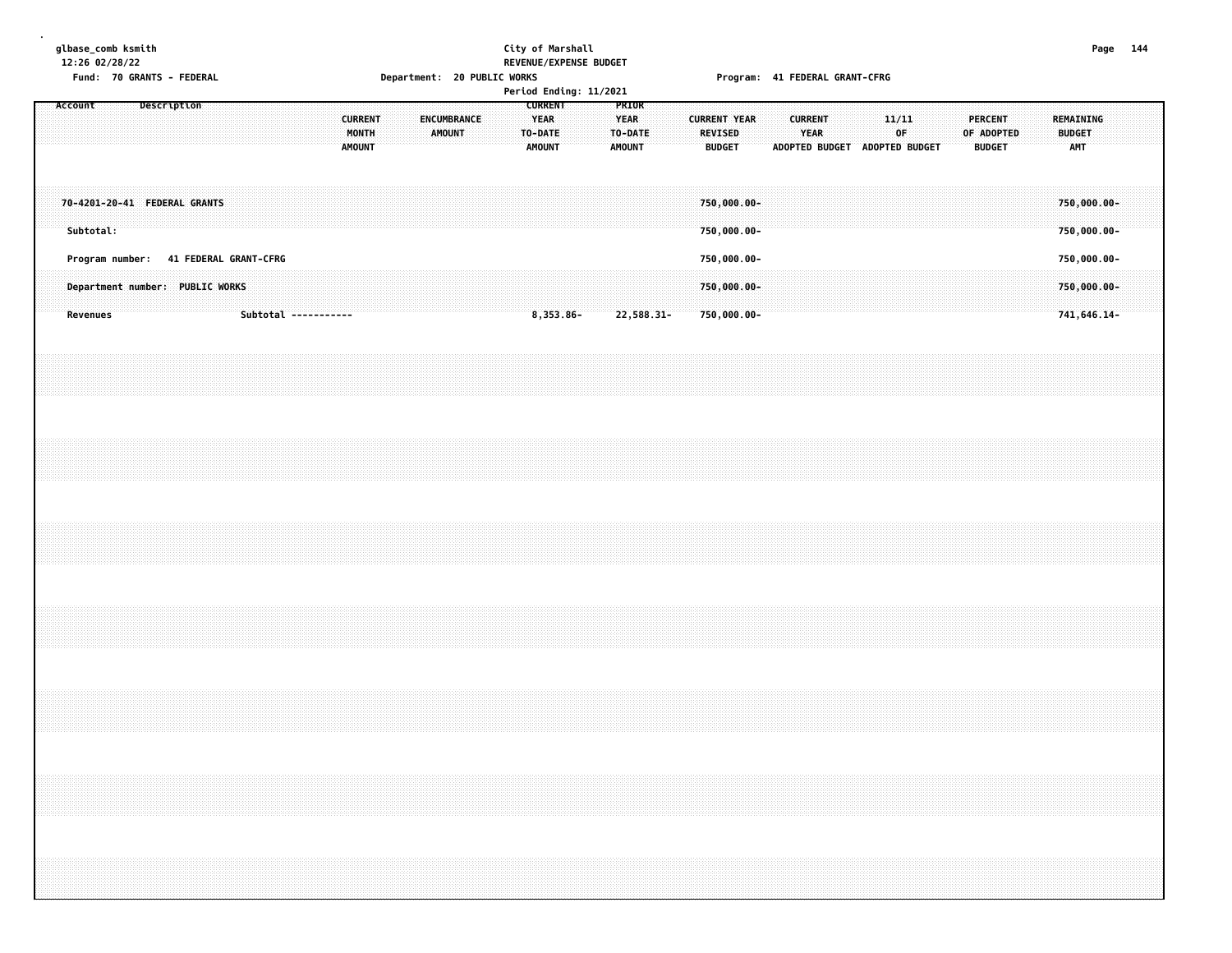## **glbase\_comb ksmith City of Marshall Page 145 12:26 02/28/22 REVENUE/EXPENSE BUDGET**

**Fund: 70 GRANTS - FEDERAL Department: 3 POLICE Program: 22 SPECIAL SERVICES**

|                                    |           |                           |  |             |                                     |  |  |                                   |  |                              |  |                                                            | Period Ending: 11/2021 |                              |                  |  |                                                 |  |                               |                               |  |             |  |                              |               |  |                                   |  |  |
|------------------------------------|-----------|---------------------------|--|-------------|-------------------------------------|--|--|-----------------------------------|--|------------------------------|--|------------------------------------------------------------|------------------------|------------------------------|------------------|--|-------------------------------------------------|--|-------------------------------|-------------------------------|--|-------------|--|------------------------------|---------------|--|-----------------------------------|--|--|
| Account                            |           |                           |  | Description |                                     |  |  | <b>CURRENT</b><br>MONTH<br>AMOUNT |  | ENCUMBRANCE<br><b>AMOUNT</b> |  | <b>CURRENT</b><br><b>YEAR</b><br>TO-DATE:<br><b>AMOUNT</b> |                        | <b>YEAR</b><br><b>AMOUNT</b> | PRIOR<br>TO-DATE |  | <b>CURRENT YEAR</b><br>REVISED<br><b>BUDGET</b> |  | ADOPTED BUDGET ADOPTED BUDGET | <b>CURRENT</b><br><b>YEAR</b> |  | 11/11<br>0F |  | <b>PERCENT</b><br>OF ADOPTED | <b>BUDGET</b> |  | REMAINING<br><b>BUDGET</b><br>AMT |  |  |
| 70-0440-03-22 OTHER MACHINERY & EQ |           |                           |  |             | 70-0440-03-22 OTHER MACHINERY & EQ  |  |  |                                   |  | 11,031.04                    |  | 14,430.63                                                  |                        |                              | 22,588.31        |  |                                                 |  |                               |                               |  |             |  |                              |               |  | 11,031.04-<br>14,430.63-          |  |  |
|                                    | Subtotal: |                           |  |             |                                     |  |  |                                   |  | 11,031.04                    |  | 14,430.63                                                  |                        |                              | 22,588.31        |  |                                                 |  |                               |                               |  |             |  |                              |               |  | 25,461.67-                        |  |  |
|                                    |           |                           |  |             | Program number: 22 SPECIAL SERVICES |  |  |                                   |  | 11,031.04                    |  | 14,430.63                                                  |                        |                              | 22,588.31        |  |                                                 |  |                               |                               |  |             |  |                              |               |  | 25,461.67-                        |  |  |
|                                    |           | Department number: POLICE |  |             |                                     |  |  |                                   |  | 11,031.04                    |  | 14,430.63                                                  |                        |                              | 22,588.31        |  |                                                 |  |                               |                               |  |             |  |                              |               |  | $25,461.67 -$                     |  |  |
|                                    |           |                           |  |             |                                     |  |  |                                   |  |                              |  |                                                            |                        |                              |                  |  |                                                 |  |                               |                               |  |             |  |                              |               |  |                                   |  |  |
|                                    |           |                           |  |             |                                     |  |  |                                   |  |                              |  |                                                            |                        |                              |                  |  |                                                 |  |                               |                               |  |             |  |                              |               |  |                                   |  |  |
|                                    |           |                           |  |             |                                     |  |  |                                   |  |                              |  |                                                            |                        |                              |                  |  |                                                 |  |                               |                               |  |             |  |                              |               |  |                                   |  |  |
|                                    |           |                           |  |             |                                     |  |  |                                   |  |                              |  |                                                            |                        |                              |                  |  |                                                 |  |                               |                               |  |             |  |                              |               |  |                                   |  |  |
|                                    |           |                           |  |             |                                     |  |  |                                   |  |                              |  |                                                            |                        |                              |                  |  |                                                 |  |                               |                               |  |             |  |                              |               |  |                                   |  |  |
|                                    |           |                           |  |             |                                     |  |  |                                   |  |                              |  |                                                            |                        |                              |                  |  |                                                 |  |                               |                               |  |             |  |                              |               |  |                                   |  |  |
|                                    |           |                           |  |             |                                     |  |  |                                   |  |                              |  |                                                            |                        |                              |                  |  |                                                 |  |                               |                               |  |             |  |                              |               |  |                                   |  |  |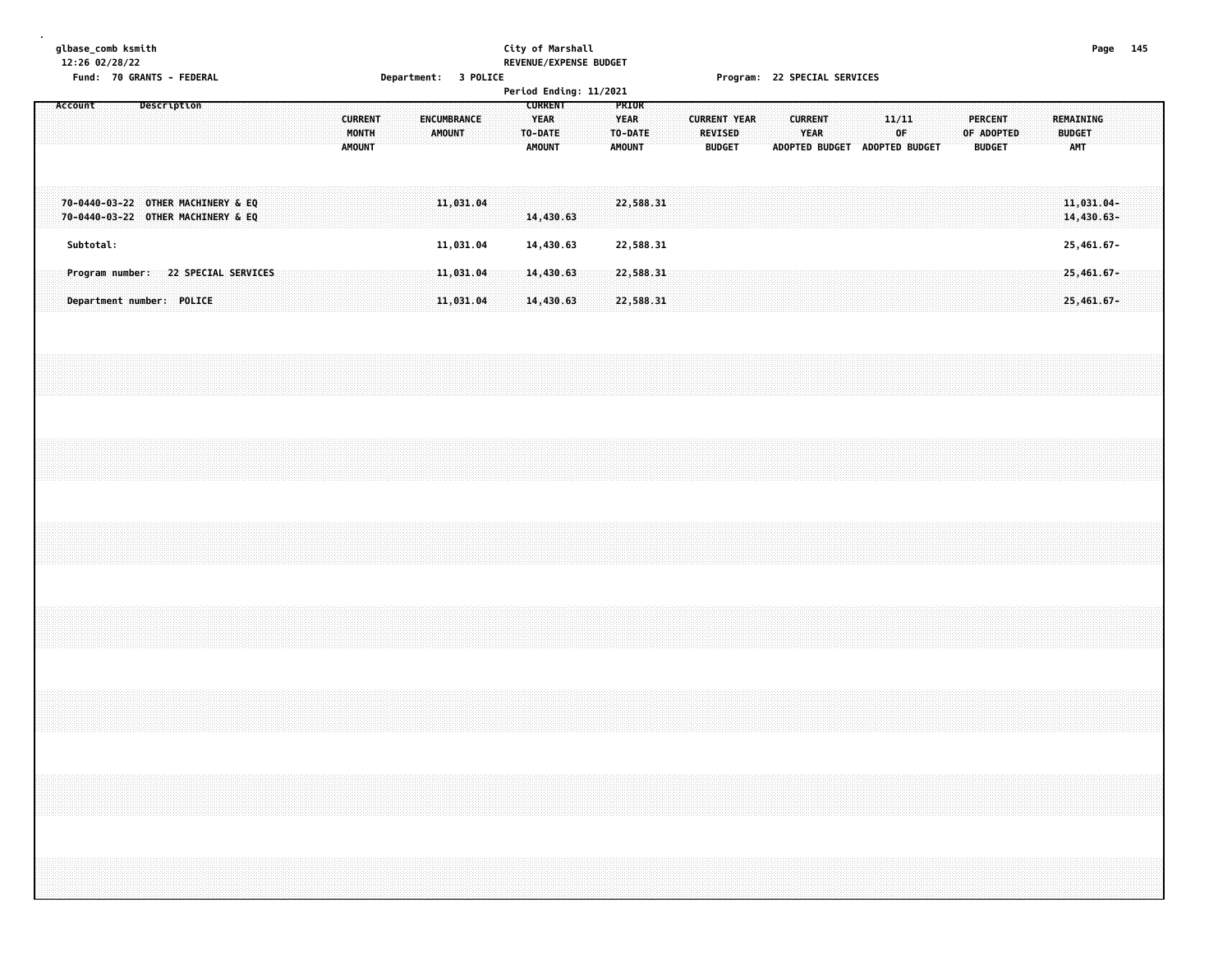## **glbase\_comb ksmith City of Marshall Page 146 12:26 02/28/22 REVENUE/EXPENSE BUDGET**

|         | Fund: 70 GRANTS - FEDERAL                                                |  |             |  |                |  |                                          |                        | Department: 20 PUBLIC WORKS |                              |                        |  |                                         | Period Ending: 11/2021   |  |                                       |           |  |                                 |                          |  |                               |  | Program: 41 FEDERAL GRANT-CFRG |             |                               |  |                                 |            |  |                             |                          |  |  |
|---------|--------------------------------------------------------------------------|--|-------------|--|----------------|--|------------------------------------------|------------------------|-----------------------------|------------------------------|------------------------|--|-----------------------------------------|--------------------------|--|---------------------------------------|-----------|--|---------------------------------|--------------------------|--|-------------------------------|--|--------------------------------|-------------|-------------------------------|--|---------------------------------|------------|--|-----------------------------|--------------------------|--|--|
| Account |                                                                          |  | Description |  |                |  | <b>CURRENT</b><br>MONTH<br><b>AMOUNT</b> |                        |                             | ENCUMBRANCE<br><b>AMOUNT</b> |                        |  | <b>YEAR</b><br>TO-DATE<br><b>AMOUNT</b> | <b>CURRENT</b>           |  | PRIOR<br><b>YEAR</b><br><b>AMOUNT</b> | TO-DATE   |  | <b>REVISED</b><br><b>BUDGET</b> | <b>CURRENT YEAR</b>      |  | <b>CURRENT</b><br><b>YEAR</b> |  |                                | 11/11<br>0F | ADOPTED BUDGET ADOPTED BUDGET |  | <b>PERCENT</b><br><b>BUDGET</b> | OF ADOPTED |  | <b>BUDGET</b><br><b>AMT</b> | <b>REMAINING</b>         |  |  |
|         | 70-0448-20-41 IMPROVEMENTS-LIFT ST<br>70-0478-20-41 IMPROVEMENTS-WWTP    |  |             |  |                |  |                                          | 39,848.00<br>43,677.45 |                             |                              | 39,790.94<br>36,898.53 |  |                                         | 44,958.45<br>82,101.85   |  |                                       |           |  |                                 | 150,000.00<br>600,000.00 |  |                               |  |                                |             |                               |  |                                 |            |  |                             | 65,250.61<br>480,999.62  |  |  |
|         | Subtotal:                                                                |  |             |  |                |  |                                          | 83,525.45              |                             |                              | 76,689.47              |  |                                         | 127,060.30               |  |                                       |           |  |                                 | 750,000.00               |  |                               |  |                                |             |                               |  |                                 |            |  |                             | 546,250.23               |  |  |
|         | Program number: 41 FEDERAL GRANT-CFRG<br>Department number: PUBLIC WORKS |  |             |  |                |  |                                          | 83,525.45<br>83,525.45 |                             |                              | 76,689.47<br>76,689.47 |  |                                         | 127,060.30<br>127,060.30 |  |                                       |           |  |                                 | 750,000.00<br>750,000.00 |  |                               |  |                                |             |                               |  |                                 |            |  |                             | 546,250.23<br>546,250.23 |  |  |
|         | Expenditures                                                             |  |             |  | Subtotal ----- |  |                                          | 83,525.45              |                             |                              | 87,720.51              |  |                                         | 141,490.93               |  |                                       | 22,588.31 |  |                                 | 750,000.00               |  |                               |  |                                |             |                               |  |                                 |            |  |                             | 520,788.56               |  |  |
|         | Fund number: 70 GRANTS - FEDERAL                                         |  |             |  |                |  |                                          | 83,525.45              |                             |                              | 87,720.51              |  |                                         | 133, 137.07              |  |                                       |           |  |                                 |                          |  |                               |  |                                |             |                               |  |                                 |            |  |                             | 220,857.58-              |  |  |
|         |                                                                          |  |             |  |                |  |                                          |                        |                             |                              |                        |  |                                         |                          |  |                                       |           |  |                                 |                          |  |                               |  |                                |             |                               |  |                                 |            |  |                             |                          |  |  |
|         |                                                                          |  |             |  |                |  |                                          |                        |                             |                              |                        |  |                                         |                          |  |                                       |           |  |                                 |                          |  |                               |  |                                |             |                               |  |                                 |            |  |                             |                          |  |  |
|         |                                                                          |  |             |  |                |  |                                          |                        |                             |                              |                        |  |                                         |                          |  |                                       |           |  |                                 |                          |  |                               |  |                                |             |                               |  |                                 |            |  |                             |                          |  |  |
|         |                                                                          |  |             |  |                |  |                                          |                        |                             |                              |                        |  |                                         |                          |  |                                       |           |  |                                 |                          |  |                               |  |                                |             |                               |  |                                 |            |  |                             |                          |  |  |
|         |                                                                          |  |             |  |                |  |                                          |                        |                             |                              |                        |  |                                         |                          |  |                                       |           |  |                                 |                          |  |                               |  |                                |             |                               |  |                                 |            |  |                             |                          |  |  |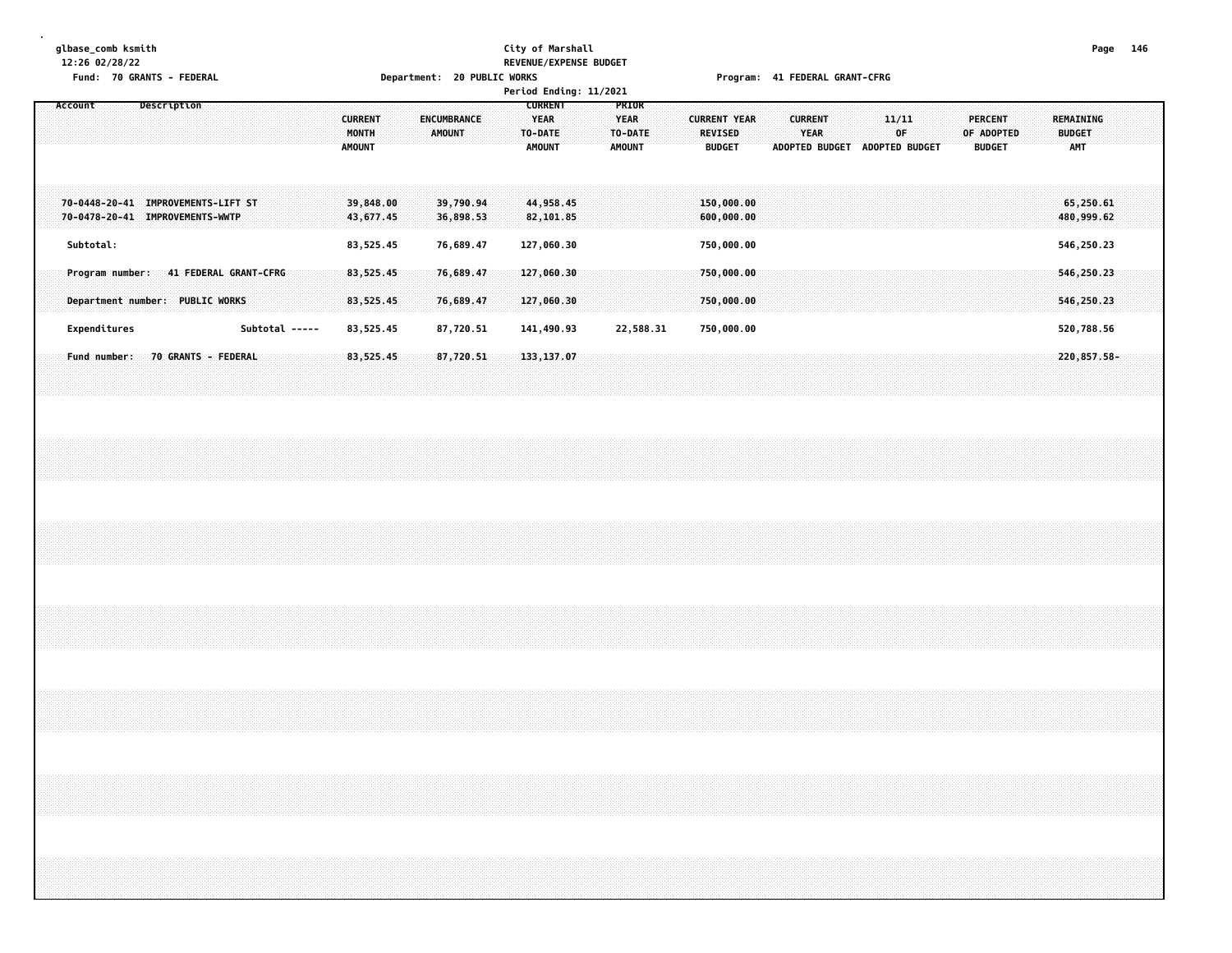| glbase comb ksmith |  |  |
|--------------------|--|--|
| 12:26 02/28/22     |  |  |

#### **glbase\_comb ksmith City of Marshall Page 147 12:26 02/28/22 REVENUE/EXPENSE BUDGET Fund: 72 LOCAL GRANTS Department: 5 PUBLIC WORKS GF Program: 51 ADMINISTRATION**

|         |           | FUIIU. IZ LUCAL UNANIJ |                                                                         |  |  |                      |                                          |  |        | Department. 3 LODETC MOUNS ALL |  |                                                           |                                                 | Period Ending: 11/2021 |                                           |  |                                                 |  |                               | LIONIGINI - 3T WILLIATSINAITOM |                               |                 |  |         |                             |  |                      |                                     |  |  |
|---------|-----------|------------------------|-------------------------------------------------------------------------|--|--|----------------------|------------------------------------------|--|--------|--------------------------------|--|-----------------------------------------------------------|-------------------------------------------------|------------------------|-------------------------------------------|--|-------------------------------------------------|--|-------------------------------|--------------------------------|-------------------------------|-----------------|--|---------|-----------------------------|--|----------------------|-------------------------------------|--|--|
| Account |           |                        | Description                                                             |  |  |                      | <b>CURRENT</b><br>MONTH<br><b>AMOUNT</b> |  | AMOUNT | ENCUMBRANCE                    |  | <b>CURRENT</b><br><b>YEAR</b><br>TO-DATE<br><b>AMOUNT</b> |                                                 |                        | PRIOR<br>YEAR<br>TO-DATE<br><b>AMOUNT</b> |  | <b>CURRENT YEAR</b><br>REVISED<br><b>BUDGET</b> |  | <b>CURRENT</b><br><b>YEAR</b> |                                | ADOPTED BUDGET ADOPTED BUDGET | $11/11\,$<br>OF |  | PERCENT | OF ADOPTED<br><b>BUDGET</b> |  | <b>BUDGET</b><br>AMT | REMAINING                           |  |  |
|         | Subtotal: |                        | 72-4250-05-51 LOCAL GRANTS                                              |  |  |                      |                                          |  |        |                                |  |                                                           | $60,000.00-$<br>$60,000.00 -$                   |                        |                                           |  |                                                 |  |                               |                                |                               |                 |  |         |                             |  |                      | 60,000.00<br>60,000.00              |  |  |
|         | Revenues  |                        | Program number: 51 ADMINISTRATION<br>Department number: PUBLIC WORKS GF |  |  | Subtotal ----------- |                                          |  |        |                                |  |                                                           | $60,000.00 -$<br>$60,000.00 -$<br>$60,000.00 -$ |                        |                                           |  |                                                 |  |                               |                                |                               |                 |  |         |                             |  |                      | 60,000.00<br>60,000.00<br>60,000.00 |  |  |
|         |           |                        |                                                                         |  |  |                      |                                          |  |        |                                |  |                                                           |                                                 |                        |                                           |  |                                                 |  |                               |                                |                               |                 |  |         |                             |  |                      |                                     |  |  |
|         |           |                        |                                                                         |  |  |                      |                                          |  |        |                                |  |                                                           |                                                 |                        |                                           |  |                                                 |  |                               |                                |                               |                 |  |         |                             |  |                      |                                     |  |  |
|         |           |                        |                                                                         |  |  |                      |                                          |  |        |                                |  |                                                           |                                                 |                        |                                           |  |                                                 |  |                               |                                |                               |                 |  |         |                             |  |                      |                                     |  |  |
|         |           |                        |                                                                         |  |  |                      |                                          |  |        |                                |  |                                                           |                                                 |                        |                                           |  |                                                 |  |                               |                                |                               |                 |  |         |                             |  |                      |                                     |  |  |
|         |           |                        |                                                                         |  |  |                      |                                          |  |        |                                |  |                                                           |                                                 |                        |                                           |  |                                                 |  |                               |                                |                               |                 |  |         |                             |  |                      |                                     |  |  |
|         |           |                        |                                                                         |  |  |                      |                                          |  |        |                                |  |                                                           |                                                 |                        |                                           |  |                                                 |  |                               |                                |                               |                 |  |         |                             |  |                      |                                     |  |  |
|         |           |                        |                                                                         |  |  |                      |                                          |  |        |                                |  |                                                           |                                                 |                        |                                           |  |                                                 |  |                               |                                |                               |                 |  |         |                             |  |                      |                                     |  |  |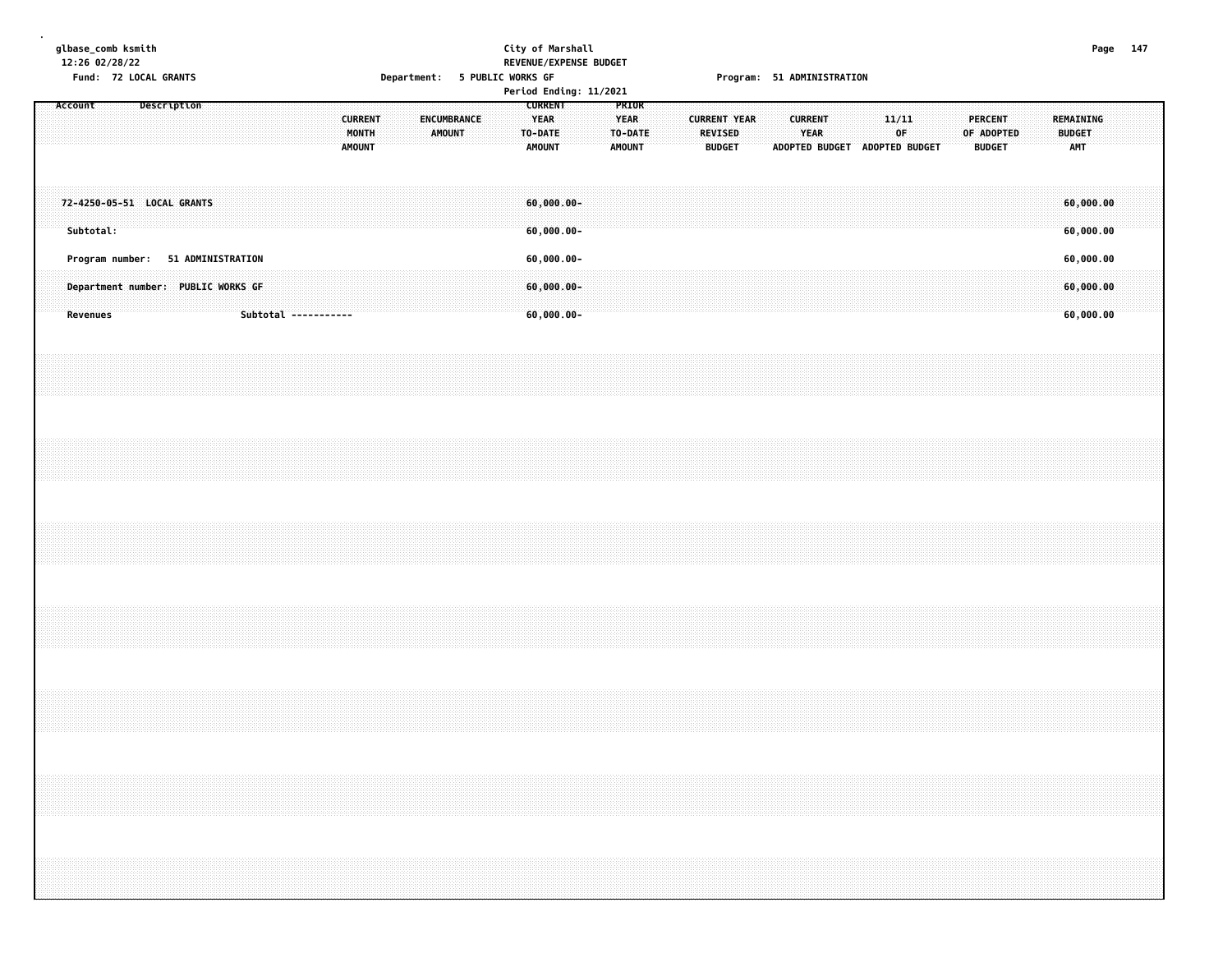# **glbase\_comb ksmith City of Marshall Page 148 12:26 02/28/22 REVENUE/EXPENSE BUDGET**

|              | Fund: 72 LOCAL GRANTS                                                    |                |                                          | Department: 5 PUBLIC WORKS GF | Period Ending: 11/2021                                    |                                                  |                                                        | Program: 51 ADMINISTRATION                              |                         |                                               |                                          |
|--------------|--------------------------------------------------------------------------|----------------|------------------------------------------|-------------------------------|-----------------------------------------------------------|--------------------------------------------------|--------------------------------------------------------|---------------------------------------------------------|-------------------------|-----------------------------------------------|------------------------------------------|
| Account      | Description                                                              |                | <b>CURRENT</b><br>MONTH<br><b>AMOUNT</b> | ENCUMBRANCE<br>AMOUNT         | <b>CURRENT</b><br><b>YEAR</b><br>TO-DATE<br><b>AMOUNT</b> | PRIOR<br><b>YEAR</b><br>TO-DATE<br><b>AMOUNT</b> | <b>CURRENT YEAR</b><br><b>REVISED</b><br><b>BUDGET</b> | <b>CURRENT</b><br>YEAR<br>ADOPTED BUDGET ADOPTED BUDGET | 11/11<br>0 <sup>F</sup> | <b>PERCENT</b><br>OF ADOPTED<br><b>BUDGET</b> | REMAINING<br><b>BUDGET</b><br><b>AMT</b> |
|              | 72-0405-05-51 IMPROVEMENTS-BUILDIN<br>72-0426-05-51 FURNITURE & FIXTURES |                | 19,873.00                                | 5,000.00                      | 32,323.00<br>2,832.33                                     |                                                  |                                                        |                                                         |                         |                                               | 37,323.00-<br>2,832.33-                  |
| Subtotal:    | Program number: 51 ADMINISTRATION                                        |                | 19,873.00<br>19,873.00                   | 5,000.00<br>5,000.00          | 35, 155. 33<br>35, 155. 33                                |                                                  |                                                        |                                                         |                         |                                               | 40, 155. 33-<br>40, 155. 33-             |
|              | Department number: PUBLIC WORKS GF                                       |                | 19,873.00                                | 5,000.00                      | 35, 155. 33                                               |                                                  |                                                        |                                                         |                         |                                               | 40, 155.33-                              |
| Expenditures |                                                                          | Subtotal ----- | 19,873.00                                | 5,000.00                      | 35, 155. 33                                               |                                                  |                                                        |                                                         |                         |                                               | 40, 155. 33-                             |
|              | Fund number: 72 LOCAL GRANTS                                             |                | 19,873.00                                | 5,000.00                      | 24, 844.67-                                               |                                                  |                                                        |                                                         |                         |                                               | 19,844.67                                |
|              |                                                                          |                |                                          |                               |                                                           |                                                  |                                                        |                                                         |                         |                                               |                                          |
|              |                                                                          |                |                                          |                               |                                                           |                                                  |                                                        |                                                         |                         |                                               |                                          |
|              |                                                                          |                |                                          |                               |                                                           |                                                  |                                                        |                                                         |                         |                                               |                                          |
|              |                                                                          |                |                                          |                               |                                                           |                                                  |                                                        |                                                         |                         |                                               |                                          |
|              |                                                                          |                |                                          |                               |                                                           |                                                  |                                                        |                                                         |                         |                                               |                                          |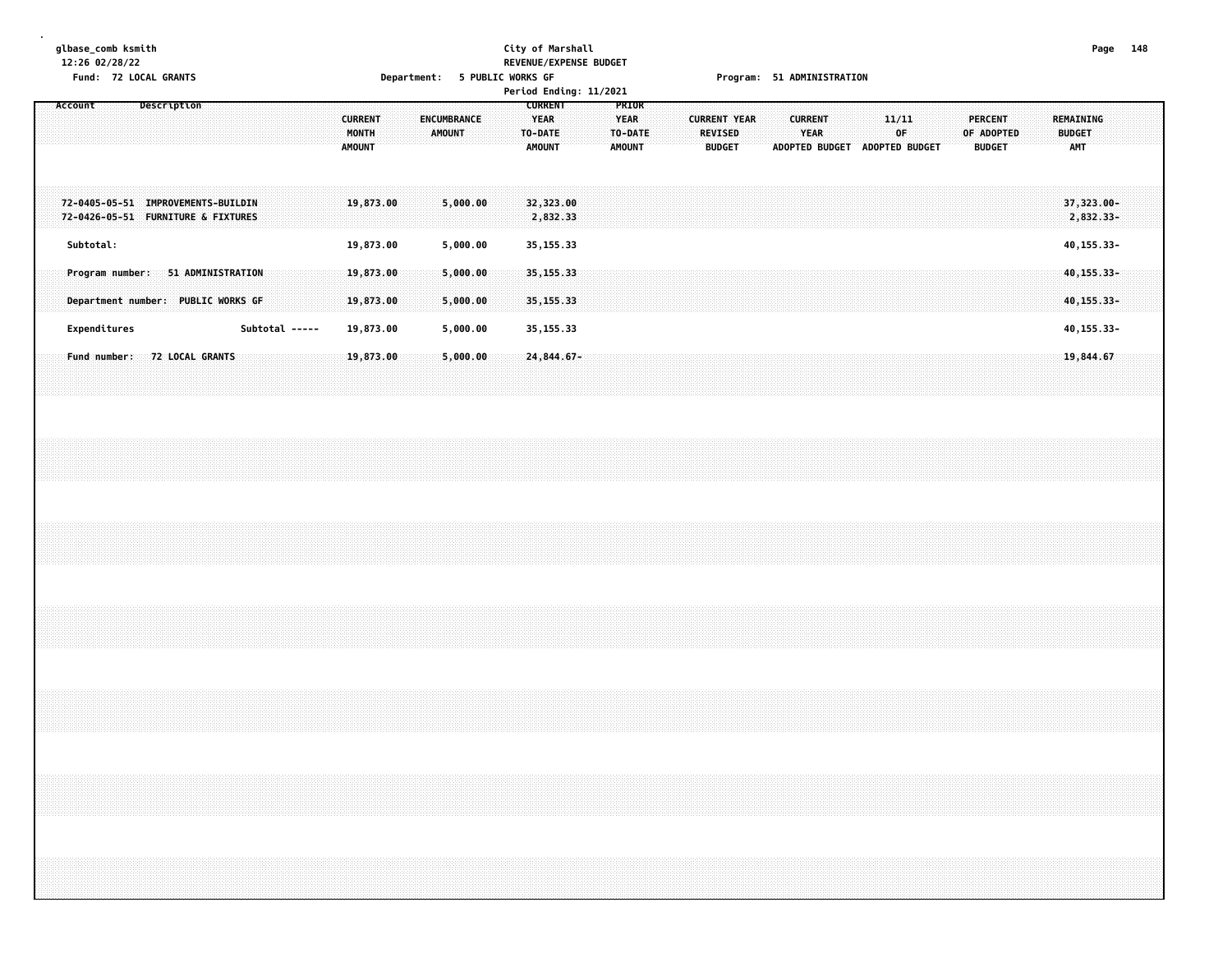|  |           | 12:26 02/28/22 | glbase_comb ksmith |                                                                       |  |  |  |                      |                                          |  |             |                                     |  |                                         | City of Marshall<br>REVENUE/EXPENSE BUDGET |  |                                         |  |                                       |               |  |                        |                               |  |             |  |                                               |  |                                   | Page 149 |  |
|--|-----------|----------------|--------------------|-----------------------------------------------------------------------|--|--|--|----------------------|------------------------------------------|--|-------------|-------------------------------------|--|-----------------------------------------|--------------------------------------------|--|-----------------------------------------|--|---------------------------------------|---------------|--|------------------------|-------------------------------|--|-------------|--|-----------------------------------------------|--|-----------------------------------|----------|--|
|  | Account   |                |                    | Fund: 75 2010 C/O MEM CITY HALL RESTOR<br>Description                 |  |  |  |                      |                                          |  | Department: |                                     |  | <b>CURRENT</b>                          | Period Ending: 11/2021                     |  | PRIOR                                   |  |                                       | Program:      |  |                        |                               |  |             |  |                                               |  |                                   |          |  |
|  |           |                |                    |                                                                       |  |  |  |                      | <b>CURRENT</b><br>MONTH<br><b>AMOUNT</b> |  |             | <b>ENCUMBRANCE</b><br><b>AMOUNT</b> |  | <b>YEAR</b><br>TO-DATE<br><b>AMOUNT</b> |                                            |  | <b>YEAR</b><br>TO-DATE<br><b>AMOUNT</b> |  | <b>CURRENT YEAR</b><br><b>REVISED</b> | <b>BUDGET</b> |  | <b>CURRENT</b><br>YEAR | ADOPTED BUDGET ADOPTED BUDGET |  | 11/11<br>0F |  | <b>PERCENT</b><br>OF ADOPTED<br><b>BUDGET</b> |  | REMAINING<br><b>BUDGET</b><br>AMT |          |  |
|  |           |                |                    | 75-5110-00-00 INTERFUND XFER GENER<br>75-5112-00-00 INTERFUND REVENUE |  |  |  |                      |                                          |  |             |                                     |  |                                         |                                            |  | 31,000.00-<br>$3,542.00 -$              |  |                                       |               |  |                        |                               |  |             |  |                                               |  |                                   |          |  |
|  | Subtotal: |                |                    |                                                                       |  |  |  |                      |                                          |  |             |                                     |  |                                         |                                            |  | 34,542.00-                              |  |                                       |               |  |                        |                               |  |             |  |                                               |  |                                   |          |  |
|  |           |                | Program number:    | Department number:                                                    |  |  |  |                      |                                          |  |             |                                     |  |                                         |                                            |  | 34,542.00-<br>34,542.00-                |  |                                       |               |  |                        |                               |  |             |  |                                               |  |                                   |          |  |
|  | Revenues  |                |                    |                                                                       |  |  |  | Subtotal ----------- |                                          |  |             |                                     |  |                                         |                                            |  | 34,542.00-                              |  |                                       |               |  |                        |                               |  |             |  |                                               |  |                                   |          |  |
|  |           |                |                    |                                                                       |  |  |  |                      |                                          |  |             |                                     |  |                                         |                                            |  |                                         |  |                                       |               |  |                        |                               |  |             |  |                                               |  |                                   |          |  |
|  |           |                |                    |                                                                       |  |  |  |                      |                                          |  |             |                                     |  |                                         |                                            |  |                                         |  |                                       |               |  |                        |                               |  |             |  |                                               |  |                                   |          |  |
|  |           |                |                    |                                                                       |  |  |  |                      |                                          |  |             |                                     |  |                                         |                                            |  |                                         |  |                                       |               |  |                        |                               |  |             |  |                                               |  |                                   |          |  |
|  |           |                |                    |                                                                       |  |  |  |                      |                                          |  |             |                                     |  |                                         |                                            |  |                                         |  |                                       |               |  |                        |                               |  |             |  |                                               |  |                                   |          |  |
|  |           |                |                    |                                                                       |  |  |  |                      |                                          |  |             |                                     |  |                                         |                                            |  |                                         |  |                                       |               |  |                        |                               |  |             |  |                                               |  |                                   |          |  |
|  |           |                |                    |                                                                       |  |  |  |                      |                                          |  |             |                                     |  |                                         |                                            |  |                                         |  |                                       |               |  |                        |                               |  |             |  |                                               |  |                                   |          |  |
|  |           |                |                    |                                                                       |  |  |  |                      |                                          |  |             |                                     |  |                                         |                                            |  |                                         |  |                                       |               |  |                        |                               |  |             |  |                                               |  |                                   |          |  |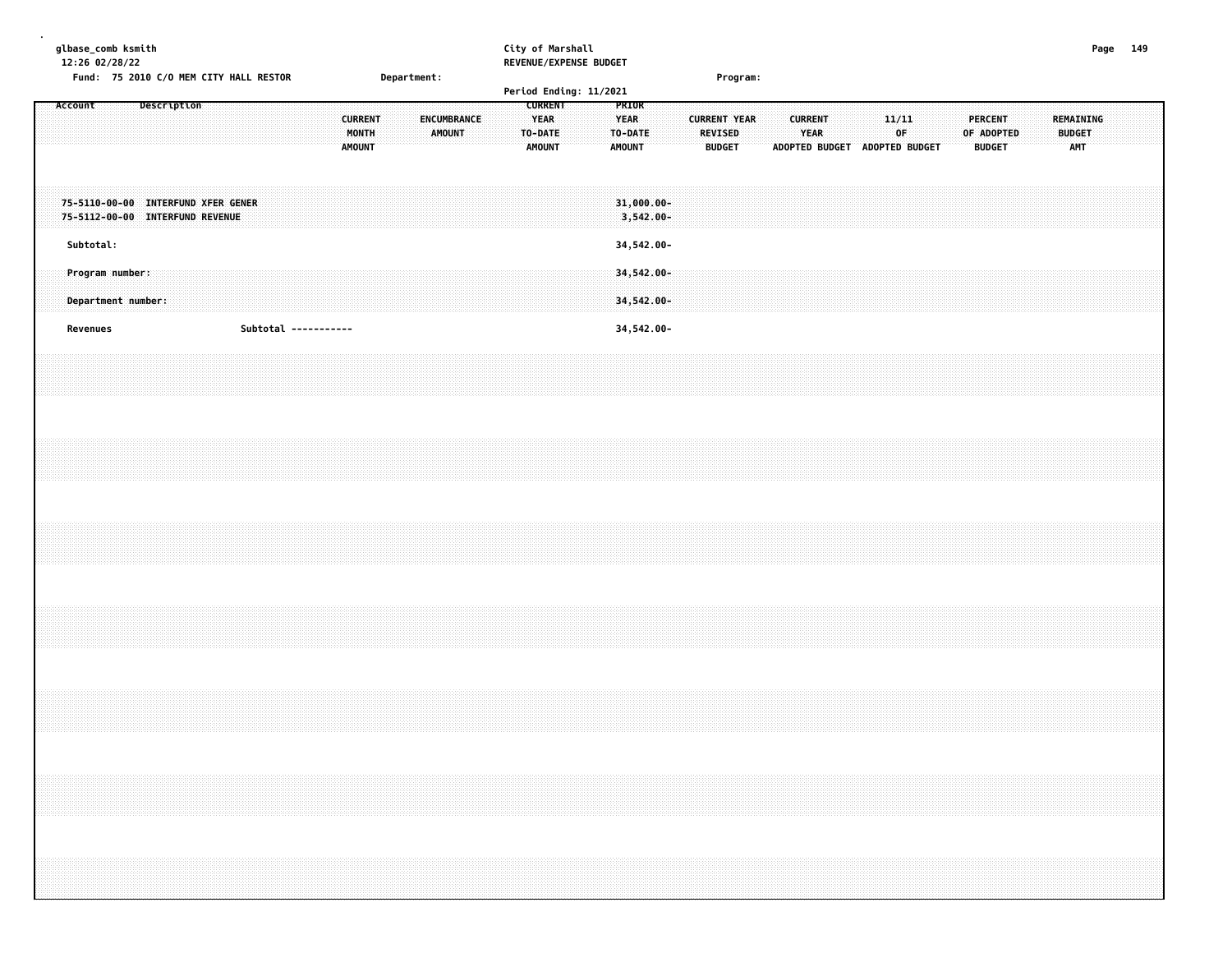| glbase_comb ksmith<br>12:26 02/28/22<br>Fund: 75 2010 C/O MEM CITY HALL RESTOR                                                                                                | Department: 1 Project Expenses                                           | City of Marshall<br>REVENUE/EXPENSE BUDGET                                                                           | Project Expenses<br>Program:                                                            |                                                                                               | Page 150                                        |
|-------------------------------------------------------------------------------------------------------------------------------------------------------------------------------|--------------------------------------------------------------------------|----------------------------------------------------------------------------------------------------------------------|-----------------------------------------------------------------------------------------|-----------------------------------------------------------------------------------------------|-------------------------------------------------|
|                                                                                                                                                                               |                                                                          | Period Ending: 11/2021                                                                                               |                                                                                         |                                                                                               |                                                 |
| Account<br>Description                                                                                                                                                        | <b>CURRENT</b><br><b>ENCUMBRANCE</b><br>MONTH<br>AMOUNT<br><b>AMOUNT</b> | <b>CURRENT</b><br><b>PRIOR</b><br><b>YEAR</b><br><b>YEAR</b><br>TO-DATE<br>TO-DATE<br><b>AMOUNT</b><br><b>AMOUNT</b> | <b>CURRENT YEAR</b><br><b>CURRENT</b><br><b>REVISED</b><br><b>YEAR</b><br><b>BUDGET</b> | 11/11<br><b>PERCENT</b><br>0F<br>OF ADOPTED<br>ADOPTED BUDGET ADOPTED BUDGET<br><b>BUDGET</b> | <b>REMAINING</b><br><b>BUDGET</b><br><b>AMT</b> |
| 75-0110-01-00 SALARY-PART TIME & H<br>75-0122-01-00 TMRS<br>75-0133-01-00 FICA BENEFITS                                                                                       |                                                                          | 4,303.04<br>703.98<br>329.19                                                                                         |                                                                                         |                                                                                               |                                                 |
| Subtotal:<br>75-0205-01-00 FUEL, OIL, & LUBE<br>75-0217-01-00 OTHER SUPPLIES<br>75-0218-01-00 SMALL TOOLS & OTHER                                                             |                                                                          | 5,336.21<br>22.88<br>179.26<br>97.54                                                                                 |                                                                                         |                                                                                               |                                                 |
| Subtotal:<br>75-0304-01-00 TELEPHONE-CELLULAR<br>75-0305-01-00 PROFESSIONAL FEES<br>75-0316-01-00 CONTRACTED SERVICES<br>75-0344-01-00 RENTALS<br>75-0347-01-00 MISCELLANEOUS |                                                                          | 299.68<br>317.72<br>495.00<br>4,732.72<br>3,621.25<br>9,783.38                                                       |                                                                                         |                                                                                               |                                                 |
| Subtotal:<br>75-0405-01-00 BUILDING IMPROVEMENT                                                                                                                               |                                                                          | 18,950.07<br>11,051.95                                                                                               |                                                                                         |                                                                                               |                                                 |
| Subtotal:<br>Program number:<br><b>Project Expenses</b><br>Department number: Project Expenses                                                                                |                                                                          | 11,051.95<br>35,637.91<br>35,637.91                                                                                  |                                                                                         |                                                                                               |                                                 |
| Expenditures<br>75 2010 C/O MEM CITY HALL RESTOR<br>Fund number:                                                                                                              | Subtotal -----------                                                     | 35,637.91<br>1,095.91                                                                                                |                                                                                         |                                                                                               |                                                 |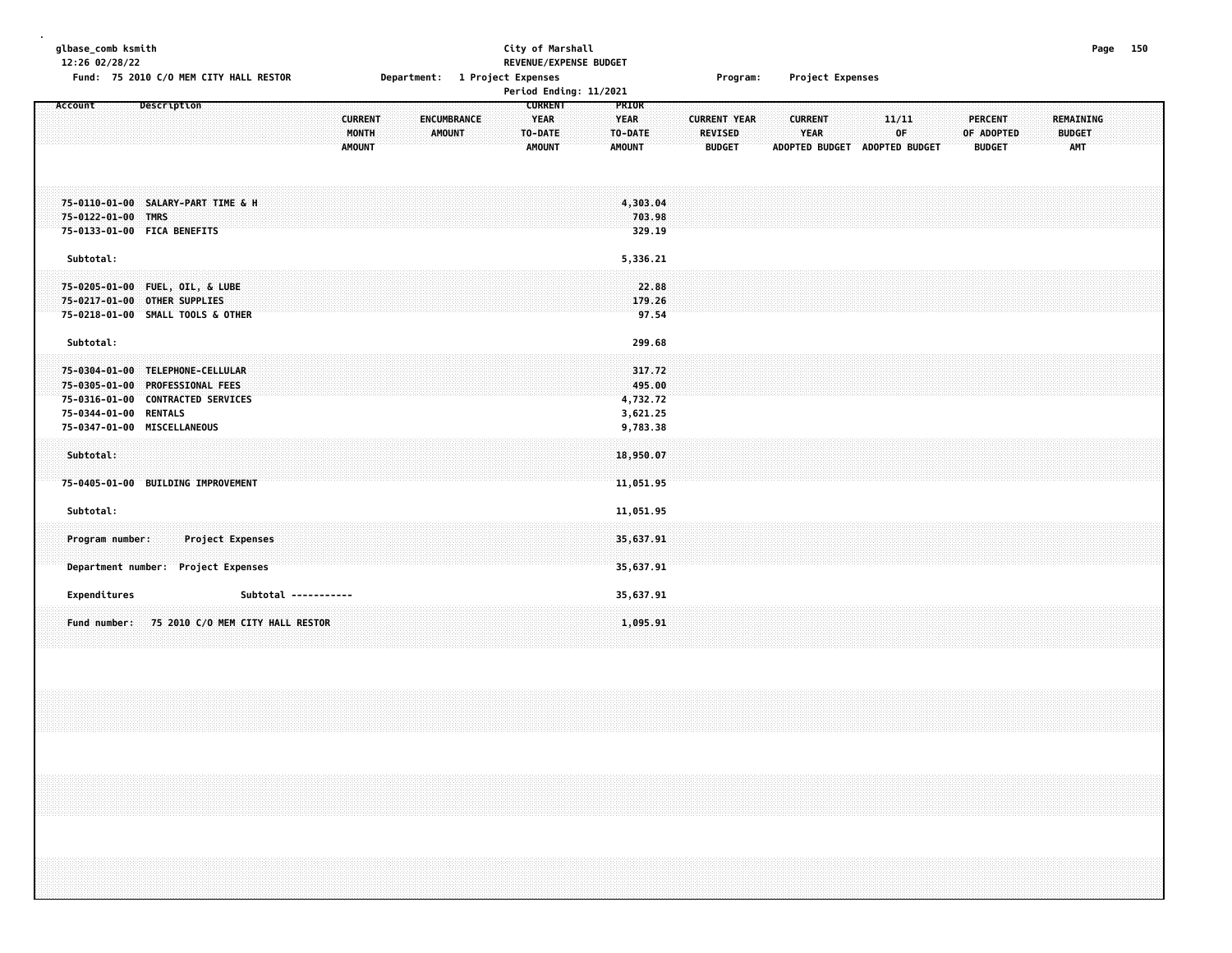| qlbase comb ksmith                         |             | City of Marshall       | Page | 151 |
|--------------------------------------------|-------------|------------------------|------|-----|
| 12:26 02/28/22                             |             | REVENUE/EXPENSE BUDGET |      |     |
| Fund:<br><b>80 STREET MAINTENANCE FUND</b> | Department: | <b>Program:</b>        |      |     |

|                                              |  |             |                        |  |  |                                          |  |                                     |  | Period Ending: 11/2021                      |            |                                           |                                                        |                            |                                                        |                                |  |                                               |                                          |                          |  |
|----------------------------------------------|--|-------------|------------------------|--|--|------------------------------------------|--|-------------------------------------|--|---------------------------------------------|------------|-------------------------------------------|--------------------------------------------------------|----------------------------|--------------------------------------------------------|--------------------------------|--|-----------------------------------------------|------------------------------------------|--------------------------|--|
| Account                                      |  | Description |                        |  |  | <b>CURRENT</b><br>MONTH<br><b>AMOUNT</b> |  | <b>ENCUMBRANCE</b><br><b>AMOUNT</b> |  | <b>CURRENT</b><br>YEAR<br>TO-DATE<br>AMOUNT |            | PRIOR<br>YEAR<br>TO-DATE<br><b>AMOUNT</b> | <b>CURRENT YEAR</b><br><b>REVISED</b><br><b>BUDGET</b> |                            | <b>CURRENT</b><br><b>YEAR</b><br><b>ADOPTED BUDGET</b> | 11/11<br>0F.<br>ADOPTED BUDGET |  | <b>PERCENT</b><br>OF ADOPTED<br><b>BUDGET</b> | REMAINING<br><b>BUDGET</b><br><b>AMT</b> |                          |  |
| 80-4004-00-00 SALES TAX REVENUE<br>Subtotal: |  |             |                        |  |  |                                          |  |                                     |  | 532,931.41-<br>532,931.41-                  |            | 593,406.99-<br>593,406.99-                |                                                        | 570,405.00-<br>570,405.00- | 570,405.00-<br>570,405.00-                             | 522,871.25-<br>522,871.25-     |  | 114.918<br>114.918                            |                                          | 37,473.59-<br>37,473.59- |  |
| 80-5100-00-00                                |  |             | <b>INTEREST EARNED</b> |  |  |                                          |  |                                     |  |                                             | $104.41 -$ | 1,457.09-                                 |                                                        |                            |                                                        |                                |  |                                               |                                          | 104.41                   |  |
| Subtotal:<br>Program number:                 |  |             |                        |  |  |                                          |  |                                     |  | 533,035.82-                                 | $104.41 -$ | 1,457.09-<br>594,864.08-                  |                                                        | $570,405.00 -$             | $570,405.00 -$                                         | 522,871.25-                    |  | 114.941                                       |                                          | 104.41<br>$37,369.18 -$  |  |
| Department number:                           |  |             |                        |  |  |                                          |  |                                     |  | 533,035.82-                                 |            | 594,864.08-                               |                                                        | 570,405.00-                | 570,405.00-                                            | 522,871.25-                    |  | 114.941                                       |                                          | 37,369.18-               |  |
|                                              |  |             |                        |  |  |                                          |  |                                     |  |                                             |            |                                           |                                                        |                            |                                                        |                                |  |                                               |                                          |                          |  |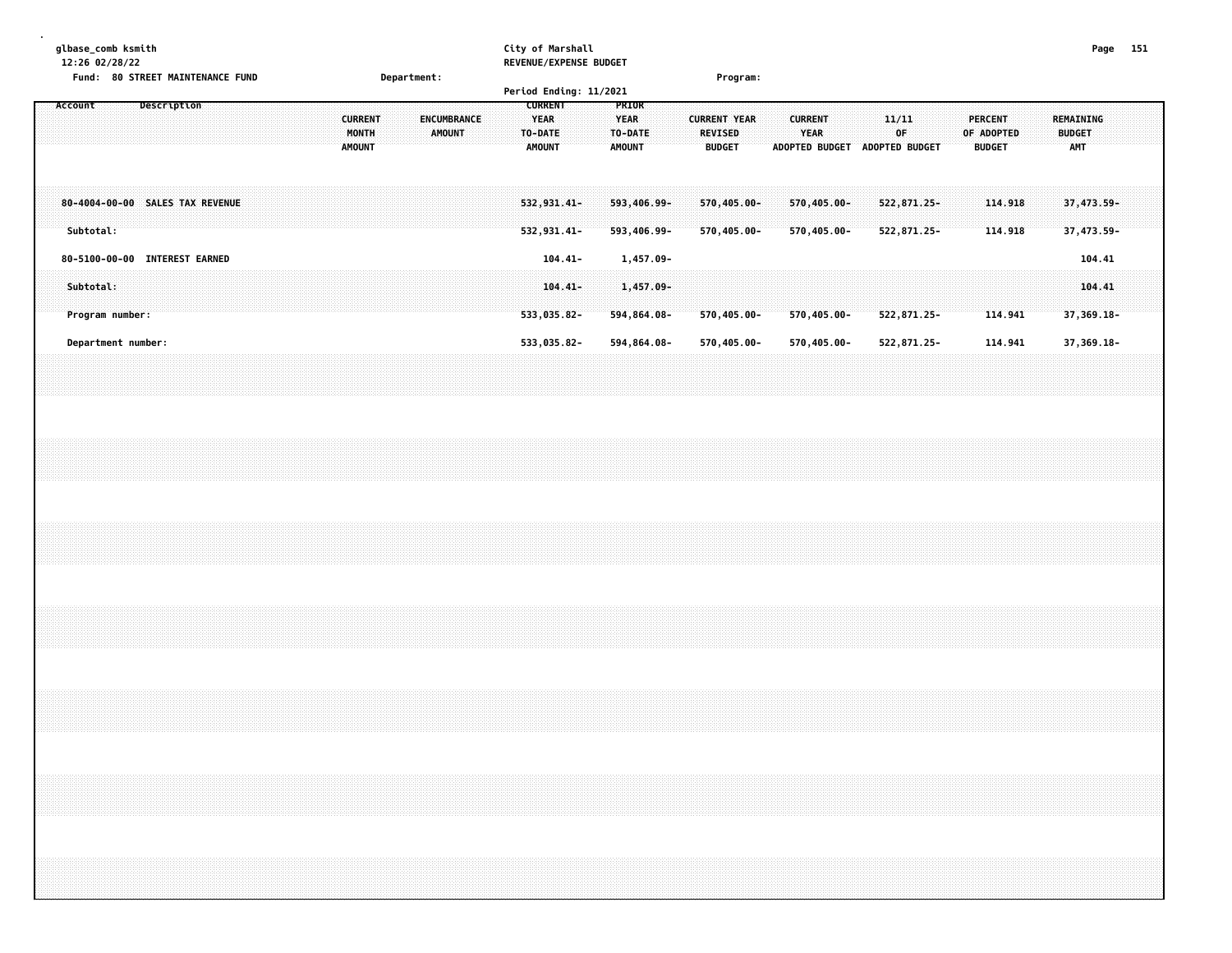|                  | glbase_comb ksmith |
|------------------|--------------------|
| $12.26$ 02/28/22 |                    |

### **glbase\_comb ksmith City of Marshall Page 152 12:26 02/28/22 REVENUE/EXPENSE BUDGET**

Fund: 80 STREET MAINTENANCE FUND **Department: 5 PUBLIC WORKS FOOT SEET ALT AND F**rogram: 59 STREET MAINTENANCE FUND

|         |           |                                    |             |                            |  |                |  |                                          |  |                       |  | Period Ending: 11/2021 |                                                    |  |                                                  |  |                                                        |             |                |             |                               |             |  |                                               |         |  |                                   |  |  |
|---------|-----------|------------------------------------|-------------|----------------------------|--|----------------|--|------------------------------------------|--|-----------------------|--|------------------------|----------------------------------------------------|--|--------------------------------------------------|--|--------------------------------------------------------|-------------|----------------|-------------|-------------------------------|-------------|--|-----------------------------------------------|---------|--|-----------------------------------|--|--|
| Account |           |                                    | Description |                            |  |                |  | <b>CURRENT</b><br>MONTH<br><b>AMOUNT</b> |  | ENCUMBRANCE<br>AMOUNT |  |                        | <b>CURRENT</b><br>YEAR<br>TO-DATE<br><b>AMOUNT</b> |  | PRIOR<br><b>YEAR</b><br>TO-DATE<br><b>AMOUNT</b> |  | <b>CURRENT YEAR</b><br><b>REVISED</b><br><b>BUDGET</b> |             | <b>CURRENT</b> | <b>YEAR</b> | ADOPTED BUDGET ADOPTED BUDGET | 11/11<br>OF |  | <b>PERCENT</b><br>OF ADOPTED<br><b>BUDGET</b> |         |  | REMAINING<br><b>BUDGET</b><br>AMT |  |  |
|         | Subtotal: | 80-5310-05-59 STREET MAINTENANCE R |             |                            |  |                |  | 97,500.00-<br>97,500.00-                 |  |                       |  |                        | 125,500.00-<br>125,500.00-                         |  |                                                  |  |                                                        |             |                |             |                               |             |  |                                               |         |  | 125,500.00<br>125,500.00          |  |  |
|         |           | Program number:                    |             | 59 STREET MAINTENANCE FUND |  |                |  | 97,500.00-                               |  |                       |  |                        | 125,500.00-                                        |  |                                                  |  |                                                        |             |                |             |                               |             |  |                                               |         |  | 125,500.00                        |  |  |
|         | Revenues  | Department number: PUBLIC WORKS    |             |                            |  | Subtotal ----- |  | 97,500.00-<br>$97,500.00 -$              |  |                       |  |                        | 125,500.00-<br>658,535.82-                         |  | 594,864.08-                                      |  |                                                        | 570,405.00- |                | 570,405.00- |                               | 522,871.25- |  |                                               | 136.943 |  | 125,500.00<br>88,130.82           |  |  |
|         |           |                                    |             |                            |  |                |  |                                          |  |                       |  |                        |                                                    |  |                                                  |  |                                                        |             |                |             |                               |             |  |                                               |         |  |                                   |  |  |
|         |           |                                    |             |                            |  |                |  |                                          |  |                       |  |                        |                                                    |  |                                                  |  |                                                        |             |                |             |                               |             |  |                                               |         |  |                                   |  |  |
|         |           |                                    |             |                            |  |                |  |                                          |  |                       |  |                        |                                                    |  |                                                  |  |                                                        |             |                |             |                               |             |  |                                               |         |  |                                   |  |  |
|         |           |                                    |             |                            |  |                |  |                                          |  |                       |  |                        |                                                    |  |                                                  |  |                                                        |             |                |             |                               |             |  |                                               |         |  |                                   |  |  |
|         |           |                                    |             |                            |  |                |  |                                          |  |                       |  |                        |                                                    |  |                                                  |  |                                                        |             |                |             |                               |             |  |                                               |         |  |                                   |  |  |
|         |           |                                    |             |                            |  |                |  |                                          |  |                       |  |                        |                                                    |  |                                                  |  |                                                        |             |                |             |                               |             |  |                                               |         |  |                                   |  |  |
|         |           |                                    |             |                            |  |                |  |                                          |  |                       |  |                        |                                                    |  |                                                  |  |                                                        |             |                |             |                               |             |  |                                               |         |  |                                   |  |  |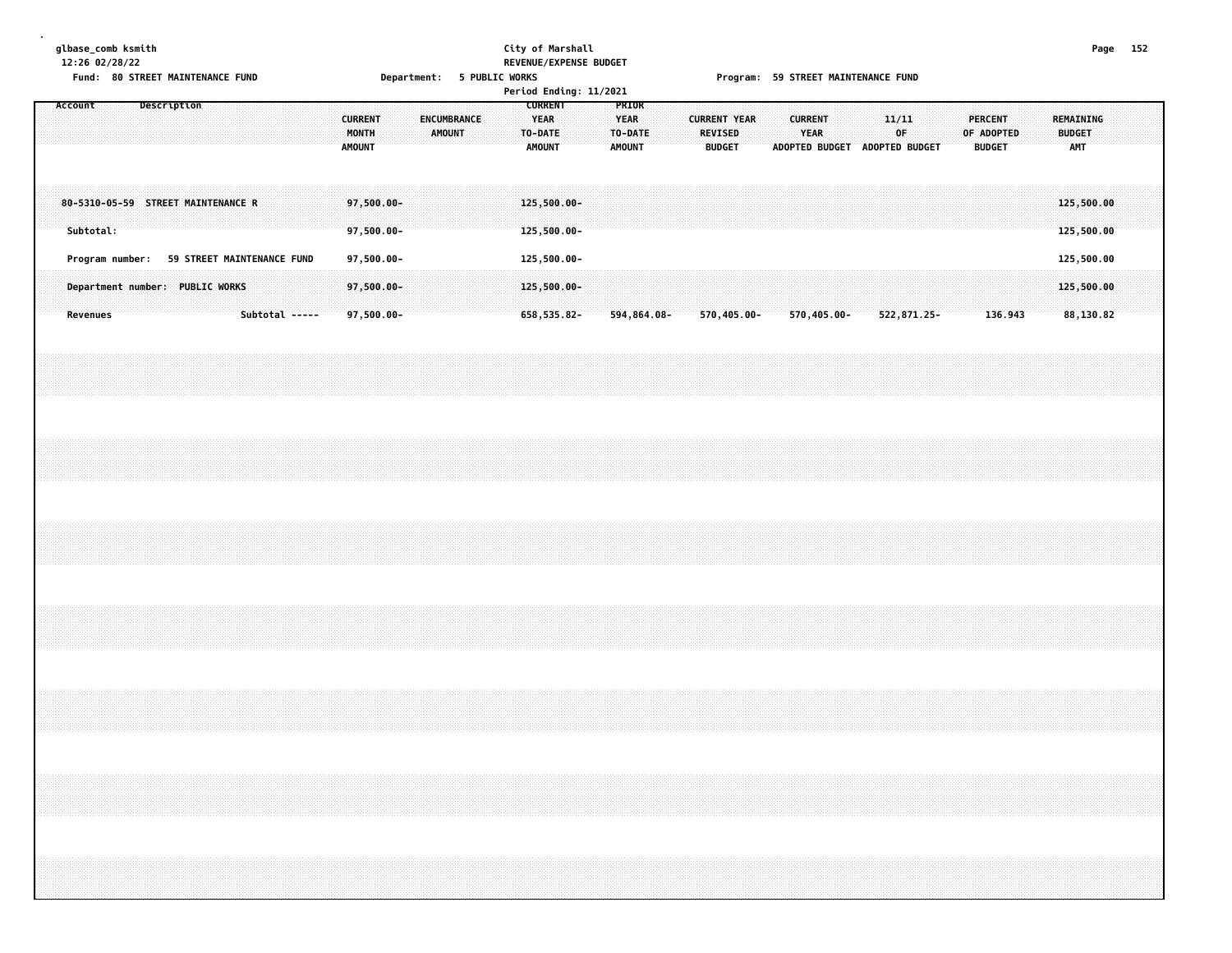#### **glbase\_comb ksmith City of Marshall Page 153 12:26 02/28/22 REVENUE/EXPENSE BUDGET**

| 12.20 02/20/22<br>Fund: 80 STREET MAINTENANCE FUND   | Department:                                                       | NEVENUE/ EAFENJE DUVUEI                                                                                | Program:                                                                         |                                              |                                                                                           |
|------------------------------------------------------|-------------------------------------------------------------------|--------------------------------------------------------------------------------------------------------|----------------------------------------------------------------------------------|----------------------------------------------|-------------------------------------------------------------------------------------------|
|                                                      |                                                                   | Period Ending: 11/2021                                                                                 |                                                                                  |                                              |                                                                                           |
| Account<br>Description                               | <b>CURRENT</b><br>ENCUMBRANCE<br>MONTH<br>AMOUNT<br><b>AMOUNT</b> | <b>CURRENT</b><br>PRIOR<br>YEAR<br><b>YEAR</b><br>TO-DATE<br>TO-DATE<br><b>AMOUNT</b><br><b>AMOUNT</b> | <b>CURRENT</b><br><b>CURRENT YEAR</b><br><b>REVISED</b><br>YEAR<br><b>BUDGET</b> | 11/11<br>OF<br>ADOPTED BUDGET ADOPTED BUDGET | REMAINING<br><b>PERCENT</b><br>OF ADOPTED<br><b>BUDGET</b><br><b>AMT</b><br><b>BUDGET</b> |
| 80-0408-00-00 STREET IMPROVEMENT                     | 109,028.98<br>340,971.02                                          | 109,028.98<br>427,813.25                                                                               | 570,405.00<br>570,405.00                                                         | 522,871.25                                   | 68.196<br>120,405.00                                                                      |
| Subtotal:                                            | 109,028.98<br>340,971.02                                          | 109,028.98<br>427,813.25                                                                               | 570,405.00<br>570,405.00                                                         | 522,871.25                                   | 120,405.00<br>68.196                                                                      |
| Program number:                                      | 109,028.98<br>340,971.02                                          | 427,813.25<br>109,028.98                                                                               | 570,405.00<br>570,405.00<br>570,405.00                                           | 522,871.25                                   | 68.196<br>120,405.00                                                                      |
| Department number:<br>Expenditures<br>Subtotal ----- | 109,028.98<br>340,971.02<br>109,028.98<br>340,971.02              | 109,028.98<br>427,813.25<br>109,028.98<br>427,813.25                                                   | 570,405.00<br>570,405.00<br>570,405.00                                           | 522,871.25<br>522,871.25                     | 120,405.00<br>68.196<br>68.196<br>120,405.00                                              |
| Fund number: 80 STREET MAINTENANCE FUND              | 340,971.02<br>11,528.98                                           | 549,506.84-<br>167,050.83-                                                                             |                                                                                  |                                              | 208,535.82                                                                                |
|                                                      |                                                                   |                                                                                                        |                                                                                  |                                              |                                                                                           |
|                                                      |                                                                   |                                                                                                        |                                                                                  |                                              |                                                                                           |
|                                                      |                                                                   |                                                                                                        |                                                                                  |                                              |                                                                                           |
|                                                      |                                                                   |                                                                                                        |                                                                                  |                                              |                                                                                           |
|                                                      |                                                                   |                                                                                                        |                                                                                  |                                              |                                                                                           |
|                                                      |                                                                   |                                                                                                        |                                                                                  |                                              |                                                                                           |
|                                                      |                                                                   |                                                                                                        |                                                                                  |                                              |                                                                                           |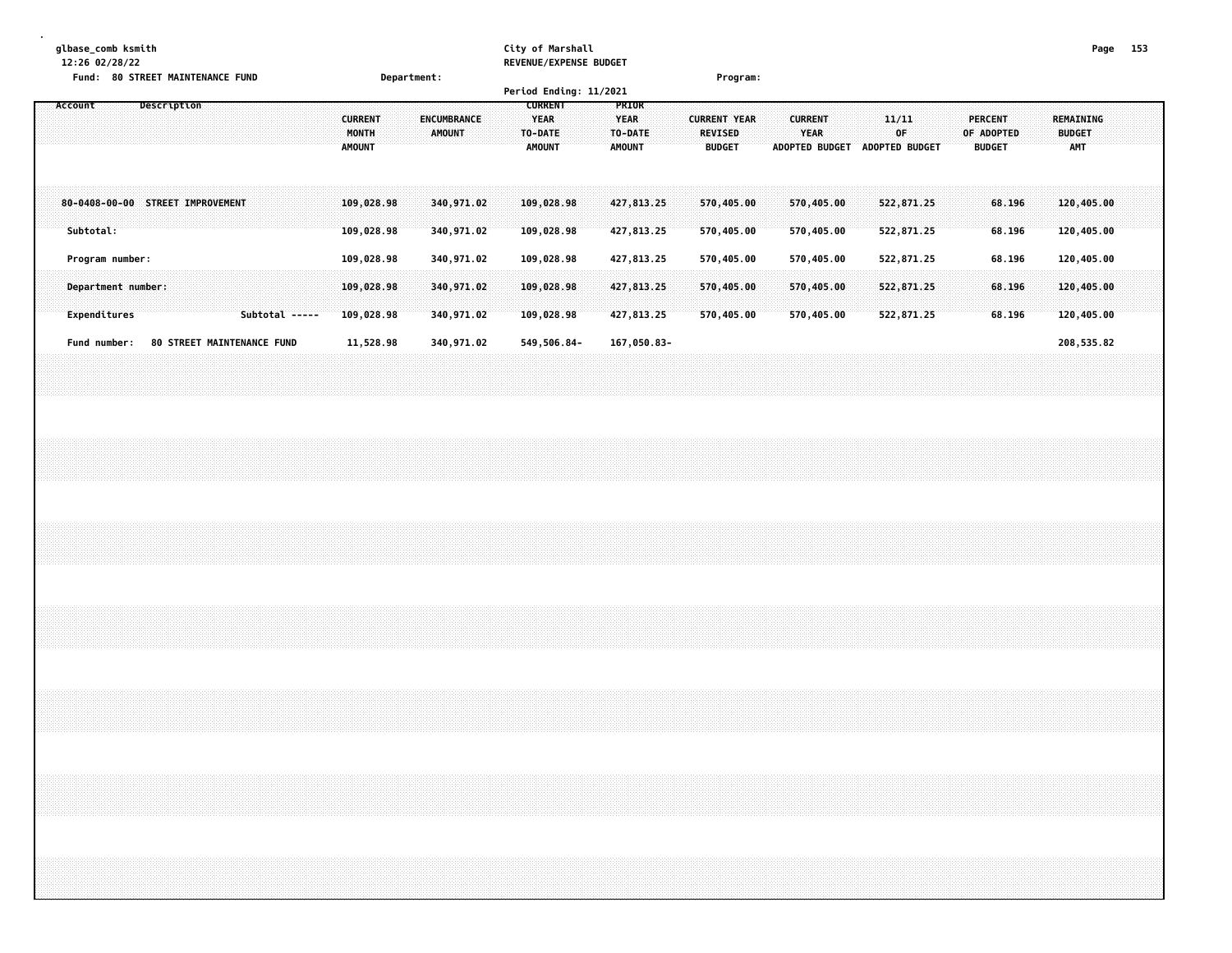| Page 154                                                             |                                                           |                                  |                 |                                       |  |  |  |  |
|----------------------------------------------------------------------|-----------------------------------------------------------|----------------------------------|-----------------|---------------------------------------|--|--|--|--|
|                                                                      | REMAINING<br><b>AMT</b>                                   |                                  |                 |                                       |  |  |  |  |
|                                                                      | <b>BUDGET</b>                                             |                                  |                 |                                       |  |  |  |  |
|                                                                      |                                                           |                                  |                 |                                       |  |  |  |  |
|                                                                      |                                                           | 138.892<br>138.892               | 138.892         | 138.892<br>138.892                    |  |  |  |  |
|                                                                      | <b>PERCENT</b><br>OF ADOPTED<br><b>BUDGET</b>             |                                  |                 |                                       |  |  |  |  |
|                                                                      |                                                           |                                  |                 |                                       |  |  |  |  |
|                                                                      |                                                           |                                  |                 |                                       |  |  |  |  |
|                                                                      | ADOPTED BUDGET ADOPTED BUDGET                             | 147,308.33-<br>147,308.33-       | 147,308.33-     | 147,308.33-<br>147,308.33-            |  |  |  |  |
|                                                                      | 11/11<br>OF                                               |                                  |                 |                                       |  |  |  |  |
|                                                                      |                                                           |                                  |                 |                                       |  |  |  |  |
|                                                                      |                                                           |                                  |                 |                                       |  |  |  |  |
|                                                                      |                                                           |                                  |                 |                                       |  |  |  |  |
|                                                                      | <b>CURRENT</b><br><b>YEAR</b>                             | 160,700.00-<br>160,700.00-       | 160,700.00-     | 160,700.00-<br>160,700.00-            |  |  |  |  |
|                                                                      |                                                           |                                  |                 |                                       |  |  |  |  |
|                                                                      |                                                           |                                  |                 |                                       |  |  |  |  |
|                                                                      |                                                           |                                  |                 |                                       |  |  |  |  |
| Program:                                                             | <b>CURRENT YEAR</b><br>REVISED<br><b>BUDGET</b>           | 160,700.00-<br>160,700.00-       | 160,700.00-     | 160,700.00-<br>160,700.00-            |  |  |  |  |
|                                                                      |                                                           |                                  |                 |                                       |  |  |  |  |
|                                                                      |                                                           |                                  |                 |                                       |  |  |  |  |
|                                                                      |                                                           |                                  |                 |                                       |  |  |  |  |
|                                                                      | PRIOR<br><b>YEAR</b><br>TO-DATE<br><b>AMOUNT</b>          | 160,700.00-<br>160,700.00-       | 160,700.00-     | $160,700.00 -$<br>160,700.00-         |  |  |  |  |
|                                                                      |                                                           |                                  |                 |                                       |  |  |  |  |
|                                                                      |                                                           |                                  |                 |                                       |  |  |  |  |
|                                                                      |                                                           |                                  |                 |                                       |  |  |  |  |
|                                                                      | <b>CURRENT</b><br><b>YEAR</b><br>TO-DATE<br><b>AMOUNT</b> | $160,700.00 -$<br>$160,700.00 -$ | 160,700.00-     | 160,700.00-<br>160,700.00-            |  |  |  |  |
| City of Marshall<br>REVENUE/EXPENSE BUDGET<br>Period Ending: 11/2021 |                                                           |                                  |                 |                                       |  |  |  |  |
|                                                                      |                                                           |                                  |                 |                                       |  |  |  |  |
|                                                                      |                                                           |                                  |                 |                                       |  |  |  |  |
|                                                                      | ENCUMBRANCE<br><b>AMOUNT</b>                              |                                  |                 |                                       |  |  |  |  |
|                                                                      |                                                           |                                  |                 |                                       |  |  |  |  |
|                                                                      |                                                           |                                  |                 |                                       |  |  |  |  |
| Department:                                                          |                                                           |                                  |                 |                                       |  |  |  |  |
|                                                                      | <b>CURRENT</b><br>MONTH                                   |                                  |                 |                                       |  |  |  |  |
|                                                                      | <b>AMOUNT</b>                                             |                                  |                 |                                       |  |  |  |  |
|                                                                      |                                                           |                                  |                 |                                       |  |  |  |  |
|                                                                      |                                                           |                                  |                 |                                       |  |  |  |  |
|                                                                      |                                                           |                                  |                 |                                       |  |  |  |  |
|                                                                      |                                                           |                                  |                 | Subtotal -----------                  |  |  |  |  |
|                                                                      |                                                           |                                  |                 |                                       |  |  |  |  |
|                                                                      |                                                           |                                  |                 |                                       |  |  |  |  |
|                                                                      |                                                           | 82-4410-00-00 ESD CONTRACT       |                 |                                       |  |  |  |  |
|                                                                      | Description                                               |                                  |                 |                                       |  |  |  |  |
|                                                                      |                                                           |                                  |                 |                                       |  |  |  |  |
|                                                                      |                                                           |                                  |                 |                                       |  |  |  |  |
|                                                                      |                                                           |                                  |                 |                                       |  |  |  |  |
| 12:26 02/28/22<br>Fund: 82 EMS - ESD                                 |                                                           | Subtotal:                        | Program number: | Department number:<br><b>Revenues</b> |  |  |  |  |
| glbase_comb ksmith                                                   | Account                                                   |                                  |                 |                                       |  |  |  |  |
|                                                                      |                                                           |                                  |                 |                                       |  |  |  |  |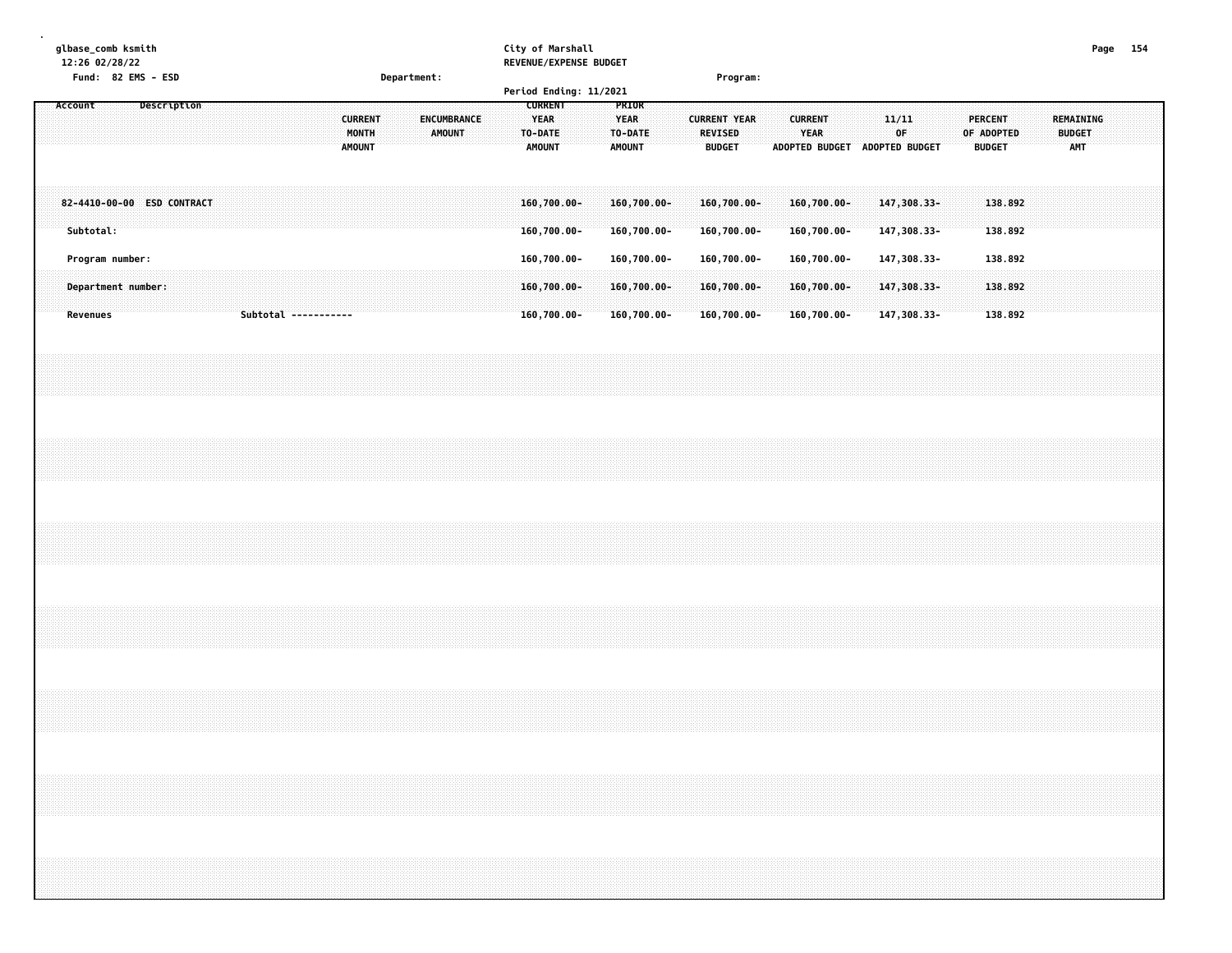| Department:                                                        |                              | City of Marshall<br>REVENUE/EXPENSE BUDGET<br>Period Ending: 11/2021 | Program:                                                                                                   |                          |                                              | Page 155                                                                           |  |
|--------------------------------------------------------------------|------------------------------|----------------------------------------------------------------------|------------------------------------------------------------------------------------------------------------|--------------------------|----------------------------------------------|------------------------------------------------------------------------------------|--|
| Description<br>Account<br><b>CURRENT</b><br>MONTH<br><b>AMOUNT</b> | ENCUMBRANCE<br><b>AMOUNT</b> | <b>CURRENT</b><br><b>YEAR</b><br>TO-DATE<br><b>AMOUNT</b>            | PRIOR<br><b>YEAR</b><br><b>CURRENT YEAR</b><br><b>REVISED</b><br>TO-DATE<br><b>AMOUNT</b><br><b>BUDGET</b> | <b>CURRENT</b><br>YEAR   | 11/11<br>0F<br>ADOPTED BUDGET ADOPTED BUDGET | <b>PERCENT</b><br>REMAINING<br><b>BUDGET</b><br>OF ADOPTED<br>AMT<br><b>BUDGET</b> |  |
| 82-0425-00-00 CARS & TRUCKS<br>82-0440-00-00 OTHER MACHINERY & EQ  |                              | 117,577.44                                                           | 186,258.36<br>120,000.00                                                                                   | 120,000.00               | 110,000.00                                   | 2,422.56<br>97.981                                                                 |  |
| Subtotal:<br>Program number:                                       |                              | 117,577.44<br>117,577.44                                             | 186,258.36<br>120,000.00<br>186,258.36<br>120,000.00                                                       | 120,000.00<br>120,000.00 | 110,000.00<br>110,000.00                     | 97.981<br>2,422.56<br>97.981<br>2,422.56                                           |  |
| Department number:                                                 |                              | 117,577.44                                                           | 186,258.36<br>120,000.00                                                                                   | 120,000.00               | 110,000.00                                   | 2,422.56<br>97.981                                                                 |  |
| Expenditures<br>Subtotal -----------                               |                              | 117,577.44                                                           | 186,258.36<br>120,000.00                                                                                   | 120,000.00               | 110,000.00                                   | 2,422.56<br>97.981                                                                 |  |
| Fund number: 82 EMS - ESD                                          |                              | 43, 122.56-                                                          | 25,558.36<br>40,700.00-                                                                                    | $40,700.00 -$            | 37,308.33-                                   | 259.515<br>2,422.56                                                                |  |
|                                                                    |                              |                                                                      |                                                                                                            |                          |                                              |                                                                                    |  |
|                                                                    |                              |                                                                      |                                                                                                            |                          |                                              |                                                                                    |  |
|                                                                    |                              |                                                                      |                                                                                                            |                          |                                              |                                                                                    |  |
|                                                                    |                              |                                                                      |                                                                                                            |                          |                                              |                                                                                    |  |
|                                                                    |                              |                                                                      |                                                                                                            |                          |                                              |                                                                                    |  |
|                                                                    |                              |                                                                      |                                                                                                            |                          |                                              |                                                                                    |  |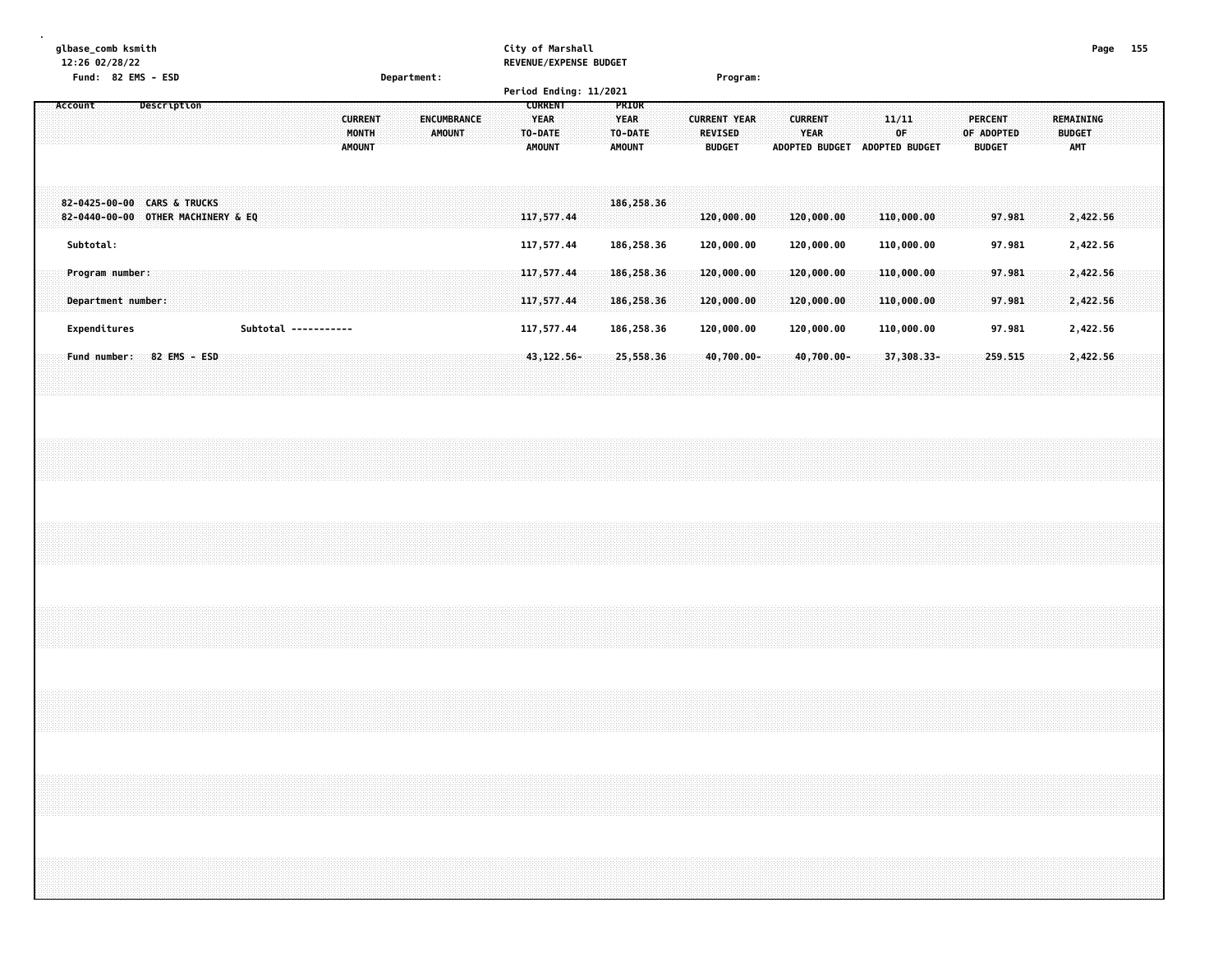|  |         | glbase_comb ksmith<br>12:26 02/28/22 |  |             |                                  |  |                      |  |  |                                          |  |             |               |             |  | City of Marshall<br>REVENUE/EXPENSE BUDGET |  |                                         |                           |  |                                                 |          |  |                        |  |             |                               |  |                                               |  |                                          | Page 156 |  |  |
|--|---------|--------------------------------------|--|-------------|----------------------------------|--|----------------------|--|--|------------------------------------------|--|-------------|---------------|-------------|--|--------------------------------------------|--|-----------------------------------------|---------------------------|--|-------------------------------------------------|----------|--|------------------------|--|-------------|-------------------------------|--|-----------------------------------------------|--|------------------------------------------|----------|--|--|
|  | Account |                                      |  | Description | Fund: 83 POLICE SPECIAL PROJECTS |  |                      |  |  |                                          |  | Department: |               |             |  | Period Ending: 11/2021<br><b>CURRENT</b>   |  | PRIOR                                   |                           |  |                                                 | Program: |  |                        |  |             |                               |  |                                               |  |                                          |          |  |  |
|  |         |                                      |  |             |                                  |  |                      |  |  | <b>CURRENT</b><br>MONTH<br><b>AMOUNT</b> |  |             | <b>AMOUNT</b> | ENCUMBRANCE |  | <b>YEAR</b><br>TO-DATE<br><b>AMOUNT</b>    |  | <b>YEAR</b><br>TO-DATE<br><b>AMOUNT</b> |                           |  | <b>CURRENT YEAR</b><br>REVISED<br><b>BUDGET</b> |          |  | <b>CURRENT</b><br>YEAR |  | 11/11<br>0F | ADOPTED BUDGET ADOPTED BUDGET |  | <b>PERCENT</b><br>OF ADOPTED<br><b>BUDGET</b> |  | <b>REMAINING</b><br><b>BUDGET</b><br>AMT |          |  |  |
|  |         | Subtotal:                            |  |             | 83-5110-00-00 INTERFUND TRANSFER |  |                      |  |  |                                          |  |             |               |             |  |                                            |  |                                         | 1,555.59-<br>1,555.59-    |  |                                                 |          |  |                        |  |             |                               |  |                                               |  |                                          |          |  |  |
|  |         | Program number:                      |  |             |                                  |  |                      |  |  |                                          |  |             |               |             |  |                                            |  |                                         | 1,555.59-                 |  |                                                 |          |  |                        |  |             |                               |  |                                               |  |                                          |          |  |  |
|  |         | Department number:<br>Revenues       |  |             |                                  |  | Subtotal ----------- |  |  |                                          |  |             |               |             |  |                                            |  |                                         | $1,555.59 -$<br>1,555.59- |  |                                                 |          |  |                        |  |             |                               |  |                                               |  |                                          |          |  |  |
|  |         |                                      |  |             |                                  |  |                      |  |  |                                          |  |             |               |             |  |                                            |  |                                         |                           |  |                                                 |          |  |                        |  |             |                               |  |                                               |  |                                          |          |  |  |
|  |         |                                      |  |             |                                  |  |                      |  |  |                                          |  |             |               |             |  |                                            |  |                                         |                           |  |                                                 |          |  |                        |  |             |                               |  |                                               |  |                                          |          |  |  |
|  |         |                                      |  |             |                                  |  |                      |  |  |                                          |  |             |               |             |  |                                            |  |                                         |                           |  |                                                 |          |  |                        |  |             |                               |  |                                               |  |                                          |          |  |  |
|  |         |                                      |  |             |                                  |  |                      |  |  |                                          |  |             |               |             |  |                                            |  |                                         |                           |  |                                                 |          |  |                        |  |             |                               |  |                                               |  |                                          |          |  |  |
|  |         |                                      |  |             |                                  |  |                      |  |  |                                          |  |             |               |             |  |                                            |  |                                         |                           |  |                                                 |          |  |                        |  |             |                               |  |                                               |  |                                          |          |  |  |
|  |         |                                      |  |             |                                  |  |                      |  |  |                                          |  |             |               |             |  |                                            |  |                                         |                           |  |                                                 |          |  |                        |  |             |                               |  |                                               |  |                                          |          |  |  |
|  |         |                                      |  |             |                                  |  |                      |  |  |                                          |  |             |               |             |  |                                            |  |                                         |                           |  |                                                 |          |  |                        |  |             |                               |  |                                               |  |                                          |          |  |  |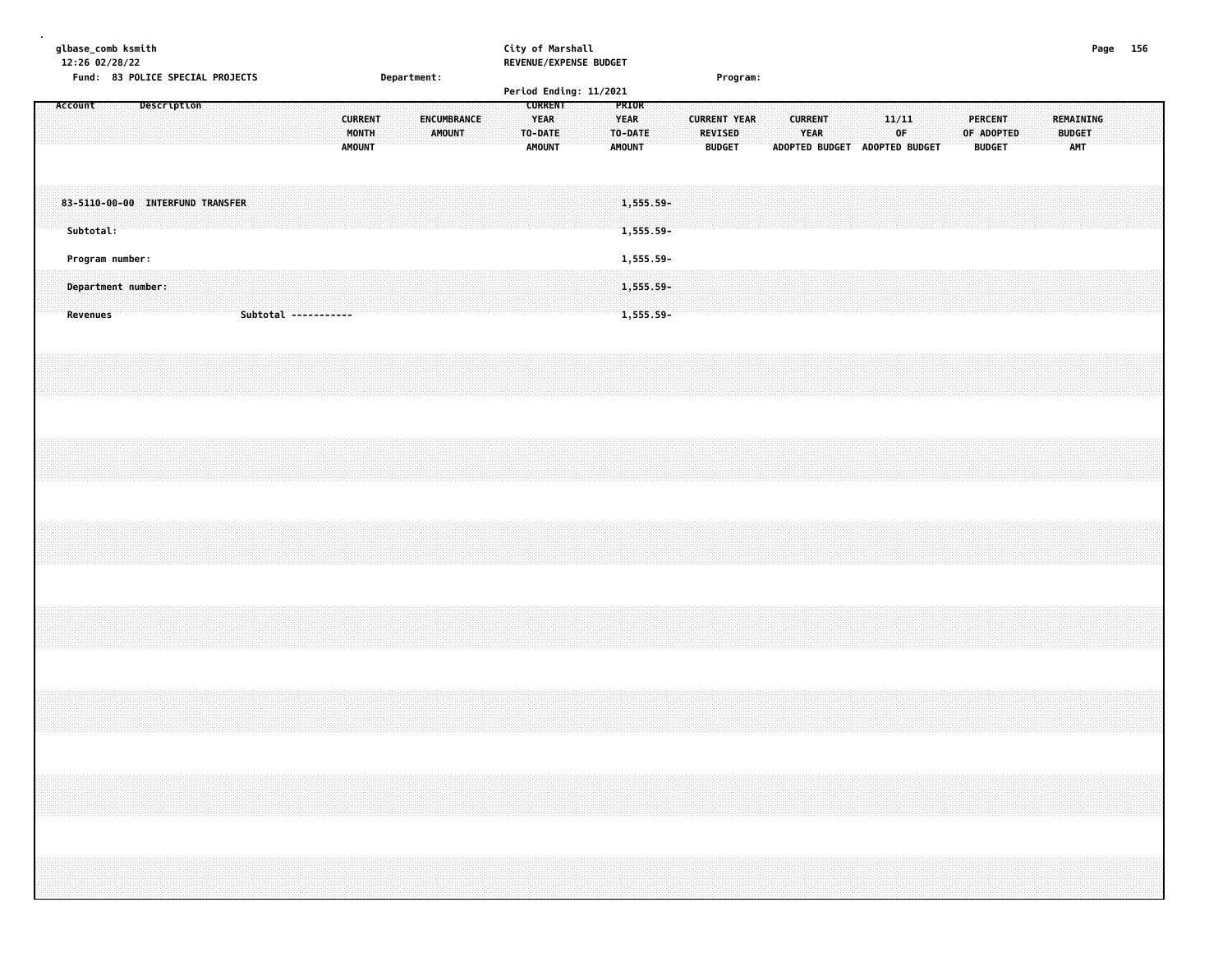| 12:26 02/28/22 | glbase_comb ksmith               |                                                                                                                         |                                            | City of Marshall<br><b>REVENUE/EXPENSE BUDGET</b> |                                                                                                                 |                                 | Page<br>157                                 |
|----------------|----------------------------------|-------------------------------------------------------------------------------------------------------------------------|--------------------------------------------|---------------------------------------------------|-----------------------------------------------------------------------------------------------------------------|---------------------------------|---------------------------------------------|
|                | Fund: 83 POLICE SPECIAL PROJECTS |                                                                                                                         | <b>Department:</b>                         |                                                   | Program:                                                                                                        |                                 |                                             |
|                |                                  |                                                                                                                         |                                            | Period Ending: 11/2021                            |                                                                                                                 |                                 |                                             |
| ACCOUNT        |                                  |                                                                                                                         |                                            | .                                                 |                                                                                                                 |                                 |                                             |
|                |                                  |                                                                                                                         |                                            |                                                   |                                                                                                                 |                                 |                                             |
|                |                                  | <b>CHRRENT</b>                                                                                                          | <b>ENCUMBRANCE</b>                         |                                                   |                                                                                                                 |                                 |                                             |
|                |                                  |                                                                                                                         |                                            |                                                   |                                                                                                                 |                                 |                                             |
|                |                                  |                                                                                                                         | AMOUNT TO-DATE<br>MANTH <b>Manufacture</b> | .<br>.                                            | <b>THE REAL PROPERTY OF STATES IN A REAL PROPERTY OF STATES IN A REAL PROPERTY OF STATES IN A REAL PROPERTY</b> |                                 |                                             |
|                |                                  |                                                                                                                         |                                            |                                                   |                                                                                                                 |                                 |                                             |
|                |                                  | A SAN DINA MANAHARATAN DI KALENDERAN DENGAN TAHUN 1992. PERANGAN PADA ANAH PERANGAN ANAH PADA ANAH PADA ANAH P<br>AMOUI | <b>AMOUNT</b>                              | <b>EXAMPLE THE AMOUNT</b><br>.                    | <b>BUDGET</b><br><b>ADOPTED BUDGET</b>                                                                          | <b>BUDGET</b><br>ADOPTED BUDGET | the company's company's company's company's |

| 83-0420-00-00 DATA PROCESSING IMPR<br>Subtotal:                    |                            |  |             |  |  |  |  |  |  | 199,914.60<br>199,914.60               |  |  |  |  |  |  |  |  |  |  |  |
|--------------------------------------------------------------------|----------------------------|--|-------------|--|--|--|--|--|--|----------------------------------------|--|--|--|--|--|--|--|--|--|--|--|
| 83-0514-00-00 INTERFUND TRANSFER T<br>Subtotal:<br>Program number: |                            |  |             |  |  |  |  |  |  | 150,000.00<br>150,000.00<br>349,914.60 |  |  |  |  |  |  |  |  |  |  |  |
| Department number:<br>Expenditures<br>Fund number:                 | 83 POLICE SPECIAL PROJECTS |  | Subtotal -- |  |  |  |  |  |  | 349,914.60<br>349,914.60<br>348,359.01 |  |  |  |  |  |  |  |  |  |  |  |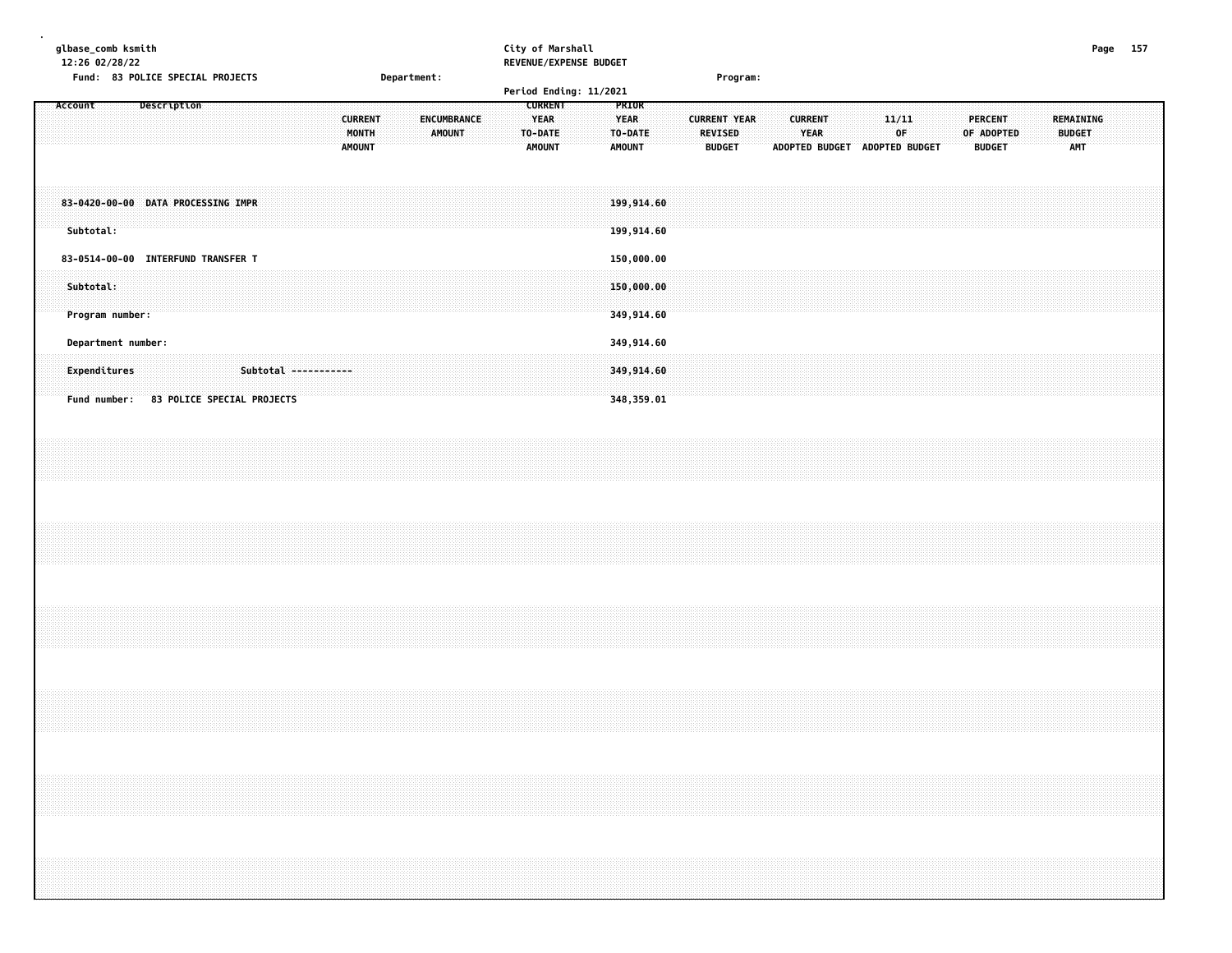|  |         |           | 12:26 02/28/22  | glbase_comb ksmith | Fund: 84 MUNI DRAINAGE UTILITY     |  |  |                |                                          |  | Department: |        |                    | Department 0 |  | City of Marshall                                          | REVENUE/EXPENSE BUDGET<br>Period Ending: 11/2021 |                                                  |                              |  |                                                 | Program: |  |                            |                               |             |                            |  |                                               |                  |  |                                          | Page 158 |  |
|--|---------|-----------|-----------------|--------------------|------------------------------------|--|--|----------------|------------------------------------------|--|-------------|--------|--------------------|--------------|--|-----------------------------------------------------------|--------------------------------------------------|--------------------------------------------------|------------------------------|--|-------------------------------------------------|----------|--|----------------------------|-------------------------------|-------------|----------------------------|--|-----------------------------------------------|------------------|--|------------------------------------------|----------|--|
|  | Account |           |                 |                    | Description                        |  |  |                | <b>CURRENT</b><br>MONTH<br><b>AMOUNT</b> |  |             | AMOUNT | <b>ENCUMBRANCE</b> |              |  | <b>CURRENT</b><br><b>YEAR</b><br>TO-DATE<br><b>AMOUNT</b> |                                                  | PRIOR<br><b>YEAR</b><br>TO-DATE<br><b>AMOUNT</b> |                              |  | <b>CURRENT YEAR</b><br>REVISED<br><b>BUDGET</b> |          |  | <b>CURRENT</b><br>YEAR     | ADOPTED BUDGET ADOPTED BUDGET | 11/11<br>0F |                            |  | <b>PERCENT</b><br>OF ADOPTED<br><b>BUDGET</b> |                  |  | REMAINING<br><b>BUDGET</b><br><b>AMT</b> |          |  |
|  |         | Subtotal: |                 |                    | 84-4200-00-00 DRAINAGE UTILITY FEE |  |  |                | 27,477.90-<br>27,477.90-                 |  |             |        |                    |              |  | 315, 287.93-<br>315, 287.93-                              |                                                  |                                                  | 340, 177.62-<br>340, 177.62- |  | 380,100.00-<br>380,100.00-                      |          |  | 380,100.00-<br>380,100.00- |                               |             | 348,425.00-<br>348,425.00- |  |                                               | 90.803<br>90.803 |  | 64, 812.07-<br>64,812.07-                |          |  |
|  |         |           | Program number: |                    |                                    |  |  |                | 27,477.90-                               |  |             |        |                    |              |  | 315, 287.93-                                              |                                                  |                                                  | 340, 177.62-                 |  | 380,100.00-                                     |          |  | 380,100.00-                |                               |             | 348,425.00-                |  |                                               | 90.803           |  | 64,812.07-                               |          |  |
|  |         | Revenues  |                 |                    | Department number: Department 0    |  |  | Subtotal ----- | 27,477.90-<br>27,477.90-                 |  |             |        |                    |              |  | 315, 287.93-<br>315, 287.93-                              |                                                  |                                                  | 340, 177.62-<br>340, 177.62- |  | 380,100.00-<br>380,100.00-                      |          |  | 380,100.00-<br>380,100.00- |                               |             | 348,425.00-<br>348,425.00- |  |                                               | 90.803<br>90.803 |  | 64, 812.07-<br>64,812.07-                |          |  |
|  |         |           |                 |                    |                                    |  |  |                |                                          |  |             |        |                    |              |  |                                                           |                                                  |                                                  |                              |  |                                                 |          |  |                            |                               |             |                            |  |                                               |                  |  |                                          |          |  |
|  |         |           |                 |                    |                                    |  |  |                |                                          |  |             |        |                    |              |  |                                                           |                                                  |                                                  |                              |  |                                                 |          |  |                            |                               |             |                            |  |                                               |                  |  |                                          |          |  |
|  |         |           |                 |                    |                                    |  |  |                |                                          |  |             |        |                    |              |  |                                                           |                                                  |                                                  |                              |  |                                                 |          |  |                            |                               |             |                            |  |                                               |                  |  |                                          |          |  |
|  |         |           |                 |                    |                                    |  |  |                |                                          |  |             |        |                    |              |  |                                                           |                                                  |                                                  |                              |  |                                                 |          |  |                            |                               |             |                            |  |                                               |                  |  |                                          |          |  |
|  |         |           |                 |                    |                                    |  |  |                |                                          |  |             |        |                    |              |  |                                                           |                                                  |                                                  |                              |  |                                                 |          |  |                            |                               |             |                            |  |                                               |                  |  |                                          |          |  |
|  |         |           |                 |                    |                                    |  |  |                |                                          |  |             |        |                    |              |  |                                                           |                                                  |                                                  |                              |  |                                                 |          |  |                            |                               |             |                            |  |                                               |                  |  |                                          |          |  |
|  |         |           |                 |                    |                                    |  |  |                |                                          |  |             |        |                    |              |  |                                                           |                                                  |                                                  |                              |  |                                                 |          |  |                            |                               |             |                            |  |                                               |                  |  |                                          |          |  |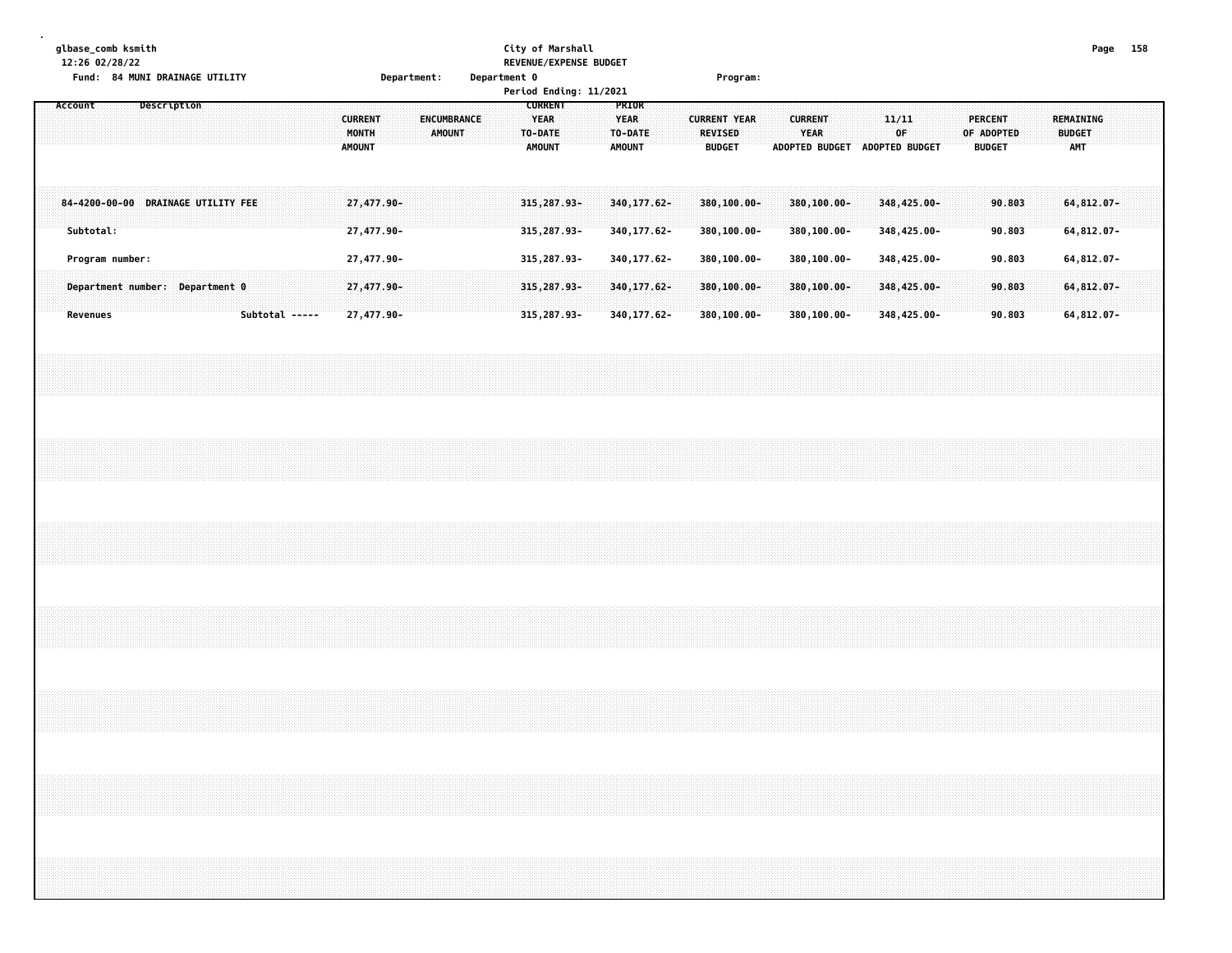| glbase_comb ksmith                                                                          |                | City of Marshall                       |                   |                         |                               |                       |                  | Page 159               |  |
|---------------------------------------------------------------------------------------------|----------------|----------------------------------------|-------------------|-------------------------|-------------------------------|-----------------------|------------------|------------------------|--|
| 12:26 02/28/22                                                                              |                | REVENUE/EXPENSE BUDGET                 |                   |                         |                               |                       |                  |                        |  |
| Fund: 84 MUNI DRAINAGE UTILITY                                                              | Department:    | Department 0<br>Period Ending: 11/2021 |                   | Program:                |                               |                       |                  |                        |  |
| Account<br>Description                                                                      |                | <b>CURRENT</b>                         | PRIOR             |                         |                               |                       |                  |                        |  |
|                                                                                             | <b>CURRENT</b> | <b>YEAR</b><br><b>ENCUMBRANCE</b>      | <b>YEAR</b>       | <b>CURRENT YEAR</b>     | <b>CURRENT</b>                | 11/11                 | <b>PERCENT</b>   | <b>REMAINING</b>       |  |
|                                                                                             | MONTH          | <b>AMOUNT</b><br>TO-DATE               | TO-DATE           | <b>REVISED</b>          | <b>YEAR</b>                   | OF                    | OF ADOPTED       | <b>BUDGET</b>          |  |
|                                                                                             | <b>AMOUNT</b>  | <b>AMOUNT</b>                          | <b>AMOUNT</b>     | <b>BUDGET</b>           | ADOPTED BUDGET ADOPTED BUDGET |                       | <b>BUDGET</b>    | <b>AMT</b>             |  |
|                                                                                             |                |                                        |                   |                         |                               |                       |                  |                        |  |
|                                                                                             |                |                                        |                   |                         |                               |                       |                  |                        |  |
|                                                                                             |                |                                        |                   |                         |                               |                       |                  |                        |  |
| 84-0107-00-00 SALARIES-SKILLED CRA                                                          | 5,492.80       | 64,842.72                              | 69,728.99         | 67,912.00               | 67,912.00                     | 62,252.67             | 101.385          | 3,069.28               |  |
| $84 - 0108 - 00 - 00$<br>SALARIES-SERVICE MAI                                               | 2,083.20       | 22,481.85                              | 27,710.97         | 27,082.00               | 27,082.00                     | 24,825.17             | 90.706           | 4,600.15               |  |
| $84 - 0109 - 00 - 00$<br>SALARIES-OVERTIME                                                  |                | 2,951.98                               | 3,437.11          |                         |                               |                       |                  | 2,951.98-              |  |
| 84-0111-00-00<br>SALARIES-LONGEVITY                                                         |                |                                        |                   | 144.00                  | 144.00                        | 132.00                |                  | 144.00                 |  |
| 84-0122-00-00<br><b>TMRS</b>                                                                | 1,258.38       | 14,994.98                              | 16,507.31         | 15,622.00               | 15,622.00                     | 14,320.17             | 103.962          | 627.02                 |  |
| 84-0133-00-00 FICA                                                                          | 579.55         | 6,906.15                               | 7,717.08          | 7,278.00                | 7,278.00                      | 6,671.50              | 102.776          | 371.85                 |  |
| 84-0134-00-00 WORKER'S COMPENSATIO                                                          |                | 232.05                                 | 210.82            | 209.00                  | 209.00                        | 191.58                | 111.029          | $23.05 -$              |  |
|                                                                                             |                |                                        |                   |                         |                               |                       |                  |                        |  |
| Subtotal:                                                                                   | 9,413.93       | 112,409.73                             | 125,312.28        | 118,247.00              | 118,247.00                    | 108,393.08            | 102.947          | 5,837.27               |  |
|                                                                                             |                |                                        |                   |                         |                               |                       |                  |                        |  |
| 84-0203-00-00<br><b>MEDICAL &amp; CHEMICAL</b>                                              |                |                                        | 137.49            | 750.00                  | 750.00                        | 687.50                |                  | 750.00                 |  |
| 84-0205-00-00<br>FUEL, OIL, & LUBE                                                          |                | 2,013.22                               | 290.23            | 4,500.00                | 4,500.00                      | 4,125.00              | 75.634           | 2,486.78               |  |
| $84 - 0206 - 00 - 00$<br><b>CLOTHING &amp; BOOTS</b>                                        | 63.48          | 136.52<br>956.02                       | 866.25            | 1,600.00                | 600.00                        | 550.00                | 197.613          | 507.46                 |  |
| 84-0210-00-00 SIGN SUPPLIES                                                                 |                |                                        |                   | 1,750.00                | 1,750.00                      | 1,604.17              |                  | 1,750.00               |  |
| $84 - 0213 - 00 - 00$<br>MOTOR VEHICLE<br>84-0217-00-00<br>OTHER SUPPLIES                   |                | 643.55                                 | 3,354.66<br>56.48 | 1,750.00                | 1,750.00                      | 1,604.17<br>183.33    | 71.312<br>68.880 | 1,106.45               |  |
| $84 - 0218 - 00 - 00$<br>SMALL TOOLS & MINOR                                                | 169.11         | 137.76<br>477.44                       | 355.03            | 200.00                  | 200.00<br>1,000.00            | 916.67                | 47.744           | 62.24<br>522.56        |  |
| $84 - 0219 - 00 - 00$<br>REPAIR & MAINTENANCE                                               |                | 7,635.38                               | 9,843.64          | 1,000.00<br>5,000.00    | 5,000.00                      | 4,583.33              | 152.708          | $2,635.38 -$           |  |
|                                                                                             |                |                                        |                   |                         |                               |                       |                  |                        |  |
| Subtotal:                                                                                   | 232.59         | 136.52<br>11,863.37                    | 14,903.78         | 16,550.00               | 15,550.00                     | 14,254.17             | 90.596           | 4,550.11               |  |
|                                                                                             |                |                                        |                   |                         |                               |                       |                  |                        |  |
| TELEPHONE-CELLULAR<br>84-0304-00-00                                                         |                | 241.47                                 | 491.40            | 1,400.00                | 1,400.00                      | 1,283.33              | 20.121           | 1,158.53               |  |
| OTHER PROFESSIONAL S<br>84-0305-00-00                                                       |                |                                        |                   | 23,000.00               | 30,000.00                     | 27,500.00             |                  | 23,000.00              |  |
| 84-0306-00-00<br>SPRAY CONTRACT                                                             |                | 20,000.00                              | 19,310.00         | 20,000.00               | 20,000.00                     | 18,333.33             | 100.000          |                        |  |
| 84-0309-00-00<br><b>RADIO REPAIRS</b>                                                       |                |                                        |                   | 500.00                  | 500.00                        | 458.33                |                  | 500.00                 |  |
| 84-0316-00-00<br><b>CONTRACTED SERVICES</b>                                                 |                | 156.74                                 | 347,36            |                         |                               |                       |                  | $156.74-$              |  |
| $84 - 0324 - 00 - 00$<br><b>PRINTING &amp; REPRODUCT</b>                                    |                |                                        |                   | 500.00                  | 500.00                        | 458.33                |                  | 500.00                 |  |
| 84-0331-00-00<br>UNEMPLOYMENT INSURAN                                                       |                | 756.00                                 | 432.00            |                         |                               |                       |                  | 756.00-                |  |
| 84-0342-00-00<br>REPAIR & MAINTENANCE                                                       | 690.00         | 1,044.80                               | 527.79            | 7,000.00                | 1,000.00                      | 916.67                | 118.880          | 5,955.20               |  |
| $84 - 0344 - 00 - 00$<br><b>RENTALS</b>                                                     |                |                                        |                   | 500.00                  | 500.00                        | 458.33                |                  | 500.00                 |  |
| 84-0345-00-00<br>CONFERENCE & TRAININ                                                       |                |                                        |                   | 150.00                  | 150.00                        | 137.50                |                  | 150.00                 |  |
| 84-0346-00-00<br><b>DUES &amp; SUBSCRIPTION</b>                                             |                |                                        |                   | 150.00                  | 150.00                        | 137.50                |                  | 150.00                 |  |
| MISCELLANEOUS<br>84-0347-00-00                                                              |                | 123.51                                 |                   | 200.00                  | 200.00                        | 183.33                | 61.755           | 76.49                  |  |
| 84-0399-00-00<br><b>BAD DEBT EXPENSE</b>                                                    |                |                                        | 708.33            |                         |                               |                       |                  |                        |  |
|                                                                                             |                |                                        |                   |                         |                               |                       |                  |                        |  |
| Subtotal:                                                                                   | 690.00         | 22,322.52                              | 21,816.88         | 53,400.00               | 54,400.00                     | 49,866.67             | 41.373           | 31,077.48              |  |
|                                                                                             |                |                                        |                   |                         |                               |                       |                  |                        |  |
| $84 - 0410 - 00 - 00$<br><b>CULVERTS</b><br>$84 - 0415 - 00 - 00$<br><b>DETENTION PONDS</b> |                | 2,320.00                               |                   | 25,000.00               | 25,000.00                     | 22,916.67             | 9.941            | 22,680.00              |  |
| DRAINAGE IMPROVEMENT<br>84-0416-00-00                                                       | 3,037.79       | 122, 157.97                            | 29,400.00         | 10,000.00<br>115,000.00 | 10,000.00<br>100,000.00       | 9,166.67<br>91,666.67 | 122.158          | 10,000.00<br>7,157.97- |  |
| 84-0425-00-00<br><b>CARS &amp; TRUCKS</b>                                                   |                |                                        |                   | 26,903.00               | 26,903.00                     | 24,661.08             |                  | 26,903.00              |  |
| 84-0440-00-00 OTHER MACHINERY & EQ                                                          |                |                                        |                   | 15,000.00               | 30,000.00                     | 27,500.00             |                  | 15,000.00              |  |
|                                                                                             |                |                                        |                   |                         |                               |                       |                  |                        |  |
|                                                                                             |                |                                        |                   |                         |                               |                       |                  |                        |  |
|                                                                                             |                |                                        |                   |                         |                               |                       |                  |                        |  |
|                                                                                             |                |                                        |                   |                         |                               |                       |                  |                        |  |
|                                                                                             |                |                                        |                   |                         |                               |                       |                  |                        |  |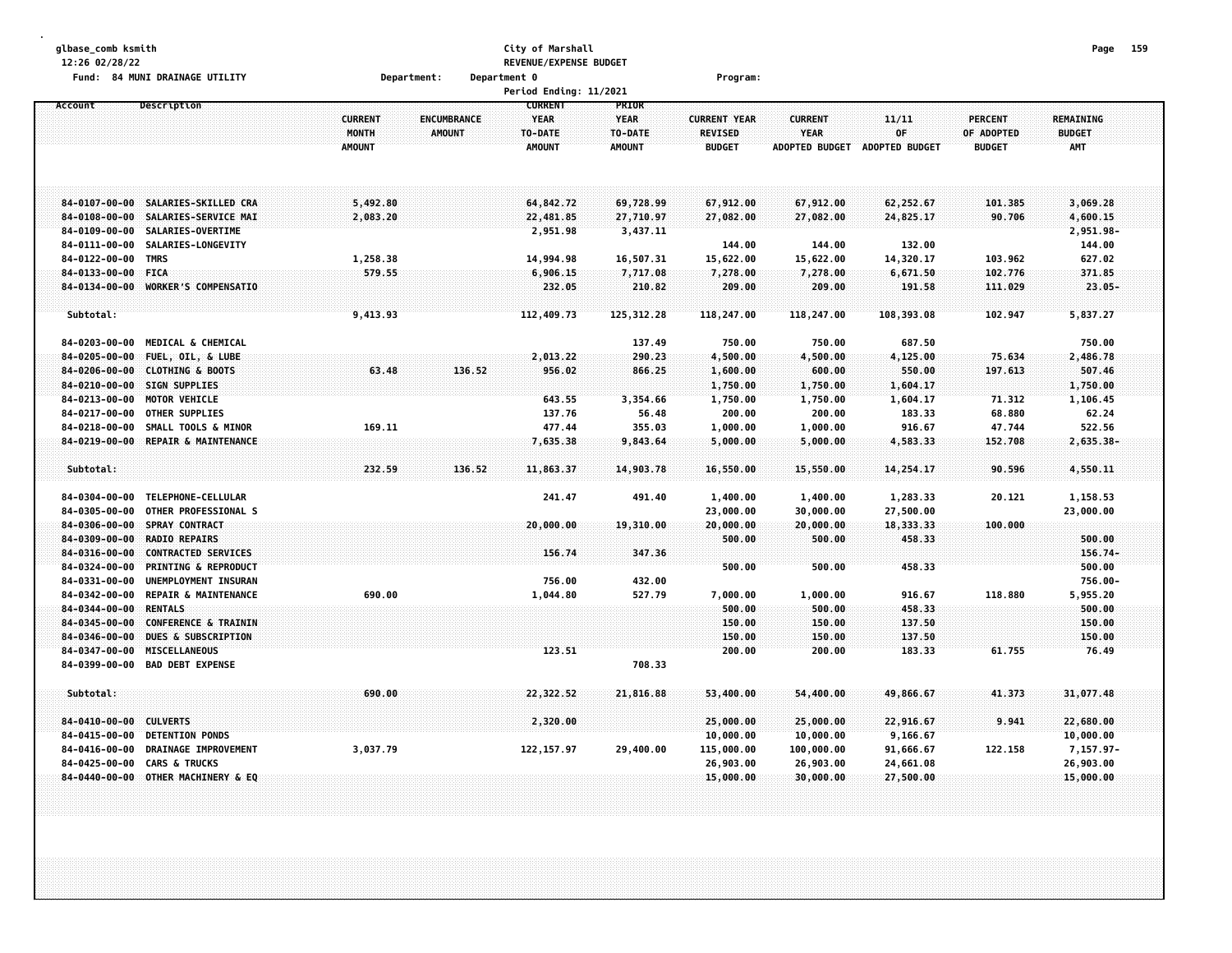| glbase_comb ksmith<br>12:26 02/28/22<br>Fund: 84 MUNI DRAINAGE UTILITY<br>Department:                                                                                                                                                                                                                                                                                                                   | City of Marshall<br>REVENUE/EXPENSE BUDGET<br>Department 0<br>Period Ending: 11/2021                          | Program:                                                                                                          |                                                                         | Page 160                                        |
|---------------------------------------------------------------------------------------------------------------------------------------------------------------------------------------------------------------------------------------------------------------------------------------------------------------------------------------------------------------------------------------------------------|---------------------------------------------------------------------------------------------------------------|-------------------------------------------------------------------------------------------------------------------|-------------------------------------------------------------------------|-------------------------------------------------|
| Account<br>Description<br><b>CURRENT</b><br>ENCUMBRANCE<br>MONTH<br><b>AMOUNT</b><br><b>AMOUNT</b>                                                                                                                                                                                                                                                                                                      | <b>CURRENT</b><br>PRIOR<br><b>YEAR</b><br><b>YEAR</b><br>TO-DATE<br>TO-DATE<br><b>AMOUNT</b><br><b>AMOUNT</b> | <b>CURRENT</b><br><b>CURRENT YEAR</b><br><b>REVISED</b><br>YEAR<br><b>BUDGET</b><br>ADOPTED BUDGET ADOPTED BUDGET | 11/11<br><b>PERCENT</b><br>$0\mathsf{F}$<br>OF ADOPTED<br><b>BUDGET</b> | <b>REMAINING</b><br><b>BUDGET</b><br><b>AMT</b> |
| Subtotal:<br>3,037.79<br>Program number:<br>13,374.31                                                                                                                                                                                                                                                                                                                                                   | 29,400,00<br>124, 477.97<br>136.52<br>271,073.59<br>191,432.94                                                | 191,903.00<br>191,903.00<br>380,100.00<br>380,100.00                                                              | 175,911.08<br>64.951<br>74.446<br>348,425.00                            | 67,425.03<br>108,889.89                         |
| Department number: Department 0<br>13,374.31                                                                                                                                                                                                                                                                                                                                                            | 136.52<br>271,073.59<br>191,432.94                                                                            | 380,100.00<br>380,100.00                                                                                          | 348,425.00<br>74.446                                                    | 108,889.89                                      |
|                                                                                                                                                                                                                                                                                                                                                                                                         |                                                                                                               |                                                                                                                   |                                                                         |                                                 |
|                                                                                                                                                                                                                                                                                                                                                                                                         |                                                                                                               |                                                                                                                   |                                                                         |                                                 |
|                                                                                                                                                                                                                                                                                                                                                                                                         |                                                                                                               |                                                                                                                   |                                                                         |                                                 |
|                                                                                                                                                                                                                                                                                                                                                                                                         |                                                                                                               |                                                                                                                   |                                                                         |                                                 |
|                                                                                                                                                                                                                                                                                                                                                                                                         |                                                                                                               |                                                                                                                   |                                                                         |                                                 |
|                                                                                                                                                                                                                                                                                                                                                                                                         |                                                                                                               |                                                                                                                   |                                                                         |                                                 |
| $\sim$ . The contract of the contract of the contract of the contract of the contract of the contract of the contract of the contract of the contract of the contract of the contract of the contract of the contract of the co<br>,我们就会在这里,我们就会在这里,我们就会在这里,我们就会在这里,我们就会在这里,我们就会在这里,我们就会在这里,我们就会在这里,我们就会在这里,我们就会在这里<br>第25章 我们的时候,我们就会在这里,我们就会在这里,我们就会在这里,我们就会在这里,我们就会在这里,我们就会在这里,我们就会在这里,我们就会在这里,我们就会在 |                                                                                                               |                                                                                                                   |                                                                         |                                                 |
|                                                                                                                                                                                                                                                                                                                                                                                                         |                                                                                                               |                                                                                                                   |                                                                         |                                                 |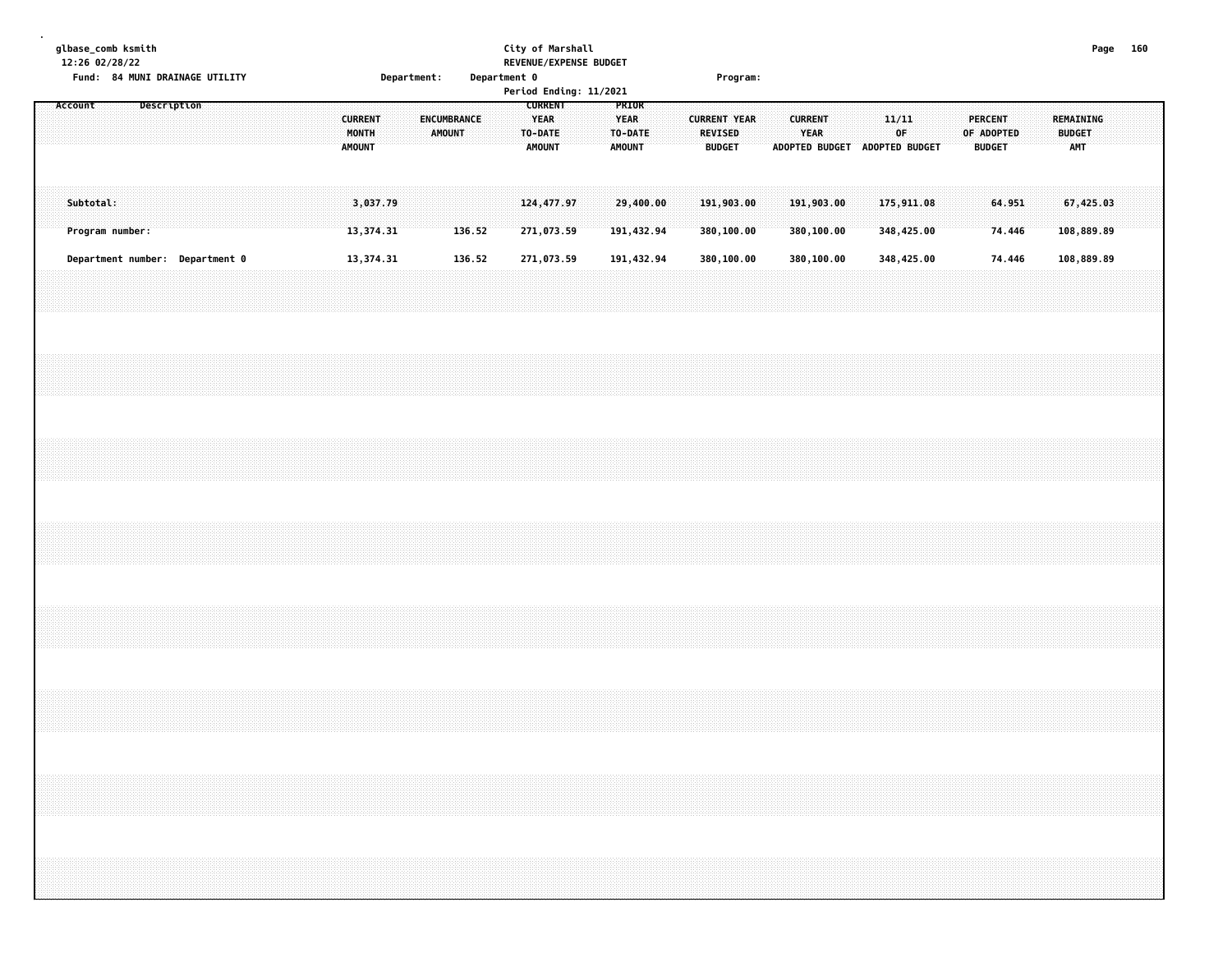#### **glbase\_comb ksmith City of Marshall Page 161 12:26 02/28/22 REVENUE/EXPENSE BUDGET Fund: 84 MUNI DRAINAGE UTILITY Department: 21 NONDEPARTMENT-UTIL DRAINAGE Program:**

|                                                                                                                                            | Period Ending: 11/2021                                                                                                                               |                                                                                                                                                          |                                                                                    |
|--------------------------------------------------------------------------------------------------------------------------------------------|------------------------------------------------------------------------------------------------------------------------------------------------------|----------------------------------------------------------------------------------------------------------------------------------------------------------|------------------------------------------------------------------------------------|
| Description<br>Account<br><b>CURRENT</b><br>MONTH<br><b>AMOUNT</b>                                                                         | <b>PRIOR</b><br><b>CURRENT</b><br><b>YEAR</b><br><b>YEAR</b><br>ENCUMBRANCE<br><b>AMOUNT</b><br>TO-DATE<br>TO-DATE<br><b>AMOUNT</b><br><b>AMOUNT</b> | <b>CURRENT YEAR</b><br><b>CURRENT</b><br>11/11<br>0F<br><b>REVISED</b><br><b>YEAR</b><br><b>ADOPTED BUDGET</b><br><b>BUDGET</b><br><b>ADOPTED BUDGET</b> | PERCENT<br>REMAINING<br>OF ADOPTED<br><b>BUDGET</b><br><b>AMT</b><br><b>BUDGET</b> |
| 84-0122-21-00 TMRS DRAG-UP<br>SICK LEAVE-ACCRUED P<br>84-0127-21-00<br>VACATION ACCRUED PAY<br>84-0128-21-00<br>84-0133-21-00 FICA DRAG-UP | 505.72<br>1,378.56<br>1,666.14<br>232.92                                                                                                             |                                                                                                                                                          | $505.72 -$<br>1,378.56-<br>$1,666.14-$<br>232.92-                                  |
| Subtotal:<br>Program number:                                                                                                               | 3,783.34<br>3,783.34                                                                                                                                 |                                                                                                                                                          | $3,783.34-$<br>$3,783.34-$                                                         |
| NONDEPARTMENT-UTIL DRAINAGE<br>Department number:                                                                                          | 3,783.34                                                                                                                                             |                                                                                                                                                          | 3,783.34-                                                                          |
| Subtotal -----<br>Expenditures<br>13,374.31<br>84 MUNI DRAINAGE UTILITY<br>14, 103.59-<br>Fund number:                                     | 136.52<br>274,856.93<br>191,432.94<br>$40,431.00 -$<br>136.52<br>$148,744.68-$                                                                       | 348,425.00<br>380,100.00<br>380,100.00                                                                                                                   | 105,106.55<br>75.441<br>40,294.48                                                  |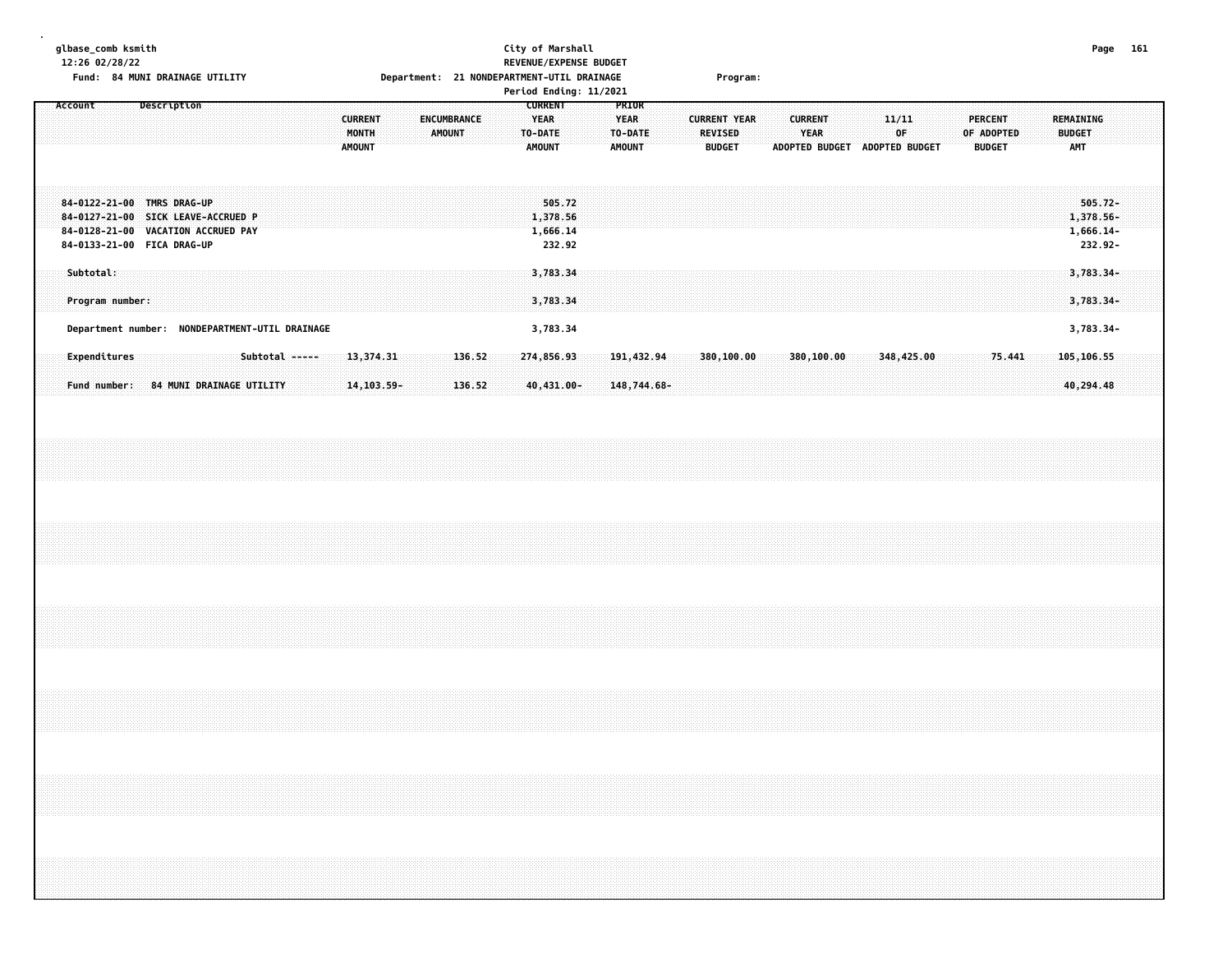| Fund: 85 ECONOMIC DEVELOPMENT FUND<br>Description                     | Department 0<br>Department:<br><b>CURRENT</b><br>ENCUMBRANCE | City of Marshall<br>REVENUE/EXPENSE BUDGET<br>Period Ending: 11/2021<br><b>CURRENT</b><br>PRIOR<br><b>YEAR</b><br><b>YEAR</b> | Program:<br>11/11<br><b>CURRENT</b><br><b>PERCENT</b><br><b>CURRENT YEAR</b>                                                                                         | Page 162<br>REMAINING            |  |
|-----------------------------------------------------------------------|--------------------------------------------------------------|-------------------------------------------------------------------------------------------------------------------------------|----------------------------------------------------------------------------------------------------------------------------------------------------------------------|----------------------------------|--|
|                                                                       | MONTH<br><b>AMOUNT</b><br><b>AMOUNT</b>                      | TO-DATE<br>TO-DATE<br><b>AMOUNT</b><br><b>AMOUNT</b>                                                                          | <b>REVISED</b><br>YEAR<br>0F<br>OF ADOPTED<br><b>BUDGET</b><br><b>BUDGET</b><br>ADOPTED BUDGET ADOPTED BUDGET                                                        | <b>BUDGET</b><br><b>AMT</b>      |  |
| 85-5125-00-00 MISCELLANEOUS<br>Subtotal:                              |                                                              | $5,000,00 -$<br>25,466.00-<br>$5,000.00 -$<br>25,466.00-                                                                      |                                                                                                                                                                      | 5,000.00<br>5,000.00             |  |
| Program number:<br>Department number: Department 0<br><b>Revenues</b> | Subtotal -----------                                         | $5,000.00 -$<br>25,466.00-<br>$5,000.00 -$<br>25,466.00-<br>$5,000.00 -$<br>25,466.00-                                        |                                                                                                                                                                      | 5,000.00<br>5,000.00<br>5,000.00 |  |
|                                                                       |                                                              |                                                                                                                               |                                                                                                                                                                      |                                  |  |
|                                                                       |                                                              |                                                                                                                               |                                                                                                                                                                      |                                  |  |
|                                                                       |                                                              |                                                                                                                               |                                                                                                                                                                      |                                  |  |
|                                                                       |                                                              |                                                                                                                               |                                                                                                                                                                      |                                  |  |
|                                                                       |                                                              |                                                                                                                               |                                                                                                                                                                      |                                  |  |
|                                                                       |                                                              |                                                                                                                               | ,我们就会在这里的时候,我们就会在这里的时候,我们就会在这里的时候,我们就会在这里的时候,我们就会在这里的时候,我们就会在这里的时候,我们就会在这里的时候,我们<br>第251章 我们的时候,我们就会在这里的时候,我们就会在这里的时候,我们就会在这里的时候,我们就会在这里的时候,我们就会在这里的时候,我们就会在这里的时候,我们 |                                  |  |
|                                                                       |                                                              |                                                                                                                               |                                                                                                                                                                      |                                  |  |